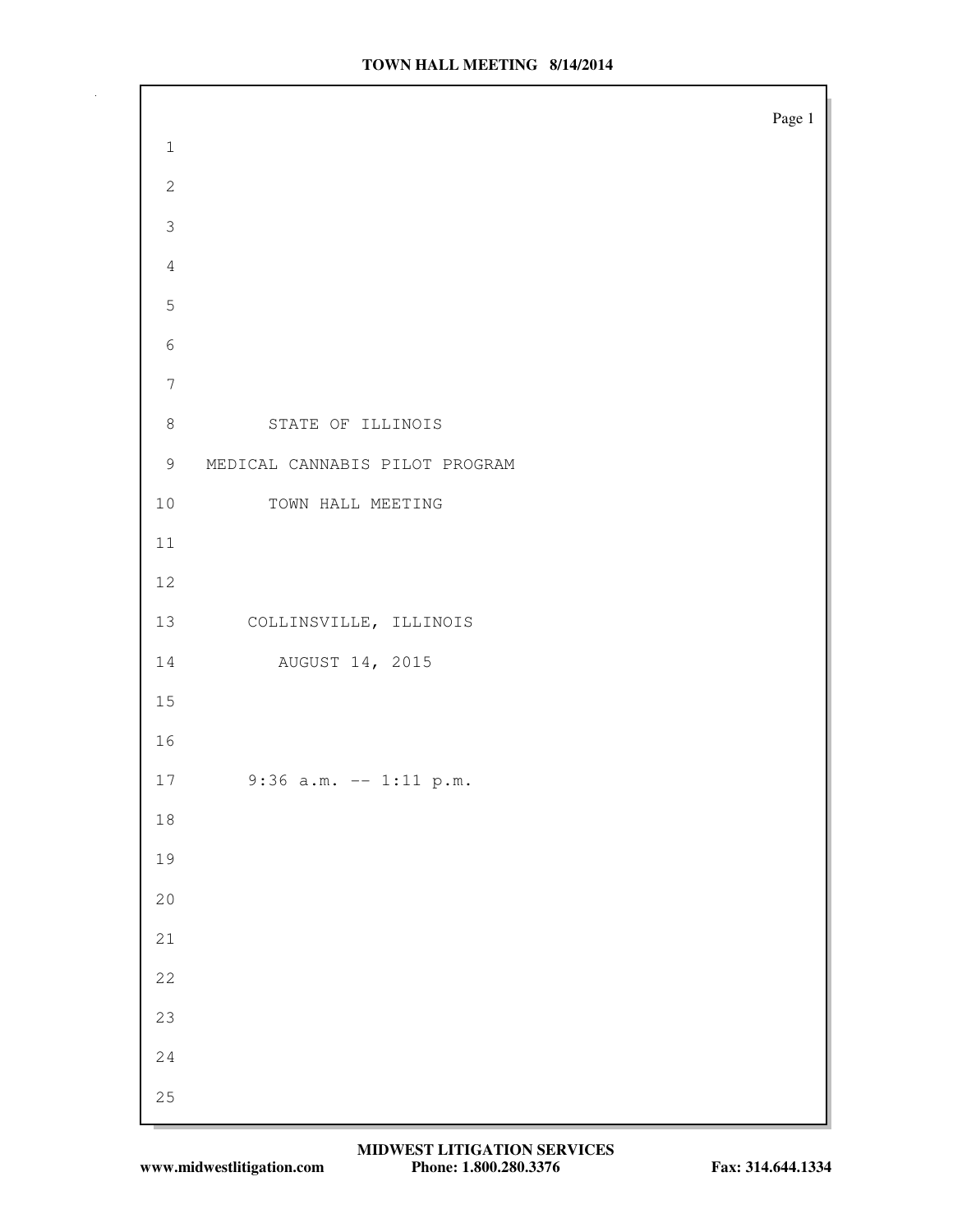|                |                             | Page 2 |
|----------------|-----------------------------|--------|
| $\mathbf{1}$   | MODERATOR PANEL:            |        |
| $\mathbf{2}$   | Mr. Bob Morgan              |        |
| $\mathfrak{Z}$ | Mr. Ray Watson              |        |
| $\overline{4}$ | Ms. Laura Oberdorf          |        |
| 5              | Mr. Tyler Anthony           |        |
| $\epsilon$     |                             |        |
| $\overline{7}$ |                             |        |
| $\,8\,$        |                             |        |
| $\mathsf 9$    |                             |        |
| $10$           |                             |        |
| $11$           |                             |        |
| $12$           |                             |        |
| 13             |                             |        |
| $1\,4$         |                             |        |
| $15$           |                             |        |
| 16             |                             |        |
| $17$           |                             |        |
| $1\,8$         |                             |        |
| 19             |                             |        |
| 20             |                             |        |
| 21             | Court Reporter:             |        |
|                | William L. DeVries, RDR/CRR |        |
| 22             | Missouri CCR #566           |        |
|                | Illinois CSR #084-003893    |        |
| 23             | Midwest Litigation Services |        |
|                | 711 North Eleventh Street   |        |
| 24             | St. Louis, Missouri 63101   |        |
|                | $(314) 644 - 2191$          |        |
| 25             | $1 - 800 - 280 - 3376$      |        |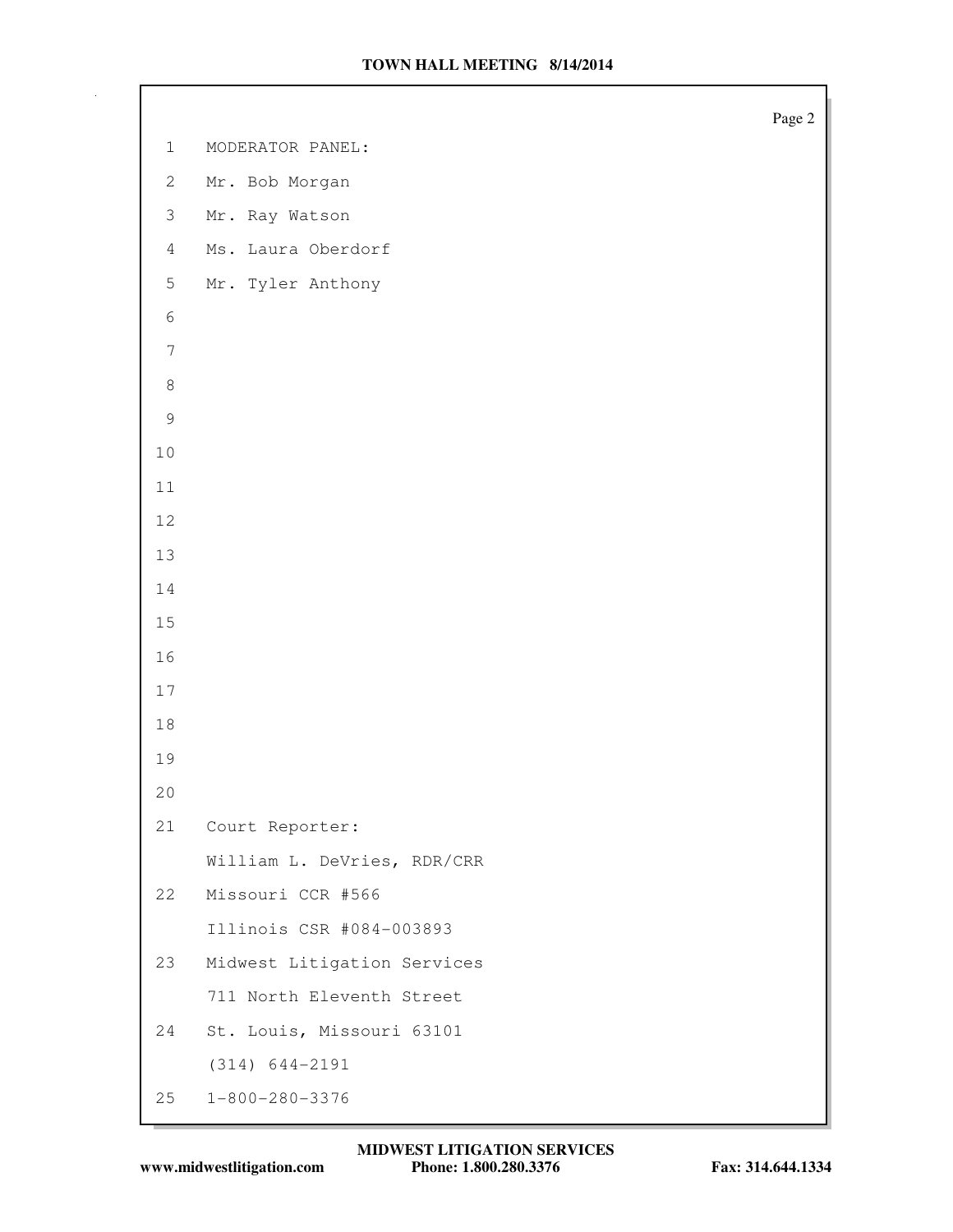|                 |                                                      | Page 3 |
|-----------------|------------------------------------------------------|--------|
| 1               | (Starting time: 9:36 a.m.)                           |        |
| $\mathbf{2}$    | MR. MORGAN: Good morning. Good                       |        |
| 3               | morning, everyone. How is the sound? Can everyone    |        |
| 4               | hear me okay? If someone could raise their hand at   |        |
| 5               | any point if you can't hear us or a speaker and      |        |
| 6               | we'll try and change that, but for right now is      |        |
| 7               | there anyone who can't hear me? Please raise your    |        |
| 8               | hand. Okay.                                          |        |
| 9               | Thank you so much for coming this                    |        |
| 10              | morning. This is the first of three town halls that  |        |
| 11              | we'll be doing in the month of August through the    |        |
| 12 <sup>°</sup> | Illinois Medical Cannabis Pilot Program. We did      |        |
| 13              | have a few town hall meetings, public hearings for   |        |
| 14              | the Department of Public Health several months ago,  |        |
| 15              | but that was limited to just the Department of       |        |
| 16              | Public Health.                                       |        |
| 17              | So this is really the first forum for                |        |
| 18              | us as regulators and as state employees that are     |        |
| 19              | working on the program to meet with -- with          |        |
| 20              | interested community members across all the entire   |        |
| 21              | spectrum of the program, people that are involved or |        |
| 22              | interested in being a patient or caregiver, those    |        |
| 23              | that might apply as a cultivation center or          |        |
| 24              | dispensary organization, and also those communities  |        |
| 25              | generally that are impacted by the program.          |        |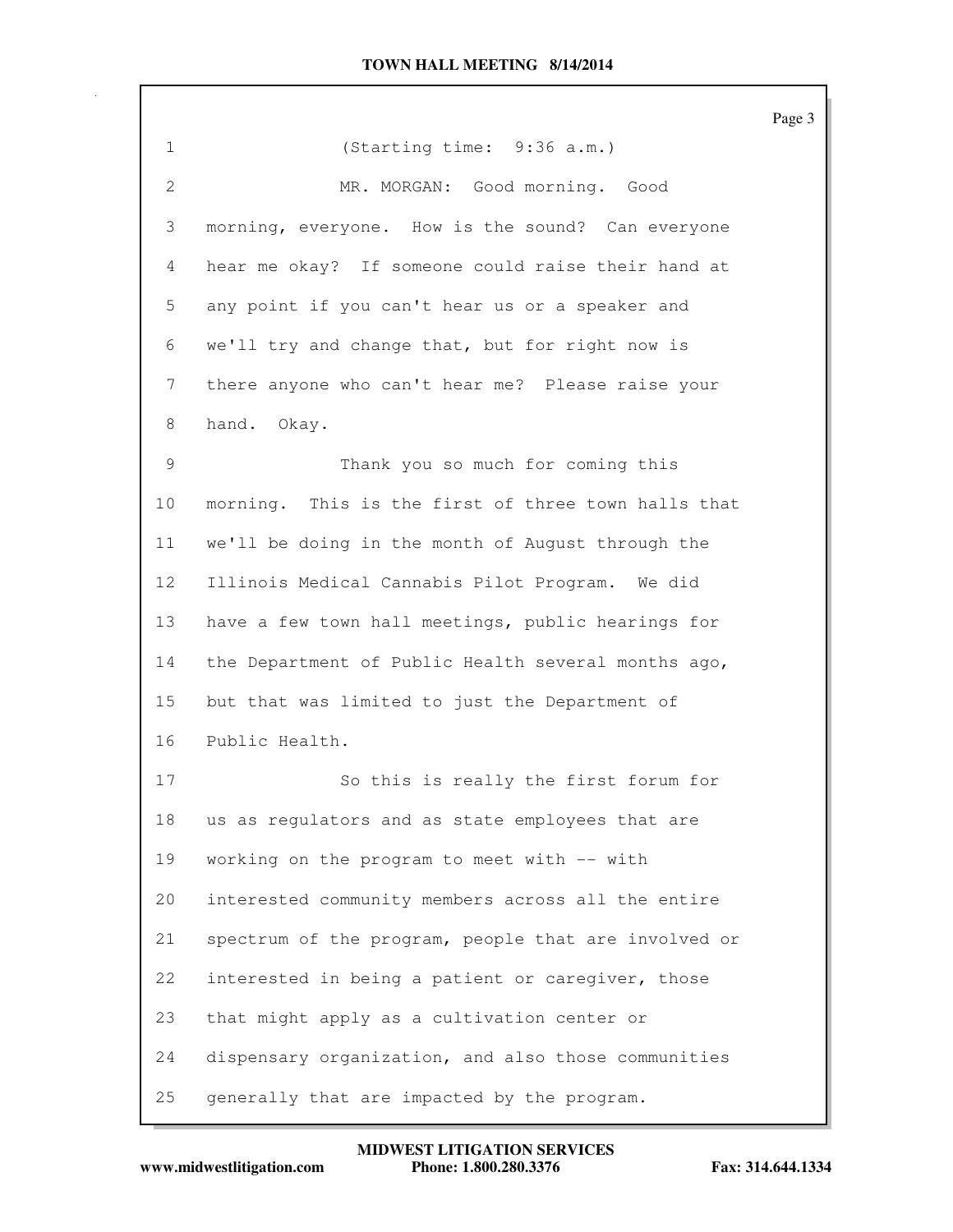Page 4 1 So we really appreciate that you're 2 here today. It means a lot to us to continue to get 3 the feedback. If you've been tracking the program, 4 you know that a lot of the feedback we have received 5 has led to changes in the rules and in the program 6 itself. 7 So take solace that in the event that 8 we answer a question here today with thank you, 9 we'll take that under advisement, that's not because 10 we're blowing you off or in any way disregarding 11 your comments or questions or suggestions. 12 We really do take it very seriously, 13 and everyone at this table has worked really hard to 14 incorporate those comments and really improve the 15 program of whenever necessary. 16 We'll go over our ground rules in a 17 minute, but again, I just want to let everyone know 18 that we appreciate you being here. The program has 19 gotten much better. 20 Since we began this process, the 21 legislation went through a number of variations and 22 improvements through public feedback, and then once 23 the program became effective January 1st of this 24 year, we've been working very hard to improve the 25 program and make it an ideal program.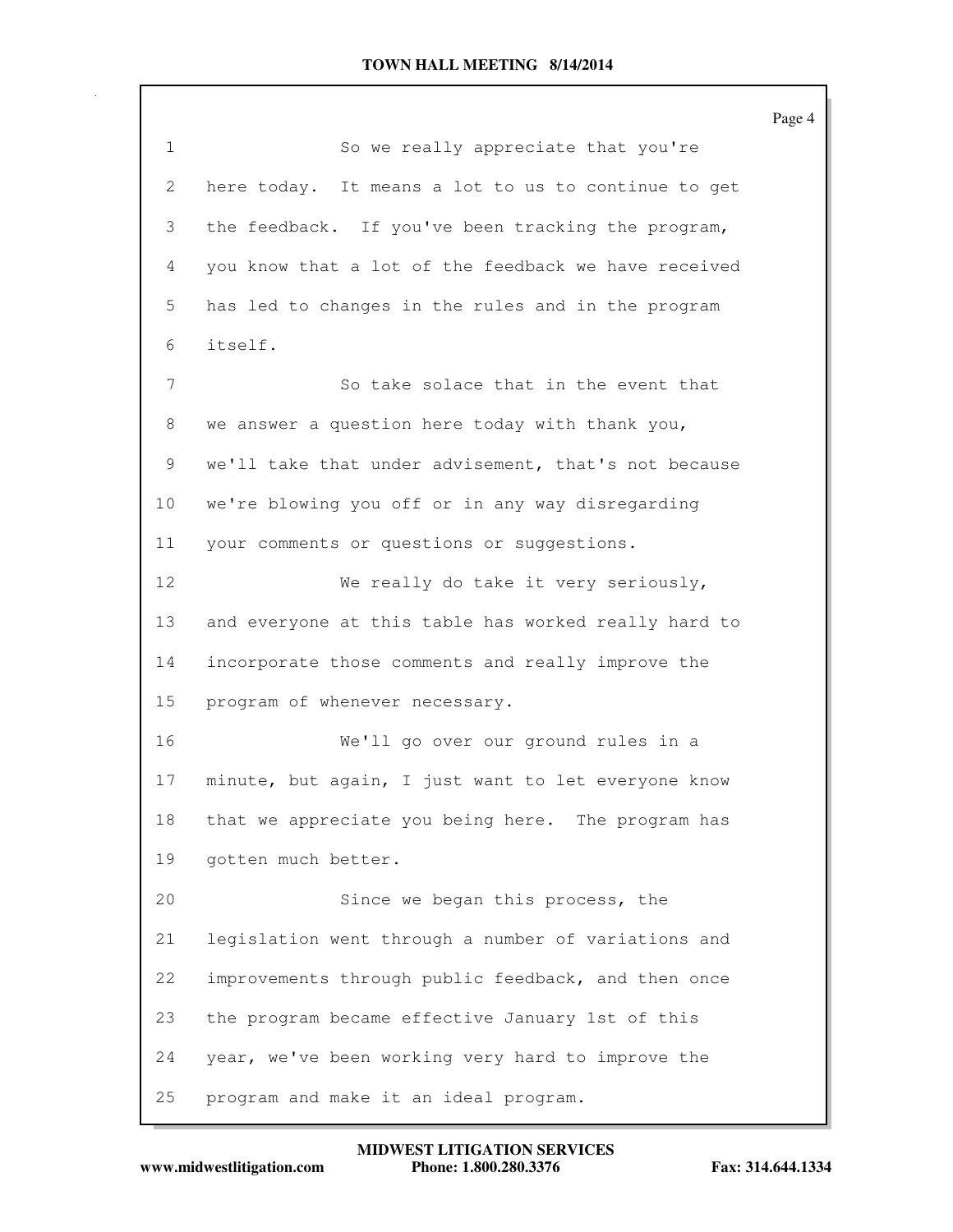Page 5 1 1 It's not perfect. The statute is not 2 perfect. The rules aren't perfect. As employees 3 and the state government we're not perfect, but 4 we're really proud of the program and proud of where 5 we are today in getting this up and running. 6 This is -- this has been a process that 7 has taken some time, and we think we're all better 8 for it and the program is better for it, and today 9 will be no different. 10 So there will be two other 11 opportunities for town halls and we can talk about 12 that at the end. But at this point I'm just going 13 to go around and do quick introductions. 14 MS. OBERDORF: Hi. I'm Laura 15 Sherman-Oberdorf, and I'm the division chief for 16 medical cannabis at the Illinois Department of 17 Public Health. 18 MR. ANTHONY: I'm Tyler Anthony. I'm 19 legal counsel for the Medical Cannabis Pilot 20 Program. 21 MR. WATSON: Good morning, everyone. 22 My name is Ray Watson. I'm the general counsel at 23 the Illinois Department of Agriculture, and for 24 those of you who haven't made the state fair in 25 Springfield yet, please come on up. It lasts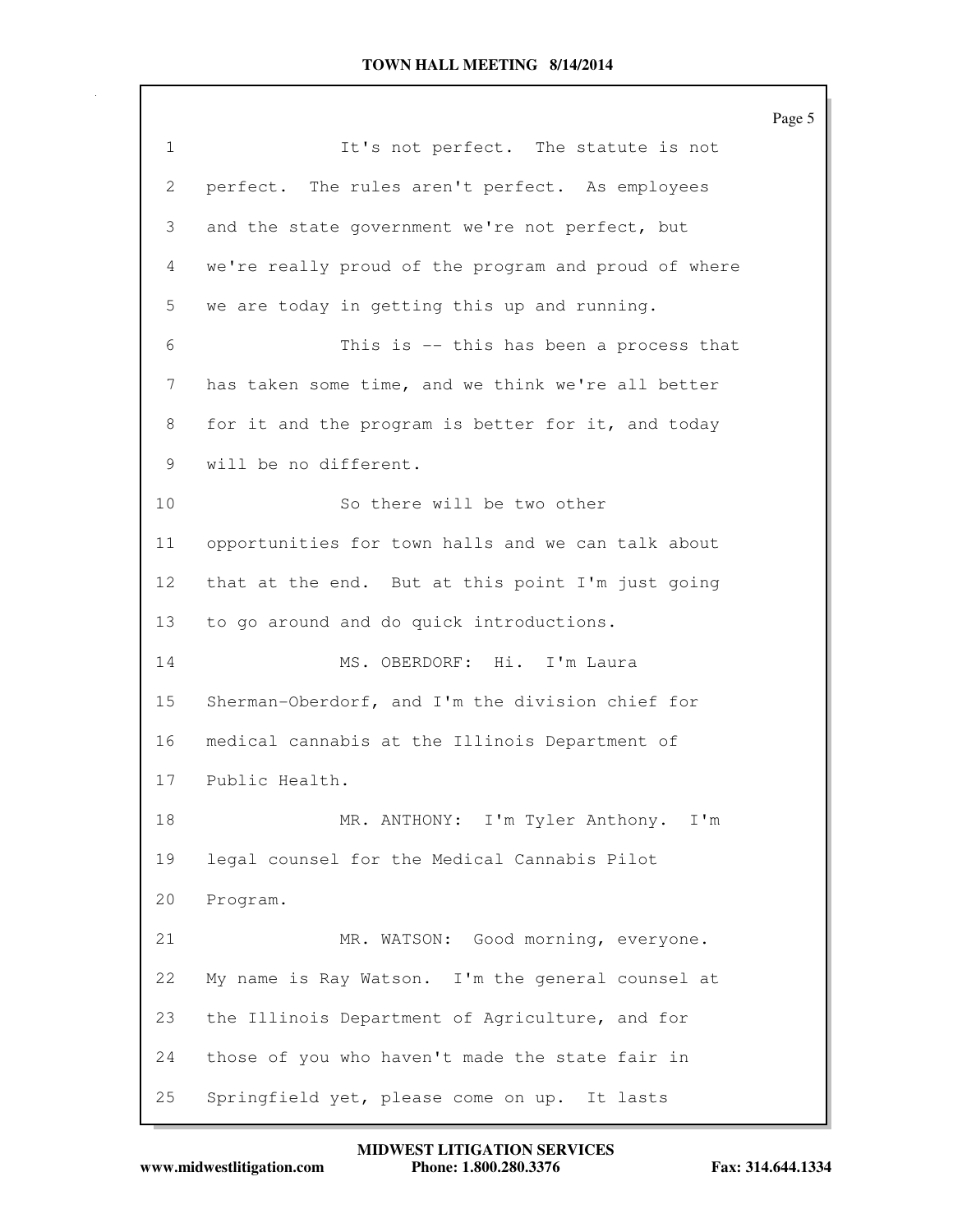Page 6 1 through Sunday. 2 MR. MORGAN: You should go to the state 3 fair. 4 And my name is Bob Morgan. I'm the 5 statewide project coordinator for the medical 6 cannabis program, the general counsel for the 7 Department of Public Health when I'm not working on 8 this program, and today I'm standing is as well for 9 the Department of Financial and Professional 10 Regulation on behalf of their program and rules. 11 So if you have a DFPR question I will 12 do my best to answer, and again, if I answer with a 13 we'll get back to you on that, don't take it 14 personally. 15 Now for a few ground rules, just to 16 make sure everyone knows what to expect. 17 MS. OBERDORF: All right, everyone. As 18 you walked in the room, you should have received a 19 sheet of paper that says Medical Cannabis Town Hall 20 Meetings at the top. Basically we just want to make 21 sure that everyone has an opportunity to have their 22 questions answered. 23 And so just as a reminder, as Bob said, 24 we're really holding these meetings to answer any 25 questions about the applications, the application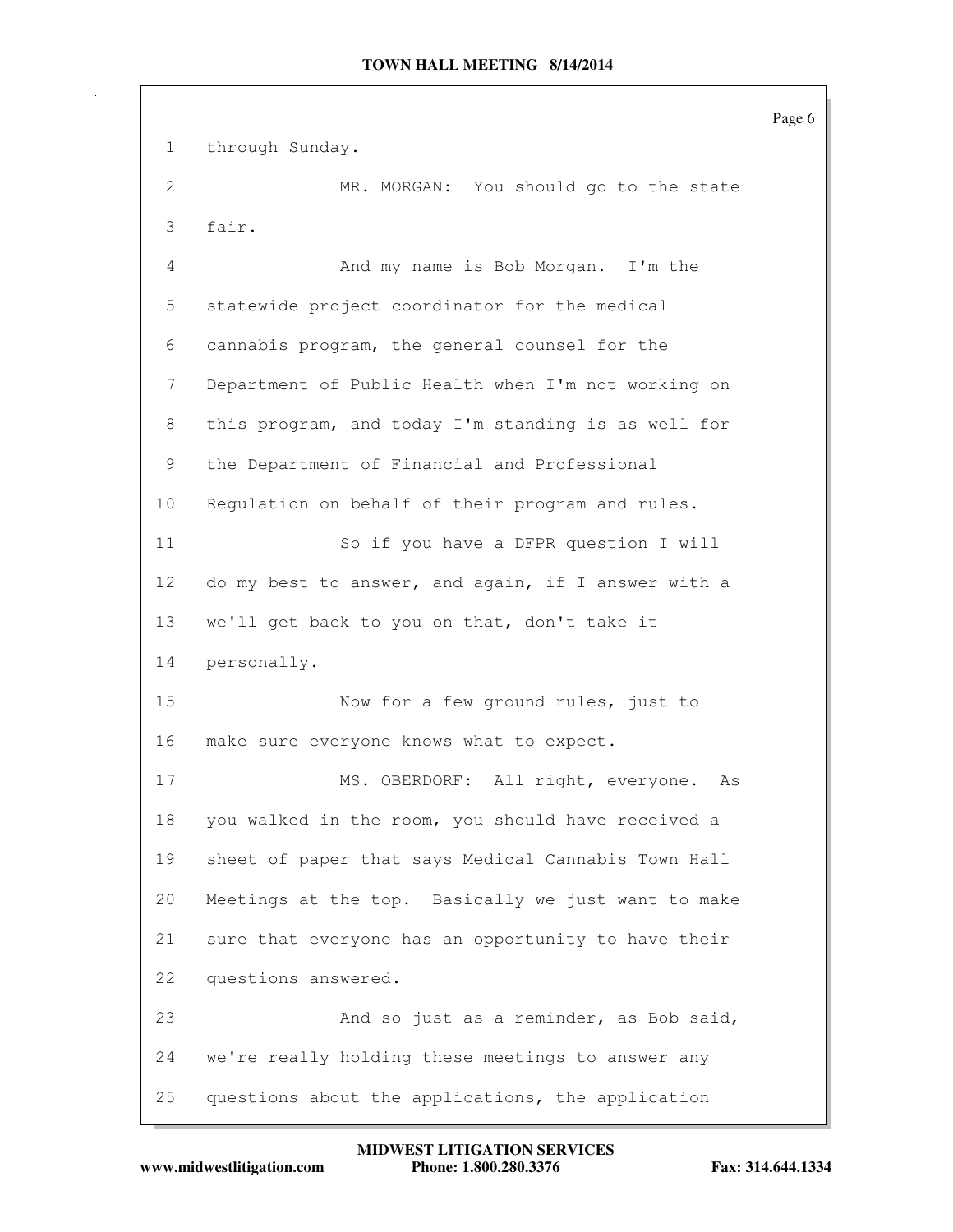|                 |                                                      | Page 7 |
|-----------------|------------------------------------------------------|--------|
| $\mathbf{1}$    | process, about the law, about the rules. We do want  |        |
| 2               | to be clear, though, that if there's an issue you    |        |
| 3               | have with the law, something you don't like, we do   |        |
| 4               | not have the power to make any changes to that.      |        |
| 5               | So we really want to make sure we focus              |        |
| 6               | on those questions that we'll be able to answer. We  |        |
| 7               | list our website, www.mcpp.illinois.gov, and if you  |        |
| 8               | have additional comments or if you have a question   |        |
| 9               | that you would like to ask at another time, we       |        |
| 10 <sub>o</sub> | encourage you to visit that website and submit your  |        |
| 11              | comment or question that way.                        |        |
| 12              | Just as a reminder, there was a sign-in              |        |
| 13              | sheet out at the front of the room. Tyler is going   |        |
| 14              | to be calling up your name. You will come up to the  |        |
| 15              | podium. We're going to ask that you slowly and       |        |
| 16              | clearly state and spell both your first and last     |        |
| 17              | name.                                                |        |
| 18              | We have a court reporter here just so                |        |
| 19              | that we can make sure we get an accurate record of   |        |
| 20              | all the questions and answers. As you saw on our     |        |
| 21              | website, we have some frequently asked questions     |        |
| 22              | documents. And so if there's a theme of a question,  |        |
| 23              | we can make sure that we update that accordingly.    |        |
| 24              | If you came here today as part of an                 |        |
| 25              | organization and there are more than one person with |        |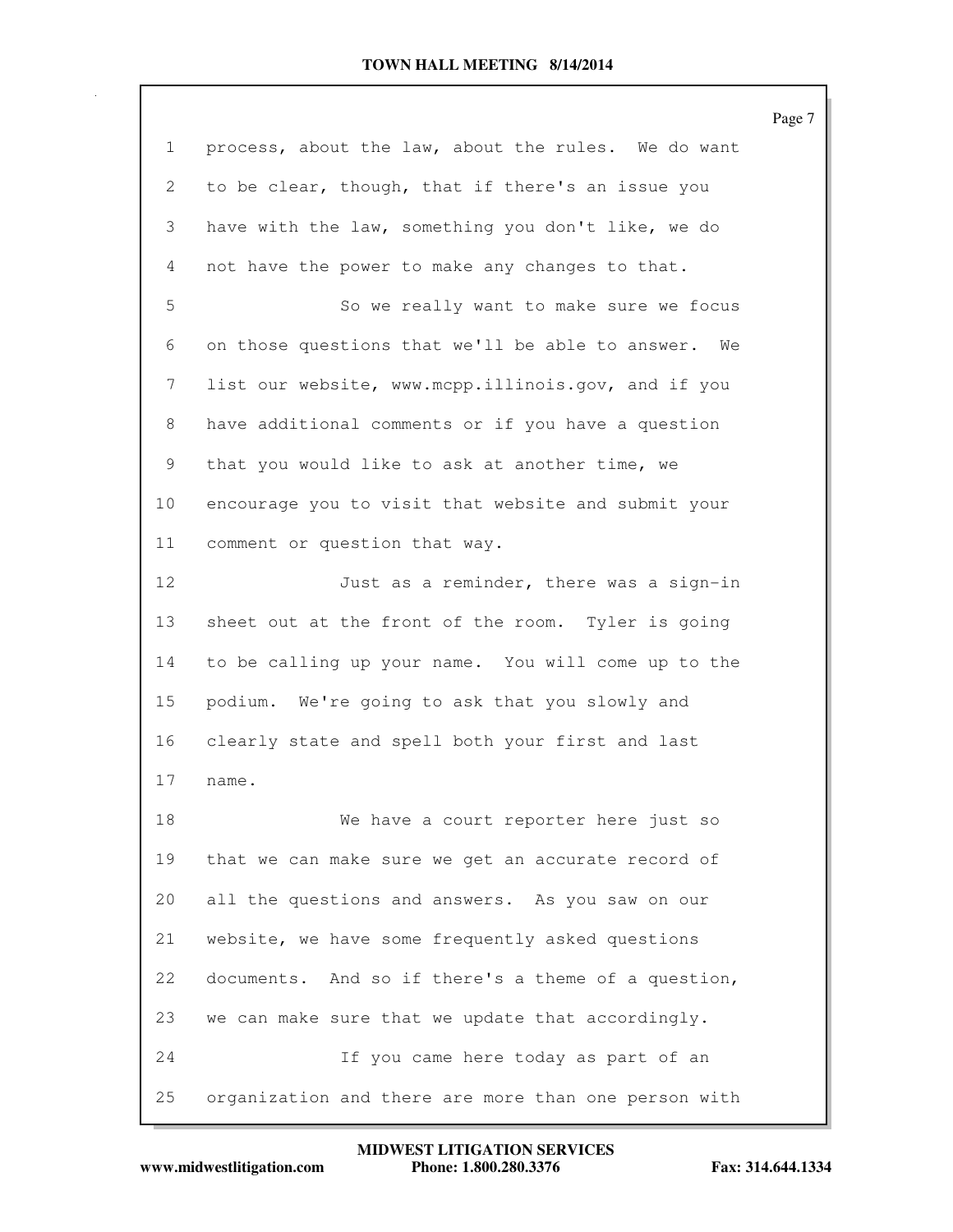|    |                                                      | Page 8 |
|----|------------------------------------------------------|--------|
| 1  | that organization, we would ask that you have one    |        |
| 2  | person come up to ask the questions.                 |        |
| 3  | We will be asking people to try and                  |        |
| 4  | keep their questions brief. We're saying for now no  |        |
| 5  | more than three minutes. If we do have enough time,  |        |
| 6  | we will be happy to call you up again to ask more    |        |
| 7  | questions.                                           |        |
| 8  | You can also of course always contact                |        |
| 9  | us through our website. And then lastly, we're       |        |
| 10 | asking everyone to please remain quiet throughout    |        |
| 11 | the town hall. We want to make sure that we can      |        |
| 12 | hear the questions, you can hear the questions, we   |        |
| 13 | can hear the answers, etc.                           |        |
| 14 | If at any point during the meeting you               |        |
| 15 | would like to ask a question and you have not signed |        |
| 16 | up, you can go ahead and go outside and register at  |        |
| 17 | the table. And we're going to go ahead and get       |        |
| 18 | started. Thank you.                                  |        |
| 19 | MR. ANTHONY: All right. I will do my                 |        |
| 20 | best to pronounce everybody's names properly, but    |        |
| 21 | forgive me in advance if I do not. First, Charles    |        |
| 22 | Frey.                                                |        |
| 23 | AUDIENCE MEMBER: It's Charles Frey,                  |        |
| 24 | C-H-A-R-L-E-S, F-R-E-Y. Charles Frey. First          |        |
| 25 | question is, Do we need completed ISP background     |        |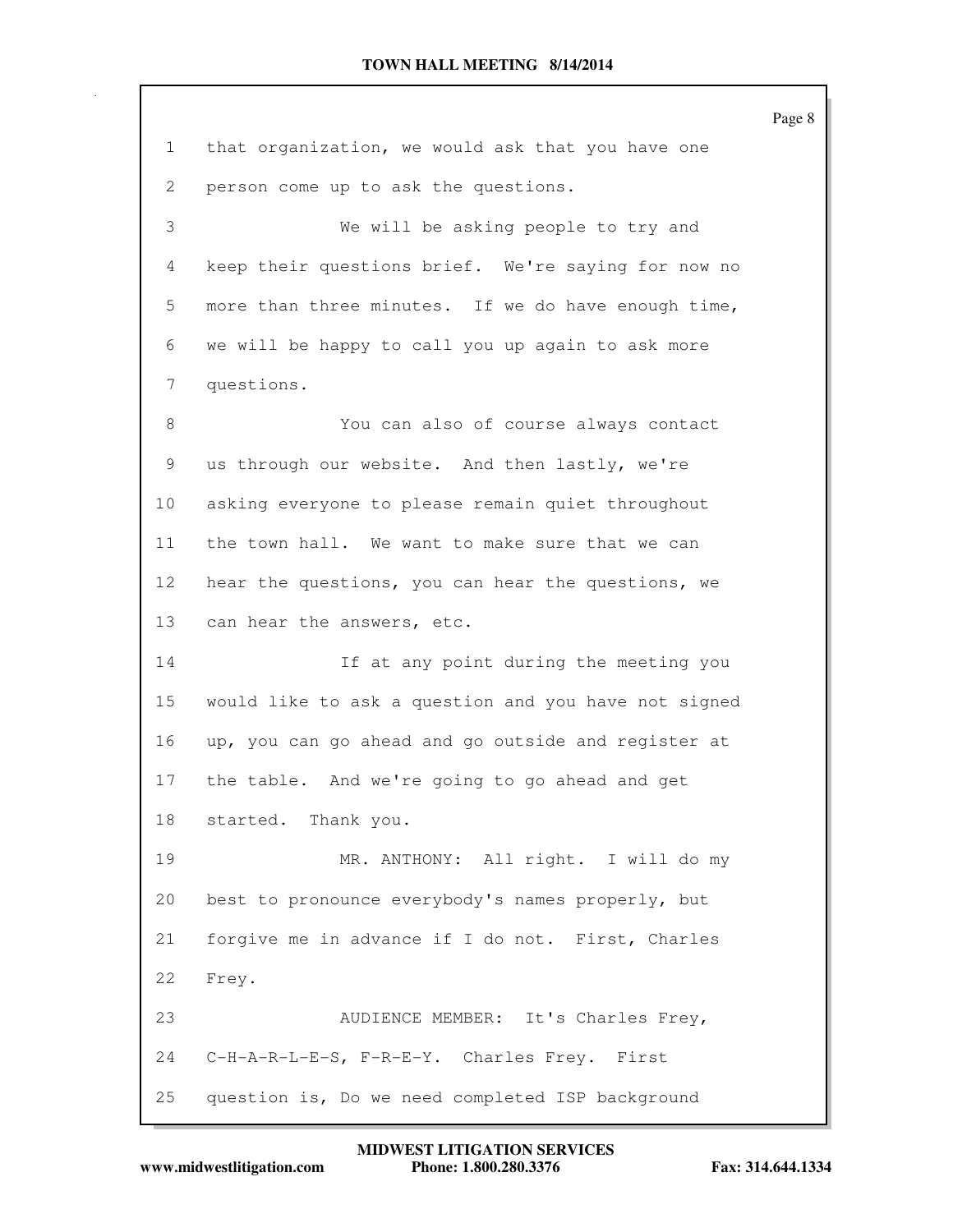Page 9 1 checks for the application? 2 MS. OBERDORF: Which application? 3 AUDIENCE MEMBER: Either one. We're 4 doing both. 5 MS. OBERDORF: For the dispensary -- 6 AUDIENCE MEMBER: Dispensary. 7 MS. OBERDORF: -- or cultivation 8 center? 9 AUDIENCE MEMBER: Yes, correct. 10 MS. OBERDORF: Okay. 11 MR. WATSON: The background checks will 12 be done during the application process. So I mean, 13 if you can get one ahead of time, that would be 14 great, but when you submit the application you will 15 be asked for information on anything that may be 16 questionable in your background and you'll be 17 given -- that would be the time to explain it. 18 If there's something that -- that you 19 may think may be an issue, it would be helpful to 20 disclose that, and -- and offer your explanation as 21 to why you feel that it should not be a bar to your 22 participating in the program. 23 But as far as getting background check 24 done ahead of time, I don't think that's going to be 25 possible. So ...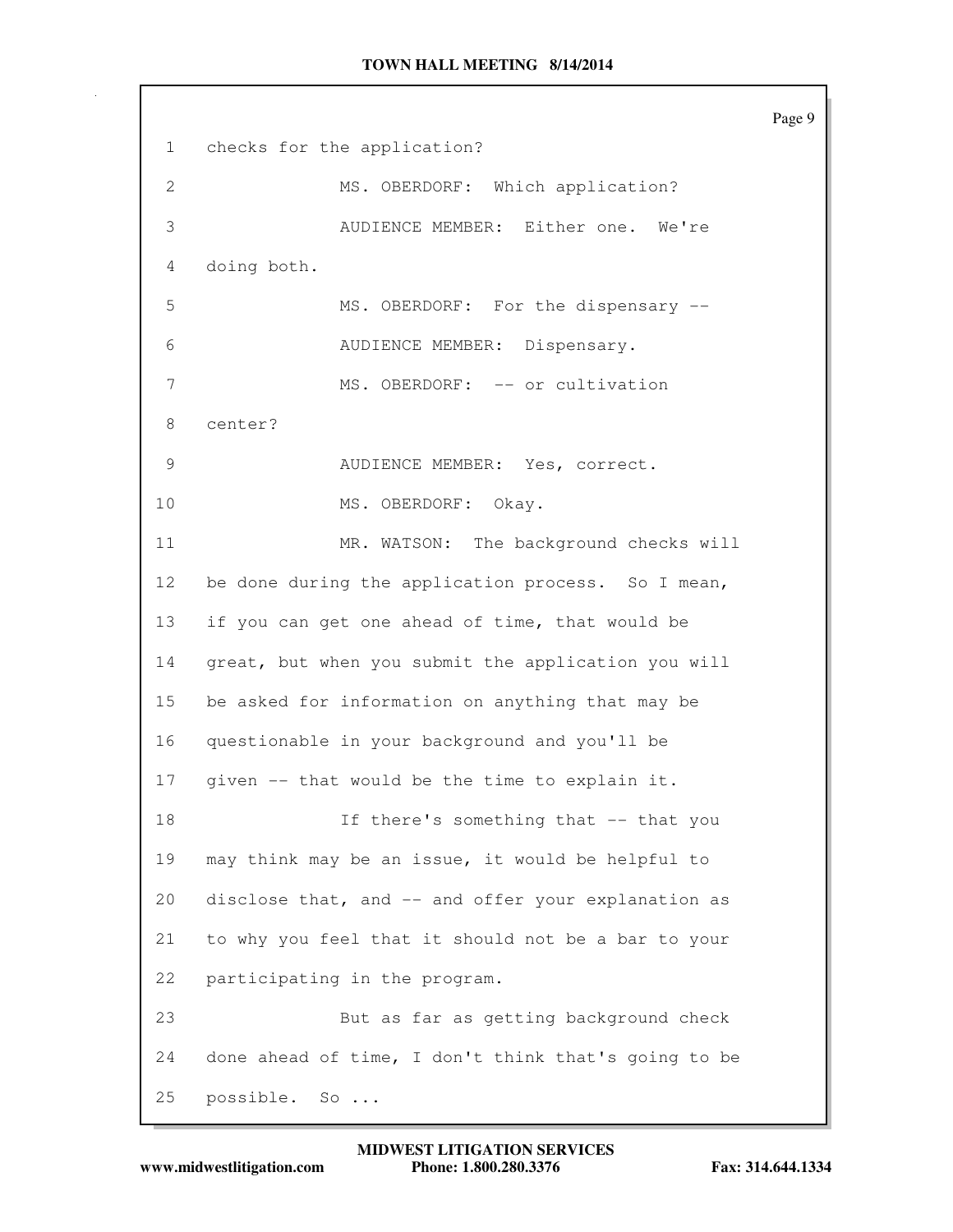Page 10 1 AUDIENCE MEMBER: All right. How do 2 you get background checks for out-of-state people 3 and/or Canadians? 4 MR. MORGAN: Just another sound check. 5 Sorry about that everyone. Sorry. If you could 6 repeat your question, we'll -- we'll hopefully not 7 blow out everyone's eardrums. 8 AUDIENCE MEMBER: How do you get 9 background checks suitable for the State of Illinois 10 for an out-of-state people or Canadians? 11 MR. MORGAN: So the challenge I think 12 you're describing for those who didn't hear the 13 question is what do we do about background checks 14 for out-of-state people or Canadians? 15 AUDIENCE MEMBER: Yes. 16 MR. MORGAN: The challenge about 17 background checks for those of you who aren't 18 familiar with it, it is in the statute, requires a 19 background check by Livescan vendor. There are no 20 Livescan vendors that are licensed outside of the 21 State of Illinois. 22 So we are -- we are requiring those 23 that are applying that need a background check to 24 come to the state to have a Livescan completed 25 within Illinois within a licensed vendor.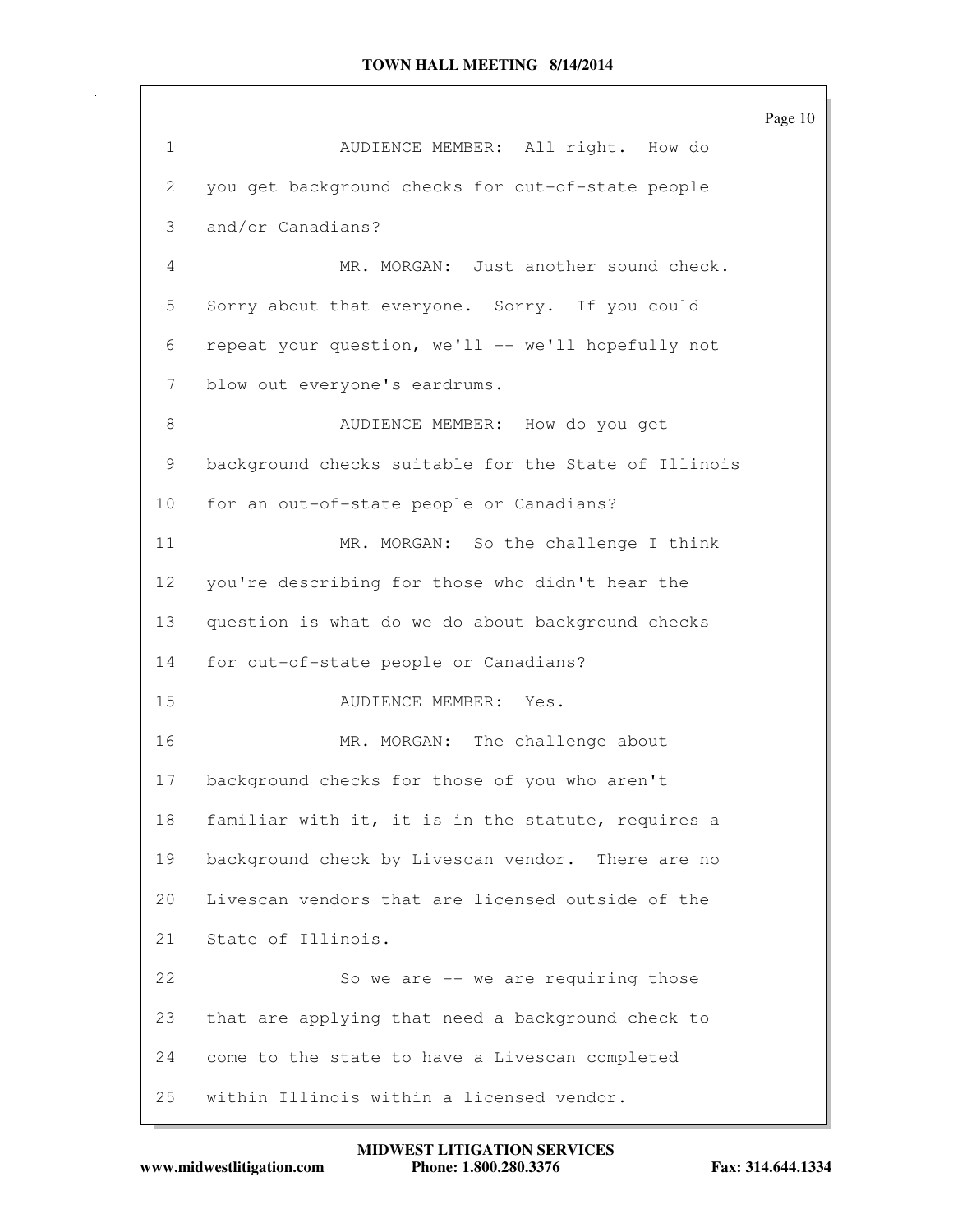|                 |                                                       | Page 11 |
|-----------------|-------------------------------------------------------|---------|
| $\mathbf{1}$    | AUDIENCE MEMBER: All right. For a                     |         |
| 2               | project that's to be purpose-built, what degree of    |         |
| 3               | detail do you expect relative to plans being stamped  |         |
| 4               | by an engineer or architect?                          |         |
| 5               | (Court reporter interruption.)                        |         |
| 6               | MR. MORGAN: Sorry. I think our mics                   |         |
| 7               | are a little sensible. Everyone, if you could just    |         |
| 8               | make sure if you're pretty close to the mic, I think  |         |
| 9               | everyone will be able to hear.                        |         |
| 10              | AUDIENCE MEMBER: For a project that                   |         |
| 11              | will be purpose-built, what degree of detail does     |         |
| 12 <sup>°</sup> | Illinois expect relative to plans being stamped by    |         |
| 13              | an engineer or architect for turn-in with the         |         |
| 14              | application?                                          |         |
| 15              | MR. WATSON: Well, the general theme                   |         |
| 16              | that we've taken through the rules is that we do not  |         |
| 17              | want to be specific telling you what requirements     |         |
| 18              | that we want. What we want you to do is to give us    |         |
| 19              | your best plan for a center, for -- for a             |         |
| 20              | cultivation center.                                   |         |
| 21              | We're not going to be specifying, say,                |         |
| 22              | the height of a fence or anything like that, but      |         |
| 23              | what we will do is be looking at the applications     |         |
| 24              | and judging the best application that comes in.<br>So |         |
| 25              | I would just recommend do -- do the best you can and  |         |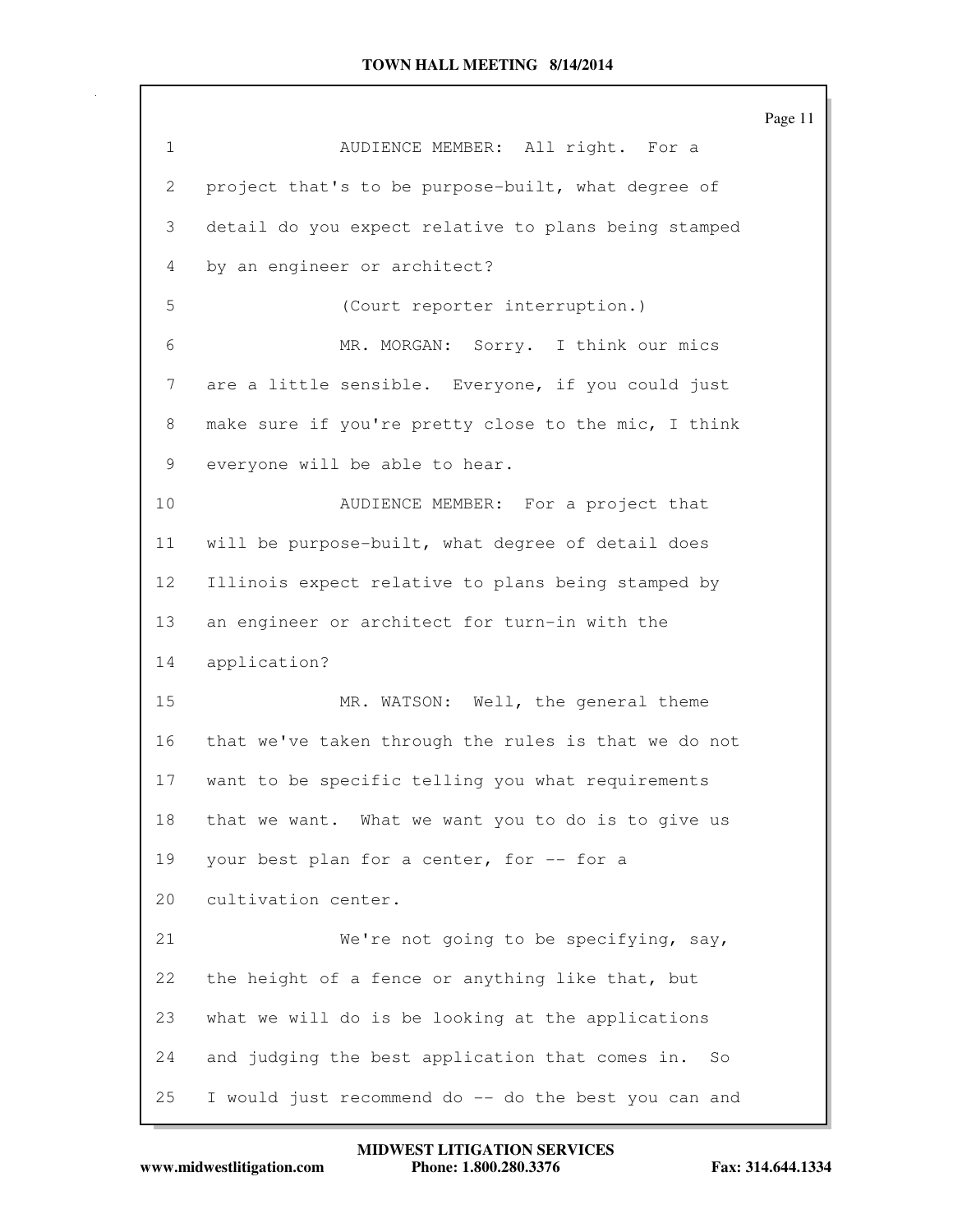Page 12 1 give -- give as much detail as possible. 2 AUDIENCE MEMBER: All right. If a 3 doctor is an owner, but not recommending, can he be 4 an employee or a consultant? 5 MR. MORGAN: Give us one second. 6 MS. OBERDORF: Yes, sir? 7 AUDIENCE MEMBER: Would you guys mind 8 repeating the question just before you answer it 9 because it isn't coming completely through? Or if 10 you understand it better than we, it will be 11 helpful. 12 MR. MORGAN: Sir, would you just do us 13 a favor? Just repeat the question one time. Thank 14 you. 15 AUDIENCE MEMBER: All right. If a 16 doctor is an owner and he's not recommending, can he 17 be an employee and/or a consultant? 18 MR. MORGAN: Did everyone hear the 19 question? I'm just buying more time. 20 AUDIENCE MEMBER: I don't understand 21 not recommending. 22 AUDIENCE MEMBER: Not writing a 23 recommendation. 24 AUDIENCE MEMBER: Oh, not 25 recommendation.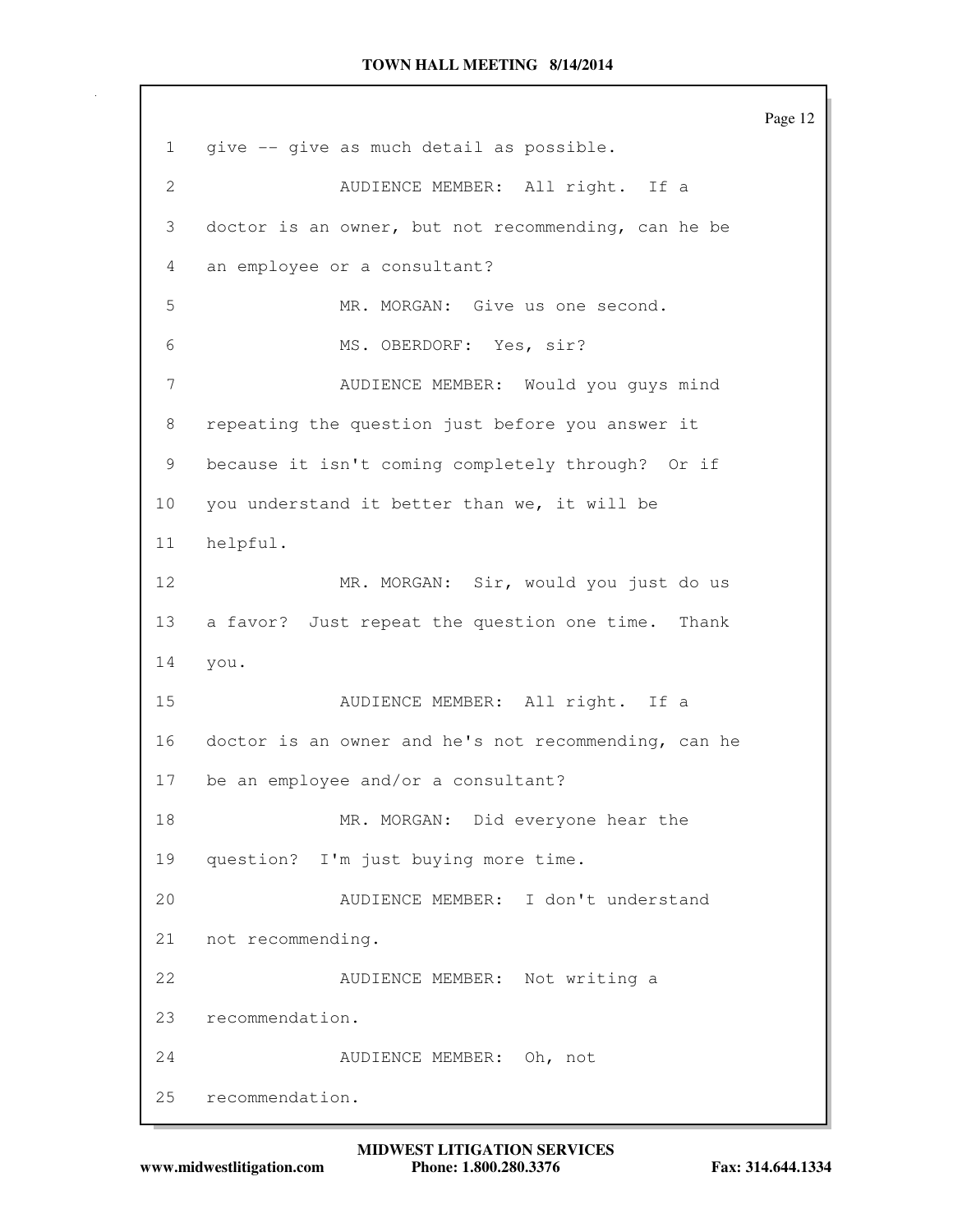|                 |                                                      | Page 13 |
|-----------------|------------------------------------------------------|---------|
| $\mathbf{1}$    | MR. MORGAN: And were you referring to                |         |
| 2               | dispensaries and cultivation centers?                |         |
| 3               | AUDIENCE MEMBER:<br>Yes.                             |         |
| 4               | MR. MORGAN: And the question was can a               |         |
| 5               | physician who's not recommending a patient for       |         |
| 6               | participation in the program for physician           |         |
| 7               | certification, may they be an employee or consultant |         |
| 8               | to the applicant?                                    |         |
| 9               | AUDIENCE MEMBER: Section 1000.40.                    |         |
| 10              | MR. WATSON: That's in the rule.                      |         |
| 11              | MR. MORGAN: There is a provision.<br>The             |         |
| 12 <sup>°</sup> | reference is specifically in the statute.<br>It      |         |
| 13              | references a physician who is referring patients and |         |
| 14              | the role that that physician may or may not have,    |         |
| 15              | but this question was about whether a physician who  |         |
| 16              | is not referring. As a consultant, I don't believe   |         |
| 17              | the statute or the rules address that question.      |         |
| 18              | We're looking into the second part.                  |         |
| 19              | MR. WATSON: Okay.                                    |         |
| 20              | AUDIENCE MEMBER: Did you find it?                    |         |
| 21              | MR. WATSON: Yeah. I found it in the                  |         |
| 22              | rule. I did not find the statute. Okay. According    |         |
| 23              | to the rules under $--$ as we've been told, 1000.40, |         |
| 24              | operation of cultivation center, if you look at      |         |
| 25              | B-10, cultivation center may not allow a physician   |         |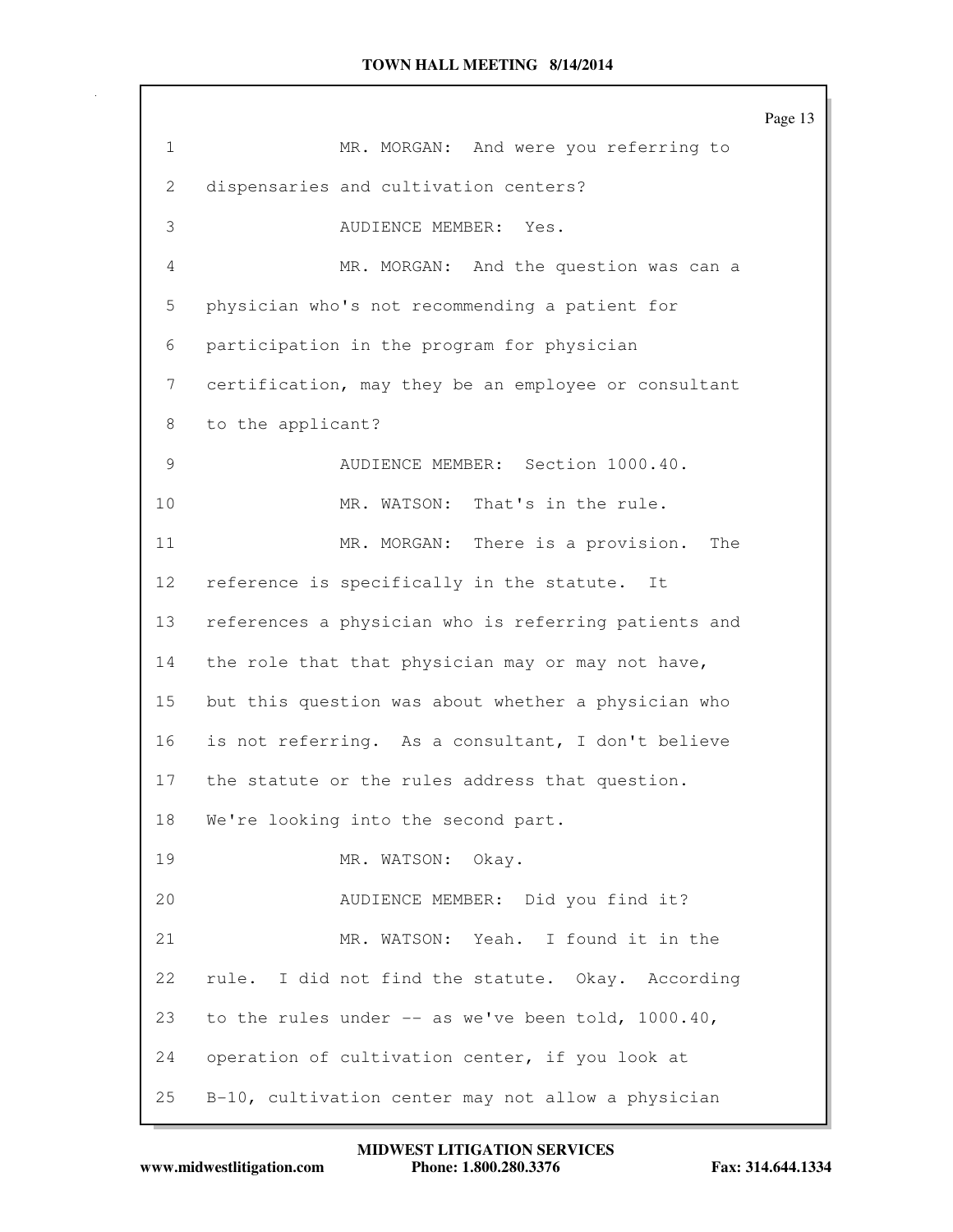|    |                                                      | Page 14 |
|----|------------------------------------------------------|---------|
| 1  | to hold a direct or indirect economic interest if    |         |
| 2  | the physician recommends the use of medical          |         |
| 3  | cannabis. So that is not the question.               |         |
| 4  | The -- or is it a partnership or other               |         |
| 5  | fee or profit-sharing relationship with the          |         |
| 6  | physician -- with the physician who does recommend   |         |
| 7  | medical cannabis? So if you're in a practice where   |         |
| 8  | there's another physician that's recommending it,    |         |
| 9  | that also is a disqualifying factor.                 |         |
| 10 | May not allow a physician to serve on                |         |
| 11 | the board of directors or as an employee of the      |         |
| 12 | cultivation center. However, a cultivation center    |         |
| 13 | may hire a physician as an independent contractor    |         |
| 14 | provided the physician's involvement in the          |         |
| 15 | cultivation center is limited exclusively to         |         |
| 16 | designing or conducting nonproprietary medical       |         |
| 17 | research or studies.                                 |         |
| 18 | MR. MORGAN: And if I can address just                |         |
| 19 | the -- I think the basis of the intent there was we  |         |
| 20 | received a number of comments about concerns about   |         |
| 21 | whether a physician could be involved with research  |         |
| 22 | given that research is certainly identified in the   |         |
| 23 | rules as part of the selection criteria of           |         |
| 24 | additional bonus points, those that are looking to   |         |
| 25 | provide research opportunities and research studies. |         |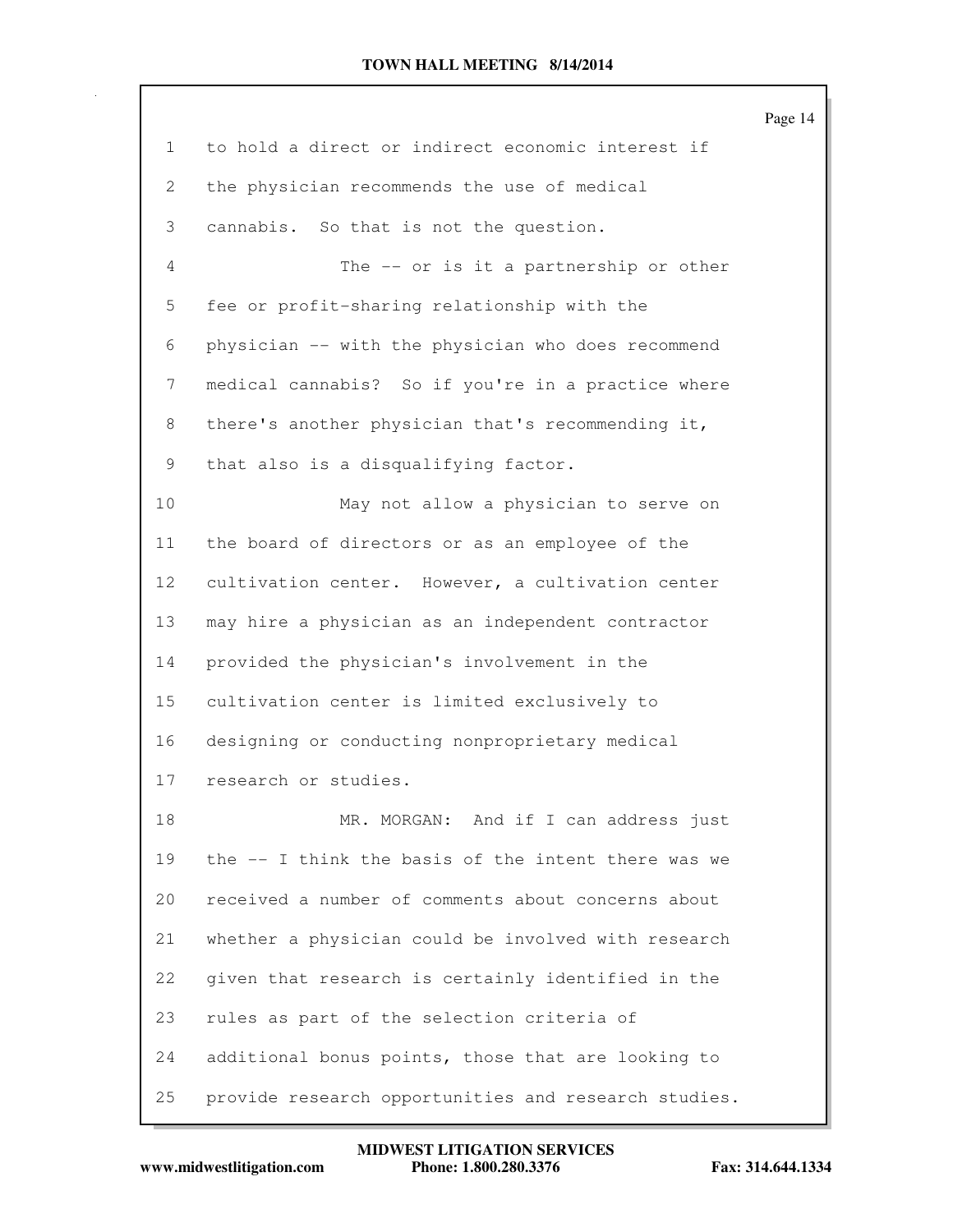|                 |                                                      | Page 15 |
|-----------------|------------------------------------------------------|---------|
| $\mathbf{1}$    | So that particular provision that Ray                |         |
| 2               | is referencing and I believe that's -- that's        |         |
| 3               | identical in the DFPR dispensary rules was to allow  |         |
| 4               | a physician to participate in those research         |         |
| 5               | activities. So that wasn't precluding it, but it     |         |
| 6               | does not permit them to be employees.                |         |
| 7               | AUDIENCE MEMBER: Right. But if it's                  |         |
| 8               | an owner, he can also participate in the -- as a     |         |
| 9               | consultant then? I mean, to do research, things      |         |
| 10              | like that.                                           |         |
| 11              | MR. MORGAN: Well, but if -- but if                   |         |
| 12 <sub>2</sub> | you're an owner, presumably you have some kind of a  |         |
| 13              | financial interest. So it would probably go to the   |         |
| 14              | root of the question of whether or not there's a     |         |
| 15              | financial interest and what that interest is.        |         |
| 16              | AUDIENCE MEMBER: So that would be                    |         |
| 17              | exclusive.                                           |         |
| 18              | MR. MORGAN: Well, I think that it                    |         |
| 19              | would be excluding a physician. But again, it        |         |
| 20              | depends on a case-by-case basis, and I think for     |         |
| 21              | those that are looking to apply we'll look for       |         |
| 22              | documentation about what their interest would be in  |         |
| 23              | the organization because, again, we -- we don't want |         |
| 24              | to preclude any physician from participating in the  |         |
| 25              | research studies, but the intent is not to provide a |         |

**MIDWEST LITIGATION SERVICES**

**www.midwestlitigation.com Phone: 1.800.280.3376 Fax: 314.644.1334**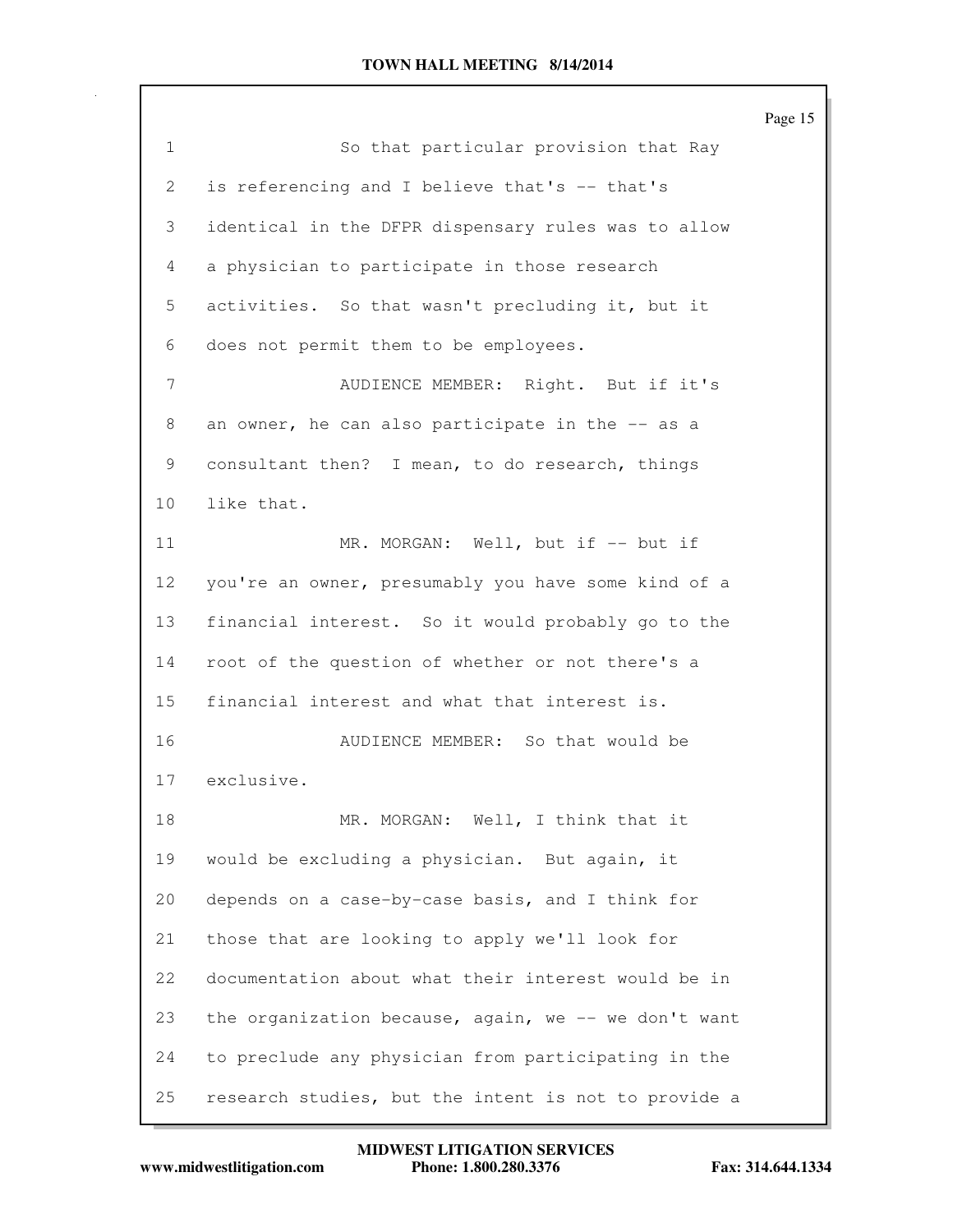Page 16 1 pathway for physicians having financial interests in 2 and of itself in the facilities. 3 AUDIENCE MEMBER: What if he's a doctor 4 and is not going to practice? 5 MR. MORGAN: For those that raise your 6 hands for the follow-up to comments we have, please, 7 we'll -- we'll attempt to answer, provide more 8 information later. 9 AUDIENCE MEMBER: What if he's a doctor 10 and he doesn't -- he's not going to practice? 11 MR. MORGAN: Pretty sure it's the 12 physician under the Physician Practice Act, and it 13 probably refers to them being a licensed physician. 14 AUDIENCE MEMBER: All right. When --15 when will the bond forms be made available, the 16 bonding forms? 17 MR. MORGAN: The question is when will 18 the bond forms be available. 19 You know, at this point we're not 20 prescribing particular bond forms. We've discussed 21 a number of aspects of requirements for the 22 application and are trying not to be too 23 prescriptive. 24 The description of what we're looking 25 for is in the rules, but in terms of a particular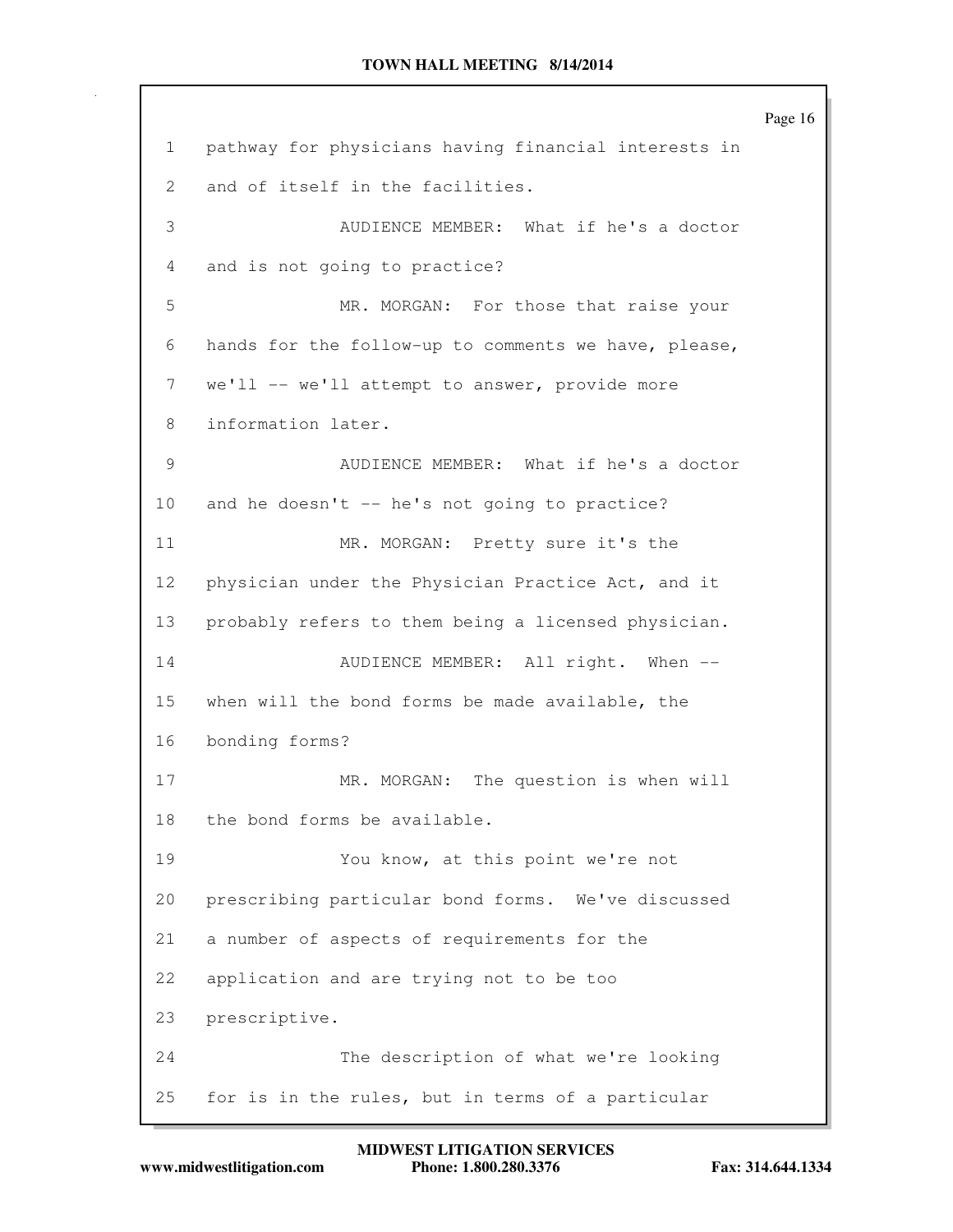|    |                                                      | Page 17 |
|----|------------------------------------------------------|---------|
| 1  | form, at this point I don't believe we're going to   |         |
| 2  | be issuing prescribed bond form, and then if we      |         |
| 3  | could go on to the next individual we'll -- we'll    |         |
| 4  | come back to you and we'll give you another          |         |
| 5  | opportunity to ask more questions, I promise.        |         |
| 6  | We're not going anywhere until everyone              |         |
| 7  | has got a chance to ask their questions. Thank you.  |         |
| 8  | MR. ANTHONY: Next we'd like to call                  |         |
| 9  | John Sholar.                                         |         |
| 10 | AUDIENCE MEMBER: Good morning. John,                 |         |
| 11 | J-O-H-N. Sholar, S-H-O-L-A-R. Piasa Labs.<br>The     |         |
| 12 | first question I have -- the first question I have,  |         |
| 13 | sir, is to Mr. Watson.                               |         |
| 14 | It's at what point in the application                |         |
| 15 | process, if at all, will speed to market be          |         |
| 16 | considered as part of the cultivation plan for       |         |
| 17 | points purposes vis-à-vis, you know, as -- as we     |         |
| 18 | just discussed with another gentleman some buildings |         |
| 19 | will be design-built obviously. Some buildings will  |         |
| 20 | be, you know, buildings that are already in          |         |
| 21 | existence that might be, you know, readily           |         |
| 22 | transformed into something.                          |         |
| 23 | MR. MORGAN:<br>I'll repeat the question.             |         |
| 24 | AUDIENCE MEMBER: So some buildings                   |         |
| 25 | might be readily transformed into things that can be |         |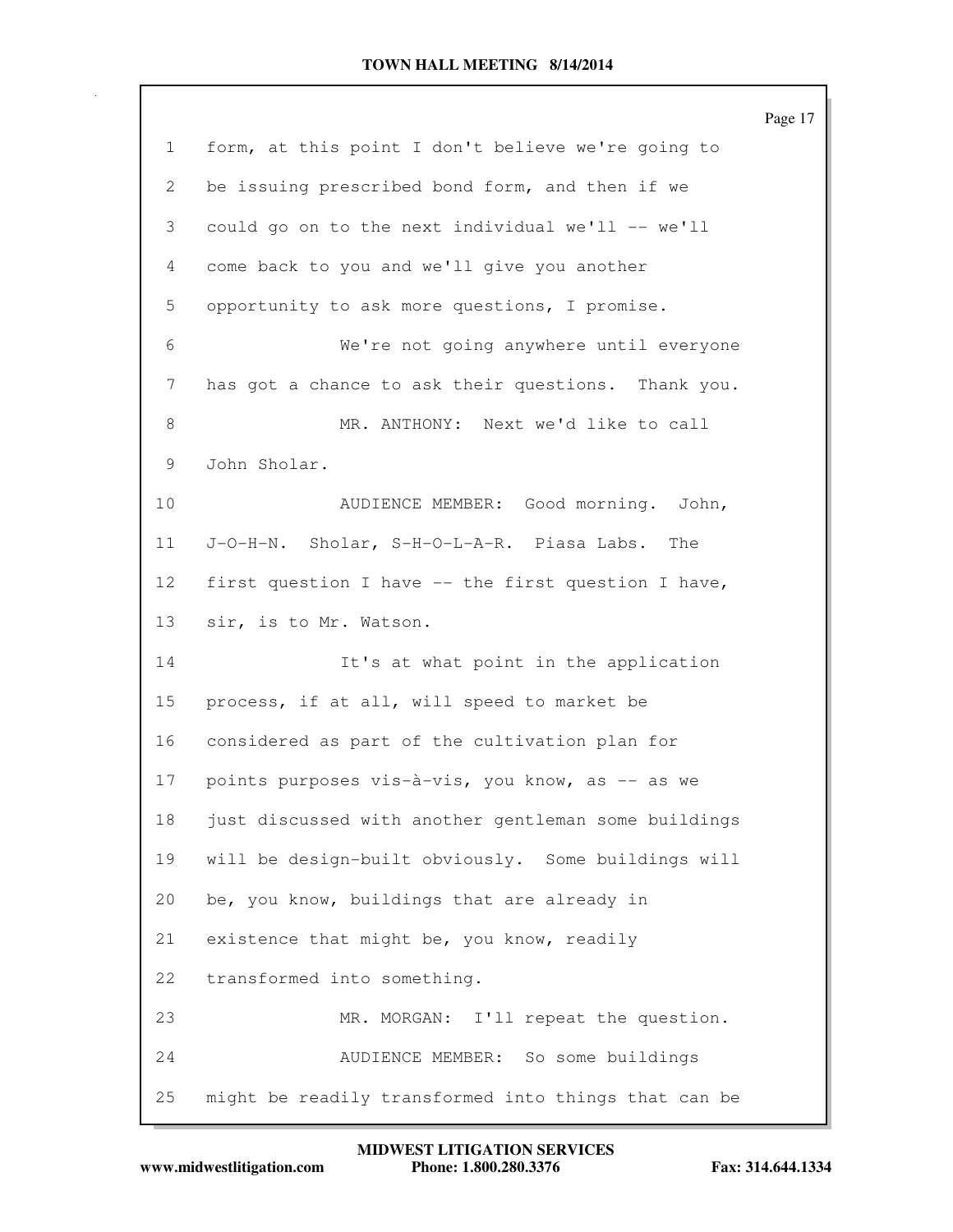|                 |                                                      | Page 18 |
|-----------------|------------------------------------------------------|---------|
| 1               | used for a cultivation center. Other buildings       |         |
| 2               | we're going to design-build. There's obviously       |         |
| 3               | advantages and disadvantages to both. My question    |         |
| 4               | is for purposes of the scoring to application, is    |         |
| 5               | speed to market going to be one of the               |         |
| 6               | considerations?                                      |         |
| 7               | MR. MORGAN: The question was will                    |         |
| 8               | there be consideration given in the scoring for      |         |
| 9               | speed to market for a cultivation center given the   |         |
| 10              | variety of options for a build-out, new construction |         |
| 11              | type facility, will that be taken into consideration |         |
| 12 <sup>°</sup> | in the scoring.                                      |         |
| 13              | MR. WATSON: Yes. The -- if you look                  |         |
| 14              | at measure three under schedule six, the business    |         |
| 15              | plan demonstrates that start-up timetable which      |         |
| 16              | provides an estimated time from permit approval of   |         |
| 17              | cultivation center to full operation and the         |         |
| 18              | assumptions used for the basis of those estimates.   |         |
| 19              | So yes, if you let us know how quickly               |         |
| 20              | you plan to get it to the patients, that's something |         |
| 21              | we will take into consideration.                     |         |
| 22              | AUDIENCE MEMBER: I'll try this one                   |         |
| 23              | more time. My next question for Mr. Watson is also   |         |
| 24              | I believe -- and I can't find it right now. There's  |         |
| 25              | a provision that says at some point given the size   |         |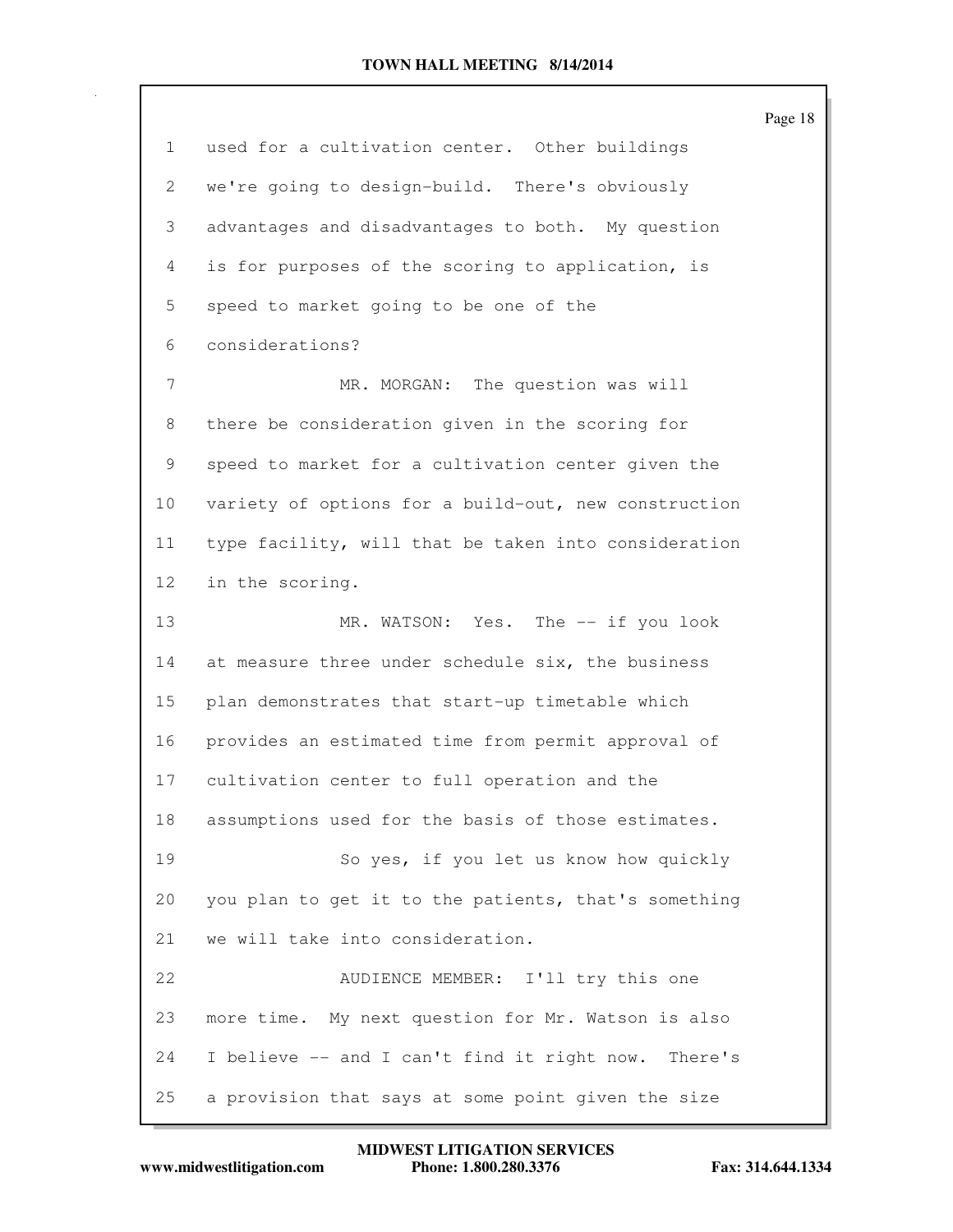|                 |                                                      | Page 19 |
|-----------------|------------------------------------------------------|---------|
| 1               | of the facility the department may require on-site   |         |
| 2               | security staff at all times.                         |         |
| 3               | I don't recall if that's stayed in                   |         |
| 4               | after -- after some of the drafts or not. Has        |         |
| 5               | anyone given any thought to precisely at what point  |         |
| 6               | I quess by pounds or ounces or how much turnover a   |         |
| 7               | cultivation center is going to have when the         |         |
| 8               | security plan will be required to include 24-hour    |         |
| 9               | security on-site?                                    |         |
| 10              | MR. WATSON: I'm not sure I recall that               |         |
| 11              | discussion taking place, but what -- what -- again,  |         |
| 12 <sup>°</sup> | to what I started out with, our caveat is we want    |         |
| 13              | you to give us your security plan. You tell us the   |         |
| 14              | best security plan you have. We're not going to      |         |
| 15              | dictate to you what that is, but we will be scoring  |         |
| 16              | on the quality of that plan.                         |         |
| 17              | AUDIENCE MEMBER: Okay. One last                      |         |
| 18              | question. On the bonus points, obviously we don't    |         |
| 19              | have sections in our -- in the current draft         |         |
| 20              | application for how the bonus point section should   |         |
| 21              | be I guess documented, and I'm assuming I'm going to |         |
| 22              | get the same answer from Mr. Watson I just got, but  |         |
| 23              | is there an intent to provide additional guidelines  |         |
| 24              | on those bonus point sections?                       |         |
| 25              | MR. WATSON: Well, again, we're relying               |         |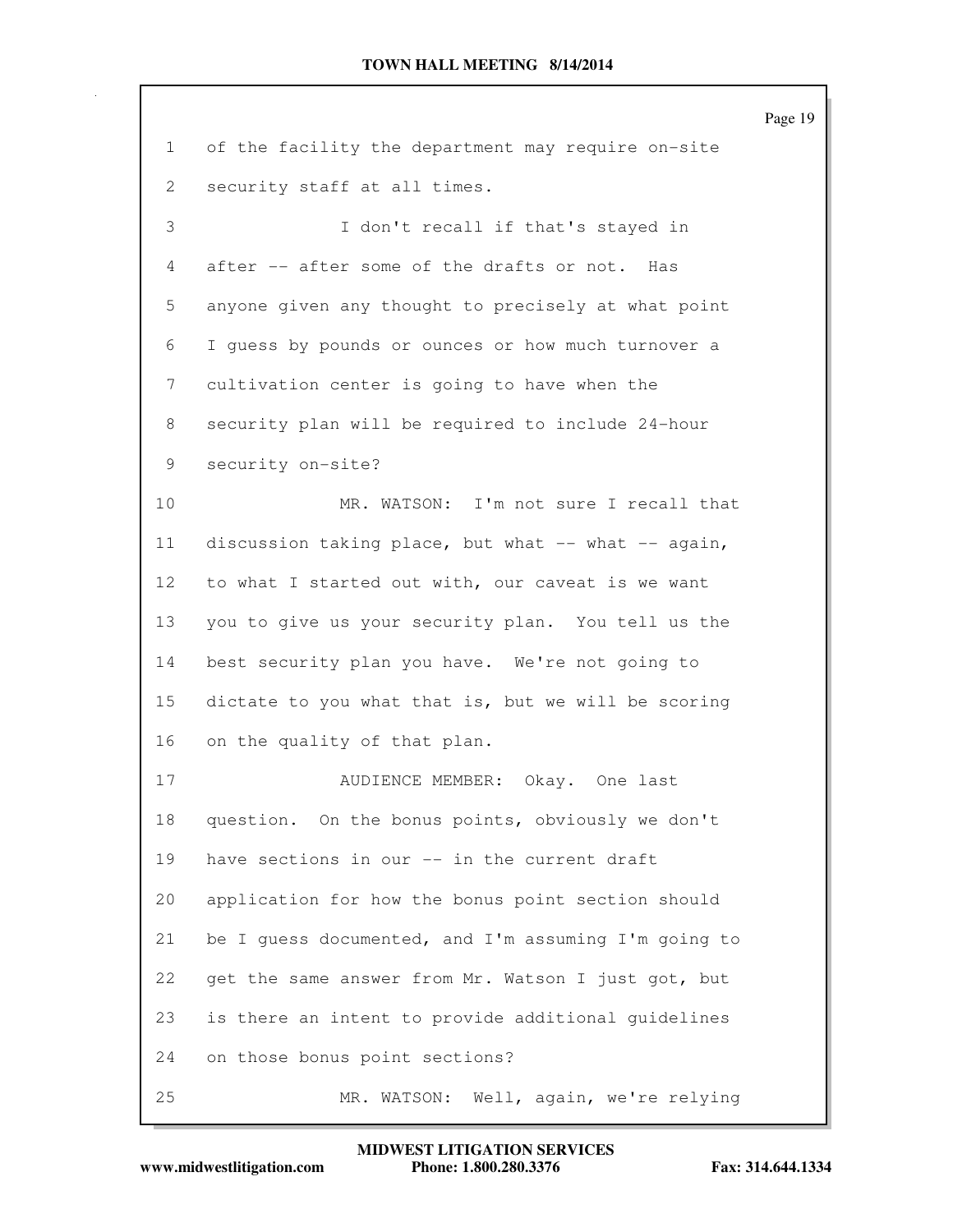|                 |                                                      | Page 20 |
|-----------------|------------------------------------------------------|---------|
| $\mathbf{1}$    | on the creativity of the applicant. And I'm sorry    |         |
| 2               | that -- that we can't be more specific. You have to  |         |
| 3               | remember this is a pilot program. This is the first  |         |
| 4               | time for the State of Illinois to do this.           |         |
| 5               | We have looked at what's happened in                 |         |
| 6               | other states and we do have a lot of people that are |         |
| 7               | interested who have -- have experience in this       |         |
| 8               | matter in other states, and I'm sure many of them    |         |
| 9               | will be applying and so $-$ but we do $-$ or we are  |         |
| 10              | looking for innovation and for creativity because we |         |
| 11              | want this to be the best program possible, and we    |         |
| 12 <sup>°</sup> | don't want to be limiting people by setting up       |         |
| 13              | strict quidelines.                                   |         |
| 14              | AUDIENCE MEMBER: And the one last on                 |         |
| 15              | the bonus points, and I promise this is it. It       |         |
| 16              | lists veterans, women, minority owned. Are those     |         |
| 17              | cumulative or does one of those individuals have to  |         |
| 18              | have 51 percent?                                     |         |
| 19              | MR. MORGAN: The bonus point section,                 |         |
| 20              | this is mirrored in both the dispensary and          |         |
| 21              | cultivation center applications. The question was    |         |
| 22              | whether or not it's cumulative or a segregated       |         |
| 23              | percentage requirement for the minority, female,     |         |
| 24              | veteran, or disabled individual bonus point section, |         |
| 25              | whether that cumulatively those four categories can  |         |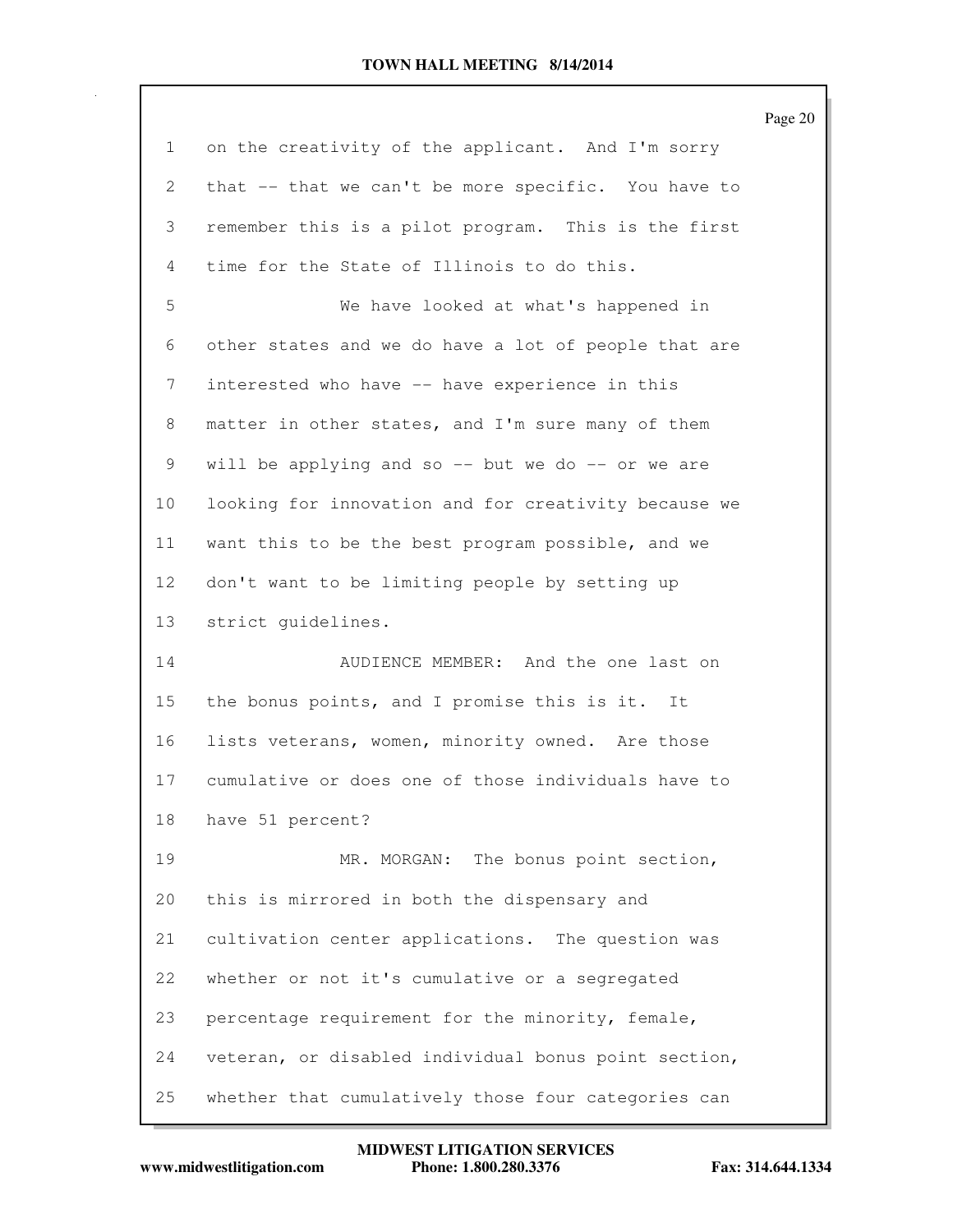Page 21 1 total 51 percent or more, or is an individual, for 2 instance, veterans preference of 51 percent or more. 3 The way we have it constructed is a combination of 4 51 percent or more of those four categories. 5 MR. ANTHONY: Next is Alan -- 6 AUDIENCE MEMBER: I'm not sure if I'm 7 clear on that. 51 percent? 8 MR. MORGAN: In follow-up we'll make 9 sure we get them later. Please sign up. We'll 10 definitely address any -- any outstanding questions. 11 Thanks. 12 MR. ANTHONY: Alan Johnson. 13 AUDIENCE MEMBER: I think I'll pass. 14 Mine is probably a medical question and I need to 15 take up with my doctor. 16 MR. ANTHONY: Okay. Next we have Romy 17 Ramadan. 18 AUDIENCE MEMBER: Yes, sir. Hi, good 19 morning. Romy, R-O-M-Y. Last name is 20 R-A-M-A-D-A-N. And specifically my questions will 21 be for cultivation -- dispensary center. Any -- any 22 computer programs that the state is working on or do 23 we have to refine our own computer systems to track 24 and monitor patients and recordkeeping? 25 MR. MORGAN: The question was whether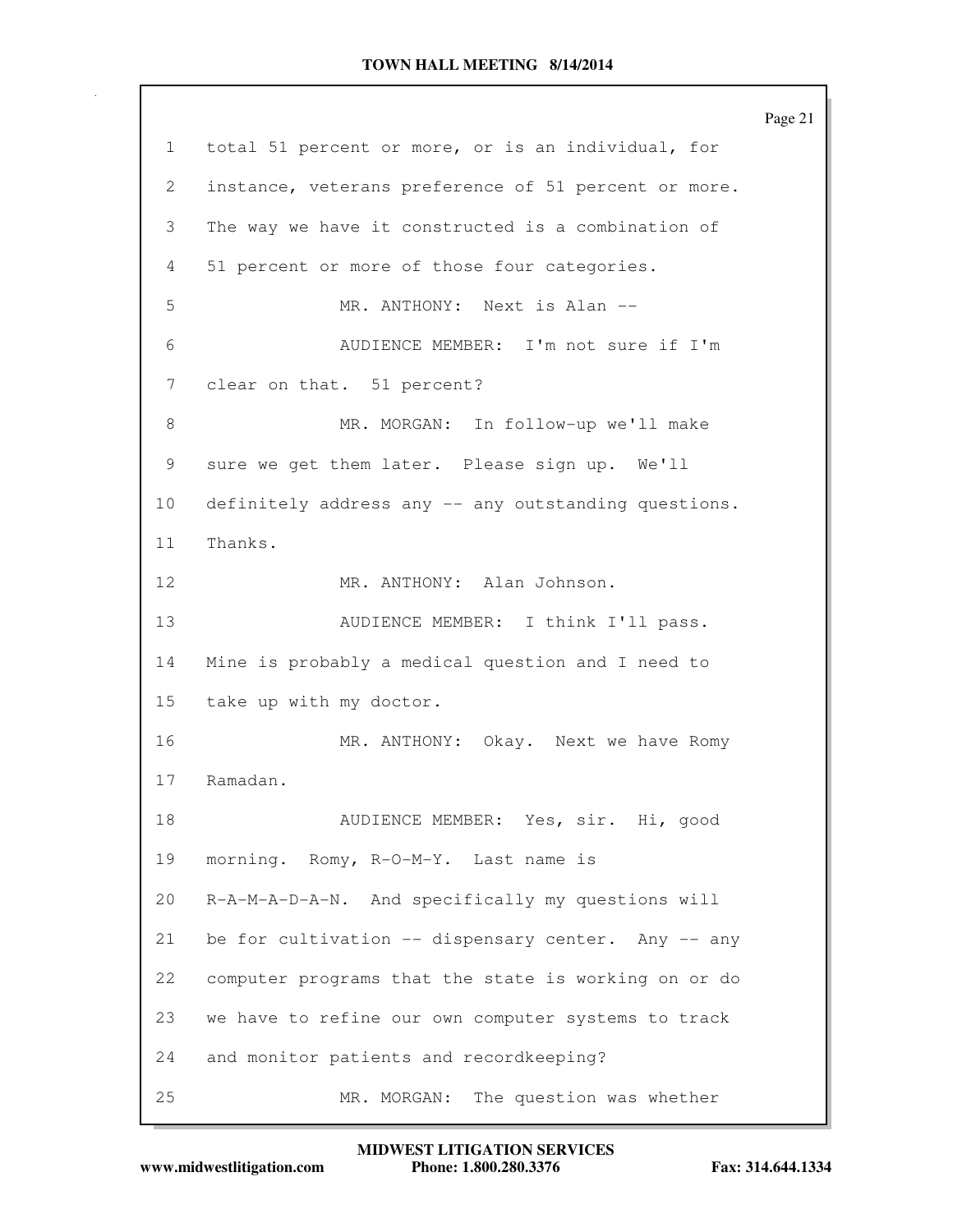Page 22 1 the state will require particular computer programs 2 for the dispensaries and any connectivity and 3 particular types of systems. 4 AUDIENCE MEMBER: Yes, sir. 5 MR. MORGAN: So the application 6 references and the rules reference that the state 7 will have some security IT requirements or 8 technology requirements. At. 9 This point the state hasn't procured 10 any type of system or vendor for the electronic 11 aspects of the program for both dispensaries and 12 cultivation centers. 13 We are likely to do so, and at that 14 point we will probably be providing more 15 information, but it's not -- not anticipated that a 16 particular system will be required, but 17 compatibility with whatever system the state 18 procures is what we expect. 19 AUDIENCE MEMBER: Okay. So if we 20 search our own companies, we wouldn't be wasting our 21 time basically? 22 MR. MORGAN: The question was if they 23 search their own companies, would that be a waste of 24 time? Is that correct? 25 I would not say that's a waste of time.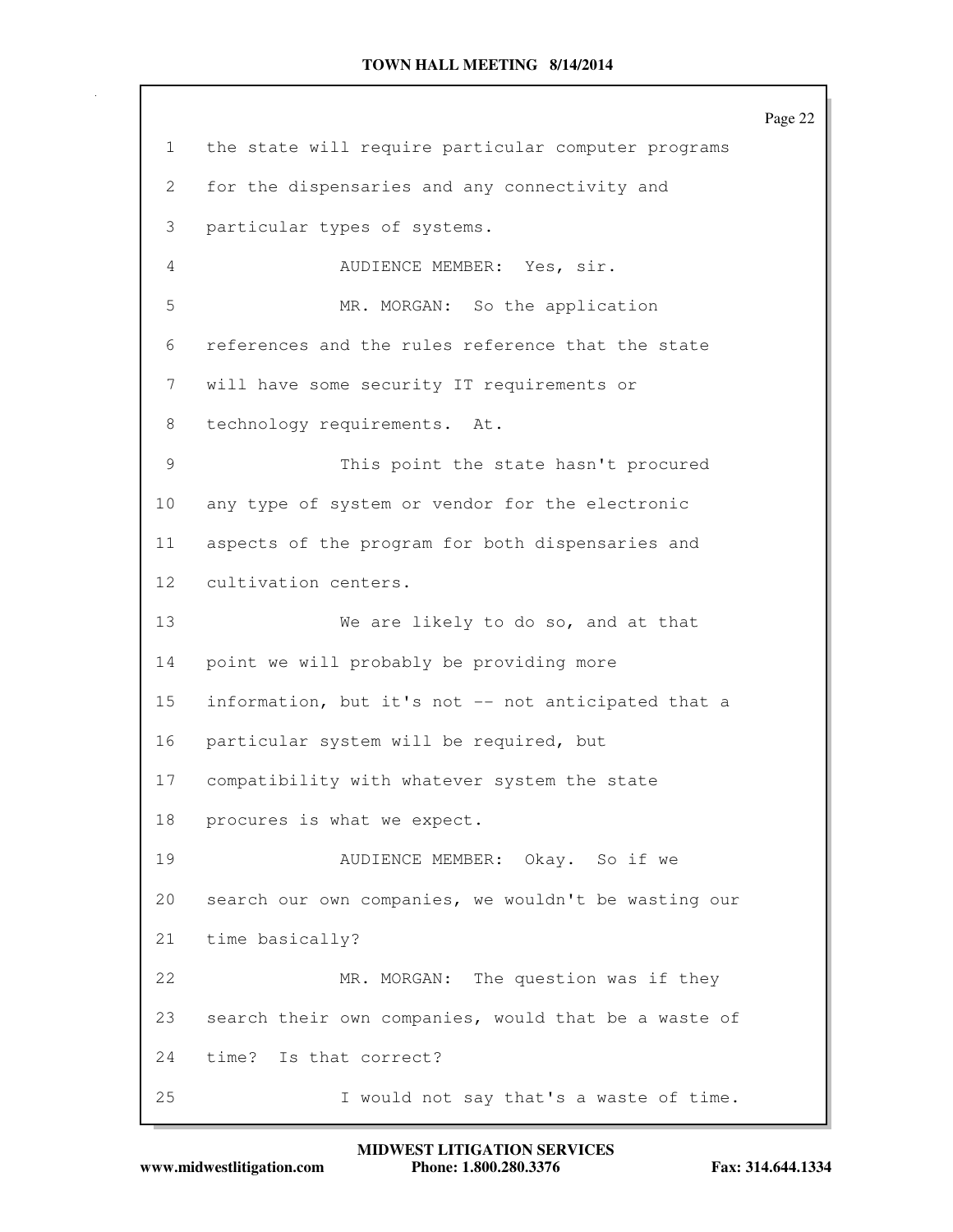```
Page 23
1 There are a number of -- again, for referencing the
2 other states that are currently operating medical
3 cannabis systems, there are a variety of IT systems
4 out there.
5 Majority of them are very high
6 functioning and would have the capability to be
7 compatible with the state system. So I would not
8 say that that's a waste of time.
9 AUDIENCE MEMBER: Okay. Thanks. And
10 also, if you're leasing a building, should -- the
11 pilot program I believe is for five years; is that
12 correct? Four years? And so should the lease be --
13 the entire lease need to be for how long?
14 MR. MORGAN: The question is for those
15 that are leasing a building, how long does that
16 lease have to be.
17 I believe for Agriculture it is the
18 life of the program, so that would be a four-year,
19 and I believe it's the same at DFPR.
20 AUDIENCE MEMBER: Okay. Thank you very
21 much.
22 MR. MORGAN: Thank you.
23 MR. ANTHONY: Next we have Alan
24 Gaffner.
25 MR. MORGAN: For those of you
```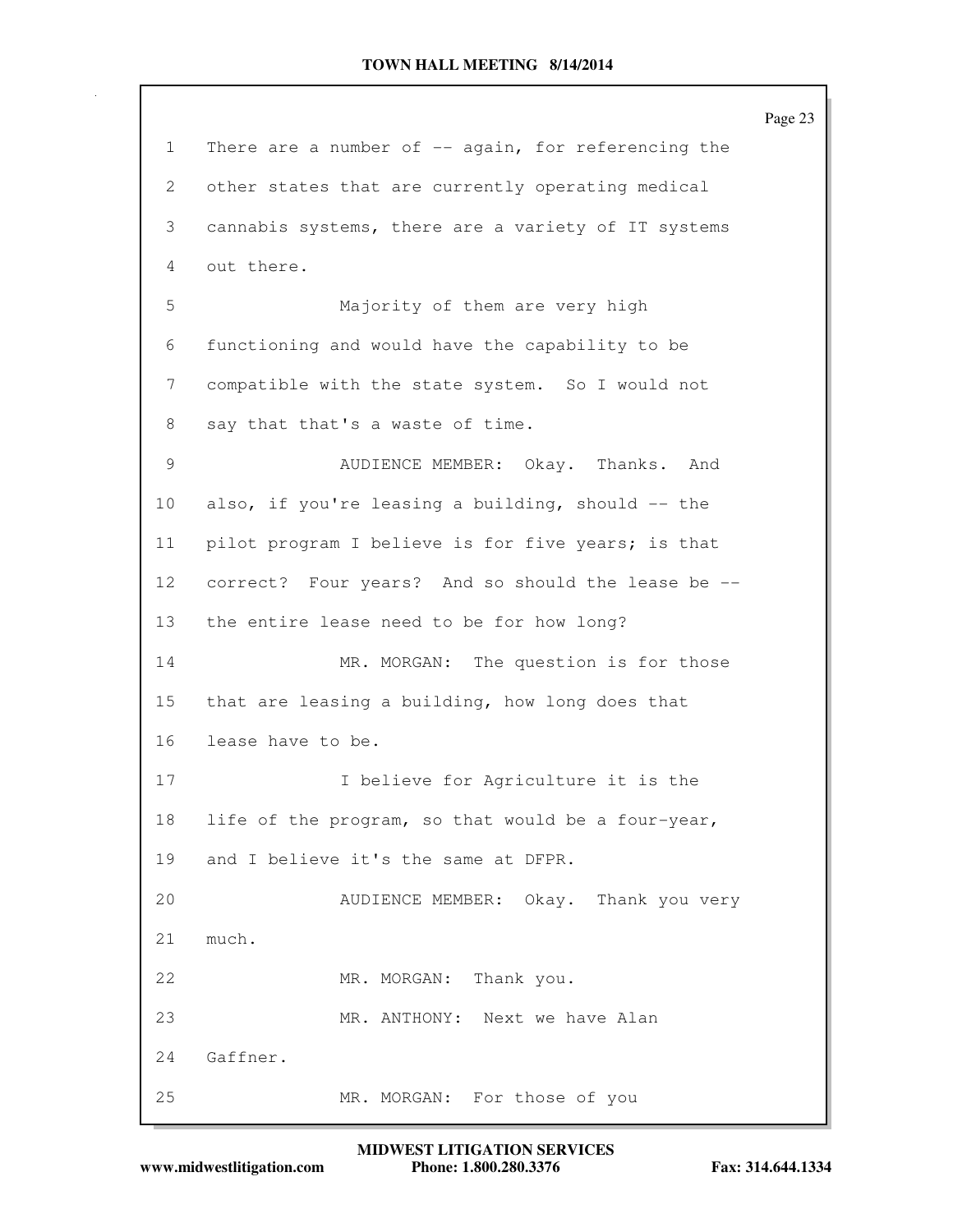Page 24 1 interested in giving softball questions, we welcome 2 those too. 3 AUDIENCE MEMBER: Good morning. Thank 4 you. Maybe this will be a softball question. I 5 don't know. Alan, A-L-A-N. Gaffner, G-A-F-F-N-E-R. 6 Relative to the cultivation centers and 7 the scoring system, could you please describe the 8 component of either the committee or the personnel 9 that will be involved in ascribing that score, 10 whether it will be no names at this time or 11 positions, whether that will be done through the ag 12 department or an outside group selected by the ag 13 department or another entity? 14 MR. MORGAN: The question for those of 15 you who didn't hear was what will the committee, 16 selection committee be composed of, and who -- which 17 agency, if additional agencies, will be reviewing 18 the applications for cultivation centers and 19 assigning those specific scores. 20 At this point we're still finalizing 21 both for dispensaries and cultivation centers the 22 specific teams, but generally speaking both agencies 23 will have their own specifically assigned team 24 internally of state employees at those agencies that 25 will be reviewing all the various components of the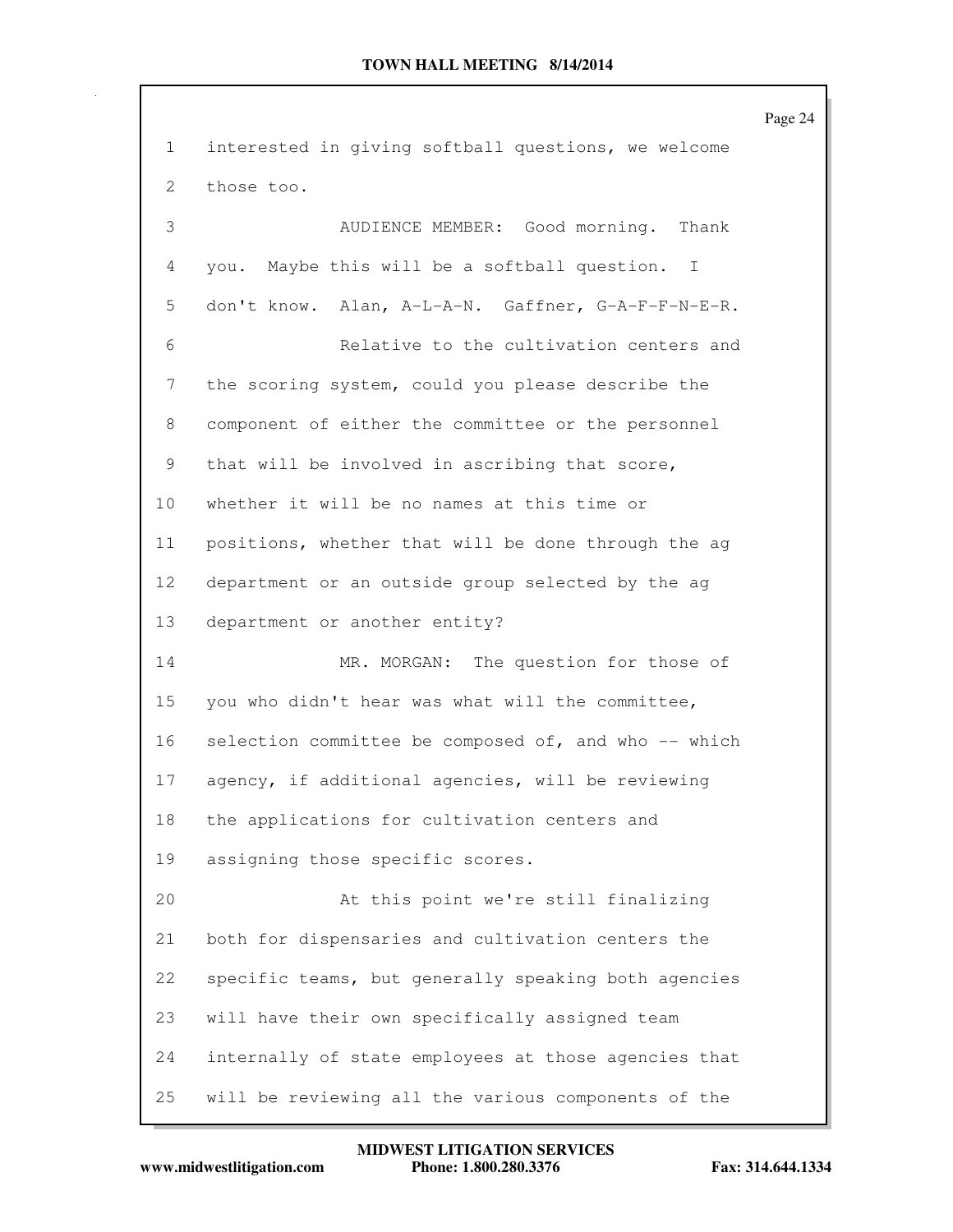Page 25 1 requirements for the applications. 2 AUDIENCE MEMBER: So we'd look for that 3 to come from solely Department of Ag or a 4 combination of Department of Health and Department 5 of Ag? 6 MR. MORGAN: It's a good question. 7 The -- again, we're still finalizing exactly who is 8 going to be on the committee. I can say 9 historically we have drawn from each other in terms 10 of respective agencies involved in the program. 11 Public health has assisted Department of 12 Agriculture, agriculture has assisted DFPR, and that 13 kind of continuing -- continuing support will -- 14 will exist. 15 There are a number of aspects of the 16 application that are subject matter specific, 17 particularly when you start looking at the bonus 18 points. There's some sections that require some 19 experience that we'll be drawing from, but again, 20 we're still finalizing the team, and generally 21 speaking it would be a Department of Agriculture 22 selection team. 23 AUDIENCE MEMBER: Present number of 24 individuals known that will comprise the team? 25 MR. MORGAN: More than one. We're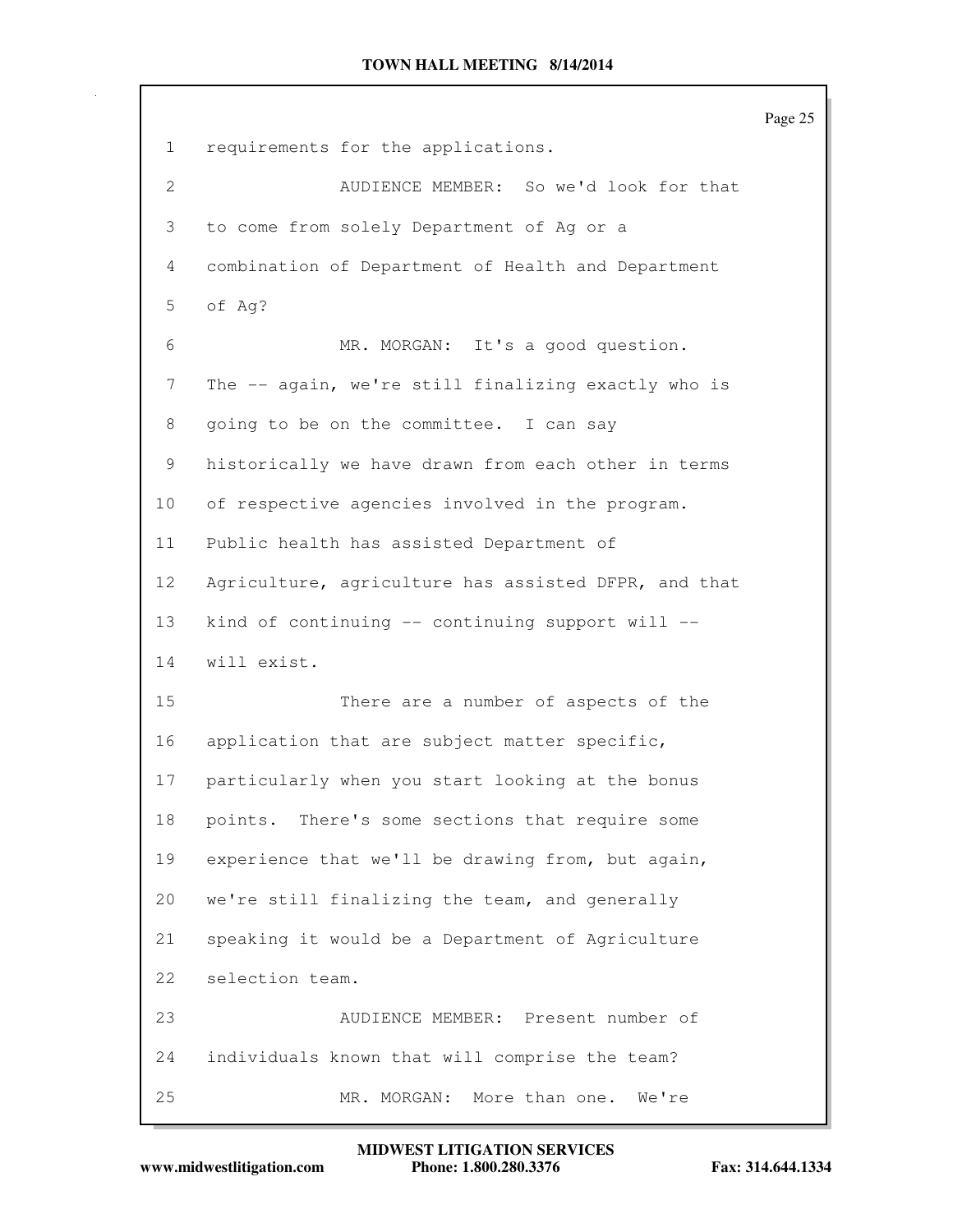Page 26 1 still finalizing. 2 AUDIENCE MEMBER: Okay. All right. 3 Thank you. 4 MR. MORGAN: Thank you. 5 MR. ANTHONY: Next, C.J. Biendo. 6 AUDIENCE MEMBER: I've got no 7 questions. 8 MR. ANTHONY: Pamela Shourd. 9 AUDIENCE MEMBER: Hello. My name is 10 Pamela Shourd. P-A-M-E-L-A, S-H-O-U-R-D. 11 And my question is for the Department 12 of Agriculture. Also on section 1000.40, the 13 operation of a cultivation center, under part six it 14 lists two forms of evidence of financial 15 responsibility. One is an escrow and one is a 16 surety bond. 17 Then on -- when you get to section 18 1000-60 where it talks about the reduction in the 19 amount you're required to have, it lists escrow 20 account, surety bond, and a letter of credit. 21 So what I'm wondering is is a letter of 22 credit an acceptable evidence of financial 23 responsibility or is it only the other two? 24 MR. MORGAN: The question was there are 25 a couple references in the cultivation center rules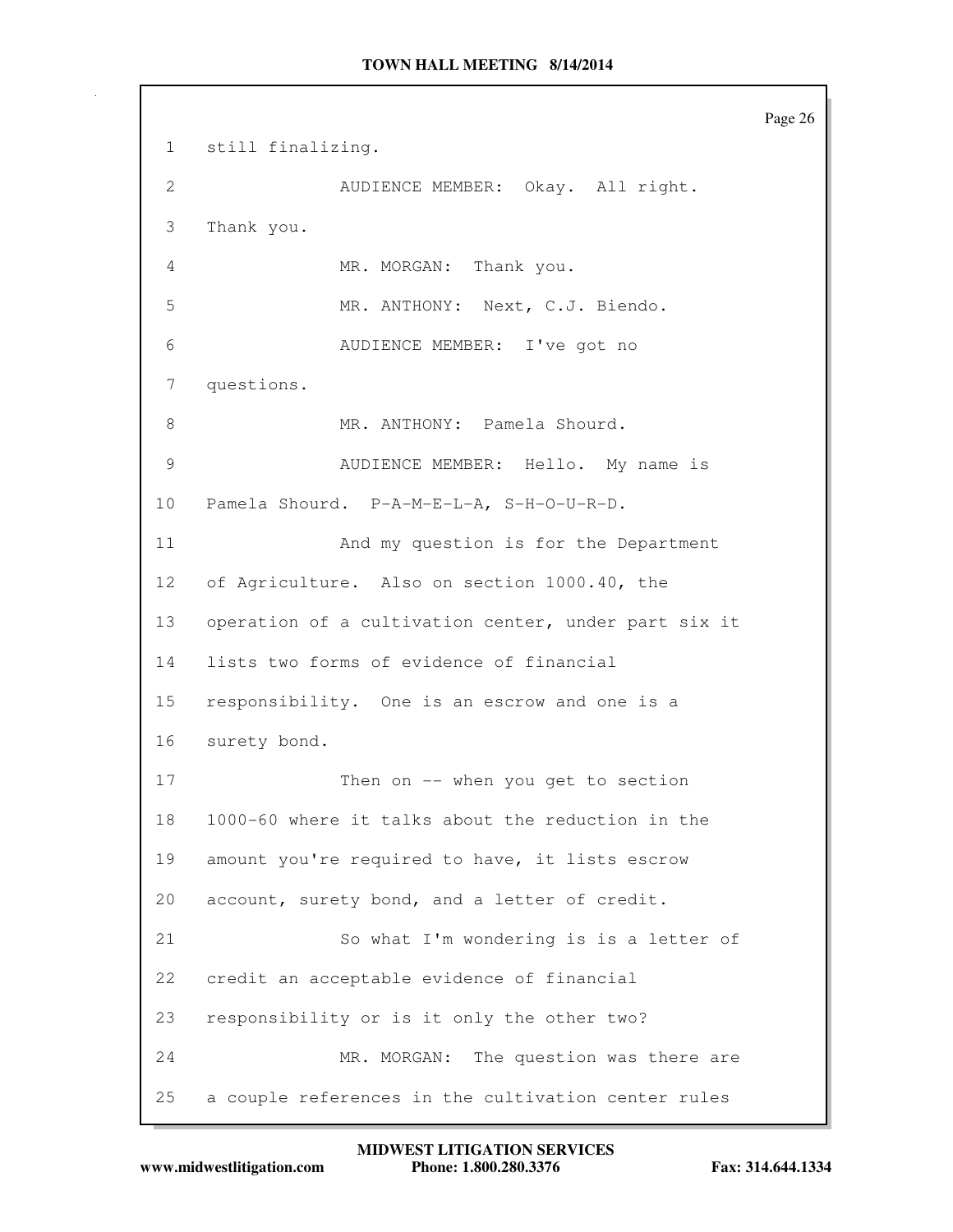|              | Page 27                                              |
|--------------|------------------------------------------------------|
| $\mathbf{1}$ | and application. One section for operation that      |
| 2            | addresses two forms of financial support, one deals  |
| 3            | with escrow, and one with surety bond.               |
| 4            | There's another section dealing with a               |
| 5            | reduction of that escrow, surety bond, or letter of  |
| 6            | credit. The question is whether a letter of credit   |
| 7            | would suffice for both or --                         |
| 8            | AUDIENCE MEMBER: In the place of an                  |
| 9            | escrow or a surety bond.                             |
| 10           | MR. MORGAN: In the place of escrow or                |
| 11           | surety bond.                                         |
| 12           | AUDIENCE MEMBER: Uh-huh. Is it a                     |
| 13           | third option?                                        |
| 14           | MR. WATSON: I believe you had --                     |
| 15           | MR. MORGAN: Just one moment, please.                 |
| 16           | MR. WATSON: I believe you had talked                 |
| 17           | about 1000-60 you said.                              |
| 18           | AUDIENCE MEMBER: Yes, 1000-60 under                  |
| 19           | evidence of financial responsibility - terms.        |
| 20           | MR. WATSON: Are you talking about in                 |
| 21           | section A in the first part? Because I believe that  |
| 22           | in the final rules that we had removed the reference |
| 23           | to letter of credit in that section because there    |
| 24           | was a problem because we had taken it out from the   |
| 25           | other areas. So right now we are not considering     |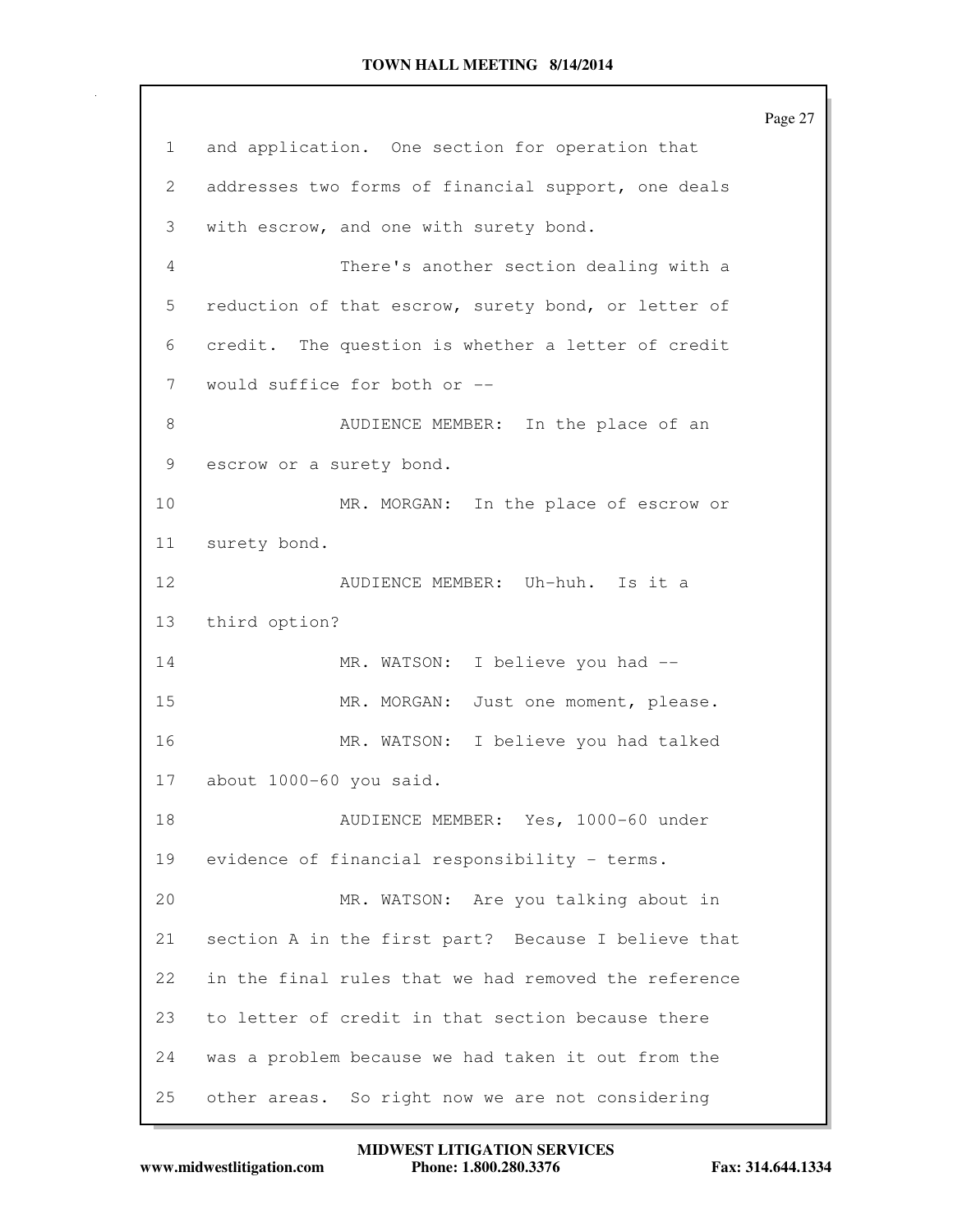Page 28 1 letters of credit. 2 AUDIENCE MEMBER: Okay. And that was 3 changed when? 4 MR. WATSON: Upon the final rule. You 5 -- you may be reading the version of a second 6 notice. The -- the rule process has been somewhat 7 painstaking in that we have made several changes 8 along the way, and we did it based upon comments 9 that we received from the public as well as 10 discussions within the department and with other 11 agencies, and we determined that letter of credit 12 was not one of the items that we would be 13 considering. 14 AUDIENCE MEMBER: Okay. Thank you. 15 MR. ANTHONY: Chuck Huntke. 16 AUDIENCE MEMBER: I'll pass. 17 MR. ANTHONY: Pass? Next we have Dan 18 Linn. 19 AUDIENCE MEMBER: First name Dan, 20 D-A-N. Last name Linn, L-I-N-N. 21 Number of different groups here. I'm 22 on behalf of the Illinois Chapter of Normal, the 23 Illinois Cannabis Industry Association, the Illinois 24 Cannabis Patient's Association, and then a private 25 consulting company Midwest Cannabis Consulting.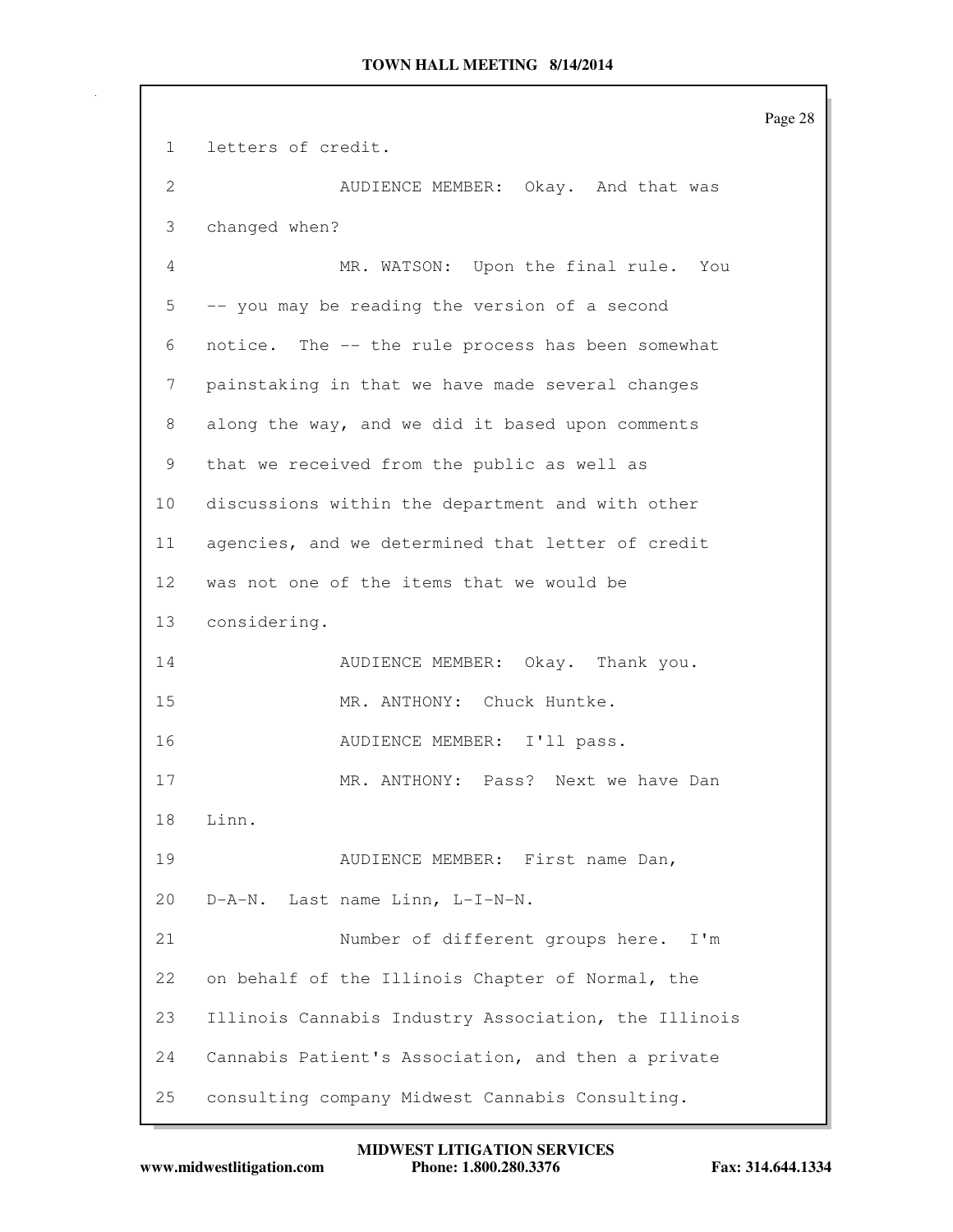|              |                                                      | Page 29 |
|--------------|------------------------------------------------------|---------|
| $\mathbf{1}$ | Thank you for putting on the town hall               |         |
| 2            | and all that you all have done for this program thus |         |
| 3            | far. Couple of questions specifically about the      |         |
| 4            | applications and then I'll yield my time to other    |         |
| 5            | people. I'm sure I'll have more time to ask other    |         |
| 6            | questions.                                           |         |
| 7            | The first one deals with what is the                 |         |
| 8            | timeline for the state procuring that inventory      |         |
| 9            | tracking system? Is that going to be                 |         |
| 10           | pre-application or post-application?                 |         |
| 11           | MR. MORGAN: The question for those                   |         |
| 12           | that didn't hear, what's the timeline for the state  |         |
| 13           | procuring the inventory tracking system, is it       |         |
| 14           | before the application or after the application?     |         |
| 15           | I think the most likely event right now              |         |
| 16           | given our -- the state's procurement requirements    |         |
| 17           | and process, it would be after the application is    |         |
| 18           | submitted.                                           |         |
| 19           | We're working developing that now,                   |         |
| 20           | but that hasn't been -- there's, again, process of   |         |
| 21           | publicly posting that procurement request, receiving |         |
| 22           | the request, following up with those requests,       |         |
| 23           | scoring the requests, issuing the potential          |         |
| 24           | successful bidder, things of that nature, and I      |         |
| 25           | think the timeline would be too -- too restricted    |         |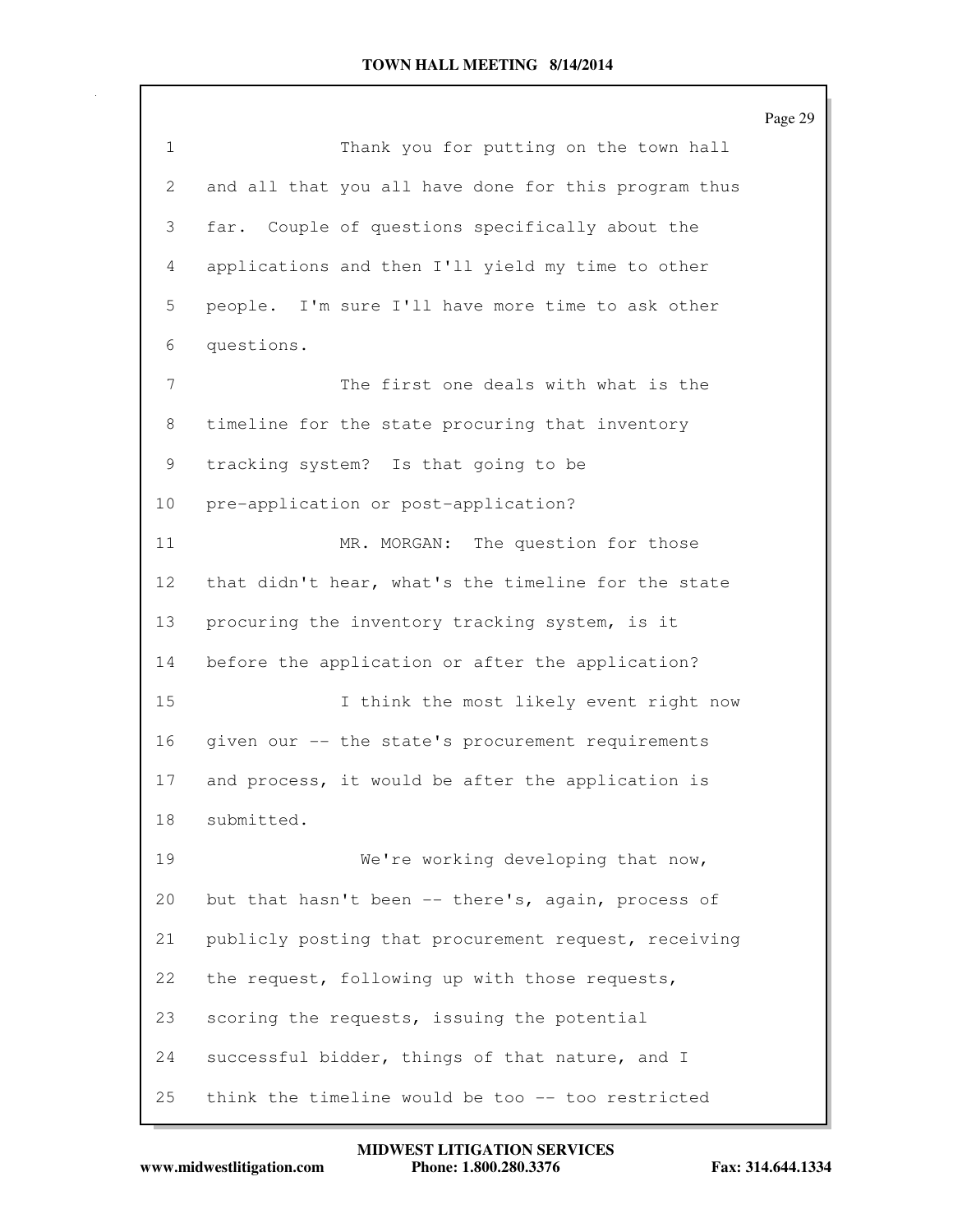|                 |                                                                  | Page 30 |
|-----------------|------------------------------------------------------------------|---------|
| $\mathbf{1}$    | given our timing for the applications.                           |         |
| 2               | AUDIENCE MEMBER: Okay. Next question,                            |         |
| 3               | I'm not going to ask where the original clones or                |         |
| 4               | seeds are going to come from, but because the state              |         |
| 5               | does request information on what strains a                       |         |
| 6               | cultivation center plans on growing, what                        |         |
| 7               | verification system will be in place to assure the               |         |
| 8               | patients and the dispensaries that when somebody is              |         |
| 9               | buying OG Kush it actually is OG Kush and not                    |         |
| 10              | something else?                                                  |         |
| 11              | MR. MORGAN: I'll give it a first shot                            |         |
| 12 <sup>°</sup> | and I'll pass it to Ray. It's important for                      |         |
| 13              | patients to have as much confidence as they can in               |         |
| 14              | the product that they're purchasing.                             |         |
| 15              | It is not a precise situation for a                              |         |
| 16              | number of reasons in part because the brand names                |         |
| 17              | that we use in other states and that will be used in             |         |
| 18              | Illinois have a pretty wide variety of what they                 |         |
| 19              | mean in different context, and people name the same              |         |
| 20              | thing and actually it is a different product.<br>SO <sub>2</sub> |         |
| 21              | there's already a diversity there.                               |         |
| 22              | So you mentioned OG Kush. So an OG                               |         |
| 23              | Kush is purchased in one dispensary versus OG Kush               |         |
| 24              | in another, it could be a very different product.                |         |
| 25              | So the -- the opportunity for the state to mandate               |         |

 $\Gamma$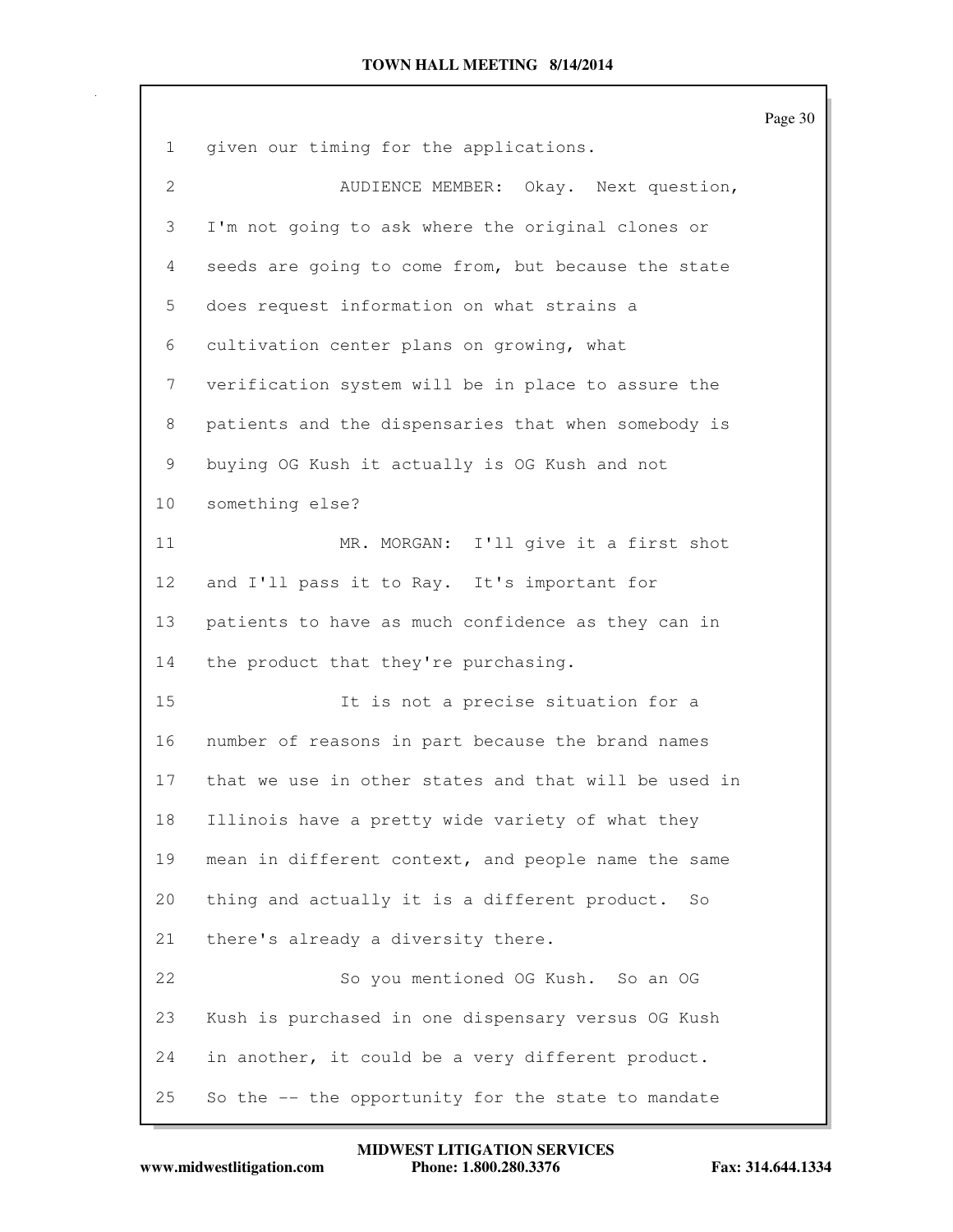Page 31 1 that is there are a few opportunities, and Ray will 2 go into that in terms of how we'll be assuring that, 3 but we do have an interest in making sure patients 4 have as much confidence in what they're purchasing 5 as possible. 6 And from our perspective, my 7 perspective, while the brand name will be important 8 to ag, and Ray can talk about that, the components 9 of the product are more important to me so that a 10 patient is familiar with what they're purchasing and 11 the potential impact on their health. 12 So we want to encourage and really 13 mandate these dispensaries and really starting the 14 cultivation centers to have a certain level of 15 predictability, consistency in the product so that a 16 patient purchasing one product is really receiving 17 respectively high THC high CBD, low THC low CBD, 18 etc., so that their health is not going to be 19 negatively impacted. 20 So from my perspective, that's --21 that's our goal, and ag has a few components in 22 place to address those. 23 MR. WATSON: First of all, we're going 24 to ask that the product lines be registered with the 25 department -- Department of Agriculture, and we are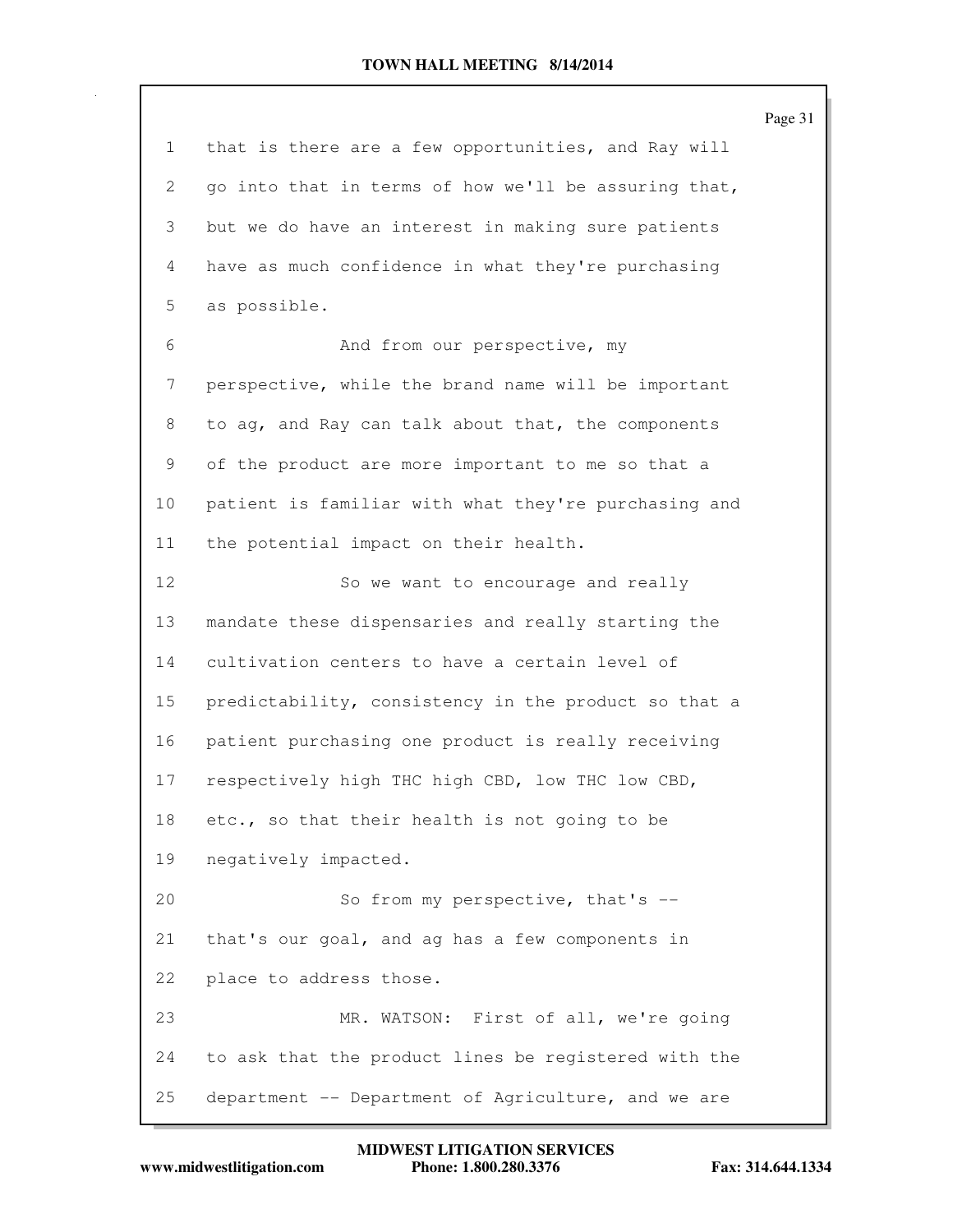|                 |                                                      | Page 32 |
|-----------------|------------------------------------------------------|---------|
| $\mathbf{1}$    | also going to have labeling requirements for the     |         |
| 2               | product, and we will be asking the cultivation       |         |
| 3               | centers to have their product tested by an           |         |
| 4               | independent lab for the levels of THC and CBDs, and  |         |
| 5               | we will be testing ourselves to see if the product   |         |
| 6               | matches the label.                                   |         |
| 7               | This is something we have experience                 |         |
| 8               | with in other areas, like fertilizer, and to make    |         |
| 9               | sure that companies are selling what they say they   |         |
| 10              | are selling.                                         |         |
| 11              | So I think the labeling requirements                 |         |
| 12 <sup>°</sup> | may be as important or more important than the name, |         |
| 13              | and as -- as this process develops and I think       |         |
| 14              | doctors and patients will become more familiar with  |         |
| 15              | the effects of the various levels, THC and CBDs, so  |         |
| 16              | we are going to be testing to make sure that the     |         |
| 17              | labels are accurate.                                 |         |
| 18              | AUDIENCE MEMBER: All right. Hopefully                |         |
| 19              | this is a softball question here. Does the state     |         |
| 20              | anticipate litigation challenging felony patient     |         |
| 21              | denials?                                             |         |
| 22              | MR. MORGAN: Does the state anticipate                |         |
| 23              | litigation?                                          |         |
| 24              | Challenging the<br>AUDIENCE MEMBER:                  |         |
| 25              | constitutional nature of denying felons medicine?    |         |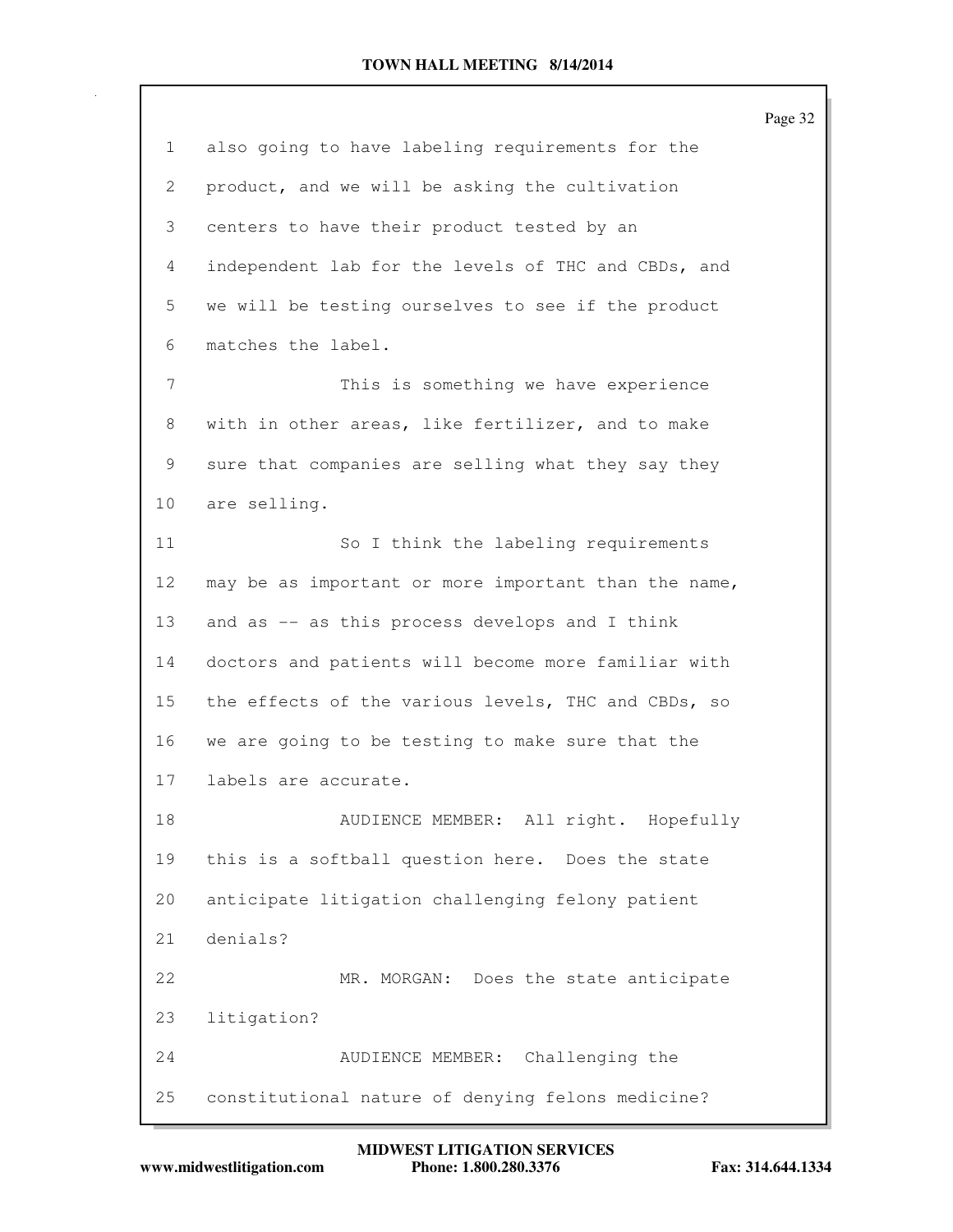Page 33 1 Even though it's in the statute. 2 MR. MORGAN: We anticipate all types of 3 litigation, and hopefully my anticipation is 4 completely off base and it's -- it's nonexistent and 5 we can all move on it with this program without 6 having to go on to court. 7 AUDIENCE MEMBER: I'll keep asking 8 questions as long as you guys leave me up here. 9 MR. MORGAN: Why don't you ask one more 10 question, Dan, and we can rotate? 11 AUDIENCE MEMBER: Okay. So looking at 12 the FAQs for the financial and professional 13 regulations, the question, is a lender, a financial 14 institution counted as a financial backer? If so, 15 must tax returns be provided from a loan company or 16 investor? 17 The answer on the FAO was possibly. If 18 that was the case, would the applicant be allowed to 19 rectify that and bring forth the tax returns or 20 would their application be simply denied if they 21 were using those questionable investors or backers? 22 MR. MORGAN: That's a good question. 23 For those who didn't hear, it was for a financial 24 lending institution that -- that has lent -- lent a 25 certain amount of financial assets to a dispensary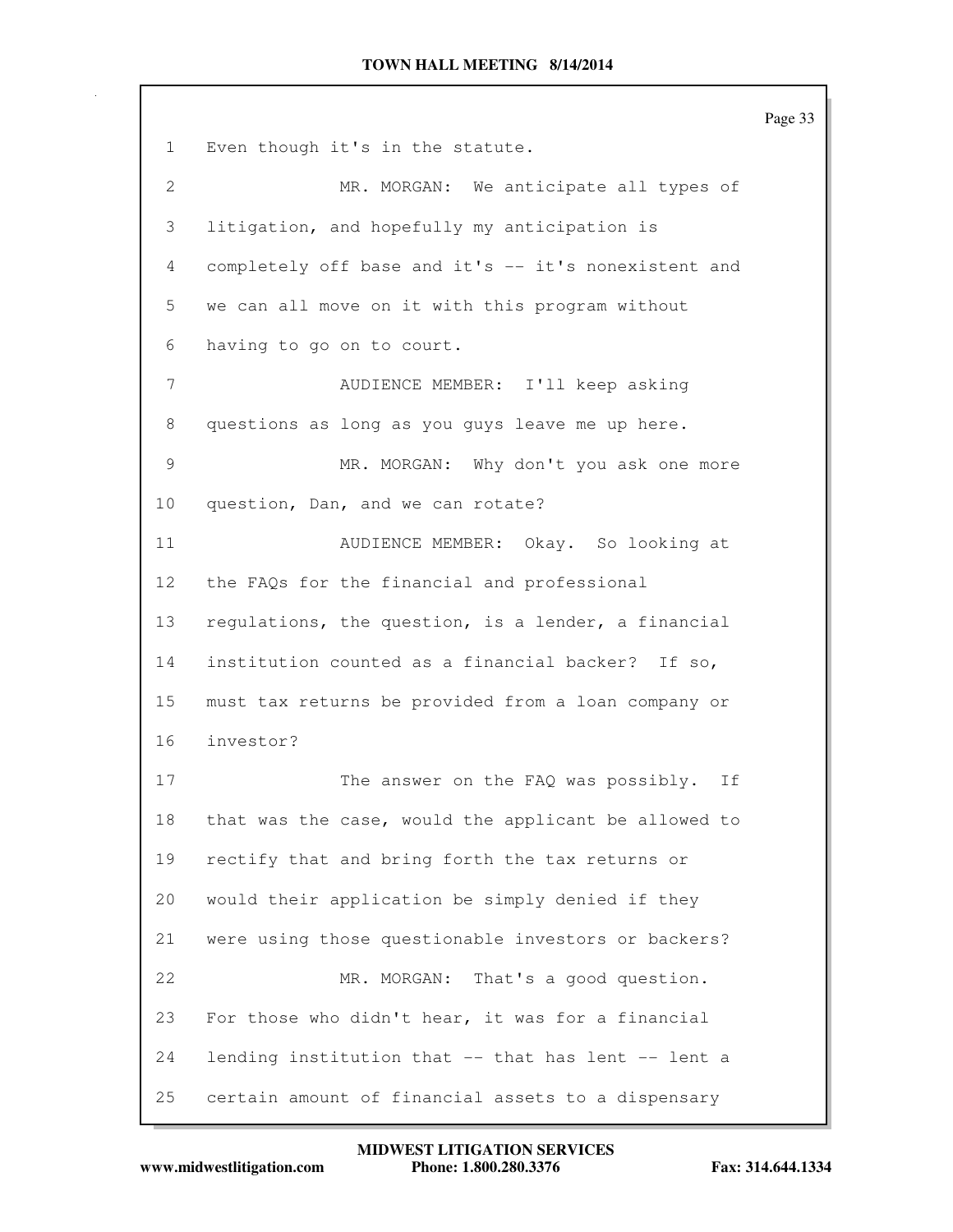|                 |                                                      | Page 34 |
|-----------------|------------------------------------------------------|---------|
| $\mathbf{1}$    | backer, whether that would be a dispensary backer by |         |
| 2               | the definition of our rules that would have to       |         |
| 3               | supply financial information and documentation.      |         |
| 4               | The reason we say possibly is because                |         |
| 5               | it depends on the relationship of the lender to the  |         |
| 6               | applicant. There are a number of ways the financial  |         |
| 7               | institution could lend money which could result in a |         |
| 8               | financial interest in the business, and so it's a    |         |
| 9               | case-by-case basis.                                  |         |
| 10              | And I think we're always going to err                |         |
| 11              | on the side of provide more documentation whenever   |         |
| 12              | possible, but if you have a lending institution that |         |
| 13              | ends up with an equity interest of 25 percent in     |         |
| 14              | your business, well, then it's no longer just a      |         |
| 15 <sub>2</sub> | lending institution, it's -- it's part owner. So     |         |
| 16              | that was the possibly. And forgive us for being      |         |
| 17              | obtuse on that question. It's a case-by-case basis.  |         |
| 18              | AUDIENCE MEMBER: Well, thank you very                |         |
| 19              | much, and I look forward to the second round of      |         |
| 20              | questions.                                           |         |
| 21              | MR. MORGAN: Thank you.                               |         |
| 22              | MR. ANTHONY: Next we have Lloyd Cueto.               |         |
| 23              | AUDIENCE MEMBER: Hi, Lloyd Cueto.<br>The             |         |
| 24              | first name L-L-O-Y-D. Last name C-U-E-T-O.           |         |
| 25              | Just two kind of general categories of               |         |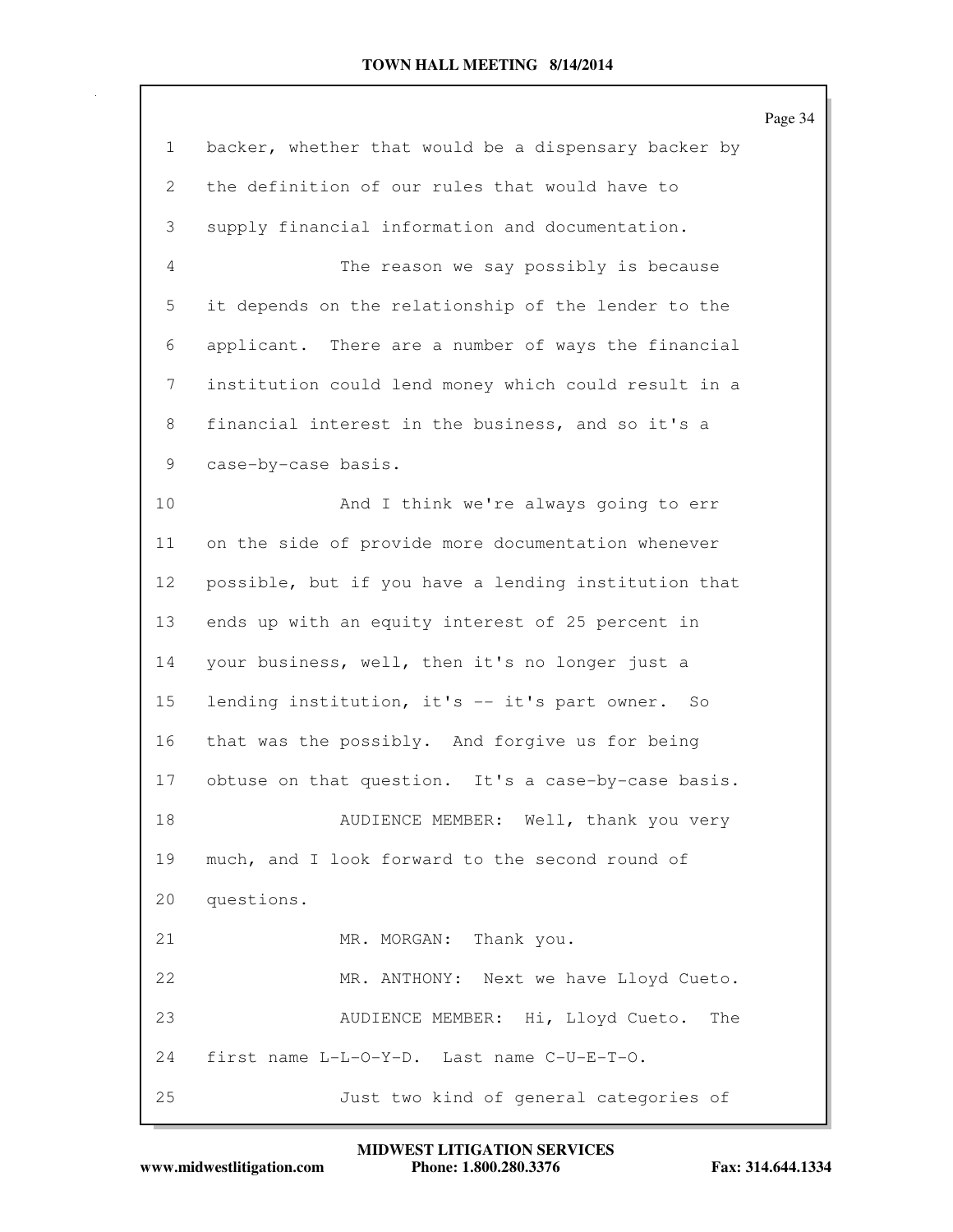|                 |                                                      | Page 35 |
|-----------------|------------------------------------------------------|---------|
| 1               | questions. One about the state's expectation for     |         |
| 2               | patient levels, and then two, questions about        |         |
| 3               | applying for multiple licenses and the preferred     |         |
| 4               | hopes the state has on the application process.      |         |
| 5               | So first, does the state have a certain              |         |
| 6               | number or threshold that you're anticipating here at |         |
| 7               | the outset of the program for patients?              |         |
| 8               | MR. MORGAN: What we've said is we hope               |         |
| 9               | that anybody who's an eligible patient who's         |         |
| 10              | interested in participating is able to participate.  |         |
| 11              | Our -- our belief is that there's well in excess of  |         |
| 12 <sup>°</sup> | a hundred thousand plus in Illinois residents that   |         |
| 13              | have medical conditions that are debilitating        |         |
| 14              | medical conditions under the statute that could      |         |
| 15              | potentially participate.                             |         |
| 16              | Looking at the experiences in other                  |         |
| 17              | states, there's a wide variety of factors that lead  |         |
| 18              | to how many patients participate. We've seen states  |         |
| 19              | where if the program is too lax in enforcement, the  |         |
| 20              | patients don't feel as though they need to register. |         |
| 21              | So they might be participating,                      |         |
| 22              | continuing in the black market, but not              |         |
| 23              | participating in registering with the state.         |         |
| 24              | Conversely, if we have too -- too high fees, for     |         |
| 25              | instance, and patients feel as though they can't     |         |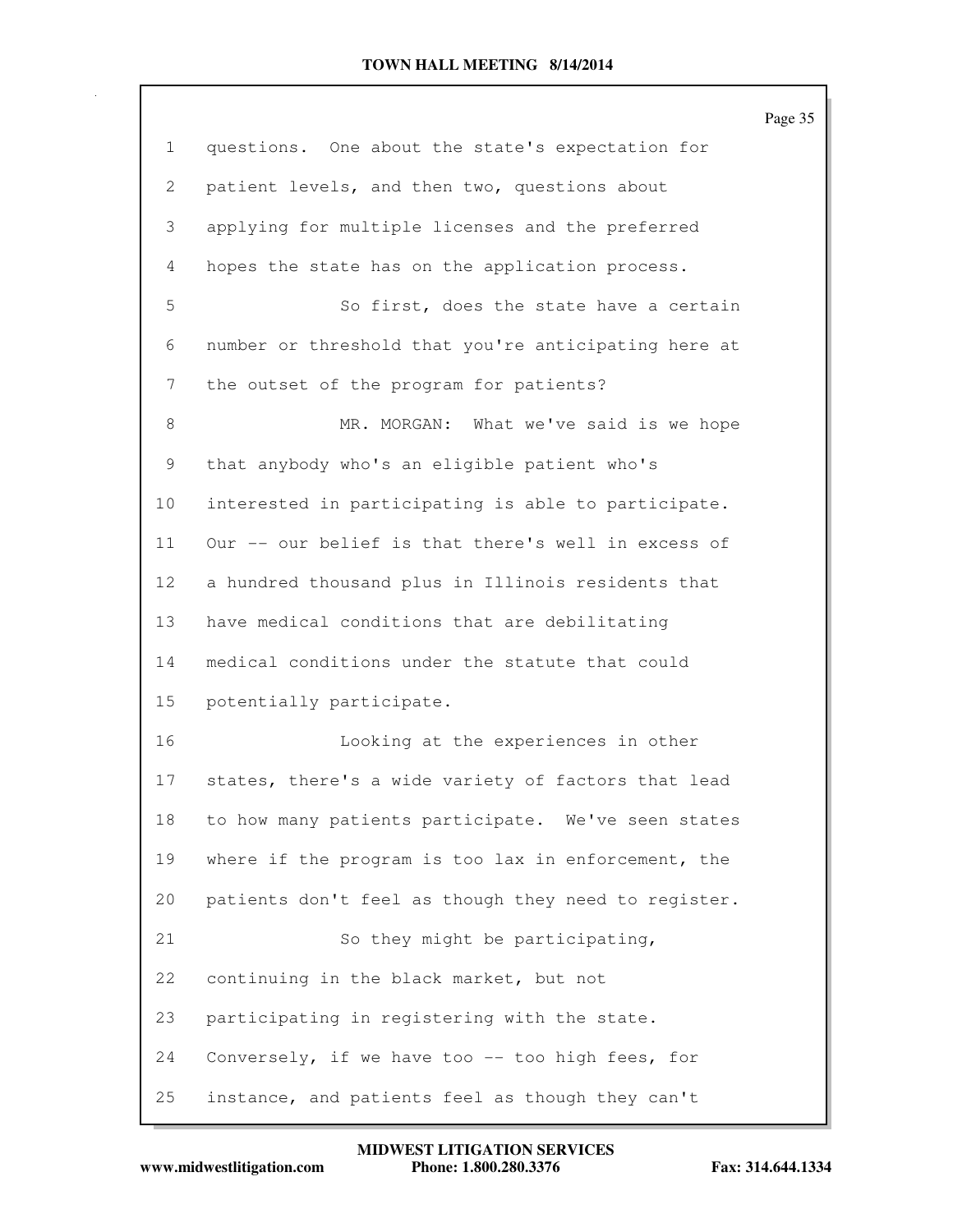|                 |                                                        | Page 36 |
|-----------------|--------------------------------------------------------|---------|
| $\mathbf{1}$    | participate financially, that would discourage them    |         |
| 2               | from registering with the state as well.               |         |
| 3               | So we're trying to find that balance of                |         |
| 4               | a robust program that fits the intent of the law,      |         |
| 5               | but also is not a barrier for anybody who's eligible   |         |
| 6               | to participate. So to directly answer your             |         |
| 7               | question, our best quess is somewhere in the           |         |
| 8               | ballpark of tens of thousands in the first year.<br>It |         |
| 9               | could be less or more than that.                       |         |
| 10              | Again, some of that depends on                         |         |
| 11              | physician certifications, the financial barriers,      |         |
| 12 <sup>°</sup> | not just with registrations, but the product costs.    |         |
| 13              | So there are a number of factors that are going to     |         |
| 14              | drive that, but we'll know more in the coming          |         |
| 15              | months.                                                |         |
| 16              | AUDIENCE MEMBER: Kind of following up                  |         |
| 17              | on that, is there any consideration of any changes     |         |
| 18              | to the patient application requirement to do           |         |
| 19              | fingerprinting?                                        |         |
| 20              | MR. MORGAN: The question was is there                  |         |
| 21              | any consideration to changing the applicant --         |         |
| 22              | application requirements for patients to do            |         |
| 23              | fingerprint background checks? That did come from      |         |
| 24              | the statute. That was very clearly legislative         |         |
| 25              | intent to require that.                                |         |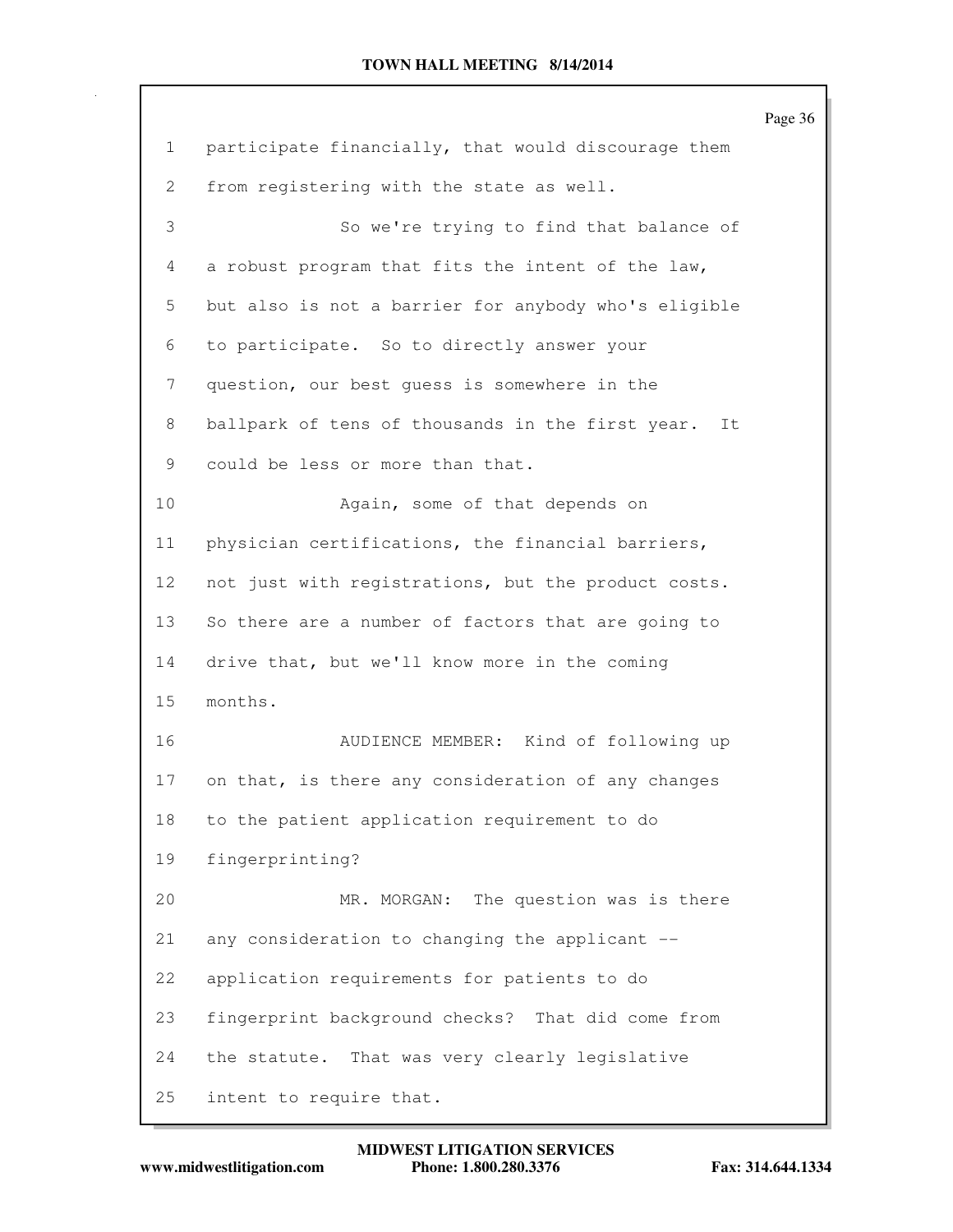|                 |                                                      | Page 37 |
|-----------------|------------------------------------------------------|---------|
| $\mathbf{1}$    | So I think that anybody interested in                |         |
| $\mathbf{2}$    | changing that, we'd defer them to the legislature,   |         |
| 3               | but we will be executing that -- that aspect of the  |         |
| 4               | law and requiring fingerprint background checks.     |         |
| 5               | AUDIENCE MEMBER: Okay. And the last                  |         |
| 6               | one about the patients and the release on            |         |
| 7               | August 8th, it looked like there was like a timeline |         |
| 8               | for to divide the patient base by last names.        |         |
| 9               | Is that a cutoff date for patients or                |         |
| 10              | is that like a first round of patient applications   |         |
| 11              | or how is the state going to kind of feel taking     |         |
| 12 <sub>2</sub> | those applications?                                  |         |
| 13              | MS. OBERDORF: So the question is                     |         |
| 14              | regarding the application timeline for qualifying    |         |
| 15              | patients, and so beginning September 2nd patients    |         |
| 16              | with last names A through L may apply, and they may  |         |
| 17              | do so through October 31st, and then starting        |         |
| 18              | November 1st through December 31st applicants with   |         |
| 19              | last names M through Z may apply, and then beginning |         |
| 20              | in 2015 it will be open application.                 |         |
| 21              | AUDIENCE MEMBER:<br>Okay.                            |         |
| 22              | MS. OBERDORF: So regardless of last                  |         |
| 23              | name, patients will be able to apply at any time.    |         |
| 24              | AUDIENCE MEMBER: Okay. And then as                   |         |
| 25              | far as this kind of second category about any        |         |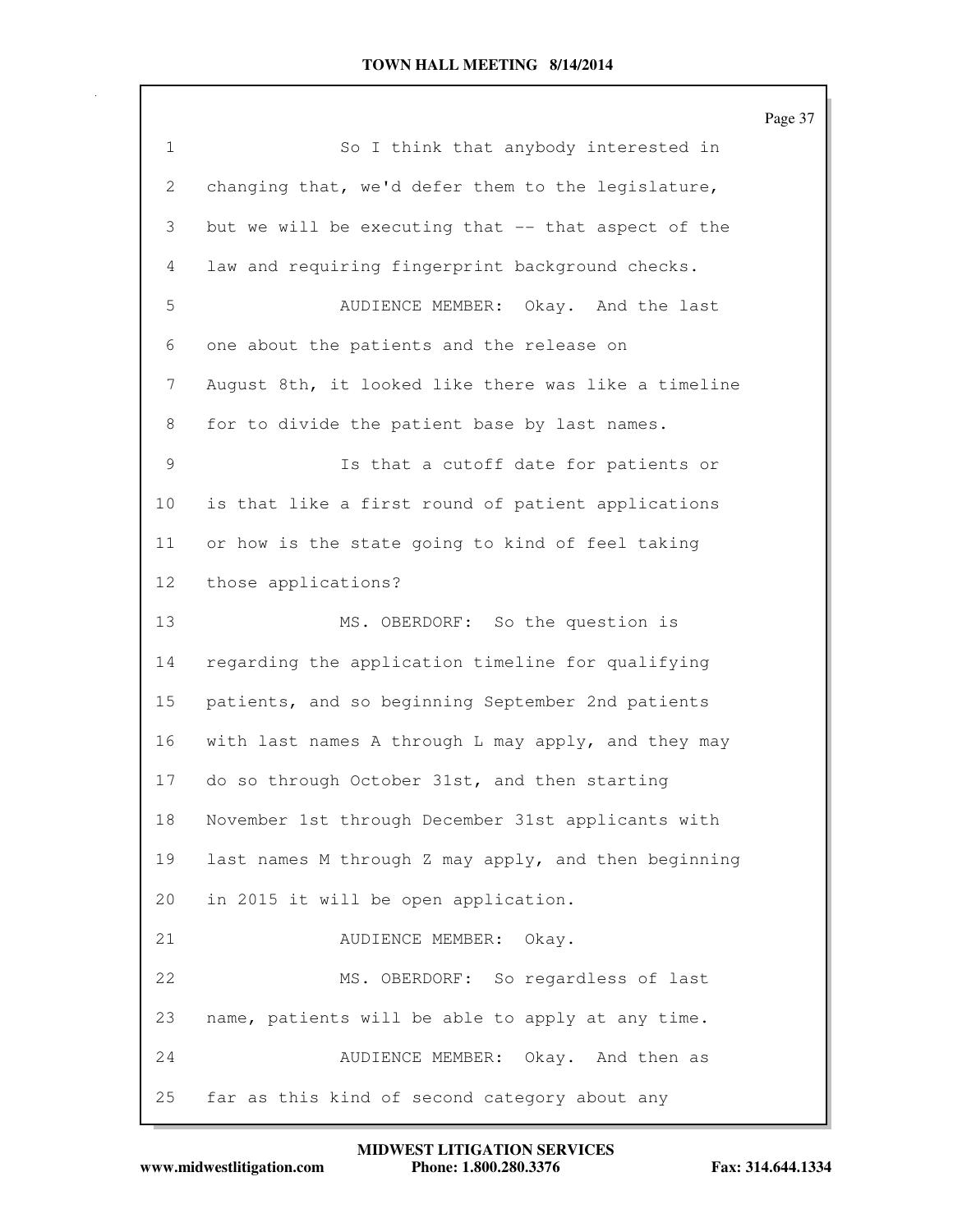|                 |                                                                 | Page 38 |
|-----------------|-----------------------------------------------------------------|---------|
| $\mathbf{1}$    | business entity that's applying for multiple                    |         |
| 2               | licenses, be that a dispensary and a grow or in                 |         |
| 3               | multiple districts, the financial commitment                    |         |
| $\overline{4}$  | requirements, for example, you know, the half a                 |         |
| 5               | million dollars in an escrow account for a grow                 |         |
| 6               | house or what it may be, does the business have to              |         |
| 7               | demonstrate a separate fund for each location that              |         |
| 8               | they're applying for, or can a generalized financial            |         |
| 9               | commitment statement work for each application?                 |         |
| 10              | MR. MORGAN: The question was for those                          |         |
| 11              | interested in applying for more than one cultivation            |         |
| 12 <sup>°</sup> | center or dispensary, would the financial                       |         |
| 13              | requirements apply to each particular application or            |         |
| 14              | would it just be one time commitment.                           |         |
| 15              | MR. WATSON: We will be looking at each                          |         |
| 16              | application independently, and so, for instance, if             |         |
| 17              | you apply for three licenses and you're successful              |         |
| 18              | for those three, we're going to want that -- that               |         |
| 19              | level of commitment from -- from you to operate all             |         |
| 20              | three of those.                                                 |         |
| 21              | We don't want to go through the process                         |         |
| 22              | and then find out, oh, I really meant just one.<br>$\mathbb{I}$ |         |
| 23              | only had enough money for one, and then now we've               |         |
| 24              | got to go back and go to the second place person in             |         |
| 25              | the other two.                                                  |         |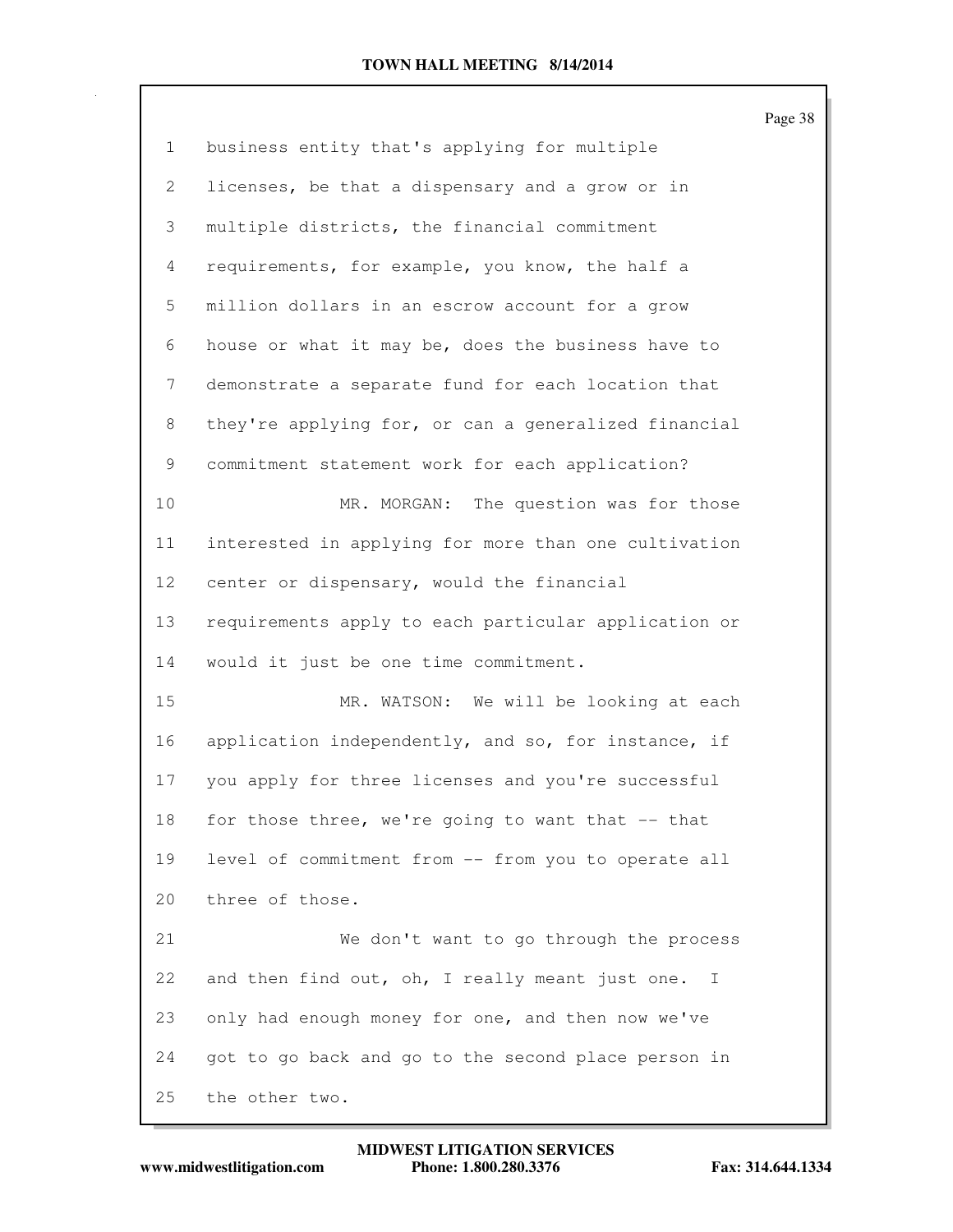|                 |                                                      | Page 39 |
|-----------------|------------------------------------------------------|---------|
| $\mathbf{1}$    | Now, there is an opportunity, of                     |         |
| 2               | course, if you apply for more than three because you |         |
| 3               | think you may be more successful in different        |         |
| 4               | districts, and you are successful with more than     |         |
| 5               | three, you will have to pick which three you want to |         |
| 6               | operate in.                                          |         |
| 7               | AUDIENCE MEMBER: And I guess just to                 |         |
| 8               | kind of flush out a little bit more if I can, I      |         |
| 9               | mean, when you're saying demonstrate the wherewithal |         |
| 10              | to actually financially back it, I guess             |         |
| 11              | specifically are you going to need to show if you    |         |
| 12 <sub>2</sub> | apply for three grow licenses, three different       |         |
| 13              | escrow accounts with half a million dollars in it,   |         |
| 14              | or your financial, you know, background for          |         |
| 15              | everybody to just demonstrate they have the          |         |
| 16              | wherewithal to take that on so they can get it?      |         |
| 17              | MR. WATSON: Yes. And for the reasons                 |         |
| 18              | that I mentioned, because if we give you three       |         |
| 19              | permits we want you to operate three facilities and  |         |
| 20              | have the ability to do so.                           |         |
| 21              | AUDIENCE MEMBER: Okay. Thank you. I                  |         |
| 22              | don't have any other questions.                      |         |
| 23              | MR. MORGAN: And I guess just to touch                |         |
| 24              | on that, just to make sure I understood the          |         |
| 25              | question, are you asking whether you could have an   |         |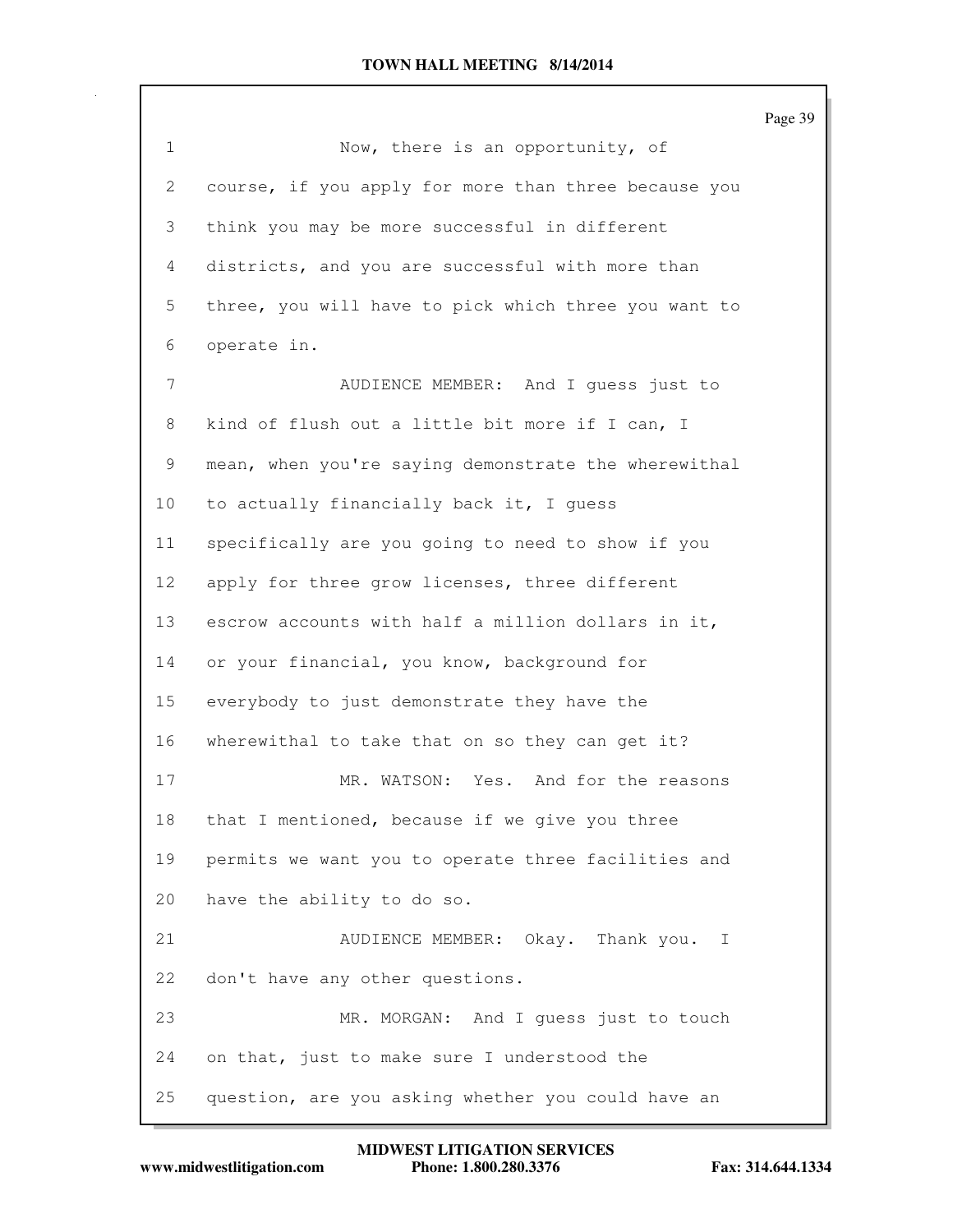Page 40 1 escrow account for -- for the instance of the 2 Department of Agriculture cultivation center with 3 1.5 million, whether one account would satisfy that 4 requirement? 5 AUDIENCE MEMBER: Yes, kind of both. I 6 mean, did you need the 1.5 million or did you need 7 three separate accounts, and I think you've answered 8 my question. 9 MR. MORGAN: Just want to make sure. 10 AUDIENCE MEMBER: Is it three separate? 11 I didn't  $-$ 12 MR. MORGAN: Yeah, I don't know that we 13 talked about that particular point. 14 MR. WATSON: No. I was -- I was 15 talking about cumulative amount you have to have. 16 MR. MORGAN: I'll let Ray disagree with 17 me if he feels differently. I think speaking with 18 my DFPR hat today, I think the intent is to 19 establish that you have the financial backing for 20 each particular application. 21 Just because it's one account with 22 three times the amount or in this case of DFPR 23 400,000 or 1.2 million for three applications using 24 that as an example, I think that that would satisfy 25 the intent of establishing the financial assets.

**www.midwestlitigation.com Phone: 1.800.280.3376 Fax: 314.644.1334 MIDWEST LITIGATION SERVICES**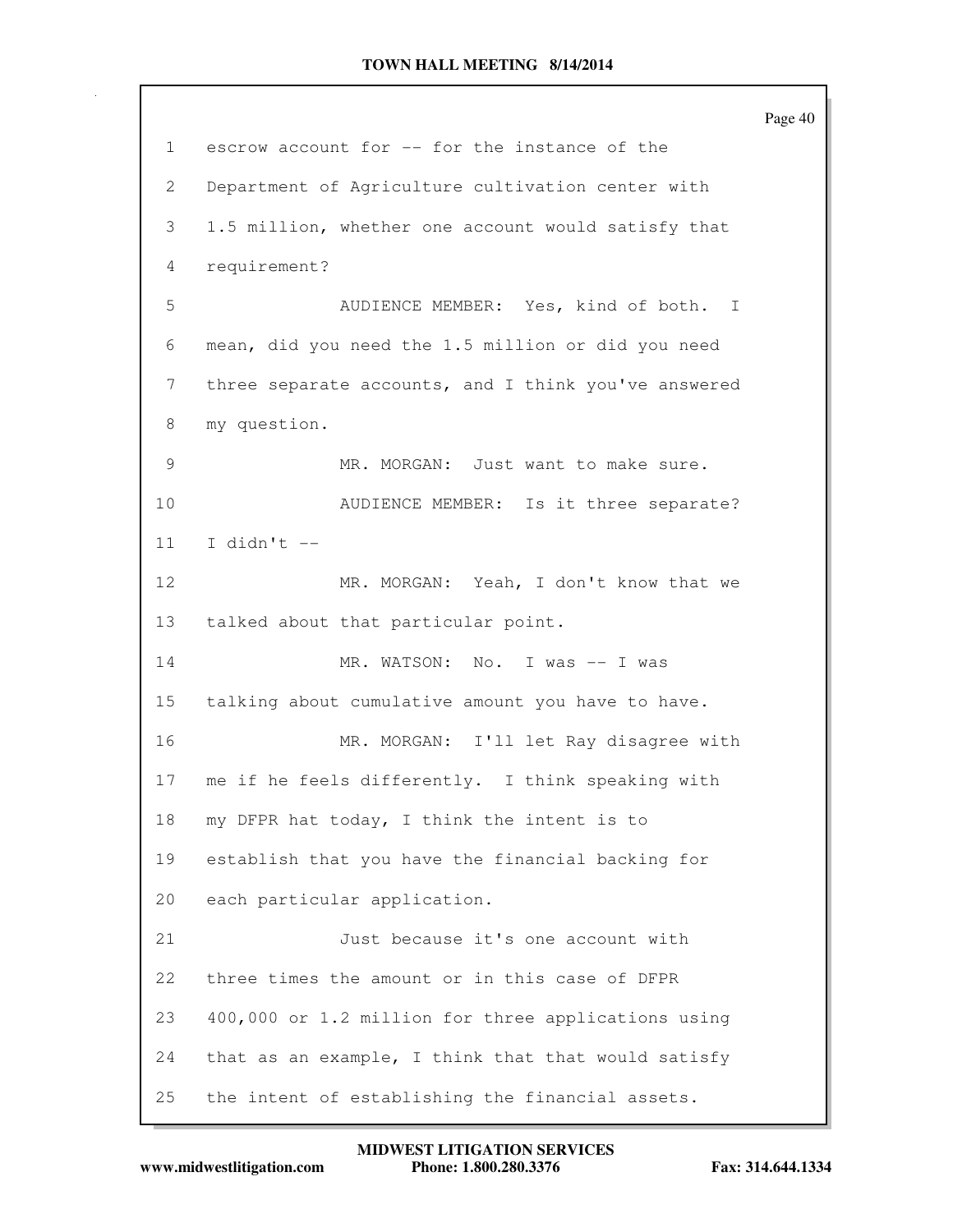Page 41 1 AUDIENCE MEMBER: Okay. Thank you. 2 MR. MORGAN: Ray agrees. 3 AUDIENCE MEMBER: Thank you. 4 MR. MORGAN: Thank you. 5 MR. ANTHONY: Ashlie Kuehen. 6 AUDIENCE MEMBER: Hi, K-U-E-H-E-N. 7 My question was previously asked, but I 8 just had a follow-up question on the letter of 9 credit. So the letter -- so basically what I'm 10 getting from your answer was a letter of credit was 11 left in accidentally in the final rule. 12 So there's no -- so if it was an 13 irrevocable letter of credit and that was the 14 reference in a 1000.60 A in the amount issued by an 15 Illinois financial institution that satisfies the 16 provisions of a 1000.4 G, so that -- you can't 17 accept that in lieu of a surety bond? 18 MR. WATSON: No. 19 MR. MORGAN: The question was, just to 20 clarify, that there was at some point a change or 21 removal in the rules that a letter of credit would 22 no longer satisfy the requirement of the financial 23 aspects, and Ray says? 24 MR. WATSON: Yes. 25 AUDIENCE MEMBER: Got it. Thank you.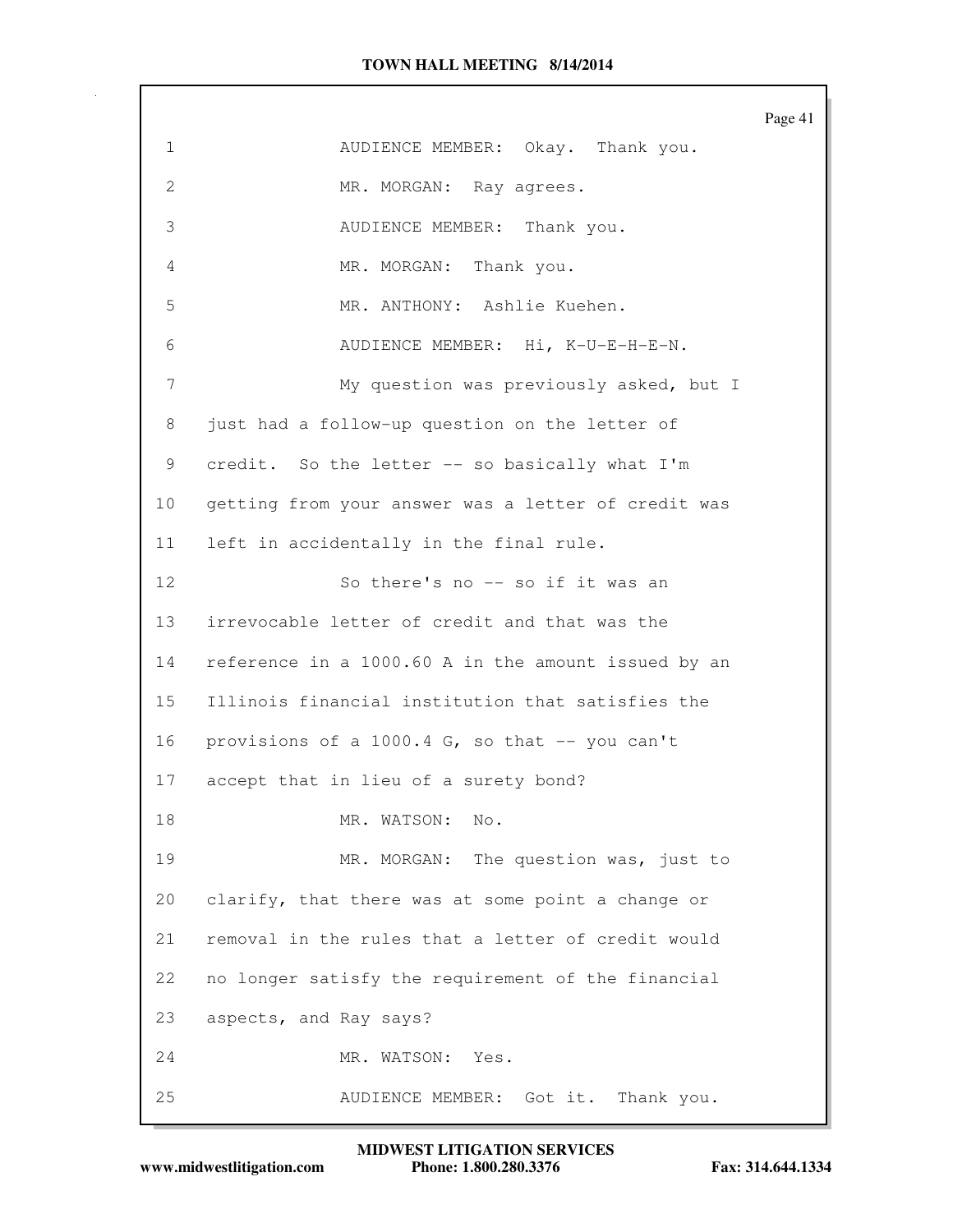Page 42 1 MR. MORGAN: Thank you. 2 MR. ANTHONY: Stephanie Dalton. 3 AUDIENCE MEMBER: Hi, Stephanie Dalton. 4 S-T-E-P-H-A-N-I-E, D-A-L-T-O-N. 5 I was inquiring about the bona fide 6 relationship between the patient and the physician. 7 As to whether there is a time limit, whether it's 8 six months, one year, or a certain amount of visits 9 to his office? 10 MS. OBERDORF: So the question is 11 regarding the bona fide physician/patient 12 relationship, and specifically for the physician 13 that will be recommending the patient for the use of 14 medical cannabis. 15 So we did not want to give a specific 16 time frame for that relationship, and a big reason 17 for that is because if a patient is newly diagnosed 18 with a debilitating medical condition and would 19 benefit from cannabis sooner rather than later, we 20 wouldn't say you need to be seeing that same 21 physician for up to twelve months. 22 And so our real intent with that is to 23 make sure that the physician is reviewing the 24 records, meeting in person, educating the patient 25 about the use of medical cannabis, and also just not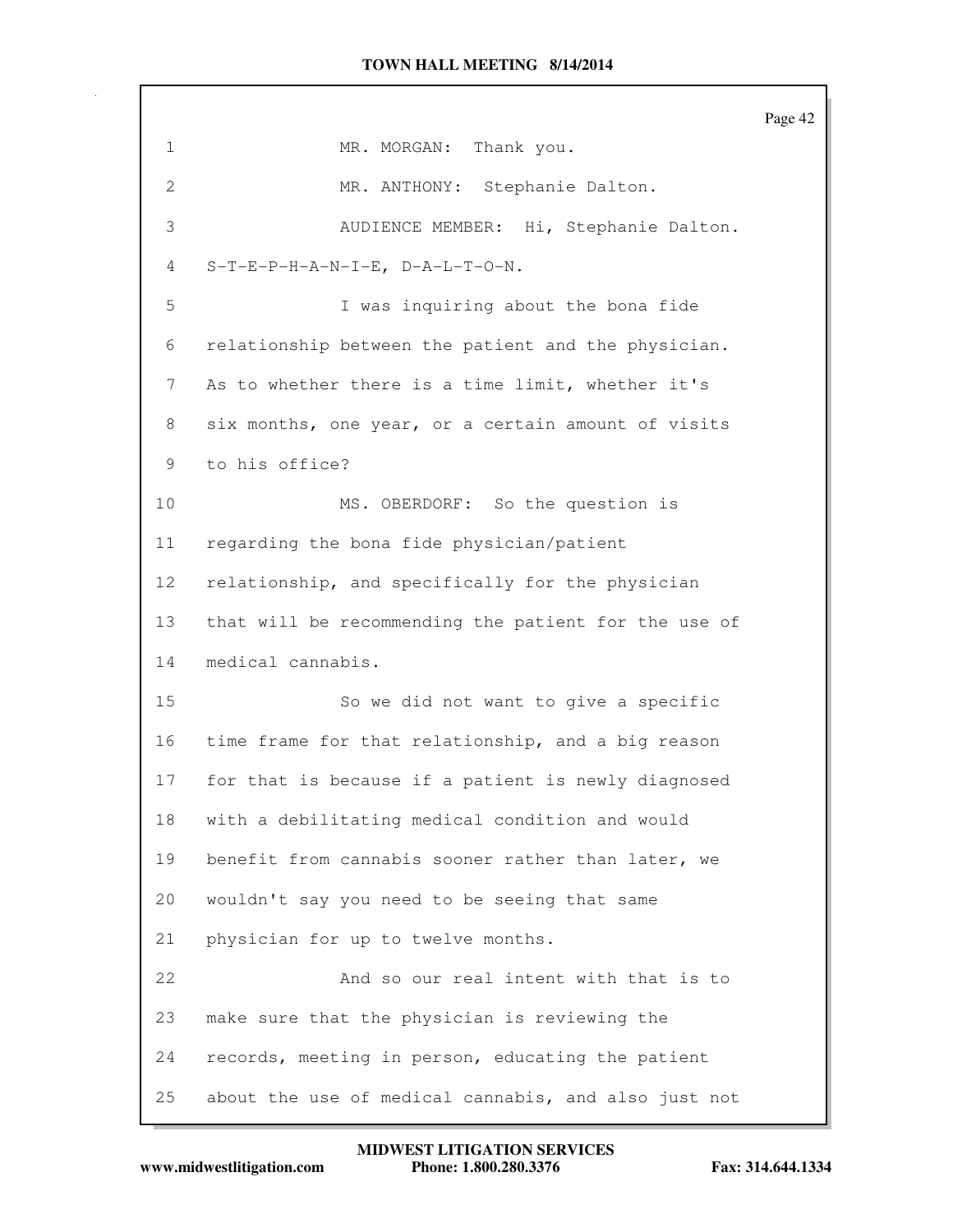Page 43 1 doing one visit and certifying them. There do need 2 to be multiple visits. 3 AUDIENCE MEMBER: Right. So how are we 4 able to show you that the patient has -- do we state 5 how long a patient has been with us and how many 6 visits they've -- a lot of our -- I work for 7 Dr. Bodo Schneider in Marion, Illinois, and we have 8 a lot of patients that are starting to hear about 9 other patients that he is going to certify for, and 10 we've got patients that are two hours away that live 11 in St. Louis, and they have been driving down 12 stating that they heard that he could do a 13 certification letter, and he's explaining to them 14 that he has to treat an underlying condition or 15 treat them and he can't just write these 16 certification letters. 17 So I just needed help understanding 18 what you guys need to know so we can help these 19 people that truly need the medicine to save their 20 life. 21 MS. OBERDORF: So the question was just 22 a little more clarity about that physician/patient 23 relationship, and I think that the bottom line is we 24 do need the physician to have a relationship with 25 these people.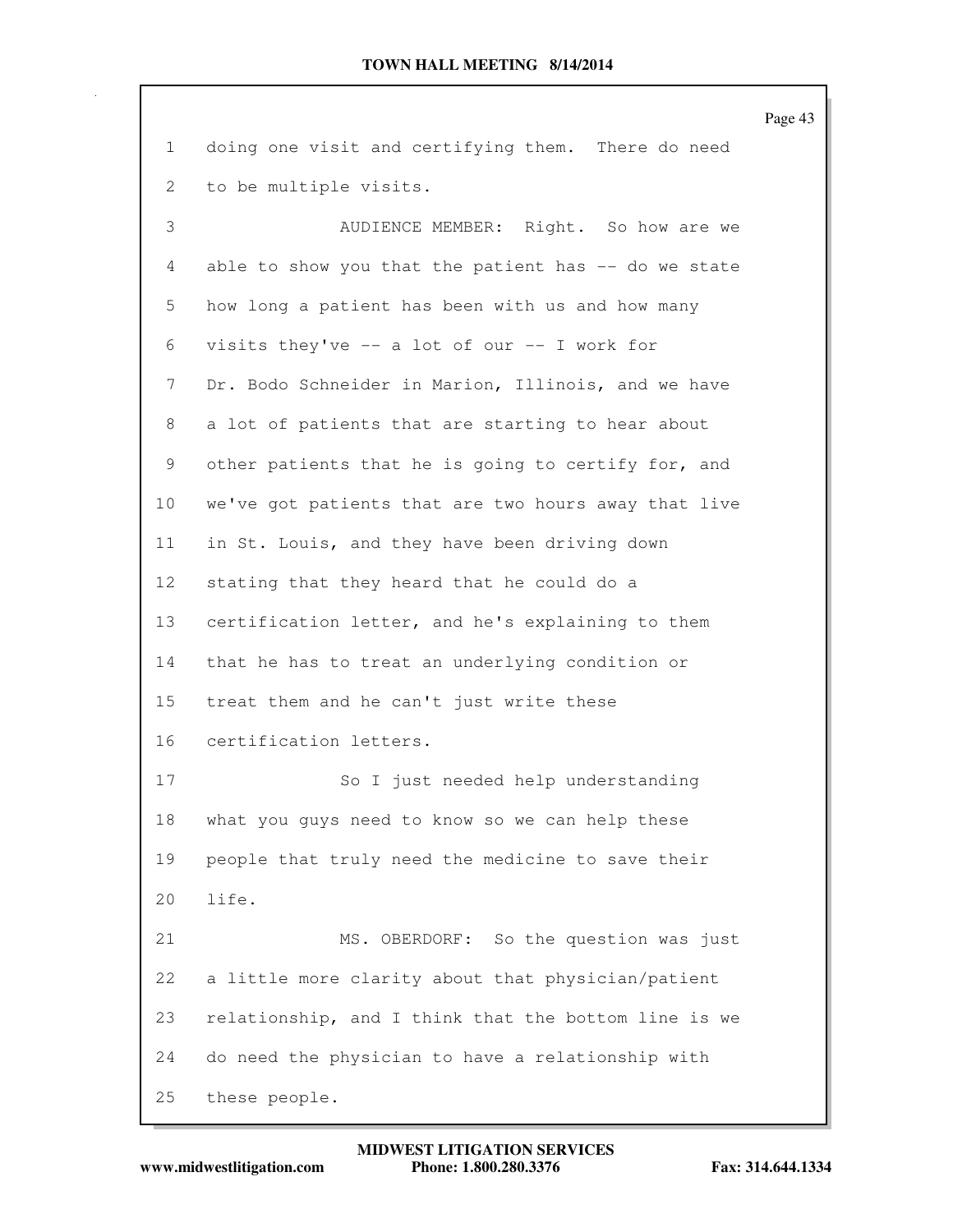|              |                                                      | Page 44 |
|--------------|------------------------------------------------------|---------|
| $\mathbf{1}$ | And we do understand the difficulties                |         |
| 2            | of, you know, patients that might not live nearby    |         |
| 3            | their doctor, but we really do want to make sure the |         |
| 4            | physician is the person responsible for them and     |         |
| 5            | their care.                                          |         |
| 6            | AUDIENCE MEMBER: Right. Okay. Thank                  |         |
| 7            | you very much.                                       |         |
| 8            | MR. ANTHONY: Next, Joe Chepely?                      |         |
| 9            | AUDIENCE MEMBER: I'll just be brief,                 |         |
| 10           | just medical question. I was just seeing about the   |         |
| 11           | connection you had to have between the doctor and    |         |
| 12           | the patient. How long do you have to --              |         |
| 13           | MR. ANTHONY: Would you mind coming up                |         |
| 14           | to the podium to ask your question? Thank you.       |         |
| 15           | AUDIENCE MEMBER: Joe Chepely,                        |         |
| 16           | $C-H-E-P-E-L-Y$ .                                    |         |
| 17           | My question was just how long do you                 |         |
| 18           | need to go see the doctor -- because I've already    |         |
| 19           | seen doctors in Texas. They recommended twelve,      |         |
| 20           | fifteen years ago. Here I have an MS doctor and I    |         |
| 21           | have a regular MD.                                   |         |
| 22           | Both of my doctors just kind of                      |         |
| 23           | chuckled when I asked them about it because they     |         |
| 24           | said, oh, Illinois, it's going to take them years.   |         |
| 25           | Don't worry about it. And I was just wondering what  |         |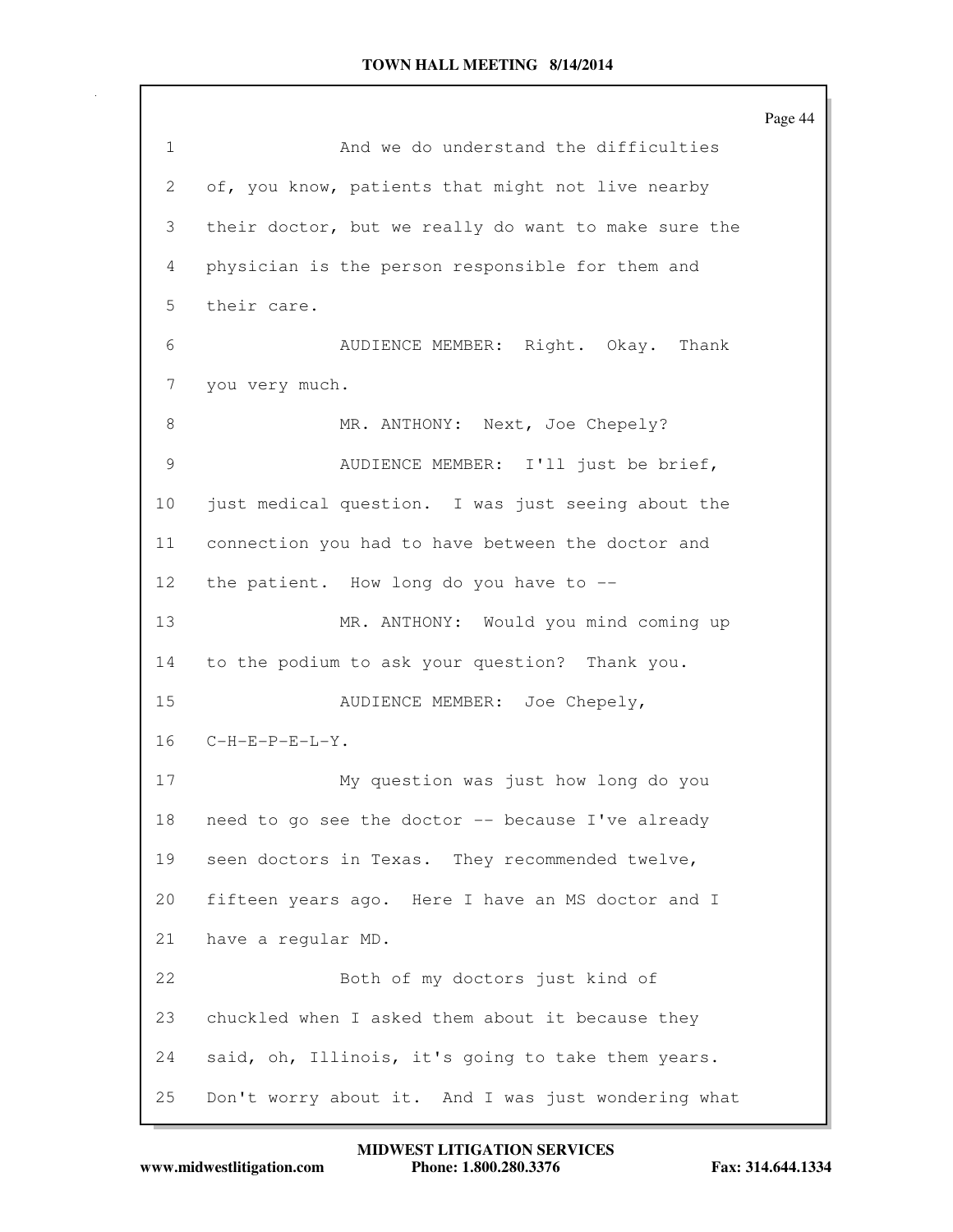Page 45 1 is the deal for an application? 2 MR. MORGAN: Well --3 AUDIENCE MEMBER: Both my doctors don't 4 know anything about it. 5 MR. MORGAN: Thank you for coming up. 6 It won't take years. We expect the program to be up 7 and running early 2015. So it's more months than 8 years, but I think what Laura was saying is really 9 the best way you can say it. There's no specific 10 timeline of how long you have to be seeing a 11 physician. 12 Our rules do account for the fact that 13 you might have a patient seeing a new physician 14 because they've changed doctors for any number of 15 reasons we can all think of, but the key is for that 16 physician to be doing an in-person physical exam of 17 that individual, and also looking at the previous 18 medical records whenever possible. 19 So I think that you -- any physician 20 that thinks that it's going to be years I think 21 would be incorrect, and we -- we hope that any 22 physician looking to learn more can go to our 23 website and speak with any physician advocacy 24 organization and any -- any of the advocacy 25 organizations that are here today.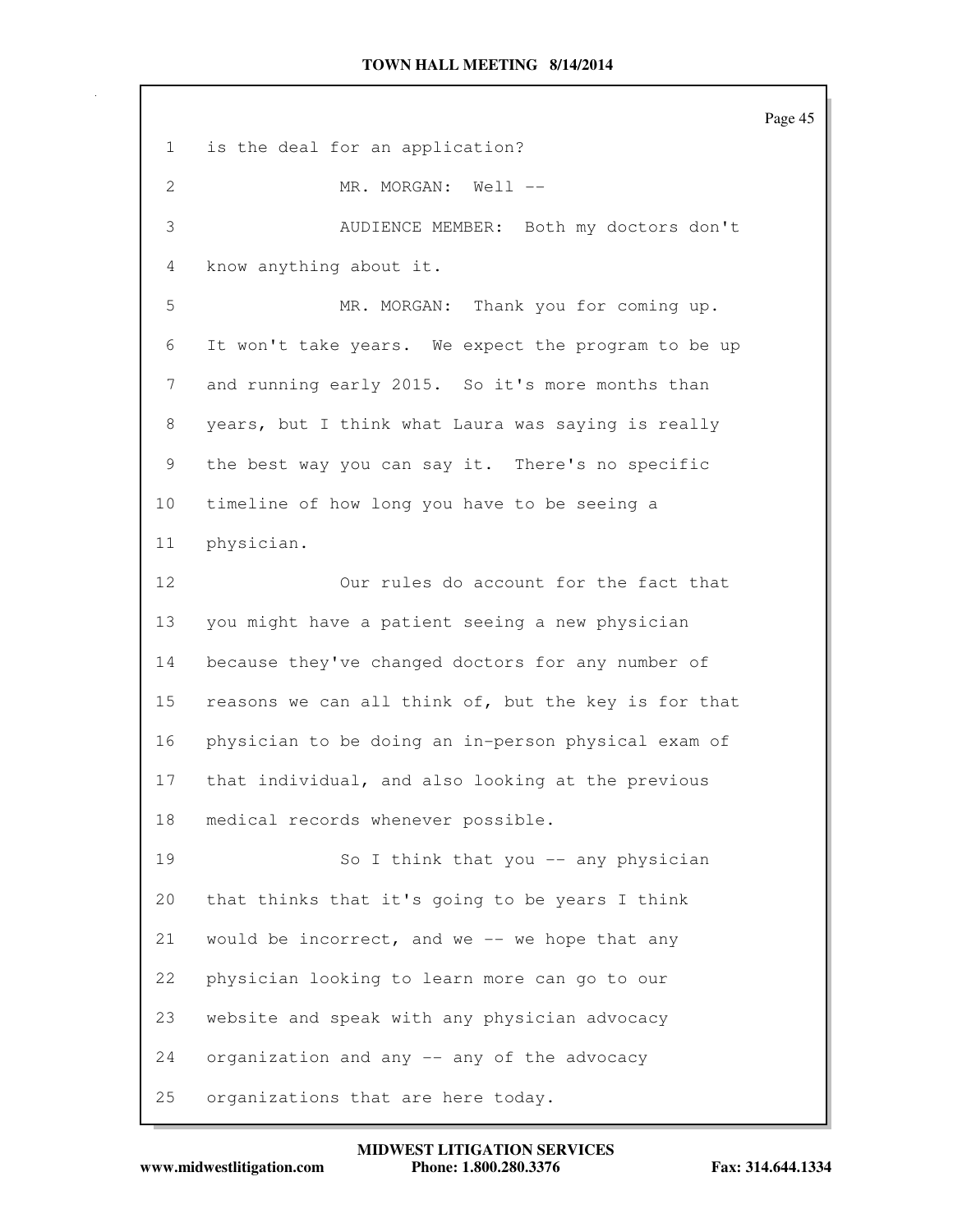Page 46 1 AUDIENCE MEMBER: Does it have to be a 2 doctor in Illinois? Because my MS doctor is in 3 Missouri. 4 MR. MORGAN: They have to be an 5 Illinois-licensed physician. 6 AUDIENCE MEMBER: So the Missouri MS 7 doctor is no help? 8 MR. MORGAN: Correct. If we had a 9 signature from a physician who is not practicing and 10 licensed in the State of Illinois, we would need a 11 physician certification from someone who is licensed 12 and practicing in Illinois. 13 AUDIENCE MEMBER: So I could go to my 14 regular M.D. then? 15 MR. MORGAN: If your physician was 16 comfortable signing it and certifying it, yes. 17 AUDIENCE MEMBER: Okay. Thank you. 18 MR. MORGAN: Thank you. 19 MR. ANTHONY: Next, Donald Schreiber. 20 AUDIENCE MEMBER: Donald Schreiber, 21 D-O-N-A-L-D, S-C-H-R-E-I-B-E-R. 22 Thanks for taking my questions. More 23 financial. In your regs for both cultivation and 24 dispensaries, you talk about audited statements. 25 Now, in most cases we're incorporating new entities

**www.midwestlitigation.com Phone: 1.800.280.3376 Fax: 314.644.1334 MIDWEST LITIGATION SERVICES**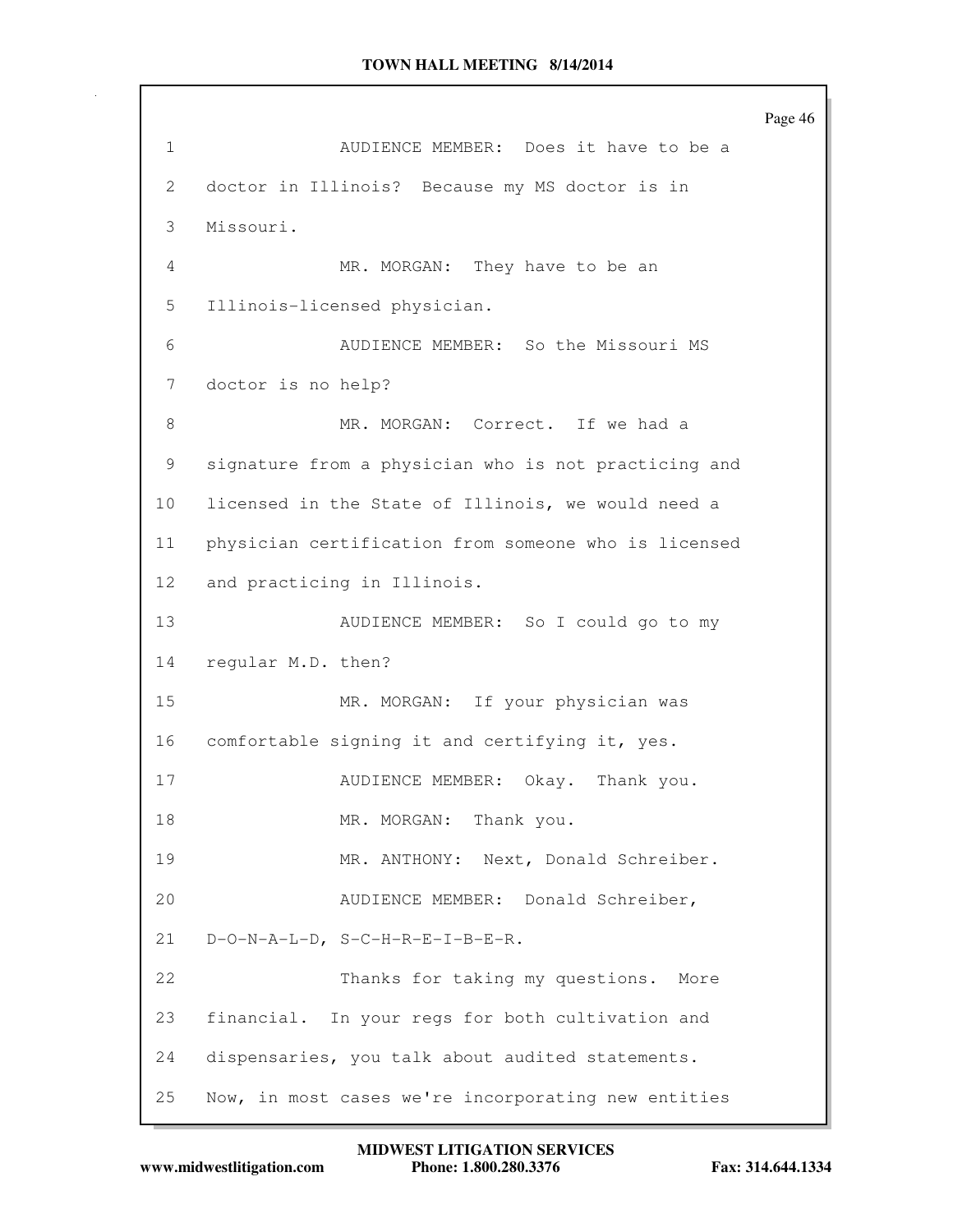|                 |                                                      | Page 47 |
|-----------------|------------------------------------------------------|---------|
| $\mathbf{1}$    | that have no historical financial statements. So I   |         |
| 2               | assume that this is for future, yes or no?           |         |
| 3               | MR. MORGAN: There are a few sections                 |         |
| 4               | that reference audited financials, and I believe if  |         |
| 5               | we didn't, it was in our error. We had intended and  |         |
| 6               | I believe have changed the rules to account for new  |         |
| 7               | business organization.                               |         |
| 8               | Does not have previously audited                     |         |
| 9               | financials. We do expect a number of the applicants  |         |
| 10              | will be newly-created businesses that don't have     |         |
| 11              | financial statements.                                |         |
| 12 <sub>2</sub> | AUDIENCE MEMBER: Right.                              |         |
| 13              | MR. MORGAN: We still require the                     |         |
| 14              | financial at least tax reform -- tax forms and tax   |         |
| 15              | records of recent years for the primary financial    |         |
| 16              | backers.                                             |         |
| 17              | So we need the information that we can               |         |
| 18              | find in order to make sure that those that are       |         |
| 19              | trying to demonstrate they're newly-created business |         |
| 20              | with large amount of assets, that we're able to      |         |
| 21              | identify those that are meeting the requirements of  |         |
| 22              | the law.                                             |         |
| 23              | AUDIENCE MEMBER: Okay. But if we have                |         |
| 24              | funded the -- the new entities with perhaps an       |         |
| 25              | existing business, as long as we show you those      |         |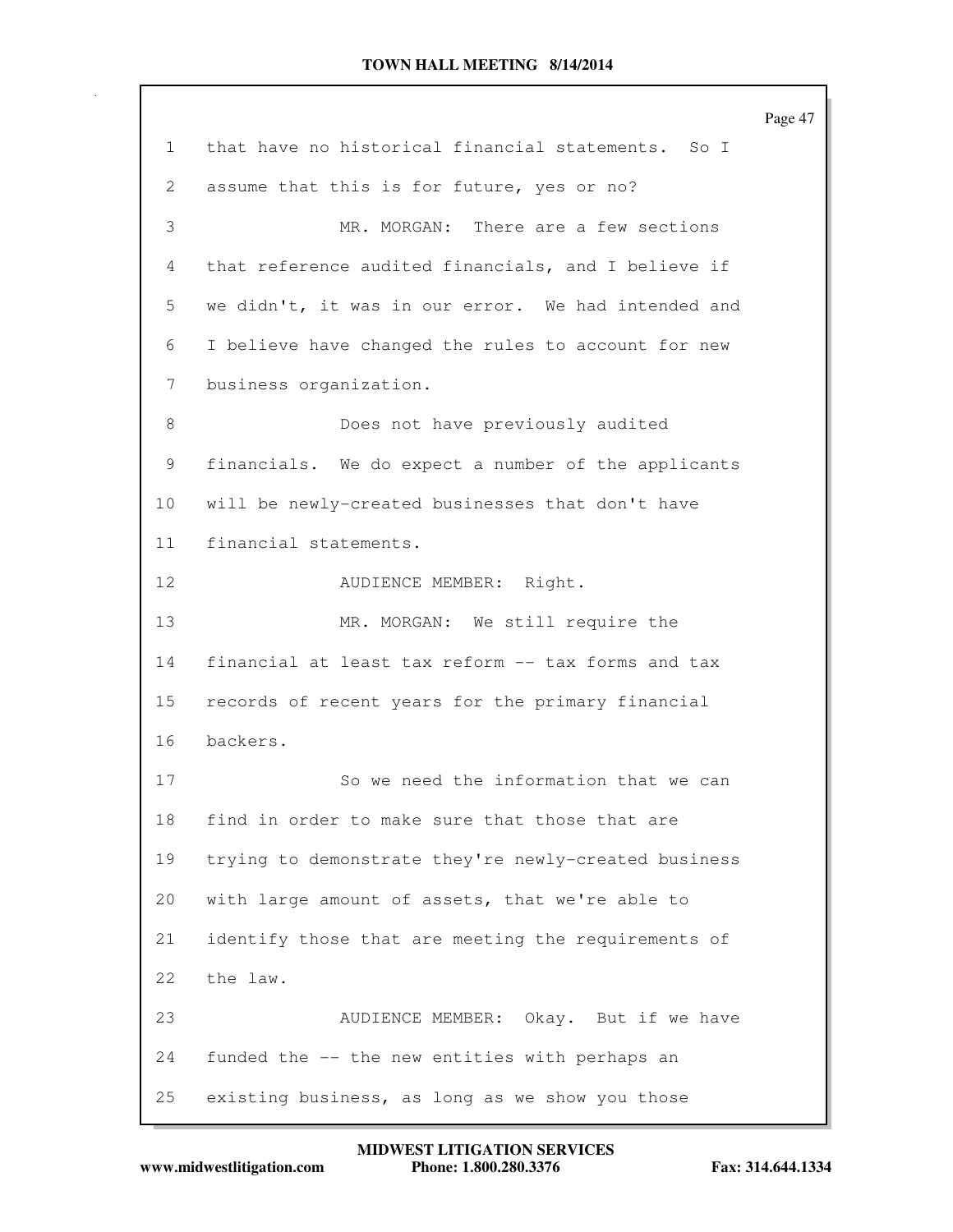Page 48 1 financial statements, and they may be reviewed 2 statements compiled, reviewed statements, they're 3 not going to be audited, is that going to be an 4 issue? 5 MR. MORGAN: If I understand your 6 question, it's specifically when you have a 7 preexisting business that's funding a new business. 8 AUDIENCE MEMBER: Right. 9 MR. MORGAN: And whether or not the -- 10 the nonaudited financials from the old business -- 11 AUDIENCE MEMBER: Right. 12 MR. MORGAN: -- would cause a problem 13 with the new business? 14 AUDIENCE MEMBER: Correct. 15 MR. MORGAN: One moment, please. 16 **AUDIENCE MEMBER:** All right. Sure. 17 MR. MORGAN: You know, actually, if we 18 could take that under advisement, I think it's a 19 question -- 20 AUDIENCE MEMBER: Go ahead. To kind of 21 follow up on the proof of financial resources, we've 22 talked about, you know, \$500,000 for cultivation 23 shown in the escrow account, \$400,000 for 24 dispensary. 25 Now, some of us have already incurred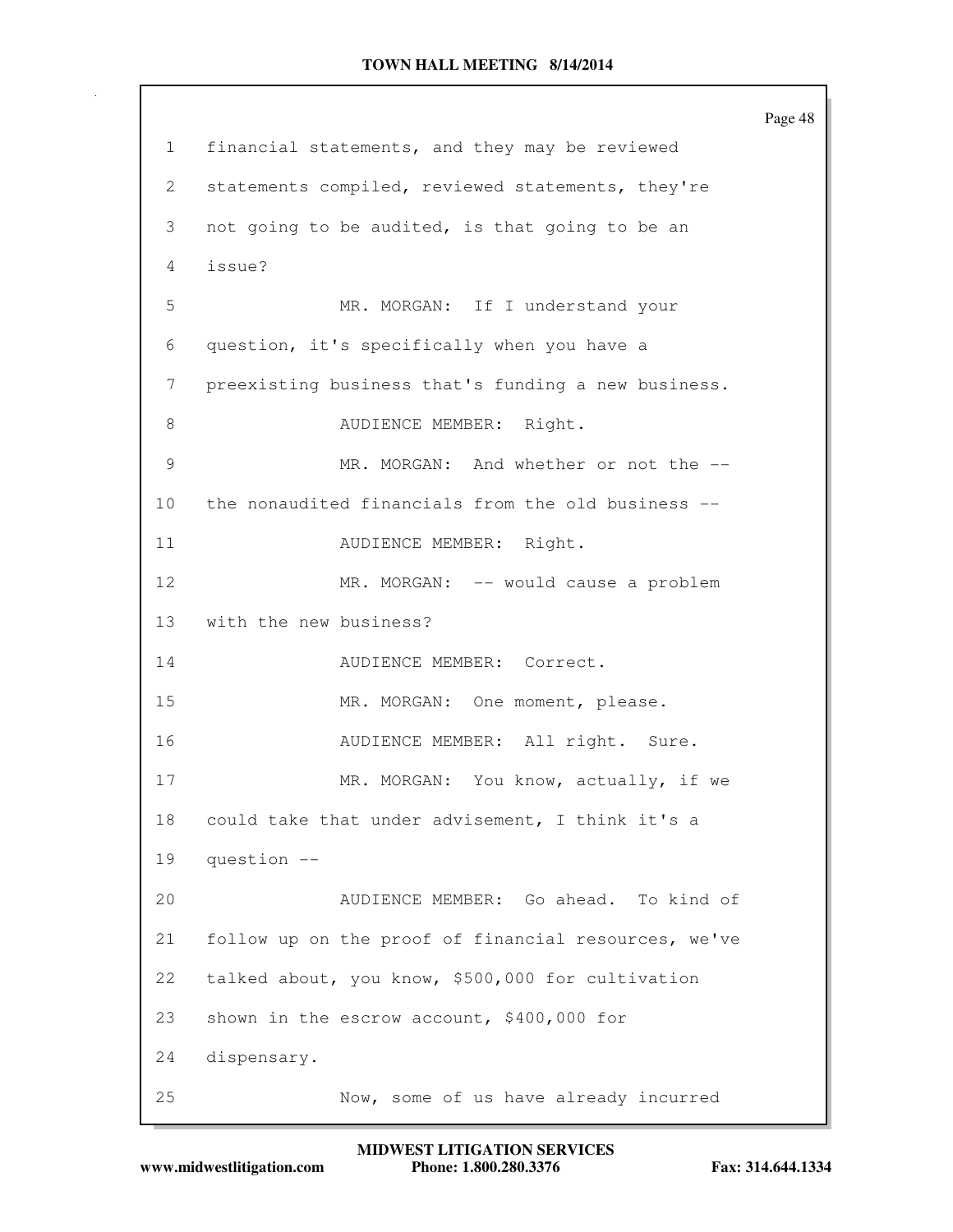|              |                                                     | Page 49 |
|--------------|-----------------------------------------------------|---------|
| $\mathbf{1}$ | costs as we prepare for this endeavor. How do we    |         |
| 2            | show that, you know, take a dispensary, your number |         |
| 3            | \$400,000, we're creating our own projections, and  |         |
| 4            | let's say it's a \$500,000 investment that we       |         |
| 5            | determine? We -- that may have entailed purchasing  |         |
| 6            | real estate, leasehold improvements.                |         |
| 7            | How do we demonstrate that to you in                |         |
| 8            | the application that, hey, we may not have exactly  |         |
| 9            | 400,000 liquid in an escrow account, but we've      |         |
| 10           | already incurred 250, \$300,000?                    |         |
| 11           | MR. MORGAN: I'll let Ray talk about                 |         |
| 12           | ag, but for DFPR, I don't think preexisting and     |         |
| 13           | previously expended assets and expenses would count |         |
| 14           | towards the liquid asset requirement.               |         |
| 15           | So I understand your question.<br>For               |         |
| 16           | those who didn't hear, what if you spend funds on   |         |
| 17           | property acquisition or any other aspect of just    |         |
| 18           | expenditures for developing your business prior to  |         |
| 19           | the application, can that be used to count towards  |         |
| 20           | the liquid asset requirement.                       |         |
| 21           | AUDIENCE MEMBER: Right.                             |         |
| 22           | MR. MORGAN: And from DFPR, I think the              |         |
| 23           | answer would be no because we're looking to         |         |
| 24           | establish at that time of application the asset     |         |
| 25           | requirements to demonstrate the potential for a     |         |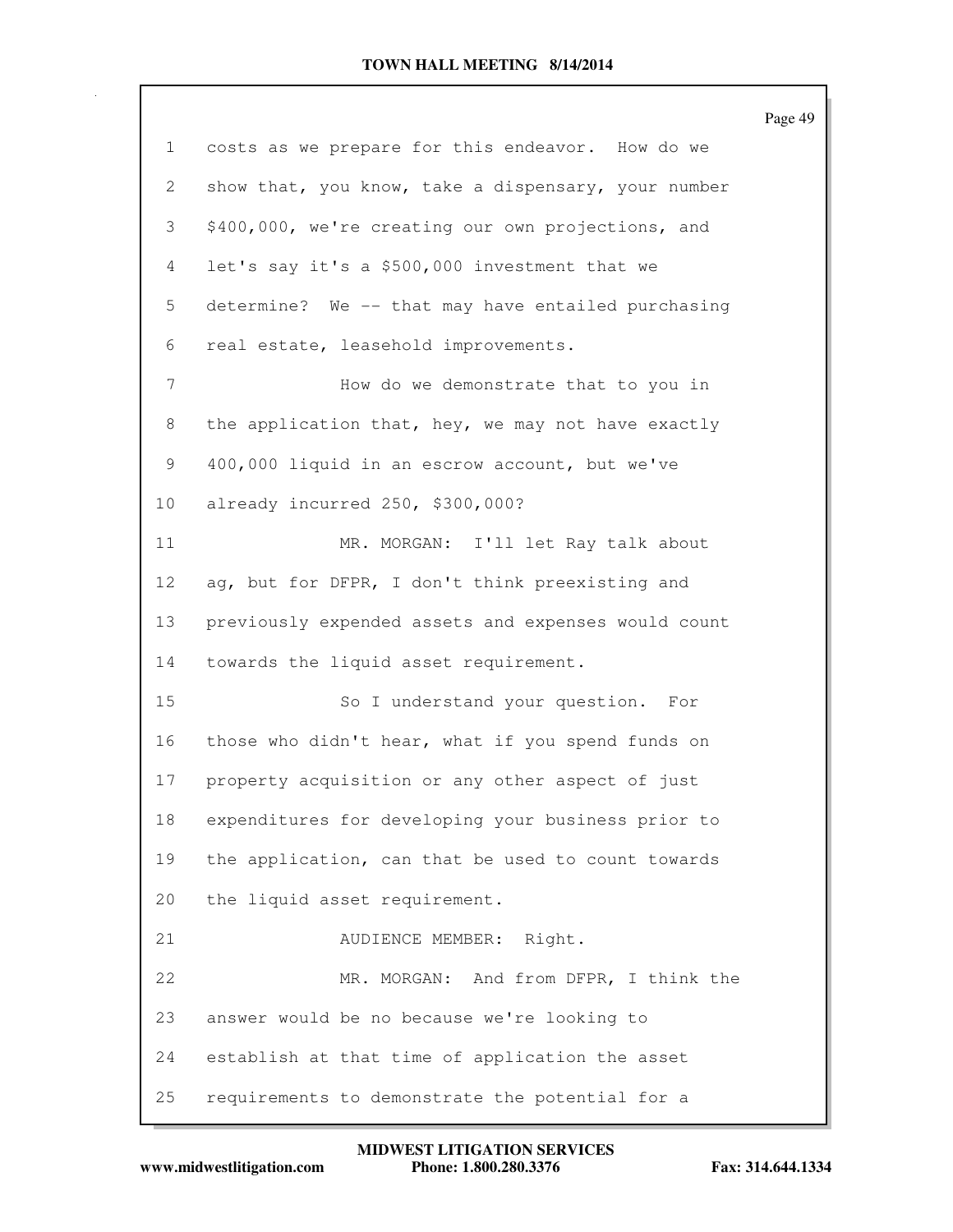Page 50 1 successful business. 2 AUDIENCE MEMBER: Okay. All right. 3 MR. WATSON: If I could go on a little 4 bit further with the cultivation centers, there's 5 going to be a period of time from permit approval to 6 construction to production and finally sale, in 7 which the entity is going to have to operate without 8 any income -- 9 AUDIENCE MEMBER: Correct. 10 MR. WATSON: -- coming in. 11 So we tried to set the liquid asset 12 requirement at a level that we thought would be 13 appropriate for -- to demonstrate that the company 14 could stay in business until they started actually 15 selling the product. 16 We don't want to give somebody with the 17 bare minimum, you know, application fee and then 18 he's spent all the money and has to close the doors 19 because he doesn't have anybody to tend the plants. 20 So that's why we set the amount where we did. And 21 yes, it would have to be liquid. 22 AUDIENCE MEMBER: Okay. All right. 23 Moving to just a quick -- a few quick 24 operational questions. One of the other questioners 25 had asked about seeds, clones. And I may have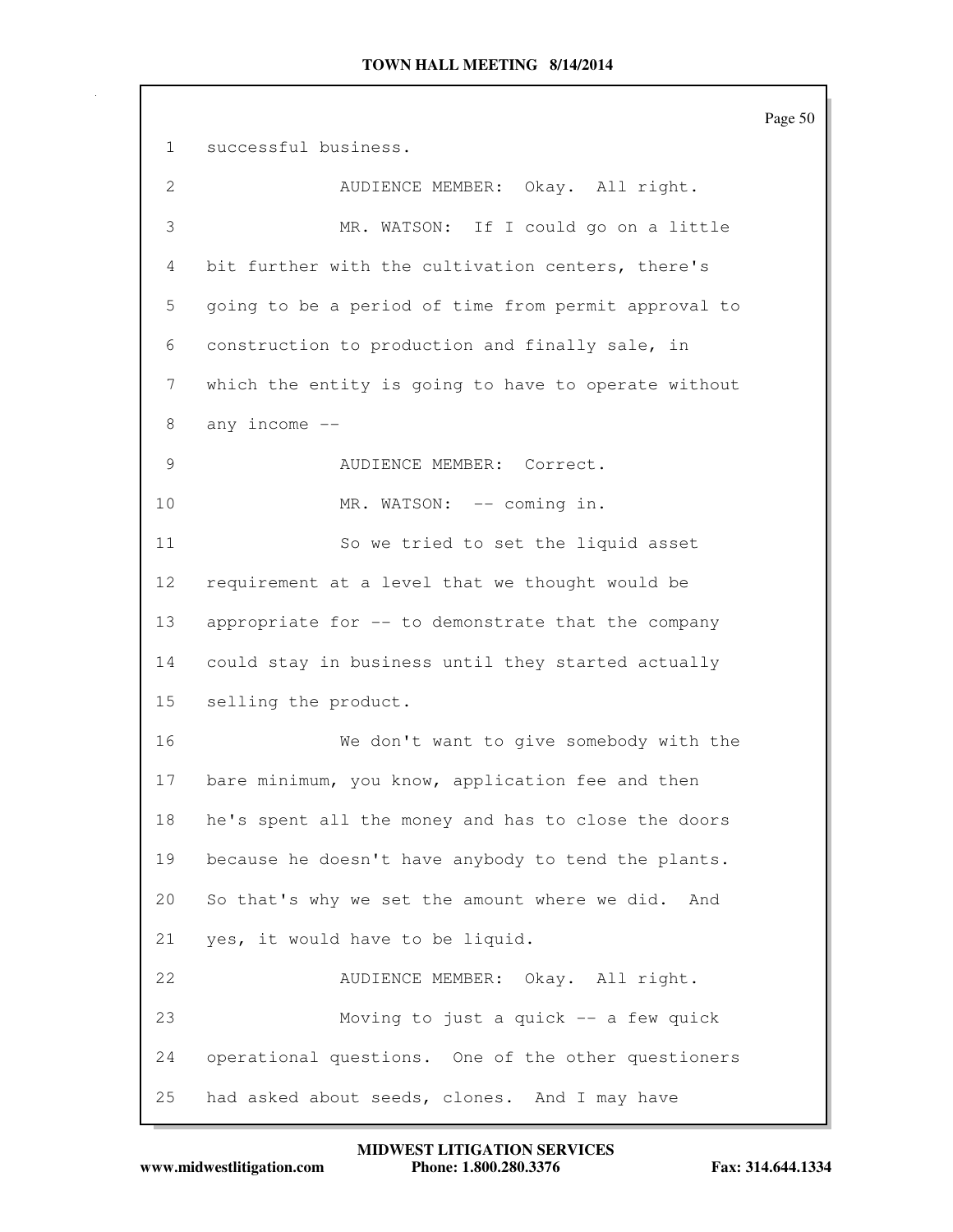Page 51 1 missed this in previous announcements, but how do we 2 acquire -- first of all, can we use seeds, can we 3 use clones, and how do we acquire them? 4 MR. MORGAN: The answer is that our 5 rules and application don't address the initial 6 seeds and clones. The product itself, what we've 7 seen in other states, is typically much more clones 8 in terms of what they're using for initial product. 9 Beyond that, I think that would be as far as the 10 state would be able to go to directly answer the 11 question. 12 AUDIENCE MEMBER: Again? 13 MR. MORGAN: That's as far as the state 14 can go in terms of simply addressing the question. 15 I would say it's a question that has come up in a 16 variety of states that have medical cannabis 17 programs, and there's -- our rules don't address it. 18 AUDIENCE MEMBER: Okay. All right. 19 Fair enough. 20 Earlier you had talked about a quest -- 21 you responded to a question that, you know, you 22 think there's perhaps a hundred thousand qualified 23 patients in the state, and you were talking about 24 the registration process. 25 Will we be able to -- again, I'm from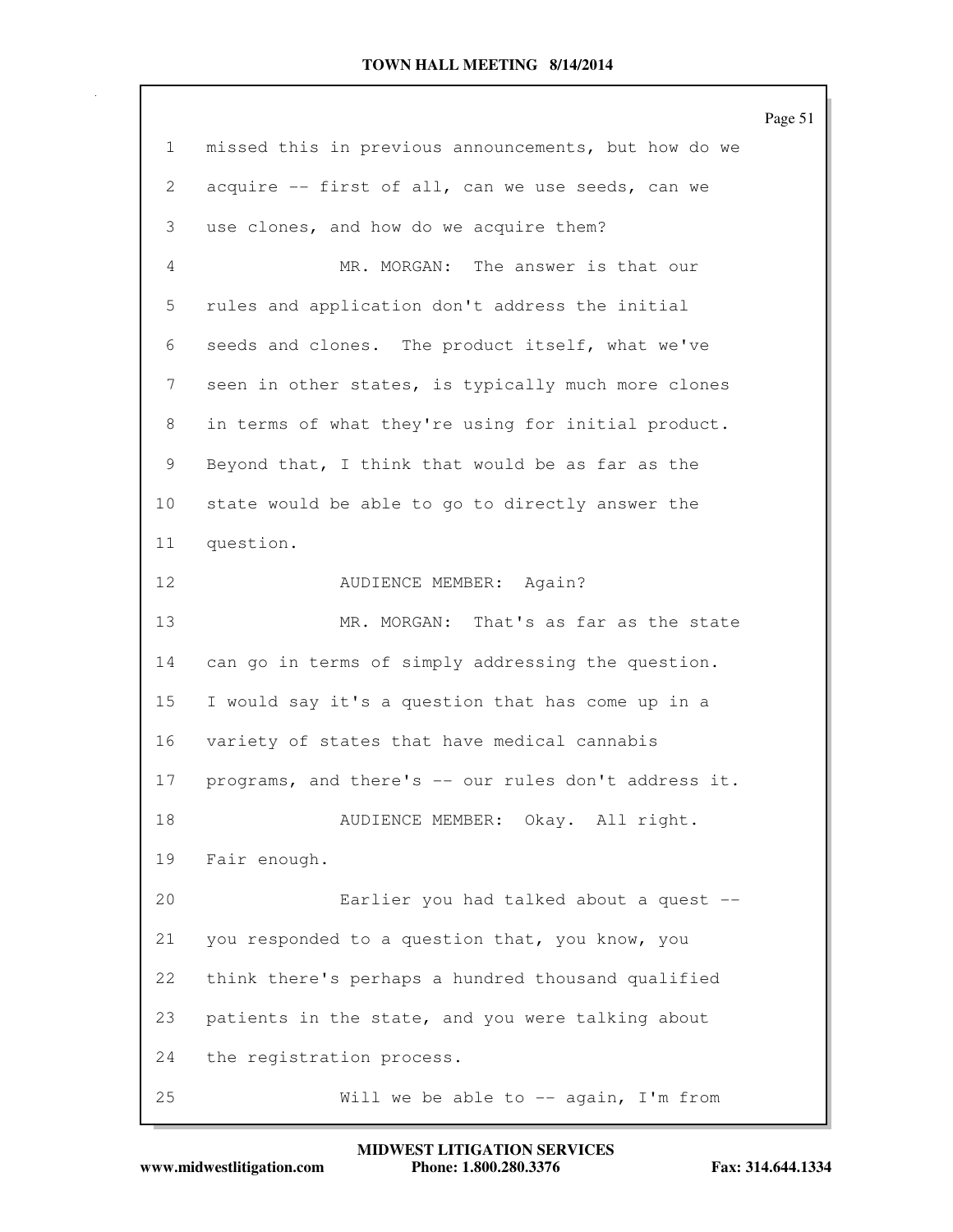|                 |                                                      | Page 52 |
|-----------------|------------------------------------------------------|---------|
| $\mathbf{1}$    | the medical industry, so I'm not asking for any      |         |
| 2               | HIPAA information, but will you disclose how many    |         |
| 3               | people have -- how many patients have registered, so |         |
| 4               | we have a handle on our demand?                      |         |
| 5               | MR. MORGAN: Yes. So we will be                       |         |
| 6               | providing rough numbers as time goes on              |         |
| 7               | sporadically. Certainly after the first wave of A    |         |
| 8               | through L, we'll have a pretty good sense of at      |         |
| 9               | least that first half of the population.             |         |
| 10              | AUDIENCE MEMBER: By ZIP Code?                        |         |
| 11              | MR. MORGAN: No. We'd be providing                    |         |
| 12 <sup>°</sup> | that information statewide.                          |         |
| 13              | AUDIENCE MEMBER: Statewide.                          |         |
| 14              | MR. MORGAN: I think for the same                     |         |
| 15 <sub>1</sub> | reason you just --                                   |         |
| 16              | AUDIENCE MEMBER: Yeah.                               |         |
| 17              | MR. MORGAN: Your disclaimer.                         |         |
| 18              | AUDIENCE MEMBER: Right.                              |         |
| 19              | MR. MORGAN: We wouldn't want to be                   |         |
| 20              | providing specific information that can lead to the  |         |
| 21              | identification of a patient. The confidentiality     |         |
| 22              | requirements of the statute are quite specific and   |         |
| 23              | very robust for good reason.                         |         |
| 24              | AUDIENCE MEMBER: Okay. Couple real                   |         |
| 25              | quick questions on pricing. Is it all market driven  |         |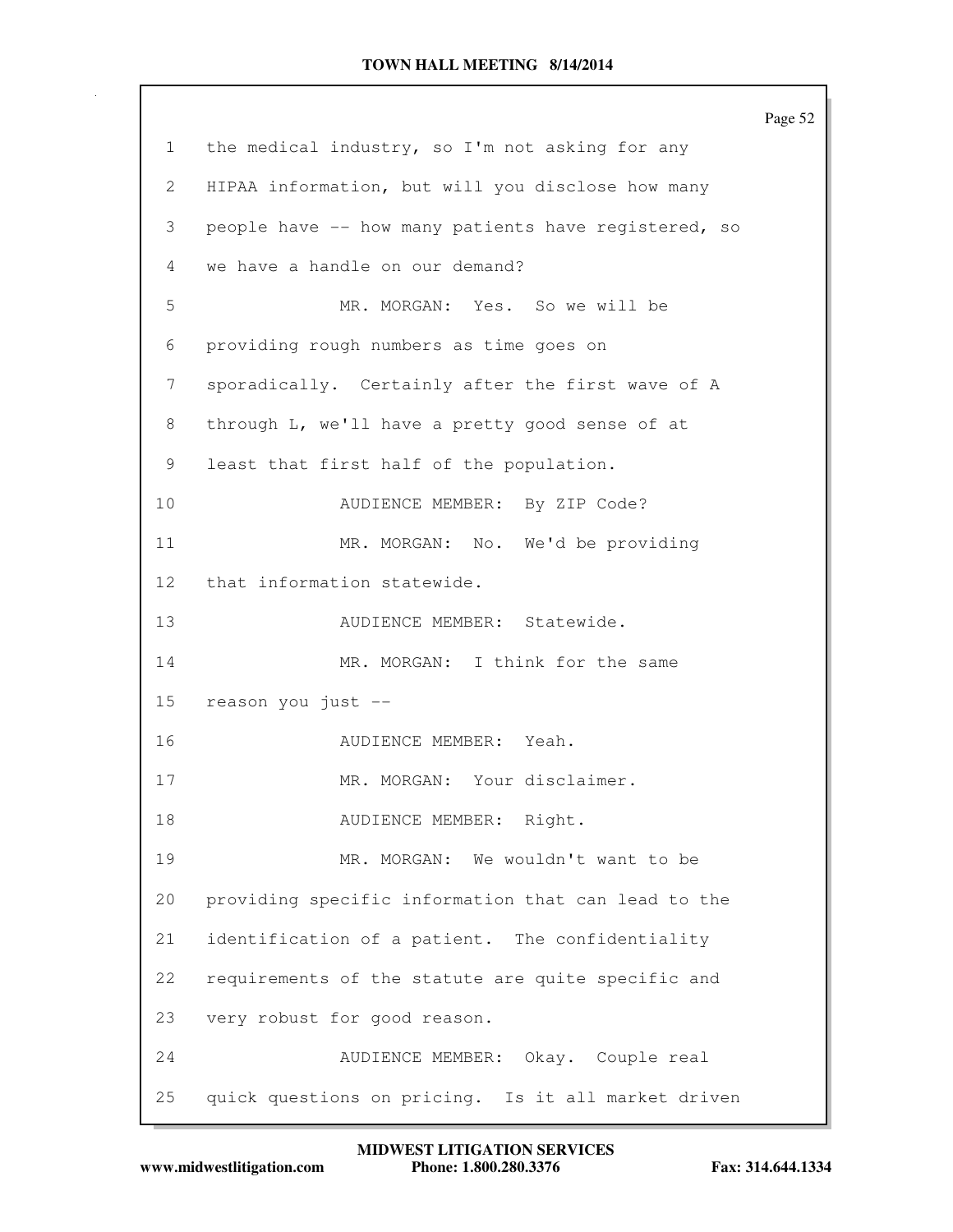Page 53 1 or will the state mandate what we can sell the 2 cannabis for? 3 MR. MORGAN: It's market driven. It's 4 a market driven program. Statute, rules, and 5 operations. That being said, both DFPR and ag have 6 references, some direct, some indirect, to the 7 protocols that a dispensary and a cultivation center 8 will have in place to make sure that the product is 9 affordable. There are aspects of that throughout. 10 Certainly our objective is to have a 11 competitive market where patients are able to afford 12 the product. It won't be controlled by the state, 13 though. 14 AUDIENCE MEMBER: Okay. Last question. 15 In terms of presenting the business plan to the 16 application, can we identify ourselves? Can we 17 present our story in the form of video or links to a 18 website or does this all have to be blind tested? 19 MR. ANTHONY: We will be providing 20 further instructions as we develop the applications. 21 The applications -- portions of the applications 22 will be evaluated blindly. So we won't know which 23 company or who you are, for good reasons, I think. 24 AUDIENCE MEMBER: Yeah. 25 MR. ANTHONY: To make sure that things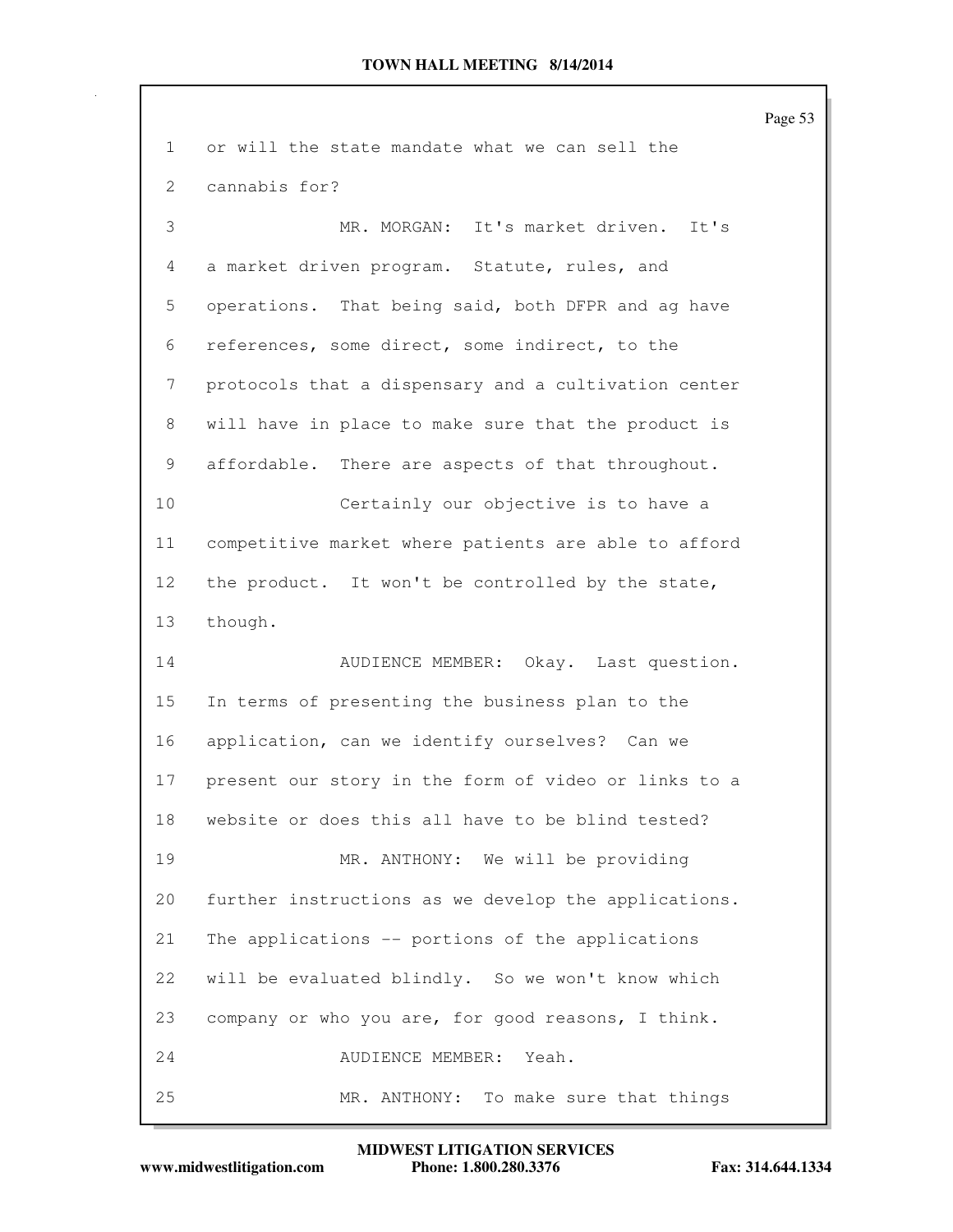Page 54 1 are done fairly and impartially. 2 AUDIENCE MEMBER: Yeah. 3 MR. ANTHONY: So we'll provide you some 4 specific instructions on how to de-identify certain 5 portions of your applications and we're in the 6 process of developing that right now. 7 AUDIENCE MEMBER: Great. Thanks for 8 taking my questions. 9 MR. ANTHONY: You're welcome. 10 MR. WATSON: Thank you. 11 MR. ANTHONY: Next we have Todd Hall. 12 AUDIENCE MEMBER: That's Todd Hall. 13 T-O-D-D, Hall, H-A-L-L. I have a two-part question. 14 Good morning. 15 One of the questions is can a caregiver 16 be from another state, but operate in Illinois per 17 se? 18 MS. OBERDORF: So the question is if a 19 caregiver can be from another state, but operate in 20 Illinois, and the answer is no. The caregiver must 21 be an Illinois resident. And as part of the 22 application they will need to prove their residency. 23 AUDIENCE MEMBER: Okay. Second 24 question. The cultivation center, how is the 25 district set up? Can a cultivation center be able

**www.midwestlitigation.com Phone: 1.800.280.3376 Fax: 314.644.1334 MIDWEST LITIGATION SERVICES**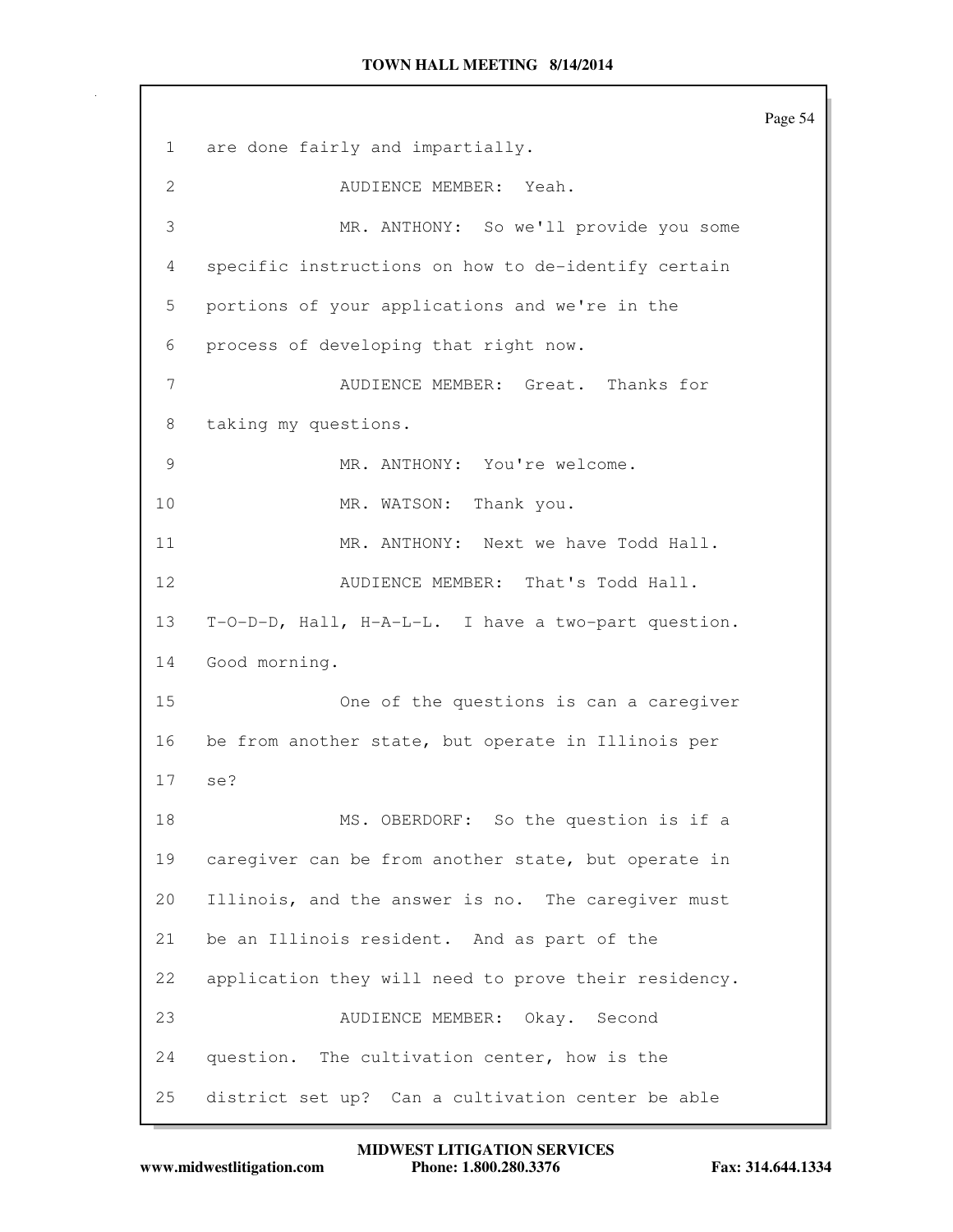Page 55 1 to sell to other vendors, dispensaries, patients, 2 and other states that have cultivation centers, 3 almost like a commodity? 4 MR. MORGAN: The question was: How 5 were the cultivation center districts set up, and is 6 there an opportunity for a cultivation center to 7 sell the product to other cultivation centers or 8 other states? Was there another --9 AUDIENCE MEMBER: Well, almost like a 10 commodity. I know state of Washington and Colorado, 11 dispensaries cannot sell to other dispensaries, per 12 se. 13 MR. MORGAN: Right. 14 AUDIENCE MEMBER: And one is does 15 Illinois feel that the markets -- since you just 16 said it's a market driven industry, not a regular -- 17 make it regulatory, of course, be able to sell and 18 make more of a profit, right? 19 MR. WATSON: The cultivation centers 20 will be required to sell only to licensed 21 dispensaries in Illinois. So there won't be any out 22 of state sales. 23 AUDIENCE MEMBER: But for the near 24 future could that be open industry to sell to other 25 states?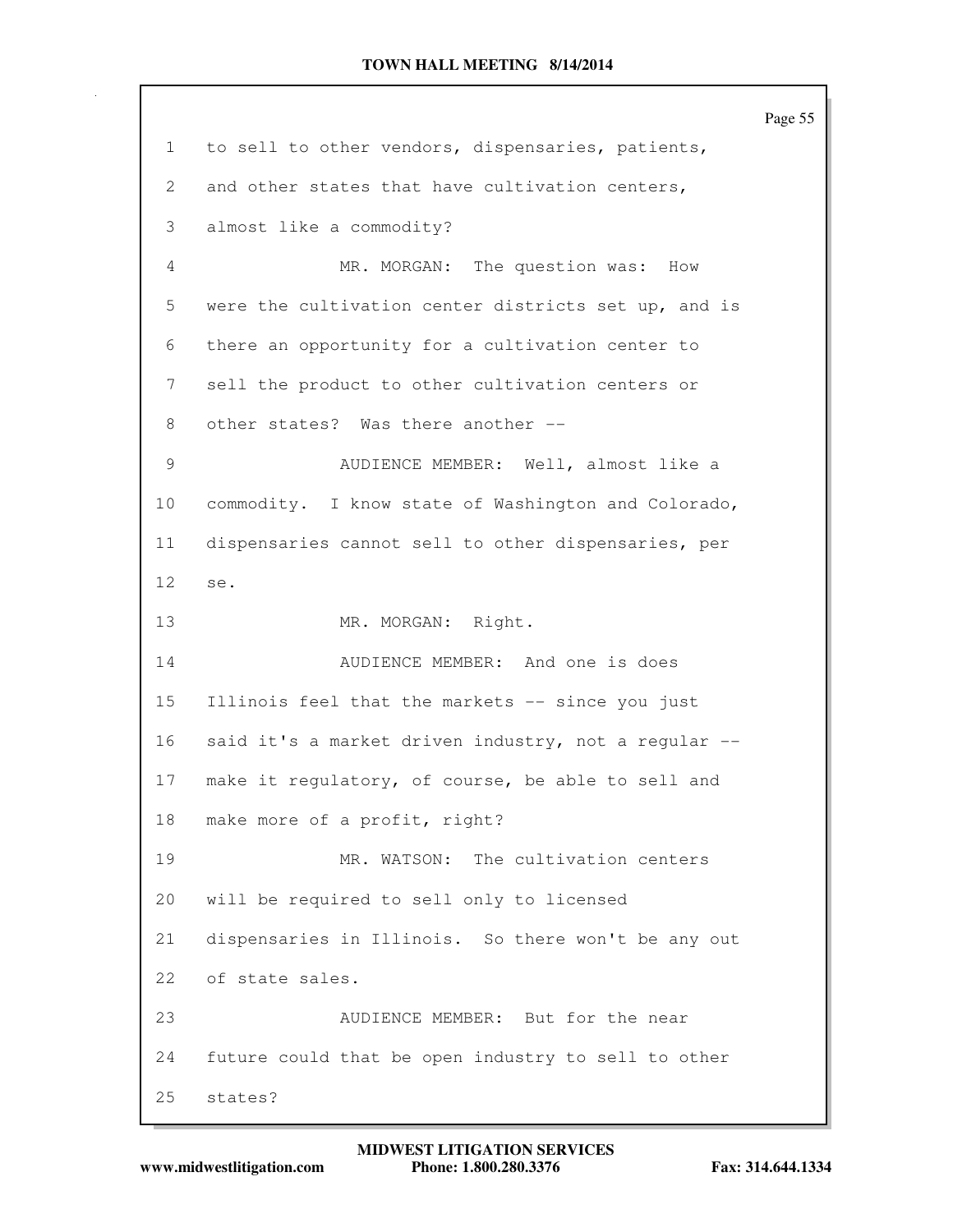Page 56 1 MR. WATSON: That's going to be up to 2 the legislature. 3 AUDIENCE MEMBER: Okay. Another 4 question is: Will the plants be tagged with RFID, 5 radio frequency identification, to keep monitoring 6 how many plants a particular cultivation center, 7 dispensary or caregivers will have? 8 MR. WATSON: That is certainly the 9 plan. I'm not sure that the RFID is the exact 10 method, but it's going to be marked somehow. Bar 11 code, I believe, at a minimum is what -- at a 12 minimum. We do intend to track from seed to sale. 13 So that -- for a number of reasons, one 14 being security, and number two, for product quality. 15 So if there is an issue with quality, we can trace 16 it back to the cultivation center. 17 AUDIENCE MEMBER: Okay. And the 18 question was why now, would Illinois take or follow 19 suit of other states and other municipalities and 20 get into the cannabis industry? Is it something 21 that we're in the forefront? Because I think it's a 22 great idea. I just wonder why now at this 23 particular time. 24 MR. MORGAN: Is the question why 25 Illinois now is moving to a medical cannabis --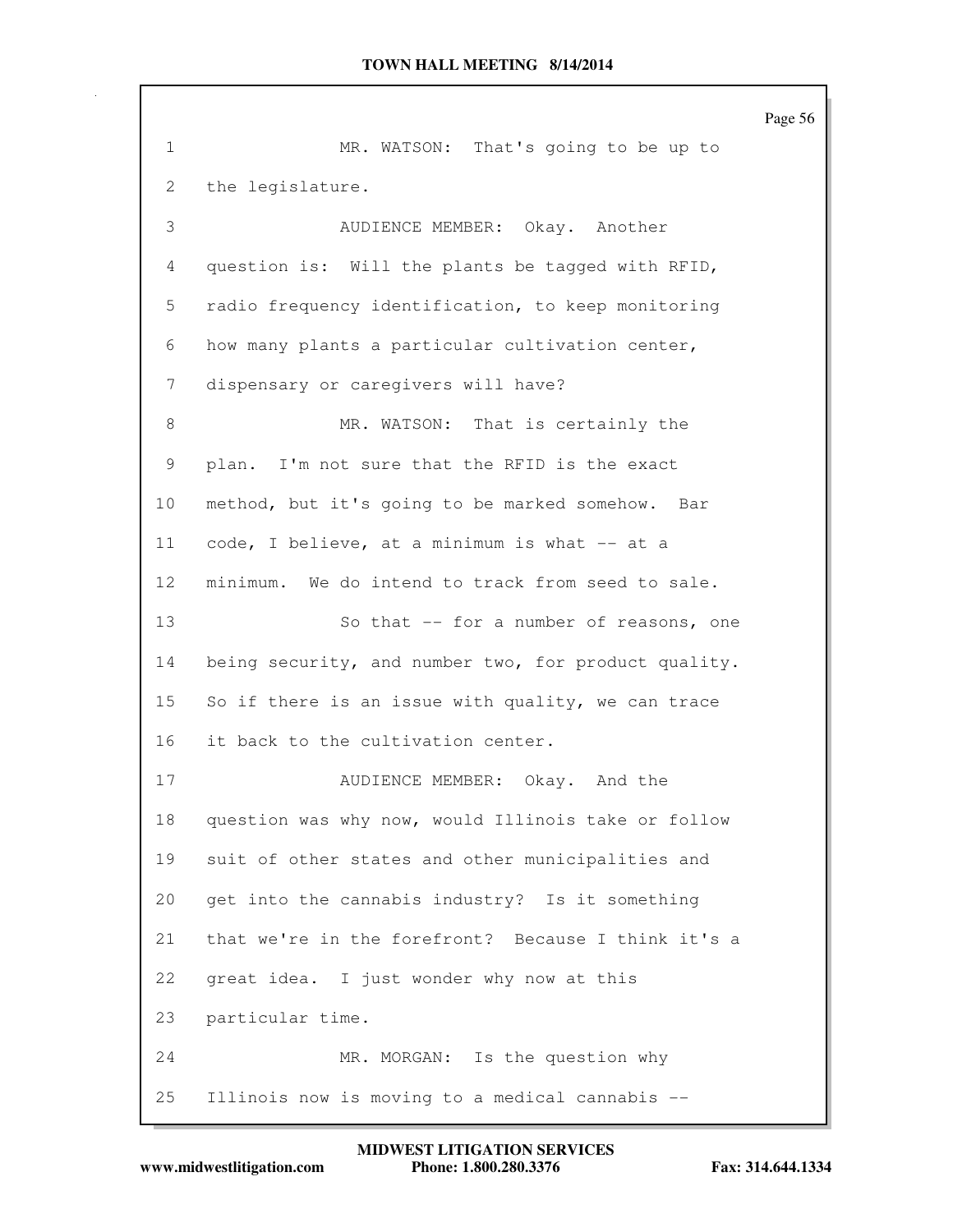Page 57 1 AUDIENCE MEMBER: Correct. 2 MR. MORGAN: -- program? I think the 3 best answer is that that was something the 4 legislature considered for a number of years. 5 Legislature passed a bill now, just over a year ago, 6 and the governor signed it in August of 2013 as a 7 pilot program. 8 So we are the 21st state to have the 9 law, and then operationally might be 22nd, 23rd 10 state to get the program up and running. Very 11 shortly it will be a majority of the states in the 12 country that have some variable variation of a 13 medical cannabis program. 14 I believe we're the only one with a 15 pilot program. So it is designed to be a four-year 16 terminable program so that at the end of the 17 four years we'll be able to see was it successful, 18 and by a number of measures is this something the 19 state is looking to continue or expand? 20 So it is an experiment. It is a pilot 21 program, and all of you in this room right now are 22 part of that pilot program. 23 So thank you. 24 AUDIENCE MEMBER: Okay. Thank you. 25 MR. ANTHONY: Carlos Ponce?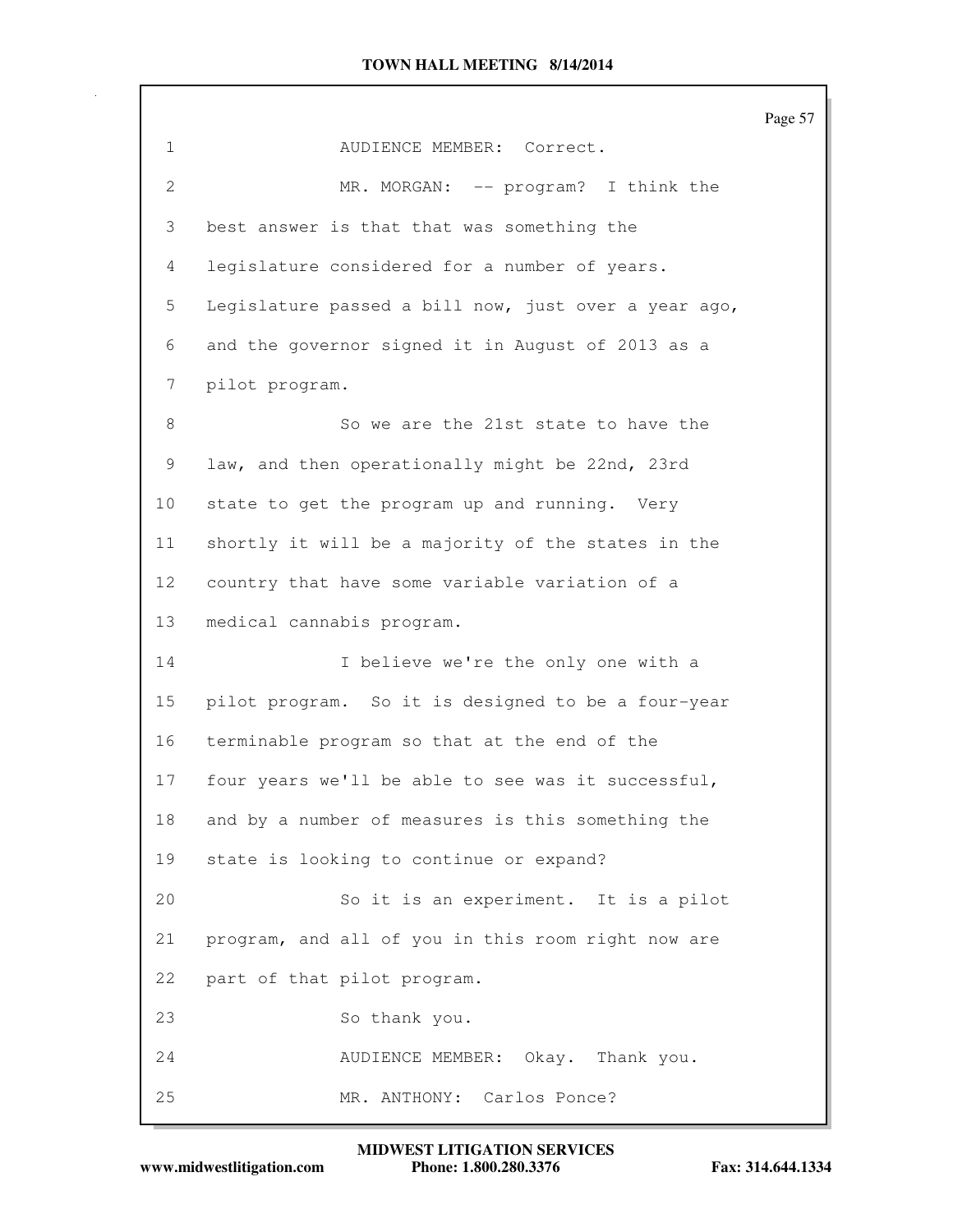|              |                                                      | Page |
|--------------|------------------------------------------------------|------|
| $\mathbf{1}$ | AUDIENCE MEMBER: Good morning.<br>It's               |      |
| 2            | Carlos, C-A-R-L-O-S. Ponce, P-O-N-C-E.               |      |
| 3            | My question is directed to the                       |      |
| 4            | cultivation side and specifically about the          |      |
| 5            | application evaluation and award process. I          |      |
| 6            | understand that there are going to be folks that are |      |
| 7            | going to be going after multiple licenses in         |      |
| 8            | different districts.                                 |      |
| 9            | The word on the street is that there's               |      |
| 10           | some very deep pocketed individuals out there that   |      |
| 11           | are going after multiple licenses. And it's also     |      |
| 12           | evident that in the evaluation you're looking at     |      |
| 13           | experience. So what we're really talking about is    |      |
| 14           | out of state experience in another cannabis          |      |
| 15           | marketplace.                                         |      |
| 16           | So the question becomes, if you're                   |      |
| 17           | making awards to individuals that are going after    |      |
| 18           | multiple districts, if you've made an award in one   |      |
| 19           | district, to what extent are you going to evaluate   |      |
| 20           | and say we're going to try to spread these awards    |      |
| 21           | around?                                              |      |
| 22           | If you've got palpable or close to                   |      |
| 23           | palpable applications, and to what extent is the by  |      |
| 24           | Illinois component in there too, in terms of teams   |      |
| 25           | having folks from Illinois as the majority of their  |      |

Page 58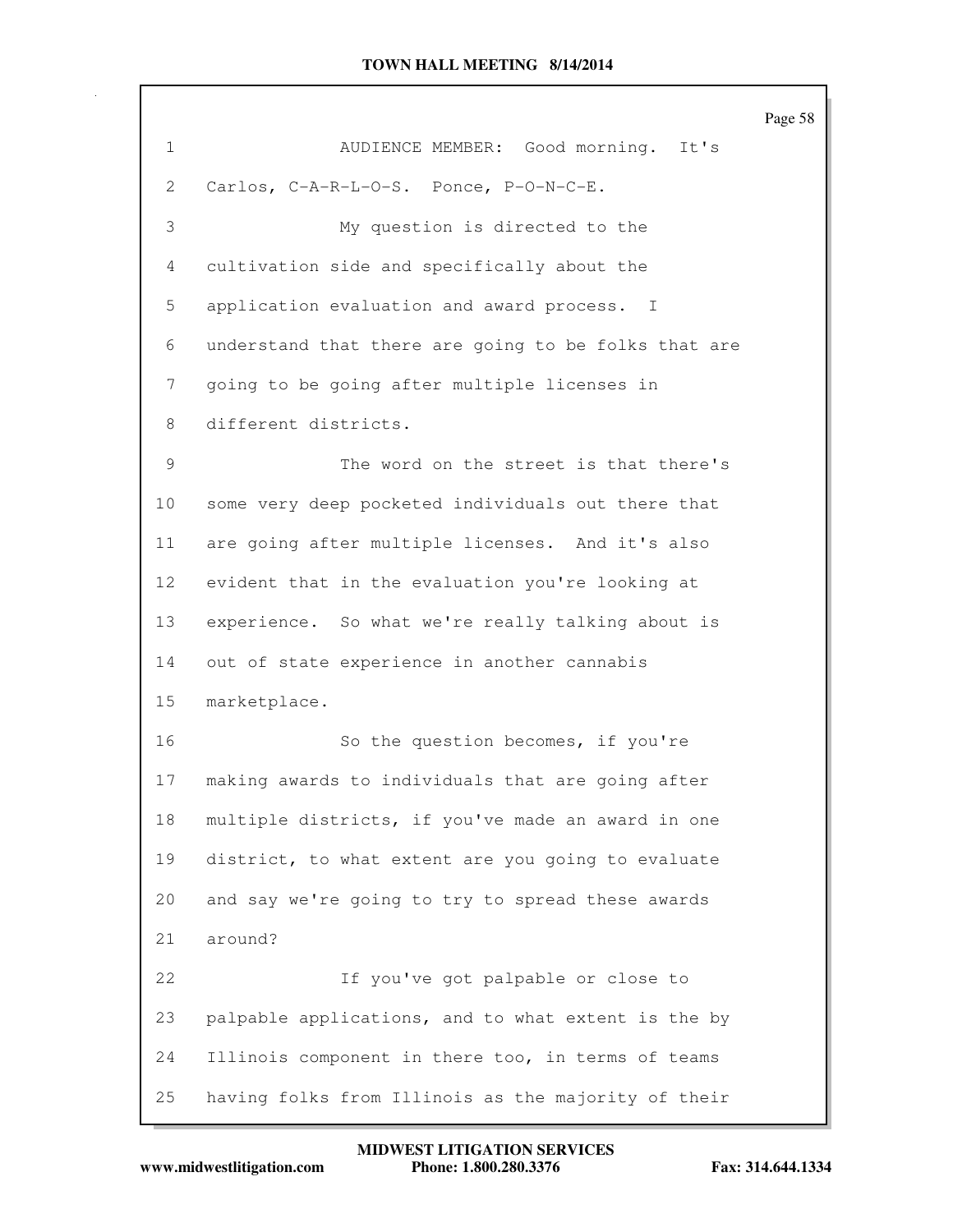Page 59 1 ownership? 2 MR. MORGAN: So you had a couple 3 questions in there dealing with our -- our 4 expectations of experience and demonstration of 5 experience for cultivation centers, given the 6 limited number of licenses of up to 21 that we'll be 7 issuing for the pilot program. 8 AUDIENCE MEMBER: Uh-huh. 9 MR. MORGAN: How we will be taking into 10 consideration those that are applying for multiple 11 licenses, as well as the -- what our intentions 12 relative to by Illinois and those that are 13 Illinois-based businesses, creating Illinois based 14 jobs. 15 I'll give Ray the first whack at that. 16 MR. WATSON: Okay. Well, in the bonus 17 point section we talk about the applicant's 18 principal place of business being headquartered in 19 Illinois. There will be bonus points for that. 20 Certainly we will be looking for jobs 21 created in Illinois. So -- and then we're also 22 going to be looking for local community and 23 neighborhood support. In other words, do you have 24 the support of the community? And I'm certain that 25 local individuals would be able to get that support.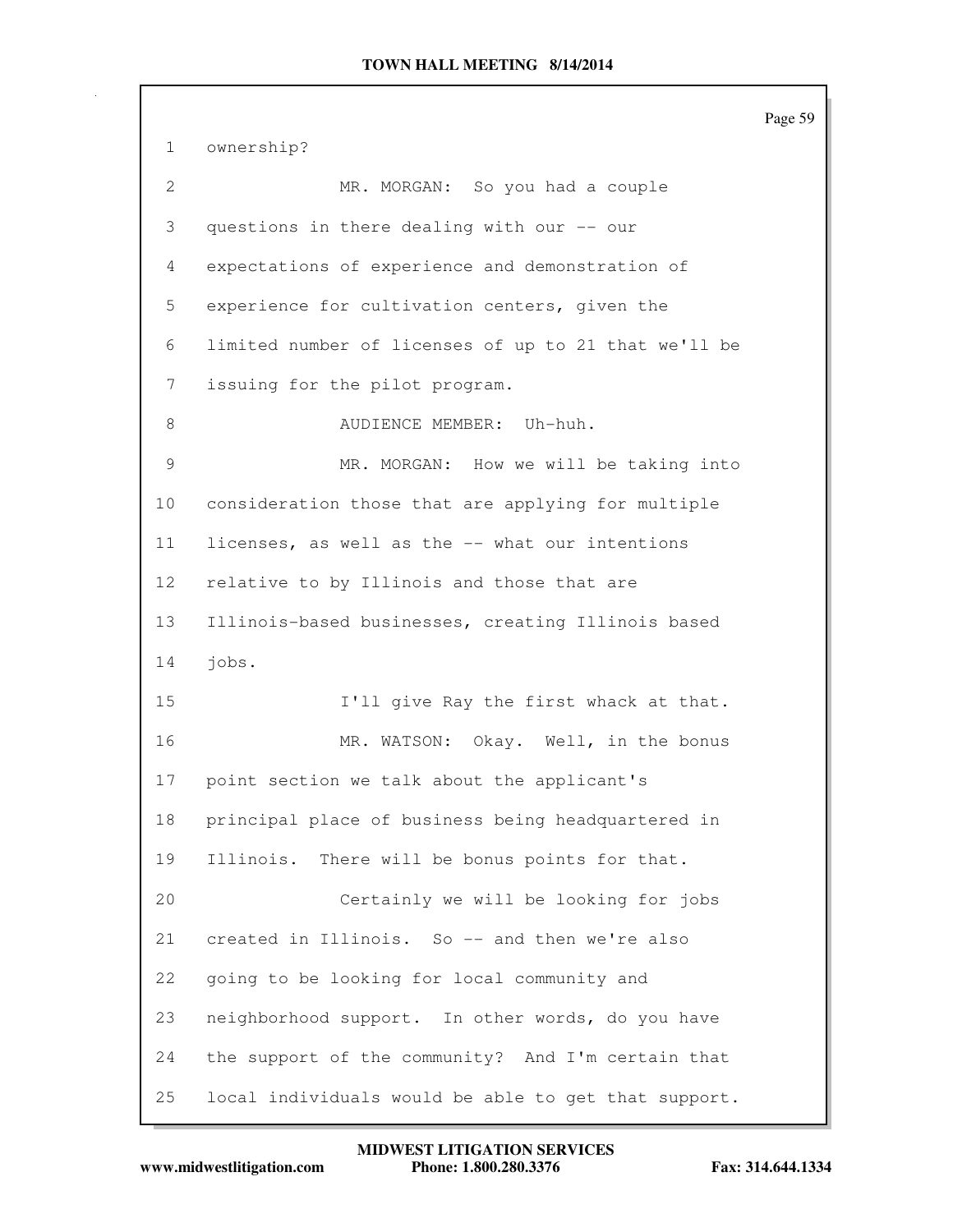Page 60 1 And maybe outside individuals would as 2 well, but if you're known in the community, then I'm 3 sure you'll be able to get that support for, you 4 know, for the bonus points section. 5 AUDIENCE MEMBER: The other part was 6 the concern that two or three major applicants would 7 eat up most of the -- most of the licenses. And 8 small to medium applicants aren't going to have a 9 chance. 10 MR. WATSON: Well, the -- we're 11 limiting it to three per -- per successful 12 applicant. And we are going to be having the -- let 13 me step back for a second. 14 This process is different than our 15 normal permitting process where we have minimum 16 requirements to say, run a livestock facility. 17 Where if you make your application and you made the 18 qualifications, you can operate. 19 In this case we are going to have 20 several people making applications that will be 21 qualified, and well qualified. However, since we 22 are limited to granting a permit, one per state 23 police district, the only way that we can really do 24 that is by giving it to the most qualified and the 25 one that scores the highest.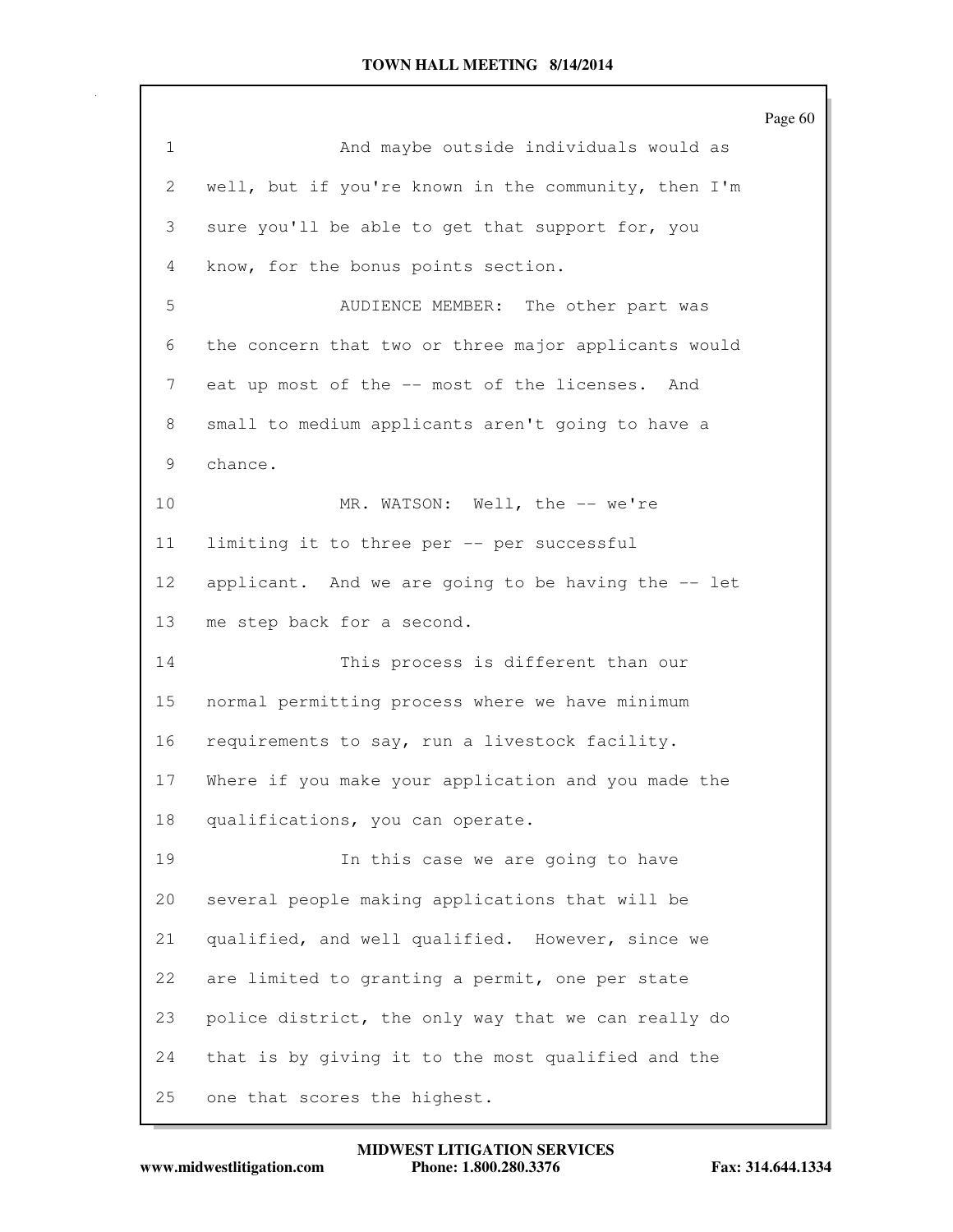|              |                                                      | Page 61 |
|--------------|------------------------------------------------------|---------|
| $\mathbf{1}$ | We have put points in the bonus section              |         |
| 2            | to account for Illinois-based companies, and the --  |         |
| 3            | as far as the experience, while experience raising   |         |
| 4            | marijuana is going to be helpful, we also mention    |         |
| 5            | horticultural experience. So it's not limited just   |         |
| 6            | to a company that's from Colorado, say, for          |         |
| 7            | instance.                                            |         |
| 8            | AUDIENCE MEMBER: I appreciate that. I                |         |
| 9            | hope that you understand the sensitivity of having   |         |
| 10           | two or three firms eat up most of the licenses.      |         |
| 11           | Next question in reference to MPE, WBE               |         |
| 12           | participations. Some of the folks that might be      |         |
| 13           | participating are from out of state.                 |         |
| 14           | Would you be accepting out of state                  |         |
| 15           | certifications or are you going to require that they |         |
| 16           | go to get state certification? And as you probably   |         |
| 17           | know, they're usually running way, way, way late and |         |
| 18           | behind in all of that, CMS.                          |         |
| 19           | MR. MORGAN: So I would start by                      |         |
| 20           | defending CMS because they're not here to defend     |         |
| 21           | themselves and they would tell you --                |         |
| 22           | AUDIENCE MEMBER: They do a fine job.                 |         |
| 23           | They are overwhelmed, I'm sure.                      |         |
| 24           | MR. MORGAN: You know, we've had a                    |         |
| 25           | number of conversations with the Illinois Department |         |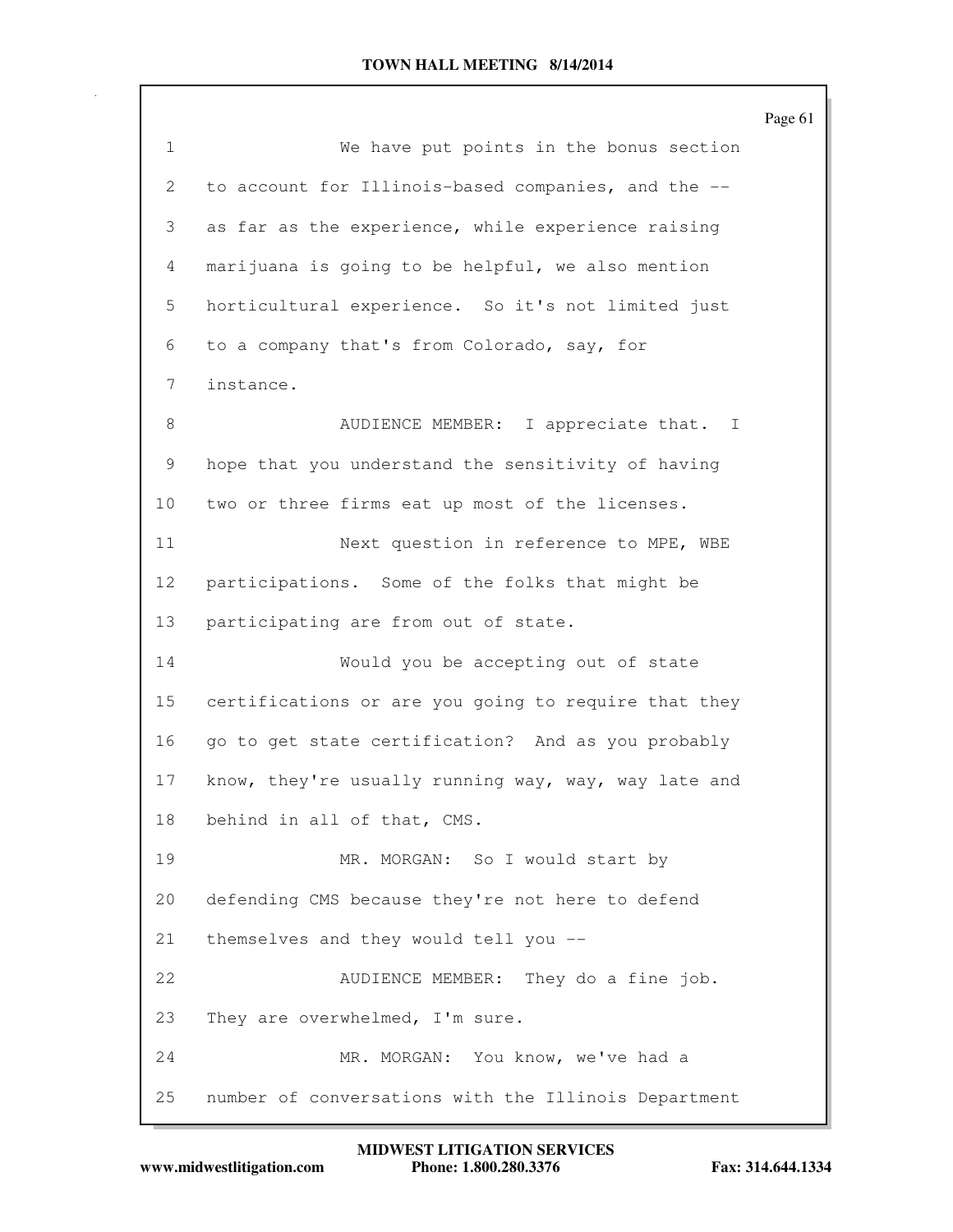|    |                                                      | Page 62 |
|----|------------------------------------------------------|---------|
| 1  | of Central Management Services. For those who        |         |
| 2  | didn't hear the question, it was how -- will the     |         |
| 3  | state permit documentation that shows minority       |         |
| 4  | participation or in Illinois it's BEP, Business      |         |
| 5  | Enterprise Program, certification of predominant     |         |
| 6  | minority, female or women owned businesses or        |         |
| 7  | individuals with disabilities.                       |         |
| 8  | In Illinois, we have that BEP process.               |         |
| 9  | It's from the Illinois Department of Central         |         |
| 10 | Management Services. So we've talked to CMS about    |         |
| 11 | this process.                                        |         |
| 12 | Again, they would defend themselves and              |         |
| 13 | they would say their turnaround time is weeks even   |         |
| 14 | though it used to be much more delayed.              |         |
| 15 | So for anybody looking to apply, it's a              |         |
| 16 | very quick turnaround. But to your specific          |         |
| 17 | question, we recently submitted Emergency Rule 19 to |         |
| 18 | the Joint Committee on Administrative Rules.<br>That |         |
| 19 | will show up Friday.                                 |         |
| 20 | Friday you'll see the Department of                  |         |
| 21 | Agriculture and Financial Professional Regulations   |         |
| 22 | both filed emergency rules. One section you've       |         |
| 23 | already seen because it was documents sitting in     |         |
| 24 | codifying the points and scoring system that you've  |         |
| 25 | seen in the application.                             |         |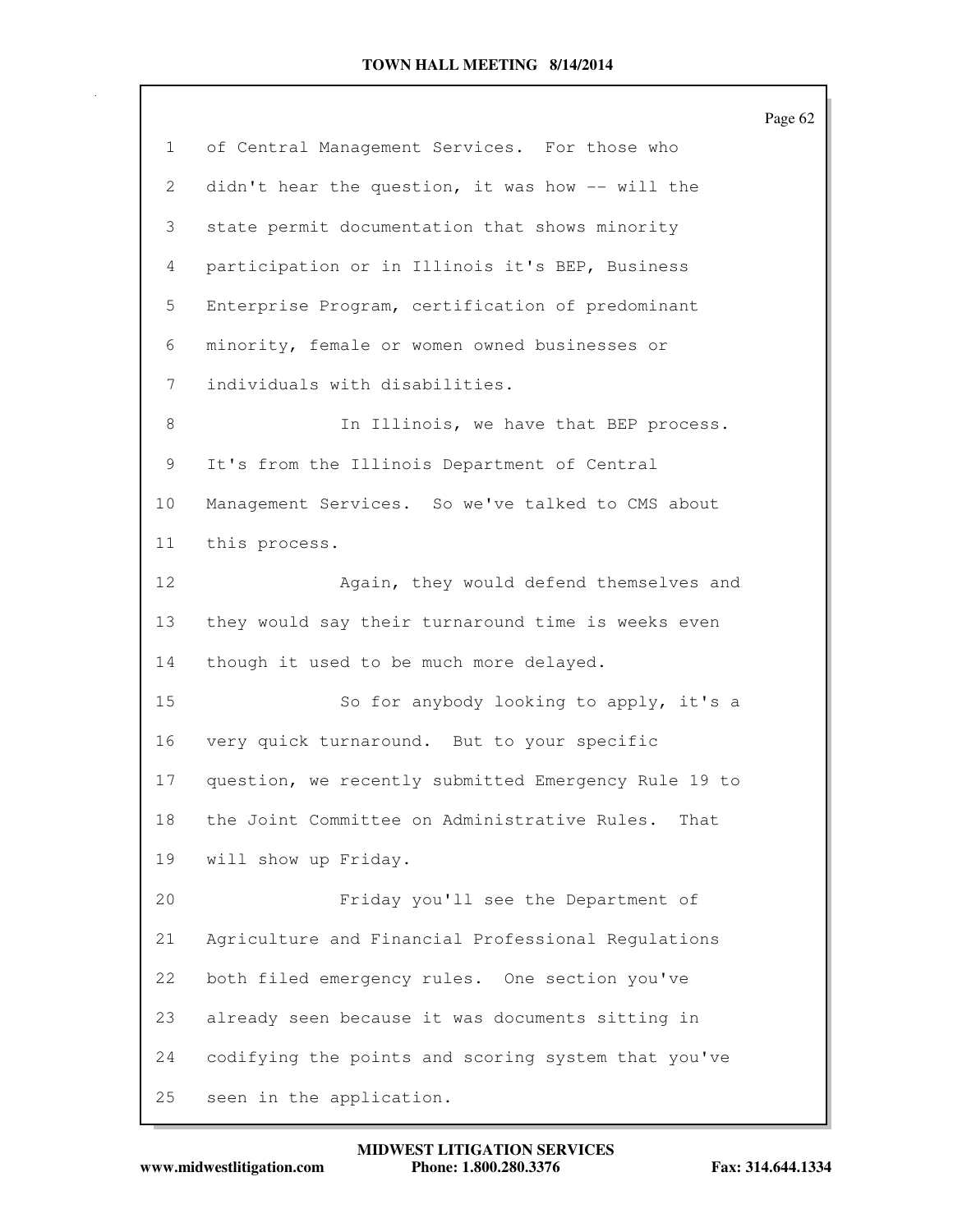|                 |                                                      | Page 63 |
|-----------------|------------------------------------------------------|---------|
| $\mathbf{1}$    | The other piece was it clarified a                   |         |
| 2               | little bit on the MBE provision of things.<br>It     |         |
| 3               | defined the word minority and female and individuals |         |
| 4               | with disabilities, referencing back to the BEP law.  |         |
| 5               | But more specifically it says documentation shall    |         |
| 6               | include, but not be limited to.                      |         |
| 7               | So to that specific question we would                |         |
| 8               | accept other documentation especially from out of    |         |
| 9               | state, that is a similar comparable program. It was  |         |
| 10              | a balancing test.                                    |         |
| 11              | We did consider a number of different                |         |
| 12 <sup>°</sup> | ways to approach that because we wanted to have some |         |
| 13              | sort of verification documentation as opposed to     |         |
| 14              | someone just saying, Sure, I'm 51 percent women      |         |
| 15              | owned business, without any documentation to prove   |         |
| 16              | it. But we would be accepting out of state.          |         |
| 17              | Okay. Last question<br>AUDIENCE MEMBER:              |         |
| 18              | is in reference to market demand. It's used          |         |
| 19              | throughout the regs, and in particular the section   |         |
| 20              | where a license can be pulled because a cultivation  |         |
| 21              | center is not meeting market demand.                 |         |
| 22              | How is the state going to communicate                |         |
| 23              | Is it going to have a system where all the<br>that?  |         |
| 24              | cultivation centers are going to be able to know     |         |
| 25              | what market demand is, because \$2 million is a lot  |         |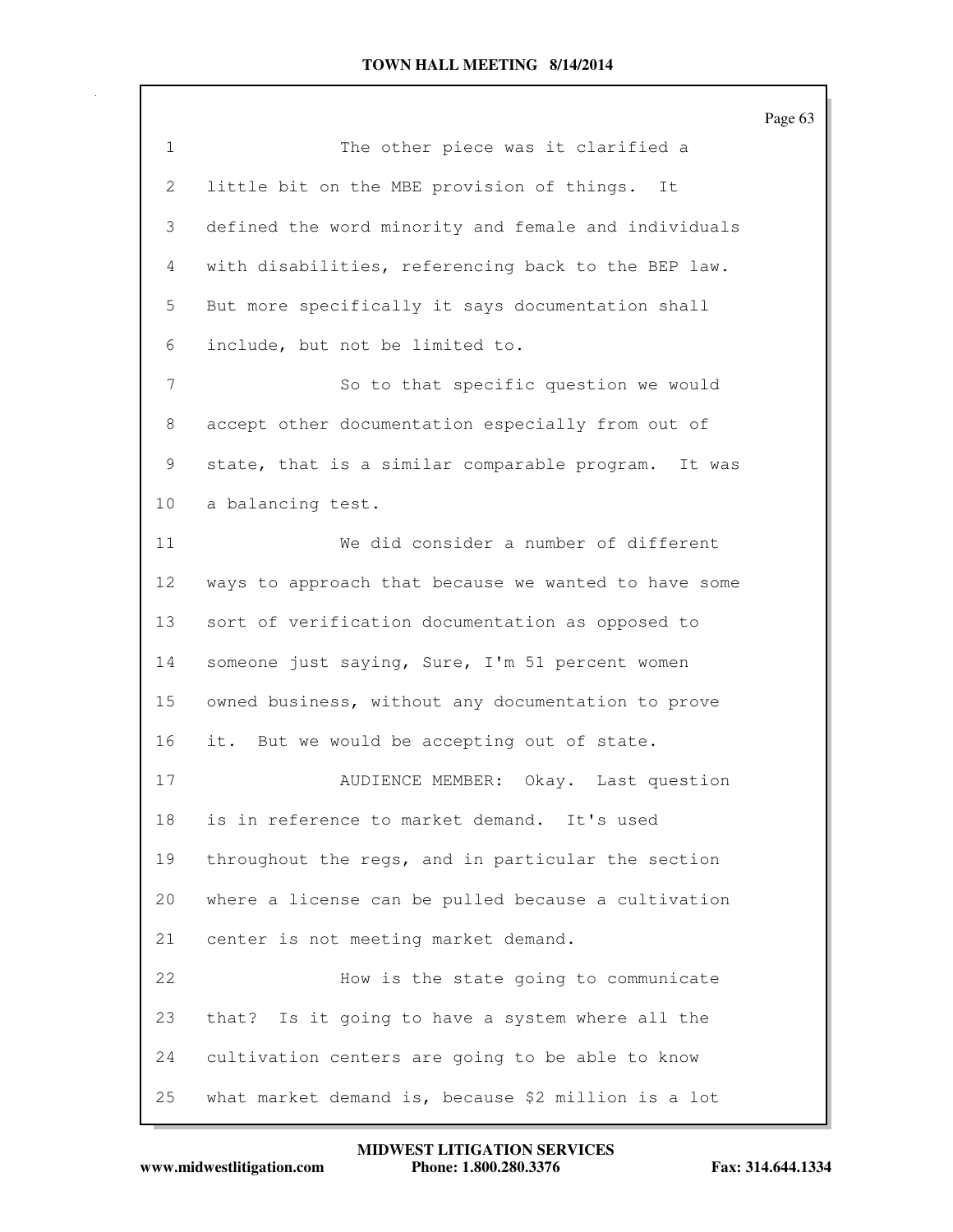|                 |                                                      | Page 64 |
|-----------------|------------------------------------------------------|---------|
| $\mathbf{1}$    | of money to be pulled if this ill-defined market     |         |
| 2               | demand and how is it that cultivation centers really |         |
| 3               | watch themselves and are able to anticipate.         |         |
| 4               | It's also I think in the regs that the               |         |
| 5               | state can come to a cultivation center and say, You  |         |
| 6               | need to ramp up even more from where you are, in     |         |
| 7               | order to meet market demand. And if you don't,       |         |
| 8               | would that be grounds to lose your license as well?  |         |
| 9               | MR. MORGAN: So the question revolved                 |         |
| 10              | around market demand and the expectations the State  |         |
| 11              | will have on a cultivation center's ability to put   |         |
| 12 <sub>2</sub> | out supply to meet that demand, and what information |         |
| 13              | would be available to a cultivation center to know   |         |
| 14              | whether or not the demand is being met.              |         |
| 15              | And then also how the Department of                  |         |
| 16              | Agriculture treats the cultivation centers that are  |         |
| 17              | licensed in terms of the expectations and demand for |         |
| 18              | supply.                                              |         |
| 19              | MR. WATSON: I think the section you're               |         |
| 20              | referring to is -- I think what the thought behind   |         |
| 21              | that was, is we wanted to make sure that we didn't   |         |
| 22              | have someone successfully apply for a permit and     |         |
| 23              | then sit on it. Our point was we wanted them to      |         |
| 24              | begin production and continue production.            |         |
| 25              | We will have inspectors in the                       |         |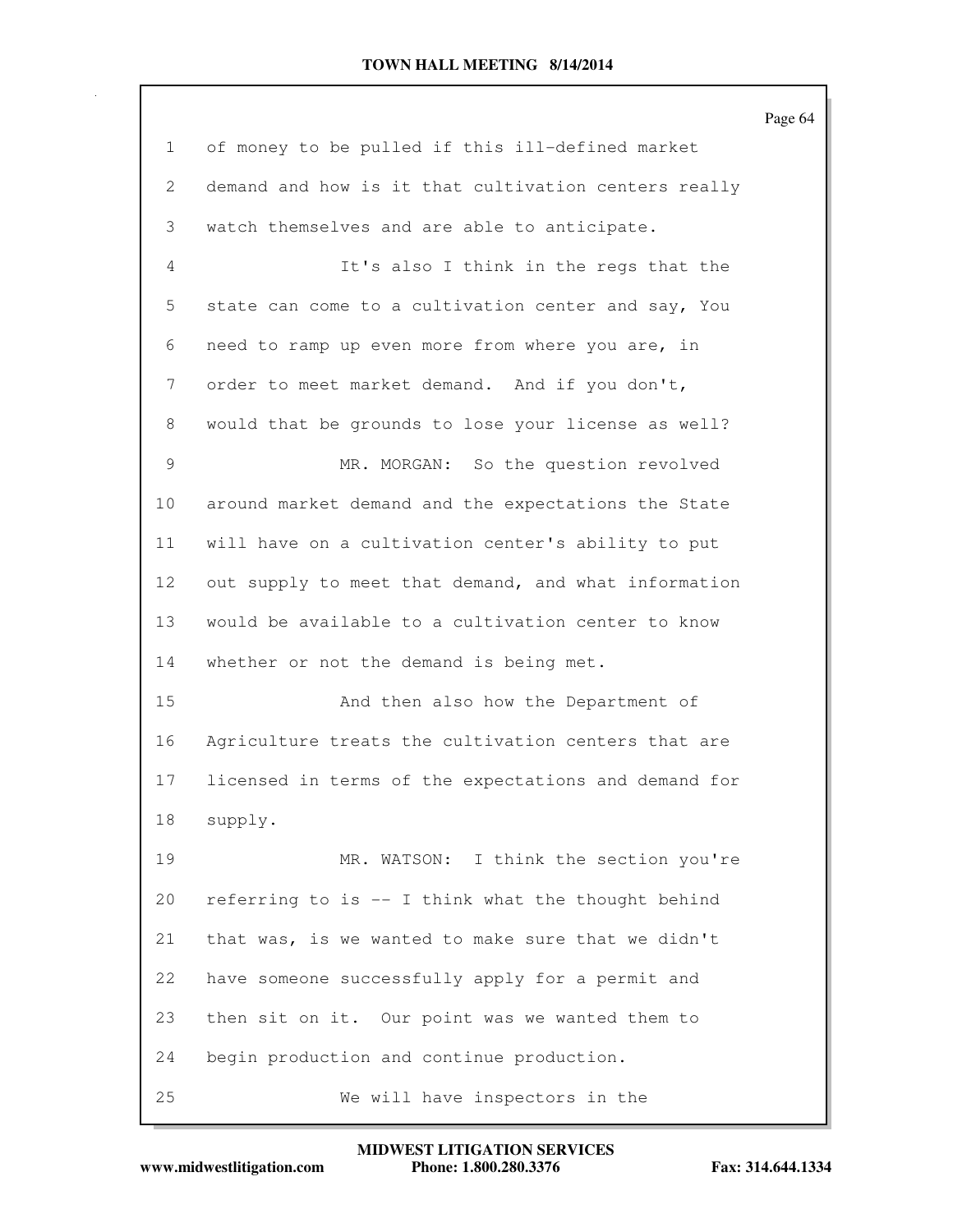|                 |                                                      | Page 65 |
|-----------------|------------------------------------------------------|---------|
| $\mathbf{1}$    | cultivation centers on at least on a weekly basis.   |         |
| 2               | So there will be a fairly high level of              |         |
| 3               | communication between the department and the         |         |
| 4               | cultivation centers with regard to our expectations. |         |
| 5               | Certainly if we feel somebody is just                |         |
| 6               | kind of trying to park a permit to corner the        |         |
| 7               | market, that's where our concern is. But if we see   |         |
| 8               | a good faith effort to produce, you know, a good     |         |
| 9               | quality product for the patients, I don't believe    |         |
| 10              | you should be too concerned.                         |         |
| 11              | However, there is the efforts -- one of              |         |
| 12 <sub>2</sub> | the aspects that we do cover in the application is   |         |
| 13              | if -- since we don't know what the market is going   |         |
| 14              | to be, one of the things that we may consider is     |         |
| 15              | your ability to expand, if all of a sudden we see    |         |
| 16              | the demand go way up and we're not meeting the       |         |
| 17              | demand.                                              |         |
| 18              | We may be going to the cultivation                   |         |
| 19              | centers and saying, you know, our -- there are a lot |         |
| 20              | of patients out there that are not getting served,   |         |
| 21              | and certainly someone who has the opportunity to     |         |
| 22              | expand their operation is going to be looked upon    |         |
| 23              | favorably.                                           |         |
| 24              | AUDIENCE MEMBER: Ray, the reason I ask               |         |
| 25              | the question is because there's a part of the        |         |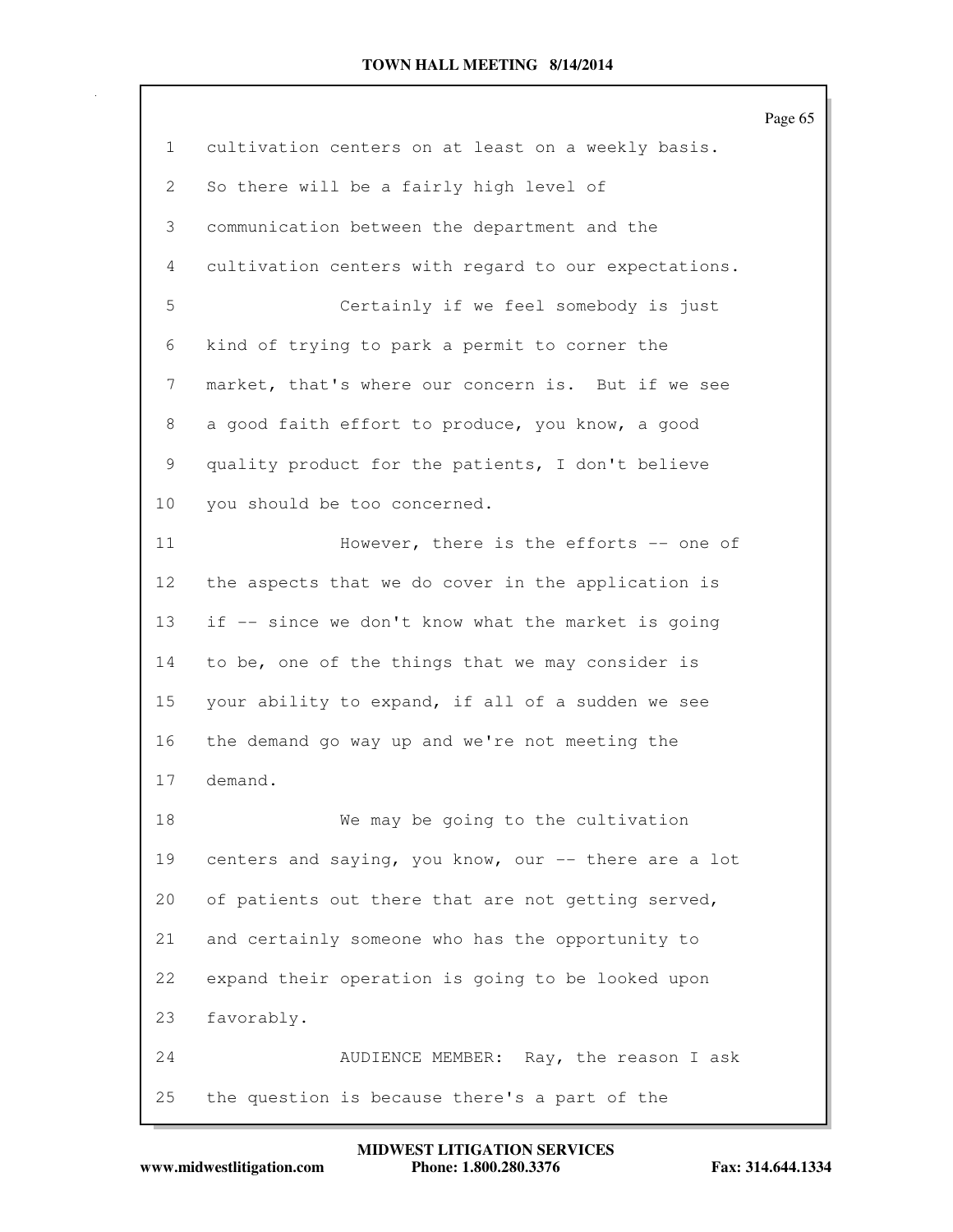Page 66 1 regulations that specifically speak that you have to 2 notify the department of when you're going to 3 commence operations and grow. 4 MR. WATSON: Right. 5 AUDIENCE MEMBER: And that's -- that --6 I guess that would be the trigger to know whether or 7 not someone is sitting on a license, but my concern 8 was this market demand and possible requests by the 9 state to expand in order to meet market demand. 10 So if you could give some thought and 11 perhaps come back to us, I'll ask again in Chicago, 12 okay? Thank you. 13 MR. WATSON: Thank you. 14 MR. MORGAN: And I will just add one 15 other part of all of this is we talked a little bit 16 earlier about prices for patients, and I think if we 17 have a shortage of supply. 18 And anyone who is paying attention to 19 other states, you've seen this in other states where 20 you find a shortage of product. Certainly when you 21 look at Washington and Colorado had very, very quick 22 start-up in a very short period of time, the impact 23 of limited supply on pricing. 24 That is something that we're concerned 25 about. Specifically in terms of when cultivation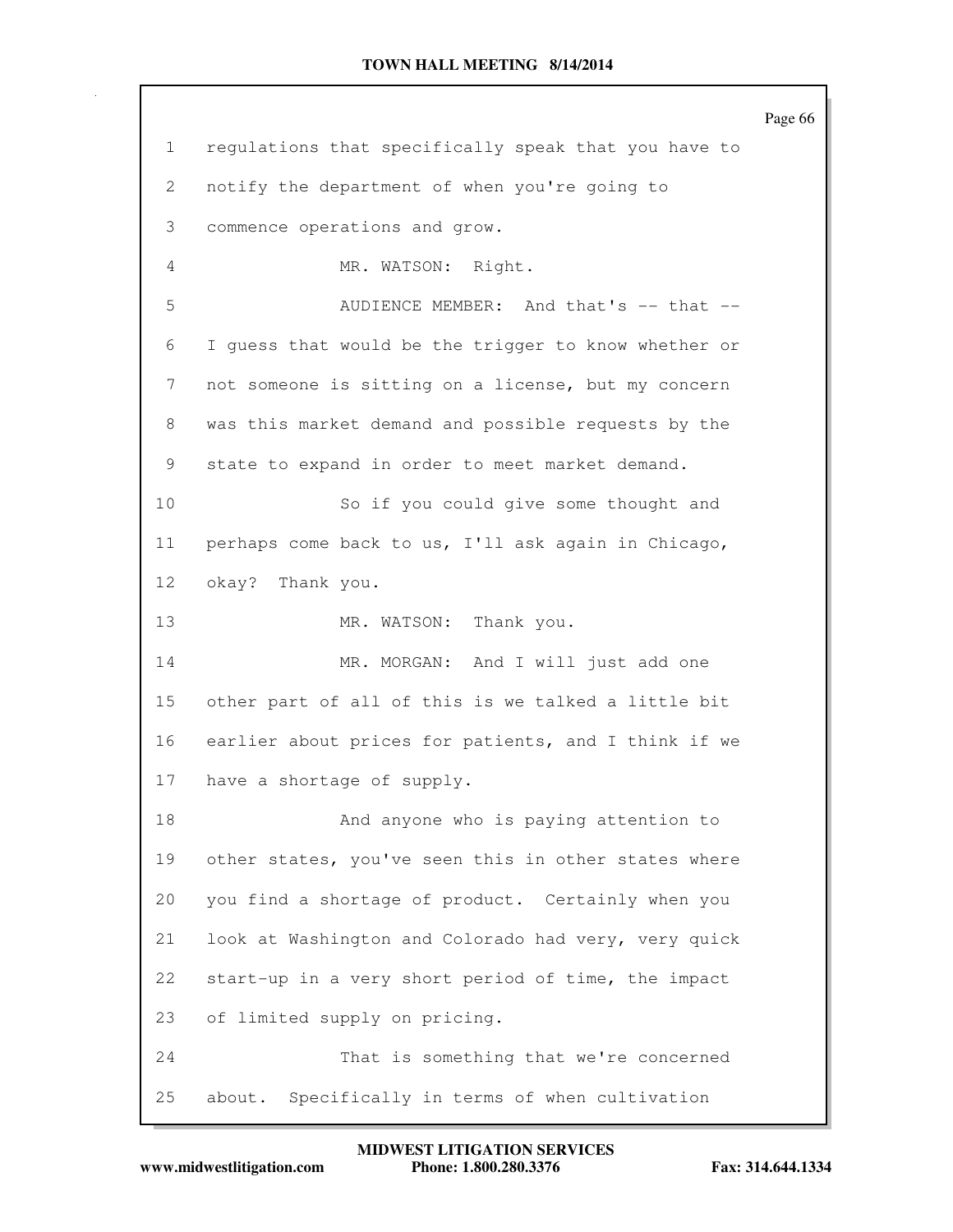|    |                                                      | Page 67 |
|----|------------------------------------------------------|---------|
| 1  | centers and dispensaries have initial operations.    |         |
| 2  | So after we've issued our licenses and after the     |         |
| 3  | cultivation centers and the dispensaries are         |         |
| 4  | preparing to start, the state will be very involved  |         |
| 5  | with that timing because we don't want a dispensary  |         |
| 6  | to open months before product is available.          |         |
| 7  | And conversely, we don't want a                      |         |
| 8  | cultivation center developing consistent product for |         |
| 9  | months before they can sell it to anyone. Again,     |         |
| 10 | for pretty obvious reasons.                          |         |
| 11 | But we will be involved with that                    |         |
| 12 | process because we want to make sure patients are    |         |
| 13 | aware and able to get to the dispensaries when       |         |
| 14 | they're opened and purchase the product. But also    |         |
| 15 | that the product is not sitting around. That has     |         |
| 16 | quite a bit -- we're not controlling the market      |         |
| 17 | pricing, but we are going to be very interested in   |         |
| 18 | the timing and sequencing of all of that.            |         |
| 19 | MR. ANTHONY: Next I'd like to hear                   |         |
| 20 | from Jon Haselhorst.                                 |         |
| 21 | That's Jon, J-O-N,<br>AUDIENCE MEMBER:               |         |
| 22 | Haselhorst, H-A-S-E-L-H-O-R-S-T.                     |         |
| 23 | My question is around specifically to                |         |
| 24 | the security and the drawing in the application      |         |
| 25 | process of a cultivation facility.                   |         |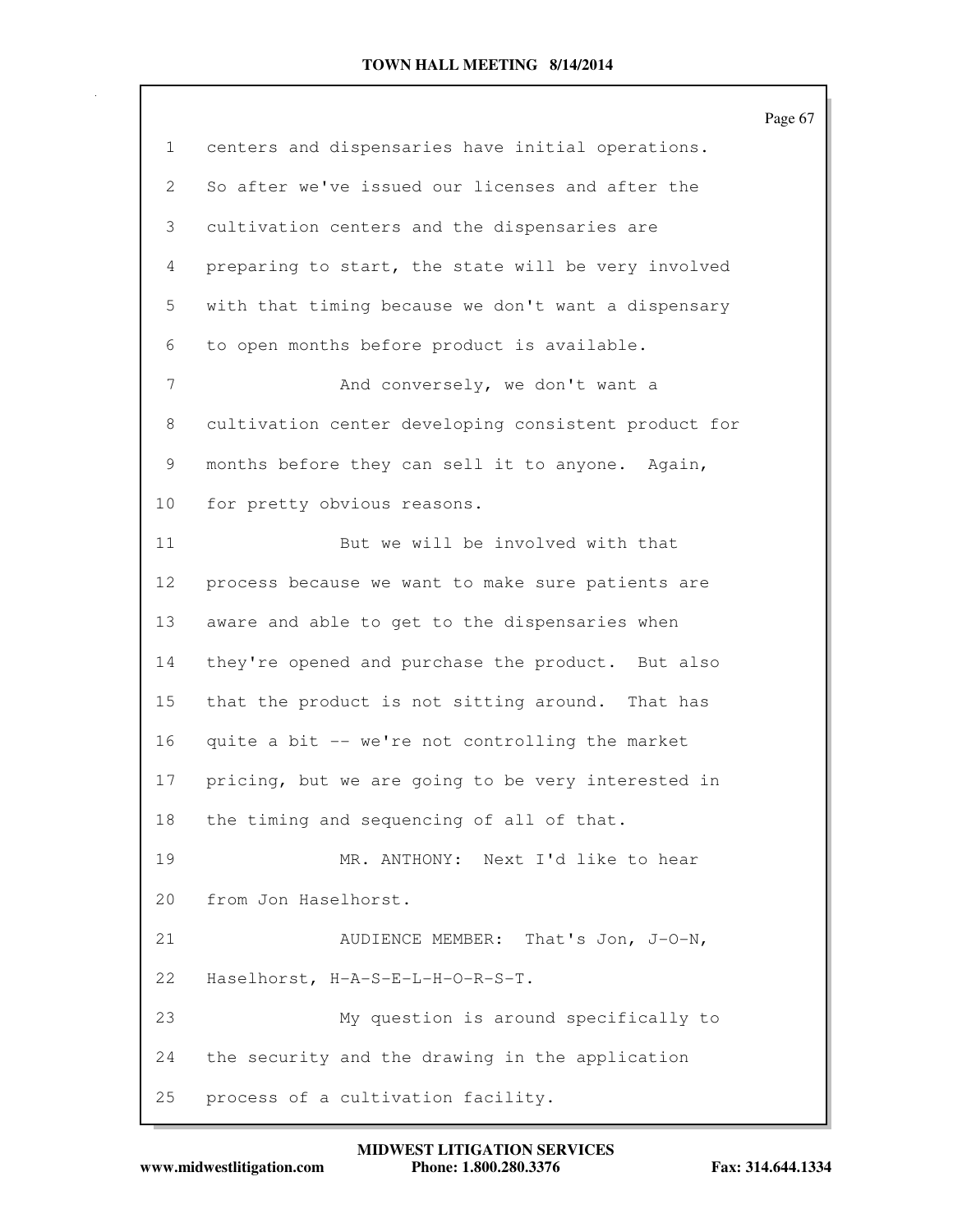|                |                                                     | Page 68 |
|----------------|-----------------------------------------------------|---------|
| $\mathbf{1}$   | First off, in the application provision             |         |
| 2              | requiring local building codes should be complied   |         |
| 3              | with and shown in the applications. Does the        |         |
| $\overline{4}$ | department want permit level drawings to be         |         |
| 5              | submitted or will floor plan with design, call out, |         |
| 6              | locations, things of that sort, be acceptable?      |         |
| 7              | MR. WATSON: This gets back to the                   |         |
| 8              | point I made earlier, about this is not the type of |         |
| 9              | program where we can tell you what the minimum      |         |
| 10             | requirements are. I think the applications that     |         |
| 11             | have the most information there are going to be     |         |
| 12             | probably scored better than others because we want  |         |
| 13             | to know as much about this program as we can.       |         |
| 14             | So if you're thinking about will this               |         |
| 15             | suffice, but you have the opportunity to provide    |         |
| 16             | more information, provide more information.         |         |
| 17             | AUDIENCE MEMBER:<br>Sounds good.<br>And             |         |
| 18             | last question. In the security section 1000.445, it |         |
| 19             | speaks to 90 days recorded on-site and video        |         |
| 20             | storage, but also 90 days off-site storage.<br>Two  |         |
| 21             | questions there.                                    |         |
| 22             | One, is this combined total of                      |         |
| 23             | 180 days? Because in the actual -- and it's number  |         |
| 24             | seven, I'll read, additional 90 days, making sure   |         |
| 25             | that's not 180-day requirement.                     |         |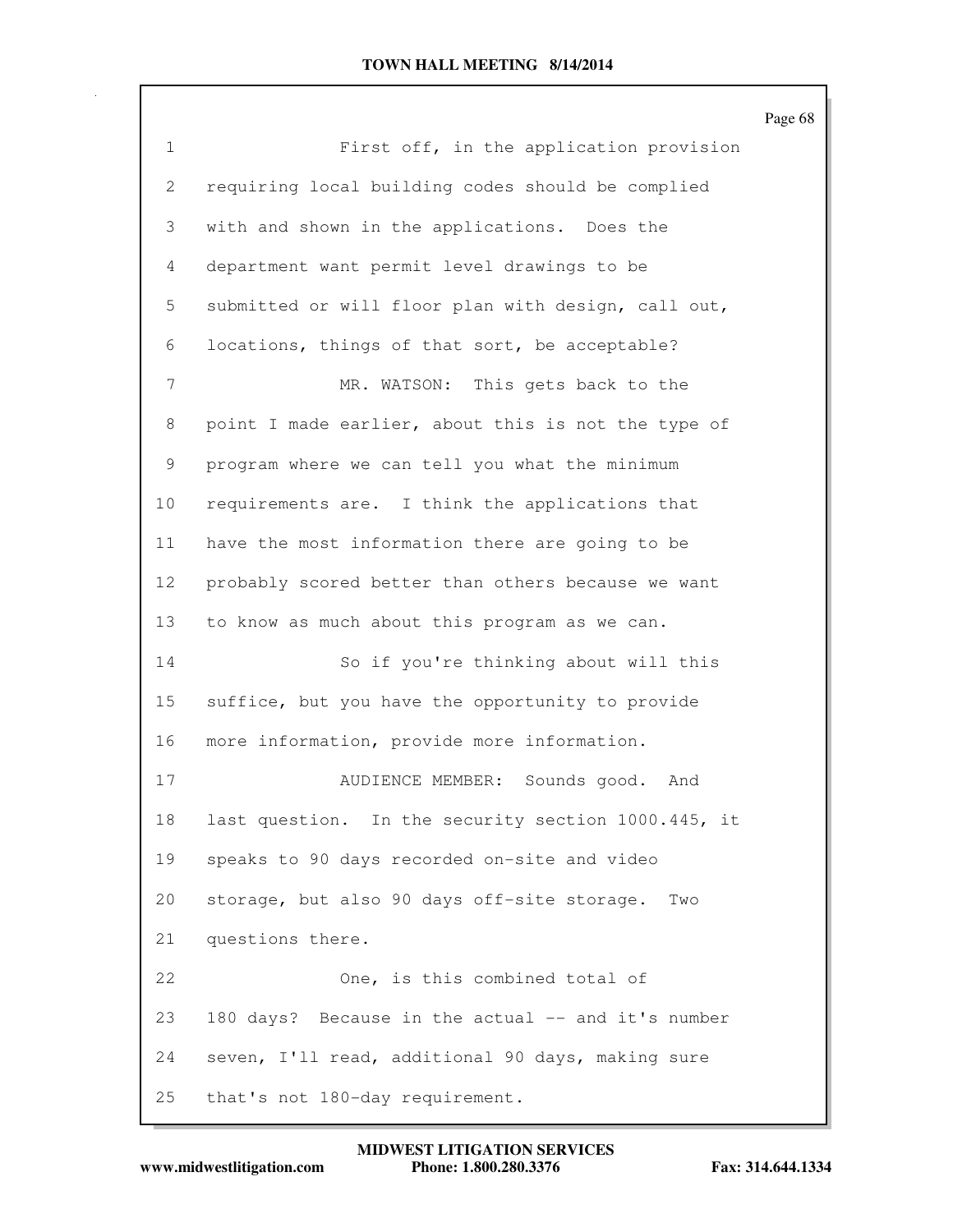|                 |                                                      | Page 69 |
|-----------------|------------------------------------------------------|---------|
| $\mathbf{1}$    | And then second phase of that question               |         |
| 2               | is what is considered off-site? Can it be within     |         |
| 3               | the owned land in a separate facility built on that  |         |
| 4               | location that doesn't house or produce or contain    |         |
| 5               | any cannabis or does it need to be off the entire    |         |
| 6               | property, which has significant cost implications?   |         |
| 7               | MR. WATSON: Now, in looking at the                   |         |
| 8               | section that you referred to it says,                |         |
| 9               | Security regarding -- excuse me, security recordings |         |
| 10              | shall be retained by the cultivation center for a    |         |
| 11              | minimum of 90 days at the permitted premises, and an |         |
| 12 <sup>°</sup> | additional 90 days off-site. So that would be a      |         |
| 13              | total of 180 days.                                   |         |
| 14              | And as far as off-site, where that                   |         |
| 15              | would be, I think we would prefer off the property   |         |
| 16              | and -- but we have offered as an example cloud       |         |
| 17              | storage is one opportunity, but we are not limiting  |         |
| 18              | it to that. Again, we want you to tell us how you    |         |
| 19              | can do it.                                           |         |
| 20              | AUDIENCE MEMBER: All right.<br>Thank                 |         |
| 21              | you.                                                 |         |
| 22              | MR. ANTHONY: Next, Bob from Nature's                 |         |
| 23              | Cafe.                                                |         |
| 24              | AUDIENCE MEMBER: Yeah, Bob Geraghty,                 |         |
| 25              | Herbal Farms Consulting. That's Bob, Geraghty,       |         |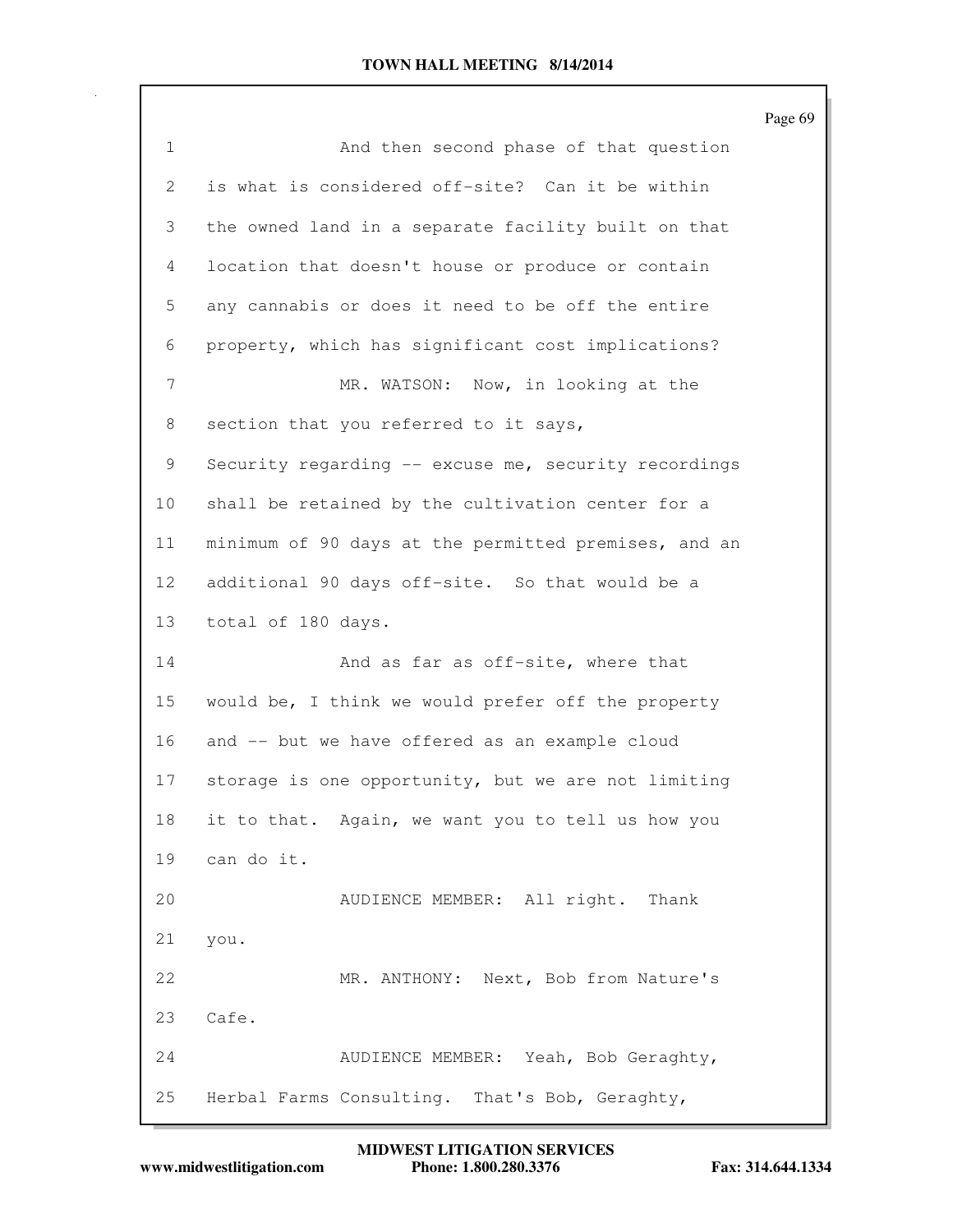Page 70 1 G-E-R-A-G-H-T-Y. 2 Initial question would be banking. We 3 hear and have read in other states it's been a cash 4 business. I've heard some people have tried to open 5 accounts with existing banks and they've had to move 6 money out of state. 7 How is the state going to assist us in 8 not being a cash armored car storage type of 9 business? 10 MR. MORGAN: The question was in other 11 states they face a number of challenges relative to 12 banking and the ability to have ongoing accounts and 13 active accounts in financial institutions. And what 14 the state will be doing to assist cultivation 15 centers and dispensaries with that issue. 16 It's definitely a concern for the 17 state. We're not -- as you noted, we're not unique 18 in dealing with this problem. It is a cash business 19 throughout the country, medical cannabis states. We 20 are working on that with our local and state 21 partners, also private institutions and working on 22 finding a number of solutions. 23 The market itself, to my knowledge, is 24 working on a number of innovations following the 25 recent U.S. Treasury guidance in February that laid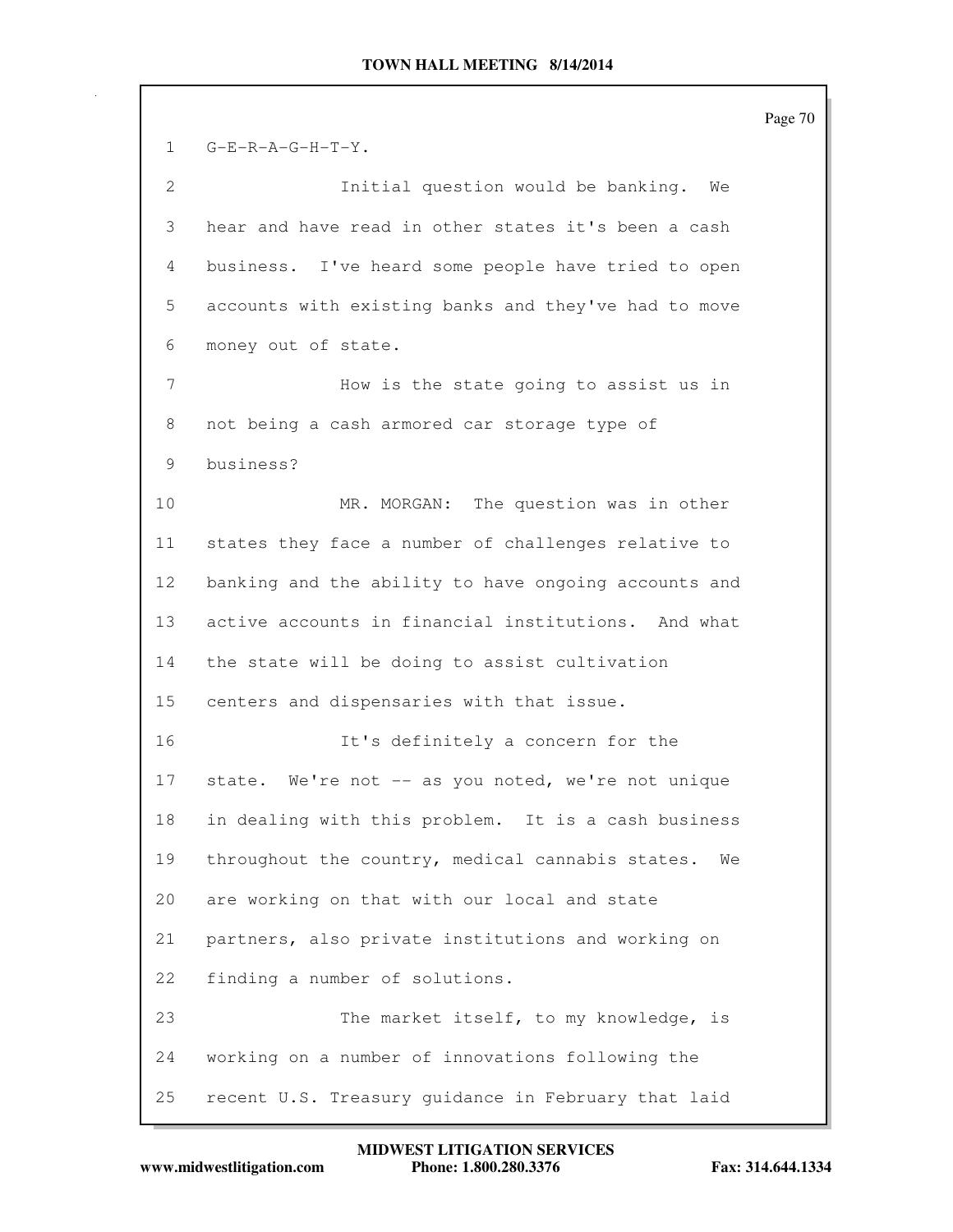|                 |                                                      | Page 71 |
|-----------------|------------------------------------------------------|---------|
| 1               | out the number of different opportunities for banks  |         |
| 2               | that are FDIC insured to continue to hold these      |         |
| 3               | accounts for a medical cannabis organization.        |         |
| 4               | That's obviously a very early stage.                 |         |
| 5               | It's still being tested and playing itself out in    |         |
| 6               | states that have had cannabis much longer than we    |         |
| 7               | have. So we are working on that regularly, and I     |         |
| 8               | think -- go ahead.                                   |         |
| 9               | AUDIENCE MEMBER: Does the state have a               |         |
| 10              | list of banks that they might be aware of that are   |         |
| 11              | in-state banks that aren't concerned with crossing   |         |
| 12 <sup>°</sup> | interstate traffic that might be providers?          |         |
| 13              | MR. MORGAN: Sorry. I was just asking                 |         |
| 14              | the question, there was an article, I believe it was |         |
| 15              | yesterday, that it was released by the Treasurer's   |         |
| 16              | Office, U.S. Treasury, to detail how the compliance  |         |
| 17              | is going with this recent memo detailing the         |         |
| 18              | possibilities for complying with those requirements. |         |
| 19              | So we don't have a list of banks that                |         |
| 20              | are complying. It's more anecdotal and will          |         |
| 21              | continue to be from our perspective for a while, but |         |
| 22              | I do know a number of banks in other states, local   |         |
| 23              | banks that are attempting this type of work, and I   |         |
| 24              | assume that Illinois will follow suit. But we hope   |         |
| 25              | that you have success and everyone in the room has   |         |

**www.midwestlitigation.com Phone: 1.800.280.3376 Fax: 314.644.1334 MIDWEST LITIGATION SERVICES**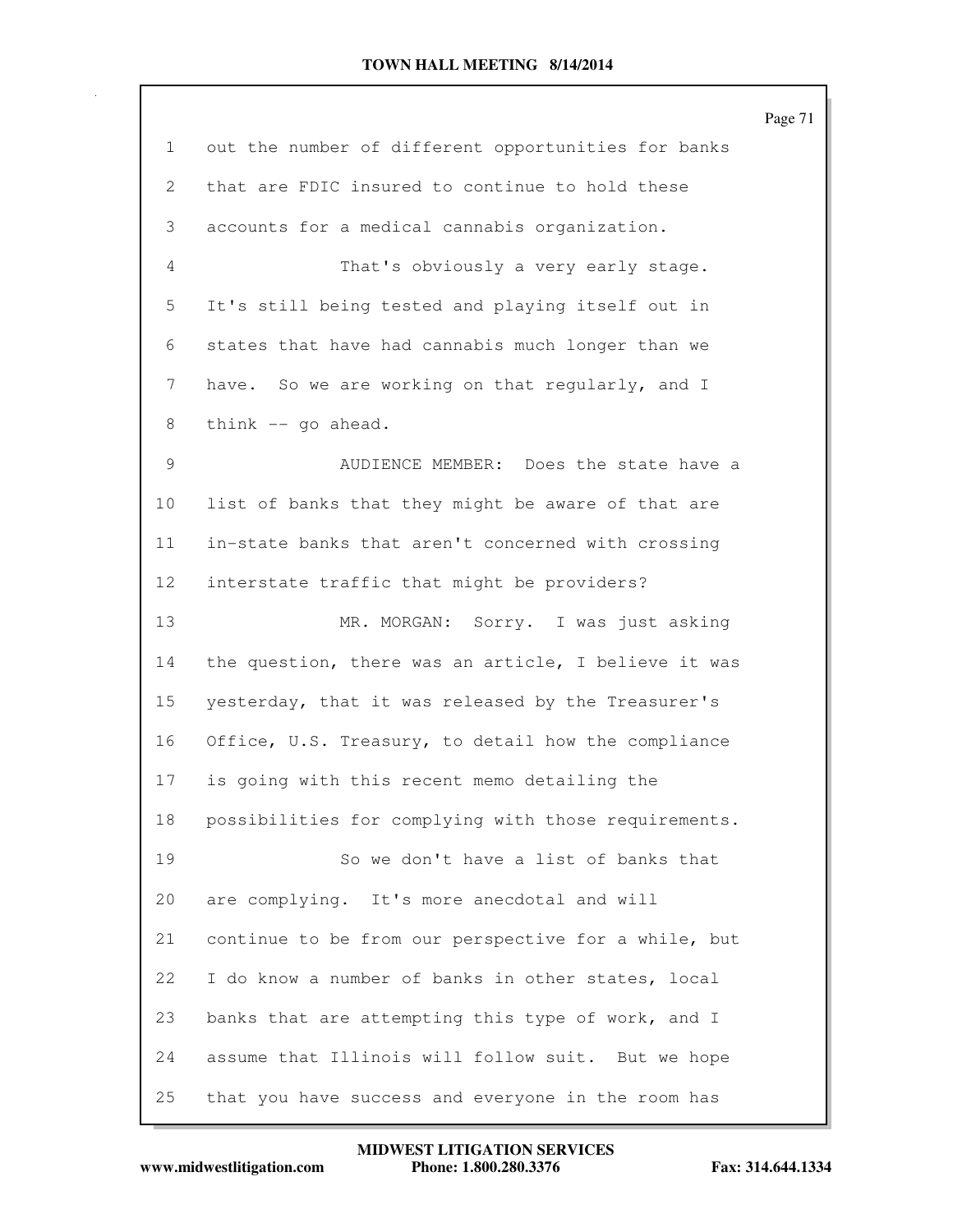|                 |                                                      | Page 72 |
|-----------------|------------------------------------------------------|---------|
| $\mathbf{1}$    | success in their local and national banks bringing   |         |
| 2               | on those accounts.                                   |         |
| 3               | AUDIENCE MEMBER: All right. And to                   |         |
| 4               | the earlier question, Section 1000.40, Paragraph 10, |         |
| 5               | it states in there a doctor cannot own a financial   |         |
| 6               | interest if he prescribes, his associates. So if he  |         |
| 7               | doesn't do any of those things, a doctor can own,    |         |
| 8               | have a financial interest in the business. And       |         |
| 9               | that's the way it reads.                             |         |
| 10              | MR. MORGAN: I believe there's a                      |         |
| 11              | statutory provision that talks about even if a       |         |
| 12 <sup>°</sup> | physician is not referring, if a physician cannot be |         |
| 13              | a board member.                                      |         |
| 14              | AUDIENCE MEMBER: Right.                              |         |
| 15              | MR. WATSON: I've got it. I had a                     |         |
| 16              | little time, so I was able to look up the section in |         |
| 17              | the statute itself. And it's under Section 35 of     |         |
| 18              | the statute, and it is under B. Starts with a        |         |
| 19              | physician may not, and you get down to number four,  |         |
| 20              | physician may not hold a direct or indirect economic |         |
| 21              | interest in a cultivation center or dispensing       |         |
| 22              | organization if he or she recommends the use of      |         |
| 23              | medical cannabis or has a partner that does.         |         |
| 24              | AUDIENCE MEMBER:<br>Right. So if he                  |         |
| 25              | doesn't, he can.                                     |         |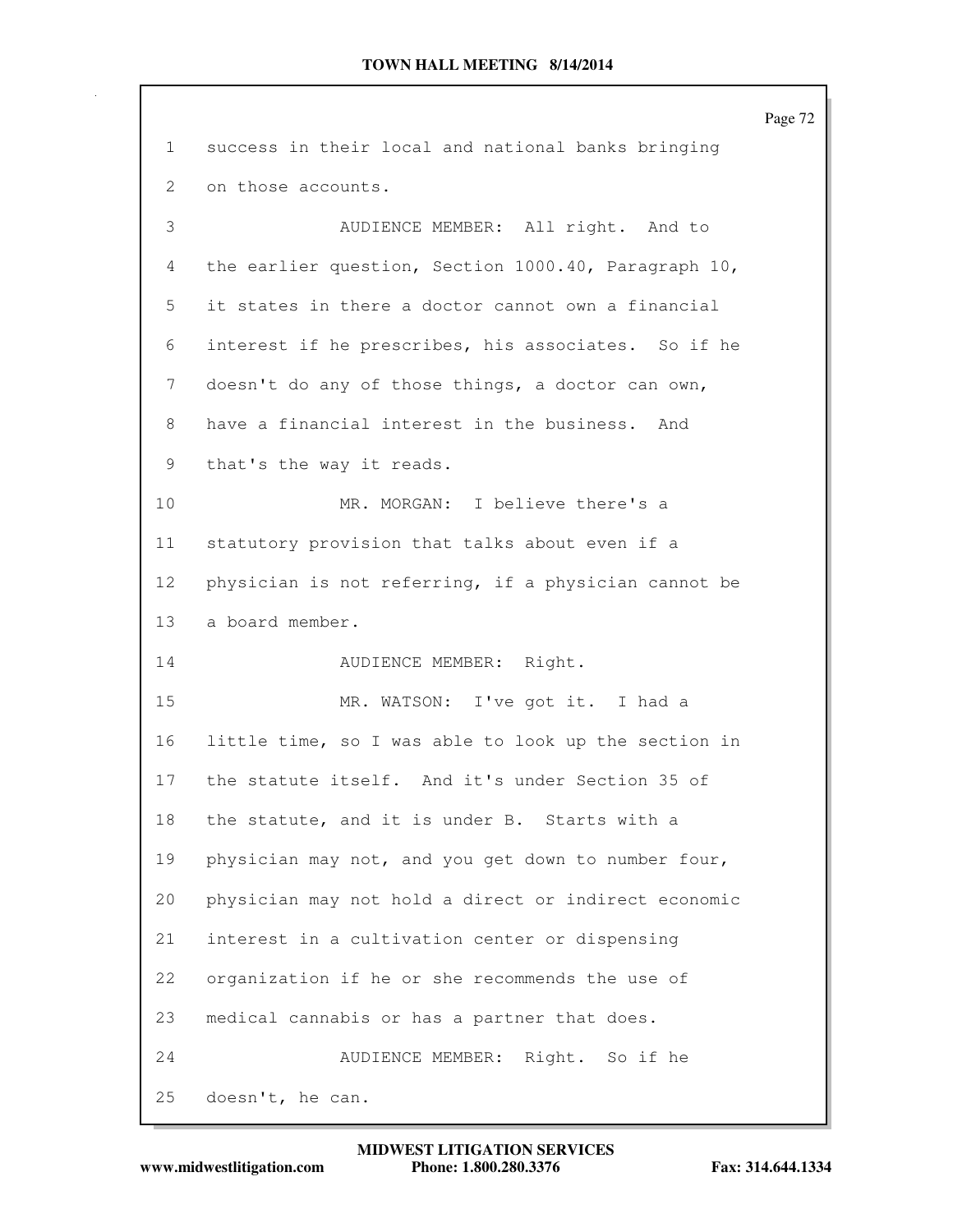|                 |                                                      | Page 73 |
|-----------------|------------------------------------------------------|---------|
| $\mathbf{1}$    | MR. WATSON: But then it goes on --                   |         |
| $\mathbf{2}$    | AUDIENCE MEMBER: I'm sorry.                          |         |
| 3               | MR. WATSON: -- to number five, a                     |         |
| 4               | physician may not serve on the board of directors or |         |
| 5               | as an employee of a cultivation center or dispensing |         |
| 6               | organization.                                        |         |
| 7               | Now, that section is not limited to                  |         |
| 8               | those who recommend the use. That would be any       |         |
| 9               | physician may not serve on the board of directors or |         |
| 10              | be an employee. However, a physician who is not      |         |
| 11              | recommending the use may hold a direct or indirect   |         |
| 12 <sup>°</sup> | interest.                                            |         |
| 13              | AUDIENCE MEMBER: He may hold. So a                   |         |
| 14              | doctor that does not recommend, does not have        |         |
| 15              | partners or associates that recommend, can have an   |         |
| 16              | economic interest or ownership --                    |         |
| 17              | Right.<br>MR. WATSON:                                |         |
| 18              | AUDIENCE MEMBER: -- but he cannot                    |         |
| 19              | serve on the board or be an employee.                |         |
| 20              | MR. WATSON: Right.                                   |         |
| 21              | AUDIENCE MEMBER: But then in the next                |         |
| 22              | paragraph, eleven, he could be hired as a consultant |         |
| 23              | if in fact part of his use was for studies or his    |         |
| 24              | capabilities would allow studies of the product.     |         |
| 25              | MR. MORGAN:<br>That's correct. And I am              |         |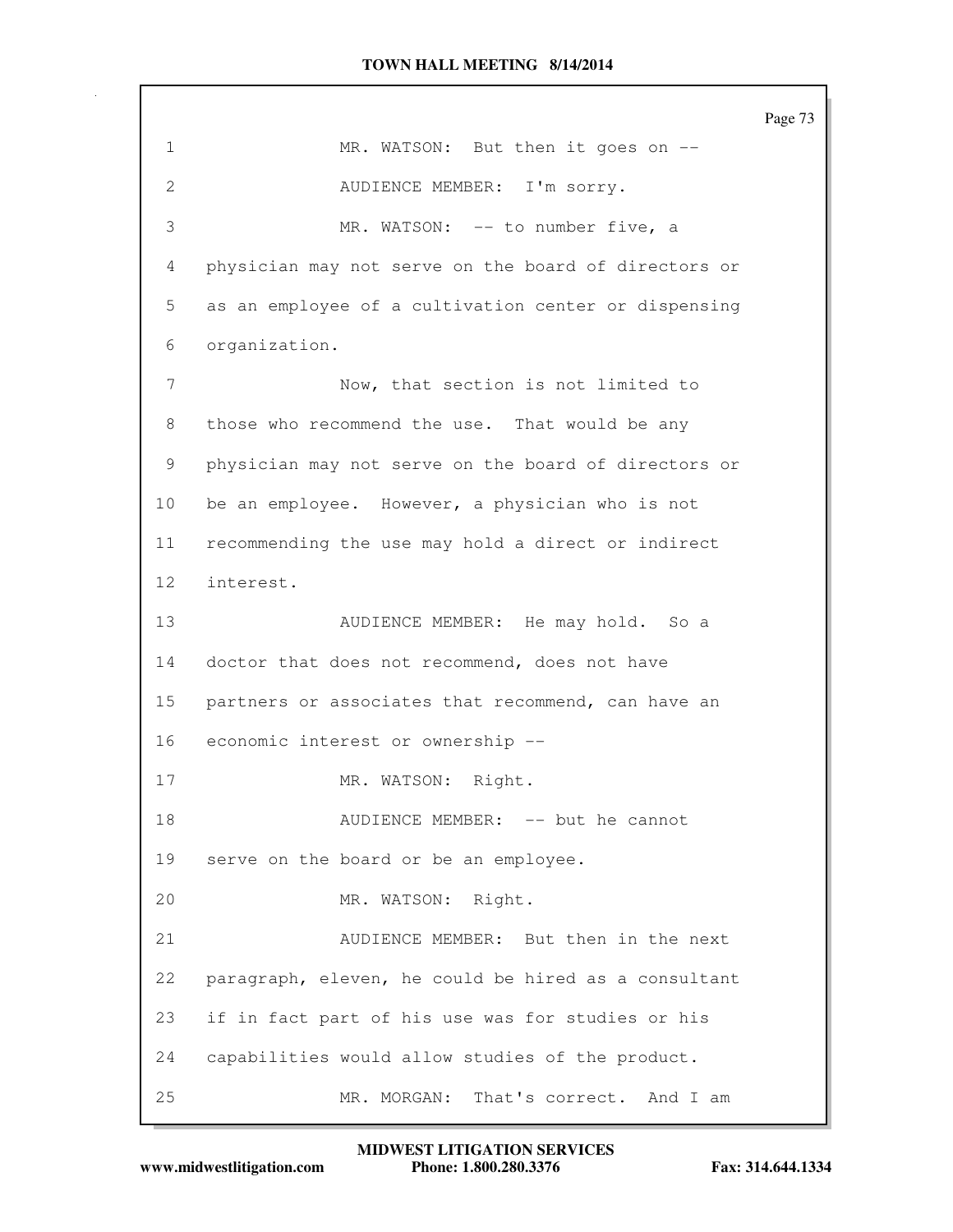|                           |                                                      | Page 74 |
|---------------------------|------------------------------------------------------|---------|
| $\mathbf{1}$              | sure many of the people in the room have read that   |         |
| $\mathbf{2}^{\mathsf{I}}$ | statute and tried to understand what the intent was  |         |
| 3                         | there, and the legislative intent -- if I could      |         |
| 4                         | speak on behalf of the legislative intent -- it was  |         |
| 5                         | really designed to model an anti-kickback situation  |         |
| 6                         | so we don't have physicians self-referring, which    |         |
| 7                         | is, in the healthcare world, a very common           |         |
| 8                         | phenomenon from a federal CMS perspective.           |         |
| 9                         | So I think that was the intent, but                  |         |
| 10                        | certainly that language left some ambiguity. So we   |         |
| 11                        | appreciate the question.                             |         |
| 12                        | AUDIENCE MEMBER: And would the state                 |         |
| 13                        | allow any Missouri doctors, as some sort of          |         |
| 14                        | registration that they could simply utilize to       |         |
| 15                        | allow -- because again, you know, a lot of downstate |         |
| 16                        | residents here use Barnes-Jewish. You got one of     |         |
| 17                        | the best ten hospitals in the country. Nothing       |         |
| 18                        | against Illinois-side hospitals.                     |         |
| 19                        | So can a doctor become affiliated with               |         |
| 20                        | Illinois through some sort of permits, without       |         |
| 21                        | having to do a state board or something or whatever? |         |
| 22                        | MR. MORGAN:<br>I don't think there's that            |         |
| 23                        | kind of quasi permitting. I would refer you to the   |         |
| 24                        | actual people who work at the Department of          |         |
| 25                        | Financial Professional Regulations. I know there     |         |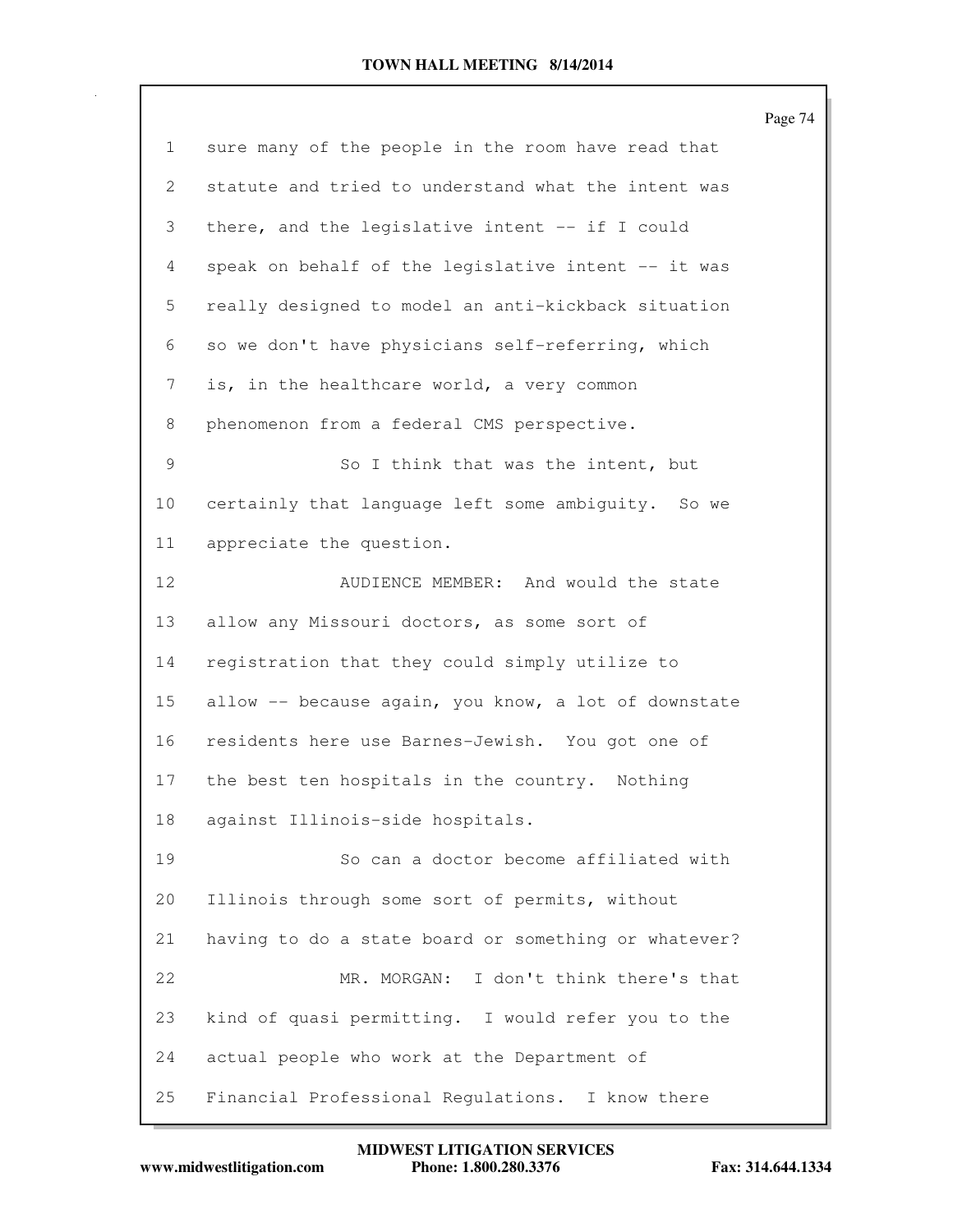|                 |                                                      | Page 75 |
|-----------------|------------------------------------------------------|---------|
| $\mathbf{1}$    | are a number of visiting physician type programs     |         |
| 2               | that you can work that out with the DFPR, but it     |         |
| 3               | does require an Illinois-licensed physician to be    |         |
| 4               | the certifying physician.                            |         |
| 5               | AUDIENCE MEMBER: But I mean, a                       |         |
| 6               | Missouri doctor can get that. That is somewhat --    |         |
| 7               | is it readily available? Is it simple? Is it just    |         |
| 8               | a matter of a permitting fee?                        |         |
| 9               | MR. MORGAN: The specific question of                 |         |
| $10 \,$         | what it would take for an out of state physician to  |         |
| 11              | become an Illinois-licensed physician under the      |         |
| 12 <sub>2</sub> | Illinois Medical Practice Act, I would have to defer |         |
| 13              | you to DFPR experts on that. I apologize.            |         |
| 14              | AUDIENCE MEMBER: Thank you for your                  |         |
| 15              | answer.                                              |         |
| 16              | MR. MORGAN: Thanks.                                  |         |
| 17              | MR. ANTHONY: Next, Marie Dancu from                  |         |
| 18              | Grand Prairie.                                       |         |
| 19              | AUDIENCE MEMBER: Hi, my name is Marie                |         |
| 20              | Dancu. M-A-R-I-E, D-A-N-C-U. And thank you guys      |         |
| 21              | for holding this panel. We really appreciate all     |         |
| 22              | the clarification that has been given.               |         |
| 23              | My first question is: Is there going                 |         |
| 24              | to be any kind of -- let's see. Is there any         |         |
| 25              | priority to when you submit your application or is   |         |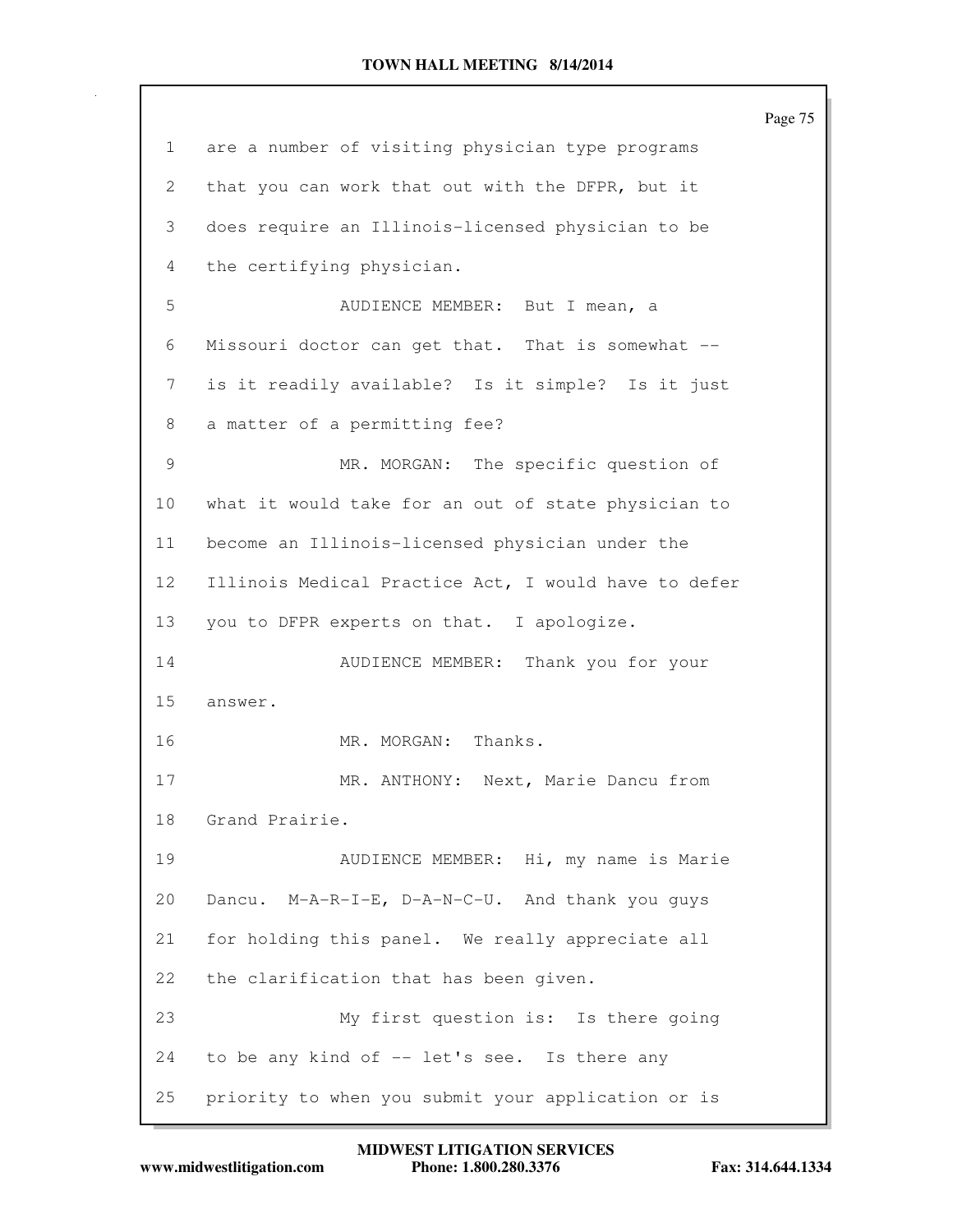Page 76 1 this an open period and after it closes, all of the 2 applications will then start to be scored? 3 Can you expand on that process a little 4 bit? 5 MR. MORGAN: The question was whether 6 or not there will be any priority or favored -- any 7 preferential treatment? 8 AUDIENCE MEMBER: Yeah, like if you put 9 it in the first day versus the last day. 10 MR. MORGAN: And I assume you're 11 referring to dispensaries and cultivation center 12 applicants. 13 AUDIENCE MEMBER: And cultivation. 14 MR. MORGAN: There will be no 15 preference given. We will open a window of time, 16 and the website had alluded to is September 8 17 through September 22nd -- 18 AUDIENCE MEMBER: Correct. 19 MR. MORGAN: -- time frame. And we 20 expect that to be the same -- 21 AUDIENCE MEMBER: Are you expecting 22 that to hold up? 23 MR. MORGAN: Yes. 24 AUDIENCE MEMBER: Okay. 25 MR. MORGAN: Anything can change.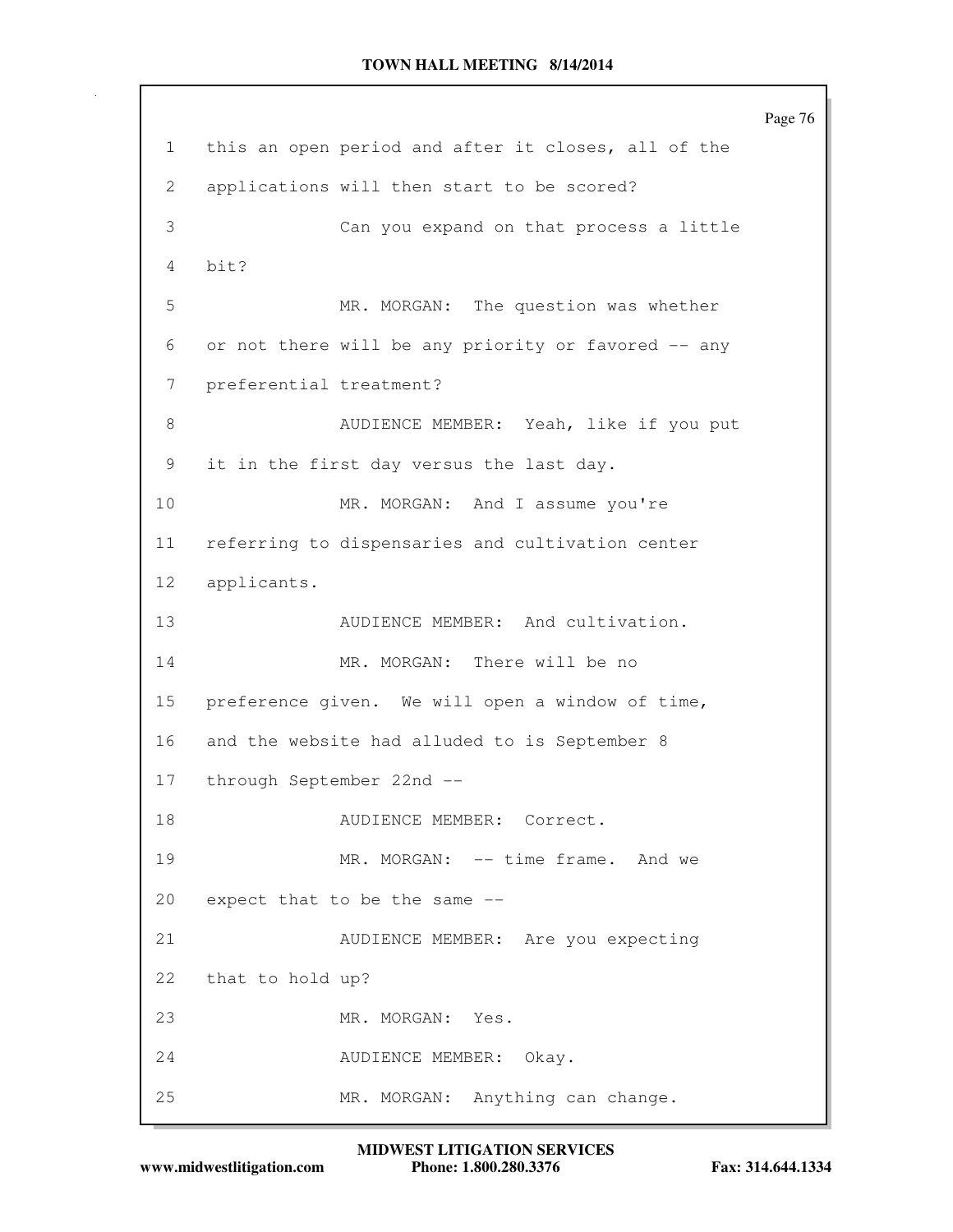|              |                                                       | Page 77 |
|--------------|-------------------------------------------------------|---------|
| $\mathbf{1}$ | That's why we said expecting, but that is what we     |         |
| 2            | plan for and are planning for, and there would not    |         |
| 3            | be a preference to those that apply by September 8th  |         |
| 4            | versus the 22nd, so long as all the materials that    |         |
| 5            | are required are received by the departments,         |         |
| 6            | respective departments, by September 22nd.            |         |
| 7            | AUDIENCE MEMBER: So it's kind of an                   |         |
| 8            | open window and after that period closes those will   |         |
| 9            | be -- start to be scored and reviewed? They're not    |         |
| 10           | going to be reviewed as they're submitted?            |         |
| 11           | MR. MORGAN:<br>That's correct.                        |         |
| 12           | AUDIENCE MEMBER: Okay. There's a                      |         |
| 13           | little bit of ambiguity about the transportation      |         |
| 14           | between the cultivation and dispensaries.<br>Is       |         |
| 15           | that $-$ is it $-$ is there a requirement that it has |         |
| 16           | to be an outside party that does the transportation   |         |
| 17           | or can that be done in-house by a cultivation         |         |
| 18           | center? And is that up to us?                         |         |
| 19           | MR. WATSON: Well, I -- to tell you the                |         |
| 20           | truth, I don't recall the exact regulatory -- the     |         |
| 21           | language of the rules.                                |         |
| 22           | AUDIENCE MEMBER: Yeah, I can't refer                  |         |
| 23           | you to the exact regulation.                          |         |
| 24           | MR. WATSON: Yeah. And I don't believe                 |         |
| 25           | it requires -- Bob is saying it doesn't require       |         |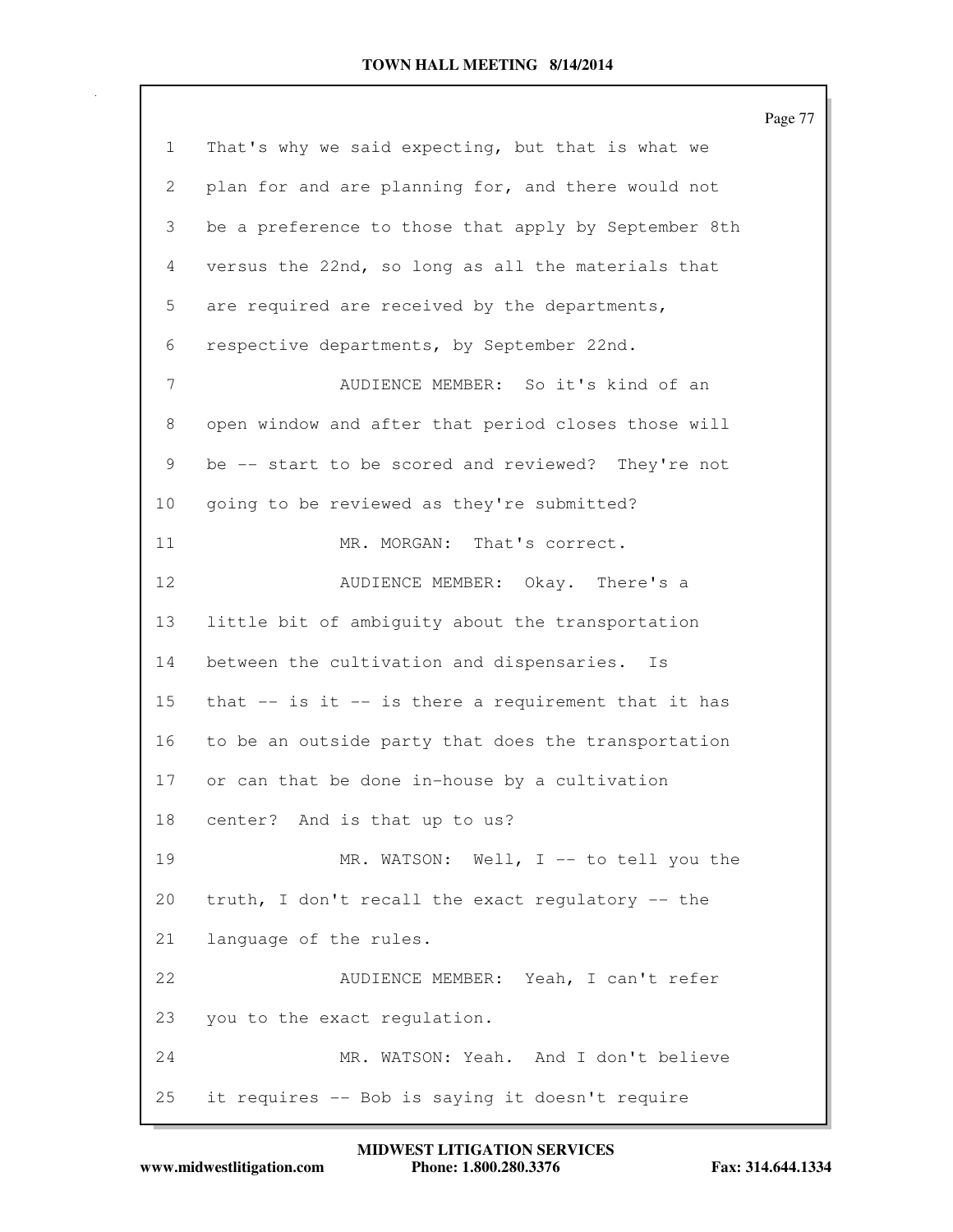Page 78 1 either one -- but certainly an employee would be 2 permitted to transport. 3 MR. MORGAN: Sorry. It has to be an 4 agent that's registered with the Department of 5 Agriculture. And if we -- one of the requirements 6 is to registered agents that are transporting. 7 AUDIENCE MEMBER: Transporting. Is 8 there any requirement for an armed vehicle or not? 9 MR. MORGAN: The requirements are for a 10 locked container, but it's not for an armored 11 vehicle. We expect there will be a number of 12 applicants that plan for armored vehicles, but it's 13 not a requirement of the rules. 14 AUDIENCE MEMBER: Not a requirement, 15 okay. 16 How do patients select centers before 17 the centers are open? And then how does the patient 18 change centers if their needs are not being met? 19 MS. OBERDORF: So the question is 20 regarding -- 21 AUDIENCE MEMBER: As far as 22 dispensaries. 23 MS. OBERDORF: Yeah, patients being 24 able to select their dispensary. So on the 25 application on our website, currently what we're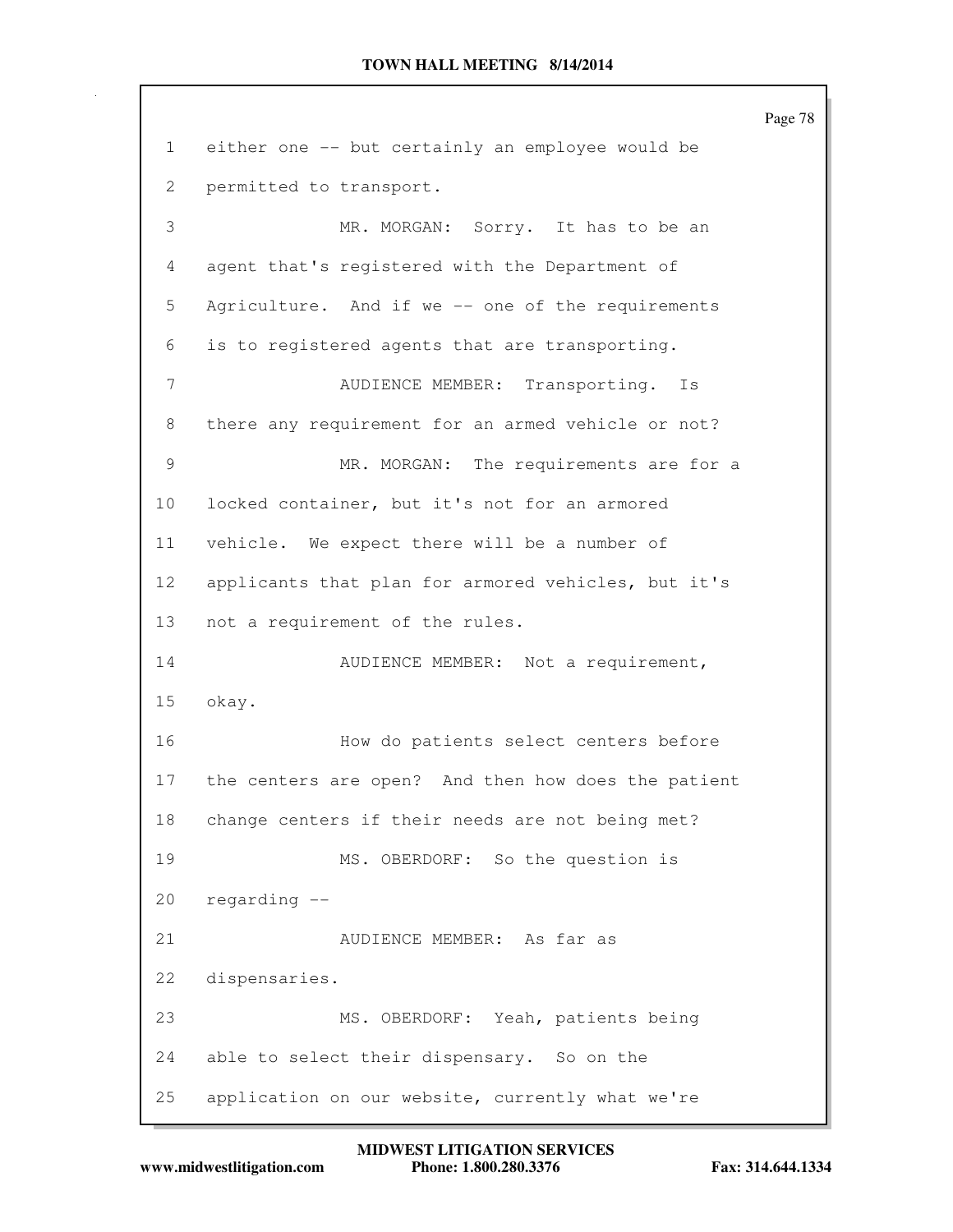|                       |                                                      | Page 79 |
|-----------------------|------------------------------------------------------|---------|
| 1                     | doing is we're asking patients to select the         |         |
| $\mathbf{2}^{\prime}$ | dispensing organization's region.                    |         |
| 3                     | And that's basically organized mostly                |         |
| 4                     | by county, and so what they would do is select that  |         |
| 5                     | place where they expect they would receive the       |         |
| 6                     | medical cannabis. And then once we have              |         |
| 7                     | dispensaries up and running, the Department of       |         |
| 8                     | Public Health will contact that patient for them to  |         |
| 9                     | decide on the specific dispensary they want.         |         |
| 10                    | So if they say, I'm still interested in              |         |
| 11                    | receiving my medical cannabis in the city of         |         |
| 12                    | Chicago, we would then let them know which medical   |         |
| 13                    | cannabis dispensaries are in the city of Chicago and |         |
| 14                    | they would pick one.                                 |         |
| 15                    | AUDIENCE MEMBER: Does that in any way                |         |
| 16                    | limit the choice of availability that the patients   |         |
| 17                    | will have regarding the medical cannabis, by         |         |
| 18                    | limiting them to a specific site?                    |         |
| 19                    | MS. OBERDORF: So the question is                     |         |
| 20                    | regarding limiting the patients to a specific        |         |
| 21                    | dispensary and if that's going to limit their        |         |
| 22                    | choice.                                              |         |
| 23                    | And patients will be able to switch                  |         |
| 24                    | their medical cannabis dispensary at any point. So   |         |
| 25                    | if you pick one and you want to switch it a month    |         |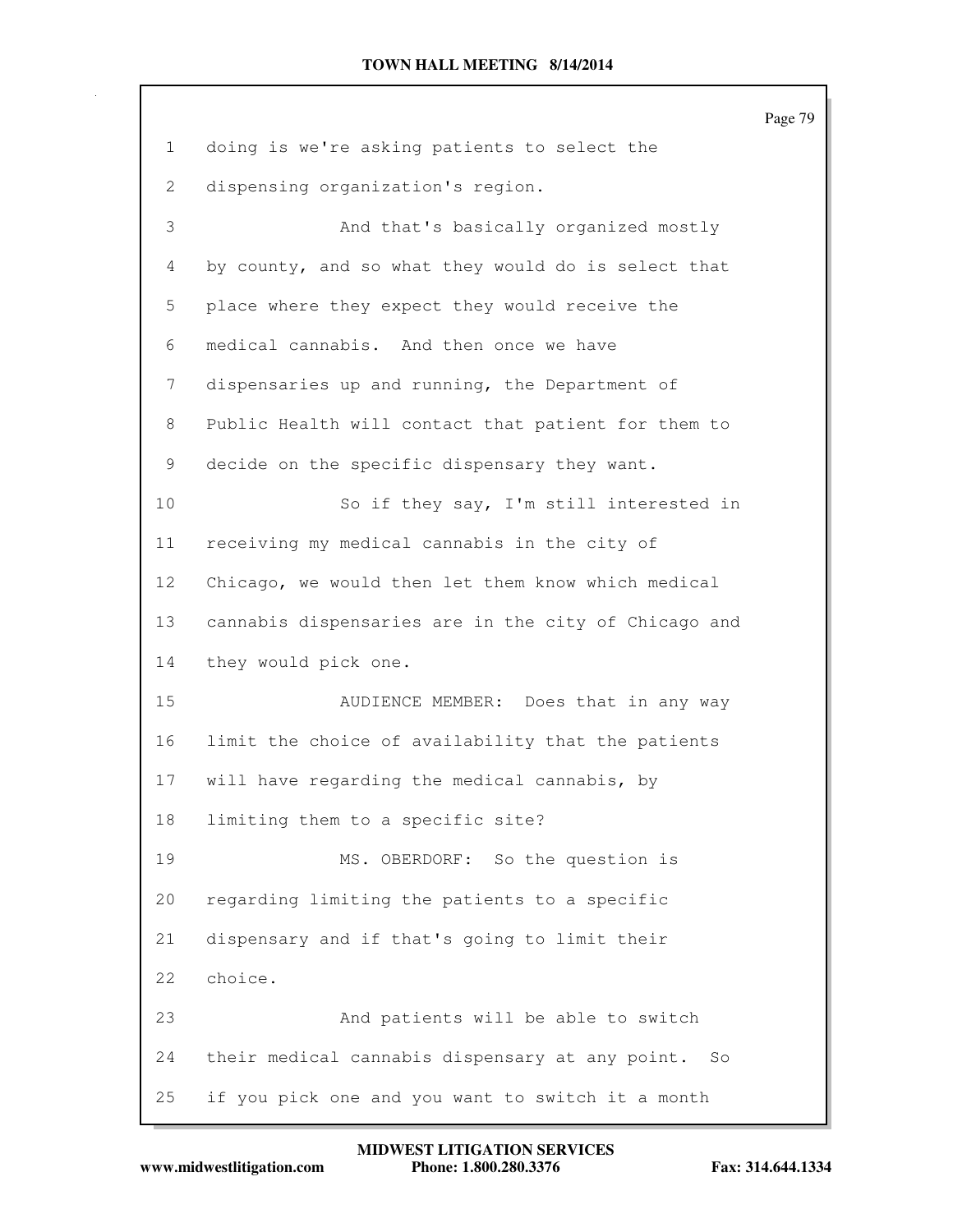|                 |                                                      | Page 80 |
|-----------------|------------------------------------------------------|---------|
| 1               | later, you may. You're not bound to it. So that      |         |
| 2               | will give the patients choice in terms of where they |         |
| 3               | go to receive the medical cannabis. They will just   |         |
| 4               | need to register with the Department.                |         |
| 5               | AUDIENCE MEMBER: Okay. Then going                    |         |
| 6               | back to the surety bonds, what constitutes           |         |
| 7               | demonstrating an ability for the surety bond?<br>Is  |         |
| 8               | that a letter from the insurance company? Is that    |         |
| 9               | some sort of certification because we're not a legal |         |
| 10              | company in the legal -- you know, we're not legally  |         |
| 11              | operating as a cannabis organization. Therefore,     |         |
| 12 <sup>°</sup> | the surety companies will not, you know, bind        |         |
| 13              | coverage until after the approval of a license.      |         |
| 14              | MR. WATSON: Well, we're going to want                |         |
| 15              | to see some commitment on the part of the surety     |         |
| 16              | company that they'll do that.                        |         |
| 17              | AUDIENCE MEMBER: So a letter or                      |         |
| 18              | something like that from the insurance company?      |         |
| 19              | MR. WATSON: Something that we can rely               |         |
| 20              | on.                                                  |         |
| 21              | AUDIENCE MEMBER: Okay. It needs to                   |         |
| 22              | come from the insurance company, though?             |         |
| 23              | MR. WATSON: Oh, yes.                                 |         |
| 24              | AUDIENCE MEMBER: Yeah. Then what                     |         |
| 25              | involvement will the Illinois State Police have in   |         |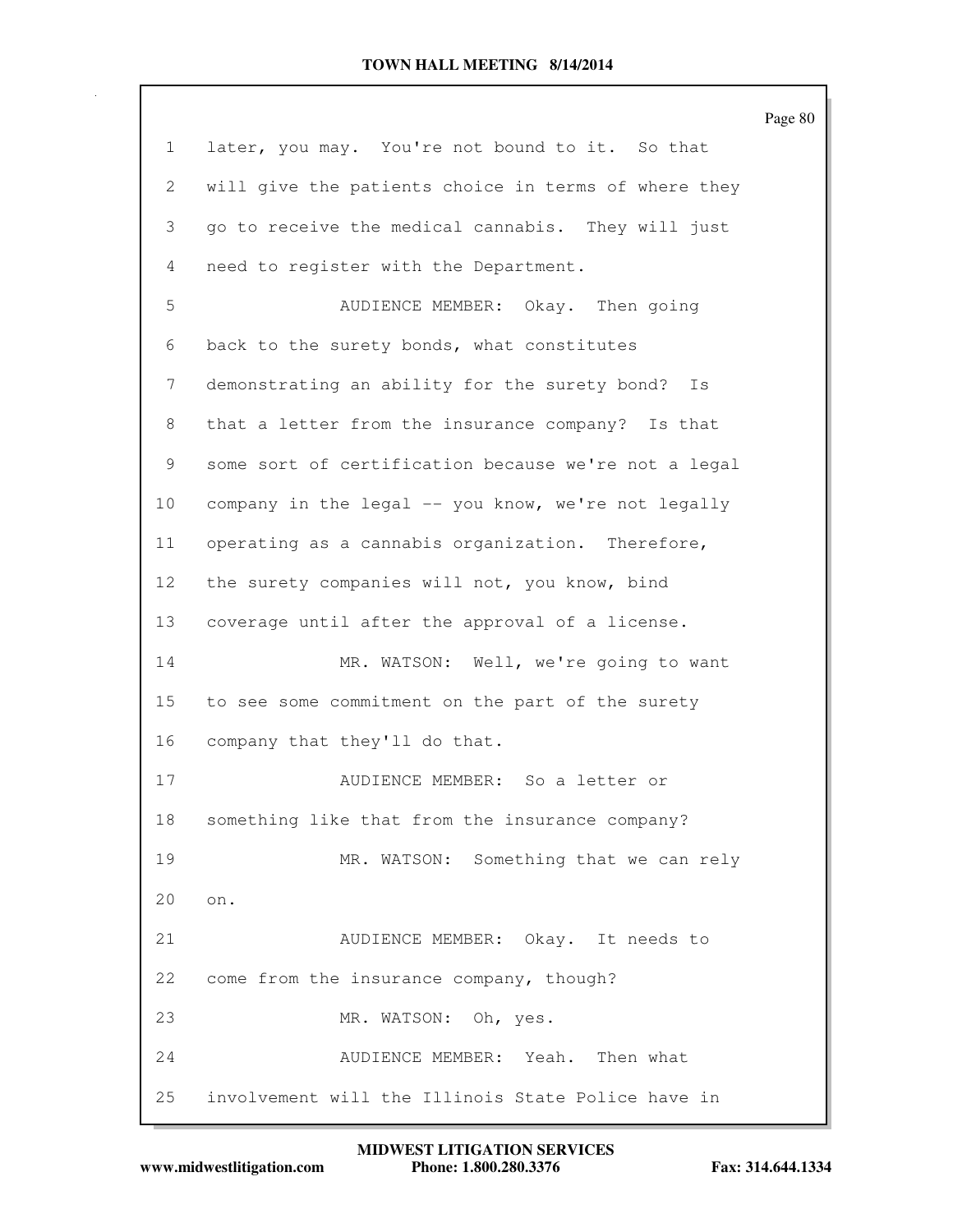|                 |                                                      | Page 81 |
|-----------------|------------------------------------------------------|---------|
| $\mathbf{1}$    | swearing the security application portion of the     |         |
| $\overline{2}$  | cultivation and dispensary applications?             |         |
| 3               | MR. MORGAN: The Illinois State Police                |         |
| 4               | will be involved in scoring and reviewing the        |         |
| 5               | security plans that are proposed for both            |         |
| 6               | cultivation centers and the dispensaries. That       |         |
| 7               | review will -- they will then make a recommendation  |         |
| 8               | to the departments.                                  |         |
| 9               | So Department of Agriculture for the                 |         |
| 10 <sub>o</sub> | cultivation centers, and to DFPR for the             |         |
| 11              | dispensaries. That review will be taking place       |         |
| 12              | concurrently through the rest of the selection       |         |
| 13              | process, but the exact mechanics of that are still   |         |
| 14              | being worked out much to my -- similar to my         |         |
| 15              | recommendation of exactly how many people will be on |         |
| 16              | the selection process. It's going to be more than    |         |
| 17              | one.                                                 |         |
| 18              | AUDIENCE MEMBER: Will it be the                      |         |
| 19              | licensed police officers or some type of committee   |         |
| 20              | that's formed through them or is that still being    |         |
| 21              | kind of hammered out?                                |         |
| 22              | MR. MORGAN: That's still being                       |         |
| 23              | hammered out. It will be within the state police.    |         |
| 24              | And similar to the rest of the aspects of this       |         |
| 25              | program, there are a number of agencies that are not |         |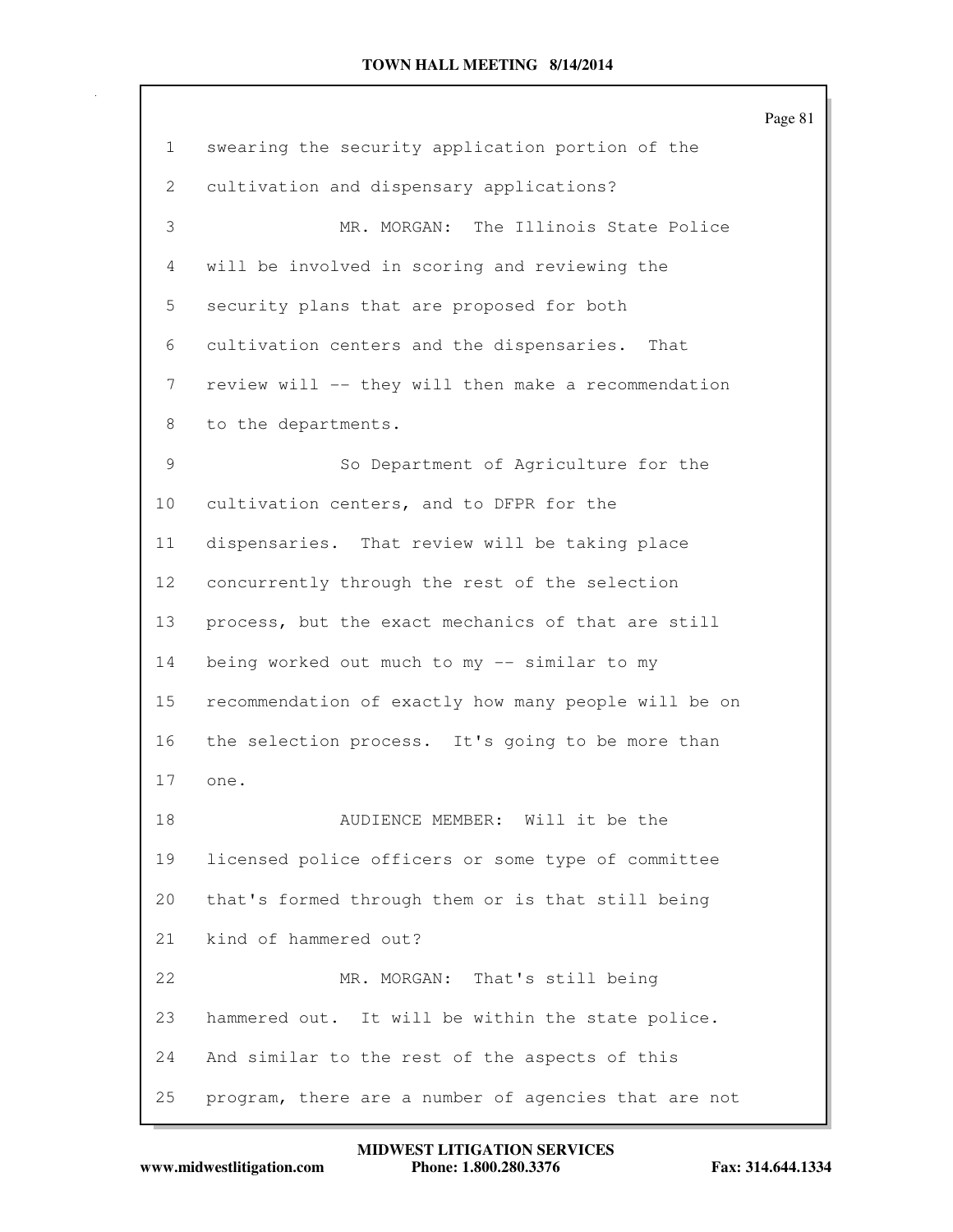|                 |                                                      | Page 82 |
|-----------------|------------------------------------------------------|---------|
| $\mathbf{1}$    | represented at this table that have been very        |         |
| 2               | integral to the program and the development of it.   |         |
| 3               | Illinois State Police; Department of Revenue; CMS    |         |
| 4               | that was -- that got a little hit on their BEP       |         |
| 5               | process earlier; Secretary of State; even lately     |         |
| 6               | Treasurer, Comptroller's Office.                     |         |
| 7               | So we have a number of sister agencies               |         |
| 8               | and constitutional officers that have been very      |         |
| 9               | helpful and we -- as agencies get a lot of the       |         |
| 10 <sub>o</sub> | credit that are the three primary agencies, but      |         |
| 11              | there have been a lot, including state police, that  |         |
| 12 <sup>°</sup> | have been really helpful to get the program up and   |         |
| 13              | running.                                             |         |
| 14              | Okay. Thank you very<br>AUDIENCE MEMBER:             |         |
| 15              | much.                                                |         |
| 16              | MR. ANTHONY: Jill Poimboeuf indicated                |         |
| 17              | you maybe would like to ask a question. Do you       |         |
| 18              | still wish to do so?                                 |         |
| 19              | AUDIENCE MEMBER: It's Jill Poimboeuf.                |         |
| 20              | $J-I-L-L$ , $P-O-I-M-B-O-E- U-F$ .                   |         |
| 21              | And my question was: Are there size or               |         |
| 22              | output limitations for a cultivation center?         |         |
| 23              | MR. MORGAN:<br>No.                                   |         |
| 24              | AUDIENCE MEMBER: No? Okay. And                       |         |
| 25              | earlier you mentioned that the price was going to be |         |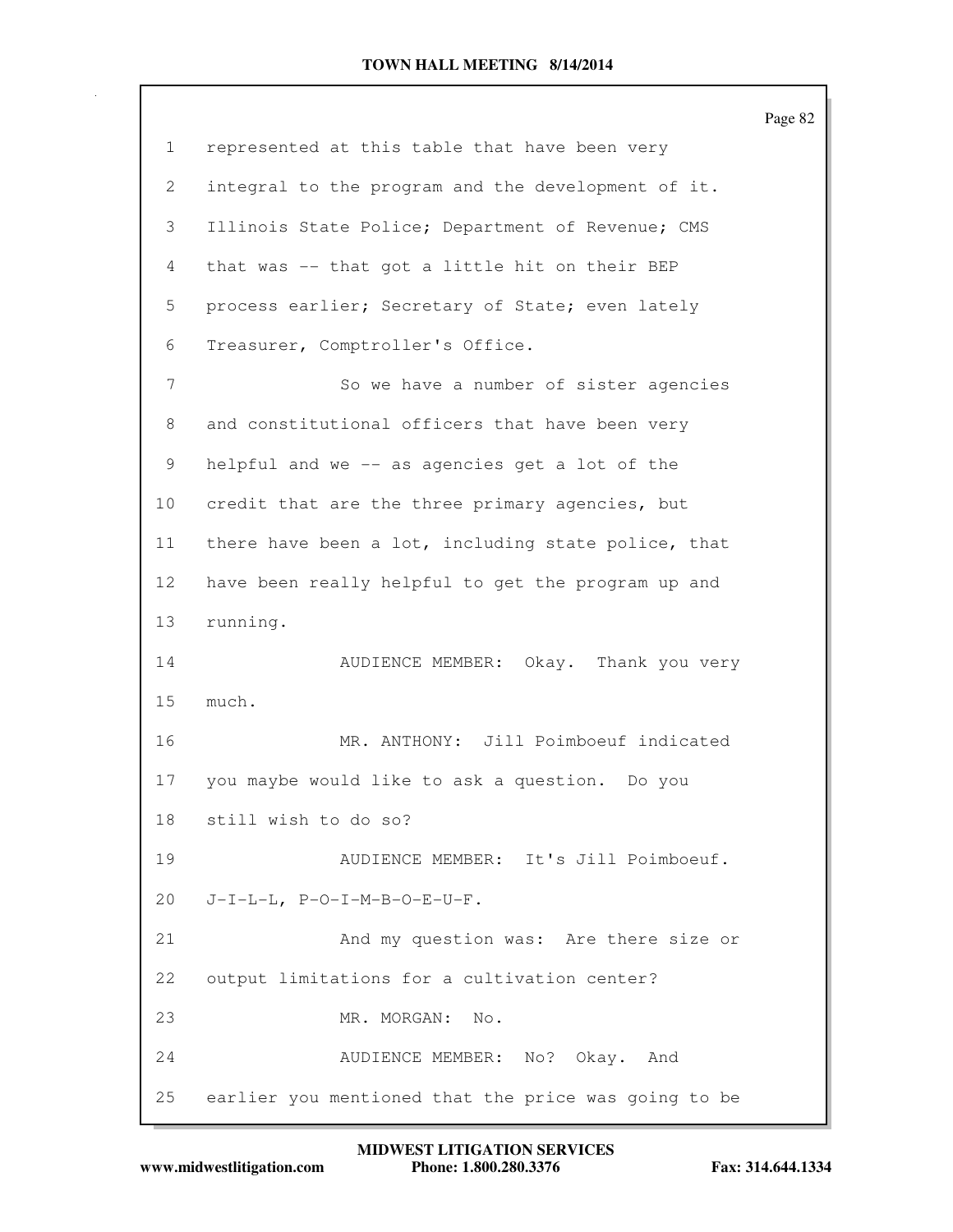|                 |                                                      | Page 83 |
|-----------------|------------------------------------------------------|---------|
| $\mathbf{1}$    | market driven, but did you also say there were going |         |
| 2               | to be some protocols eventually put in place to make |         |
| 3               | sure it's affordable?                                |         |
| 4               | MR. MORGAN: The question was -- we had               |         |
| 5               | indicated previously that this would be a market     |         |
| 6               | driven economy and pilot program, but eventually     |         |
| 7               | there might be some state controls in the pricing.   |         |
| 8               | There won't be state controls in the pricing.        |         |
| 9               | There are a number of factors that lead              |         |
| 10              | to the price. The application itself asks for any    |         |
| 11              | application about the affordability, especially at   |         |
| 12 <sub>2</sub> | cultivation centers, of ensuring there will be an    |         |
| 13              | affordable product.                                  |         |
| 14              | For dispensaries, there are plans for,               |         |
| 15              | I believe it's charity care type programs for        |         |
| 16              | patients that might have difficulty with the         |         |
| 17              | affordability of the product. So we'll be            |         |
| 18              | soliciting a lot of information.                     |         |
| 19              | And similar to what Ray said earlier,                |         |
| 20              | there's no -- there's no right or wrong answer       |         |
| 21              | there. We're looking for creativity, ingenuity and   |         |
| 22              | then certainly keeping in mind the patients.         |         |
| 23              | AUDIENCE MEMBER: Okay. Thank you.                    |         |
| 24              | MR. MORGAN: Thank you.                               |         |
| 25              | AUDIENCE MEMBER: I had one more                      |         |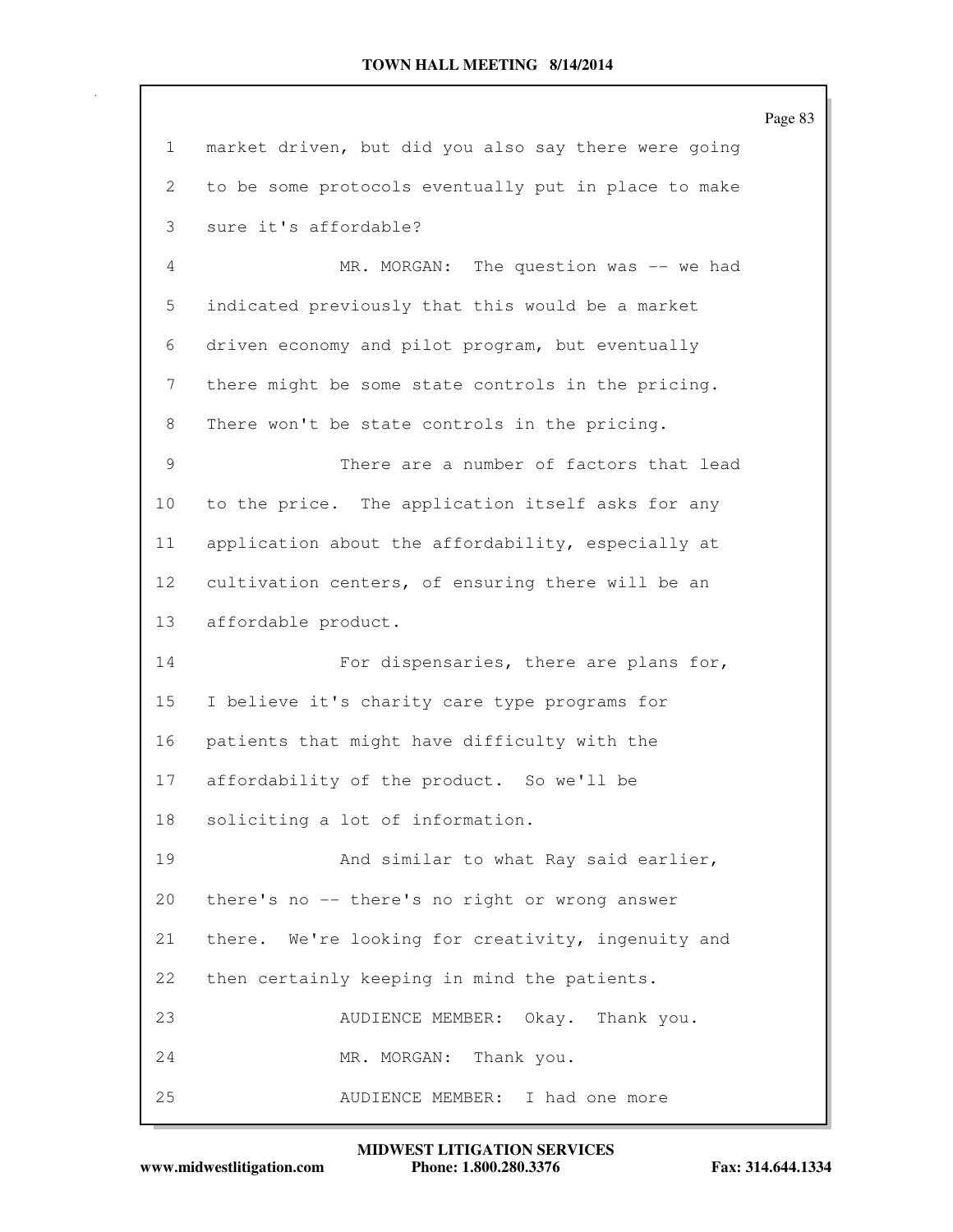|              |                                                      | Page 84 |
|--------------|------------------------------------------------------|---------|
| $\mathbf{1}$ | question that I couldn't quite hear earlier when you |         |
| 2            | were answering. Did someone ask where the seeds      |         |
| 3            | would come from for the product or how we would      |         |
| 4            | acquire those? I missed that answer.                 |         |
| 5            | MR. MORGAN: The question was: Did we                 |         |
| 6            | previously address where the seeds and clones will   |         |
| 7            | come from? And my answer was that the rules and      |         |
| 8            | statute don't address that, and so we -- we are not  |         |
| 9            | addressing that directly.                            |         |
| 10           | AUDIENCE MEMBER: Okay. But we should                 |         |
| 11           | just assume that they will be available? We can      |         |
| 12           | acquire some?                                        |         |
| 13           | MR. MORGAN: Well, we're expecting that               |         |
| 14           | any applicant that is proposing an operations plan   |         |
| 15           | is going to have a plan for getting the operations   |         |
| 16           | started. And given the limited pilot program, we     |         |
| 17           | need to make sure that we're getting most qualified  |         |
| 18           | applicants that are going to be able to start as     |         |
| 19           | they commit to us that they will.                    |         |
| 20           | AUDIENCE MEMBER: Okay. Thank you.                    |         |
| 21           | Thank you.<br>MR. MORGAN:                            |         |
| 22           | Jacqueline Brown.<br>MR. ANTHONY:                    |         |
| 23           | Jacqueline Brown.<br>AUDIENCE MEMBER:                |         |
| 24           | $J-A-C-Q-U-E-L-I-N-E$ , $B-R-O-W-N$ .                |         |
| 25           | I had a question: Will the                           |         |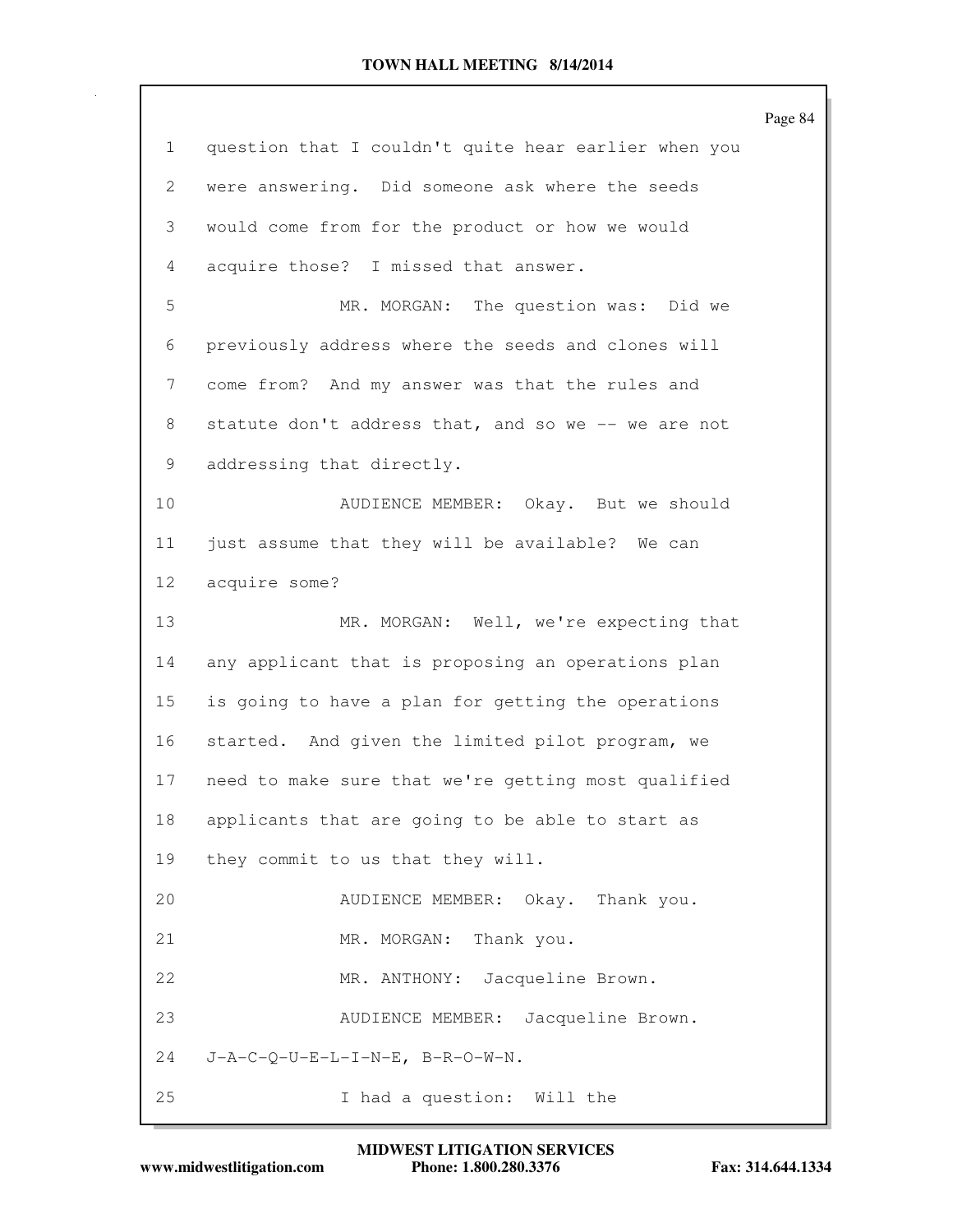|    |                                                      | Page 85 |
|----|------------------------------------------------------|---------|
| 1  | dispensaries have access to the physicians' written  |         |
| 2  | certification forms for those patients that select   |         |
| 3  | And will the debilitating conditions be on<br>them?  |         |
| 4  | their register card?                                 |         |
| 5  | MS. OBERDORF: So the question is                     |         |
| 6  | regarding dispensaries, and if they will have access |         |
| 7  | to the physician written certification, and also     |         |
| 8  | that patient's debilitating medical condition, if    |         |
| 9  | that will be on the patient's card, and the answer   |         |
| 10 | is no.                                               |         |
| 11 | The dispensary will see the card for                 |         |
| 12 | the patient, but they will not see the specific      |         |
| 13 | physician written certification form, and the        |         |
| 14 | patient's condition will not be listed directly on   |         |
| 15 | their registry card.                                 |         |
| 16 | AUDIENCE MEMBER: Okay. When do you                   |         |
| 17 | apply for cultivation center agent identification    |         |
| 18 | cards? Will that be after the permits are awarded?   |         |
| 19 | Like do you know how long it will take to receive    |         |
| 20 | those cards?                                         |         |
| 21 | The $--$ I quess $--$ could<br>MR. WATSON:           |         |
| 22 | you repeat the question?                             |         |
| 23 | AUDIENCE MEMBER: Yeah. When do you                   |         |
| 24 | apply for the agent, the cultivation center agent    |         |
| 25 | cards? Like do you want to know who we will be       |         |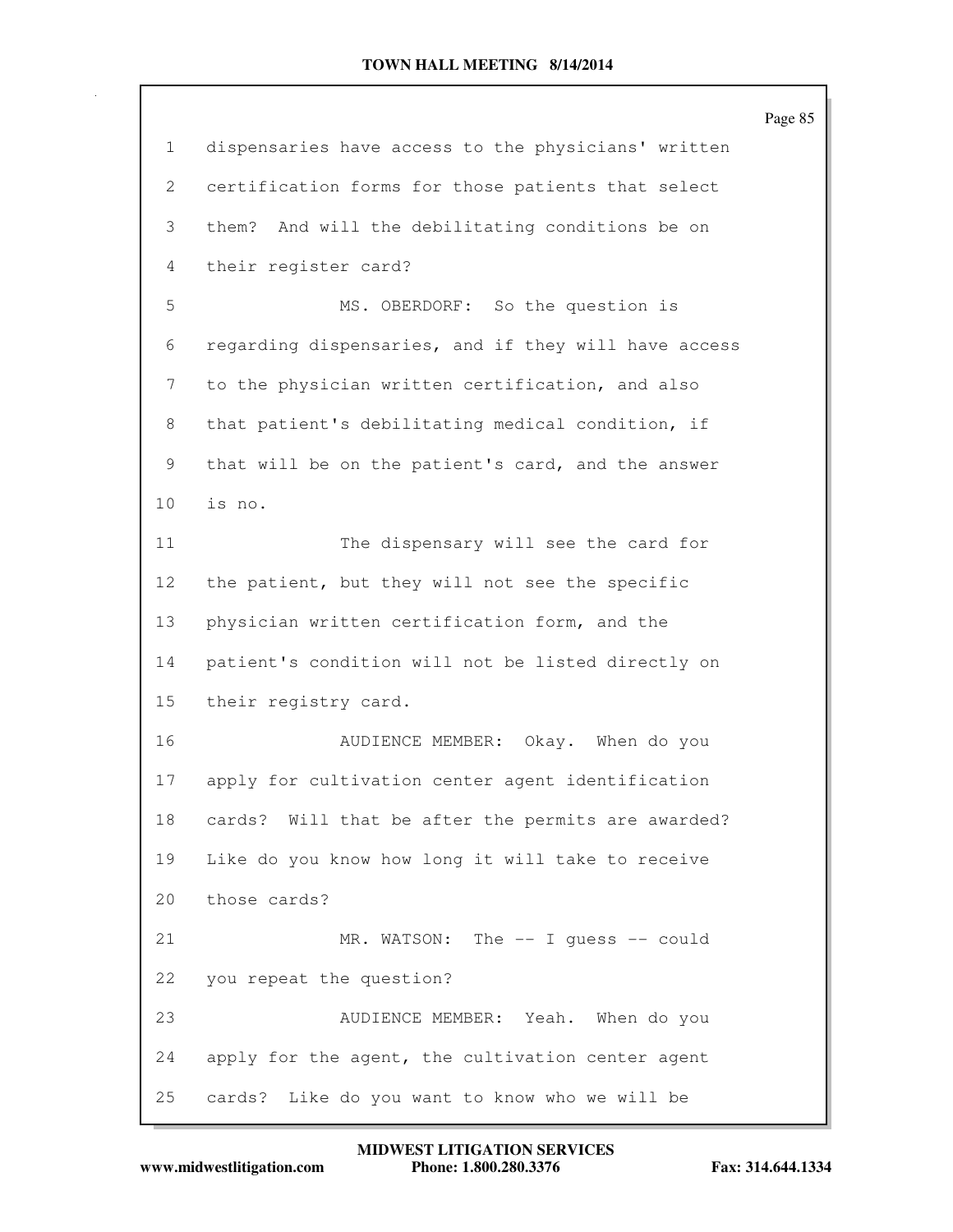|                 |                                                      | Page 86 |
|-----------------|------------------------------------------------------|---------|
| $\mathbf{1}$    | having working in our center, I quess with the       |         |
| $\mathbf{2}$    | application or will it be permits awarded and then   |         |
| 3               | you start applying for those cards?                  |         |
| $\overline{4}$  | MR. WATSON: If I understand it, you're               |         |
| 5               | talking about the employees, not someone who has a   |         |
| 6               | financial stake in the business. Because we're       |         |
| 7               | going to want the information about those with a     |         |
| 8               | financial interest at the time of the application    |         |
| 9               | because we need to know what the background is and   |         |
| 10 <sub>o</sub> | make sure that we don't have someone who should not  |         |
| 11              | be in this business getting a permit.                |         |
| 12              | But as far as the employees, I think                 |         |
| 13              | that's -- it almost sounds like it should be a       |         |
| 14              | two-stage process. Number one, we get the            |         |
| 15              | application and permit awarded. And then you can     |         |
| 16              | start submitting the applications for the            |         |
| 17              | cultivation center agents.                           |         |
| 18              | Obviously, there would be no need for                |         |
| 19              | you to go through the exercise of getting the        |         |
| 20              | employees certified, if you're not successful in     |         |
| 21              | getting a permit.                                    |         |
| 22              | MR. MORGAN: I would also point out for               |         |
| 23              | an agent in charge for a cultivation center, that    |         |
| 24              | would be something that they would be looking for in |         |
| 25              | an application. You may have an idea of your         |         |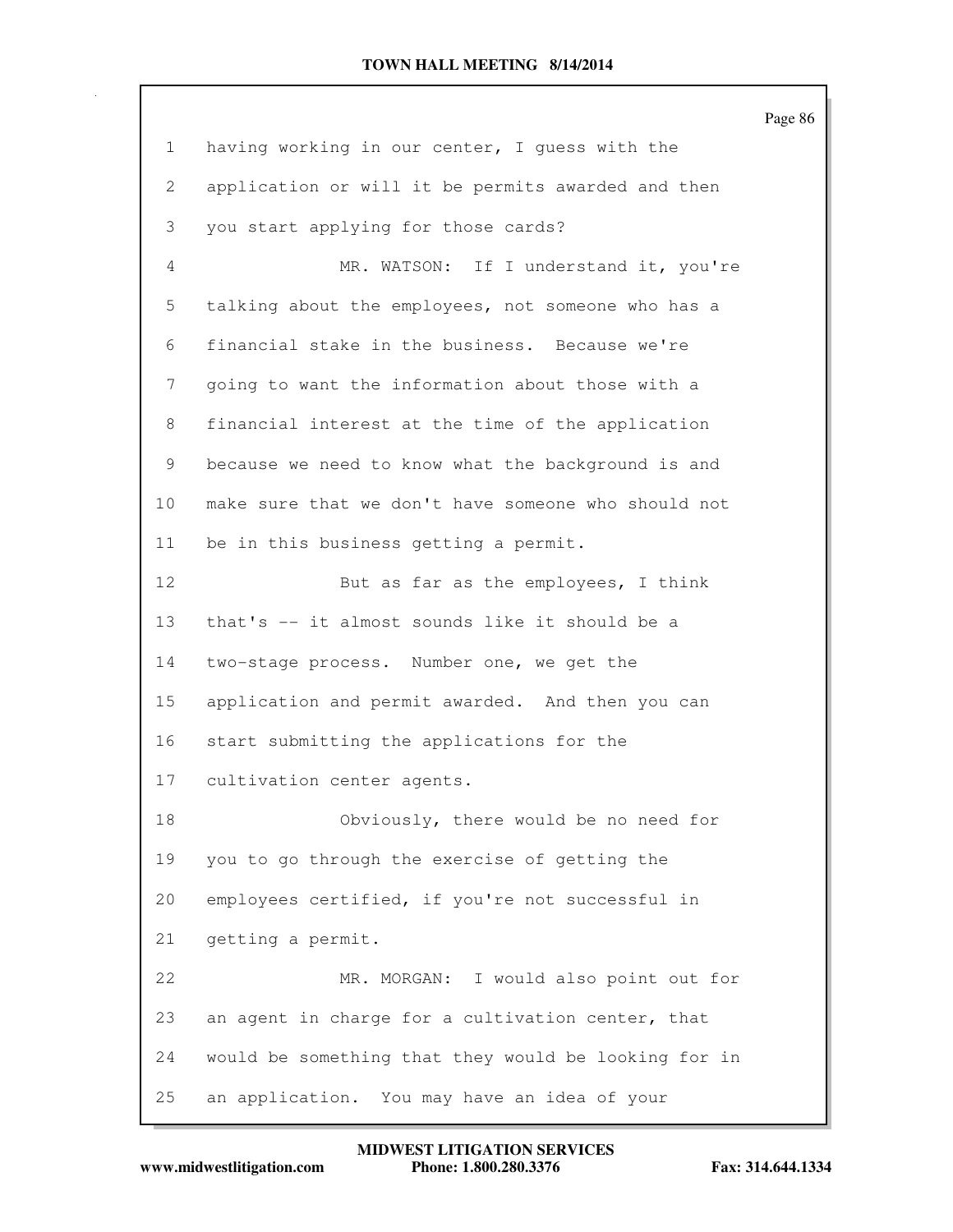Page 87 1 initial managers of employees, but as Ray was 2 saying, it's really a two-piece process versus for 3 the application establish your being the highest 4 quality in your respective ISP district. 5 And with that would take some sort of 6 justification of your cultivation abilities, which 7 really is going to come into play if you're agent in 8 charge. So that information is -- part of that will 9 come in the application, but a complete list of all 10 your employees would not be required upon 11 application. 12 AUDIENCE MEMBER: I don't know if this 13 has been asked, but can a registered patient work in 14 a cultivation center or dispensary? 15 MR. MORGAN: I believe the statute 16 prohibits that. 17 AUDIENCE MEMBER: Okay. 18 MR. MORGAN: Sorry. The question was 19 can a registered patient be an employee of a 20 cultivation center or dispensaries, and the statute 21 prohibits that. 22 AUDIENCE MEMBER: Can you elaborate 23 more on the status of this lab, like what the 24 turnaround time will be? The frequency of picking 25 up the samples? If they will be sampling baked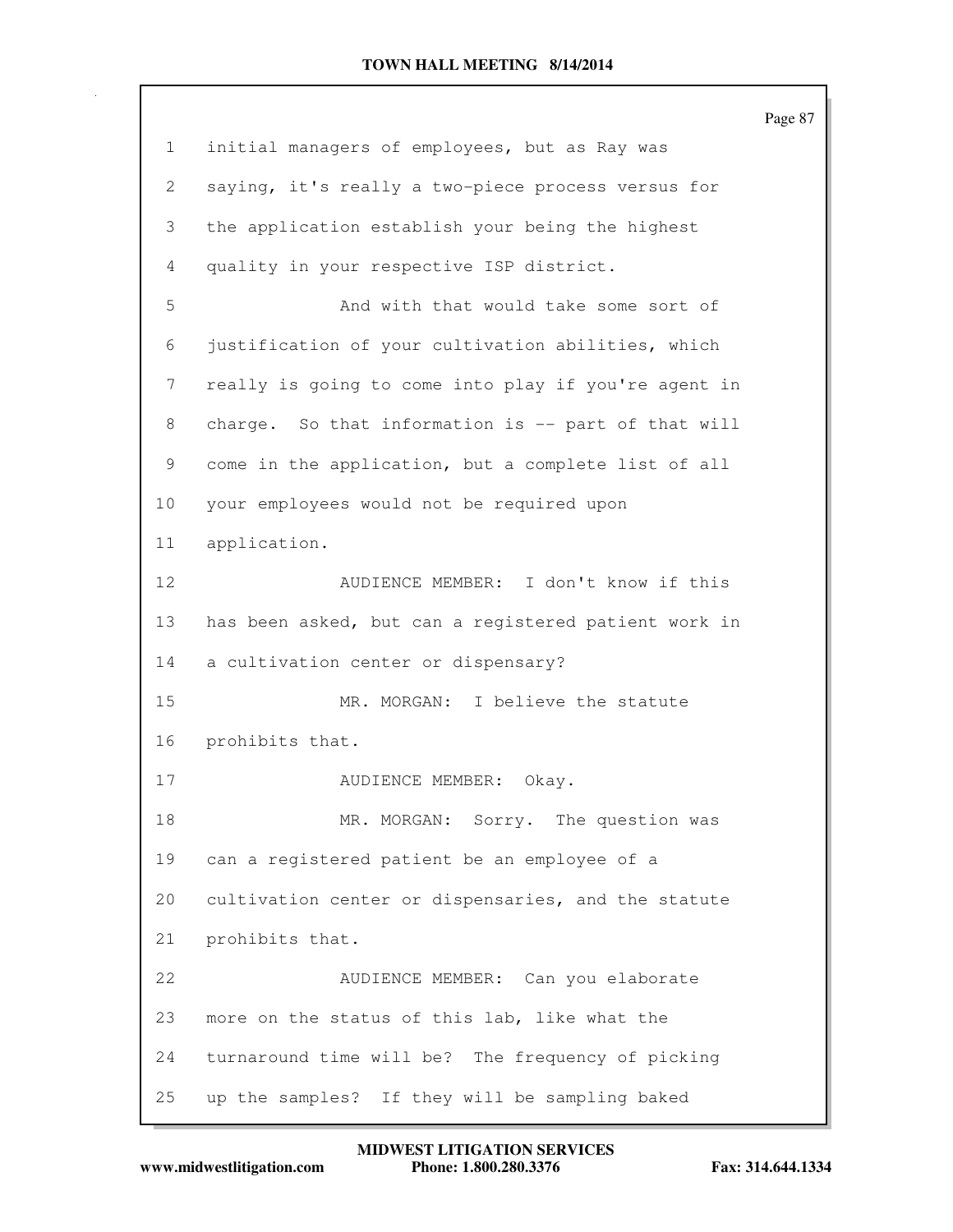Page 88 1 goods, cookies, or just the raw materials, the THC 2 levels? 3 MR. MORGAN: So the -- there will be 4 two categories of labs involved with this process. 5 There will be private state licensed labs, as well 6 as Department of Agriculture will have its own 7 independent lab. All will be independent, but there 8 will be a state Department of Agriculture lab. 9 The independent labs that will be 10 licensed with the Department of Agriculture, the 11 rules lay out a number of factors that they will be 12 looking for to approve a license for those 13 independent labs. We haven't obviously accepted 14 those applications yet. We'll be putting more 15 information out about that. 16 So that has yet to be determined, how 17 many labs will be licensed, where they will be 18 located, etc., but the rules do lay out that each 19 batch is tested by an independent lab. 20 In addition to that, the Department of 21 Agriculture will always reserve the right to test 22 the product similar to the earlier question of how 23 will we ensure one product is what it says it is. 24 The Department will always maintain the 25 opportunity to go back and test additional products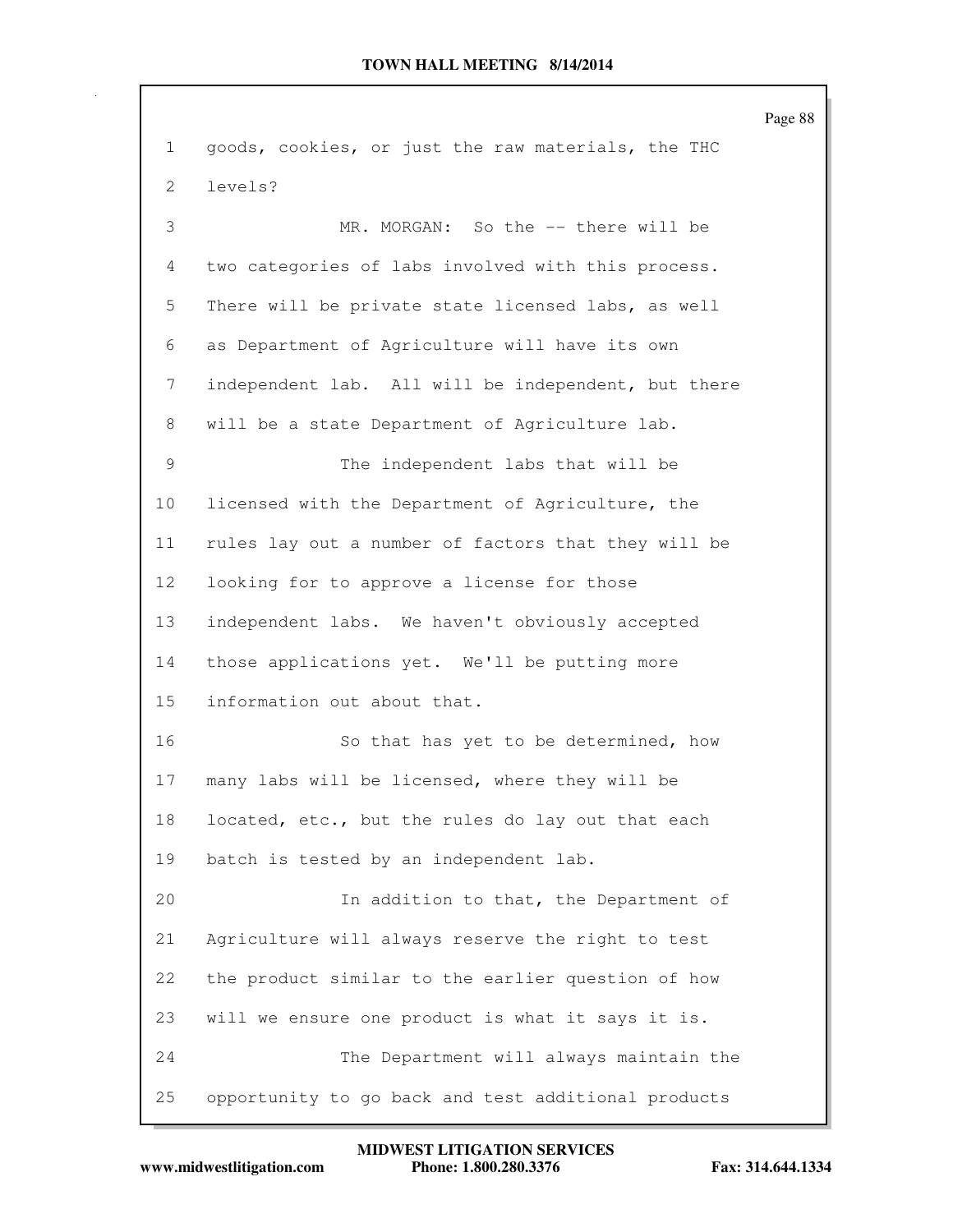Page 89 1 and make sure there is consistency and 2 predictability in the product. 3 MR. ANTHONY: Rich Meyers. 4 AUDIENCE MEMBER: It's Mitch Meyers, 5 M-E-Y-E-R-S. We previously talked about the state 6 system that is going to check patient usage by the 7 month. Did you say that there's nothing in the 8 works at this point or no company has been 9 developed? 10 MR. MORGAN: The question is for the 11 product tracking system? 12 AUDIENCE MEMBER: If a patient comes to 13 a cultivation center and they give us their card, my 14 understanding is there will be a database that the 15 state maintains, knowing how many ounces that they 16 have gotten. 17 MR. MORGAN: That's correct. There 18 will be a system that will be in place at the time 19 of initial product availability. So by the time we 20 start the program, there will be systems in place so 21 that the dispensaries will be able to track an 22 individual patient's purchases. 23 And that card will be tracked -- traced 24 back to the purchase volume. For the specific 25 reason of ensuring they don't purchase more than two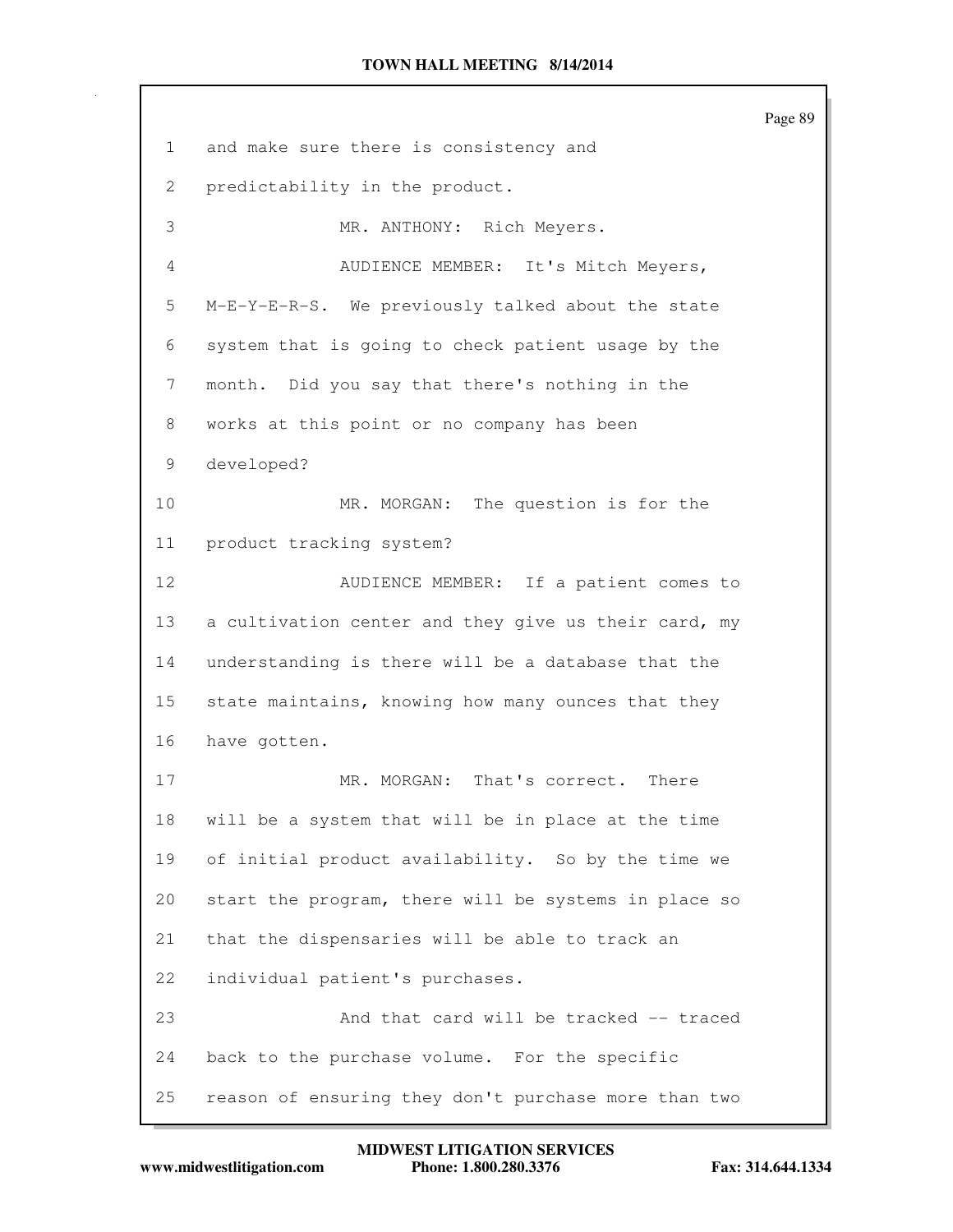|                |                                                      | Page 90 |
|----------------|------------------------------------------------------|---------|
| 1              | and a half ounces every 14 days. We are still        |         |
| $\overline{2}$ | working through a lot of the IT components. So the   |         |
| 3              | procurement has not been established yet.            |         |
| 4              | We will have more information about                  |         |
| 5              | what those requirements will be, but it also is not  |         |
| 6              | likely to be a mandated particular system. Instead,  |         |
| 7              | it will be more of this is what the state system is. |         |
| 8              | Your responsibility as a dispensary or               |         |
| 9              | a cultivation center is to have a system that's      |         |
| 10             | compatible with it. So there should be a number of   |         |
| 11             | options that the applicants will have.               |         |
| 12             | AUDIENCE MEMBER: Okay. How long after                |         |
| 13             | we submit applications for cultivation and           |         |
| 14             | dispensary do you think we'll be advised of who gets |         |
| 15             | the license?                                         |         |
| 16             | MR. MORGAN: That is a very good                      |         |
| 17             | question.                                            |         |
| 18             | The question was: How quickly after an               |         |
| 19             | application for a dispensary or cultivation center   |         |
| 20             | is -- is submitted to the state, will the ultimate   |         |
| 21             | licenses be awarded.                                 |         |
| 22             | AUDIENCE MEMBER: Correct.                            |         |
| 23             | MR. MORGAN: It really is going to                    |         |
| 24             | depend. It's my favorite legal answer. It depends.   |         |
| 25             | But seriously, it really will depend on the volume   |         |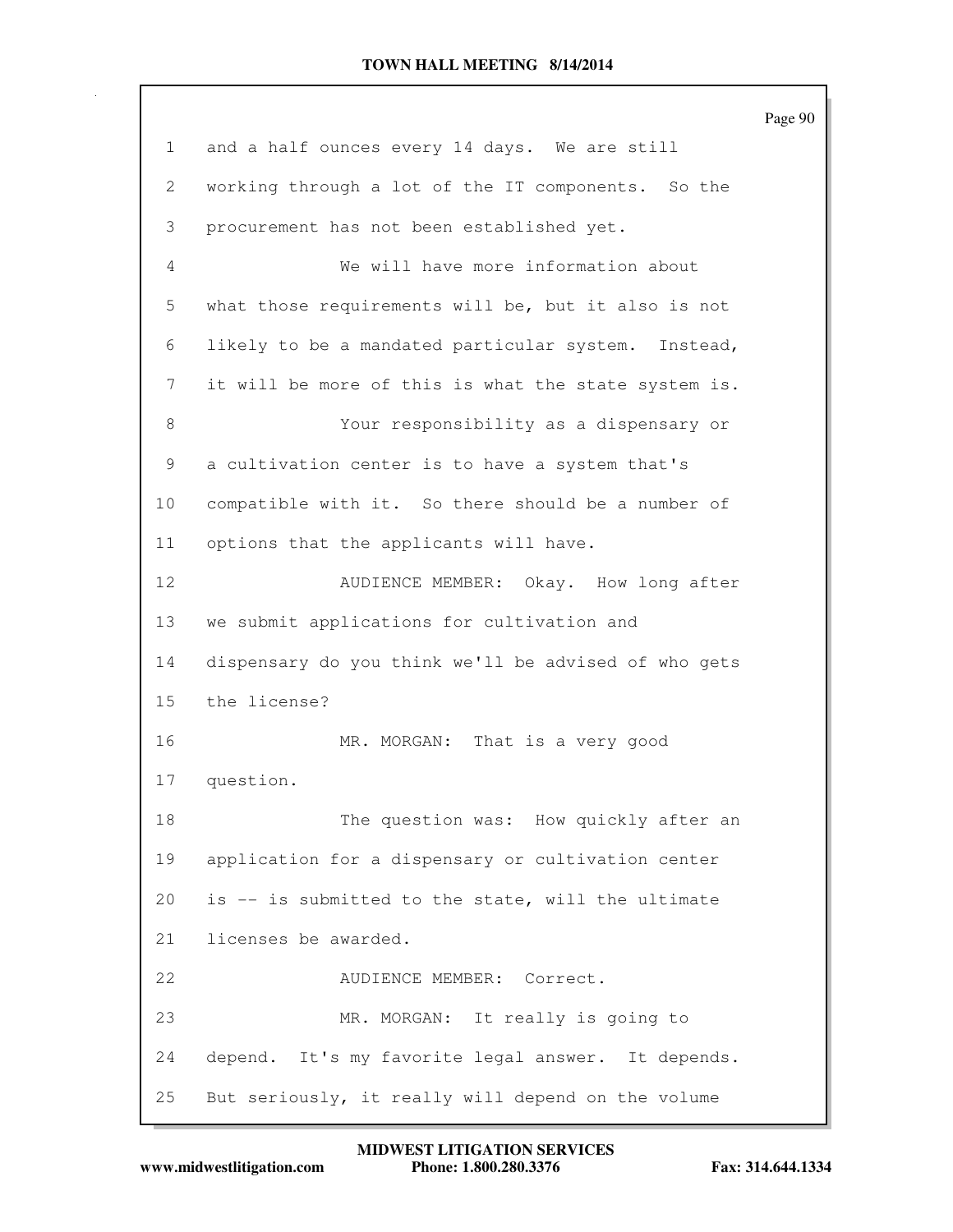|                 |                                                     | Page 91 |
|-----------------|-----------------------------------------------------|---------|
| $\mathbf{1}$    | of applications we receive.                         |         |
| $\mathbf{2}$    | Again, we will have a team at both                  |         |
| 3               | Agriculture and DFPR that will be reviewing those   |         |
| 4               | applications. We'll be moving as quickly as we can, |         |
| 5               | certainly keeping in mind that we have a four-year  |         |
| 6               | pilot program and we don't want to delay or dither, |         |
| 7               | but it will take some time.                         |         |
| 8               | All of that, keeping in mind that our               |         |
| 9               | anticipated start date is early 2015, and even      |         |
| 10              | before we start the program we will have to issue   |         |
| 11              | licenses and give those licensees the ability to    |         |
| 12 <sup>°</sup> | start the cultivation and establish their           |         |
| 13              | dispensary.                                         |         |
| 14              | So we're hoping to move as quickly as               |         |
| 15              | we can, but we can't commit to a particular         |         |
| 16              | timetable until we know how many applications we    |         |
| 17              | receive.                                            |         |
| 18              | AUDIENCE MEMBER: So if a cultivation                |         |
| 19              | center gets notice that they have an approved       |         |
| 20              | license, and they pay the fees, and they start the  |         |
| 21              | construction of their buildings, however they're    |         |
| 22              | going to grow it, would they be permitted to start  |         |
| 23              | growing product prior to the finished building?     |         |
| 24              | Get a final, you know, building permit              |         |
| 25              | so that the provocation could potentially happen in |         |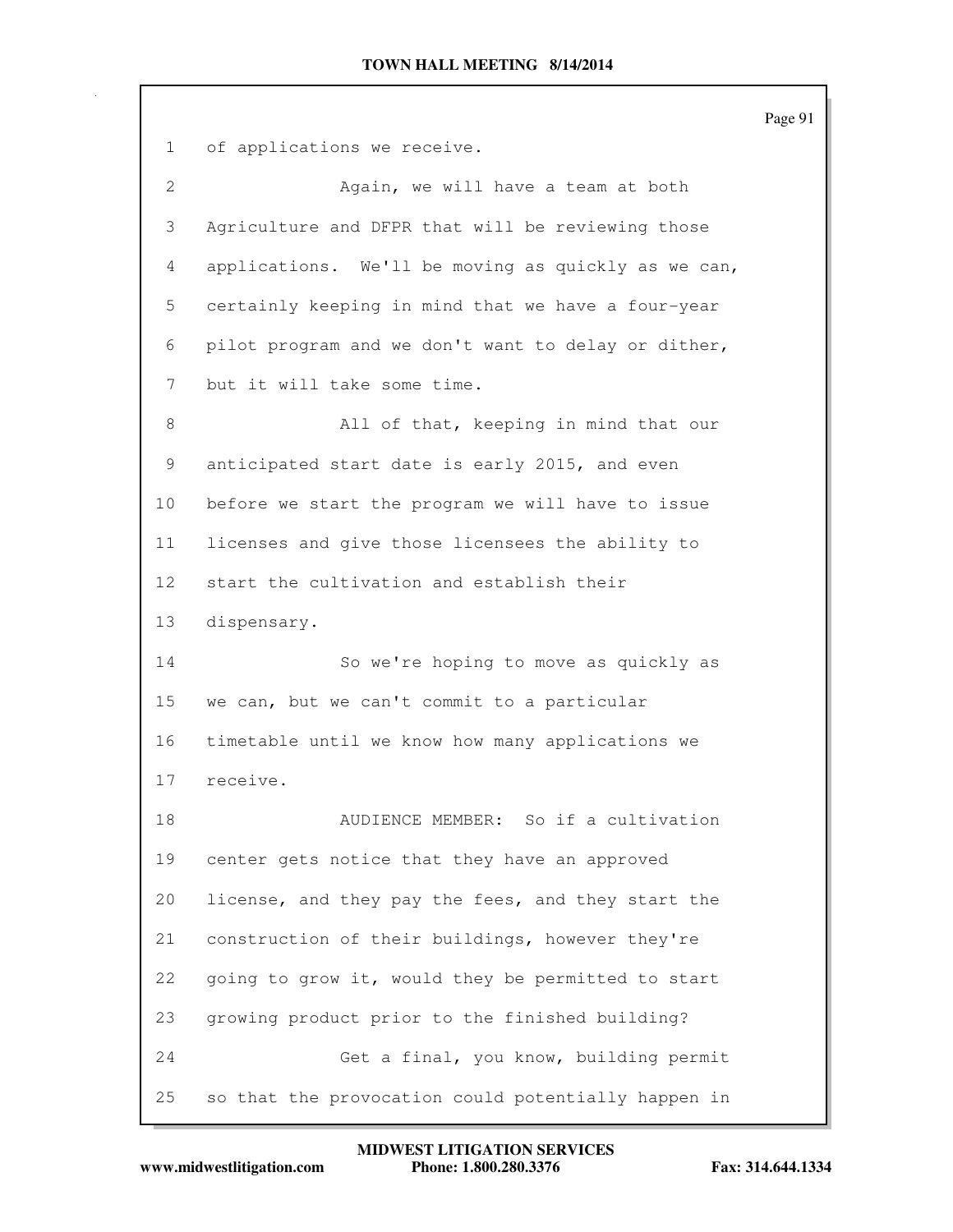|    |                                                      | Page 92 |
|----|------------------------------------------------------|---------|
| 1  | a small construction trailer or something while      |         |
| 2  | you're building your building?                       |         |
| 3  | MR. WATSON: I think if you're going to               |         |
| 4  | do that, that probably should be included in the     |         |
| 5  | application. If you have a process that you want to  |         |
| 6  | do that -- because one of the things that we're      |         |
| 7  | going to have to evaluate is security.               |         |
| 8  | Obviously, security in a trailer is                  |         |
| 9  | going to be much different than security in a        |         |
| 10 | permanent building, and -- but yet at the same time, |         |
| 11 | we can see the benefit of starting as soon as you    |         |
| 12 | get the permit because that would get the product to |         |
| 13 | market earlier.                                      |         |
| 14 | So if you can give us a plan that can                |         |
| 15 | demonstrate that you can keep the product secure, I  |         |
| 16 | think we're probably going to be okay with that.     |         |
| 17 | Okay. In regards to<br>AUDIENCE MEMBER:              |         |
| 18 | the application instructions that just came out, it  |         |
| 19 | seems that there's a bit of redundancy in terms of   |         |
| 20 | what's being asked in each section. Is that because  |         |
| 21 | you're going to have different people judge the      |         |
| 22 | different sections and we should repeat all the      |         |
| 23 | information? It will make it quite a bit more        |         |
| 24 | lengthy, but is that the design of that?             |         |
| 25 | Well, I think part of it<br>MR. MORGAN:              |         |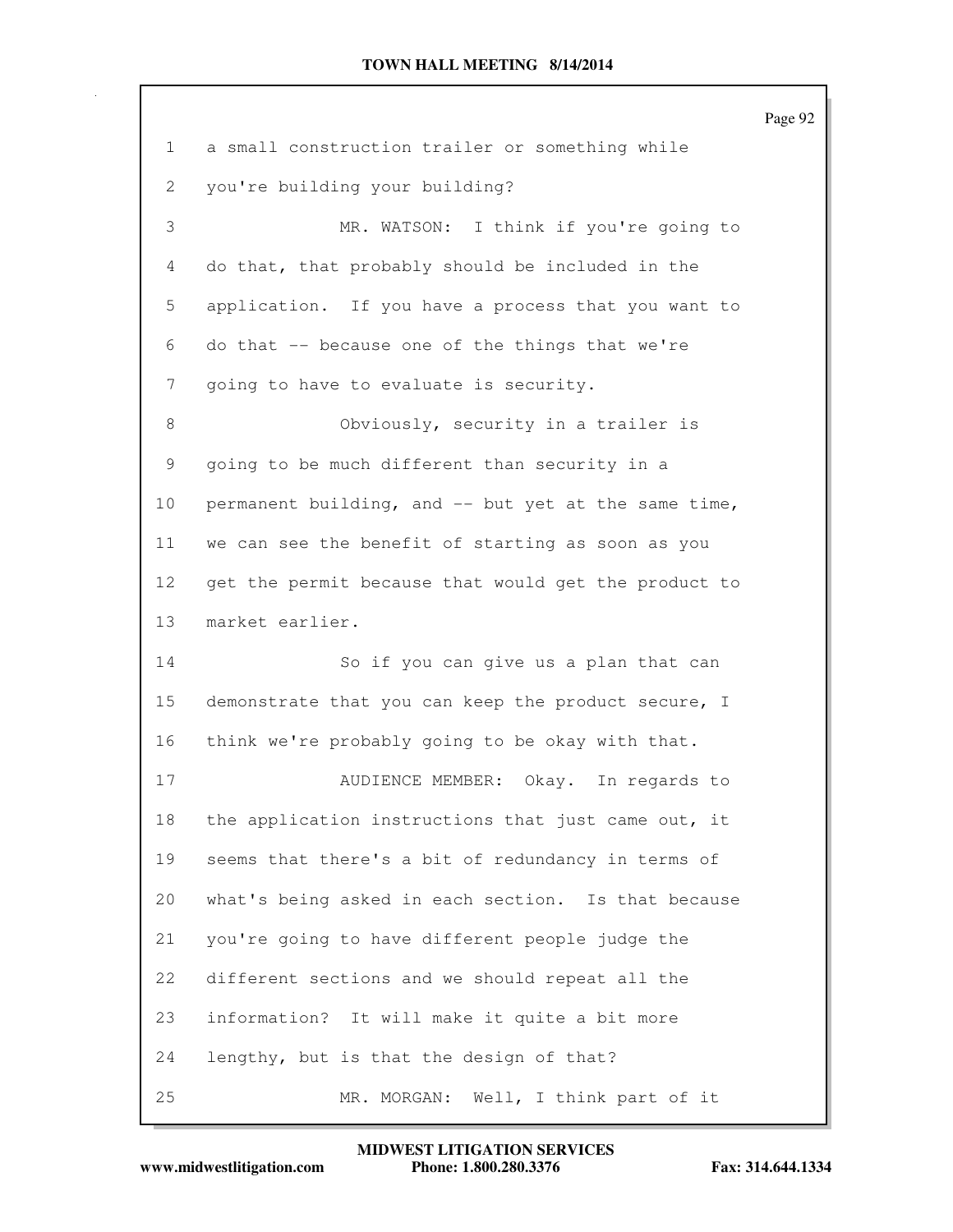|    |                                                      | Page 93 |
|----|------------------------------------------------------|---------|
| 1  | is going to be -- one thing to keep in mind is we    |         |
| 2  | anticipate an electronic process for the             |         |
| 3  | application. So the application that you have seen   |         |
| 4  | at this point is a paper static copy.                |         |
| 5  | Given that, an electronic application                |         |
| 6  | by its nature is going to have different components. |         |
| 7  | The ability to draw the same document in multiple    |         |
| 8  | different places. So I wouldn't rely too heavily on  |         |
| 9  | additional documents that look to be redundant and   |         |
| 10 | identical.                                           |         |
| 11 | We'll provide more guidance on that in               |         |
| 12 | the coming weeks and that's part of the process on   |         |
| 13 | our end in trying to ensure how the IT backbone is   |         |
| 14 | going to happen.                                     |         |
| 15 | AUDIENCE MEMBER: And does that mean                  |         |
| 16 | you want our submission electronically only?         |         |
| 17 | MR. MORGAN: Well, we are still working               |         |
| 18 | through that, but we are not going to mandate that.  |         |
| 19 | We're going to expect and hope that if we are        |         |
| 20 | providing electronic means, it certainly will be     |         |
| 21 | easier for us to manage that review process.         |         |
| 22 | For patients, sorry, September 2nd                   |         |
| 23 | they'll be able to apply electronically. For those   |         |
| 24 | that don't have electronic means, we will make       |         |
| 25 | available paper copies, but it certainly will be     |         |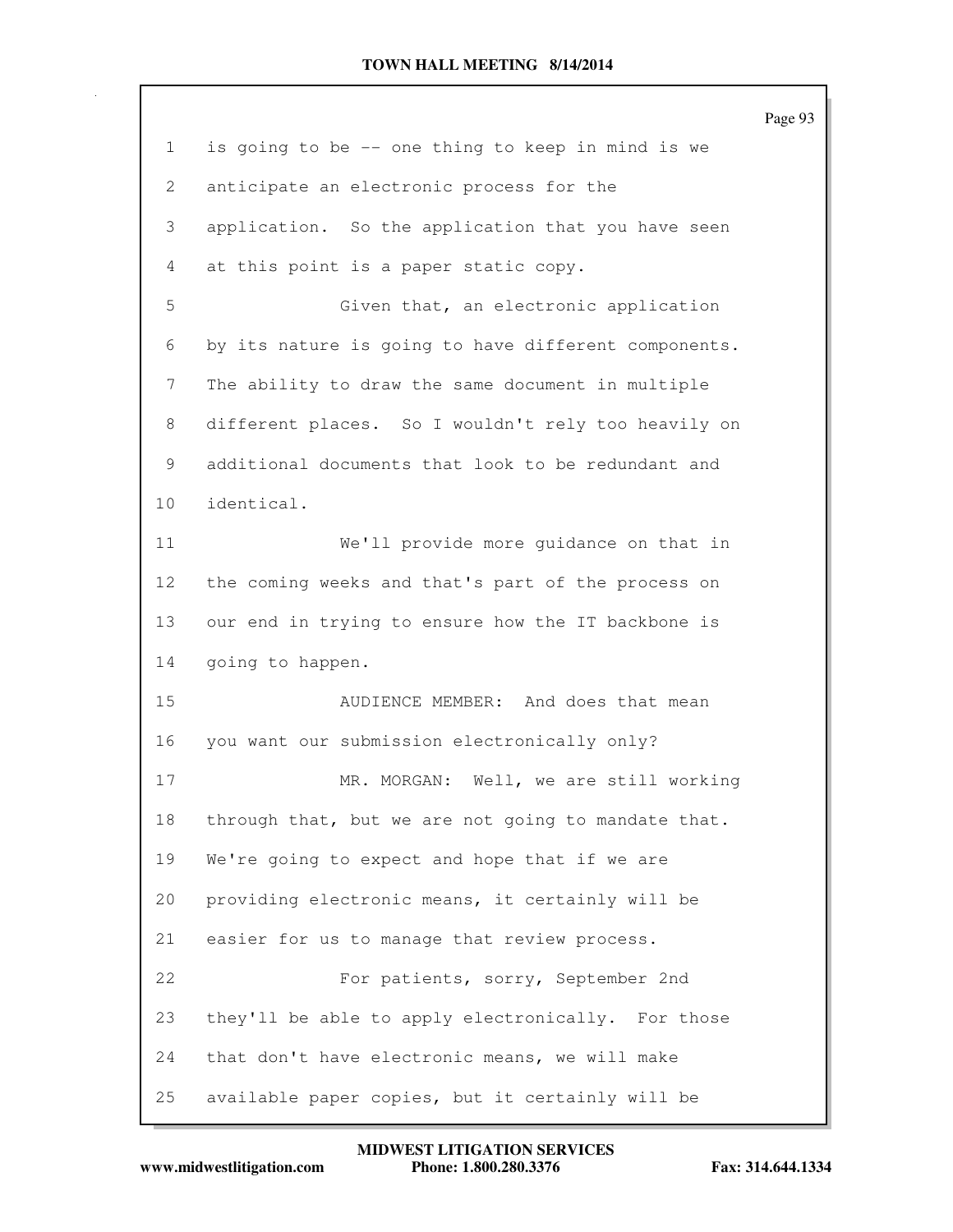Page 94 1 easier and quicker for us to review the applications 2 electronically. 3 AUDIENCE MEMBER: Electronically, okay. 4 MR. WATSON: Excuse me. For just as a 5 follow up to that. We do recognize, however, that 6 there may be, say blueprints that you're going to 7 have to submit directly to the Department, and not 8 electronically. That may not be available. So --9 and then certainly the -- the check that you'll be 10 delivering will be delivered. 11 AUDIENCE MEMBER: No, it will be cash. 12 MR. WATSON: Okay. 13 AUDIENCE MEMBER: Unless a bank 14 takes -- 15 MR. MORGAN: Well, for the dispensaries 16 and cultivation centers they require a certified 17 check or money order. That's in the rules and in 18 the application. 19 AUDIENCE MEMBER: If we can find a bank 20 to sell us a money order for 25,000 we'll do that, 21 but it's a struggle. 22 Will the cultivation center and the 23 dispensary be permitted a website that's password 24 protected, only for the cultivation centers to 25 promote to the dispensaries and then for the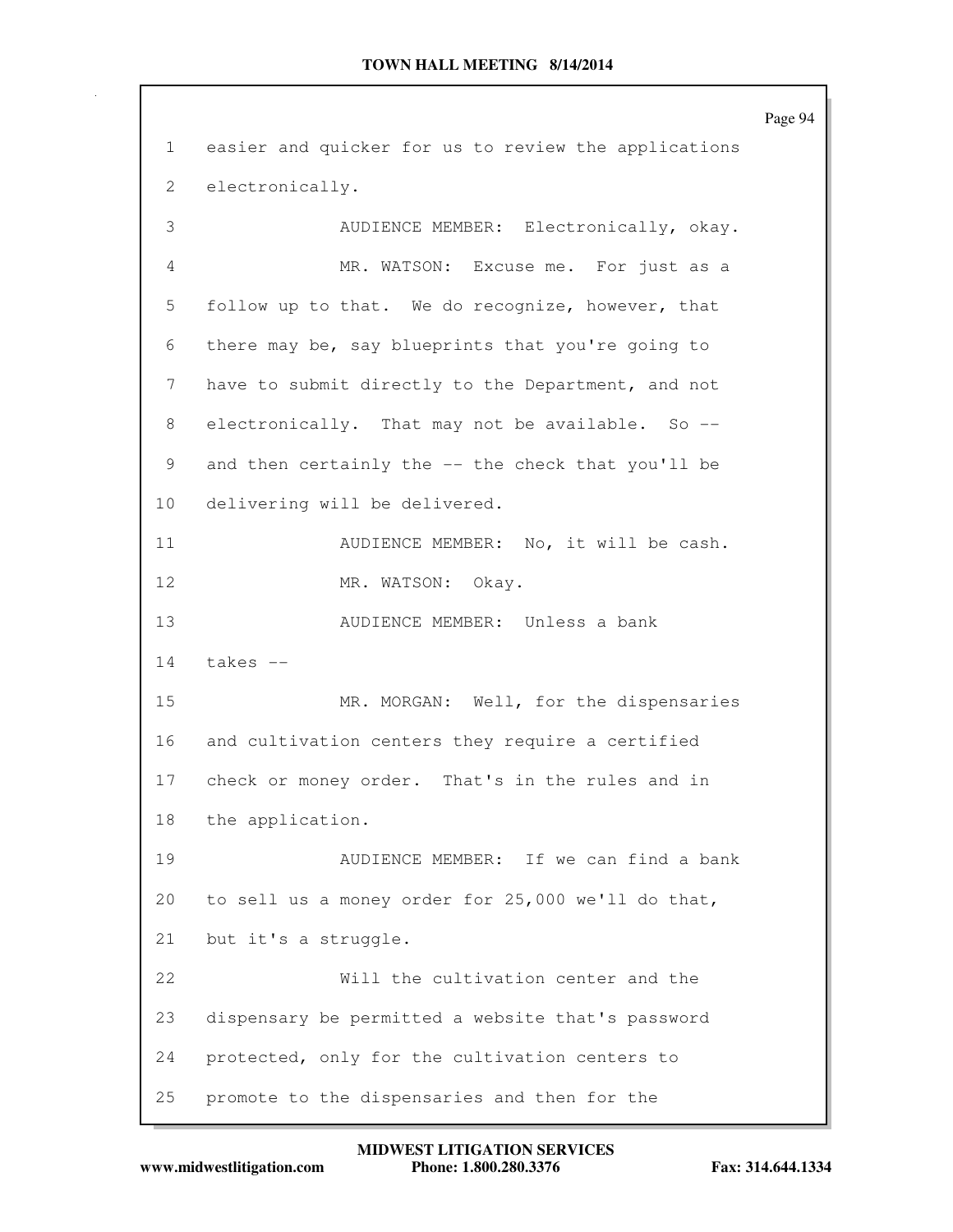|              |                                                      | Page 95 |
|--------------|------------------------------------------------------|---------|
| $\mathbf{1}$ | dispensary to promote to patients?                   |         |
| $\mathbf{2}$ | MR. MORGAN: That's a good question.<br>$\mathbf{I}$  |         |
| 3            | think that's something we would have to look at. I   |         |
| 4            | don't think our rules specifically address that and  |         |
| 5            | I'm not sure -- we do address marketing. Right,      |         |
| 6            | Ray? But that doesn't really directly address your   |         |
| 7            | question.                                            |         |
| $\,8\,$      | AUDIENCE MEMBER: So for patient                      |         |
| 9            | education, I would think that the dispensaries could |         |
| 10           | offer just a password protected site that if I do    |         |
| 11           | have a card, that would be a unique number on that   |         |
| 12           | card I could enter to get in, to at least learn      |         |
| 13           | about the types of medicines that are available and  |         |
| 14           | what treats what affliction.                         |         |
| 15           | MR. WATSON: As far as the cultivation                |         |
| 16           | centers marketing to the dispensaries, the rule --   |         |
| 17           | and I'm sure you've read it, I'm not telling you     |         |
| 18           | anything new -- but for those others who are         |         |
| 19           | listening, we did have Section 425 in the rules, and |         |
| 20           | it talks about cultivation centers may not advertise |         |
| 21           | through any public medium, including but not limited |         |
| 22           | to newspapers, television, radio, or any means       |         |
| 23           | designed to market its products to the public.       |         |
| 24           | Cultivation centers may market the                   |         |
| 25           | products directly to registered dispensaries or      |         |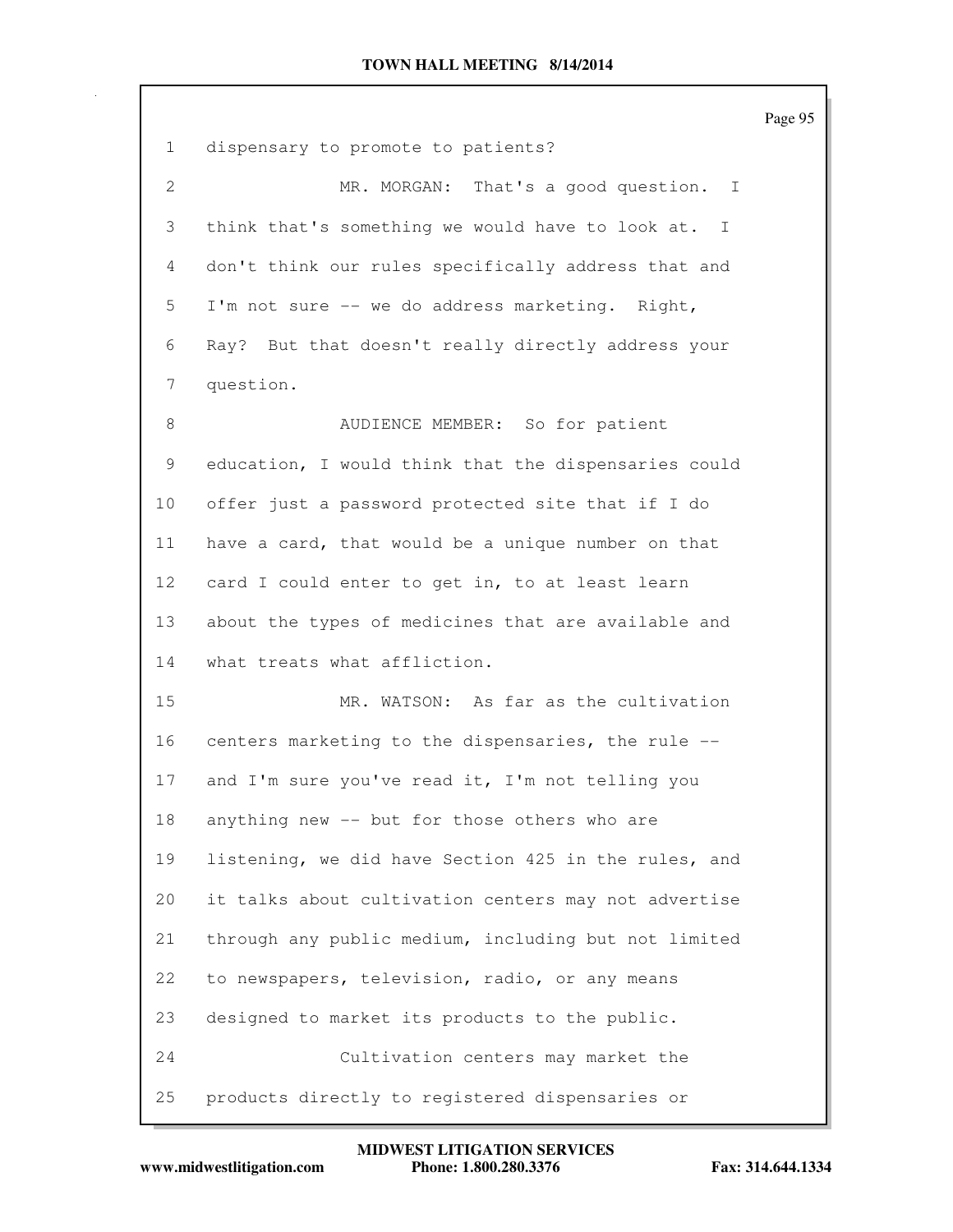Page 96 1 physicians through direct mail, brochures or other 2 means directed solely to the dispensaries and not 3 available to the public. 4 So if you could give us a plan that 5 demonstrates that you can do that. 6 AUDIENCE MEMBER: Okay. Great. 7 MR. MORGAN: I would also say it's 8 slightly different for dispensaries, and there is a 9 gray area between marketing and education. 10 AUDIENCE MEMBER: Right. 11 MR. MORGAN: So -- and I think that's 12 something we can go back on and try and consider 13 different options and try to find more guidance. 14 AUDIENCE MEMBER: So that will come out 15 in the next -- the instructions on the application, 16 you will give us direction on that? 17 MR. MORGAN: We'll try and address that 18 in additional Frequently Asked Questions. 19 AUDIENCE MEMBER: Okay. So the last 20 question is: You say specifically that all product 21 has to be individually packaged at the cultivation 22 center. So I understand for edibles and 23 ingestibles, that's totally understandable. 24 For the bud itself, does that mean 25 everything has to be packaged in specific gram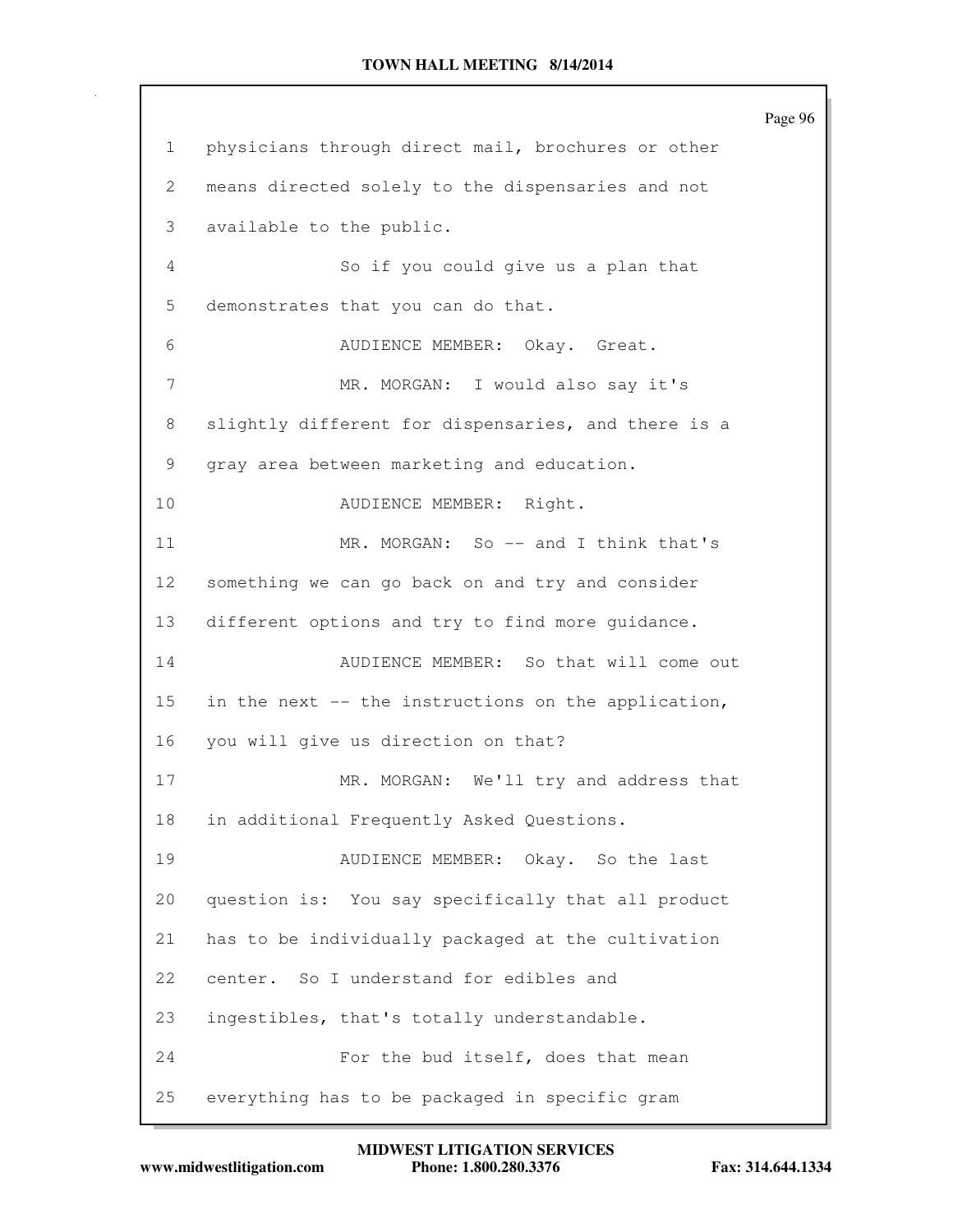|              |                                                      | Page 97 |
|--------------|------------------------------------------------------|---------|
| $\mathbf{1}$ | level, and then every dispensary could potentially   |         |
| 2            | have 21 different versions of OG Kush in all the     |         |
| 3            | different measurement levels because that will       |         |
| 4            | become a very big inventory issue?                   |         |
| 5            | MR. MORGAN: We spent a lot of time                   |         |
| 6            | considering packaging. We've visited a number of     |         |
| 7            | states that have medical cannabis and we evaluated   |         |
| 8            | the process that they have. We've also spoken to     |         |
| 9            | every state in the country that has a cannabis       |         |
| 10           | program to see the manner in which they do that.     |         |
| 11           | The packaging requirements were driven               |         |
| 12           | by our goal to have a chain of custody and control   |         |
| 13           | of the product so that we're not having any kind of  |         |
| 14           | diversion. That is not perfect science, and the      |         |
| 15           | flip side of that coin is what you're talking about, |         |
| 16           | which is the business consideration and the ability  |         |
| 17           | to with any -- without wasting a ton of money and    |         |
| 18           | resources and materials -- package the material in a |         |
| 19           | way that's productive and usable and appropriate for |         |
| 20           | dispensaries.                                        |         |
| 21           | So we're not dictating what precise                  |         |
| 22           | measurement you could be packaging in, but to your   |         |
| 23           | question, if the difference between a gram package   |         |
| 24           | versus an ounce package, a number of ounces will     |         |
| 25           | equal a gram -- excuse me, a number of grams will    |         |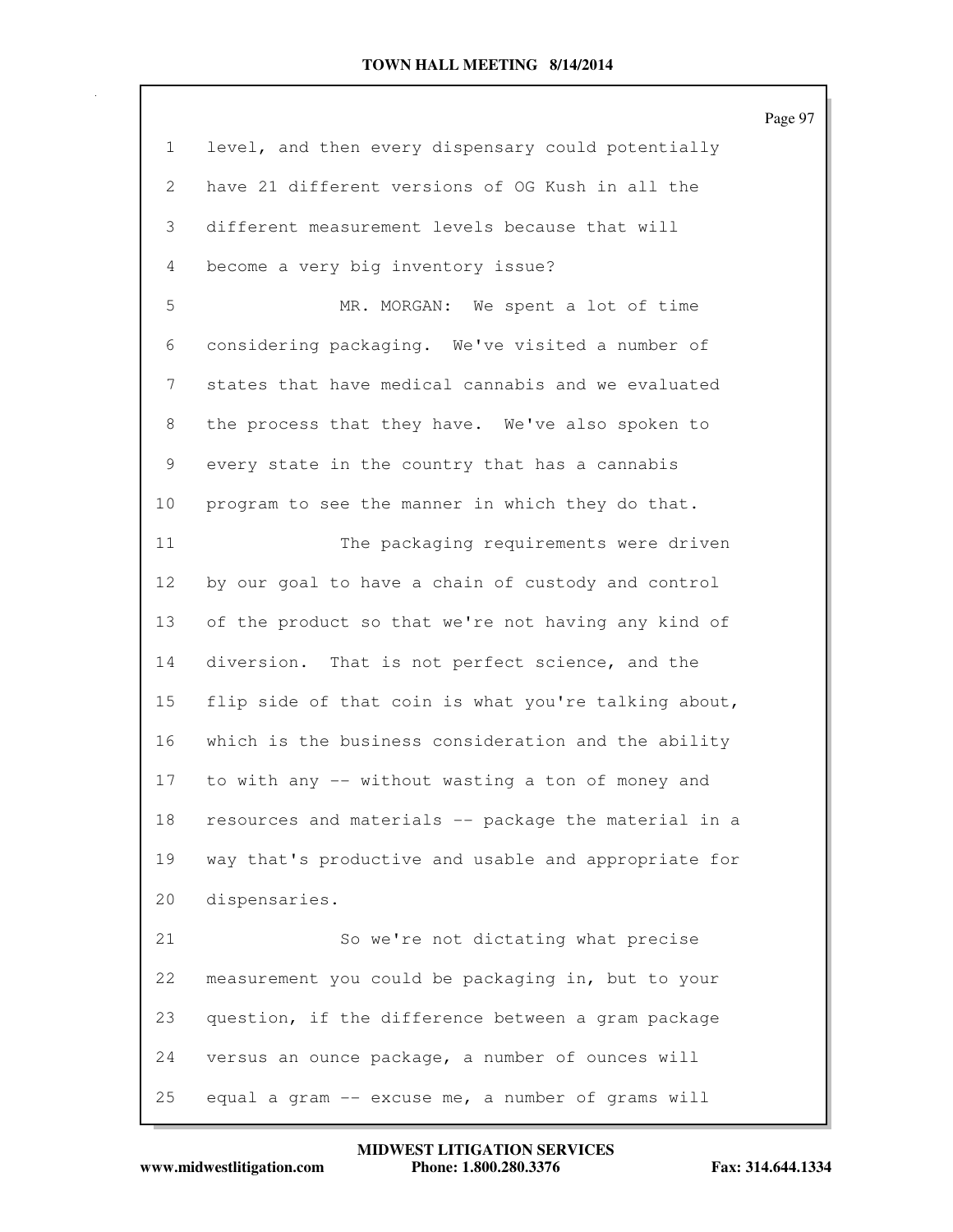|              |                                                      | Page 98 |
|--------------|------------------------------------------------------|---------|
| $\mathbf{1}$ | equal an ounce, in that packaging we're trying to    |         |
| 2            | protect the product going out the door of the        |         |
| 3            | cultivation center for tracking purposes, is what    |         |
| 4            | we're getting at.                                    |         |
| 5            | We have and will be providing more                   |         |
| 6            | information for dispensaries in terms of what the    |         |
| 7            | sample procedures are and what to do with waste once |         |
| 8            | you open a package. If it's opened before selling    |         |
| 9            | it to a patient, that you dispose of it in the       |         |
| 10           | manner for that.                                     |         |
| 11           | But we are trying to create a system so              |         |
| 12           | that we have a real control over the product going   |         |
| 13           | out the door from the cultivation center and the     |         |
| 14           | receipt from the dispensary.                         |         |
| 15           | AUDIENCE MEMBER: I'd say you've done                 |         |
| 16           | it. The last one is delivery. You just mentioned     |         |
| 17           | that if we were to hire a third party delivery       |         |
| 18           | security company to pick up product and deliver      |         |
| 19           | around the state, are you saying that one of our     |         |
| 20           | employees, an agent in charge, has to be on that     |         |
| 21           | vehicle?                                             |         |
| 22           | MR. MORGAN: A registered agent or two                |         |
| 23           | registered agents, would be a part of the            |         |
| 24           | cultivation center, would need to be part of that    |         |
| 25           | transport.                                           |         |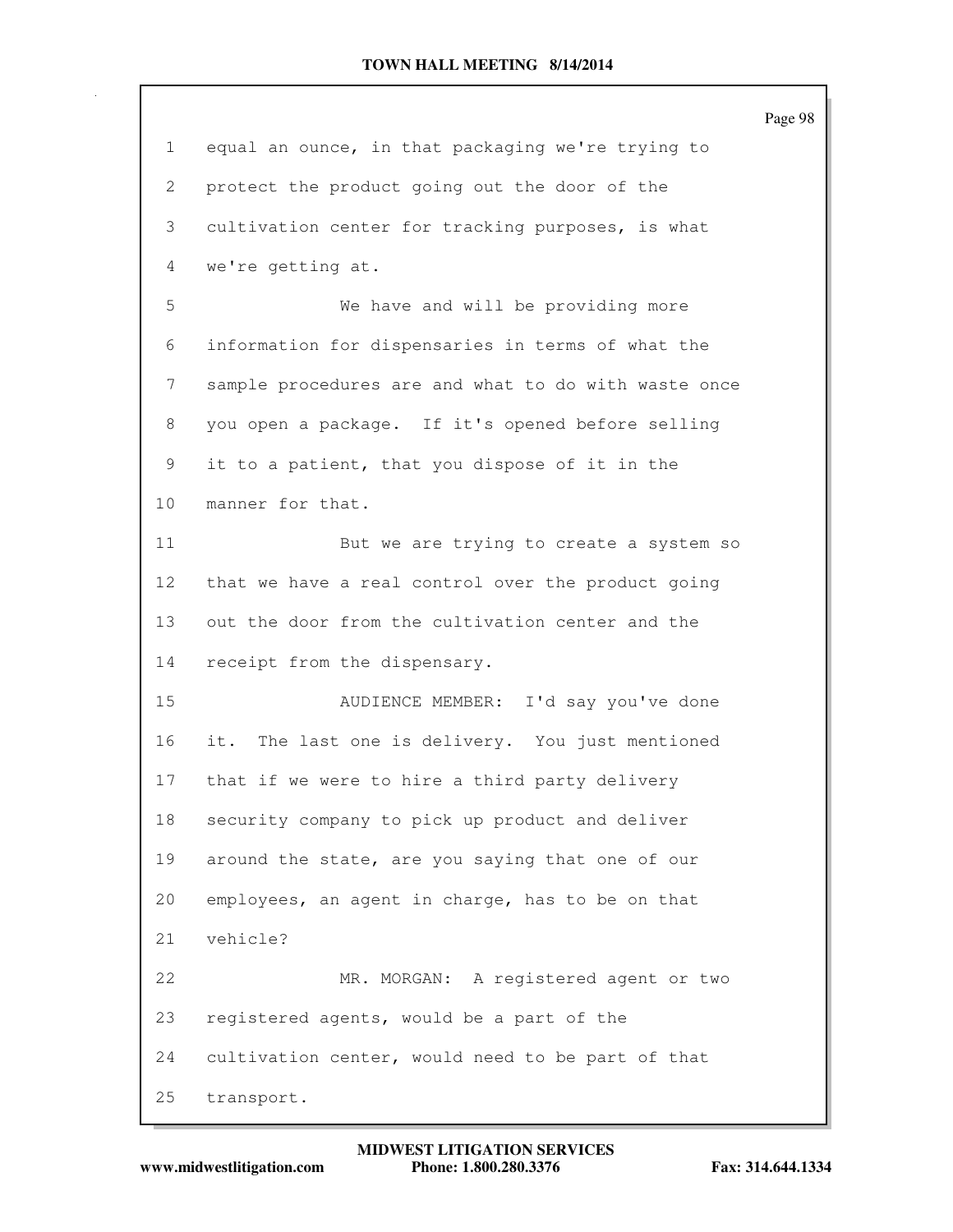Page 99 1 AUDIENCE MEMBER: Okay. Thank you. 2 MR. MORGAN: Thank you. 3 MR. ANTHONY: Next, Sam Clement? Stan 4 Clement? 5 Ray -- I can only make out the first 6 letter, D. Ray D. Ray Darren? 7 Mary Williams? 8 Mike, first letter an A? 9 I apologize. I'm having a hard time. 10 Okay. Ross Willey? 11 AUDIENCE MEMBER: First name is Ross, 12 R-O-S-S. Last name is W-I-L-L-E-Y. 13 First question would be -- and you 14 might have answered this a little bit ago, about 15 limitations on how much can be grown. Was that -- 16 is that a no, there was no limitation? 17 MR. MORGAN: There is no limitation on 18 the amount that a cultivation center will be 19 growing. It is market driven and there will be an 20 expectation that the cultivation center will be 21 tracking every single batch that they grow, but 22 there is no limitation. 23 AUDIENCE MEMBER: Okay. Thank you. 24 Pesticides, any restrictions there? 25 Can regular commercial farming type pesticides be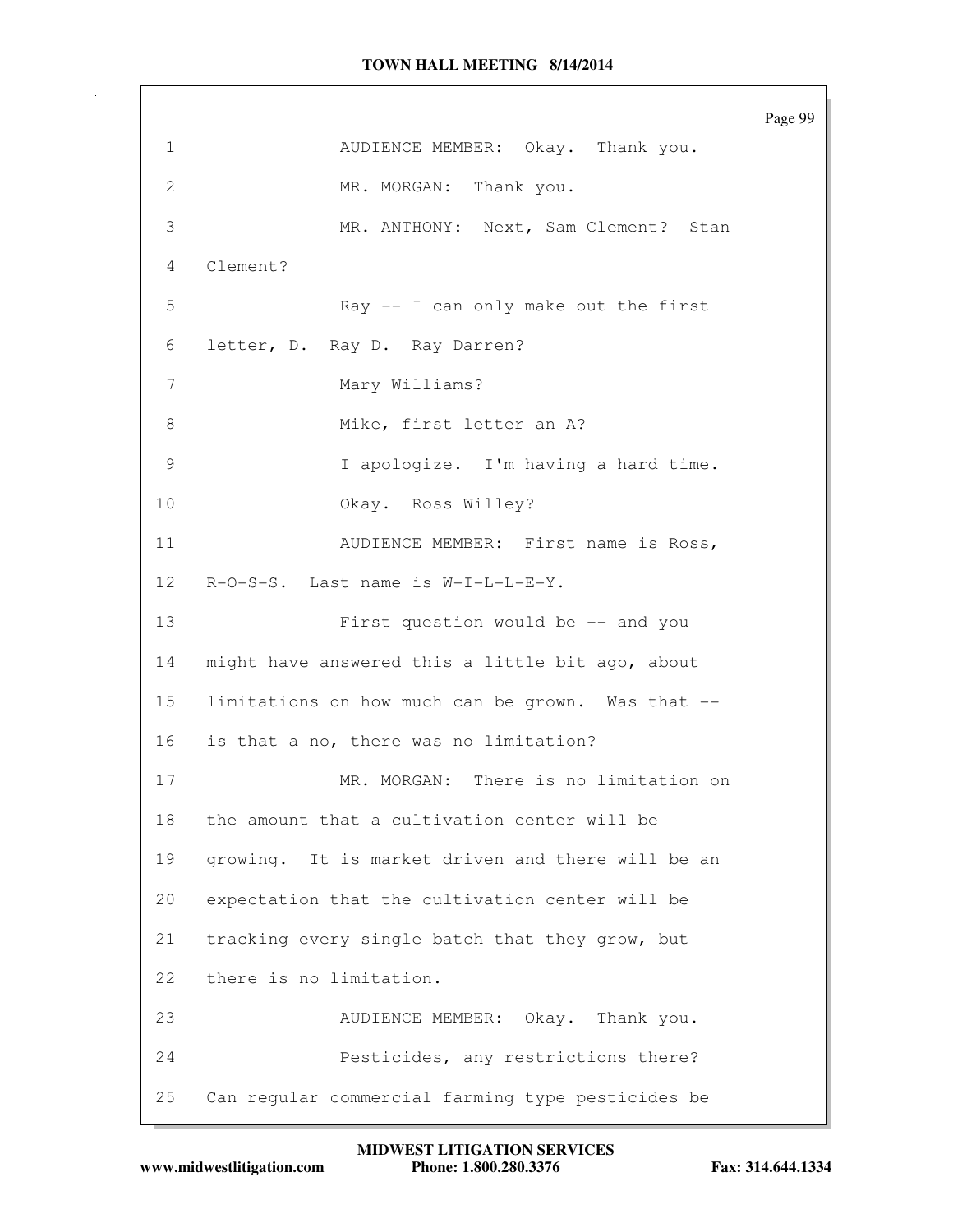Page 100 1 used? 2 MR. MORGAN: The question was can 3 pesticides -- what are the requirements and the 4 expectations of pesticides and can they be used in 5 the growth of the product. 6 MR. WATSON: We just published -- I 7 believe what the emergency rules -- a list of 8 approved pesticides that we're going to allow for 9 now. That's subject to change, obviously, but we'll 10 have to -- we've been told we need to do it by rule 11 making. 12 So this is a pilot program, and the 13 limitations that the Department of Agriculture has 14 is that there are no federally approved pesticides 15 for marijuana because it's a federally illegal 16 product. So we've had to kind of follow the lead of 17 other states. And we have scientists on our staff 18 that have gone over the various options, and this is 19 a list they've come up with. 20 Like many aspects of this program, 21 since it is a pilot program, things may change as we 22 go along. And we're certainly going to be learning, 23 like the industry is, you know, how to do things 24 better. 25 And so, as I said, we're going to be in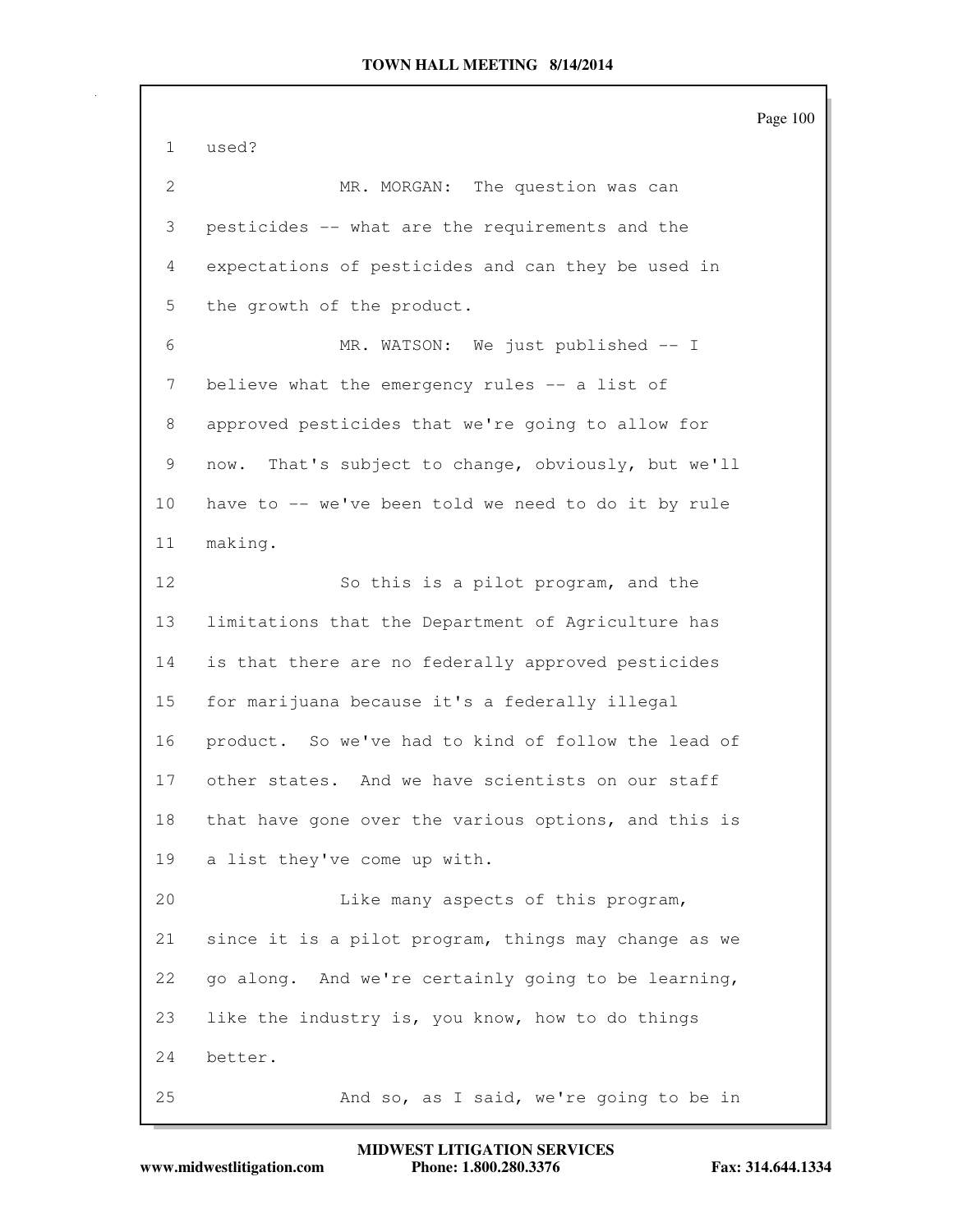|                 |                                                      | Page 101 |
|-----------------|------------------------------------------------------|----------|
| 1               | the cultivation centers on at least a weekly basis.  |          |
| 2               | So we'll have very close contact with the -- with    |          |
| 3               | the cultivation centers.                             |          |
| 4               | AUDIENCE MEMBER: Thanks. We talked                   |          |
| 5               | about RFID and bar code tagging systems. Would that  |          |
| 6               | be implemented by the state or a third party or      |          |
| 7               | would that be something that the business owner      |          |
| 8               | would implement?                                     |          |
| 9               | MR. MORGAN: That question was for the                |          |
| 10              | RFID tagged tracking bar code system to track the    |          |
| 11              | plants. Would that be something that the             |          |
| 12 <sup>°</sup> | cultivation centers would be responsible for         |          |
| 13              | implementing or would that be a state system that    |          |
| 14              | the applicants will be required to purchase?         |          |
| 15              | AUDIENCE MEMBER: Colorado uses a third               |          |
| 16              | party company that does that.                        |          |
| 17              | MR. MORGAN: The specific details of                  |          |
| 18              | that I think are going to be driven by the           |          |
| 19              | procurement that we have. But again, the intent is   |          |
| 20              | if we will -- the state will have its own system for |          |
| 21              | product tracking, and that the expectation and       |          |
| 22              | requirements for the cultivation centers will have a |          |
| 23              | system that is compatible with that.                 |          |
| 24              | So we will have more information, but I              |          |
| 25              | think the specific mechanics of that would be left   |          |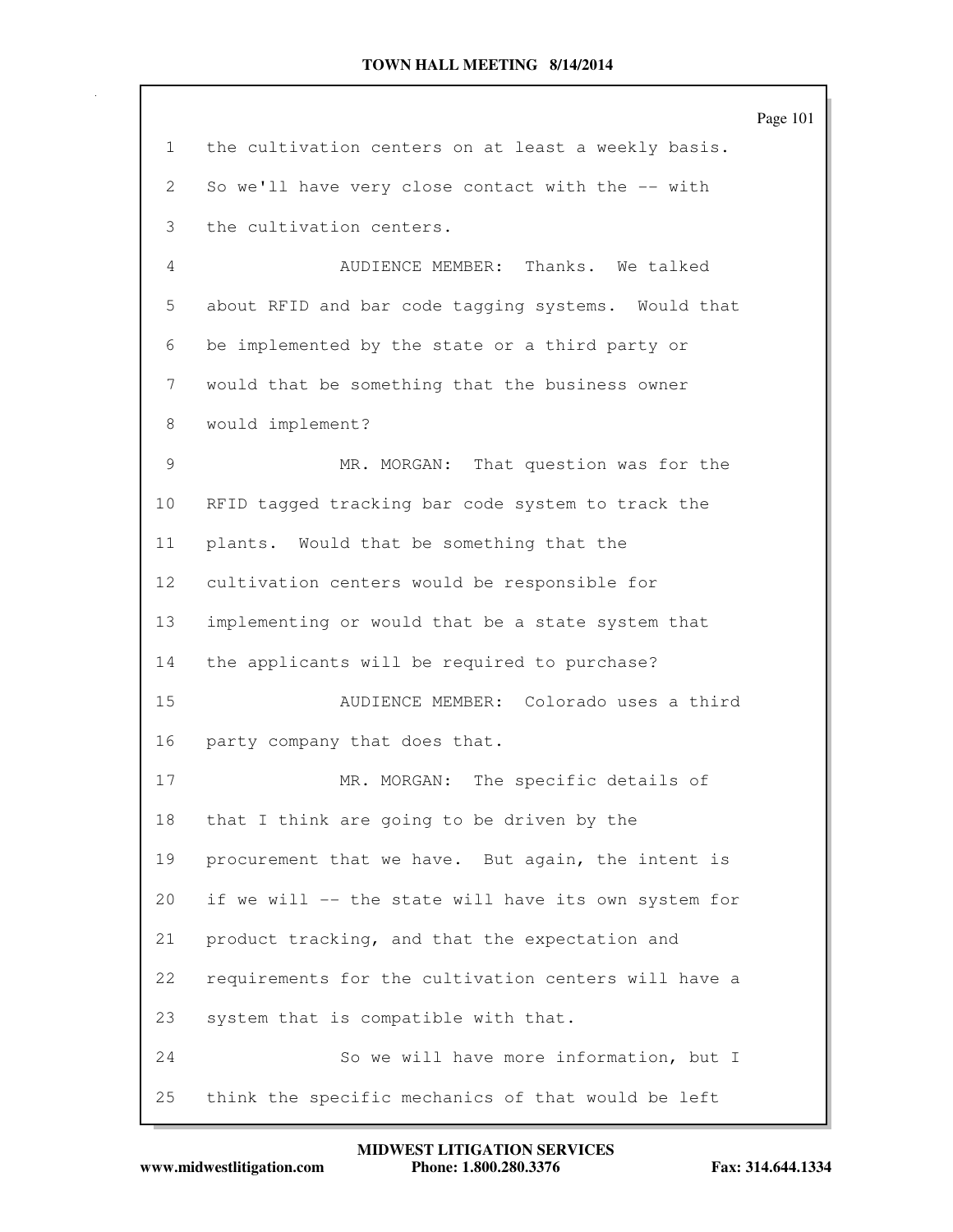Page 102 1 to the procurement process. 2 AUDIENCE MEMBER: Okay. Thanks. And 3 then on the -- I think in the bonus area it talks 4 about environmental plan focus. Should there be 5 more concentration on like energy and water 6 conservation or should it be waste disposal 7 responsibility or would that may be -- be all? 8 MR. MORGAN: The question is for the 9 environmental section of the bonus points. Would 10 there be an expectation that  $--$  would there be  $--$ 11 are we looking for more of a solar energy type of 12 requirements or expectations? Renewable energy 13 or -- 14 AUDIENCE MEMBER: Yeah, kind of water 15 and energy conservation. 16 MR. MORGAN: Or waste. 17 AUDIENCE MEMBER: Or should it be more 18 towards waste disposal? 19 MR. MORGAN: And I think I'll use Ray 20 Watson's comment earlier, you know, one of those 21 areas, especially when it comes to the bonus points, 22 we're not going to dictate a process. We're going 23 to look for creativity. 24 AUDIENCE MEMBER: Add as much detail, 25 creativity and those things.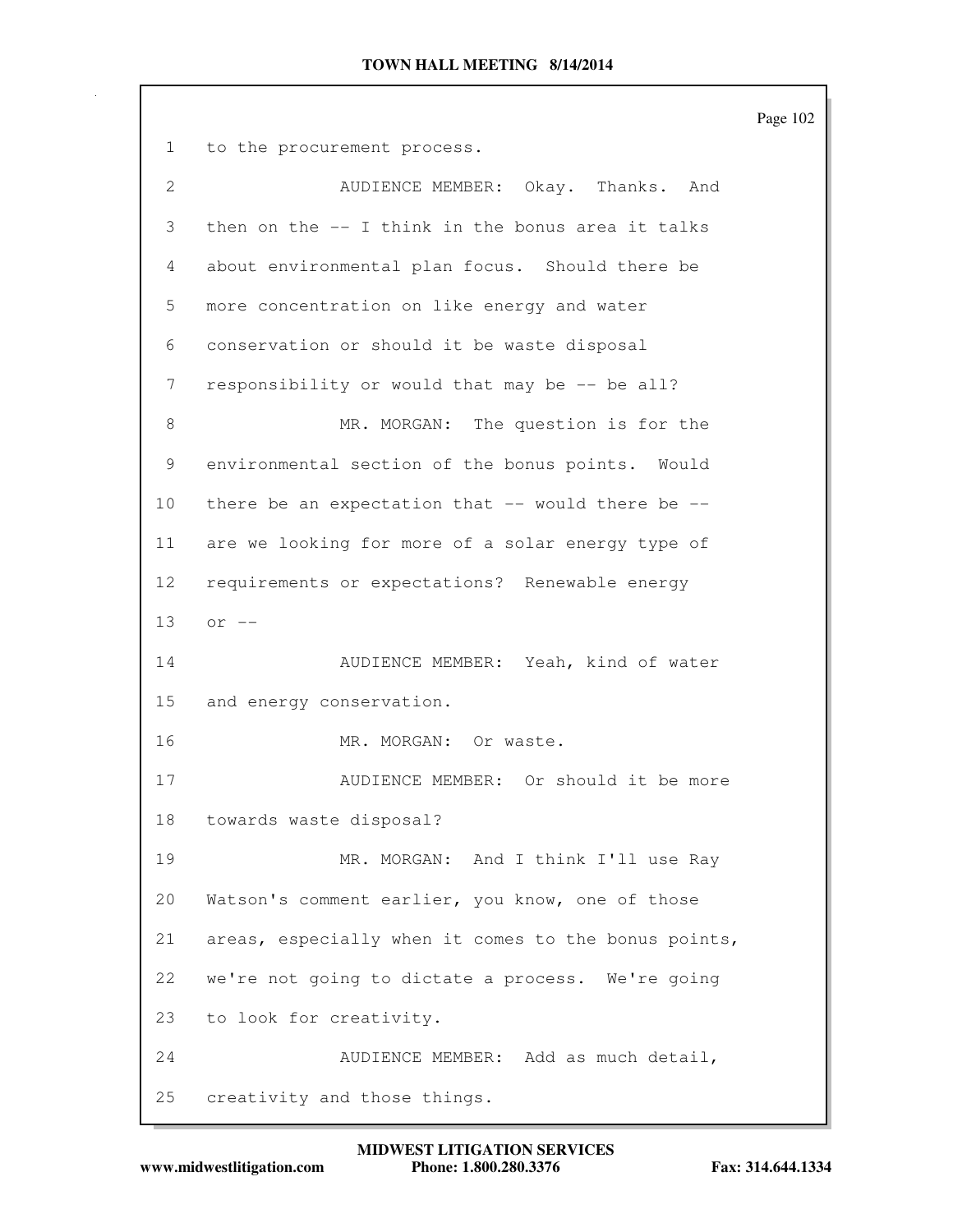Page 103 1 MR. MORGAN: That's right. 2 AUDIENCE MEMBER: Okay. 3 MR. MORGAN: There are a number of 4 processes that other states are exploring and we're 5 looking for creative ways to address that. 6 AUDIENCE MEMBER: Okay. Great. Thank 7 you. 8 MR. MORGAN: Thank you. 9 MR. ANTHONY: Brian Corr. 10 AUDIENCE MEMBER: My question is 11 answered. Thank you. 12 MR. ANTHONY: Thank you. 13 John Baker? 14 Dawn Sullivan. 15 AUDIENCE MEMBER: Hi, my name is Dawn, 16 D-A-W-N. Last name Sullivan, S-U-L-L-I-V-A-N. 17 1 1 apologize, I was late. So if this 18 question has already been answered, I'm a Livescan 19 vendor and I've had some out of state investors 20 question whether they have to actually come to the 21 State of Illinois to be fingerprinted. 22 I've advised that it is from what I 23 know to be considered, there's no way they can send 24 in fingerprint cards? 25 MR. MORGAN: That's right. What we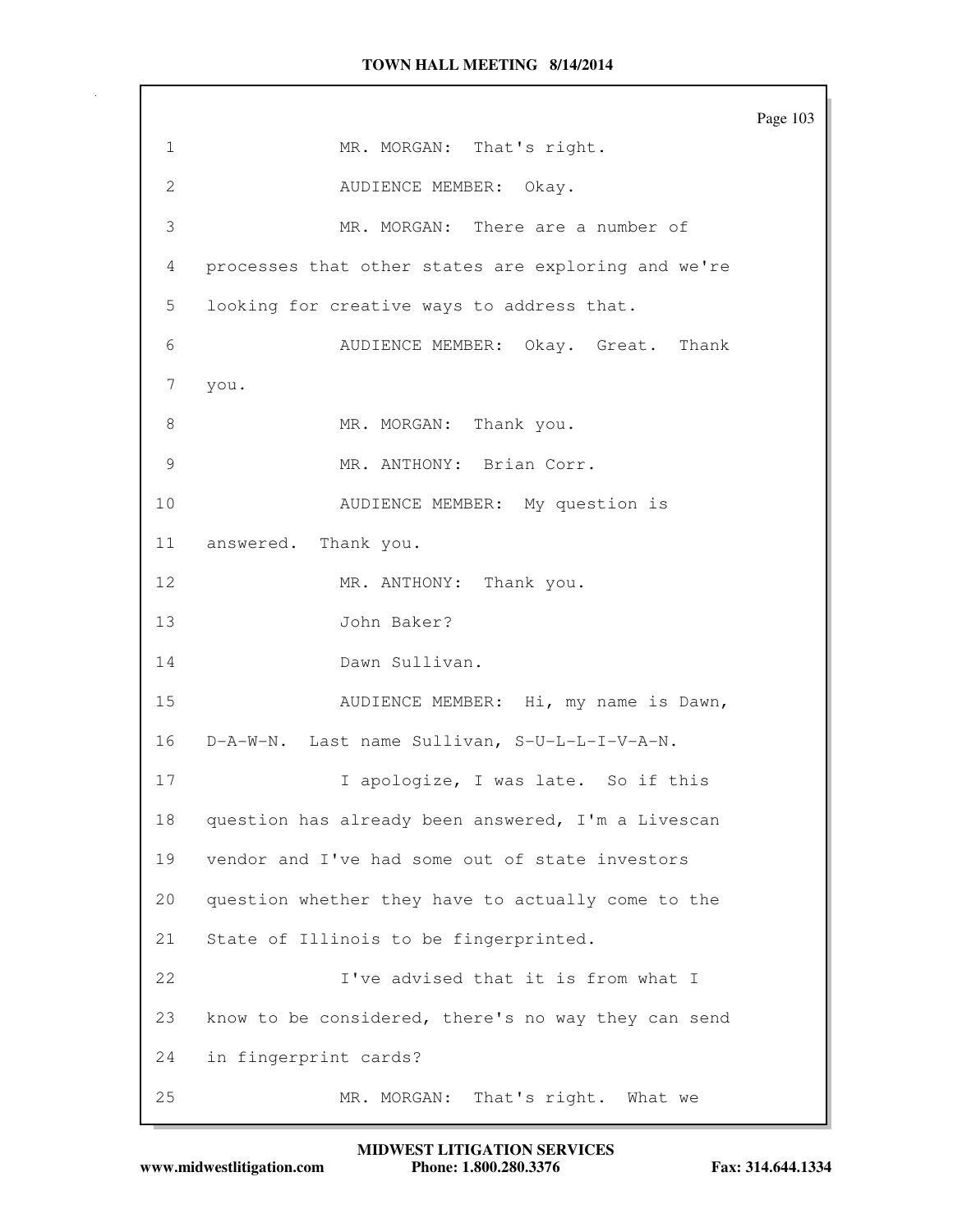|    |                                                      | Page 104 |
|----|------------------------------------------------------|----------|
| 1  | said earlier, and you said it exactly right, we're   |          |
| 2  | requiring anybody who is going to be going to a      |          |
| 3  | Livescan vendor in Illinois, our Livescan vendors    |          |
| 4  | that are licensed are only located within Illinois,  |          |
| 5  | but that scan can take place within the state.       |          |
| 6  | We understand there are out of state                 |          |
| 7  | applicants that are interested in the program, but   |          |
| 8  | after conversations with state police and a number   |          |
| 9  | of Livescan vendors, the only way that we can ensure |          |
| 10 | the integrity of that process was to require people  |          |
| 11 | to come in person.                                   |          |
| 12 | AUDIENCE MEMBER: Okay. Thank you.                    |          |
| 13 | MR. MORGAN: Thank you.                               |          |
| 14 | MR. ANTHONY: Mark Schauerte?                         |          |
| 15 | Bodo Schneider?                                      |          |
| 16 | AUDIENCE MEMBER: Yes. My name is                     |          |
| 17 | Bodo, B-O-D-O. Last name is Schneider,               |          |
| 18 | S-C-H-N-E-I-D-E-R. I run a compassion care clinic,   |          |
| 19 | and I have two questions.                            |          |
| 20 | And I apologize for not being dressed                |          |
| 21 | appropriately for this. I do thank the panel for     |          |
| 22 | allowing me to have the opportunity to speak.        |          |
| 23 | Please envision me in a pinstripe suit with a nice   |          |
| 24 | tie. Okay.                                           |          |
| 25 | First question, how long after applying              |          |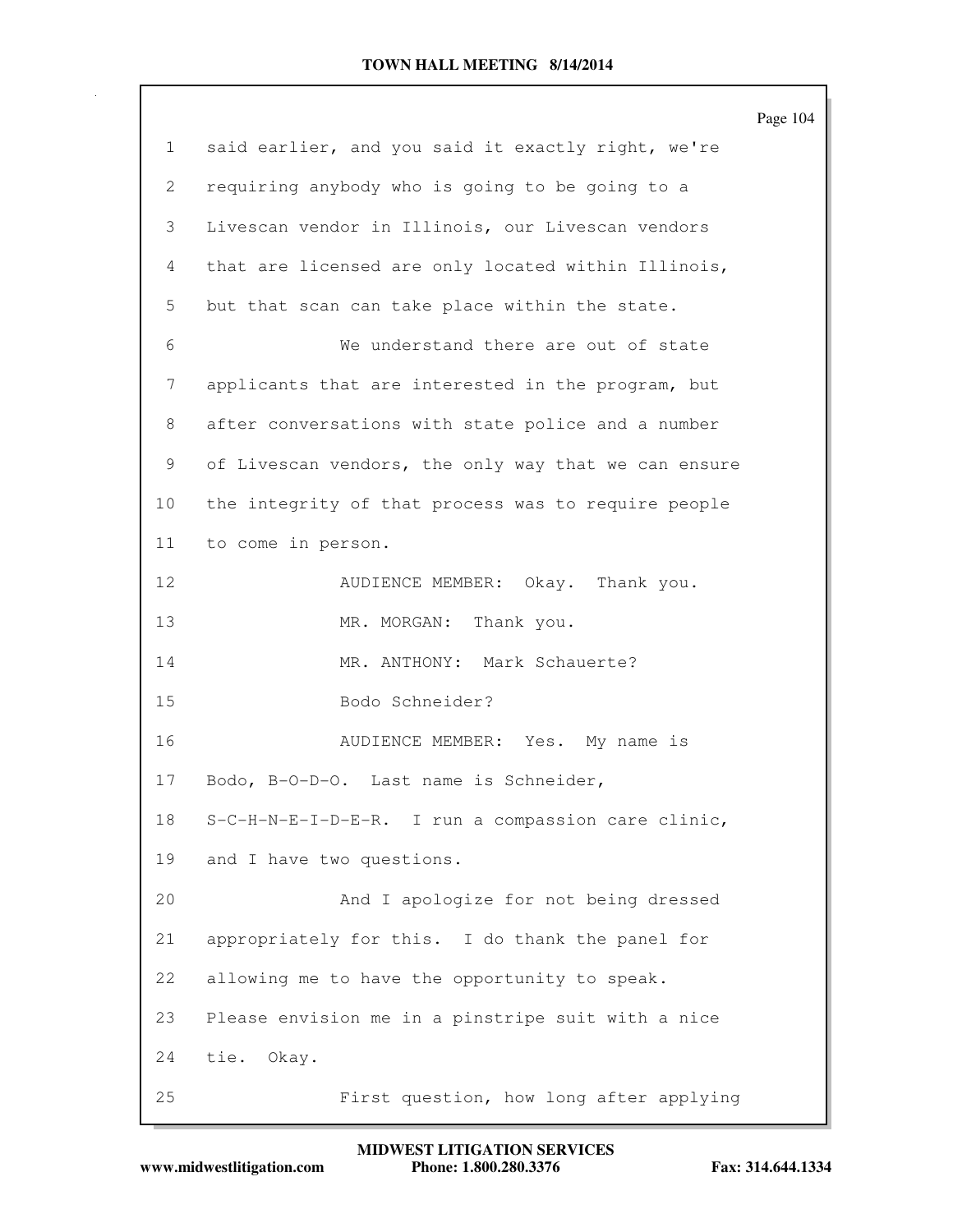|                 |                                                      | Page 105 |
|-----------------|------------------------------------------------------|----------|
| $\mathbf{1}$    | should a patient expect, if approved, their card?    |          |
| $\mathbf{2}$    | And is there a provision for the use of a copy of    |          |
| 3               | the application form, copies of cash, checks,        |          |
| 4               | payment approved?                                    |          |
| 5               | And by way of reference, I refer to the              |          |
| 6               | State of Michigan's process. When they first         |          |
| 7               | started five years ago, there was about a six-month  |          |
| 8               | delay between patients applying and then finally     |          |
| 9               | receiving their card.                                |          |
| 10              | In the state of Michigan they quickly                |          |
| 11              | realized that given the percentage of their patients |          |
| 12 <sup>°</sup> | that were terminal, that they would receive their    |          |
| 13              | card posthumous. So they put a provision in where    |          |
| 14              | they could use the copies of the application, a copy |          |
| 15              | of the physician's recommendation, and a copy of a   |          |
| 16              | cashed check through the State of Michigan by way of |          |
| 17              | proof of the application.                            |          |
| 18              | And then given the 21-day period                     |          |
| 19              | between the check being cashed and the state not     |          |
| 20              | denying it, they then allow the patients to use that |          |
| 21              | format to go to a dispensary and with proper         |          |
| 22              | identification obtain medicine.                      |          |
| 23              | MS. OBERDORF: Okay. So there were                    |          |
| 24              | quite a few questions. I'm going to start with the   |          |
| 25              | first one, which is when a patient applies, if       |          |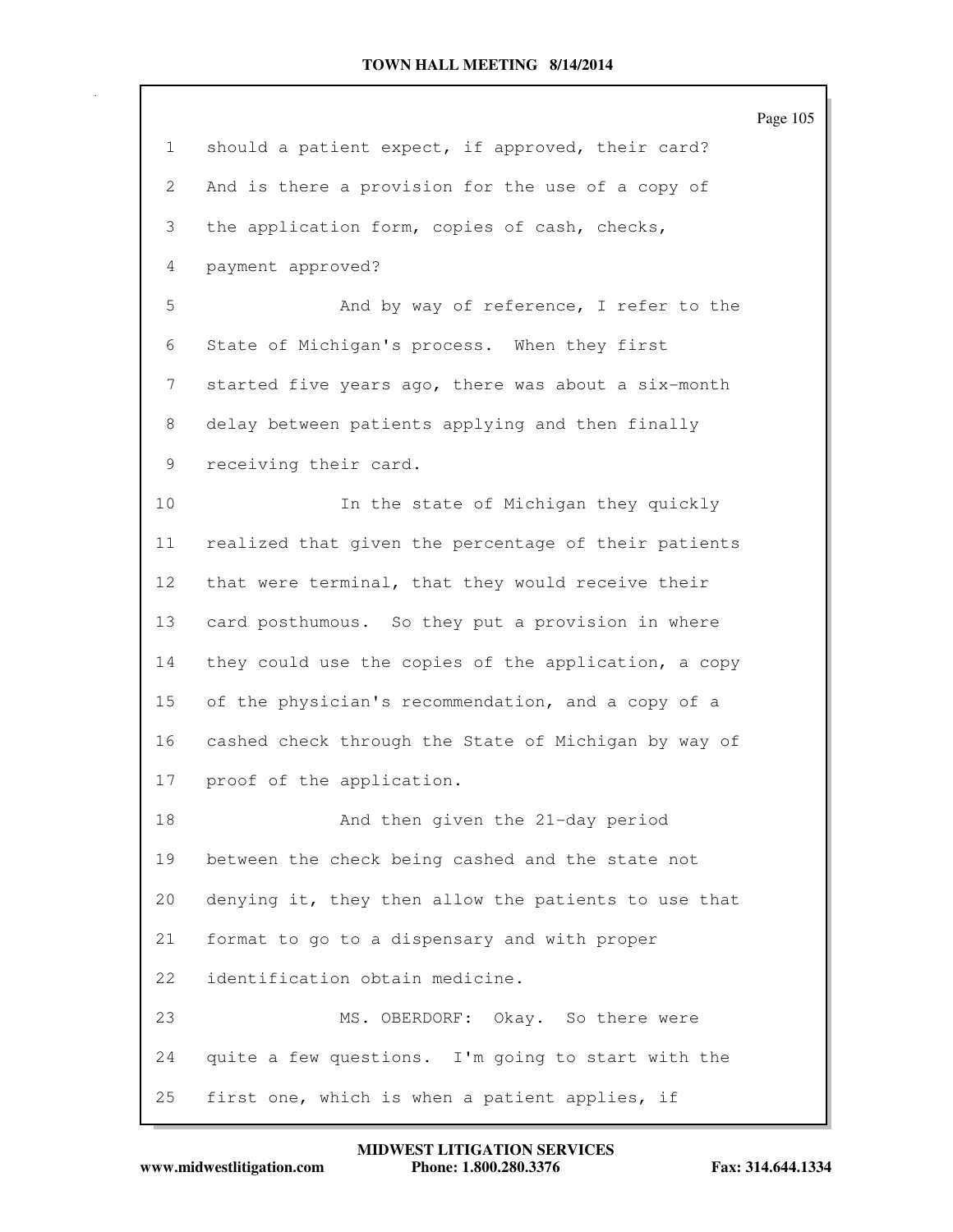|                 |                                                      | Page 106 |
|-----------------|------------------------------------------------------|----------|
| $\mathbf{1}$    | they're approved, how long will it take them to get  |          |
| $\overline{2}$  | that card? And so initially the Department of        |          |
| 3               | Public Health, when we're approving patients, we     |          |
| 4               | will not be sending the physical registry cards. We  |          |
| 5               | will not be doing that until the dispensaries are in |          |
| 6               | operation.                                           |          |
| 7               | So what patients will be receiving is                |          |
| 8               | an approval letter from the state, saying that their |          |
| 9               | application has been approved and we will be in      |          |
| 10 <sub>o</sub> | contact with them as soon as medical cannabis is     |          |
| 11              | available for purchase.                              |          |
| 12              | So that they may select their                        |          |
| 13              | dispensary, and upon receiving a complete            |          |
| 14              | application, so all the different parts that the     |          |
| 15              | Department of Public Health needs, we have 30 days   |          |
| 16              | to approve or deny that application. And then at     |          |
| 17              | the end of that 30-day time period if we approve     |          |
| 18              | someone, we then have 15 days to issue them          |          |
| 19              | approval. So that -- if that makes sense.            |          |
| 20              | AUDIENCE MEMBER:<br>So after the                     |          |
| 21              | dispensaries are open, that is then the procedure,   |          |
| 22              | they have 30 days to respond and 15 days to issue    |          |
| 23              | the card?                                            |          |
| 24              | MS. OBERDORF: It will be -- it should                |          |
| 25              | be quicker. So once the dispensaries are open, the   |          |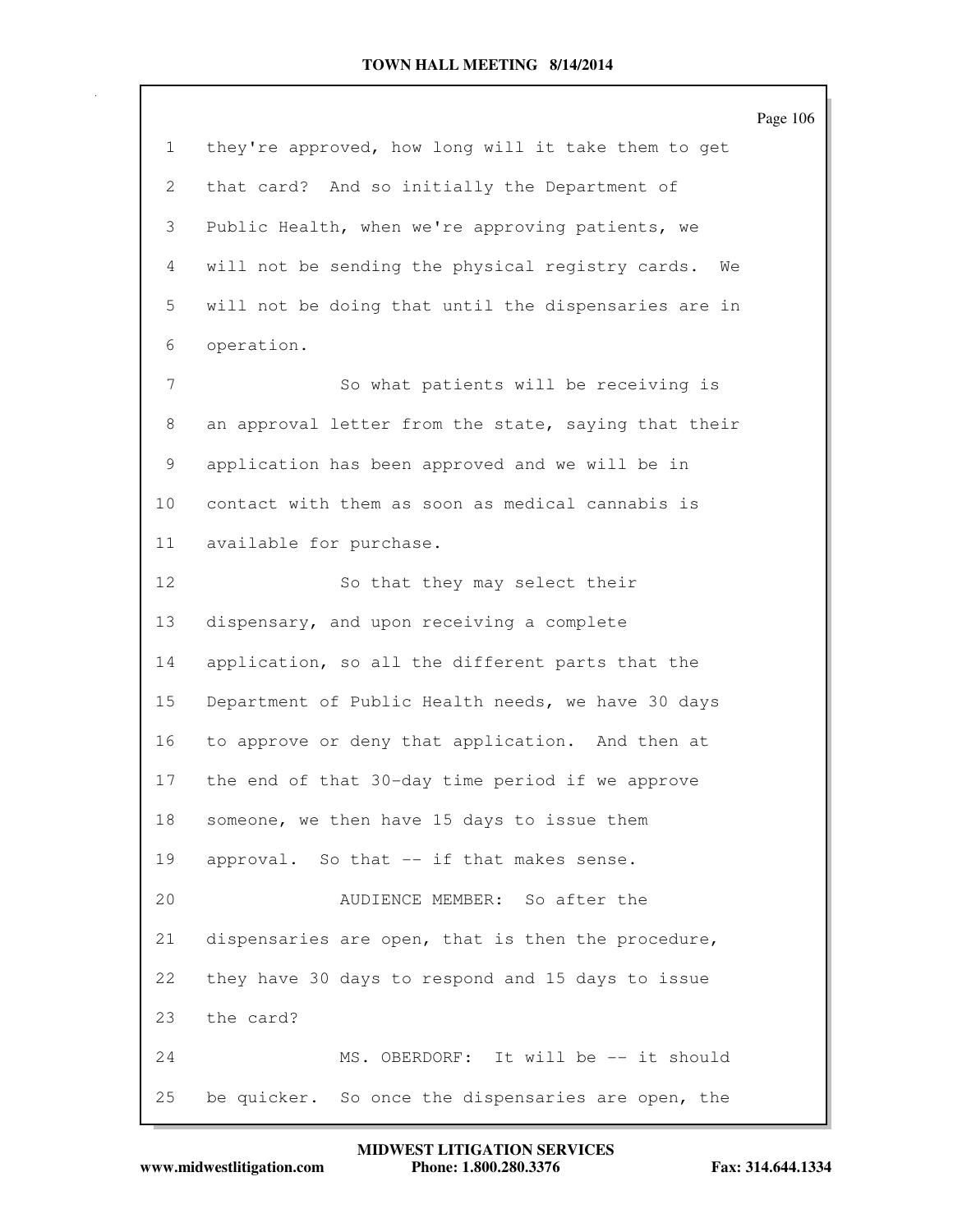Page 107 1 Department of Public Health will contact all of the 2 approved patients to let them know that dispensaries 3 will be opening and ask them to select one in 4 particular. 5 And then upon making their selection, 6 the Department of Public Health will be sending them 7 their card for the purchase of medical cannabis. 8 AUDIENCE MEMBER: Okay. Second 9 question, are there any provisions for use of 10 cannabis in clinical trials, i.e., for the physician 11 office or in hospital emergency departments or is 12 there any way for physicians to have access to the 13 medicinal marijuana to use in a patient setting? 14 MR. ANTHONY: I don't believe that the 15 statute addresses that specific circumstance. I 16 know that there is a federal approval process if you 17 wanted to -- if you want to do clinical trials using 18 cannabis. I think there are some federal approval 19 steps that you need to take. I don't know if the 20 state statute provides for that. I don't think it 21 does. 22 AUDIENCE MEMBER: Would one need -- if 23 one got federal approval, would one need state 24 approval as well? 25 MR. MORGAN: There was an earlier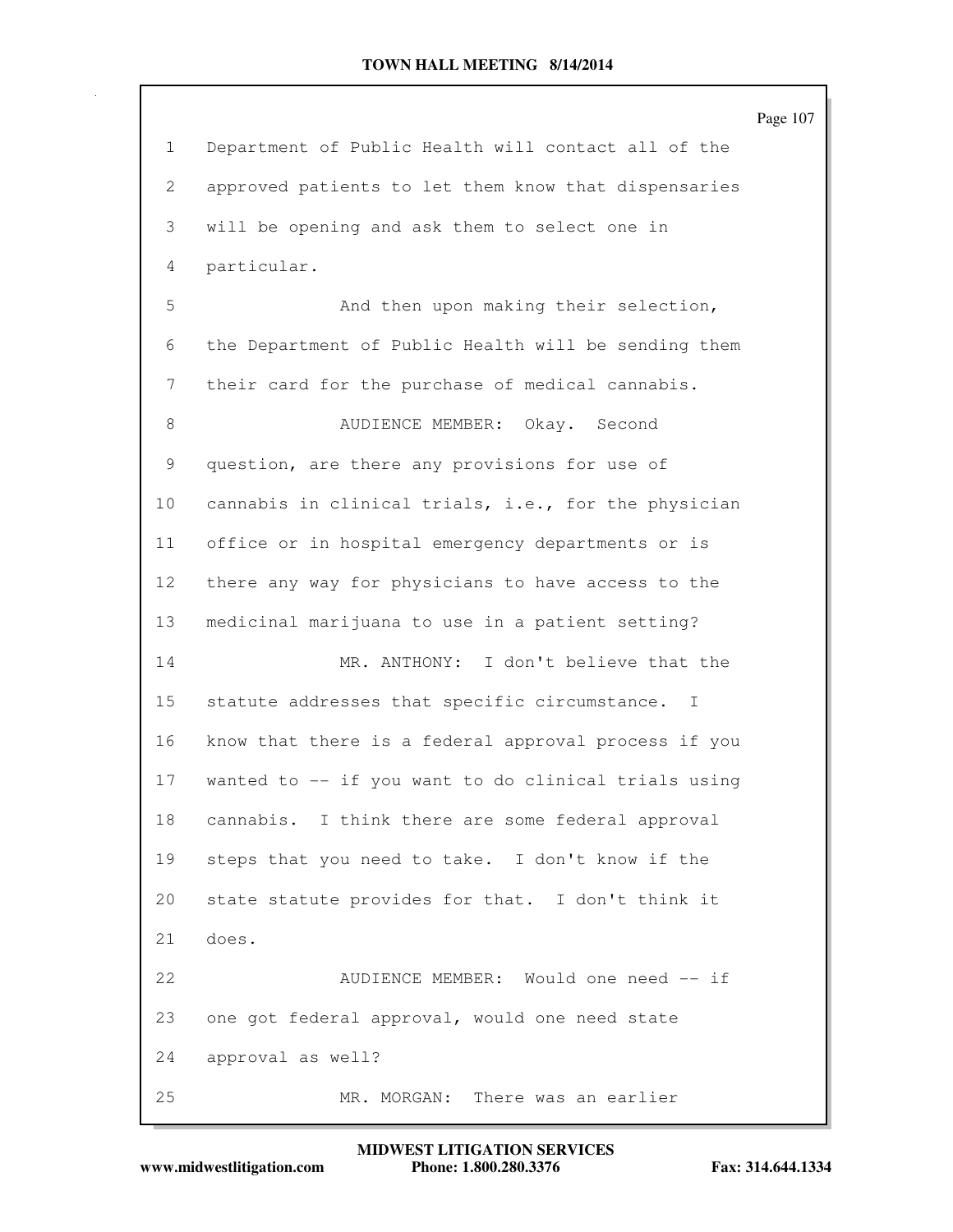|              |                                                      | Page 108 |
|--------------|------------------------------------------------------|----------|
| $\mathbf{1}$ | question about the physician involvement with        |          |
| 2            | cultivation center or dispensary, and one of the     |          |
| 3            | ways that they could be involved specifically would  |          |
| 4            | be through research studies. So that really is more  |          |
| 5            | on the dispensary and cultivation side.              |          |
| 6            | Did everyone hear the question?<br>I'm               |          |
| 7            | sorry. I didn't repeat it. Okay.                     |          |
| 8            | So the fact that there would be a                    |          |
| 9            | physician that's interested in doing clinical        |          |
| 10           | studies is relatively determined by federal          |          |
| 11           | approvals as opposed to state approvals.             |          |
| 12           | The tracking -- the dispensaries and                 |          |
| 13           | cultivation centers are still going to be expected   |          |
| 14           | to track all the product, and any product that goes  |          |
| 15           | out the door for purposes of that study, but beyond  |          |
| 16           | that it wouldn't -- as Tyler mentioned, it wouldn't  |          |
| 17           | be coming to the state for approval.                 |          |
| 18           | Notification, wouldn't hurt to let us                |          |
| 19           | know if any clinical studies were going on. And the  |          |
| 20           | applications would probably be referencing any       |          |
| 21           | pendant or potential studies. So it's going to be    |          |
| 22           | an ongoing expectation of notice, but it's much more |          |
| 23           | of a federal side of things.                         |          |
| 24           | AUDIENCE MEMBER: Okay. One final                     |          |
| 25           | question. And this may have been answered already    |          |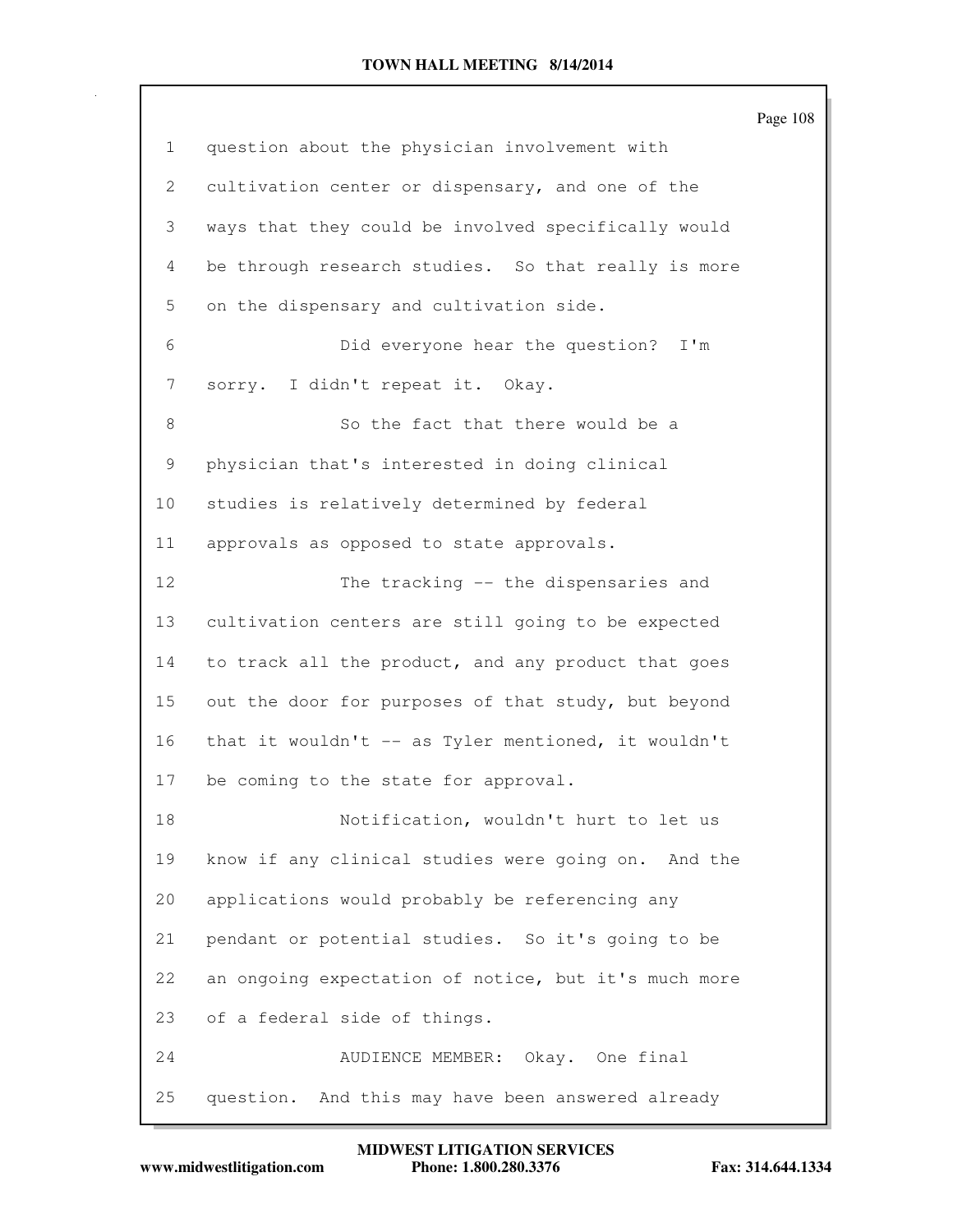Page 109 1 and I apologize if I'm repeating a question. 2 Given the premise that marijuana is a 3 medicine, how will the recommending physician be 4 able to guide patients as to strains useful to their 5 condition or symptoms? And follow on that, B, what 6 communications will be allowed between physicians 7 and dispensaries/growers? 8 MR. MORGAN: So two parts to that 9 question. To just repeat it, one is what 10 opportunities will a physician have for recommending 11 particular strains and usage of medical cannabis. 12 And conversely, what opportunities will 13 a physician have to communicate directly with a 14 dispensary about a patient's use? Is that the 15 questions. 16 AUDIENCE MEMBER: Yes. 17 MR. MORGAN: The first part, our 18 system, for a number of reasons, is driven by a 19 patient decision-making process as opposed to a 20 physician prescription. So it's important to 21 distinguish between a prescription from a physician 22 and a physician certification of someone's medical 23 condition. 24 It might seem similar, but there are 25 quite significant differences in what a physician is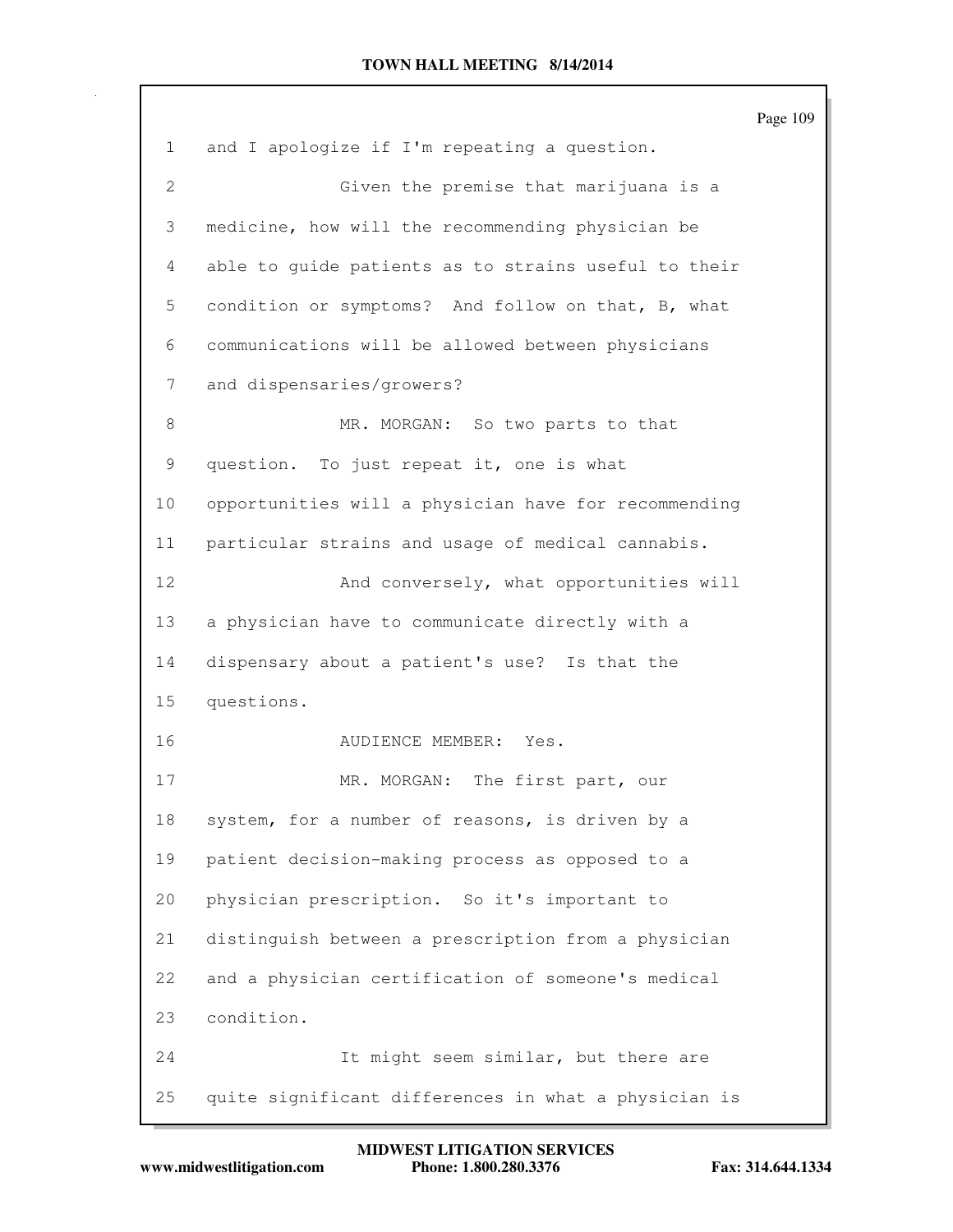|              |                                                      | Page 110 |
|--------------|------------------------------------------------------|----------|
| $\mathbf{1}$ | certifying on a form. They're certifying a           |          |
| 2            | patient's potential benefit from use of medical      |          |
| 3            | cannabis, but specifically the certification is      |          |
| 4            | designed to certainly just confirm the medical       |          |
| 5            | condition of the individual. It's really what it's   |          |
| 6            | designed for in the physician certification.         |          |
| 7            | The patient is not only going to be                  |          |
| 8            | getting the majority of their education from a       |          |
| 9            | dispensary, certainly we expect they will be in      |          |
| 10           | regular communication with their physician, so that  |          |
| 11           | they understand the actual impact on their body from |          |
| 12           | the medical cannabis. Particularly relevant to       |          |
| 13           | additional medications they might be on and the      |          |
| 14           | impact of that. So I think there are going to be a   |          |
| 15           | number of conversations going on.                    |          |
| 16           | The physician to dispensary                          |          |
| 17           | conversation is unlikely to be happening for a       |          |
| 18           | number of reasons. Most importantly because of       |          |
| 19           | patient confidentiality. So the physician is most    |          |
| 20           | likely not going to have a direct relationship with  |          |
| 21           | the dispensary about what a patient is using.<br>And |          |
| 22           | again, it goes back to the question of whether it's  |          |
| 23           | prescription or not. It's more of a certification.   |          |
| 24           | So the physician certainly will be able to help      |          |
| 25           | guide the patient.                                   |          |

**www.midwestlitigation.com Phone: 1.800.280.3376 Fax: 314.644.1334 MIDWEST LITIGATION SERVICES**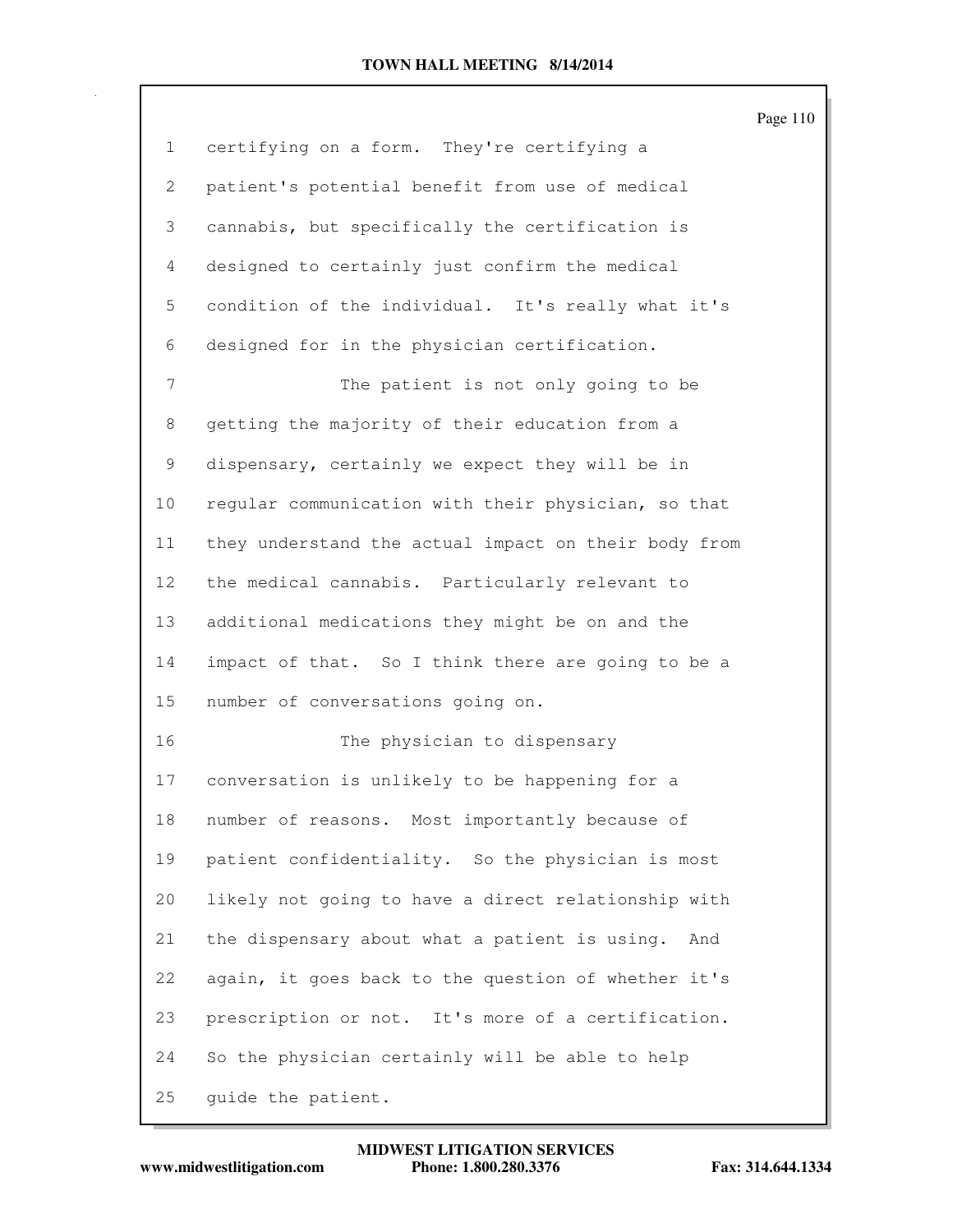|              |                                                      | Page 111 |
|--------------|------------------------------------------------------|----------|
| $\mathbf{1}$ | AUDIENCE MEMBER: I understand the                    |          |
| 2            | distinction, and I applaud the State of Illinois's   |          |
| 3            | decision to allow and empower the patients to decide |          |
| 4            | what and when they use their medicine. I think       |          |
| 5            | that's very, very beneficial to the patient because  |          |
| 6            | it allows them to self-medicate, and the experience  |          |
| 7            | in Michigan is that they are very responsible.       |          |
| 8            | But the follow up there is given that                |          |
| 9            | these patients are long-term patients of our         |          |
| 10           | practice and that they come back to us for follow up |          |
| 11           | and follow-up treatment for their cannabis use.      |          |
| 12           | How are we going to be able to guide                 |          |
| 13           | and change that, if we see something that would      |          |
| 14           | benefit them or we learn something that may be       |          |
| 15           | beneficial to them?                                  |          |
| 16           | MR. WATSON: This goes back to an                     |          |
| 17           | earlier question. As far as cultivation centers,     |          |
| 18           | they are permitted to market directly to registered  |          |
| 19           | dispensaries or physicians through direct mail,      |          |
| 20           | brochures or other means directed solely to the      |          |
| 21           | dispensaries and not available to the public.        |          |
| 22           | The idea there is that the cultivation               |          |
| 23           | centers would not be marketing so much to the        |          |
| 24           | patient, but would be giving the physicians the      |          |
| 25           | information about the products that they are         |          |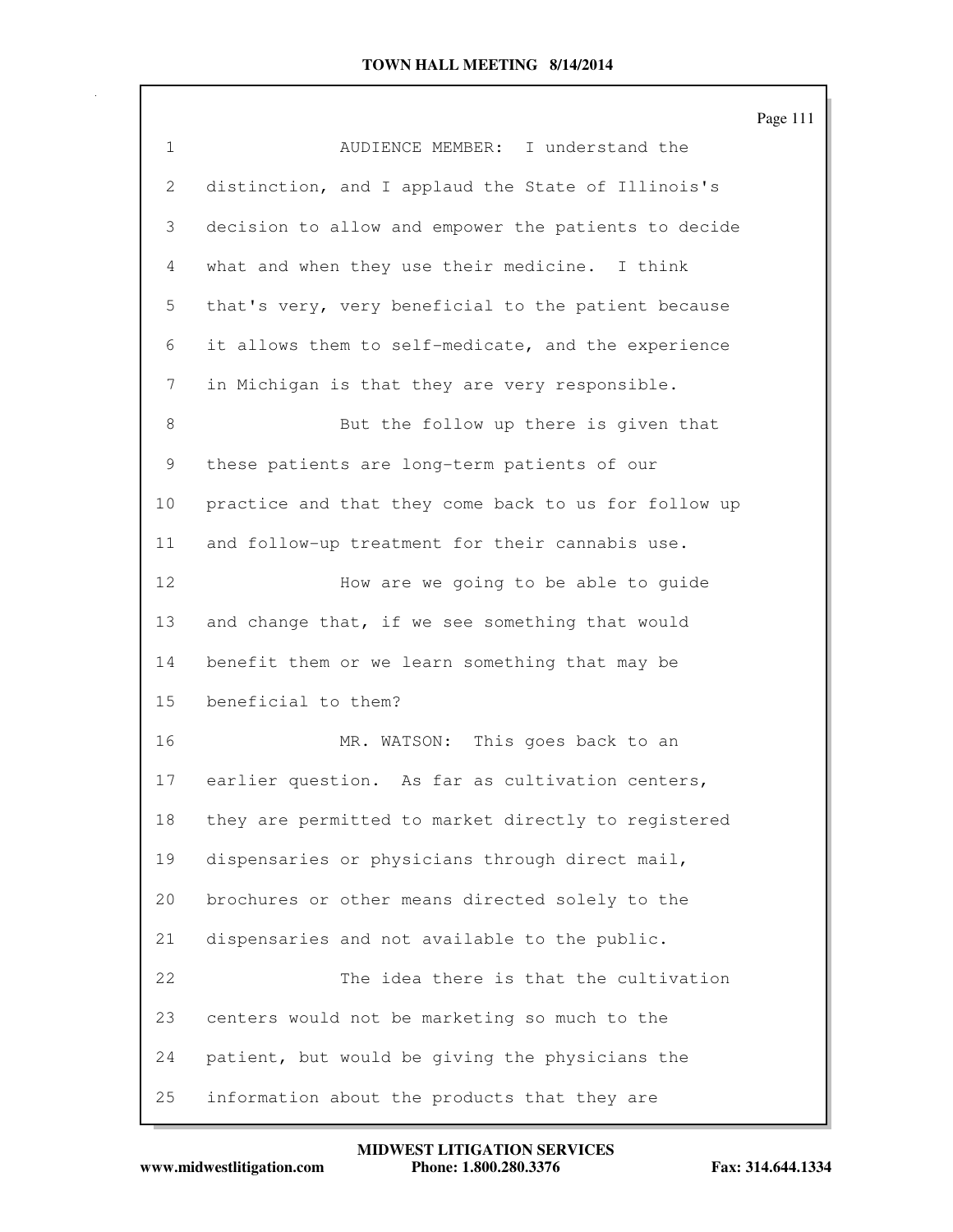|                 |                                                      | Page 112 |
|-----------------|------------------------------------------------------|----------|
| 1               | developing, whether it be the infused products or    |          |
| 2               | the varying strains of the smokeable product.        |          |
| 3               | And the physician then would have some               |          |
| 4               | idea as to what's available out there and could make |          |
| 5               | recommendations to the patients.                     |          |
| 6               | AUDIENCE MEMBER: That's great.                       |          |
| 7               | MR. MORGAN: And in addition to that                  |          |
| 8               | too, I think the reality is that a patient is going  |          |
| 9               | to have continual follow ups with their physician.   |          |
| 10 <sub>o</sub> | And so one of the reasons we require that bona fide  |          |
| 11              | patient/physician relationship is because of the     |          |
| 12              | issues you're talking about.                         |          |
| 13              | It's going to be part of the continuous              |          |
| 14              | relationship and tracking of that patient's health,  |          |
| 15              | based on the cannabis they're using and the impact   |          |
| 16              | on their body and their medical condition.           |          |
| 17              | AUDIENCE MEMBER:<br>That I think answered            |          |
| 18              | that, how that interaction would then happen there.  |          |
| 19              | All right. Thank you.                                |          |
| 20              | MR. MORGAN: Thank you very much.                     |          |
| 21              | MR. ANTHONY: At this point I think                   |          |
| 22              | we're starting to circle back through individuals    |          |
| 23              | who have previously spoken.                          |          |
| 24              | I have the next person was Stephanie                 |          |
| 25              | Dalton. She'd like to come up and give additional    |          |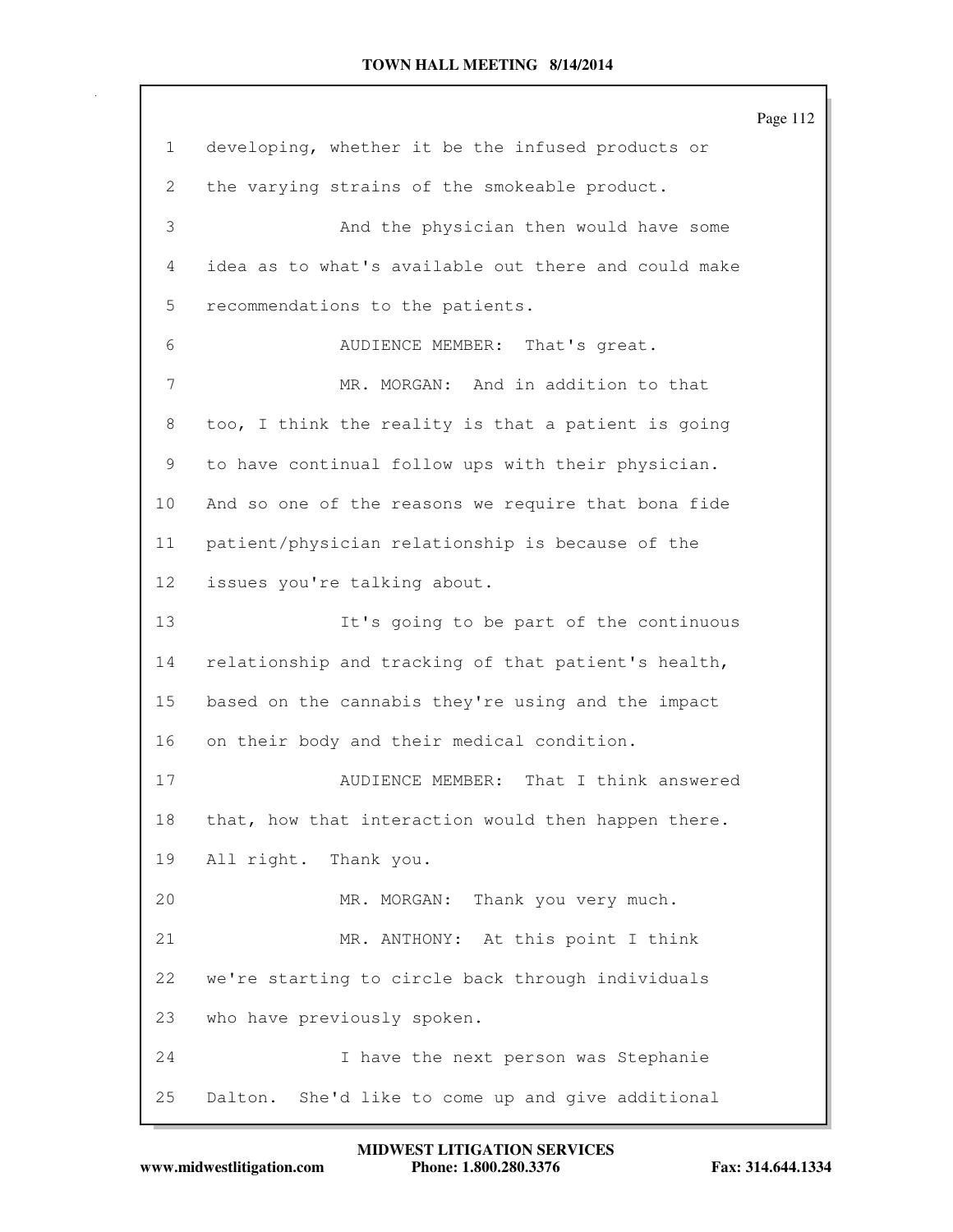```
Page 113
1 comments. Thereafter, if --
2 AUDIENCE MEMBER: You didn't call me.
3 I'm on there.
4 MR. ANTHONY: I apologize. I'm so
5 sorry.
6 AUDIENCE MEMBER: I'm Tanya Griffin.
7 MR. ANTHONY: Would you mind?
8 AUDIENCE MEMBER: I'm Tanya Griffin.
9 T-A-N-Y-A, G-R-I-F-F-I-N.
10 So my first question is probably
11 directed to -- to Ray. I understand there's going
12 to be five independent labs. Do you prefer or
13 recommend that we have our own internal lab with
14 regard to cultivation?
15 MR. WATSON: I'm not sure where the
16 number five came from.
17 AUDIENCE MEMBER: I think it was
18 mentioned. I just wrote it down as you were
19 talking. There's not a number five, then?
20 MR. WATSON: But certainly we want more
21 than one.
22 AUDIENCE MEMBER: Right.
23 MR. WATSON: I think that was Bob's
24 answer to a different question, more than one.
25 AUDIENCE MEMBER: Right.
```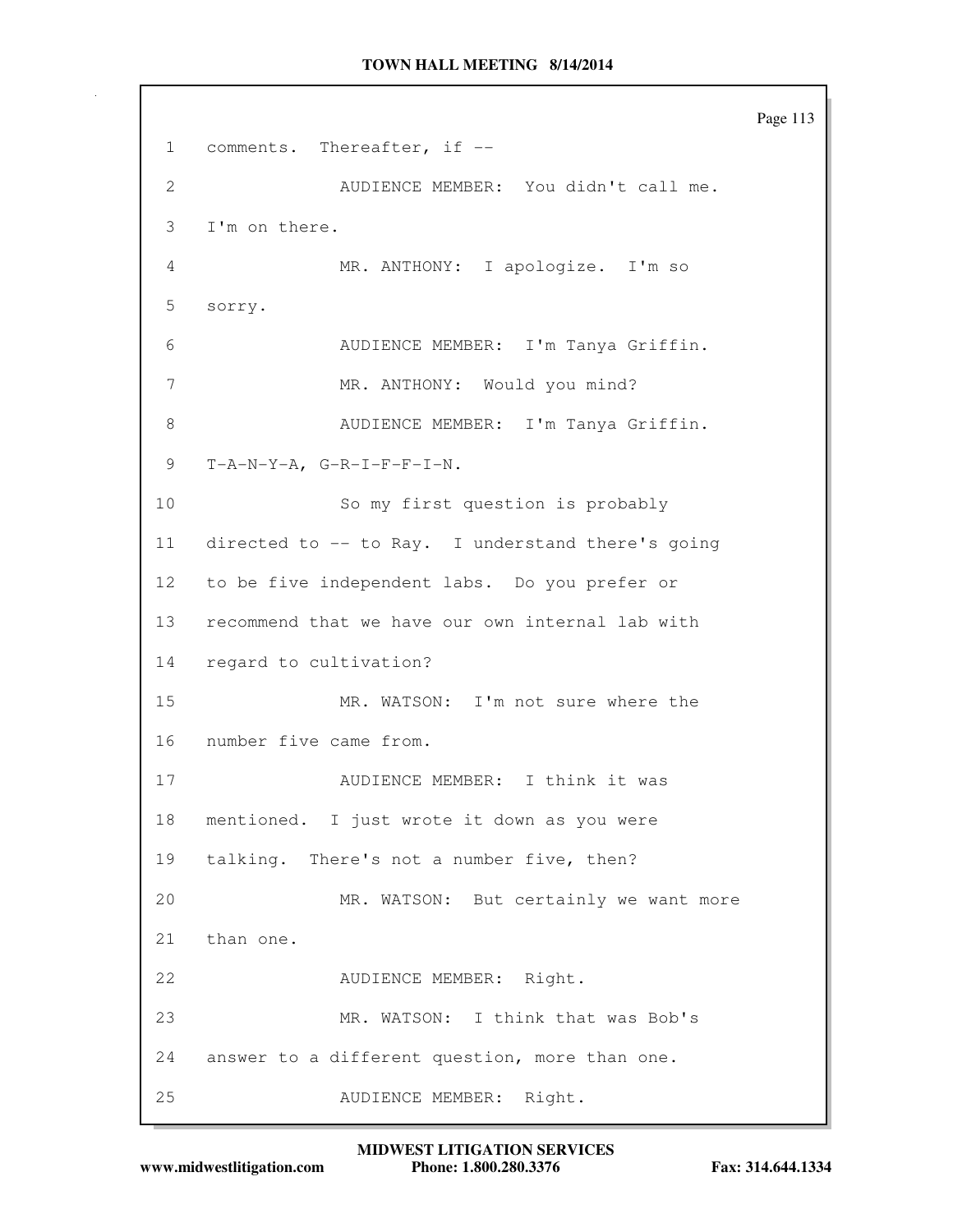Page 114 1 MR. WATSON: But it -- okay. Now I 2 forgot your question. 3 AUDIENCE MEMBER: With regard to having 4 our own on-site lab and cultivation. 5 MR. WATSON: Okay. I think that that's 6 helpful. And if you want to make that part of your 7 cultivation plan, to be able to do your own testing, 8 and maybe that would help product development, maybe 9 that would be part of the program that you want to 10 present. 11 But as far as the labeling, we are 12 going to want the independent labs to -- 13 AUDIENCE MEMBER: Okay. That was my 14 real question. 15 MR. WATSON: -- to be setting that for 16 you, for obvious reasons. 17 AUDIENCE MEMBER: Right. Again for 18 you, Ray, with regard to the variance on having a 19 cultivation site and a dispensary within a thousand 20 feet, the language was somewhat unclear. Can you 21 expand on that at all? 22 MR. WATSON: I'm so surprised. 23 Everything else was so clear. Hang on just one 24 second. Let me take -- 25 AUDIENCE MEMBER: I'm trying to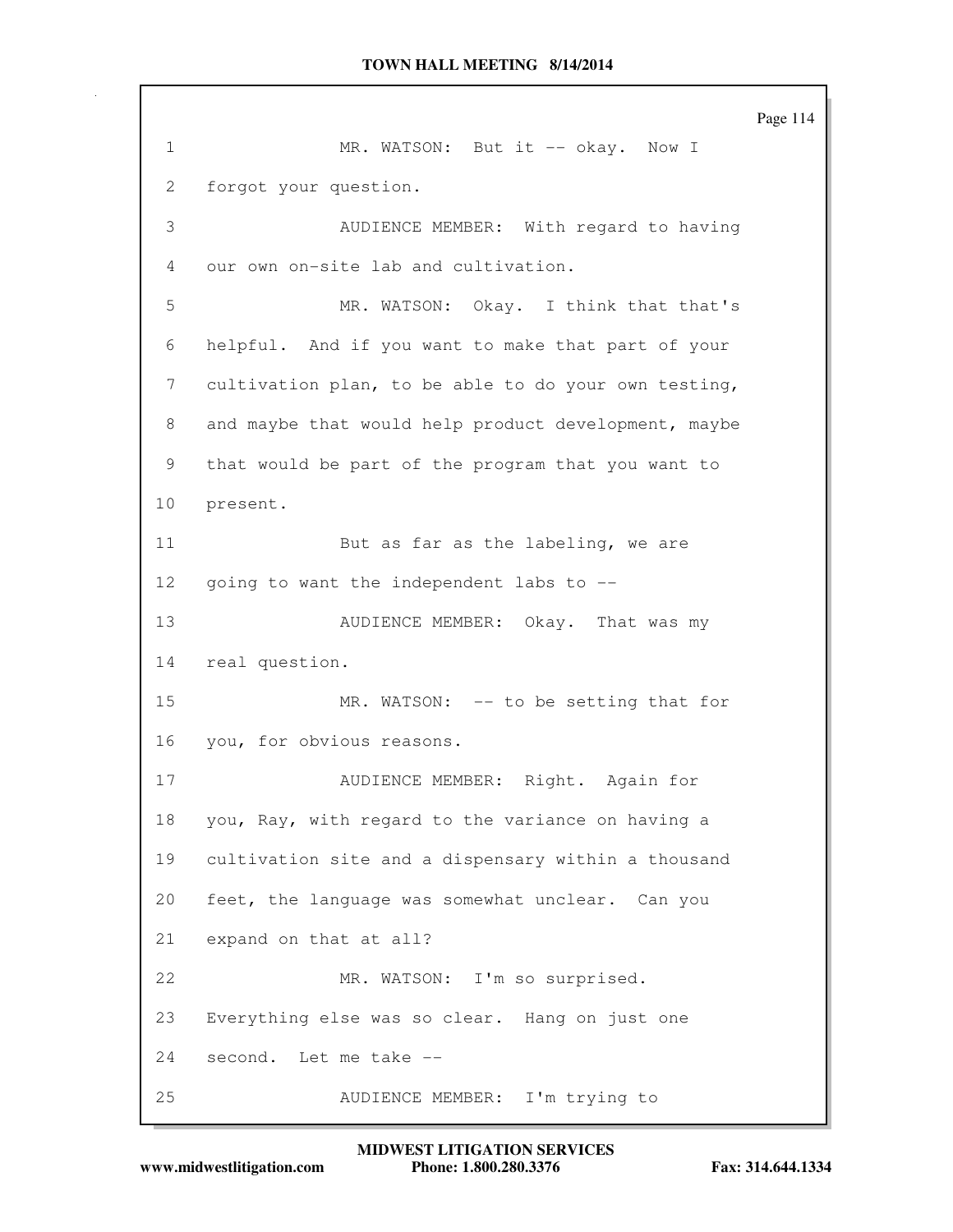Page 115 1 remember what section it is. It's -- 2 MR. WATSON: It's early. 3 AUDIENCE MEMBER: You know, the 4 language kind of reads, just to kind of see the 5 variance, and as the draft rules came out it changed 6 a little bit, but not significantly. 7 MR. WATSON: Oh, yes. That's right. 8 Correct. No. I got it right. Here. Okay. 9 So if you have a specific question 10 about the language. 11 AUDIENCE MEMBER: Well, what kind of  $-$ 12 if I remember correctly, there's a thousand feet 13 variance and I don't know if that's coming from the 14 direction of the township or the municipality or if 15 it's driven by the rules. It's a very short kind of 16 response to whether or not these two can function 17 even on the same parcel of land. 18 MR. WATSON: Well, there is a 19 requirement in 210 A1, and I should probably flip 20 through that before I comment on it. Let me grab 21 this one second. 22 Well, I think we just found an error in 23 the reference. We did correct some of those. So 24 I'm not sure what it is, but -- 25 AUDIENCE MEMBER: We can look on-line.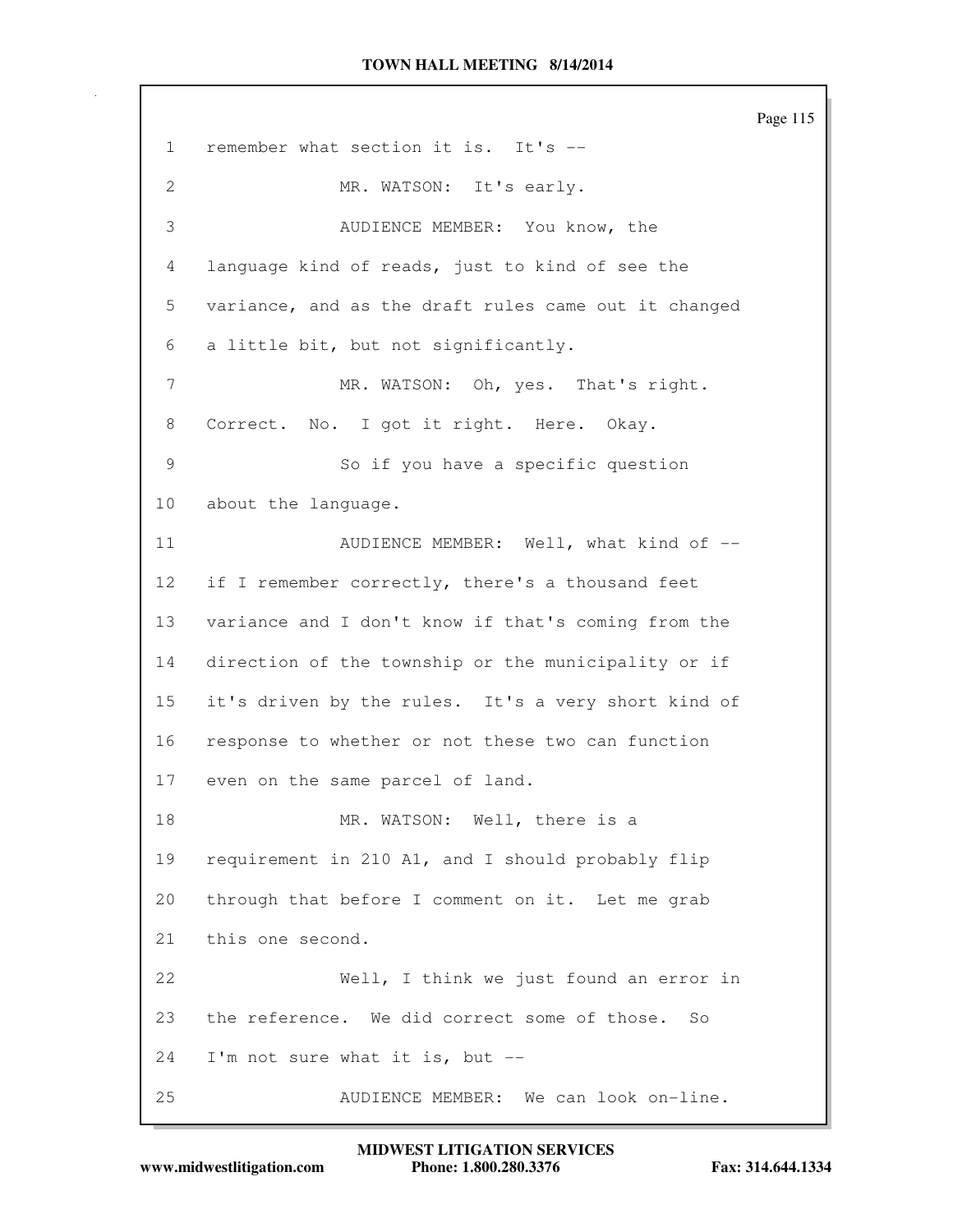Page 116 1 MR. WATSON: Yeah. But anyway, I do 2 recall it. There is a thousand foot setback between 3 the dispensaries and cultivation centers. 4 We had several comments about whether 5 or not we could, you know, waive that, and we 6 decided to put this into one of the two areas that 7 we would allow a variance from the rules. 8 But we're going to want to have to 9 submit that to a three person panel within our 10 department to see if it's a good idea, essentially 11 is what it amounts to. 12 AUDIENCE MEMBER: Okay. That's good. 13 I think that's -- so kind of work through -- if we 14 wanted to do it, work with the municipality and then 15 continue the conversation, basically? 16 MR. MORGAN: I don't know that the 17 1,000-foot difference and separation between the 18 dispensary and the cultivation center was less of a 19 municipal zoning consideration, and much more of a 20 programmatic policy question of having just very -- 21 two very different types of facilities. A 22 dispensary with a great deal of foot traffic and 23 access, public access for eligible patients. 24 Versus a cultivation center which has 25 minimal, if any, public access, and that separation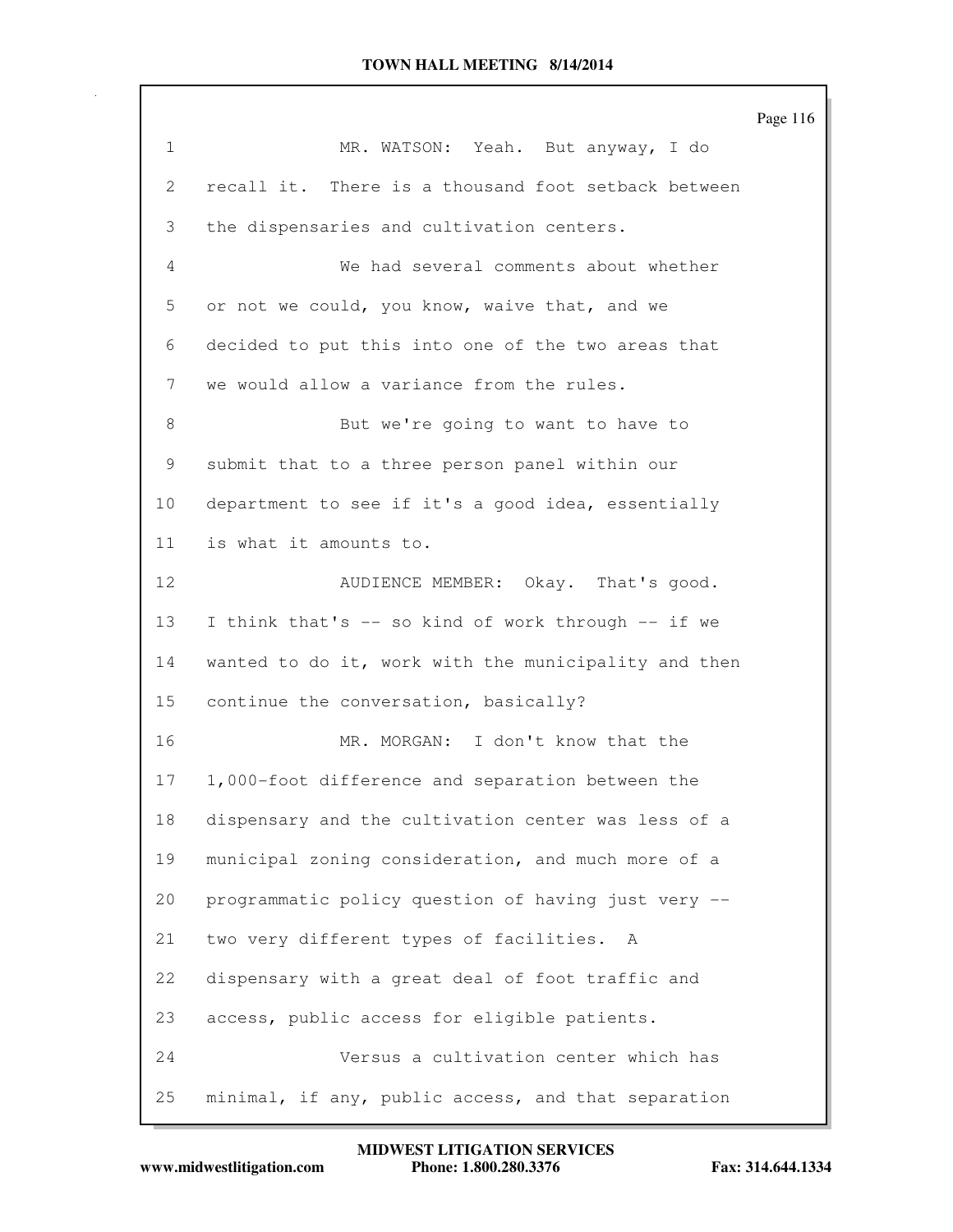|    |                                                      | Page 117 |
|----|------------------------------------------------------|----------|
| 1  | between the two. It was in part a byproduct of our   |          |
| 2  | allowing vertical integration, organization to own   |          |
| 3  | both cultivation center and dispensary, that might   |          |
| 4  | want to have it located on the same parcel of land.  |          |
| 5  | We do want to have separation there for              |          |
| 6  | security reasons. That was one of the several        |          |
| 7  | reasons that we discussed. But we can also always    |          |
| 8  | be providing more information through FAQs.          |          |
| 9  | AUDIENCE MEMBER: Okay. That's great.                 |          |
| 10 | Thank you. I think that answers -- just a couple     |          |
| 11 | real quick more.                                     |          |
| 12 | With regard to minority ownership, so                |          |
| 13 | if we've got the component parts, of over 51 percent |          |
| 14 | being female, minority, and veteran ownership, how   |          |
| 15 | do we navigate CMS, you know, with those composite   |          |
| 16 | parts of owner/managing members?                     |          |
| 17 | MR. MORGAN: I'm not sure -- so it                    |          |
| 18 | doesn't require that you manage CMS.                 |          |
| 19 | AUDIENCE MEMBER: There's no --                       |          |
| 20 | MR. MORGAN: The BEP certification is                 |          |
| 21 | not required. It's one of the ways to establish      |          |
| 22 | that you have those respective percentage            |          |
| 23 | ownerships.                                          |          |
| 24 | AUDIENCE MEMBER: Okay.                               |          |
| 25 | MR. MORGAN: There are a number of                    |          |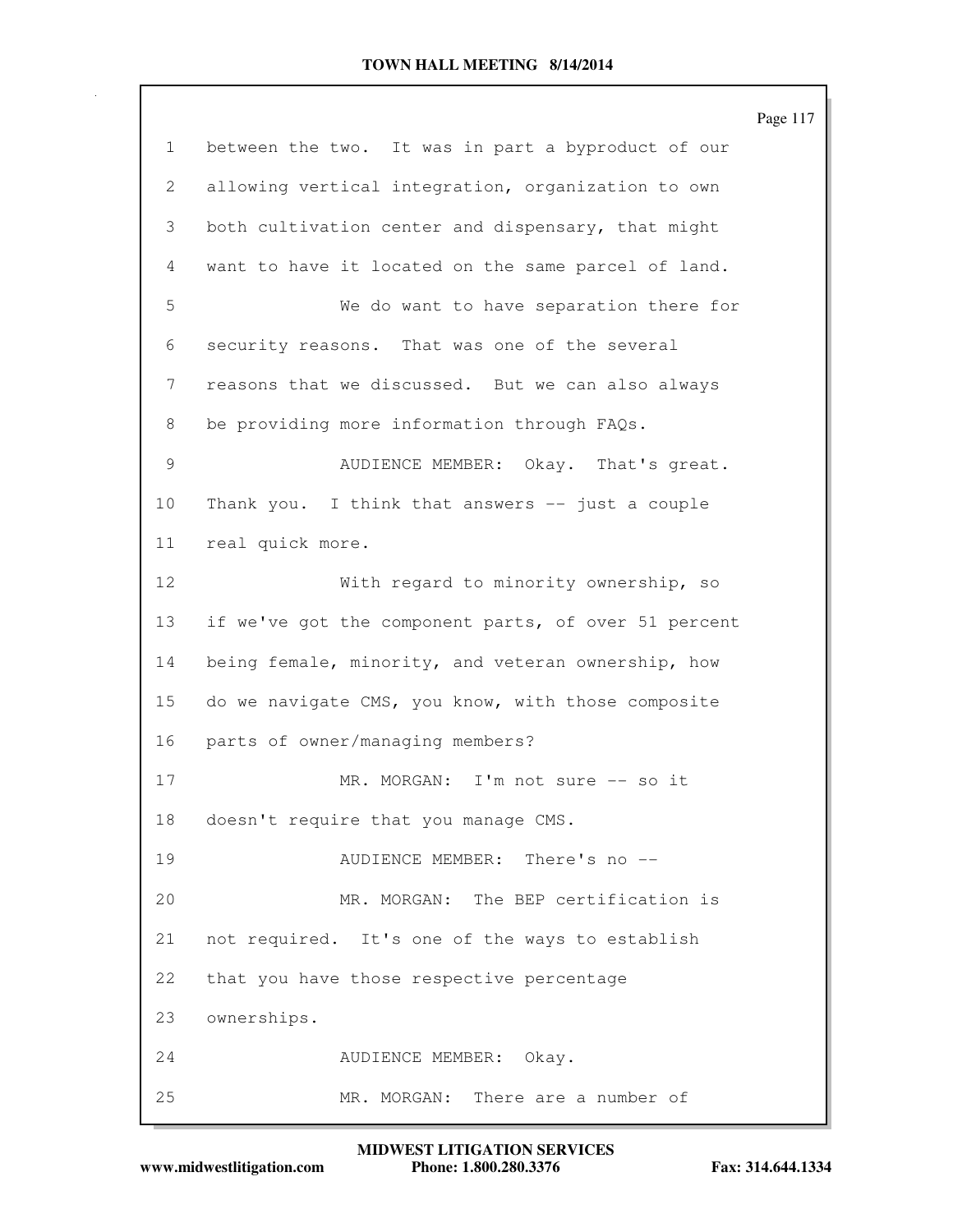|                 |                                                      | Page 118 |
|-----------------|------------------------------------------------------|----------|
| 1               | other ways, and working through CMS there are a      |          |
| 2               | number of documents that generally would support     |          |
| 3               | those backgrounds.                                   |          |
| 4               | Again, I mean, going through CMS, BEP                |          |
| 5               | procurement or BEP certification is, from what I     |          |
| 6               | understand, a relatively straightforward process     |          |
| 7               | that does happen quite promptly and CMS is prepared  |          |
| 8               | for applications for this program.                   |          |
| 9               | AUDIENCE MEMBER: Okay.                               |          |
| 10              | MR. MORGAN: They know that might be                  |          |
| 11              | coming. If at any point you have any additional      |          |
| 12 <sup>°</sup> | questions or challenges for CMS, certainly           |          |
| 13              | contacting our agency at DFPR will let us know what  |          |
| 14              | those problems will be.                              |          |
| 15              | AUDIENCE MEMBER: Okay. So we can just                |          |
| 16              | -- we'll navigate it and then come back to you.      |          |
| 17              | MR. MORGAN: Absolutely.                              |          |
| 18              | AUDIENCE MEMBER: So I understand the                 |          |
| 19              | conflicts with physicians. So in our group we have   |          |
| 20              | pharmacists as part of our owner managing members.   |          |
| 21              | We also have healthcare companies that have Medicare |          |
| 22              | licenses. Are we going to see any -- do you foresee  |          |
| 23              | any conflict with the federal government with regard |          |
| 24              | to our other companies that have Medicare licenses?  |          |
| 25              | I don't think we can<br>MR. MORGAN:                  |          |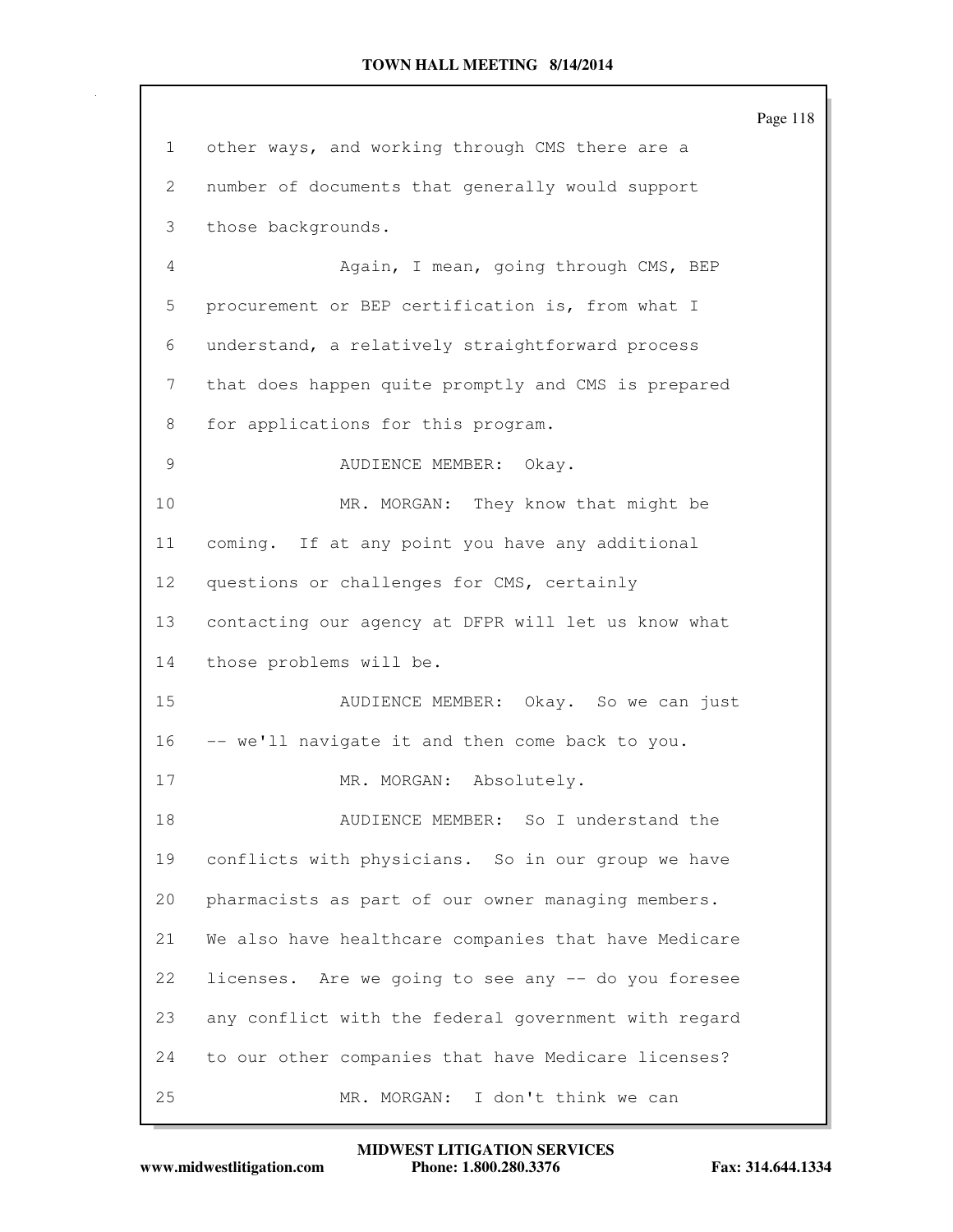|                 |                                                     | Page 119 |
|-----------------|-----------------------------------------------------|----------|
| $\mathbf{1}$    | address the questions about what the federal        |          |
| 2               | government would or would not have issues with.     |          |
| 3               | AUDIENCE MEMBER: Right.                             |          |
| 4               | MR. MORGAN: I would recommend you look              |          |
| 5               | at what other states have had challenges and        |          |
| 6               | successes with. It certainly falls in the bucket of |          |
| 7               | ongoing tensions, with the difference between what  |          |
| 8               | the state and federal government address this       |          |
| 9               | problem.                                            |          |
| 10              | AUDIENCE MEMBER: Okay. Almost done.                 |          |
| 11              | So on -- just understanding what other states have  |          |
| 12 <sup>°</sup> | done, and you should answer this to limited, but a  |          |
| 13              | number of the other states' applications we have    |          |
| 14              | gone through have put a word limit on the           |          |
| 15              | application. Are you guys going to put a word limit |          |
| 16              | on the application?                                 |          |
| 17              | MR. MORGAN: We're still working                     |          |
| 18              | through it. It's certainly one of the things we're  |          |
| 19              | considering. We would make sure that before the     |          |
| 20              | application process actually starts that that was   |          |
| 21              | very clear to everybody. So we'll make sure that    |          |
| 22              | that comes out prior to the application process     |          |
| 23              | starting.                                           |          |
| 24              | AUDIENCE MEMBER: Okay. Bob, this one                |          |
| 25              | is for you.                                         |          |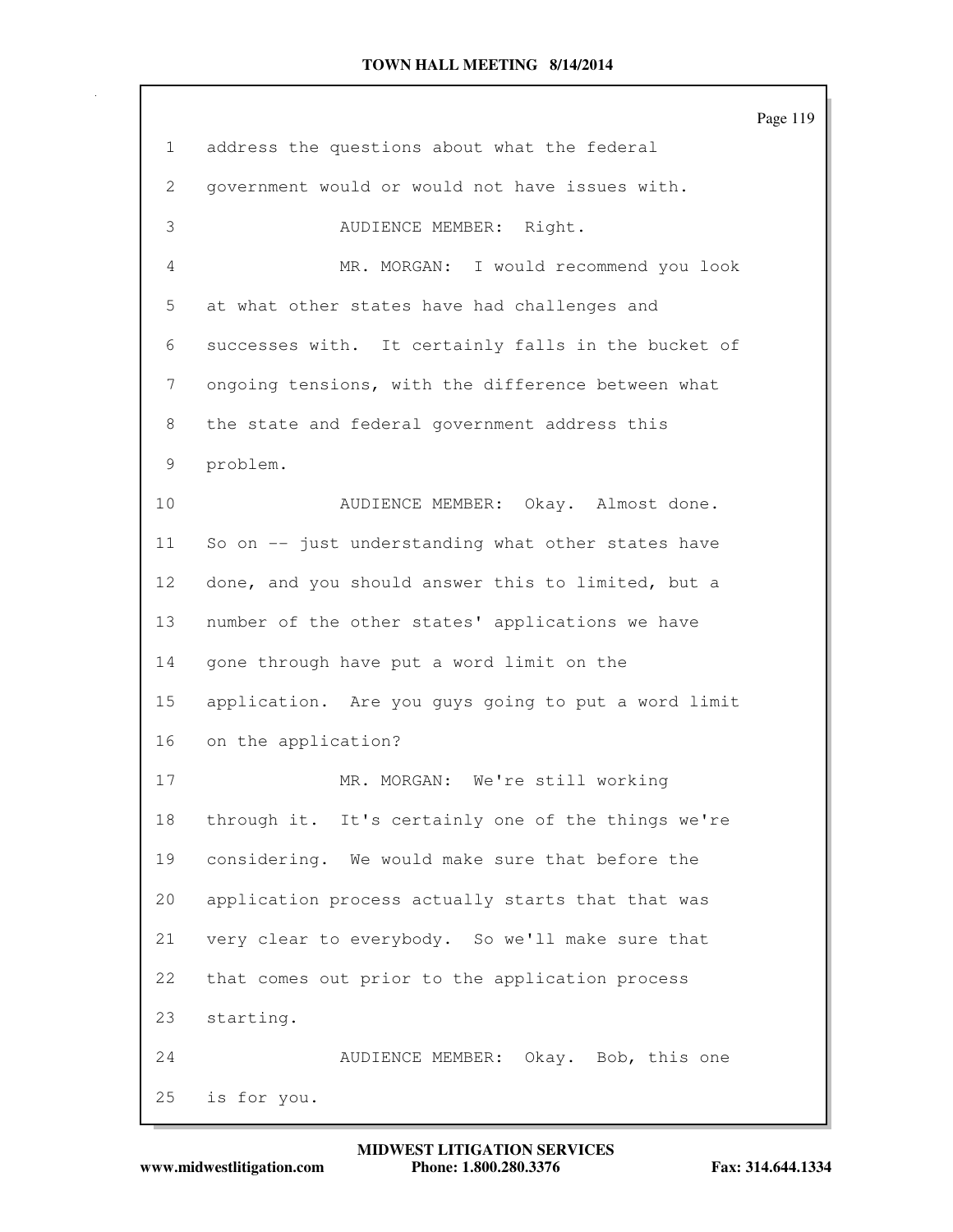Page 120 1 MR. MORGAN: I'm ready. 2 AUDIENCE MEMBER: So any chance you can 3 further clarify the words tens of thousands on the 4 first year number of patients coming out? 5 MR. MORGAN: What clarification  $6$  would  $-$ 7 AUDIENCE MEMBER: I mean, I know 8 there's numbers thrown out of 12,000. There's some 9 documents that are kind of hitting that 11,500, 10 12,000 number on a number of patients in the State 11 of Illinois in the first year. 12 You know, as we build financials, if 13 they pull a number like 12,000 or 20,000 or 30,000, 14 it drives the entire process. But we're still 15 trying to get an idea, and having talked to many 16 other groups of where we should sort of land in 17 terms of our projections on how many patients are 18 going to roll out in the first year, no idea. 19 MR. MORGAN: I completely understand 20 the question -- 21 AUDIENCE MEMBER: Yeah. 22 MR. MORGAN: -- of the benefits of 23 having a much more defined patient population and 24 consumer population -- 25 AUDIENCE MEMBER: Right.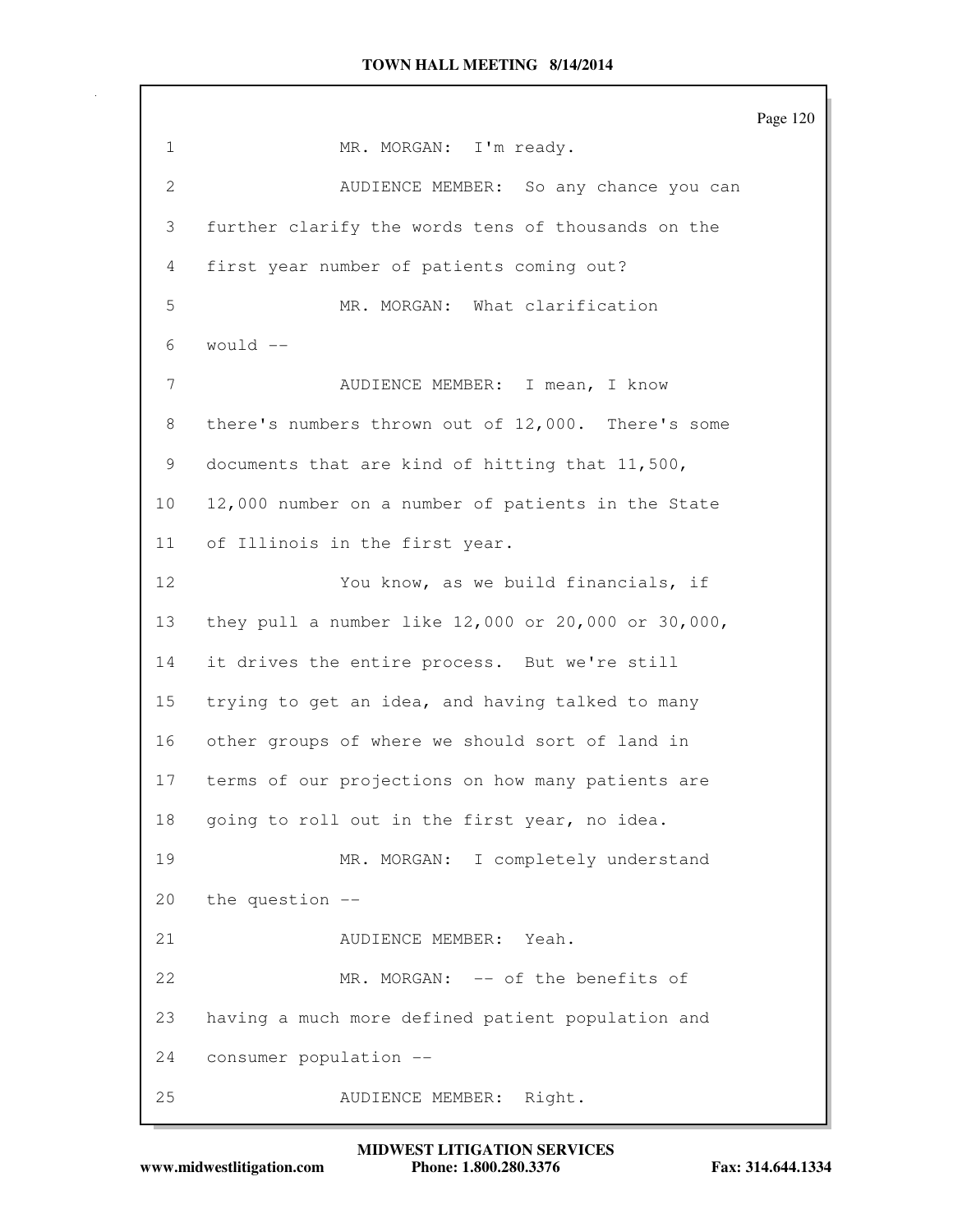|             |                                                     | Page 121 |
|-------------|-----------------------------------------------------|----------|
| $\mathbf 1$ | MR. MORGAN: -- to build your business               |          |
| 2           | Unfortunately, the state won't know either<br>plan. |          |
| 3           | and we really don't have an idea. We really also    |          |
| 4           | don't have a specific number of people in Illinois  |          |
| 5           | that have all the medical conditions, given the     |          |
| 6           | limited number of tracking.                         |          |
| 7           | The Department of Public Health                     |          |
| 8           | specifically tracks a few of these conditions, but  |          |
| 9           | not all. So we don't know the total population and  |          |
| 10          | nor do we know exactly how many people will apply.  |          |
| 11          | But we will know more in September, October.        |          |
| 12          | AUDIENCE MEMBER: Right. Okay. Great.                |          |
| 13          | Thank you so much.                                  |          |
| 14          | MR. MORGAN: We're going to take a                   |          |
| 15          | five-minute break for those that have additional    |          |
| 16          | questions.                                          |          |
| 17          | MR. ANTHONY: I'm going to put an                    |          |
| 18          | additional sign-in sheet outside, so during the     |          |
| 19          | break if you'd like to come up and speak again, you |          |
| 20          | guys can sign up.                                   |          |
| 21          | Sorry. If you guys want to speak                    |          |
| 22          | again, I'm going to put the sign-up sheets outside  |          |
| 23          | on the table. See you in a minute.                  |          |
| 24          | (WHEREIN, a recess was taken.)                      |          |
| 25          | MR. ANTHONY: First, we'd like to hear               |          |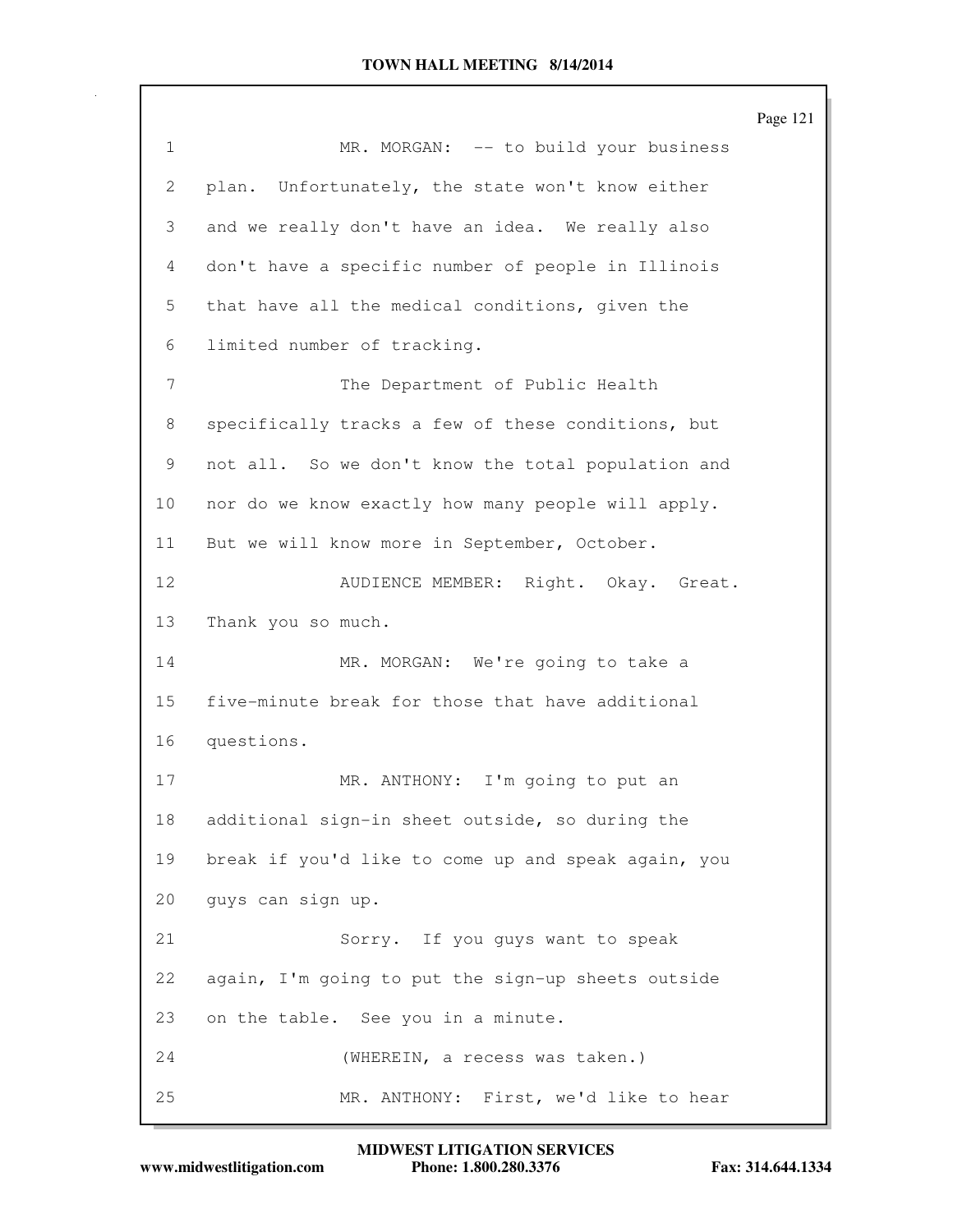Page 122 1 from Ellen Becker. 2 AUDIENCE MEMBER: My name is Ellen 3 Becker, E-L-L-E-N, B-E-C-K-E-R. 4 I'm the executive director of the 5 Epilepsy Foundation of Greater Southern Illinois. 6 We cover 34 counties in the State of Illinois so we 7 cover over just about a third of the State of 8 Illinois from Interstate 70 all the way down to the 9 bottom of the state and across. 10 For the clients we represent, we do 11 have questions for the growers and also with the 12 application. You talked about the fact that for the 13 patients they're going to have to show that they 14 have a specific relationship with a doctor that is 15 certified in Illinois. 16 One of the great problems that we see 17 with that is, and we're wondering how the law 18 applies to this, many of the individuals that we 19 serve see specialists who specialize in nothing but 20 epilepsy. Those are neurologists who specialize in 21 epilepsy. They are only located in St. Louis; 22 Paducah, Kentucky; Terre Haute, Indiana; probably 23 there's one in Springfield, Illinois; and all the 24 rest of them are in Chicago. 25 And the people that we serve in greater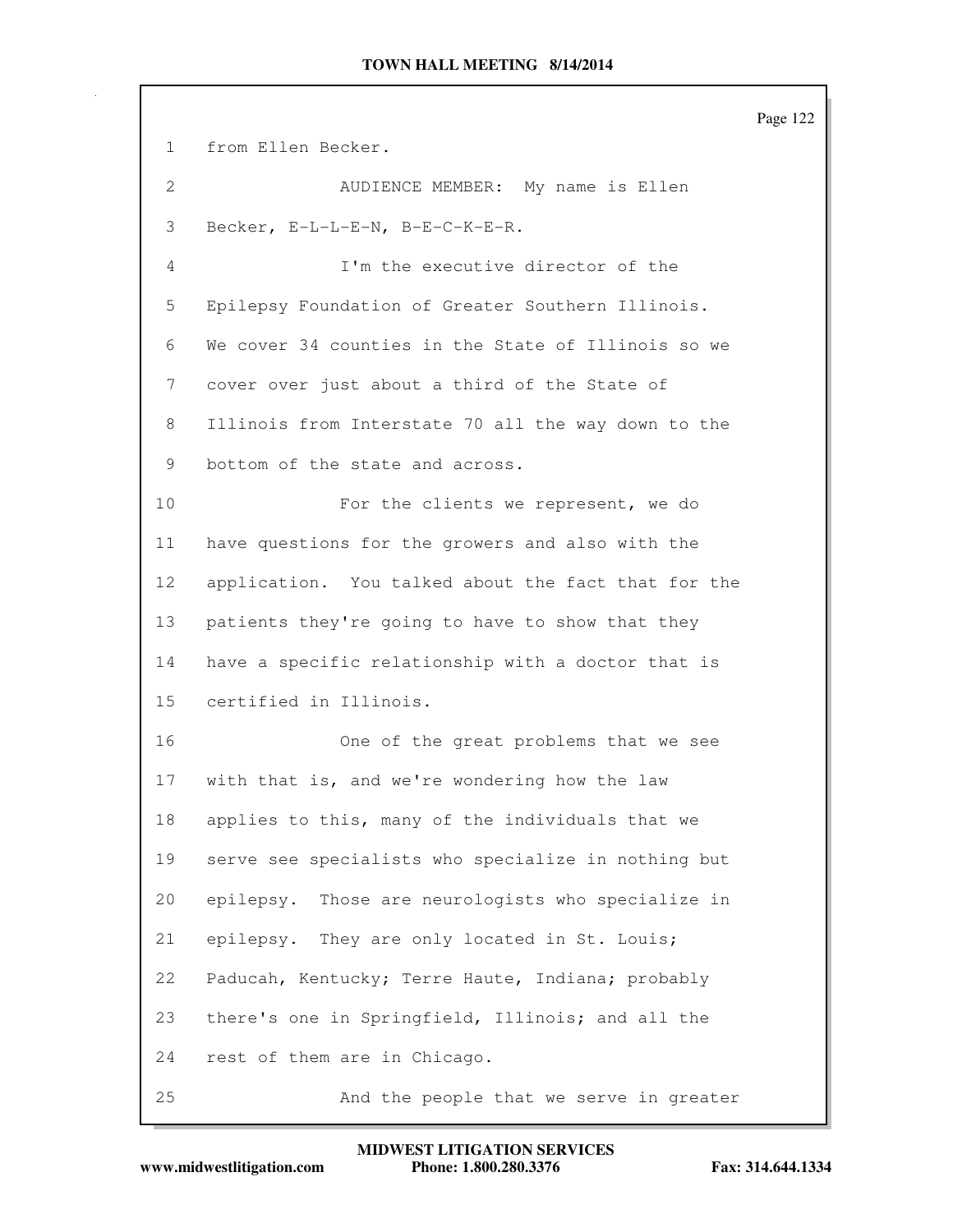|                |                                                      | Page 123 |
|----------------|------------------------------------------------------|----------|
| $\mathbf{1}$   | Southern Illinois are going to ask me if they are    |          |
| $\mathbf{2}$   | seeing those specialists that are out of state,      |          |
| 3              | especially over in St. Louis, if they have that      |          |
| $\overline{4}$ | established relationship for their epilepsy, and     |          |
| 5              | they want to see about the cannabis, how are they    |          |
| 6              | going to then be able to have a specific             |          |
| 7              | relationship with a doctor here in Illinois, when    |          |
| 8              | those specialists are in Missouri, other states that |          |
| 9              | are not licensed for here in Illinois?               |          |
| 10             | How would that have to be done for                   |          |
| 11             | patients with epilepsy?                              |          |
| 12             | MS. OBERDORF: So the question has to                 |          |
| 13             | do with physicians and patients, and if that patient |          |
| 14             | sees a specialist that is not located in Illinois.   |          |
| 15             | And so it is a requirement, of course, that the      |          |
| 16             | physician must be licensed to practice in Illinois.  |          |
| 17             | And it does not have to be a                         |          |
| 18             | specialist, so if those patients also have general   |          |
| 19             | primary care physicians or another type of physician |          |
| 20             | that is located in Illinois, they could certify them |          |
| 21             | for the medical cannabis. So that is one option.     |          |
| 22             | It doesn't have to be a certain type of              |          |
| 23             | physician, but it is a requirement that they must be |          |
| 24             | an Illinois practicing.                              |          |
| 25             | AUDIENCE MEMBER:<br>Okay. My second                  |          |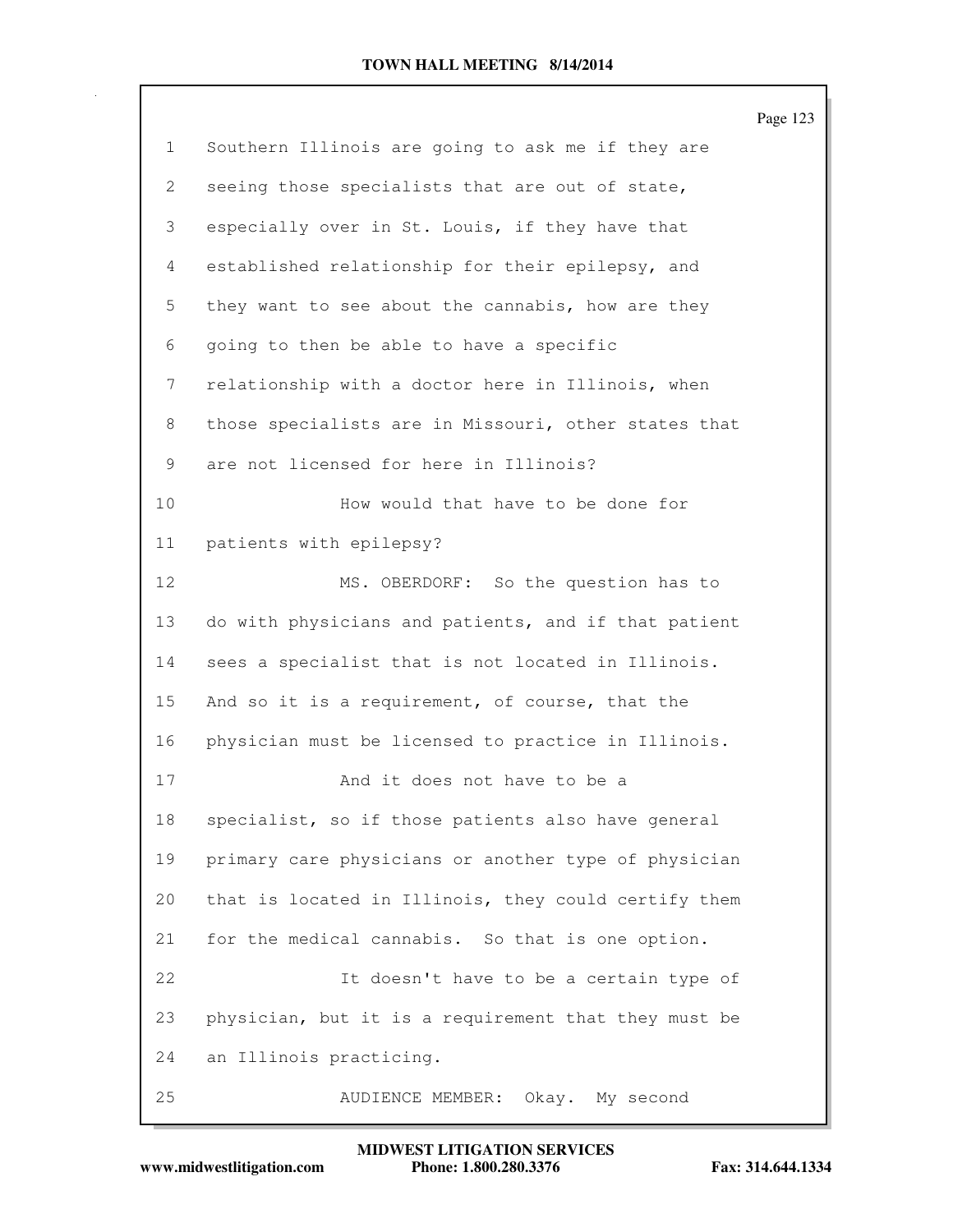Page 124 1 question has to do with Illinois passed, very late, 2 the addition of the cannabidiol for children. What 3 we would like to know is, under the law, will the 4 growers and the dispensaries be required to carry 5 cannabidiol and the other cannabis? 6 I realize there are a lot of medical 7 conditions, but is there any requirement that their 8 dispensaries and growers must have that available. 9 MR. MORGAN: Thank you for your 10 question. And Ellen, we're really appreciative of 11 you being here and the epilepsy foundation 12 statewide, both -- all the different regions were 13 very instrumental in passing SB 2636, which was 14 recently enacted by the governor. 15 The statute doesn't require CBD 16 specific cannabis. It requires nonsmokeable 17 cannabis. So the CBD, cannabidiol side of things is 18 not a requirement under the statute. 19 So the best answer to your question 20 would be there's nothing that prohibits cultivation 21 centers specializing in high CBD products. In fact, 22 we expect that there will be a number that attempt 23 that and propose that, but it is only a requirement 24 that children under the age of 18 that become 25 eligible patients and registered patients, are using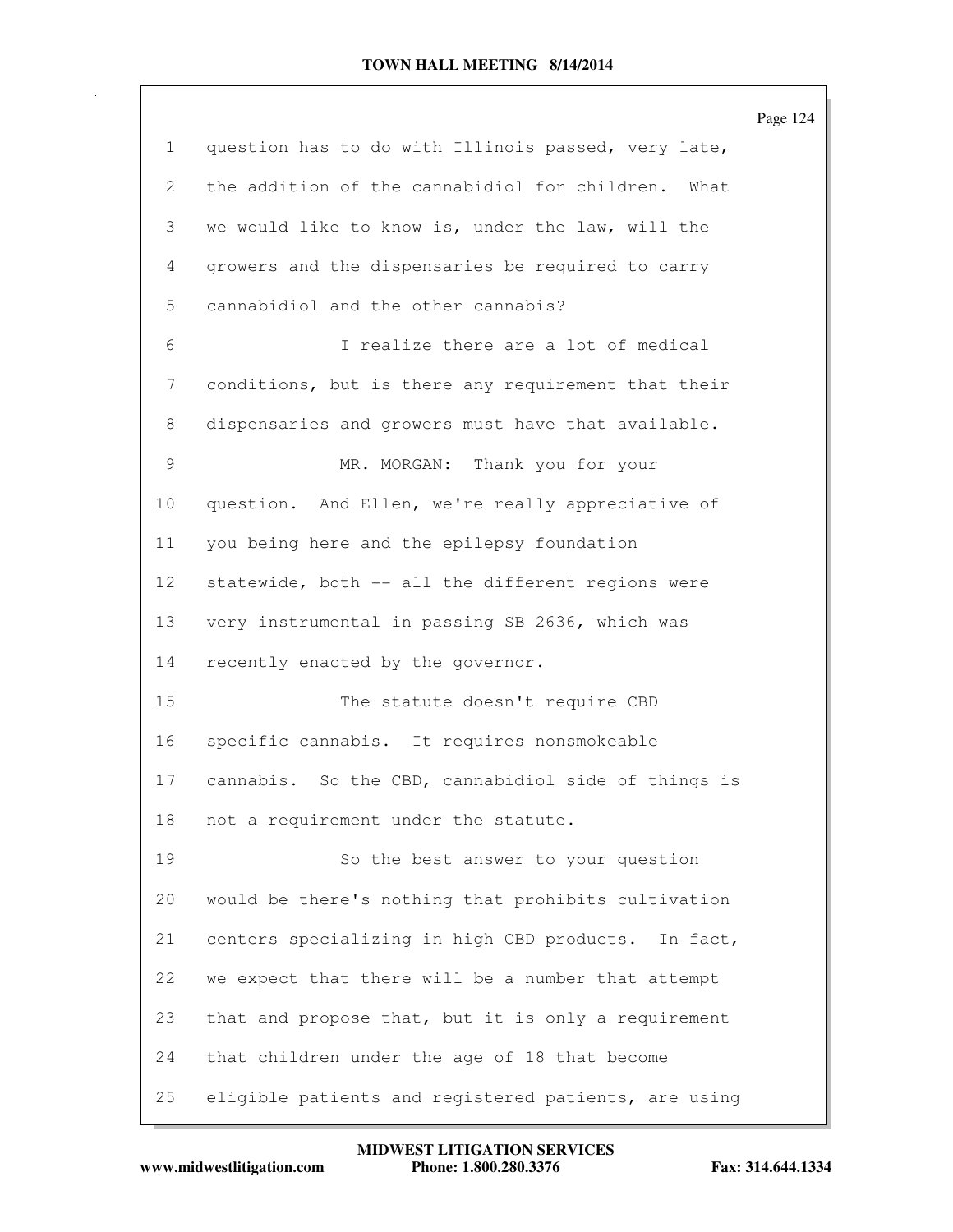Page 125 1 nonsmokeable products. 2 So that is the requirement as opposed 3 to some states have required CBD only or use similar 4 language. We fortunately don't have that type of 5 restriction, which is very difficult to create a 6 product CBD only, as everyone knows. 7 AUDIENCE MEMBER: And my final 8 question. I know that you have said 23 states have 9 approved the medical cannabis. And we know Missouri 10 is right behind us in approving it, but I know 11 they're not yet in the process. 12 I know one of the questions I'm 13 probably going to get is how long is it required to 14 be a resident of the State of Illinois before you 15 can then be considered -- if you move in, because we 16 have people moving to Colorado and other states who 17 have children with epilepsy who are trying to get 18 the cannabidiol. So how long is the residency 19 requirement for Illinois? 20 MR. MORGAN: So it's not a length of 21 time. There are a number of documents that -- the 22 application details a couple of the different pieces 23 of documentation that help establish residency in 24 Illinois. But none of them have -- I don't believe 25 any of them have a time restriction.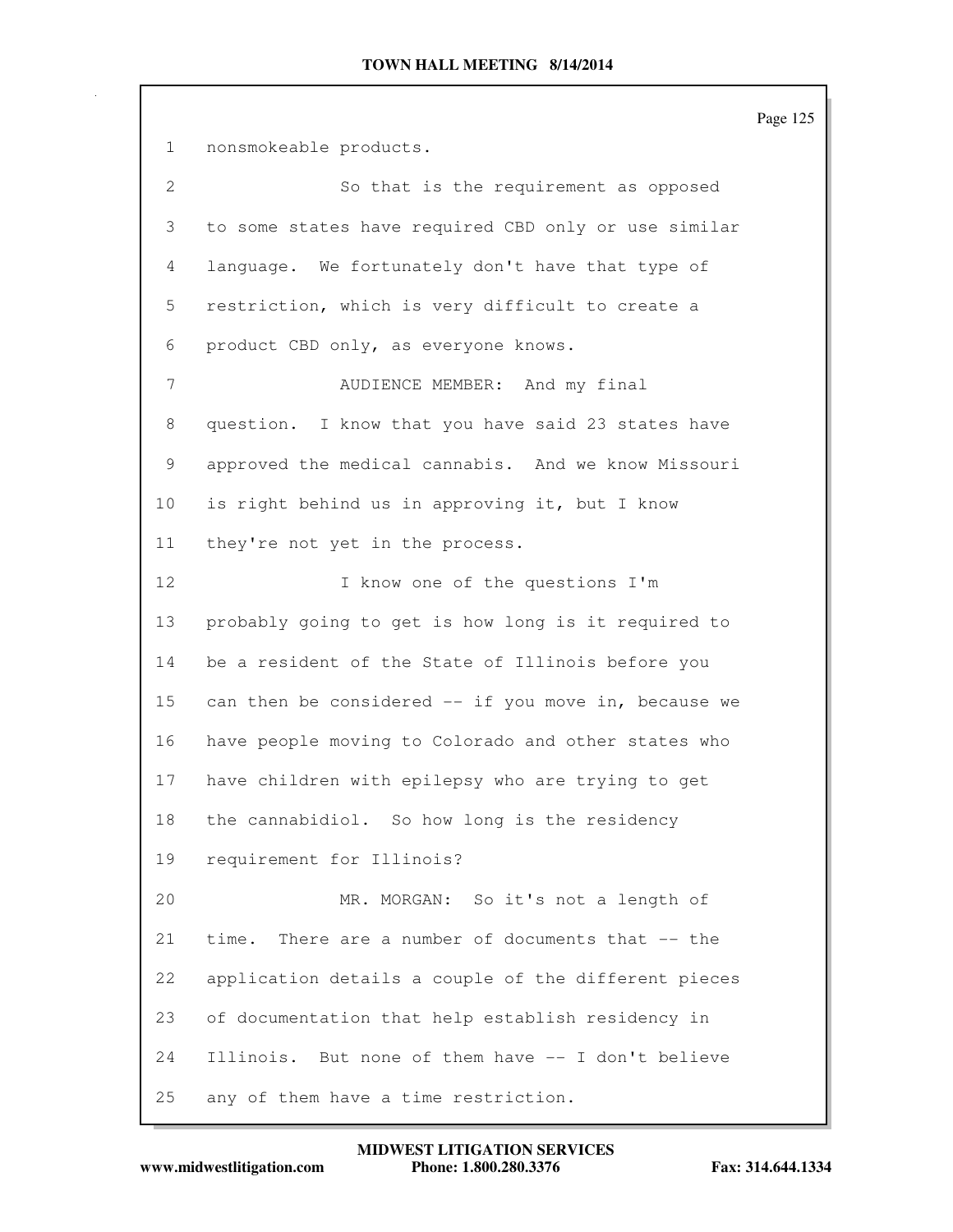Page 126 1 AUDIENCE MEMBER: Okay. 2 MR. MORGAN: So you would be able to 3 relocate and change your residency to Illinois. 4 AUDIENCE MEMBER: Okay. Thank you. 5 MR. MORGAN: Thank you. 6 Jason Lesko. 7 AUDIENCE MEMBER: Jason Lesko. 8 J-A-S-O-N, L-E-S-K-O. 9 My first question is if we're planning 10 on hiring a third party security company to 11 transport cannabis, is it within our right to 12 provide or register some of those third party 13 security employees as agents in a cultivation 14 center, for the purposes of complying with the law? 15 MR. WATSON: I believe the rule right 16 now says employees, that there should be two 17 employees that would transport. So I think under 18 the rules right now you're restricted to having at 19 least the two employees. Now, if you want to have a 20 third party assist them, I suppose you could do  $21$  that, but  $-$ 22 AUDIENCE MEMBER: They have to work at 23 the cultivation center? 24 MR. WATSON: -- but you've got to have 25 two employees of the cultivation center.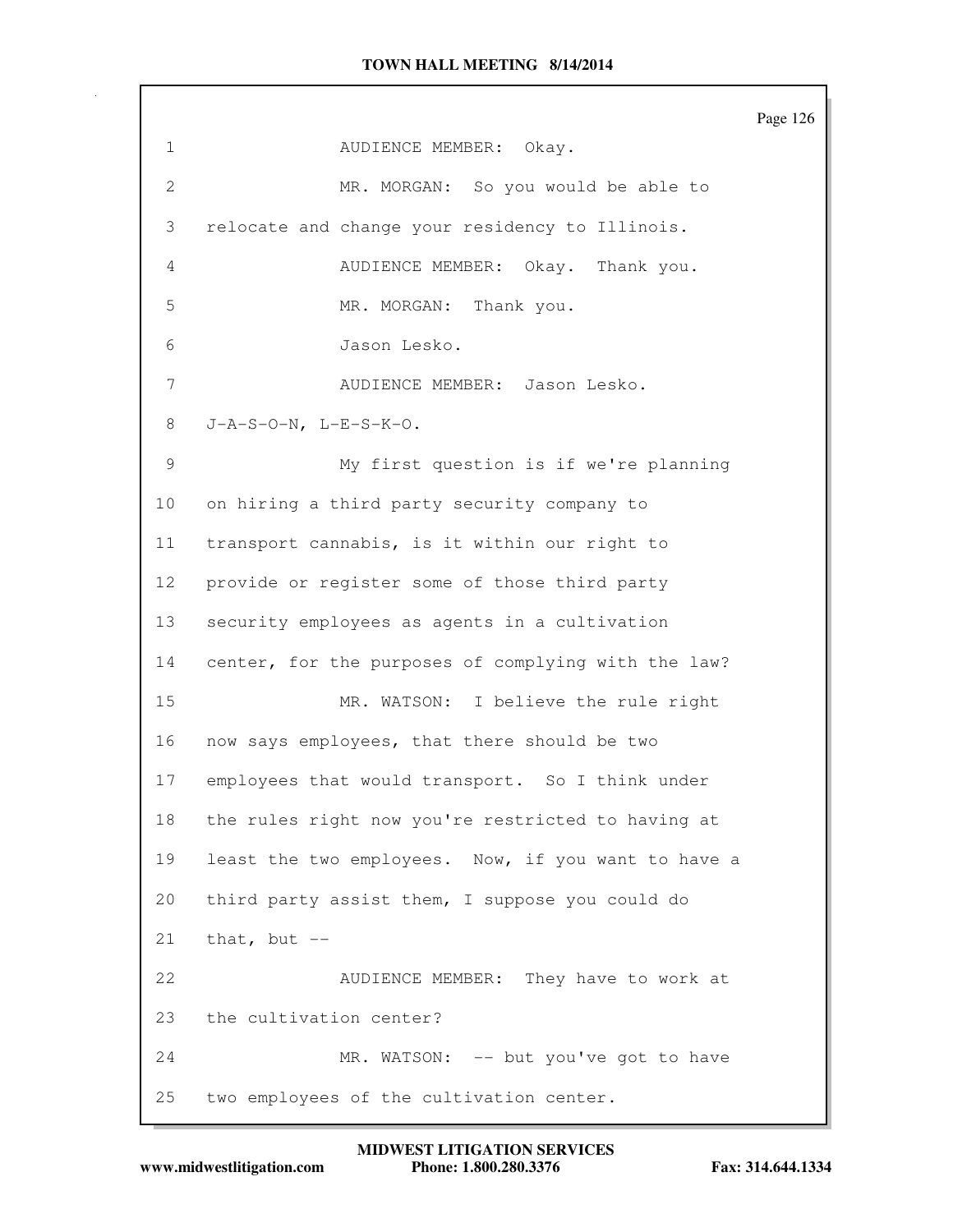|                 |                                                      | Page 127 |
|-----------------|------------------------------------------------------|----------|
| $\mathbf{1}$    | AUDIENCE MEMBER: Okay. My next                       |          |
| 2               | question is about information, providing information |          |
| 3               | to the public, and what is the state doing to        |          |
| 4               | provide information to educate both doctors and      |          |
| 5               | patients about the law or about the act of the pilot |          |
| 6               | program, and about how to apply to become a          |          |
| 7               | licensing doctor or a licensed patient?              |          |
| 8               | MR. MORGAN: I think the first part of                |          |
| 9               | that, the question is what is the state doing to     |          |
| 10              | educate physicians and patients for what it takes to |          |
| 11              | certify patients and become an eligible patient      |          |
| 12 <sup>°</sup> | under the program?                                   |          |
| 13              | Relative to physicians, we are $-$ we                |          |
| 14              | have been doing, and will continue to do outreach to |          |
| 15              | any physician that has specific questions, but also  |          |
| 16              | statewide and regional organizations representing    |          |
| 17              | physicians to try and get the word out.              |          |
| 18              | There are a number of advocacy                       |          |
| 19              | organizations that are attempting as well to educate |          |
| 20              | physicians. Medical research facilities. We've       |          |
| 21              | received outreach from a number of hospitals.        |          |
| 22              | Trying to educate physicians on that side of things. |          |
| 23              | And we will continue that education.                 |          |
| 24              | It won't be specific to information                  |          |
| 25              | about what is the best type of cannabis. That we     |          |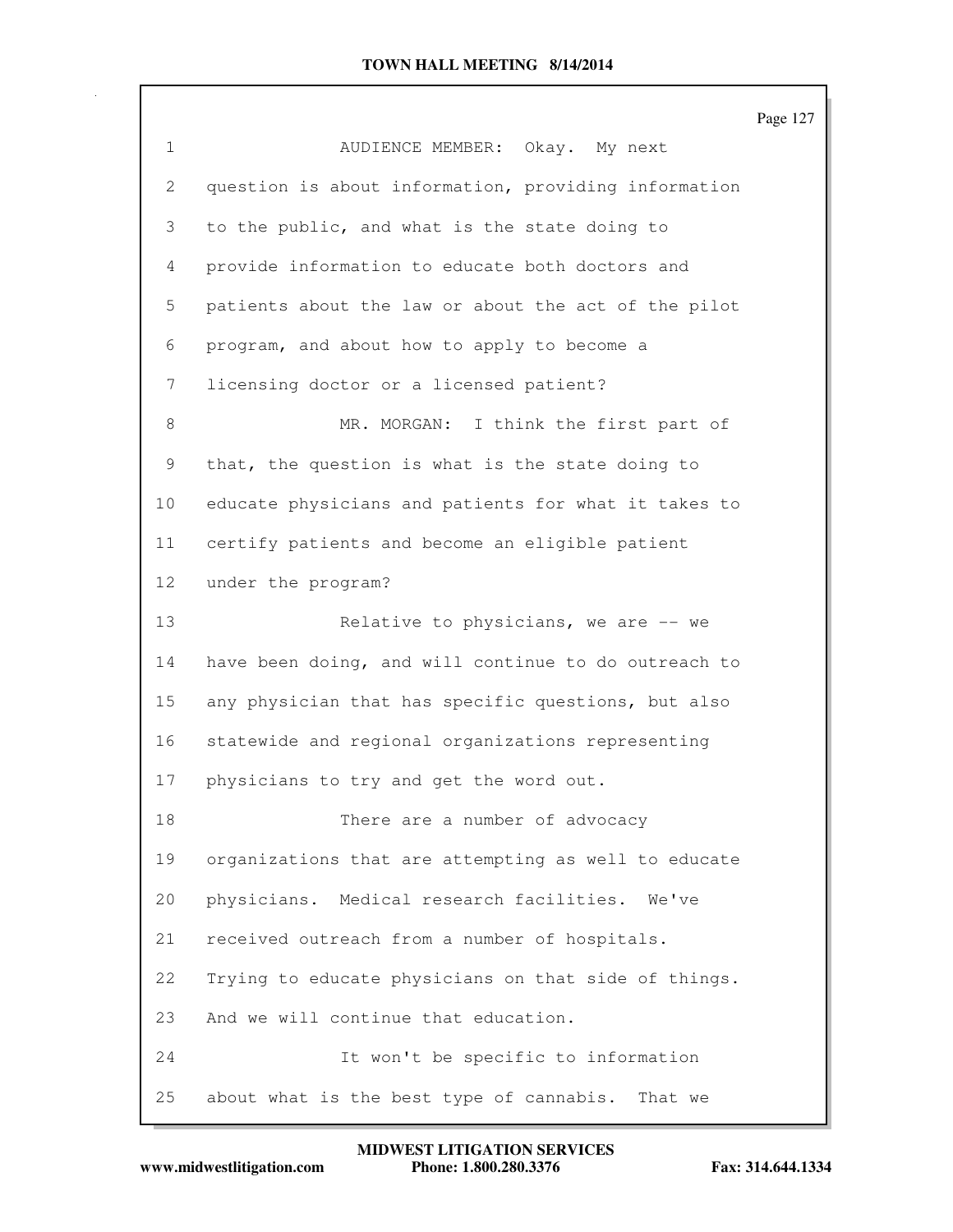|              | Page 128                                             |
|--------------|------------------------------------------------------|
| $\mathbf{1}$ | will be relying on the expertise of a physician to   |
| 2            | determine that. But in terms of educating a          |
| 3            | physician of what the law requires and what the      |
| 4            | application requires for their certification, we     |
| 5            | will continue that outreach.                         |
| 6            | The first step was just releasing the                |
| 7            | draft physician certification a few weeks ago or a   |
| 8            | week and a half ago, at this point. And we will      |
| 9            | continue that education all the way through early    |
| 10           | spring, when we have the program up and running so   |
| 11           | that we will have educated physicians.               |
| 12           | And when it comes to educating                       |
| 13           | patients --                                          |
| 14           | MS. OBERDORF: Also just a point of                   |
| 15           | clarification for the physicians. Physicians don't   |
| 16           | need to register with the Department of Public       |
| 17           | Health or do anything. If you're licensed and meet   |
| 18           | the requirements of the Act, you can certify         |
| 19           | patients for medical cannabis.                       |
| 20           | So that's also something we're saying                |
| 21           | when we receive calls from physicians saying, I want |
| 22           | to sign up, how do I certify? We say as long as you  |
| 23           | meet these requirements, you're able to.             |
| 24           | In terms of patient advocate -- patient              |
| 25           | in general, patient education, we're in the process  |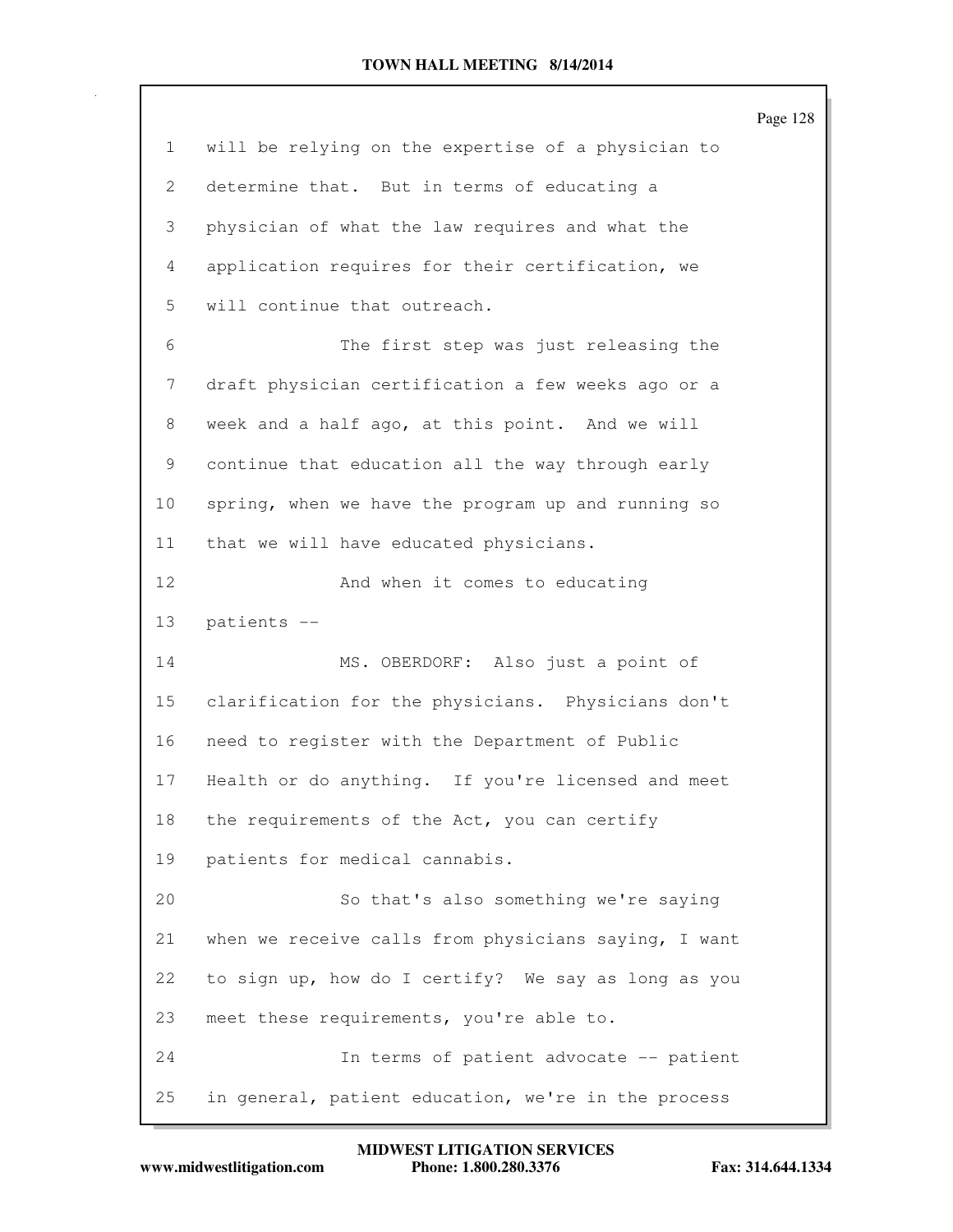Page 129 1 of hiring a few different people at the Department 2 of Public Health. 3 One of those positions will be 4 specifically for someone to help educate the 5 patients, take those calls, etc. We've also been 6 updating our website. We're developing our 7 frequently asked questions. 8 We've been receiving lots of calls and 9 e-mails and we're making sure that we respond to 10 everyone. We also see these town hall meetings as a 11 great opportunity to help get the word out. 12 AUDIENCE MEMBER: Were you planning 13 these town halls for that purpose, for patients, for 14 example? 15 MS. OBERDORF: This one is for patients 16 as well. This one is for anyone. 17 AUDIENCE MEMBER: Okay. I got a 18 softball question for you now. 19 MS. OBERDORF: And just in terms of 20 that town hall meeting, you know, we did our e-mail 21 blast to anyone that was signed up on 22 mcpp.illinois.gov in order to publicize those 23 meetings. 24 I know that some of our different 25 partner organizations might have heard about those,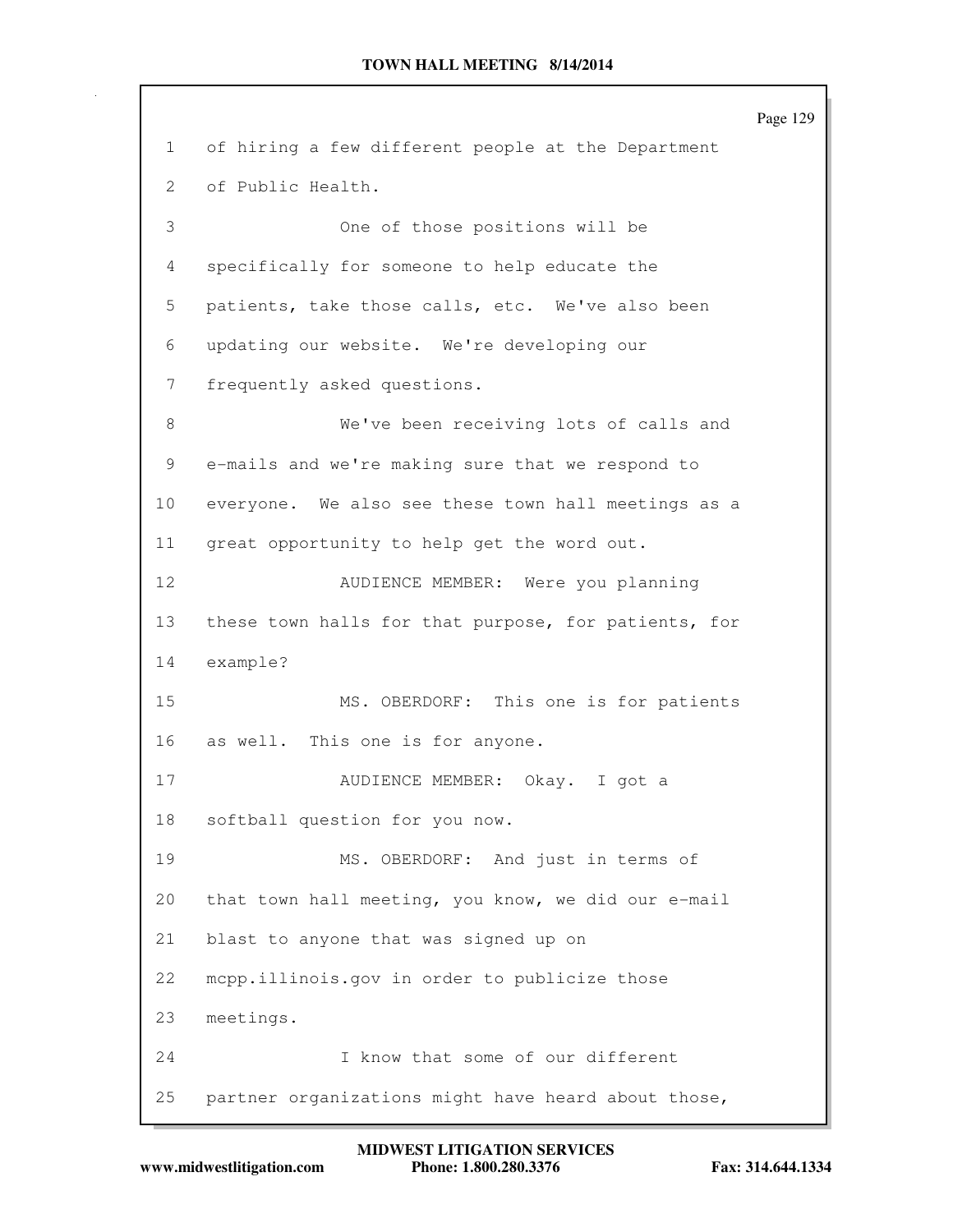|    |                                                        | Page 130 |
|----|--------------------------------------------------------|----------|
| 1  | contacted people that they knew would be interested    |          |
| 2  | in applying for a variety of different things.         |          |
| 3  | AUDIENCE MEMBER: No media, no TV?                      |          |
| 4  | MS. OBERDORF: No.                                      |          |
| 5  | MR. MORGAN: We'll get back to that.                    |          |
| 6  | Let's -- if you want to sign up, we'll make sure we    |          |
| 7  | answer additional questions.                           |          |
| 8  | AUDIENCE MEMBER: I have a follow up to                 |          |
| 9  | this question and it's $--$ is it $--$ are cultivation |          |
| 10 | centers or dispensaries allowed to advertise -- not    |          |
| 11 | advertise what they sell, but to inform the public     |          |
| 12 | about the Act and about application processes?         |          |
| 13 | MR. MORGAN: Well, right now anyone can                 |          |
| 14 | educate the public and we encourage everyone to        |          |
| 15 | educate the public about the different components of   |          |
| 16 | the laws, rules, and the applications themselves.      |          |
| 17 | There's no prohibition on that.                        |          |
| 18 | Once we issue licenses there are a                     |          |
| 19 | number of provisions in our rules about what kind of   |          |
| 20 | marketing and public outreach the cultivation center   |          |
| 21 | and the dispensary will do.                            |          |
| 22 | MR. WATSON:<br>This is again on the                    |          |
| 23 | advertising. Cultivation centers may not advertise     |          |
| 24 | through any public medium, including but not limited   |          |
| 25 | to newspapers, television, radio, or any means         |          |

**www.midwestlitigation.com Phone: 1.800.280.3376 Fax: 314.644.1334 MIDWEST LITIGATION SERVICES**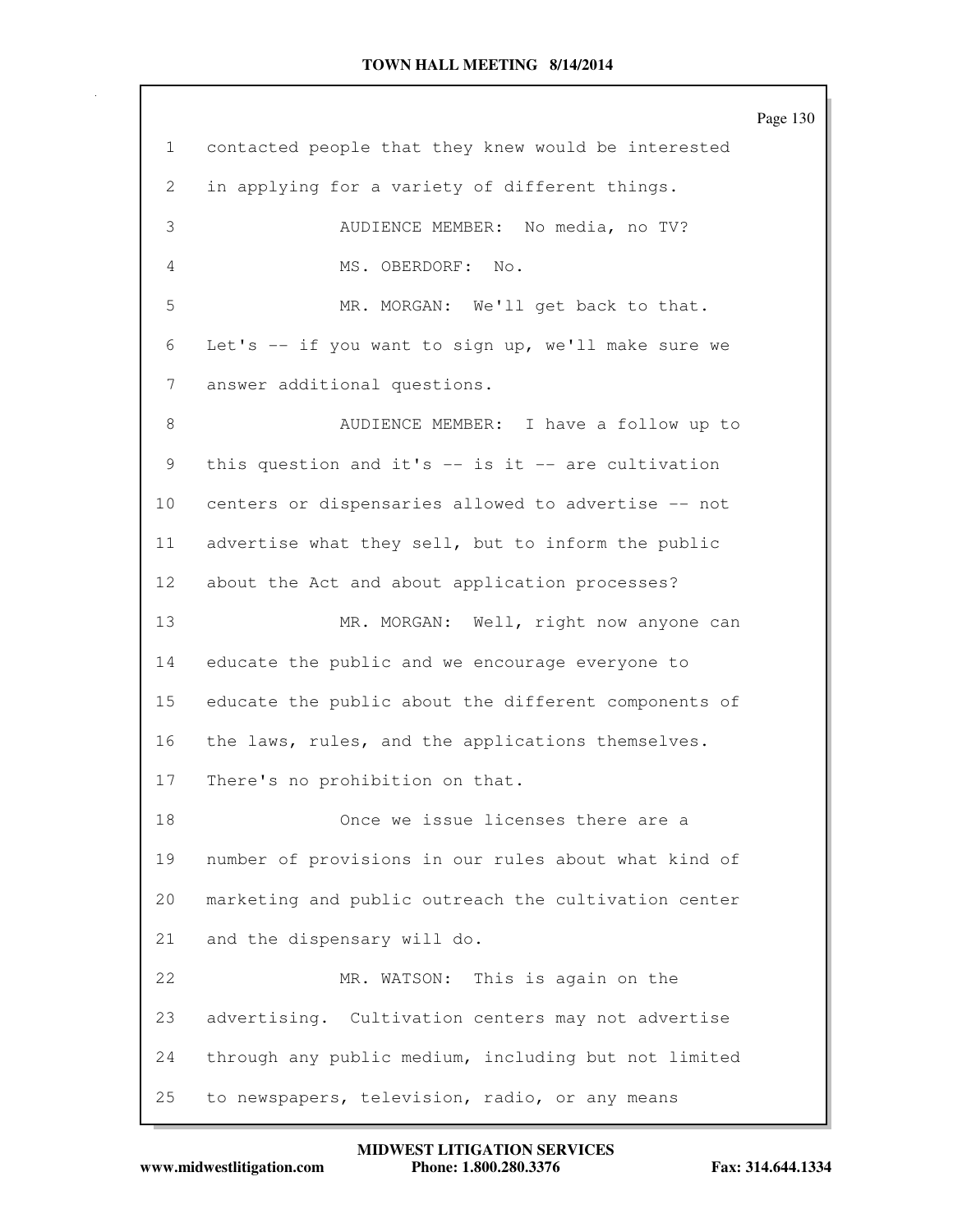Page 131 1 designed to market its products to the public. 2 AUDIENCE MEMBER: Its products. 3 MR. WATSON: Right. 4 AUDIENCE MEMBER: Okay. And final 5 question, this is about the bonus scoring for the 6 application process, so is a female disabled 7 Hispanic veteran worth four points in the bonus or 8 just one? 9 MR. MORGAN: The ownership is based on 10 a combination of all of the owners. An individual 11 person will only be counted once. 12 AUDIENCE MEMBER: Okay. Thank you. 13 MR. MORGAN: Thank you. 14 MR. ANTHONY: Dan Linn. 15 AUDIENCE MEMBER: My name is still Dan 16 Linn, D-A-N, L-I-N-N. 17 A number of questions here. If you 18 guys can answer them all, great. If not, I 19 understand that some of it might not be information 20 that you can answer. 21 The first one, are there plans to issue 22 a 22nd cultivation license for that 22nd Illinois 23 State Police District? 24 MR. MORGAN: No. And as Mr. Linn is 25 familiar, there were a few attempts and will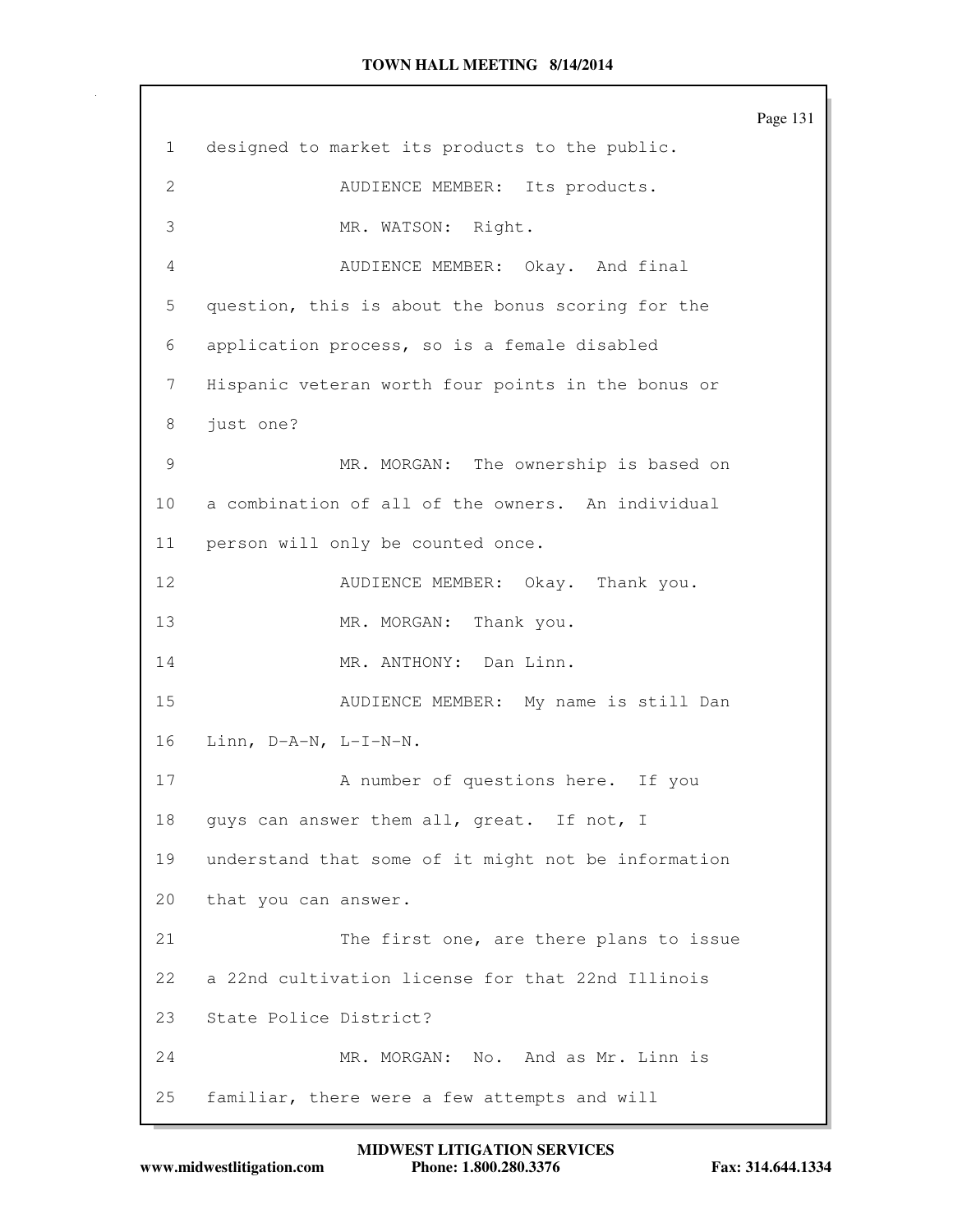|              |                                                      | Page 132 |
|--------------|------------------------------------------------------|----------|
| $\mathbf{1}$ | continue to be attempts through legislative fixes.   |          |
| 2            | The law requires that no more than one cultivation   |          |
| 3            | center will be issued per state police district.     |          |
| 4            | One thing during the drafting that was               |          |
| 5            | not clear at the time, but has since become very     |          |
| 6            | abundantly clear, is one of the state police         |          |
| 7            | districts is the Illinois Tollway, which would not   |          |
| 8            | have any physical property that would meet our       |          |
| 9            | requirements to be an eligible piece of property for |          |
| 10           | an applicant, given that we will only have 21        |          |
| 11           | cultivation centers until there's a legislative      |          |
| 12           | change.                                              |          |
| 13           | AUDIENCE MEMBER: So nothing in any of                |          |
| 14           | the open oases?                                      |          |
| 15           | MR. MORGAN: No.                                      |          |
| 16           | AUDIENCE MEMBER: Okay. Next question.                |          |
| 17           | If we're planning on adding or petitioning for the   |          |
| 18           | addition of new conditions in January, should we     |          |
| 19           | expect an advisory board to be filled by then,       |          |
| 20           | concerning those nominations just opened up?         |          |
| 21           | MR. MORGAN: Yeah. If you go to                       |          |
| 22           | appointments at illinois.gov, it's the central       |          |
| 23           | website for the state of Illinois for all open       |          |
| 24           | boards and commissions, you'll find there the        |          |
| 25           | Medical Cannabis Advisory Board for the Department   |          |

**www.midwestlitigation.com Phone: 1.800.280.3376 Fax: 314.644.1334 MIDWEST LITIGATION SERVICES**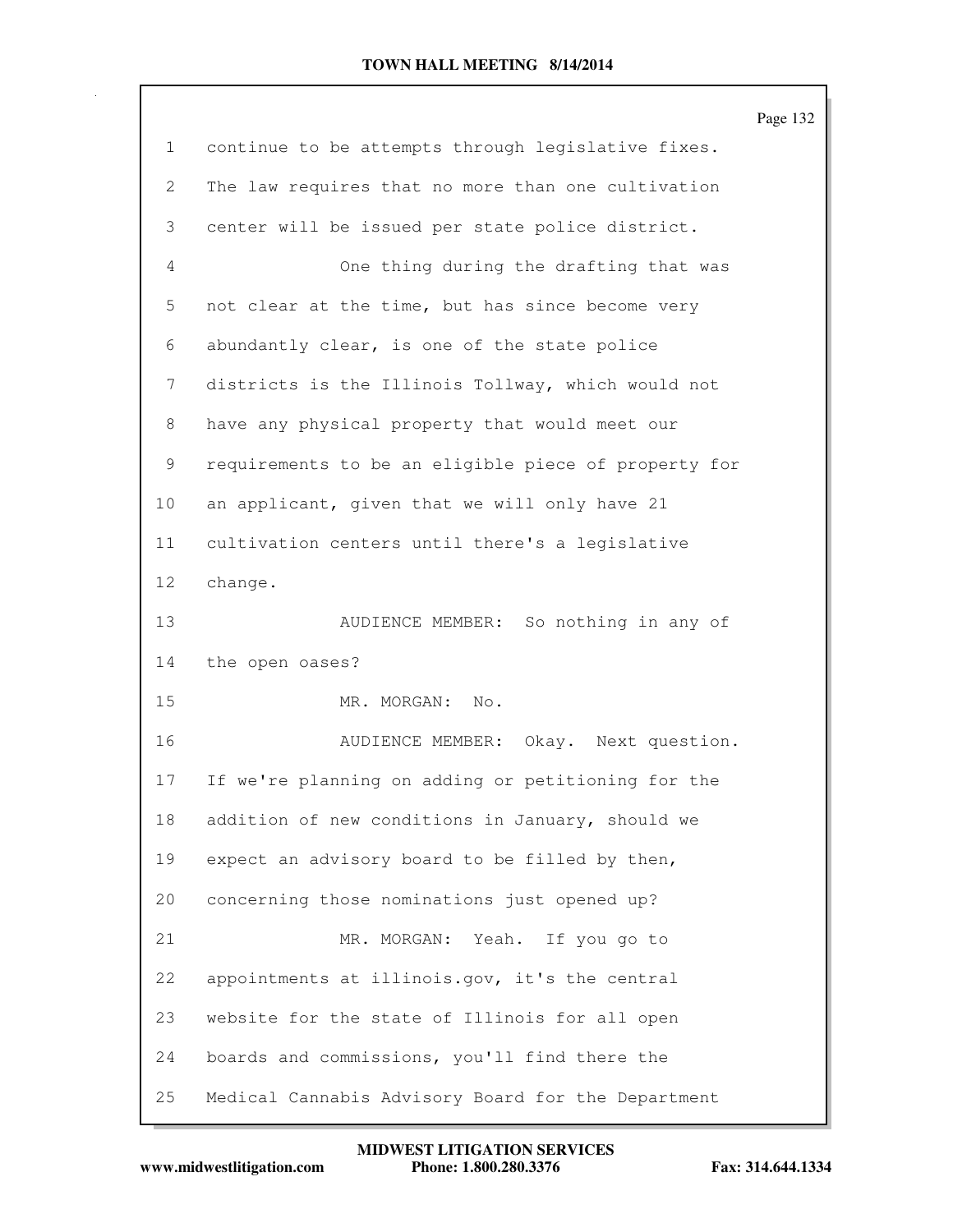Page 133 1 of Public Health. 2 We're welcoming and encouraging 3 applicants at this time for the number of 4 different -- for -- sorry, repeat that. 5 For the different positions that are 6 listed in the rules, so we are encouraging everyone 7 to apply now. It's an open process and we do hope 8 and plan to have that filled and in training for 9 that advisory board, so that January 1st we're 10 prepared for applications. 11 AUDIENCE MEMBER: Does the state plan 12 to widespread reject some of the strip mills that 13 have already opened up in Illinois or recommendation 14 mills? 15 MR. MORGAN: The question is will the 16 state do a widespread wholesale rejection of 17 certifications from -- or patient applications or 18 which part are you talking about? 19 AUDIENCE MEMBER: Yeah. There's a 20 couple of clinics that have opened up in a high 21 profile manner or fashion. Does the state plan on 22 rejecting those wholesale or will they look at each 23 of those patients on an individual basis? 24 MR. MORGAN: We'll be looking at each 25 application on an individual basis. We are paying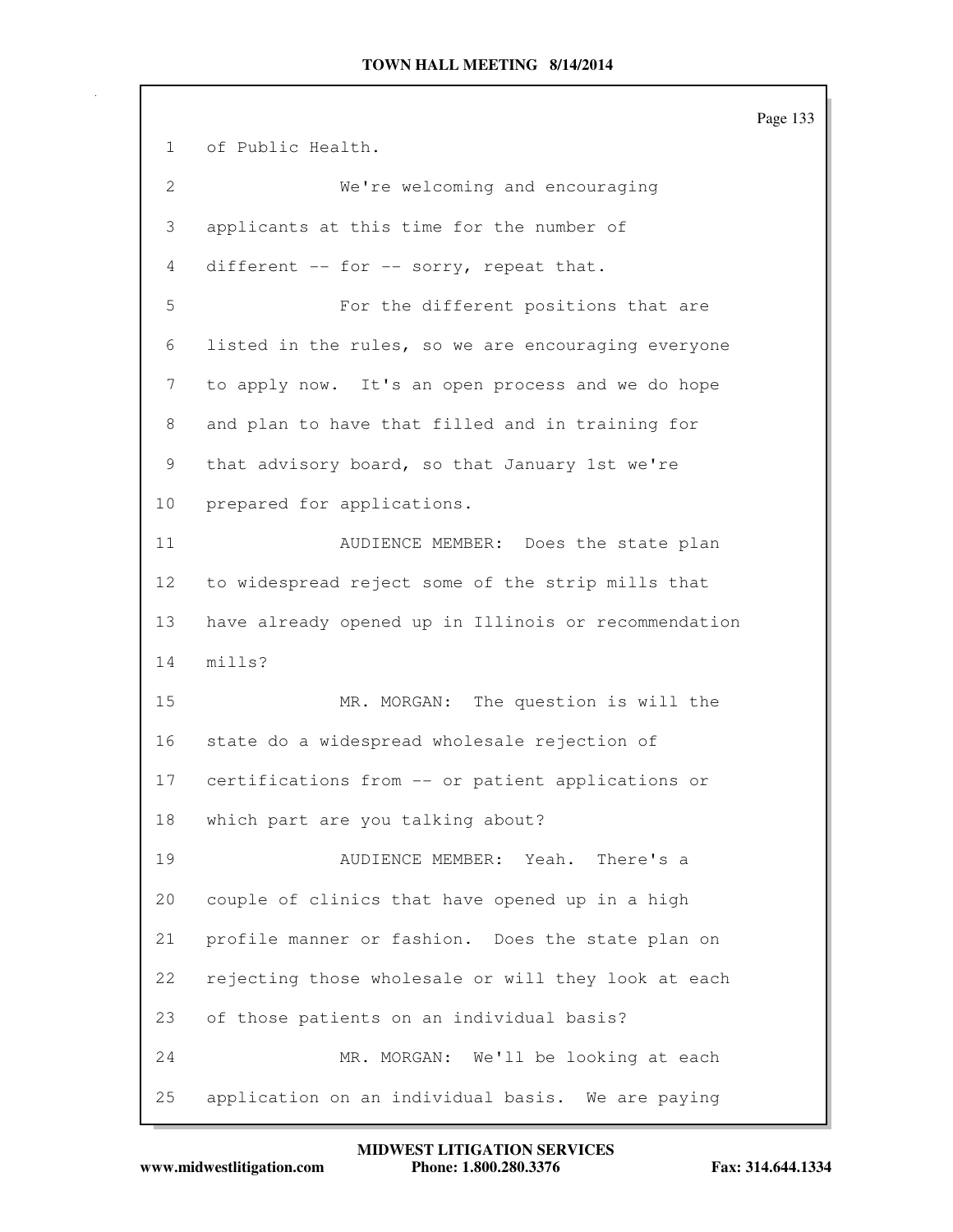|                   |                                                      | Page 134 |
|-------------------|------------------------------------------------------|----------|
| $\mathbf{1}$      | very close attention to any organization that holds  |          |
| $\mathbf{2}$      | itself out to be a medical cannabis clinic,          |          |
| 3                 | prescribing and certifying for patients.             |          |
| 4                 | As everyone has seen, there have been a              |          |
| 5                 | number of actions already by the Illinois Department |          |
| 6                 | of Financial and Professional Regulations taken      |          |
| 7                 | against those that are alleged to have been taking   |          |
| 8                 | the side of being a medical cannabis clinic without  |          |
| 9                 | really being -- having bona fide patient/physician   |          |
| 10                | relationship. So we will continue to closely         |          |
| 11                | monitor that.                                        |          |
| $12 \overline{ }$ | AUDIENCE MEMBER: And this one is a                   |          |
| 13                | little bit more complicated, I would say. If the     |          |
| 14                | Department of Agriculture is going to do weekly      |          |
| 15                | inspections, would that commence as soon as licenses |          |
| 16                | are issued or once production begins? And can you    |          |
| 17                | confirm that the budget has been zeroed out for this |          |
| 18                | program for the Department of Agriculture, and all   |          |
| 19                | the moneys for it would have to come from the fees?  |          |
| 20                | MR. MORGAN: I'll take that one.<br>The               |          |
| 21                | weekly on-site inspections -- I think the language   |          |
| 22                | was designed to be once the cultivation center is    |          |
| 23                | licensed and operational. Once a license is issued,  |          |
| 24                | by the Department of Agriculture, there will be      |          |
| 25                | quite a substantial amount of feedback and review    |          |

**www.midwestlitigation.com Phone: 1.800.280.3376 Fax: 314.644.1334 MIDWEST LITIGATION SERVICES**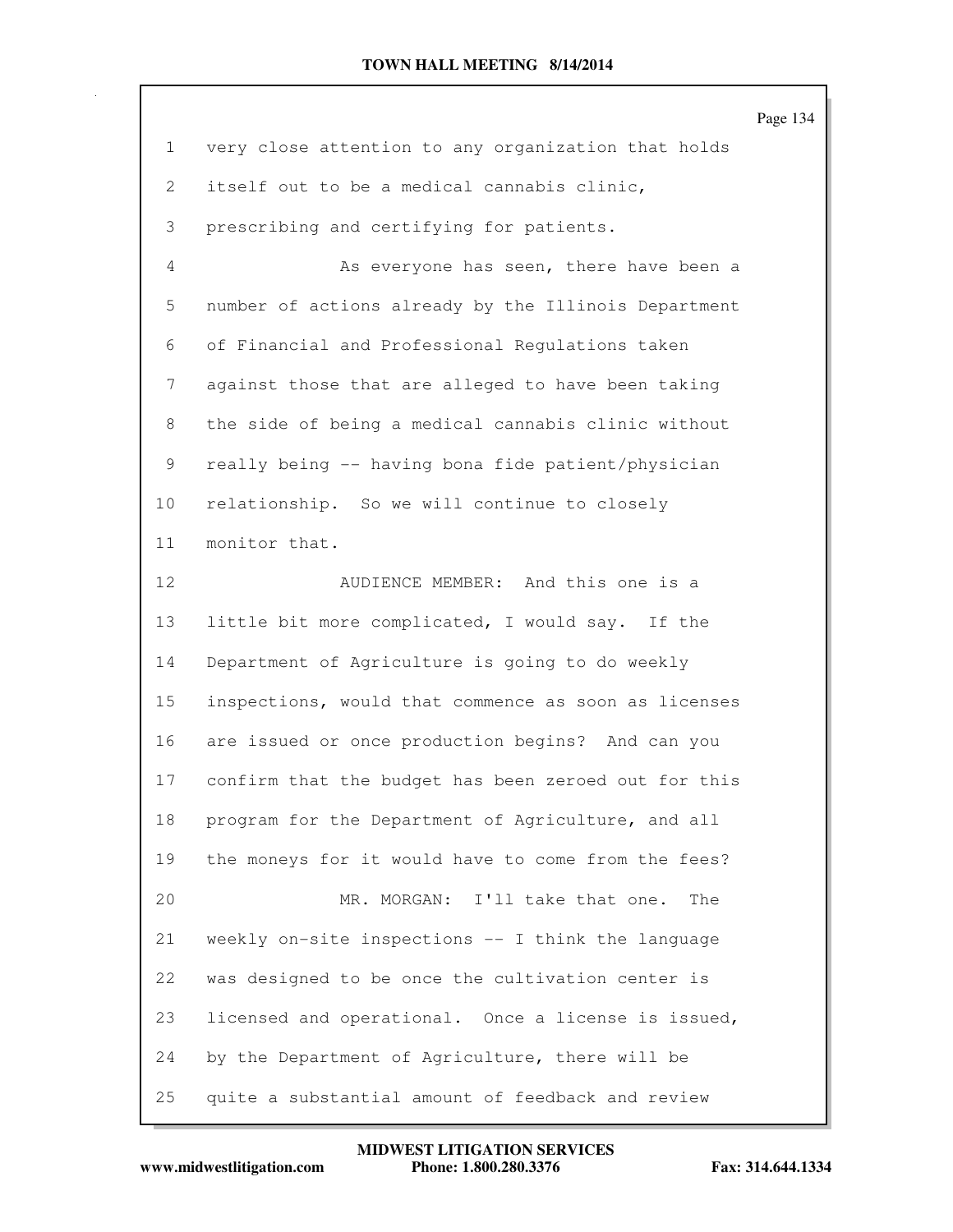|                 |                                                      | Page 135 |
|-----------------|------------------------------------------------------|----------|
| $\mathbf{1}$    | and constant communication with all those licensees  |          |
| 2               | through inspections as the physical plant gets up    |          |
| 3               | and running, as the plants are being grown.          |          |
| 4               | So there will be close cooperation and               |          |
| 5               | collaboration between the department following the   |          |
| 6               | moment of license.                                   |          |
| 7               | For the financial assets, in the budget              |          |
| 8               | of fiscal year 2015, the Department of Agriculture   |          |
| 9               | has specific line items in there, two aspects        |          |
| 10 <sub>o</sub> | relative to the medical cannabis program that was    |          |
| 11              | zeroed out specifically. But at the same time, we    |          |
| 12 <sub>2</sub> | don't anticipate any issues with our ability to fund |          |
| 13              | the program and implement the program, given our     |          |
| 14              | financial resources at the moment.                   |          |
| 15              | AUDIENCE MEMBER: Excellent. Glad to                  |          |
| 16              | hear that. Will the patient applications, when they  |          |
| 17              | signify what county they plan on purchasing the      |          |
| 18              | medicine, will that have any impact on the           |          |
| 19              | dispensary applications and who is awarded that      |          |
| 20              | license?                                             |          |
| 21              | I don't think there's any points                     |          |
| 22              | allocated for it, but would that have any type of    |          |
| 23              | influence?                                           |          |
| 24              | MR. MORGAN:<br>No.                                   |          |
| 25              | Okay, next. On the<br>AUDIENCE MEMBER:               |          |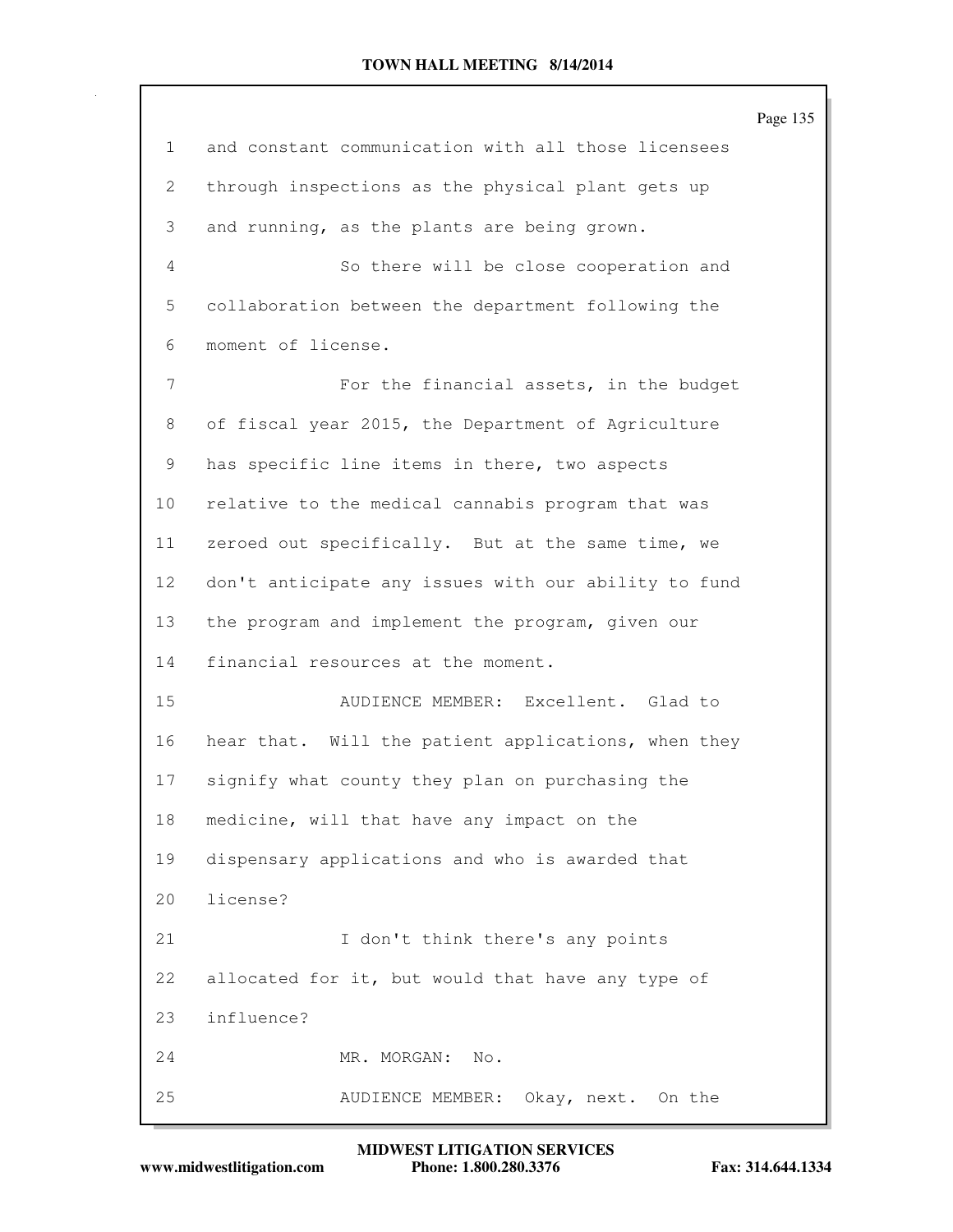Page 136 1 application, why does the state want to know who 2 assisted with the application? 3 MR. MORGAN: Good question. The 4 application, for those of you who have seen it, 5 requires additional documentation for consultants, 6 counsel, attorneys, and lobbyists that might have 7 assisted the applicant. 8 **Part of that was generated from our** 9 experience observing other states and some of the 10 challenges that they faced. It goes in line with 11 more information we have, the better off we will be 12 in identifying the best applicants. 13 We did add a character of fitness 14 provision that we'll be drawing on all the 15 information that comes in through our applicants to 16 identify again the most qualified dispensaries and 17 cultivation centers. 18 AUDIENCE MEMBER: Okay. And forgive me 19 for not being as familiar with the revolving door 20 act and ethics laws in Illinois. Will currently 21 sitting judges, police officers, and elected 22 officials be allowed to be principals or owners of 23 cultivation centers and dispensaries? 24 MR. MORGAN: There is no prohibition of 25 any of those in the rules or statutes.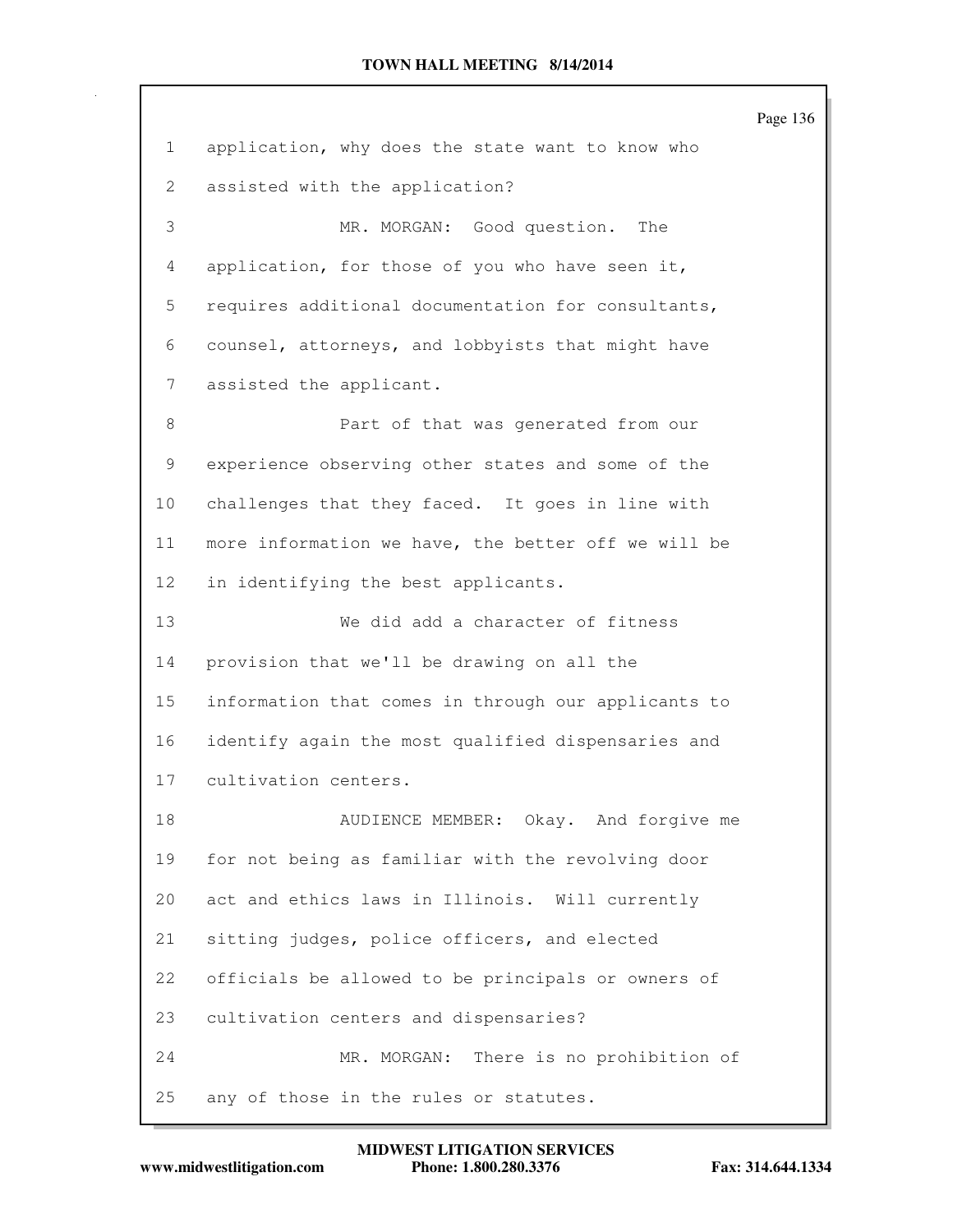|              |                                                      | Page 137 |
|--------------|------------------------------------------------------|----------|
| $\mathbf{1}$ | AUDIENCE MEMBER: Okay. And then what                 |          |
| 2            | will happen in the event that a patient has a        |          |
| 3            | registry card with the State of Illinois, but has    |          |
| 4            | not purchased any medicine from the State of         |          |
| 5            | Illinois, and is found to be in possession of        |          |
| 6            | cannabis?                                            |          |
| 7            | Is there any specific rule that you                  |          |
| 8            | guys plan on implementing for that? Essentially it   |          |
| 9            | would be illegal medicine that they would have.      |          |
| 10           | MR. MORGAN: That really is going to be               |          |
| 11           | a law enforcement, both state and local law          |          |
| 12           | enforcement question. It's going case by case        |          |
| 13           | specific.                                            |          |
| 14           | AUDIENCE MEMBER: Okay. And then in                   |          |
| 15           | your tours and reviewing other states' medical       |          |
| 16           | cannabis programs, did you guys visit the University |          |
| 17           | of Mississippi?                                      |          |
| 18           | MR. MORGAN: I'm going to cut you off                 |          |
| 19           | on that question, Dan, and make you go to the end of |          |
| 20           | the line. But we have not -- we have not physically  |          |
| 21           | visited the University of Missouri, no.              |          |
| 22           | AUDIENCE MEMBER: Did you have any                    |          |
| 23           | conversations with the federal government about      |          |
| 24           | their investigational drug program?                  |          |
| 25           | I'm sorry, have we had<br>MR. MORGAN:                |          |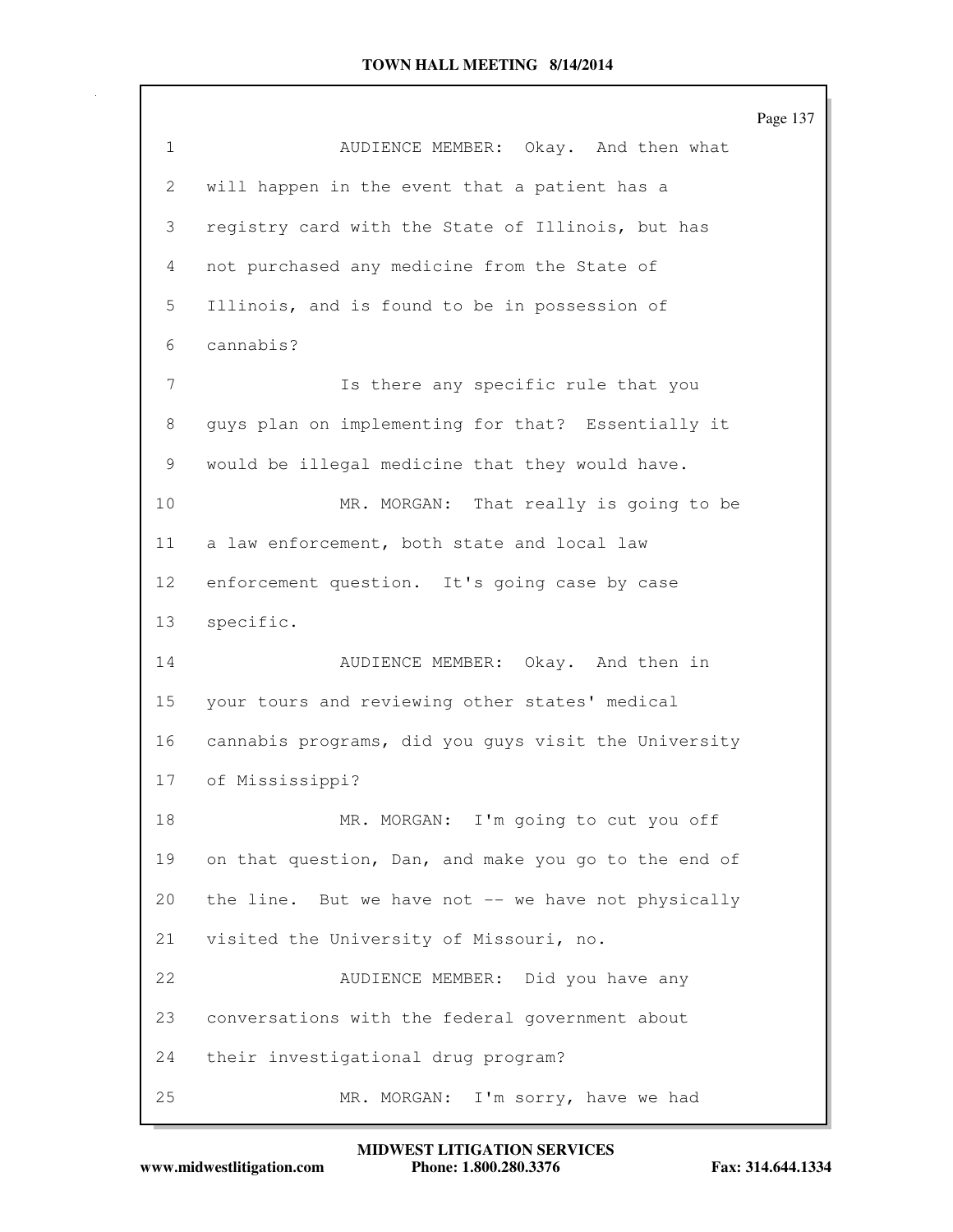Page 138 1 conversations with the federal government? 2 AUDIENCE MEMBER: About the 3 investigational new drug program with those few 4 patients that do get federal medical cannabis? 5 MR. MORGAN: We've had a number of 6 conversations with the federal government. I'm not 7 sure at what point if we've had specific 8 conversations about that program. 9 AUDIENCE MEMBER: Okay. Thank you very 10 much for your time. I appreciate the town hall 11 meeting. I'll see you in Peoria. 12 MR. MORGAN: Thank you. That was like 13 rapid fire. 14 MR. ANTHONY: Carlos Ponce. 15 AUDIENCE MEMBER: It's Carlos Ponce. 16 P-O-N-C-E. C-A-R-L-O-S. Thank you very much for 17 saving me a trip to Peoria for this second go-round. 18 I guess I was going to ask a question 19 of Ray, but he is gone, and I apologize for going 20 back to the third party security and transportation 21 question. 22 You have repeated several times that 23 you have to have two employees of the cultivation 24 center in any transport of product. Is that 25 statutory or is that regulatory determination?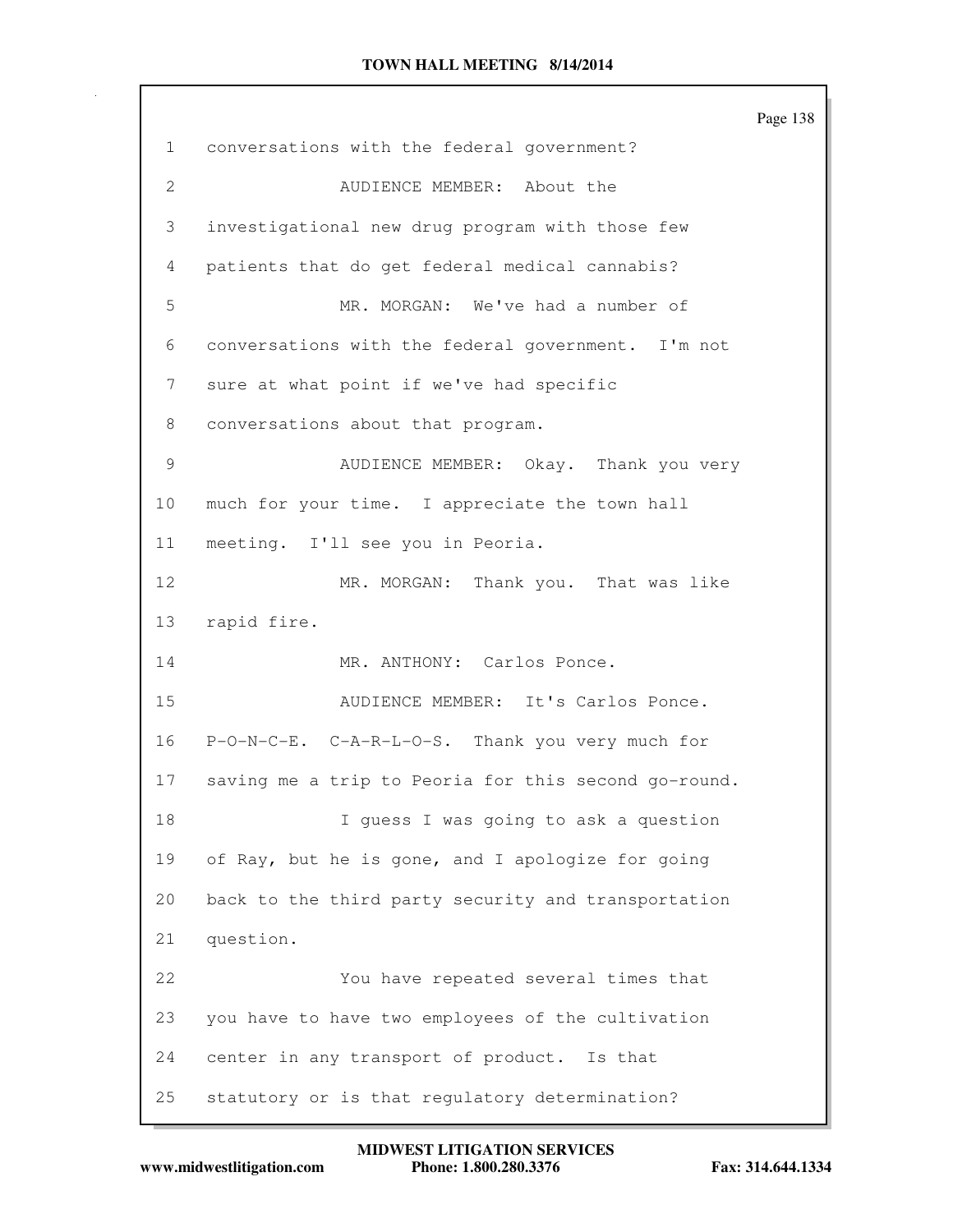Page 139 1 MR. MORGAN: That's part of the 2 administrative rules. 3 AUDIENCE MEMBER: So administrative 4 rules. So it is possible at some point in the 5 future that administratively we could, for example, 6 license or recognize specific transport for security 7 firms that are certified to be able to do this 8 separately because having two employees starts 9 raising the operational costs. Or are you just 10 hiring part-time people to do transport? So it's -- 11 if it's administratively, you could in the future 12 certify security firms or transport firms to do 13 this? 14 MR. MORGAN: The best way I could 15 answer your question is the only part of the 16 transport that is part of the statute is it applies 17 to the cultivation centers being responsible for the 18 transportation to the dispensaries. Beyond that, it 19 is part of the administrative rules. 20 AUDIENCE MEMBER: Okay. Next one. I 21 apologize, I confuse easily. The fingerprint 22 background checks, are they due at the time of 23 application or I thought I heard some conversation 24 say that they would be happening during application 25 review process?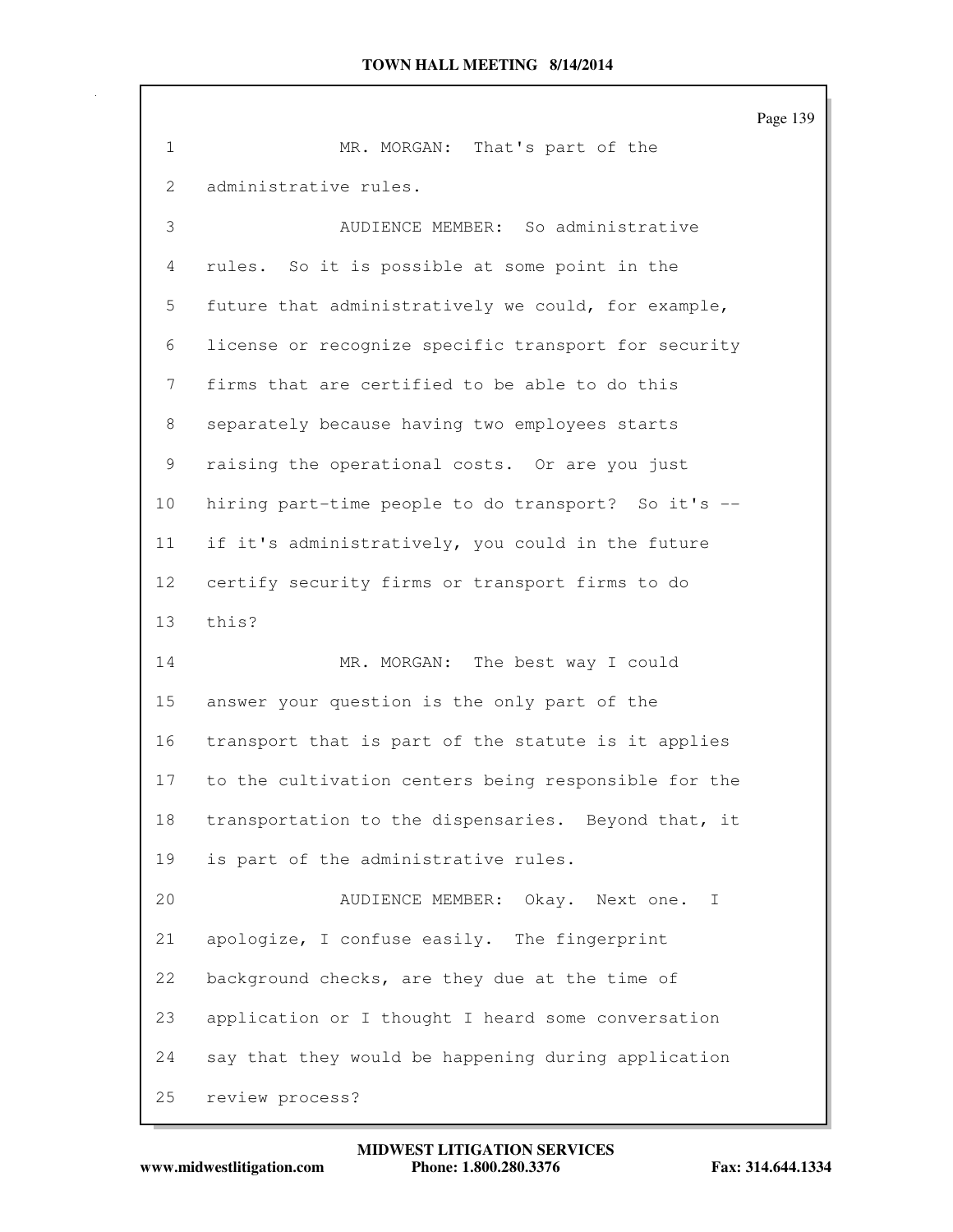|                 |                                                     | Page 140 |
|-----------------|-----------------------------------------------------|----------|
| $\mathbf{1}$    | MR. MORGAN: Well, to distinguish, the               |          |
| 2               | first segment, which is most important from our     |          |
| 3               | perspective, is for patients and caregivers, that   |          |
| 4               | will be -- that can be happening now. Now that the  |          |
| 5               | Livescan vendor arrangements have been made.        |          |
| 6               | The Department of Public Health issued              |          |
| 7               | the Livescan vendor form that they bring in to a    |          |
| 8               | Livescan vendor. We had somebody here earlier from  |          |
| 9               | a Livescan vendor. That process has also been put   |          |
| 10 <sub>o</sub> | in place for agriculture and DFPR. But those forms  |          |
| 11              | have not been issued yet.                           |          |
| 12              | So the response earlier was that there              |          |
| 13              | may be some employees that might want to go through |          |
| 14              | agent registration at this time, given that they    |          |
| 15              | might be central to the application, agent in       |          |
| 16              | charge, the grower, things of that nature. But      |          |
| 17              | there's also now a requirement that every employee  |          |
| 18              | go through a background check before they apply.    |          |
| 19              | AUDIENCE MEMBER: Okay. So all the                   |          |
| 20              | investors, principals, etc. have to go have their   |          |
| 21              | fingerprint Livescan stuff at the time of           |          |
| 22              | application for cultivation centers?                |          |
| 23              | MR. WATSON:<br>Yeah. But we -- yes.<br>We           |          |
| 24              | bought the -- he says yes.                          |          |
| 25              | But as a follow up, we're going to want             |          |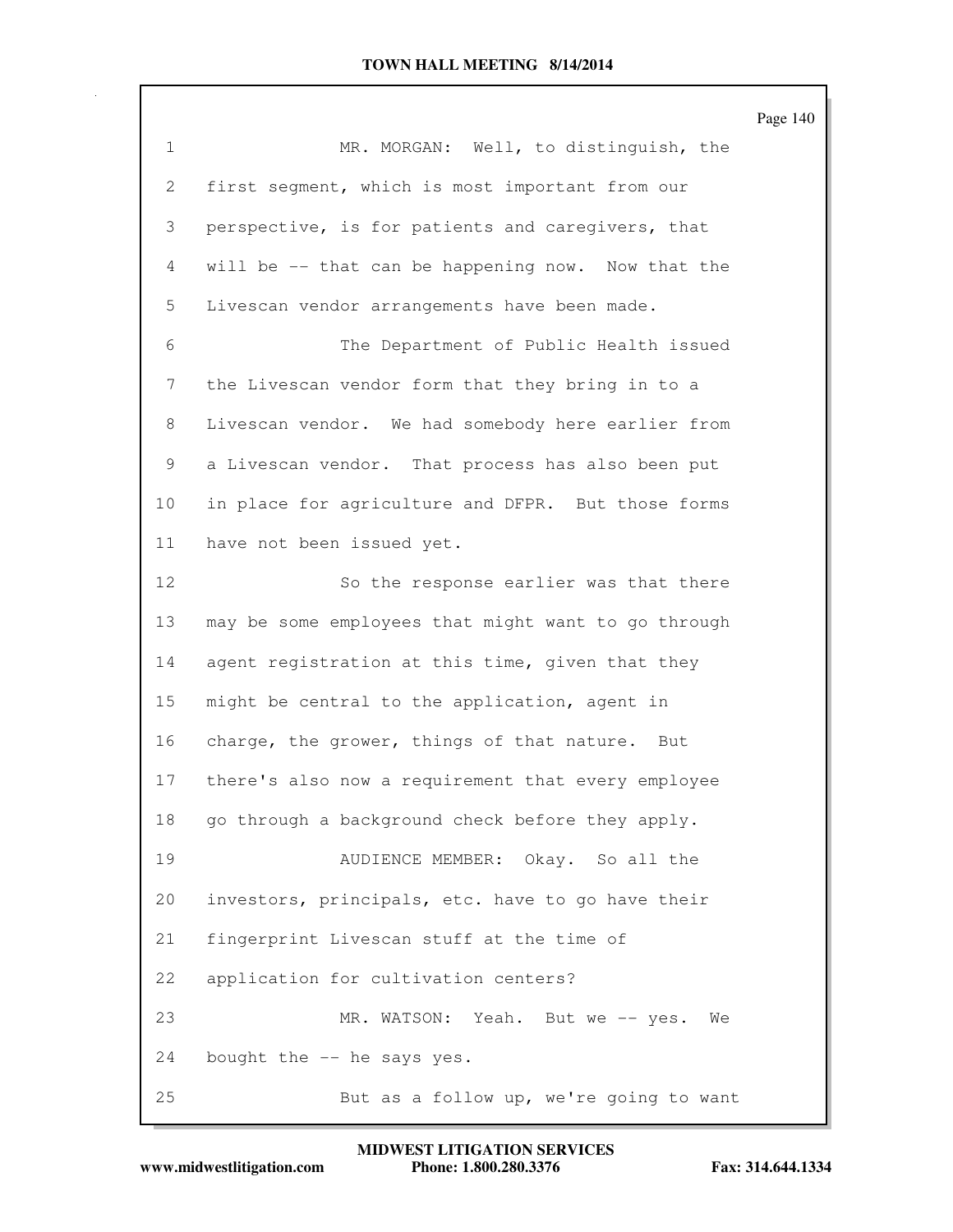Page 141 1 you to go get the Livescan before you make the 2 application if you're one of those -- one of those 3 people, the investors, etc. And we're going to want 4 to see that you've done so, with the application. 5 It's not -- the background check won't 6 be complete, most likely, because it will have been 7 submitted to the state police, and then the state 8 police will, based upon the information you give us, 9 will be able to advise us what the results are. 10 AUDIENCE MEMBER: Okay. And the -- and 11 the requirement that only the Illinois State Police, 12 is that -- is that statutory or administrative? 13 MR. MORGAN: Could you further 14 elaborate on your question? 15 AUDIENCE MEMBER: Again, if you've got 16 out-of-state investors, why couldn't they go to a 17 state police in a -- in a state where cannabis is -- 18 is allowed, and have those records transferred over? 19 It's very expensive to go back and forth. 20 MR. MORGAN: The statute requires a 21 Livescan vendor, Illinois defines. 22 AUDIENCE MEMBER: So it's a statutory 23 requirement? 24 MR. MORGAN: It is. It also -- it also 25 blends into the policy behind it of trying to ensure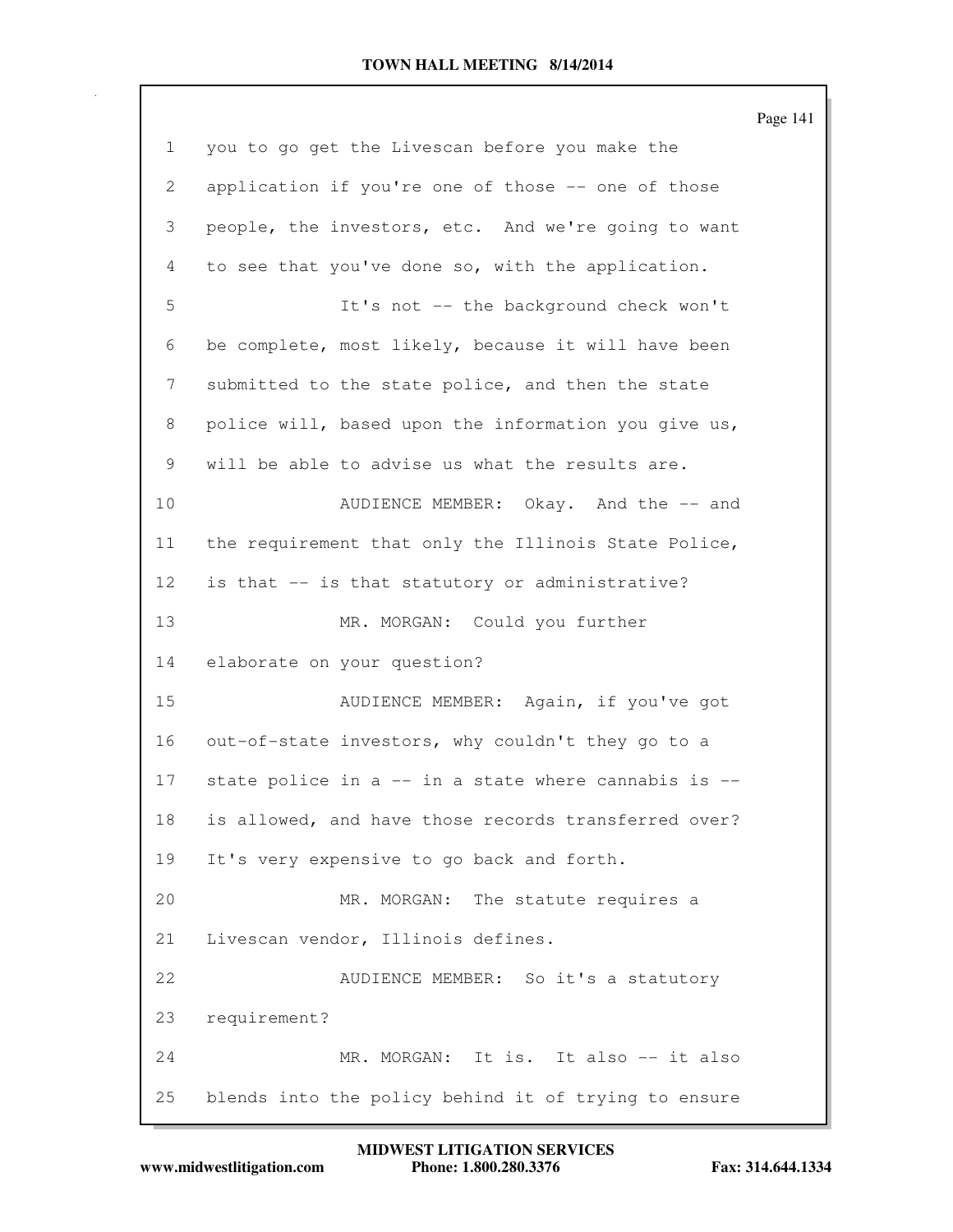Page 142 1 that we are doing -- conducting a background check 2 in a process that the state is comfortable with. 3 And the states use other processes and other 4 vendors. 5 So the Illinois Livescan vendors, 6 they're licensed by Illinois, are ones that we have 7 the confidence in to rely upon those background 8 checks. 9 AUDIENCE MEMBER: Okay. Well, I'll 10 appeal if you guys would look at it and think about 11 other states, Colorado, etc., etc., it would be very 12 helpful to a lot of people. Thank you. 13 MR. MORGAN: Thank you. 14 MR. ANTHONY: Kenyatta Beverly. 15 AUDIENCE MEMBER: Hello. Just a couple 16 of really quick questions. Sorry. Yeah, it is an 17 interesting name. K-E-N-Y-A-T-T-A. Beverly, 18 B-E-V-E-R-L-Y. 19 Is there any type of fire protection or 20 sprinkler system that's required for the cultivation 21 center? 22 MR. MORGAN: No. They ask for 23 information about the plans for all that, but it's 24 also going to be a local building code requirement. 25 AUDIENCE MEMBER: Okay. Okay. And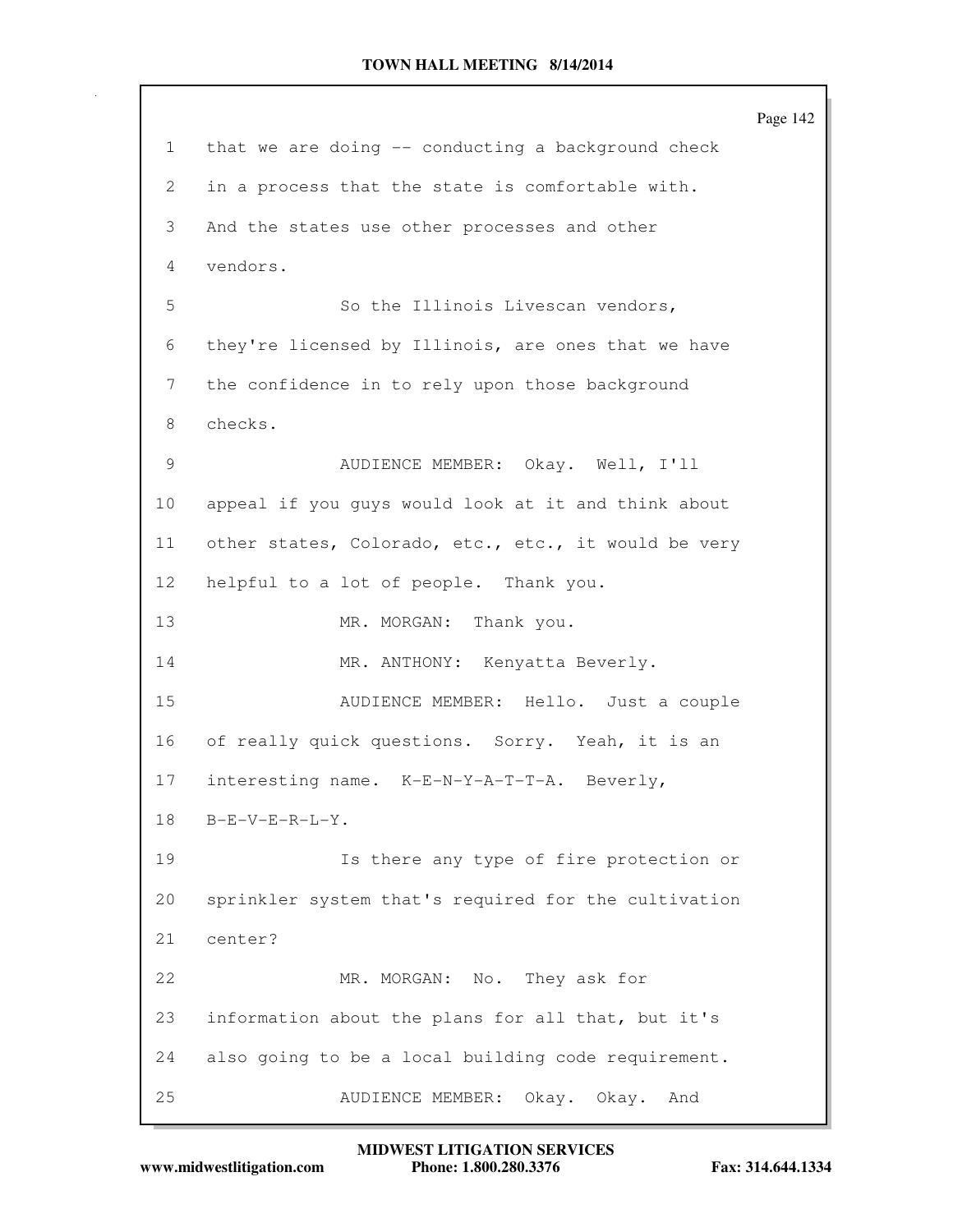|                 |                                                      | Page 143 |
|-----------------|------------------------------------------------------|----------|
| $\mathbf{1}$    | last question, are there any specific regulations or |          |
| 2               | requirements regarding the greenhouse themselves?    |          |
| 3               | Some states have requirements that they be opaque.   |          |
| 4               | I mean, is there any type of requirement like that?  |          |
| 5               | MR. MORGAN: I believe the cultivation                |          |
| 6               | centers cannot be visible from the outside.          |          |
| 7               | AUDIENCE MEMBER: Okay.                               |          |
| 8               | AUDIENCE MEMBER: What's the question?                |          |
| 9               | I didn't hear.                                       |          |
| 10              | MR. MORGAN: I'm sorry. The question                  |          |
| 11              | is whether or not for the cultivation centers there  |          |
| 12 <sup>°</sup> | are any requirements or descriptions regarding       |          |
| 13              | whether it's opaque or visible. And the              |          |
| 14              | construction of the greenhouse, in and of itself.    |          |
| 15              | Our -- our view -- and I'll speak for                |          |
| 16              | Ray, unless Ray wants to step in. It's generated by  |          |
| 17              | a security concern. So the construction of the       |          |
| 18              | facility has to be secure. Something that is         |          |
| 19              | visible from the public, from the eye of somebody    |          |
| 20              | walking by, the facility would not meet the          |          |
| 21              | requirements of security.                            |          |
| 22              | AUDIENCE MEMBER: Okay. Great. Thank                  |          |
| 23              | you.                                                 |          |
| 24              | Thank you. Hammering<br>MR. MORGAN:                  |          |
| 25              | through them.                                        |          |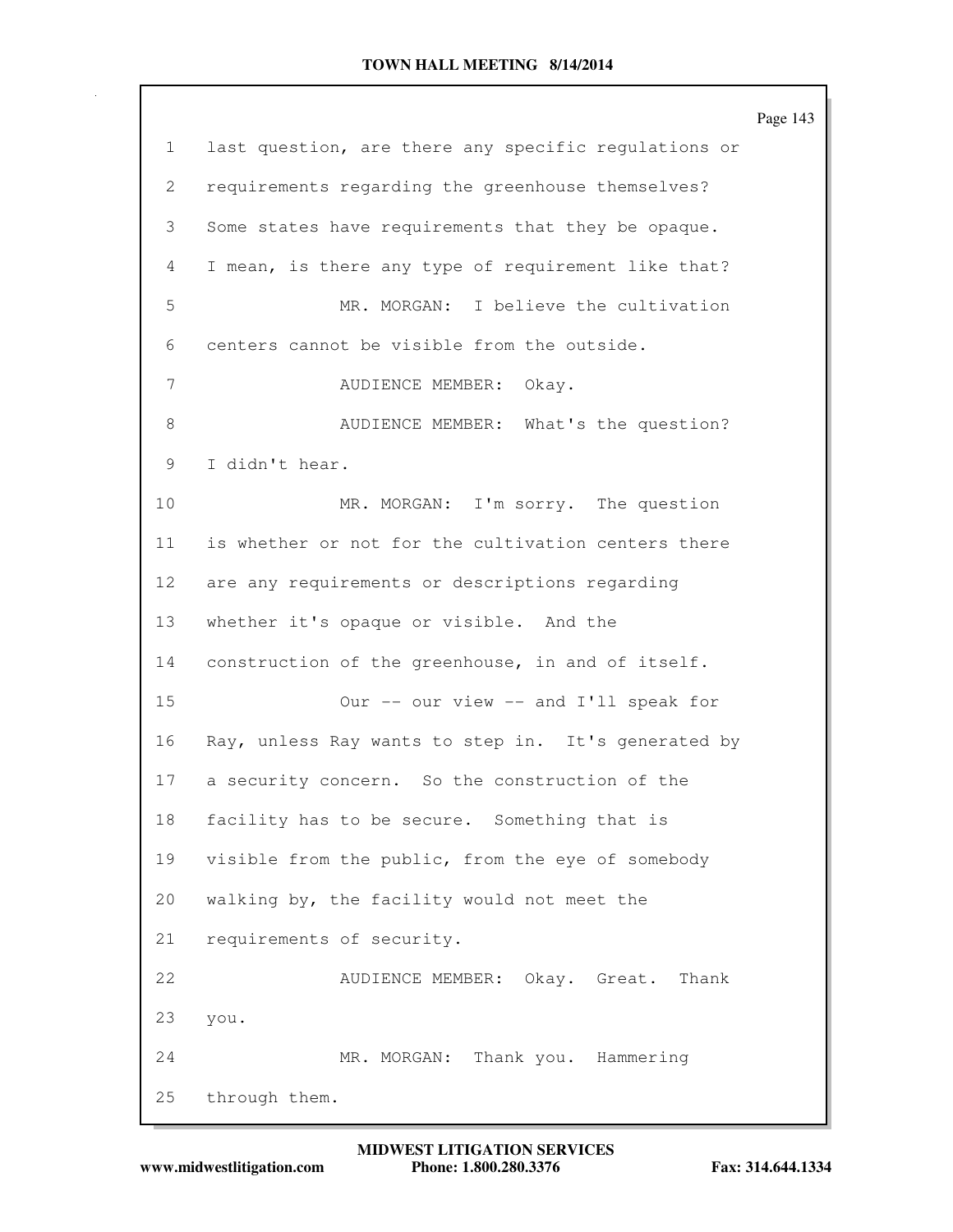Page 144 1 MR. ANTHONY: Mark Schauerte. 2 AUDIENCE MEMBER: It's Mark, M-A-R-K, 3 Schauerte. That's S-C-H-A-U-E-R-T-E. 4 Just to follow up on the background 5 check questions that were discussed previously, I 6 believe in the rules there was a requirement that 7 the verification by the state police be completed 8 upon application? Just want to clarify that form. 9 That it's going to be the submission must be 10 completed upon application, just to clarify. 11 MR. WATSON: Right. 12 MS. OBERDORF: To clarify, are you 13 talking about cultivation centers? 14 AUDIENCE MEMBER: Yes, for cultivation 15 centers. And then -- I'm sorry, go ahead. 16 MR. MORGAN: No, go ahead. 17 AUDIENCE MEMBER: On the definition of 18 physicians, I just wanted to clarify that that is 19 only for physicians licensed by the Medical Practice 20 Act of Illinois, correct? 21 MR. MORGAN: Yes. 22 AUDIENCE MEMBER: The financial 23 disclosure requirements -- excuse me. This is a one 24 definitional question. I did not see a definition 25 of compensation agreements in the regulations. With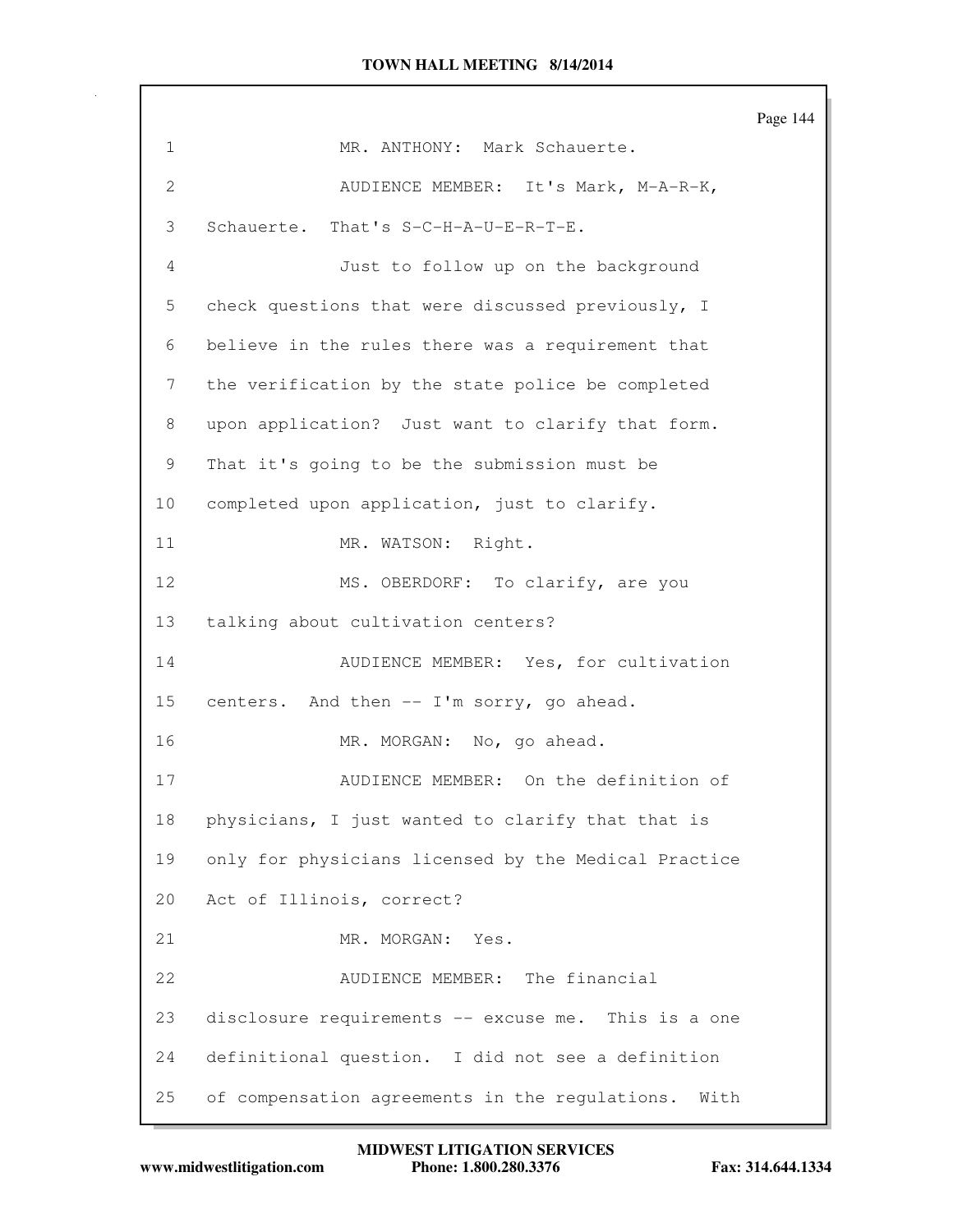|    |                                                      | Page 145 |
|----|------------------------------------------------------|----------|
| 1  | respect to that in the recent -- recent edition of   |          |
| 2  | the requirements to disclose for lobbyists, counsel, |          |
| 3  | etc., the intent of the regulations for any          |          |
| 4  | consultants that have advised in the process or      |          |
| 5  | other engagement agreements.                         |          |
| 6  | Are there specific financial                         |          |
| 7  | arrangements that need to be disclosed or is it just |          |
| 8  | the disclosure that that kind of consultant was      |          |
| 9  | used?                                                |          |
| 10 | MR. WATSON: I'm sorry, I didn't catch                |          |
| 11 | the last part.                                       |          |
| 12 | AUDIENCE MEMBER: Just to disclose that               |          |
| 13 | there was indeed legal counsel or a lobbyist or some |          |
| 14 | sort of, you know, third party cultivation           |          |
| 15 | consultant used.                                     |          |
| 16 | MR. MORGAN: Yeah, I think that's a                   |          |
| 17 | good question. We'll go back and look at that. I     |          |
| 18 | think some clarification as to what specific         |          |
| 19 | information would be required for any of those       |          |
| 20 | compensation agreements and what that means. We'll   |          |
| 21 | do our best to clarify that.                         |          |
| 22 | AUDIENCE MEMBER:<br>Okay.                            |          |
| 23 | AUDIENCE MEMBER: What's the question?                |          |
| 24 | I'm sorry.                                           |          |
| 25 | The question was for the<br>MR. MORGAN:              |          |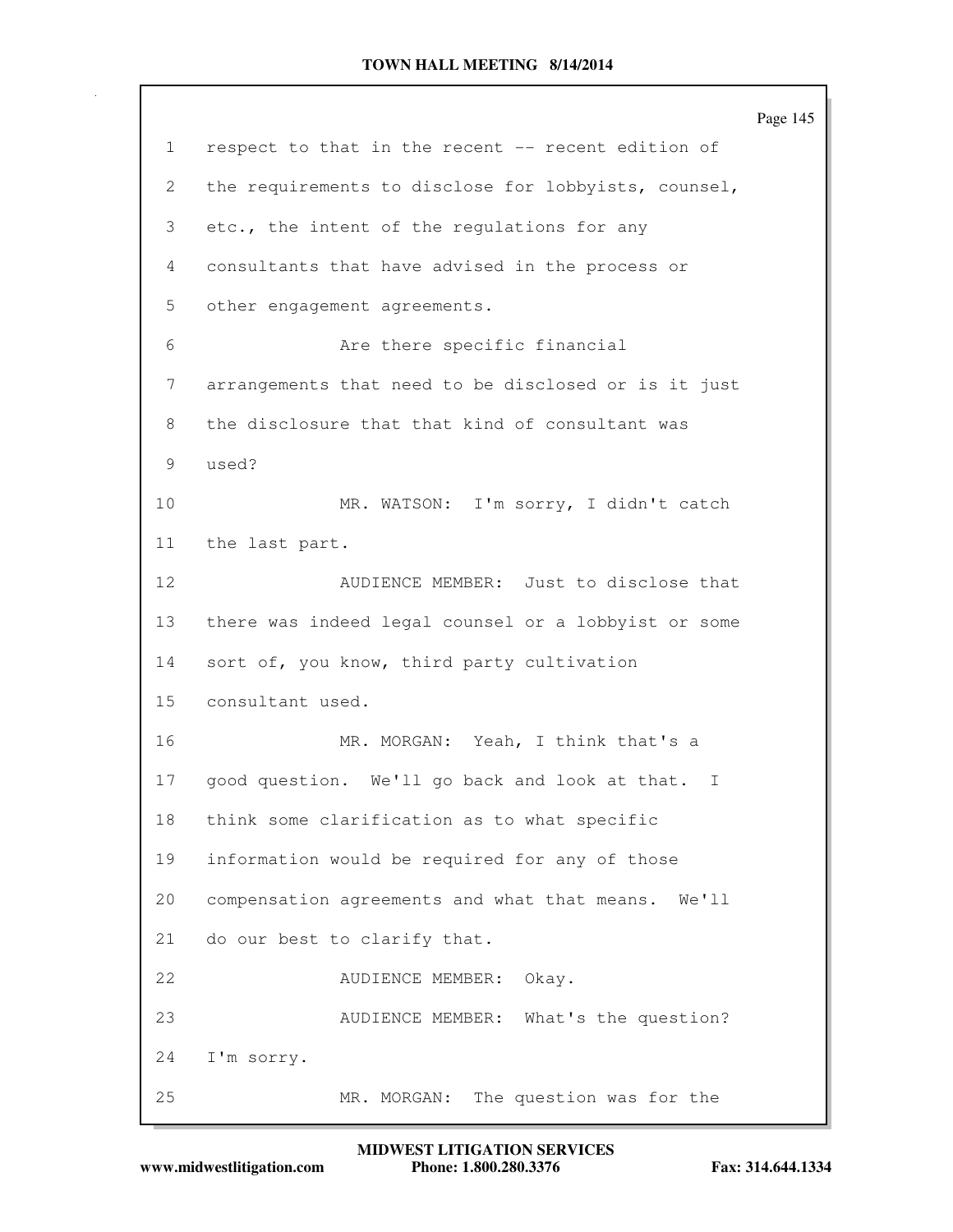Page 146 1 questions in the application that require disclosure 2 and/or possible documentation for consultants, 3 lobbyists, lawyers, other contractual relationships, 4 what information, documentation is required? 5 AUDIENCE MEMBER: I'm sorry. Back on 6 the background check, just to clarify on that, for 7 individuals who have and perhaps going to be 8 providing advice in the context of legal counsel 9 consultants, etc., the background checks, I believe, 10 are for financial interests in the actual entity, 11 correct? 12 It's not -- it's not -- it's not -- so 13 perhaps a principal board member, officer, someone 14 with an equity stake in the actual entity, not 15 someone who's deriving a fee or income from the 16 entity? 17 MR. MORGAN: At least from DFPR, I 18 believe that's right. 19 MR. WATSON: Now, when you say income, 20 are you talking about income based upon sales or  $21$  just  $-$ 22 AUDIENCE MEMBER: No, no. Income for 23 purposes of providing services. 24 MR. WATSON: A specific service. I 25 don't believe so.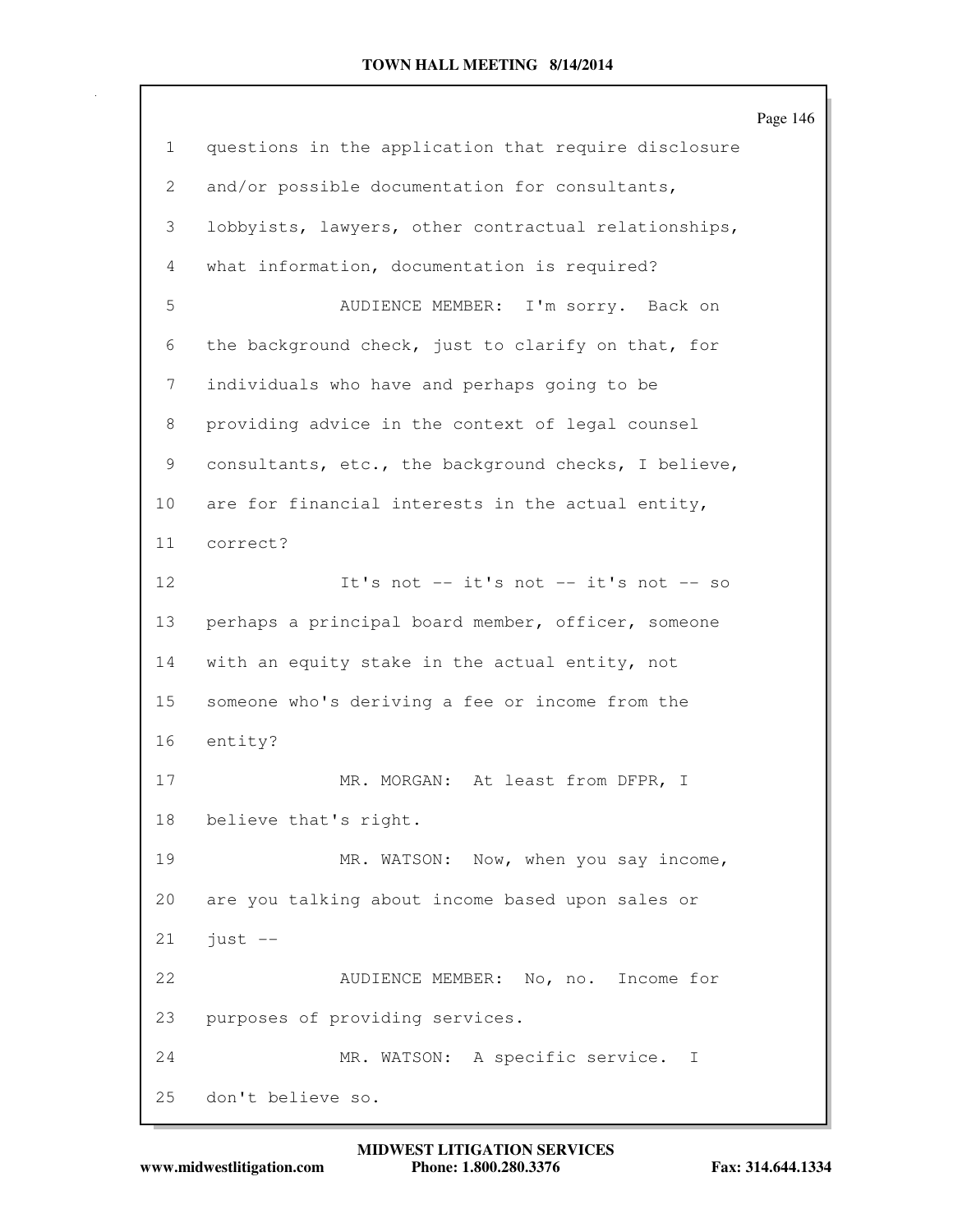Page 147 1 AUDIENCE MEMBER: Okay. One other 2 question. 3 MR. WATSON: But if you do have someone 4 who, you know, may be questionable, let us know. 5 AUDIENCE MEMBER: Of course. 6 Absolutely. I believe that goes without saying. 7 One other question on the product. It 8 may have been addressed earlier with respect to the 9 registration of the product. 10 Is that -- is the intent of the 11 registration requirement, I think it's 1000.420 12 where you register the product with the department, 13 is the intent of that the type of strain or not 14 actually each individual packaged product? I guess 15 if you could elaborate a little on that, that would 16 be helpful. What the product actually means. 17 MR. WATSON: Well, certainly we're 18 looking at -- I suppose the easy one would be the 19 infused products. You know, if you're going to be 20 marketing a tea, we're going to want to know that. 21 And you probably are going to have a name for that, 22 and you register the name with us and tell us what 23 it is. 24 If it's a butter or if it's a cookie or 25 brownie, you know, we're going to want those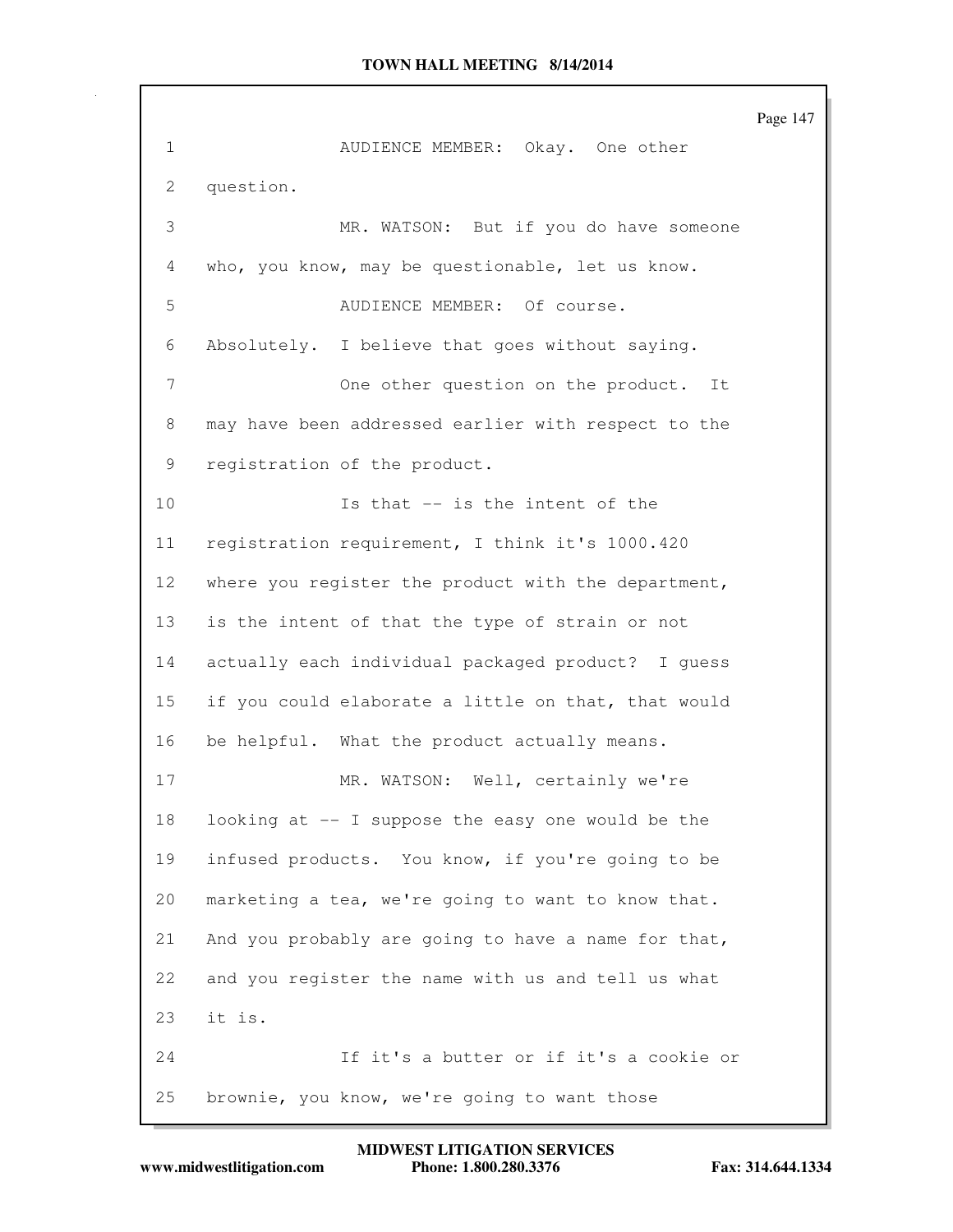|              |                                                      | Page 148 |
|--------------|------------------------------------------------------|----------|
| $\mathbf{1}$ | products registered with us so that we know          |          |
| 2            | what's -- what you're selling. And then it will aid  |          |
| 3            | us in our tracking system to know what products will |          |
| 4            | be leaving the cultivation center.                   |          |
| 5            | Certainly if you have different strains              |          |
| 6            | of the smokeable cannabis, we're going to want to    |          |
| 7            | have those registered as well. I know that there     |          |
| 8            | will be -- very likely be marketing based upon the   |          |
| 9            | name of a particular strain, so we would want to     |          |
| 10           | have those be -- each of those registered with us.   |          |
| 11           | AUDIENCE MEMBER: Okay. I guess follow                |          |
| 12           | up on that, then. So, for instance, in the example   |          |
| 13           | of a tea or a butter or cookie, you would want to    |          |
| 14           | know each of those separately.                       |          |
| 15           | MR. WATSON:<br>Yes.                                  |          |
| 16           | AUDIENCE MEMBER: You do not need to                  |          |
| 17           | know -- for packaging purposes, you need to know     |          |
| 18           | cookie one, cookie two, cookie three, cookie four    |          |
| 19           | that will be coming out, but each individual cookie, |          |
| 20           | one, two, three, four, for lack of a better example, |          |
| 21           | doesn't need to be registered?                       |          |
| 22           | MR. WATSON: Are you talking about a                  |          |
| 23           | different type of cookie or --                       |          |
| 24           | AUDIENCE MEMBER: No, no.                             |          |
| 25           | MR. WATSON: -- or a different size                   |          |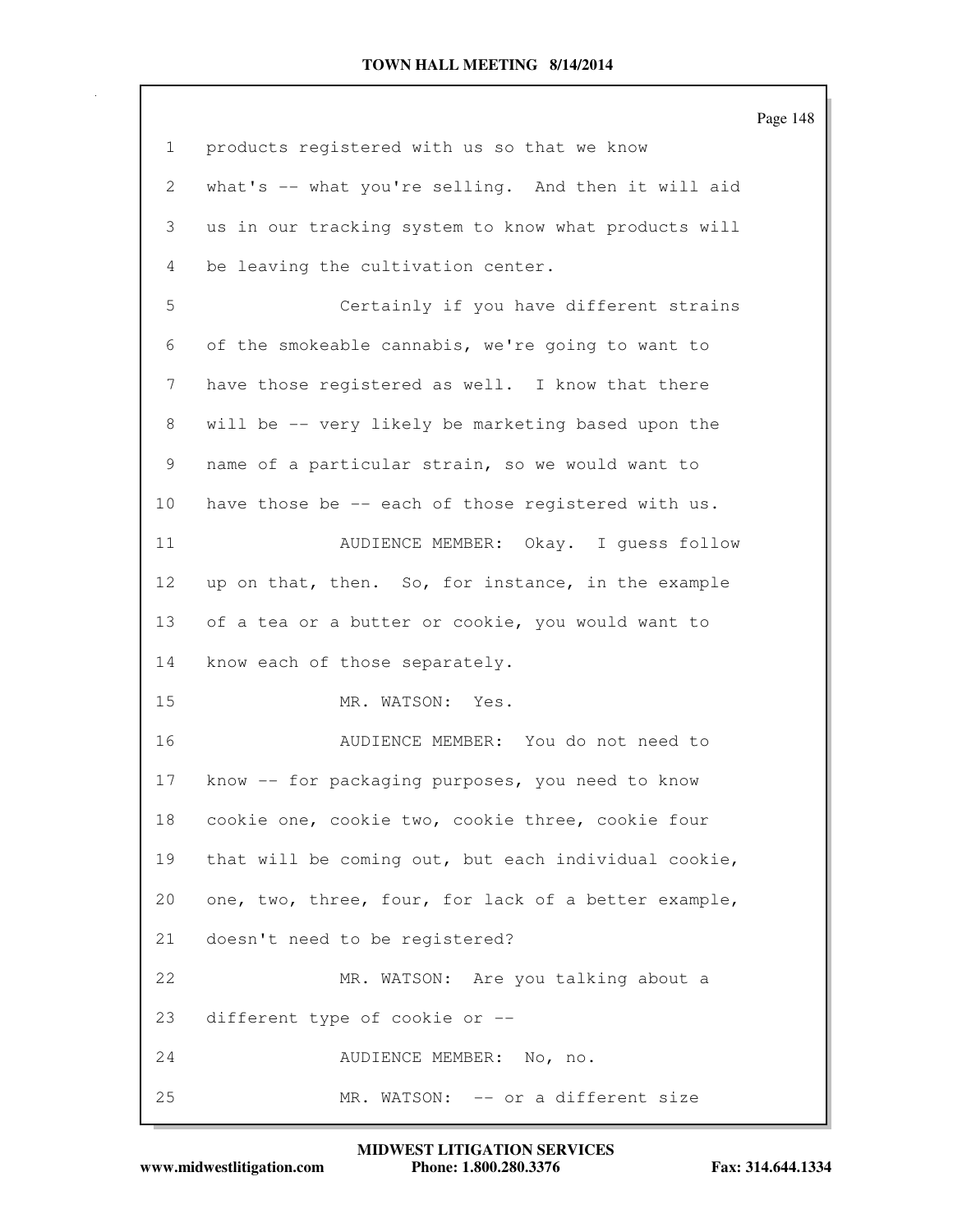Page 149 1 cookie? 2 AUDIENCE MEMBER: Exactly. Same 3 cookie. Same cookie, same size, a different cookie. 4 MR. WATSON: It's the type of product 5 we're looking for so that we know what category 6 you're selling. 7 AUDIENCE MEMBER: Okay. Thank you very 8 much. 9 MR. ANTHONY: Marie Dancu. 10 AUDIENCE MEMBER: M-A-R-I-E, D-A-N-C-U. 11 And I just have just a couple of follow 12 ups. One is that regarding the labs, since you're 13 saying that that is still kind of being developed, 14 the applications haven't even gone out for labs to 15 apply to be certified, is that going to hold up the 16 cultivation centers, then? 17 We are not allowed to sell or move our 18 product to the dispensary until they are tested? Is 19 that going to be a holdup for the cultivation 20 centers, since the labs haven't even been instituted 21 yet in Illinois? 22 MR. MORGAN: I wouldn't characterize it 23 as a holdup, in that we do have some time before 24 those labs have to be up and running. The rules 25 dictate and describe in pretty good detail what the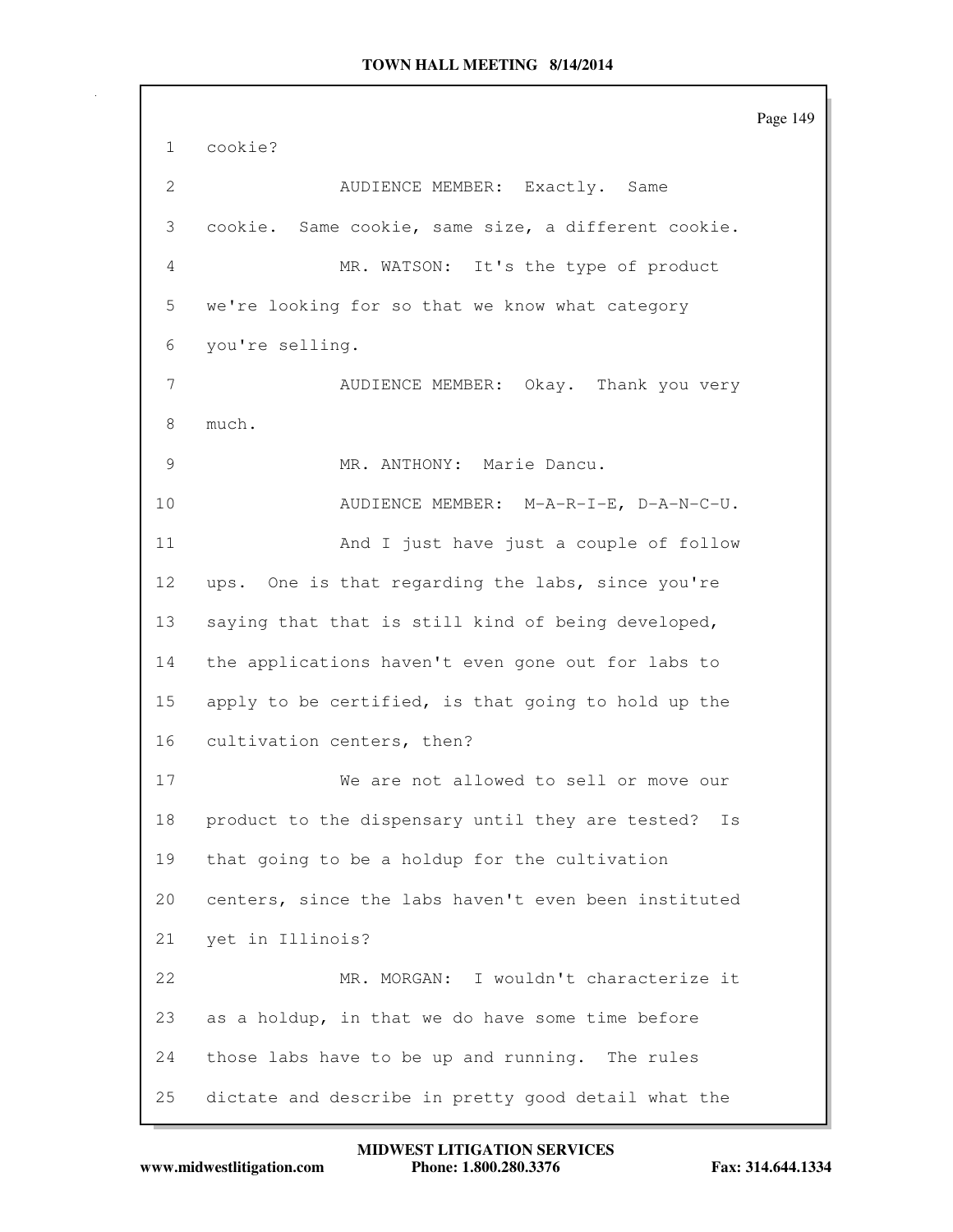Page 150 1 requirements will be, but the applications should be 2 coming out pretty quickly. 3 AUDIENCE MEMBER: Okay. 4 MR. MORGAN: So we don't anticipate any 5 delay. 6 AUDIENCE MEMBER: No. Okay. I'm more 7 concerned about the time frame of getting those up 8 and running and having our products tested before 9 they go off to dispensaries. 10 MR. MORGAN: Yeah, just repeating the 11 question for those who didn't hear it. Will there 12 be a potential for delays -- will cultivation 13 centers have to wait till independent labs are 14 available to conduct the testing of their products 15 before they can sell anything to dispensaries? The 16 answer to that is yes. 17 So it's incumbent on the state to make 18 sure that we have those independent labs that are 19 applying licensed prior to when a cultivation center 20 would otherwise be ready. 21 So we are working on that concurrently 22 with a number of other issues, just with getting the 23 program implemented, but we don't anticipate that to 24 be a delay. 25 AUDIENCE MEMBER: Are they going to be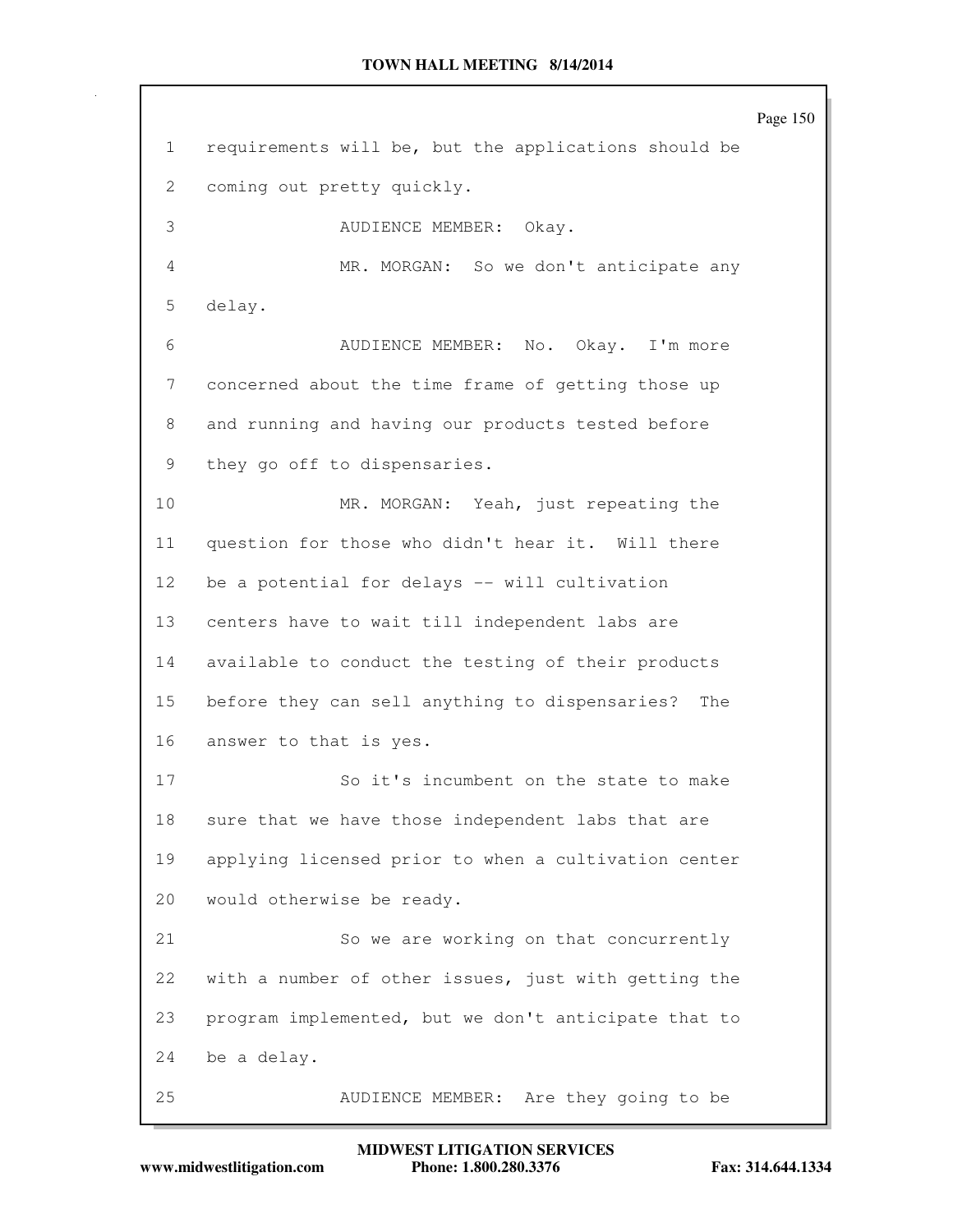|                 |                                                      | Page 151 |
|-----------------|------------------------------------------------------|----------|
| $\mathbf{1}$    | dispersed throughout the State of Illinois or are    |          |
| 2               | they all going -- have you not figured that out yet? |          |
| 3               | MR. MORGAN: It depends on the                        |          |
| 4               | applicants. It will be a market driven. Though we    |          |
| 5               | are pretty confident there will be at least a few    |          |
| 6               | applicants. There could be many more than that.      |          |
| 7               | And the distribution of that is going to be driven   |          |
| 8               | by the market.                                       |          |
| 9               | AUDIENCE MEMBER: Okay. The other                     |          |
| 10 <sub>o</sub> | question I have is on the applications per district. |          |
| 11              | So let's say you have -- just pick a district,       |          |
| 12 <sup>°</sup> | District 20. You only have one person apply for      |          |
| 13              | District 20, and that application is subpar.         |          |
| 14              | Does that mean that person gets that                 |          |
| 15              | license or will that be opened up again to other     |          |
| 16              | applicants to apply for that district?               |          |
| 17              | MR. WATSON: There is a process                       |          |
| 18              | described in the rules for the situation you         |          |
| 19              | described, where we have -- I think the example we   |          |
| 20              | were using was say we have three or four applicants  |          |
| 21              | and none of them are as qualified as we would want   |          |
| 22              | them to be.                                          |          |
| 23              | We will plan on meeting with the top                 |          |
| 24              | scoring one and see if they can come up to the       |          |
| 25              | qualifications that we require. So -- but if they    |          |

**www.midwestlitigation.com Phone: 1.800.280.3376 Fax: 314.644.1334 MIDWEST LITIGATION SERVICES**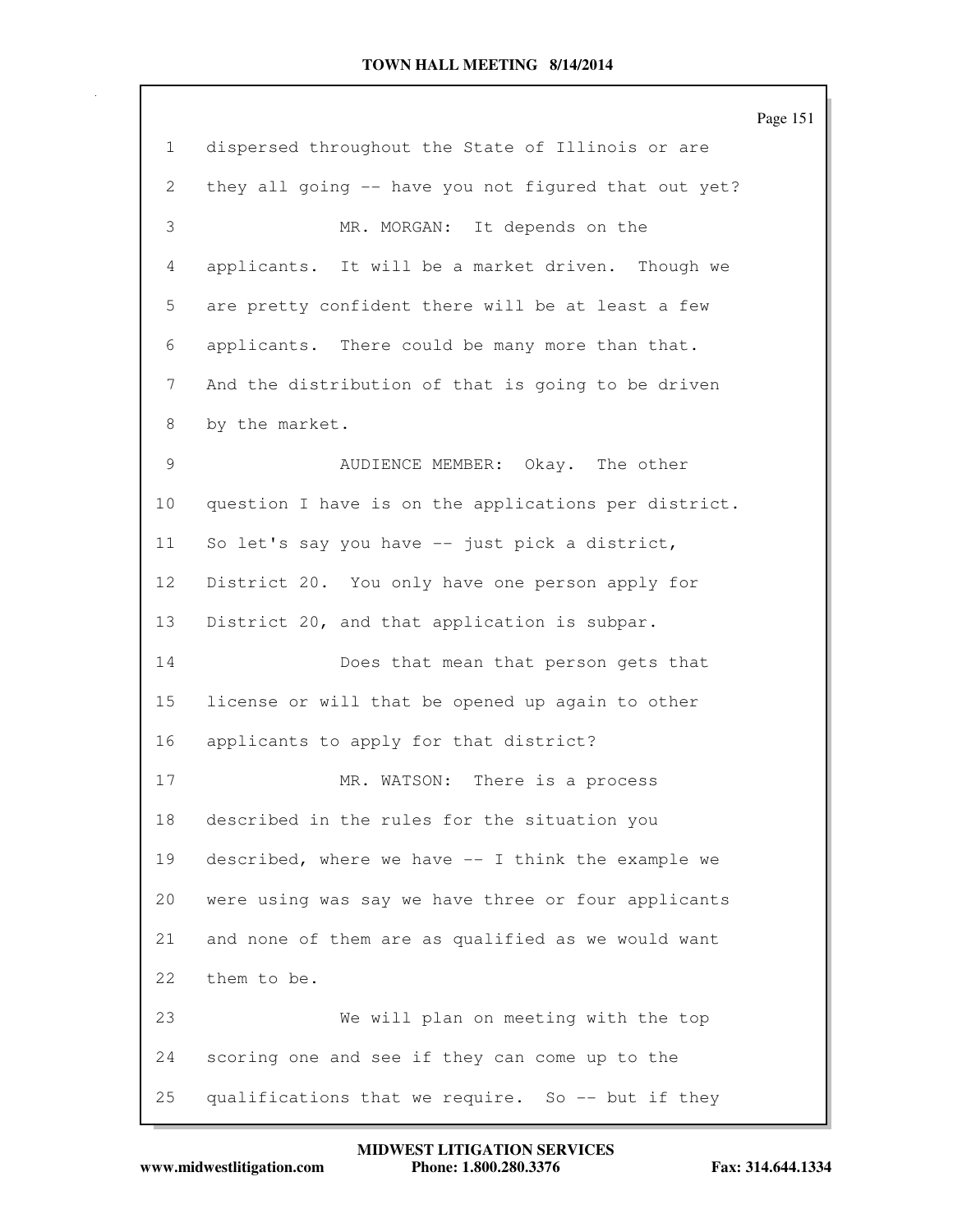|                 |                                                        | Page 152 |
|-----------------|--------------------------------------------------------|----------|
| $\mathbf{1}$    | cannot, because maybe they don't have the financial    |          |
| 2               | wherewithal or the -- maybe they don't have the        |          |
| 3               | zoning, maybe $-$ - you know, there may be a number of |          |
| 4               | reasons why they may not be able to meet our           |          |
| 5               | requirements. At that point we would reopen the        |          |
| 6               | process and that would start the whole new             |          |
| 7               | application process for that district only.            |          |
| 8               | AUDIENCE MEMBER: Okay. Thank you.                      |          |
| 9               | AUDIENCE MEMBER: According to your                     |          |
| 10 <sub>o</sub> | rule, in an answer to your question on the             |          |
| 11              | laboratory testing rule, page 1000.510 just says it    |          |
| 12 <sup>°</sup> | needs to be available for testing, not being tested    |          |
| 13              | prior to shipment. So in other words, if a growth      |          |
| 14              | facility --                                            |          |
| 15              | MR. MORGAN: Hold on. Sir, I think                      |          |
| 16              | there are a couple people, but we'll make sure you     |          |
| 17              | have an opportunity to address -- I hear your          |          |
| 18              | question and it's going back to a previous comment.    |          |
| 19              | We'll make sure you have a chance to address that.     |          |
| 20              | Thanks.                                                |          |
| 21              | MR. ANTHONY: Ashlie Kuhene.                            |          |
| 22              | AUDIENCE MEMBER: A-S-H-L-I-E,                          |          |
| 23              | K-U-H-E-N-E. Thank you.                                |          |
| 24              | Okay. So the applications will                         |          |
| 25              | obviously require the applicant to disclose a lot of   |          |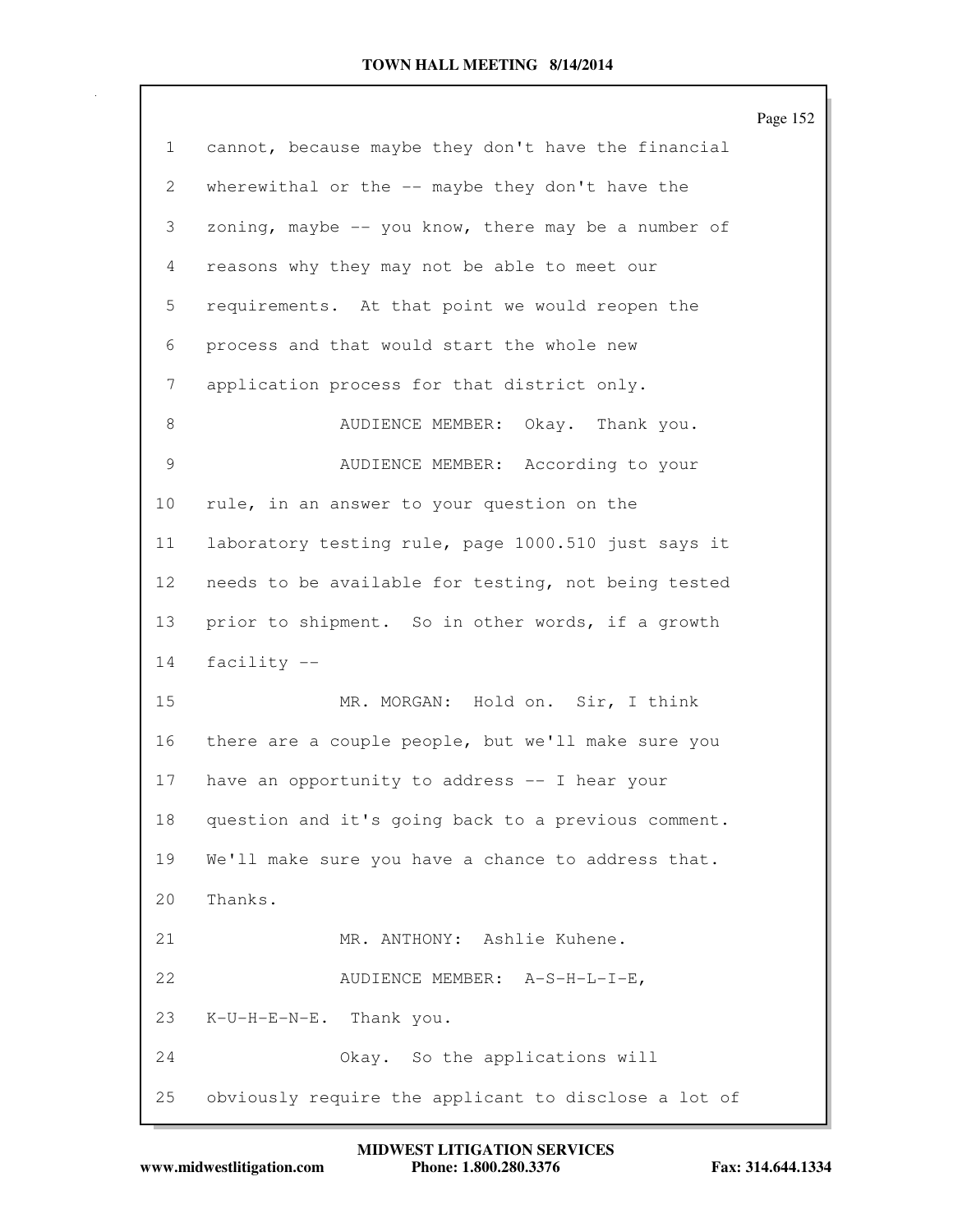Page 153 1 proprietary information. Is there some sort of 2 statement that the applicants can make, within their 3 application, that would prevent such proprietary 4 information from being disclosed, say in a FOIA 5 request? 6 MR. MORGAN: So the -- the statute, the 7 Compassionate Use Act, does exempt from FOIA the 8 applications and the application materials. Further 9 than that, the applications themselves -- and as we 10 get more to the specifics of what documents have to 11 be uploaded and mailed in, etc., there's details and 12 there will be more details about identifying records 13 in particular that are deemed to be proprietary and 14 confidential, so that they will be withheld in the 15 event of any future, etc. But the intent is to keep 16 those confidential across the board. 17 AUDIENCE MEMBER: Thank you. 18 MR. ANTHONY: Alan Gaffner. 19 AUDIENCE MEMBER: Thank you very much 20 for the follow up and for your patience. I've got 21 to tell you this is definitely an example of both 22 user friendly and accessible government. So thank 23 you. 24 Returning again to the scoring and the 25 selection process, if I may, on the cultivation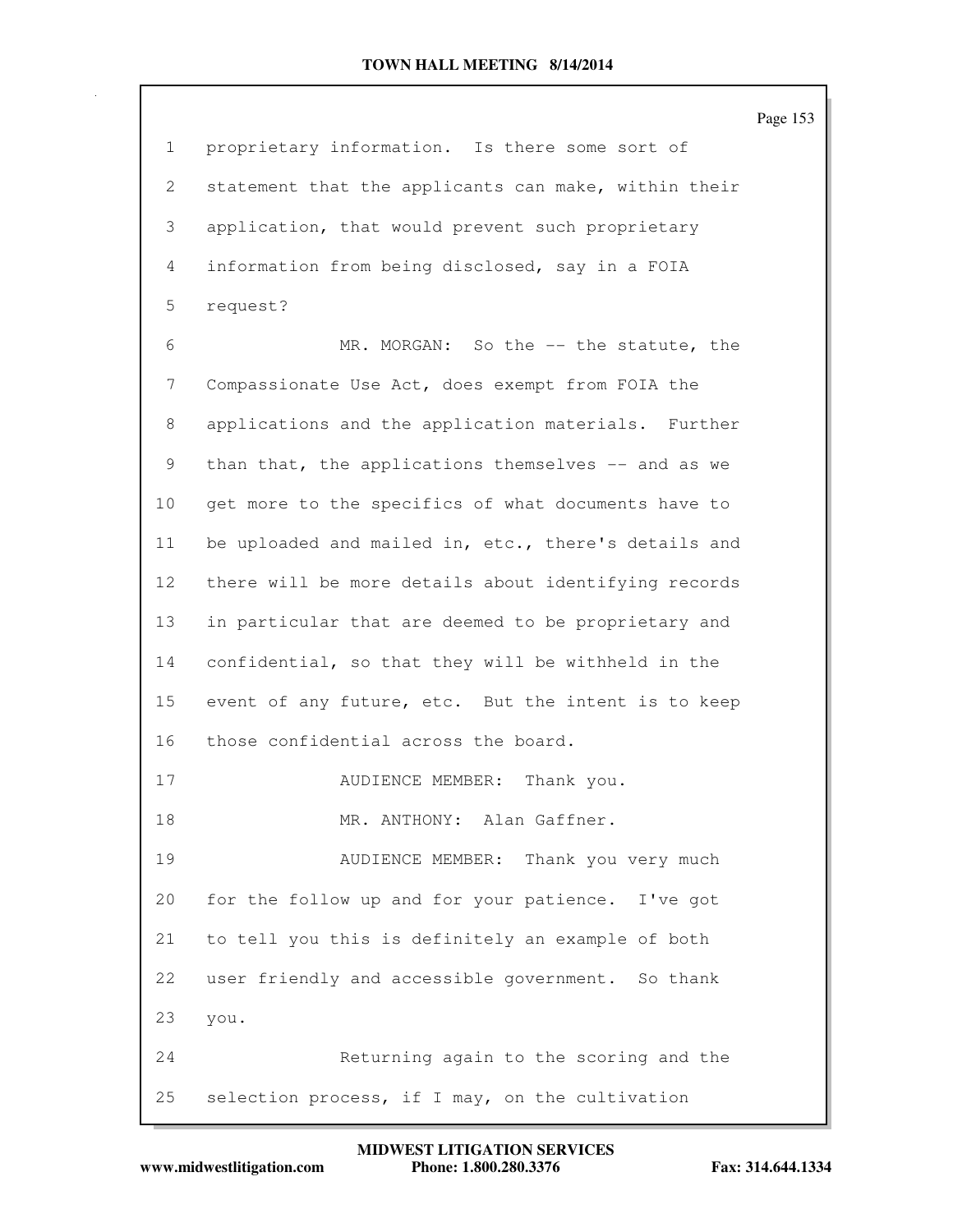|                 |                                                      | Page 154 |
|-----------------|------------------------------------------------------|----------|
| 1               | centers. And I found some of the other information   |          |
| 2               | that you shared applicable and provided me a little  |          |
| 3               | greater insight. And now perhaps you can help fine   |          |
| 4               | tune that a bit more.                                |          |
| 5               | You mentioned that, for instance,                    |          |
| 6               | security scoring would involve the Illinois State    |          |
| 7               | Police. Is it then a logical assumption that there   |          |
| 8               | will be related reviews performed by the Department  |          |
| 9               | of Revenue, Secretary of State, Treasurer's Office,  |          |
| 10              | etc., as it applied to each part of the application? |          |
| 11              | MR. MORGAN: I would say not in the                   |          |
| 12 <sup>°</sup> | same way and certainly not in every -- every         |          |
| 13              | instance where there's overlap with a different      |          |
| 14              | state or governmental agency. We are doing           |          |
| 15              | everything we can to make it in-house for a number   |          |
| 16              | of reasons. Expertise, resource management,          |          |
| 17              | integrity of the process.                            |          |
| 18              | So it would be quite limited to number               |          |
| 19              | of outside entities, even other state agencies that  |          |
| 20              | will be involved with the process, but again, we're  |          |
| 21              | still finalizing the specific details on that.       |          |
| 22              | AUDIENCE MEMBER: If I'm understanding                |          |
| 23              | you correctly, then, the scoring would more than     |          |
| 24              | likely fall -- fall or be attributed to the          |          |
| 25              | Department of Agriculture?                           |          |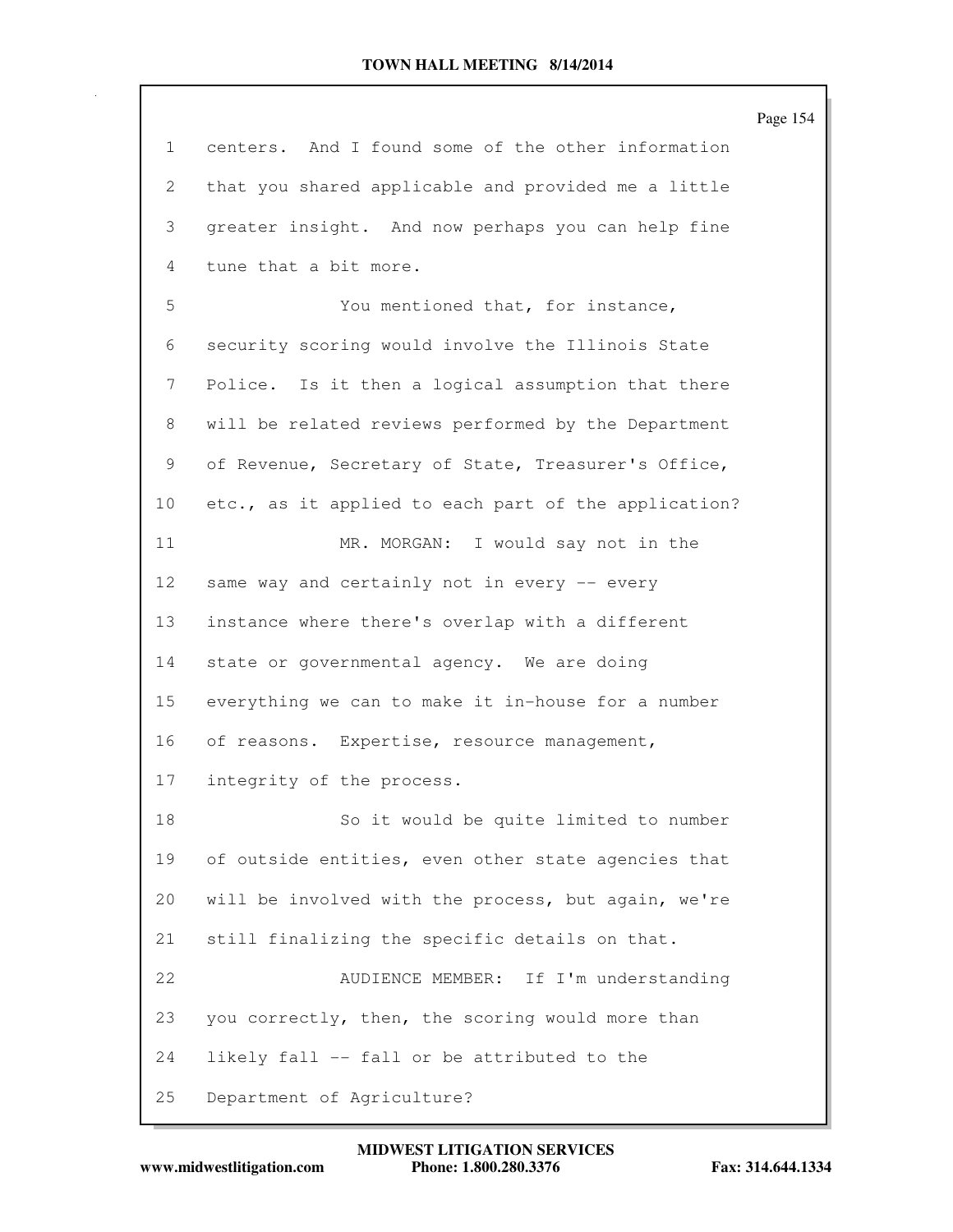|              |                                                      | Page 155 |
|--------------|------------------------------------------------------|----------|
| $\mathbf 1$  | That's right. That's a<br>MR. MORGAN:                |          |
| $\mathbf{2}$ | good way to characterize it. Ultimately it will be   |          |
| 3            | a licensing decision by the Department of            |          |
| 4            | Agriculture.                                         |          |
| 5            | AUDIENCE MEMBER: That's why I didn't                 |          |
| 6            | know whether the security scoring then -- let's say  |          |
| 7            | it's a 25, that comes from ISP and then is placed on |          |
| 8            | the application within ag, but that's not likely how |          |
| 9            | that would occur?                                    |          |
| 10           | MR. MORGAN: Right. It will be                        |          |
| 11           | recommendations from -- from consultants and experts |          |
| 12           | in a number of fields, but it will be ultimately     |          |
| 13           | Department of Agriculture and DFPR decision.         |          |
| 14           | AUDIENCE MEMBER: Sure. And after                     |          |
| 15           | the -- let's just call it the scoring committee is   |          |
| 16           | composed, will that be identified pre app or will    |          |
| 17           | that be shared post app or will there be some        |          |
| 18           | blinding or just generic Department of Ag employee,  |          |
| 19           | 15 years cultivation expertise, Department of Ag,    |          |
| 20           | quality expertise?                                   |          |
| 21           | MR. MORGAN: I think at this point                    |          |
| 22           | we're much more focused on the details of the        |          |
| 23           | applications as opposed to --                        |          |
| 24           | AUDIENCE MEMBER: Sure.                               |          |
| 25           | MR. MORGAN: -- disclosure of the                     |          |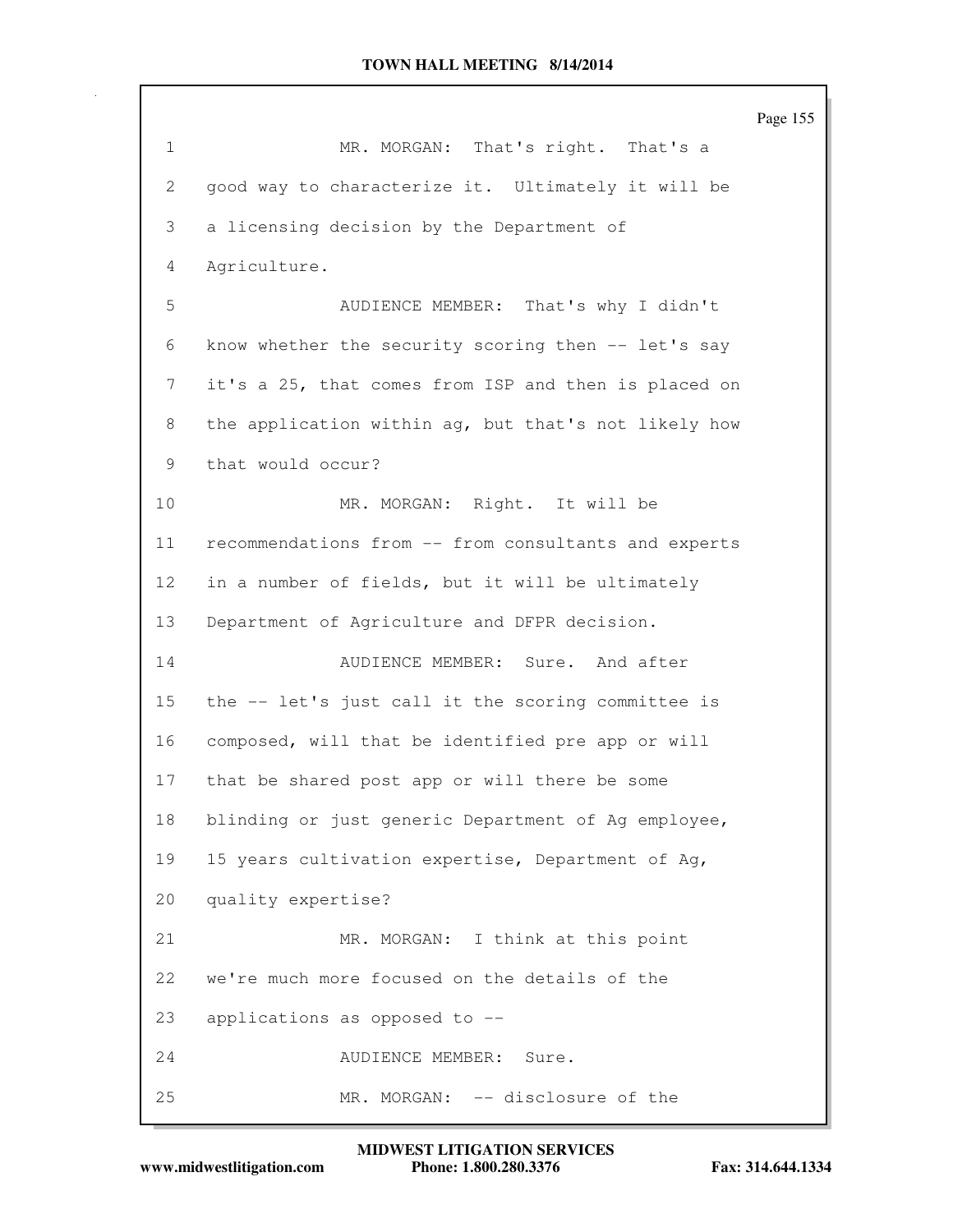| $\mathbf{1}$<br>$\mathbf{2}$ | individuals that will be involved with the scoring.<br>Internally we're working through all that right now.<br>And I think that we're probably going to be much |  |
|------------------------------|-----------------------------------------------------------------------------------------------------------------------------------------------------------------|--|
|                              |                                                                                                                                                                 |  |
|                              |                                                                                                                                                                 |  |
| 3                            |                                                                                                                                                                 |  |
| $\overline{4}$               | more focused on answering questions about the                                                                                                                   |  |
| 5                            | application itself in substance, as opposed to the                                                                                                              |  |
| 6                            | internal resumé of an individual on a scoring                                                                                                                   |  |
| 7                            | selection team within the Department of Agriculture.                                                                                                            |  |
| 8                            | AUDIENCE MEMBER: Sounds like the                                                                                                                                |  |
| 9                            | design is to have it be objectively do the scoring                                                                                                              |  |
| 10 <sub>o</sub>              | process so let's say a legislative process or the                                                                                                               |  |
| 11                           | governor's office or something like that would not                                                                                                              |  |
| 12                           | be part of some review or some scoring.                                                                                                                         |  |
| 13                           | MR. MORGAN: Well, again, we're still                                                                                                                            |  |
| 14                           | working through a lot of the mechanics right now.                                                                                                               |  |
| 15                           | So I would hold back on further clarifications or                                                                                                               |  |
| 16                           | specifics about it, as we still figure that out                                                                                                                 |  |
| 17                           | internally.                                                                                                                                                     |  |
| 18                           | AUDIENCE MEMBER: Okay. And my last                                                                                                                              |  |
| 19                           | question, do you have an estimate of when the                                                                                                                   |  |
| 20                           | transcript will be available from today's meeting                                                                                                               |  |
| 21                           | and then should that be requested on-line or will it                                                                                                            |  |
| 22                           | be available on-line or in hard copy? That would be                                                                                                             |  |
| 23                           | helpful.                                                                                                                                                        |  |
| 24                           | MR. MORGAN: Many thanks to our                                                                                                                                  |  |
| 25                           | transcriber here today, who has worked very                                                                                                                     |  |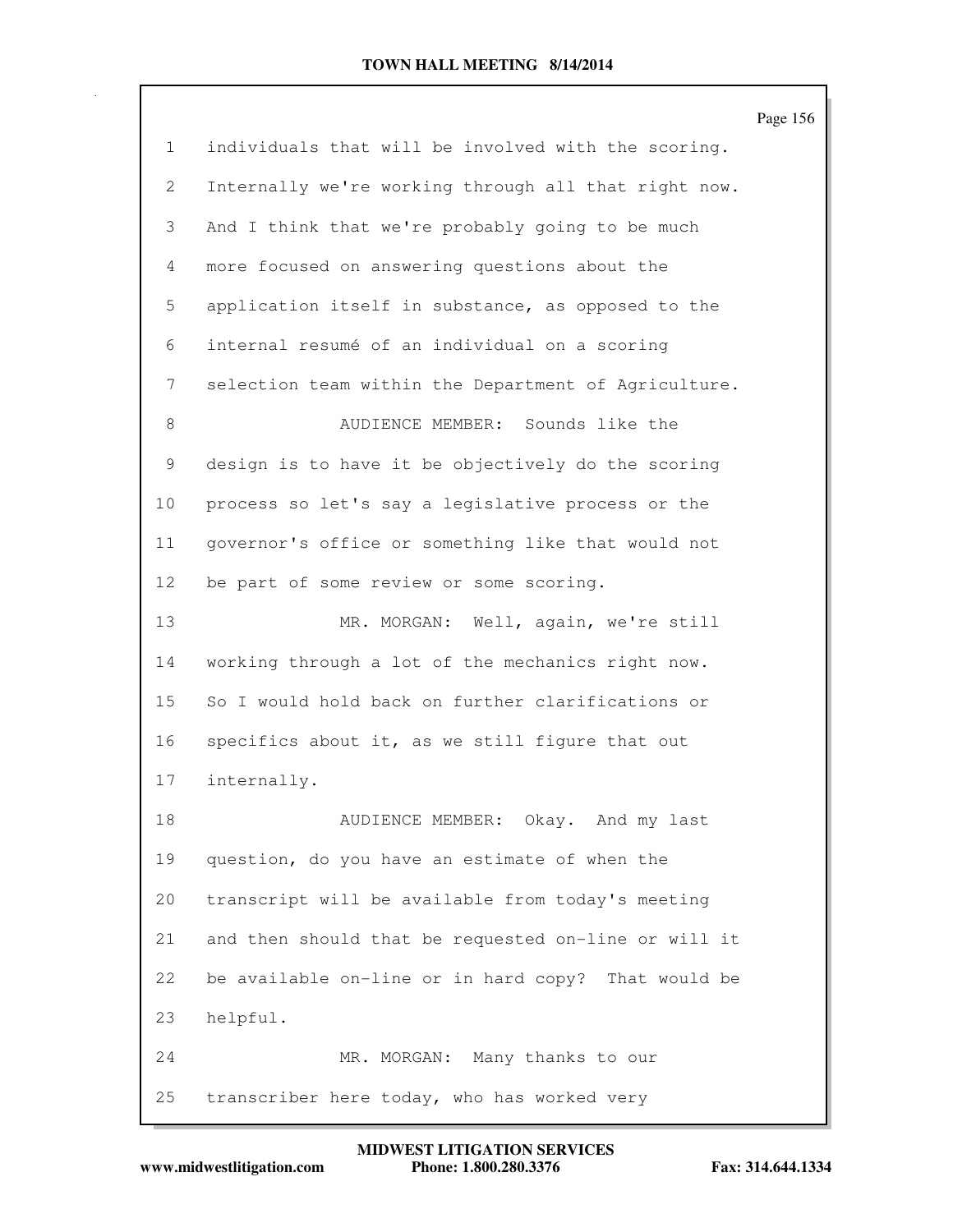Page 157 1 diligently through all of our questions and back and 2 forth, as we talk very quickly. We are very, very 3 appreciative. 4 The timing is going to be -- it's 5 open-ended, it takes time to request the transcript 6 and post that transcript. We also have two other 7 public hearings. 8 AUDIENCE MEMBER: Correct. 9 MR. MORGAN: So we will be attempting 10 to share all of this information as all of this is 11 designed for information sharing, as soon as we can, 12 but I can't give a specific timetable on that. 13 AUDIENCE MEMBER: Is there a place that 14 I could just occasionally check or what would be my 15 best way to know when it's available and the other 16 available? 17 MR. MORGAN: As with everything else 18 that we've done, the best place is to monitor the 19 marijuana policy -- the mcpp -- 20 AUDIENCE MEMBER: Right. 21 MR. MORGAN. -- .illinois.gov website. 22 AUDIENCE MEMBER: That special medical 23 marijuana website. 24 MR. MORGAN: That's correct. 25 AUDIENCE MEMBER: Thank you again. I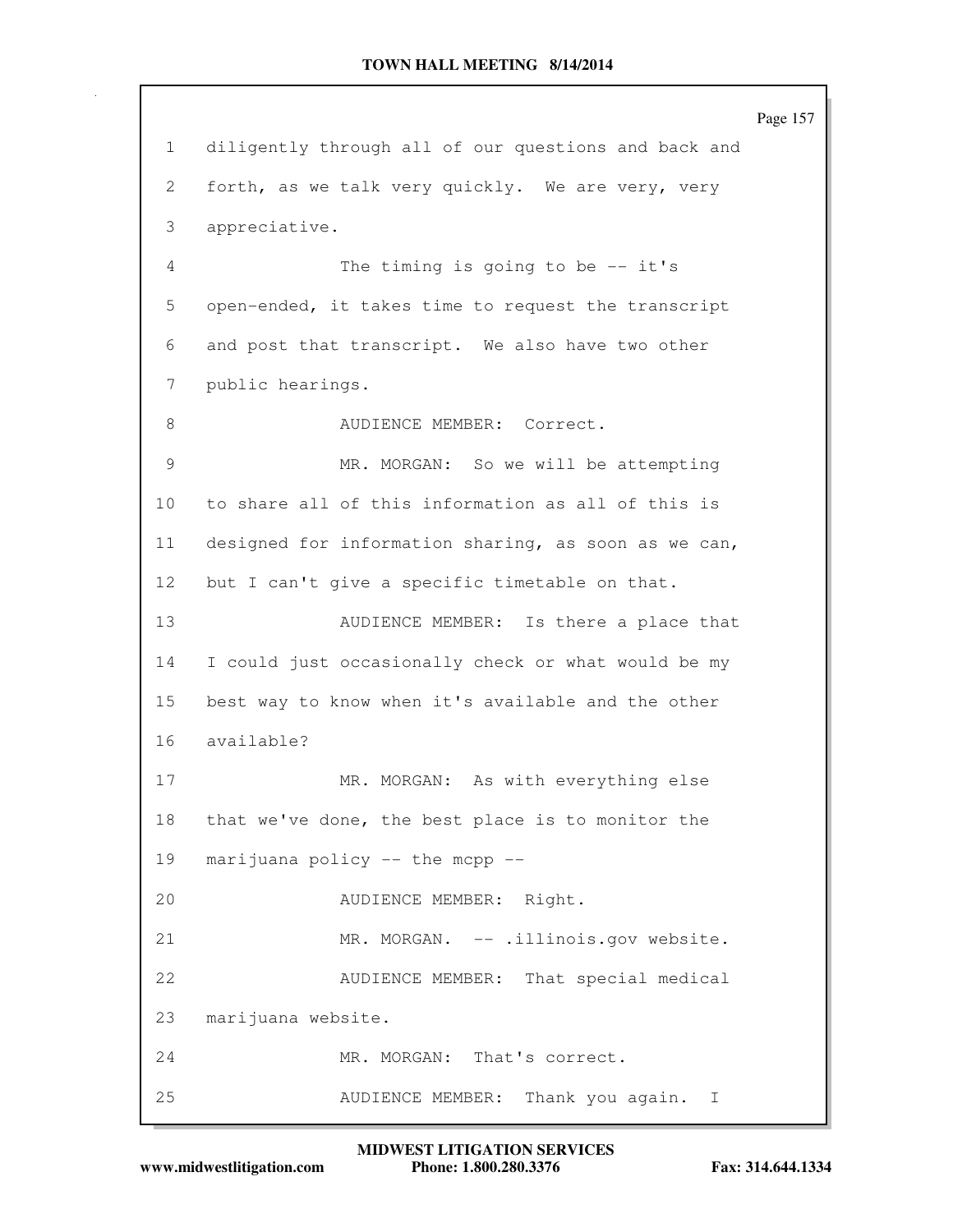Page 158 1 appreciate the second opportunity. 2 MR. MORGAN: Thank you. 3 MR. ANTHONY: David Ittel. 4 AUDIENCE MEMBER: My name is David 5 Ittel. That's I-T-T-E-L. 6 I have a question about the 7 administrative rules in regards to aisles. In there 8 it says that the aisles have to be maintained 9 completely around the garden area, but it doesn't 10 say anything about limiting the size of that garden 11 area. 12 So my question is: If a building 13 inspector would allow the installation in an 14 enclosed warehouse building of something that's used 15 in commercial greenhouses to maximize space, which 16 is rolling benches that roll twelve inches this way, 17 twelve inches that way, and you can make an aisle 18 when you need to access the plants, will the state 19 have any problem with that? 20 MR. WATSON: I've heard some discussion 21 about that, and I'm not a scientist, so please bear 22 with me on this. But from what I've been told, that 23 type of system may create other issues with regard 24 to moisture and mold, if you do not allow the air to 25 circulate around the tables.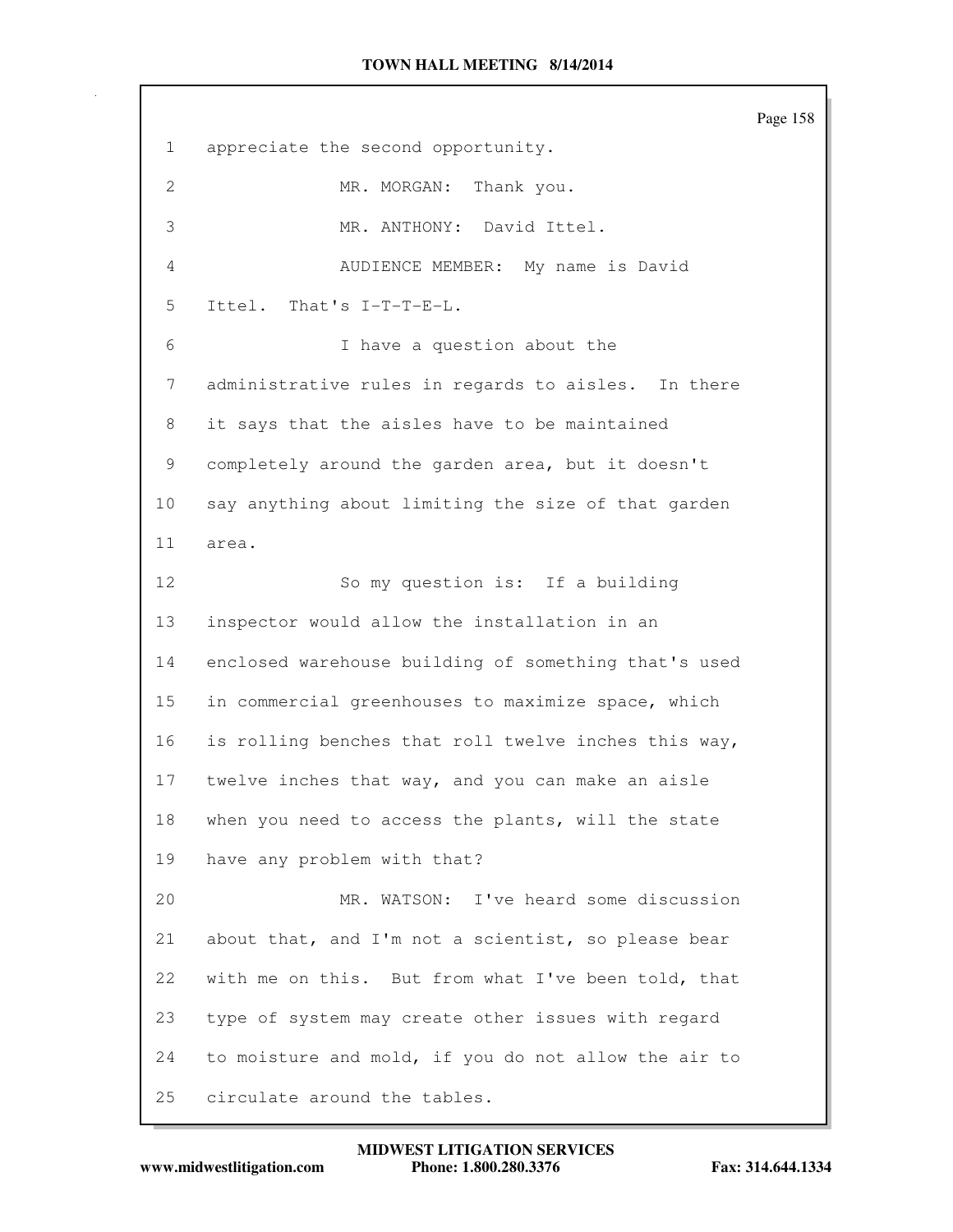Page 159 1 AUDIENCE MEMBER: Uh-huh. 2 MR. WATSON: And that's one of the 3 reasons why you would want to have the aisles, 4 rather than having all the tables pushed up against 5 the wall and having one aisle that, you know, for 6 the whole facility, and then just moving them to the 7 side when you want to get down there. From what I 8 understand, that could create issues with the 9 possible mold and moisture. 10 AUDIENCE MEMBER: That is an issue, but 11 there is ventilation techniques, particularly 12 vertical ventilation, where if you have a space 13 between -- say this big, between the rolling benches 14 and a vertical ventilation system, it will pull air 15 up from the floor and circulate it. 16 MR. MORGAN: We won't get into 17 specifics of what we would approve from the 18 cultivation method. Again, that goes to Ray's 19 earlier point of not trying to be prescriptive and 20 limited. 21 AUDIENCE MEMBER: Okay. 22 MR. MORGAN: That provision was also 23 based on what we saw in other states, in terms of 24 cultivation, that there were not clear pathways, 25 that the plants were overgrown between the aisles.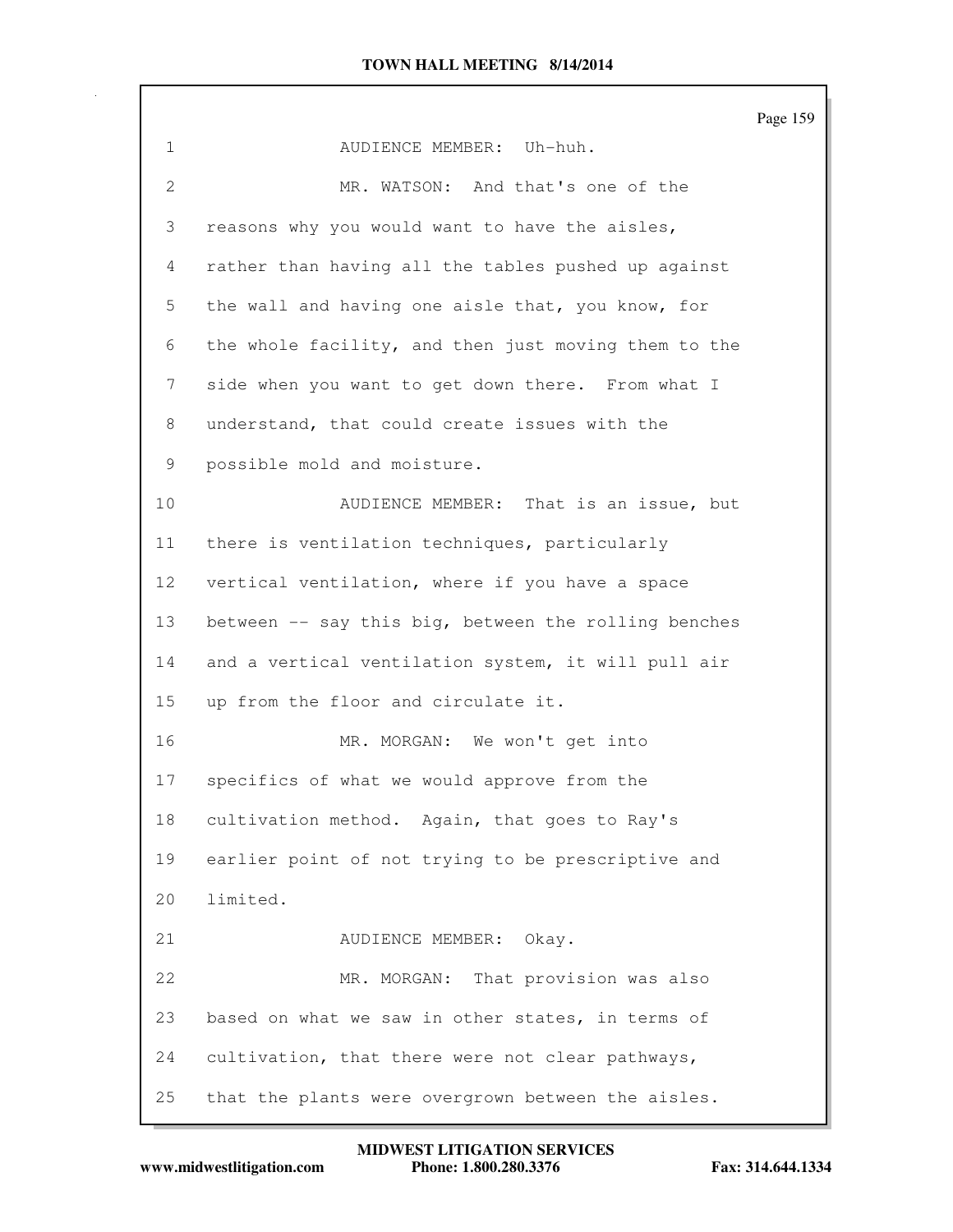Page 160 1 AUDIENCE MEMBER: Yes. 2 MR. MORGAN: There was not a clear path 3 to observe and inspect. So that it's a security 4 component as well -- 5 AUDIENCE MEMBER: Uh-huh. 6 MR. MORGAN: -- in terms of tracking 7 the plants and keeping the plants in an identifiable 8 location throughout the process, which is why the 9 aisles were defined. 10 AUDIENCE MEMBER: I can understand 11 that. If somebody had techniques that they have in 12 their application that would address those specific 13 issues, the size of the space of the garden, would 14 the state have an issue with using technology that's 15 manufactured here in Illinois, that's used in 16 commercial greenhouses all over Illinois? 17 MR. WATSON: Well, getting back to the 18 whole theme of our application process. 19 AUDIENCE MEMBER: Uh-huh. 20 MR. WATSON: We're not going to be so 21 specific as to tell you what you can and cannot do, 22 but we will be judging based upon the best plan that 23 we're given. And if -- if you've got a plan that 24 you think would be the best, go ahead and submit it. 25 AUDIENCE MEMBER: All right.

**www.midwestlitigation.com Phone: 1.800.280.3376 Fax: 314.644.1334 MIDWEST LITIGATION SERVICES**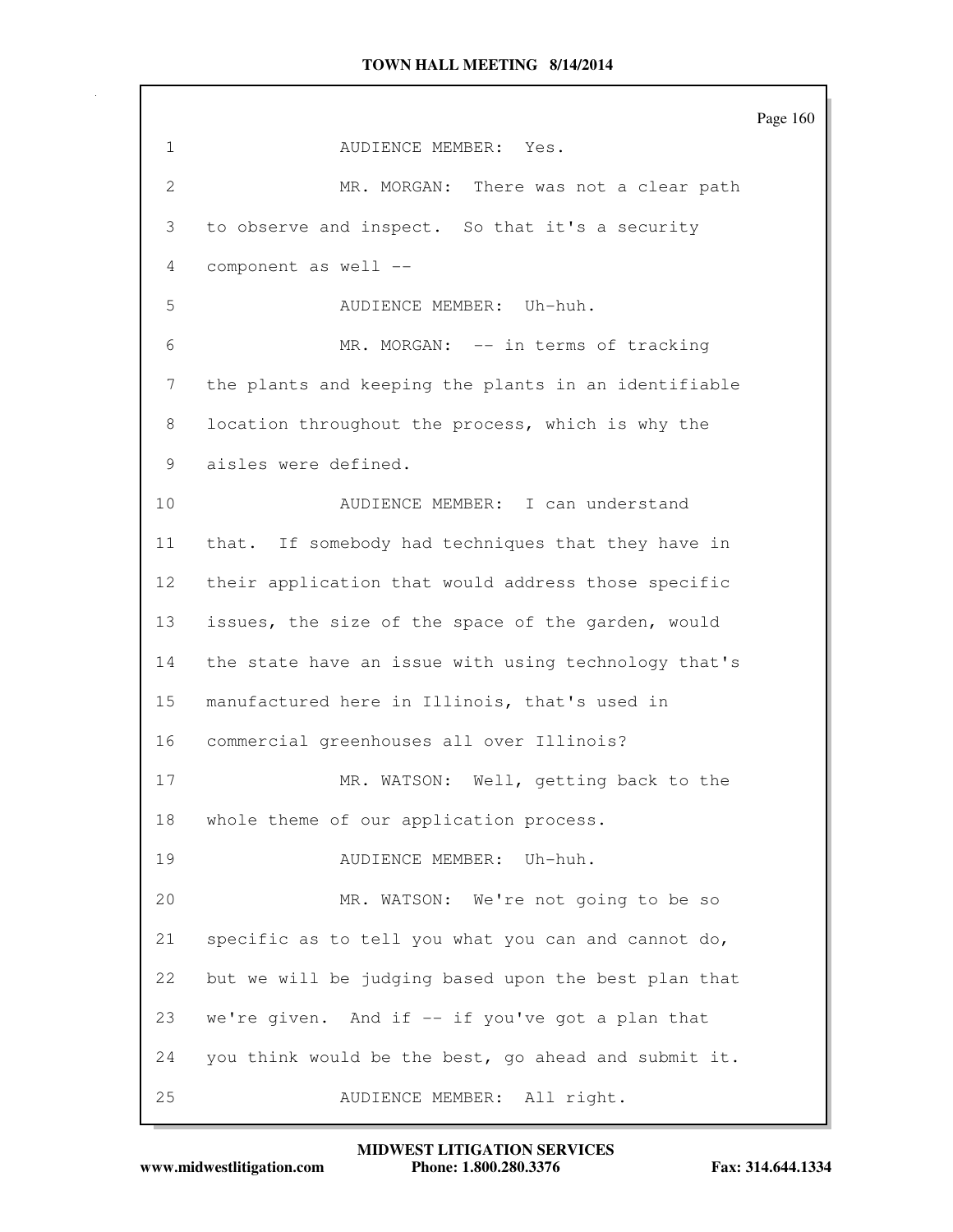Page 161 1 MR. WATSON: But that's not to say 2 that, you know, we would agree. 3 AUDIENCE MEMBER: Okay. 4 MR. WATSON: Okay? 5 AUDIENCE MEMBER: One last question. 6 Again, this goes back to the administrative rules. 7 What the proper procedure would be, the vegetative 8 list for pesticides, if an applicant wanted to add 9 something that is organically listed and 10 nonpoisonous, would be the desire to use that 11 product be -- the application to be the proper form 12 or should that be after they receive a license, a 13 discussion directly with the Department of Ag. 14 MR. WATSON: Are you asking whether we 15 could add another product to the list in the rules? 16 AUDIENCE MEMBER: Yes. 17 MR. WATSON: Okay. The rule making 18 process is not something that is totally within the 19 control of the Department of Agriculture. 20 AUDIENCE MEMBER: Uh-huh. 21 MR. WATSON: There -- as many of you 22 who have been following the process, it is a fairly 23 complicated process. 24 AUDIENCE MEMBER: Yes. 25 MR. WATSON: I don't think we're going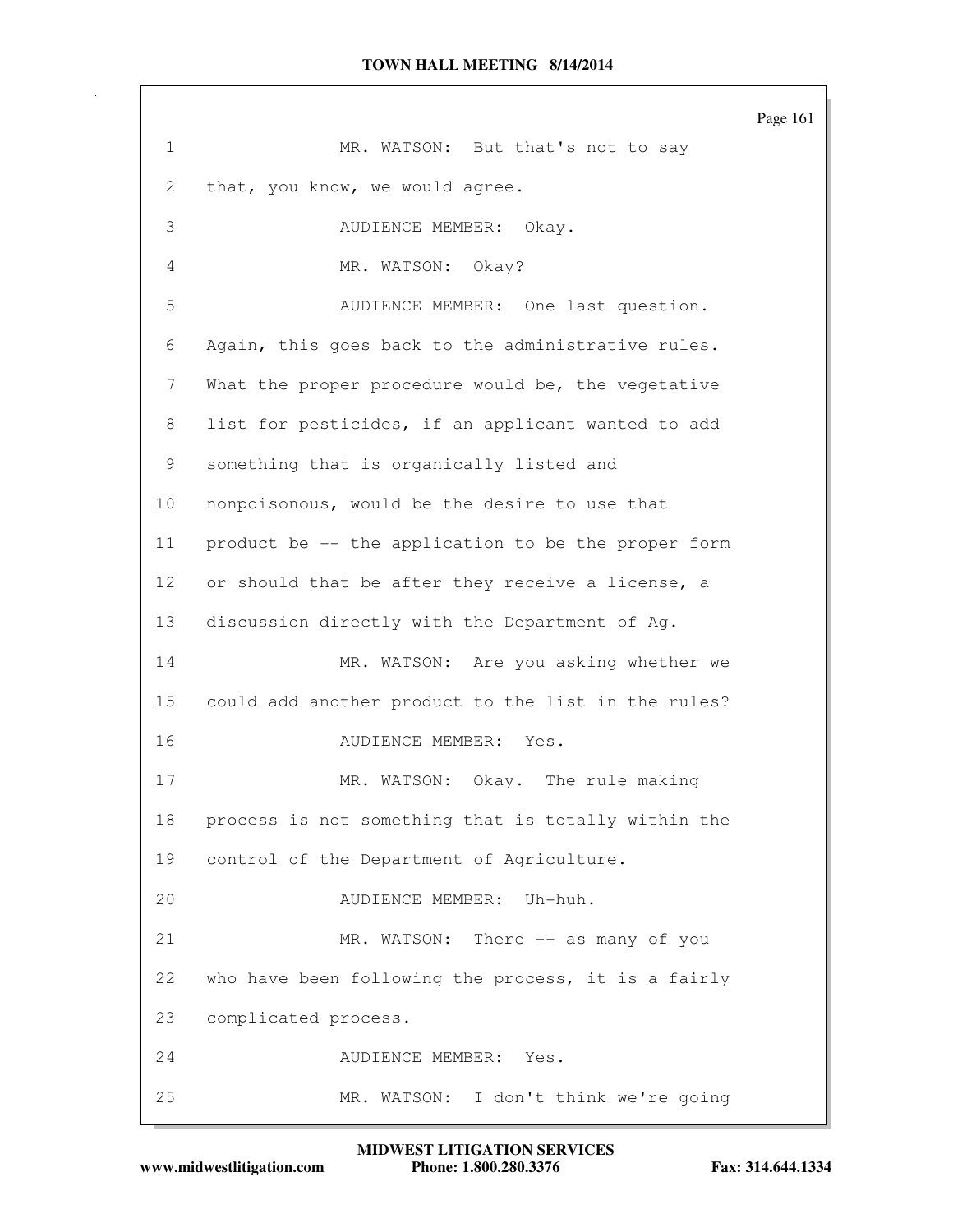Page 162 1 to be -- you know, going in for a rule change on one 2 or two particular products, you know, every six 3 months or every three months or every month. 4 AUDIENCE MEMBER: Uh-huh. 5 MR. WATSON: We've got a list that's 6 already there. We're going to work with that list. 7 And if through -- through our conversations with the 8 approved permitees -- 9 AUDIENCE MEMBER: Uh-huh. 10 MR. WATSON: -- we find that, you know, 11 there may be other products that would be better, 12 then we would consider a rule making process. But 13 that's going to take several months in order for 14 that to happen. It's not going to be an overnight 15 decision. 16 AUDIENCE MEMBER: So the application 17 process would not be the venue for that? 18 MR. WATSON: No. The application 19 process should be the place to demonstrate that 20 you're going to be acting within the rules as we 21 have them. 22 AUDIENCE MEMBER: Well, thank you. 23 MR. ANTHONY: Brian Corr. 24 AUDIENCE MEMBER: Brian, B-R-I-A-N. 25 Corr, C-O-R-R.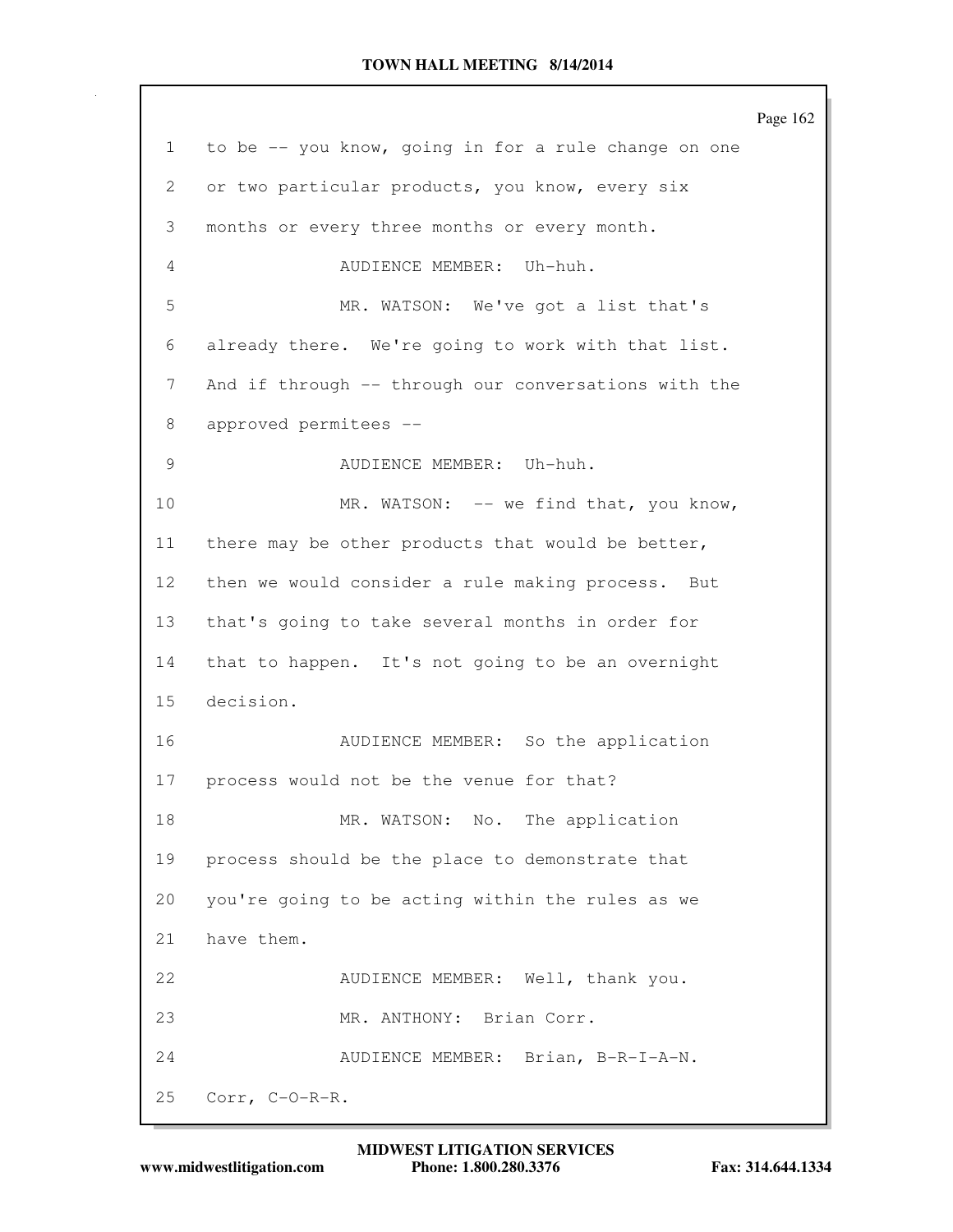|                 |                                                        | Page 163 |
|-----------------|--------------------------------------------------------|----------|
| 1               | And I'd like to echo what everyone                     |          |
| 2               | Thank you very much for sticking with us.<br>said.     |          |
| 3               | This has been a long haul. I'm going to go back to     |          |
| 4               | something that's been asked a couple times regarding   |          |
| 5               | the applications for both cultivation and              |          |
| 6               | dispensaries.                                          |          |
| 7               | The -- the rules ask for site plans and                |          |
| 8               | elevations. How much more information are you          |          |
| 9               | needing? Specifically, is it electrical, is it         |          |
| 10              | plumbing, is it mechanical? What sort of               |          |
| 11              | architectural renderings do you need for a             |          |
| 12 <sup>°</sup> | successful application?                                |          |
| 13              | MR. WATSON: I think this gets back to                  |          |
| 14              | is this a permit that has minimum requirements?<br>And |          |
| 15              | no, it's not. I can't sit here and tell you, okay,     |          |
| 16              | if you submit these things you're going to get         |          |
| 17              | approved.                                              |          |
| 18              | What we're looking for is you give us                  |          |
| 19              | the best description of your site, and we certainly    |          |
| 20              | want to know as much information as we can possibly    |          |
| 21              | have. And so if there's a choice between giving it     |          |
| 22              | or not giving it, I would recommend giving it.         |          |
| 23              | So -- and that may or may not answer                   |          |
| 24              | the question, but we're -- we're expecting             |          |
| 25              | blueprints and we're expecting, you know, location     |          |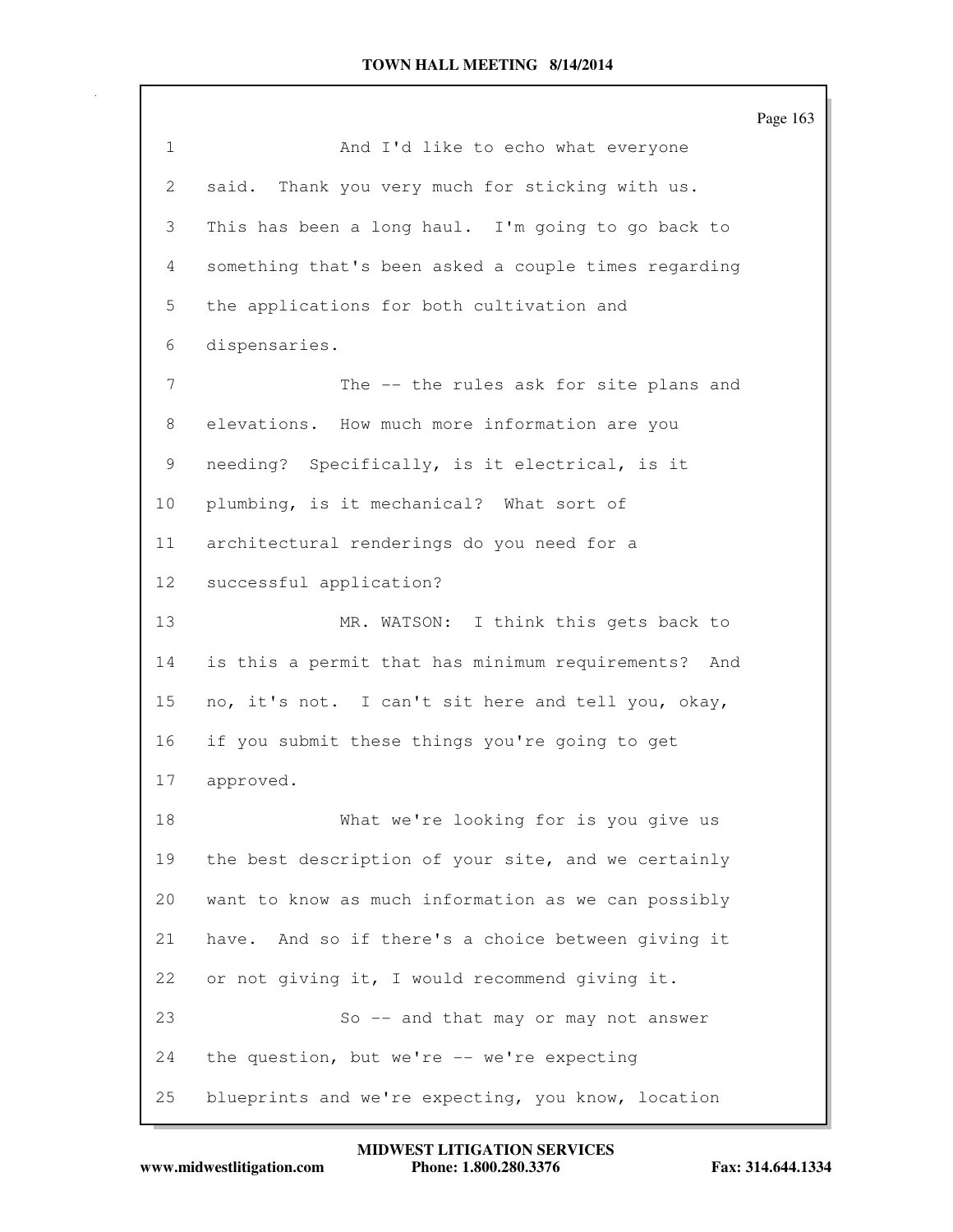|                 |                                                        | Page 164 |
|-----------------|--------------------------------------------------------|----------|
| 1               | of, you know, security apparatus. We're expecting      |          |
| 2               | the plan for disposal of any waste, you know.          |          |
| 3               | And we're expecting, you know, what                    |          |
| $\overline{4}$  | kind of separation you're going to have between the    |          |
| 5               | various areas of the facility. You know, which         |          |
| 6               | would be obviously a design of, you know, all the      |          |
| 7               | rooms in the buildings.                                |          |
| 8               | So certainly we want to know that you                  |          |
| 9               | have adequate water to $--$ to $--$ you know, to raise |          |
| 10              | the plants. And, you know, whatever detail you can     |          |
| 11              | provide on that would be helpful. Like I said, we      |          |
| 12 <sup>°</sup> | could get a lot of applications, but I mean, we        |          |
| 13              | could have someone not be approved simply because      |          |
| 14              | they did not provide as much information as someone    |          |
| 15              | else may have.                                         |          |
| 16              | AUDIENCE MEMBER: So if I can                           |          |
| 17              | paraphrase, there's no penalty for putting more?       |          |
| 18              | MR. WATSON: No, no.                                    |          |
| 19              | AUDIENCE MEMBER: But there is a                        |          |
| 20              | penalty for not hitting the minimum.                   |          |
| 21              | MR. WATSON: Yeah. Yeah, that's true.                   |          |
| 22              | AUDIENCE MEMBER: Okay. Thank you.                      |          |
| 23              | MR. WATSON: Okay.                                      |          |
| 24              | MR. ANTHONY: At this point we have no                  |          |
| 25              | further people signed up, so I suppose we could open   |          |

**www.midwestlitigation.com Phone: 1.800.280.3376 Fax: 314.644.1334 MIDWEST LITIGATION SERVICES**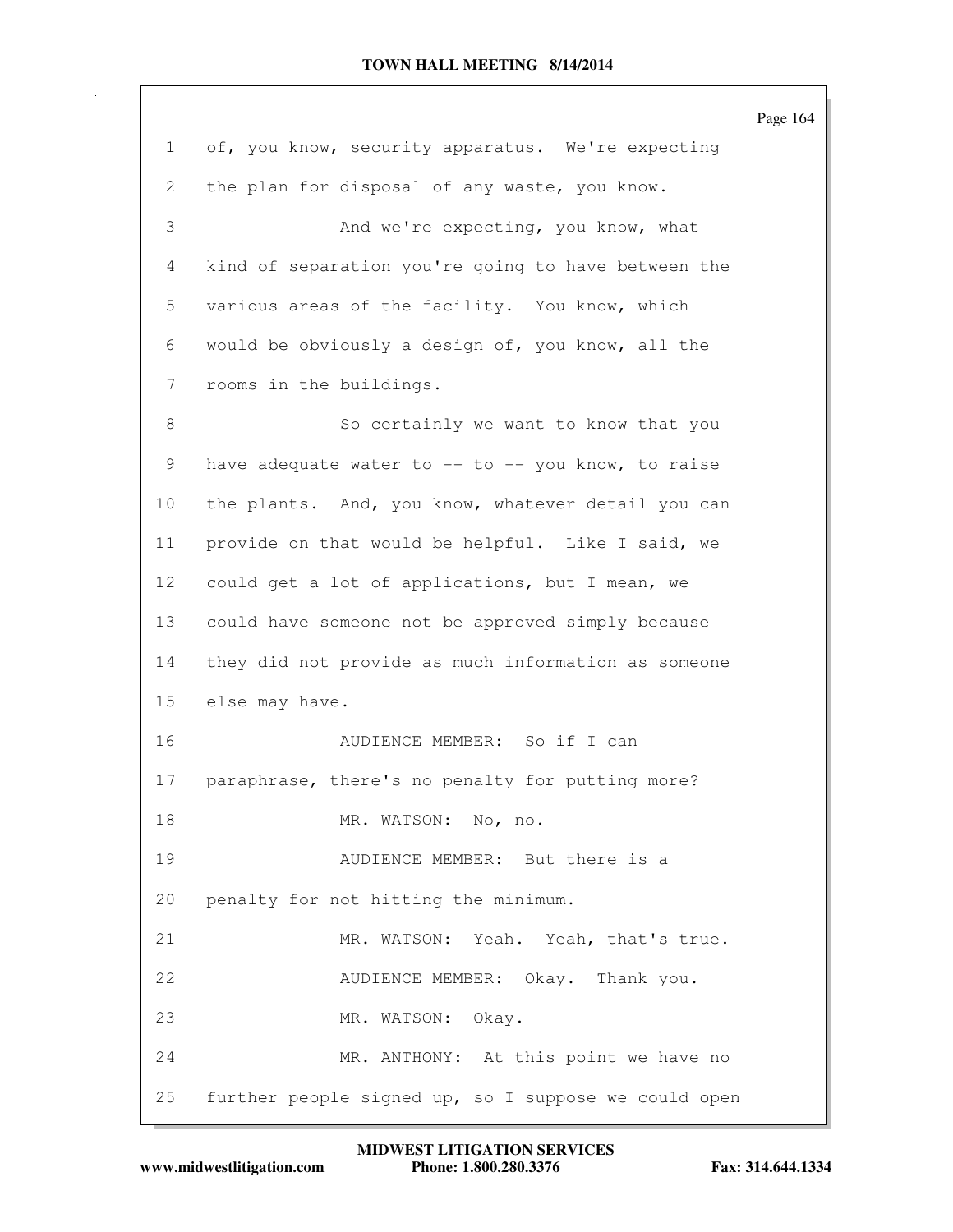|               | Page 165                                             |  |
|---------------|------------------------------------------------------|--|
| $\mathbf{1}$  | up the floor. Please come up to the podium, if you   |  |
| 2             | don't mind.                                          |  |
| $\mathcal{S}$ | AUDIENCE MEMBER: My name is Bob                      |  |
| 4             | Geraghty, G-E-R-A-G-H-T-Y. Global Farms Consulting.  |  |
| 5             | With regard to the lab testing, let me read Section  |  |
| 6             | 1000.510. It just says the cultivation center,       |  |
| 7             | cannabis-infused product or cannabis itself for      |  |
| 8             | packaging and sale, we just need to make it          |  |
| 9             | available.                                           |  |
| 10            | In other words, I read that to be, we                |  |
| 11            | can grow product, if it's going to happen every day, |  |
| 12            | is a different batch, theoretically, in a growth     |  |
| 13            | facility. And when that product is ready for sale,   |  |
| 14            | it appears that we just have to keep a certain       |  |
| 15            | amount of that available for testing for your lab,   |  |
| 16            | after the fact.                                      |  |
| 17            | In other words, it can be out our door,              |  |
| 18            | but that's paragraph A of Section 1000.510. Make     |  |
| 19            | available at the cultivation center. There is no     |  |
| 20            | further restriction.                                 |  |
| 21            | MR. MORGAN: There is under Section                   |  |
| 22            | 510, part J, a cultivation center shall provide to a |  |
| 23            | dispensary organization the laboratory test results  |  |
| 24            | for each batch of cannabis product purchased by the  |  |
| 25            | dispensary.                                          |  |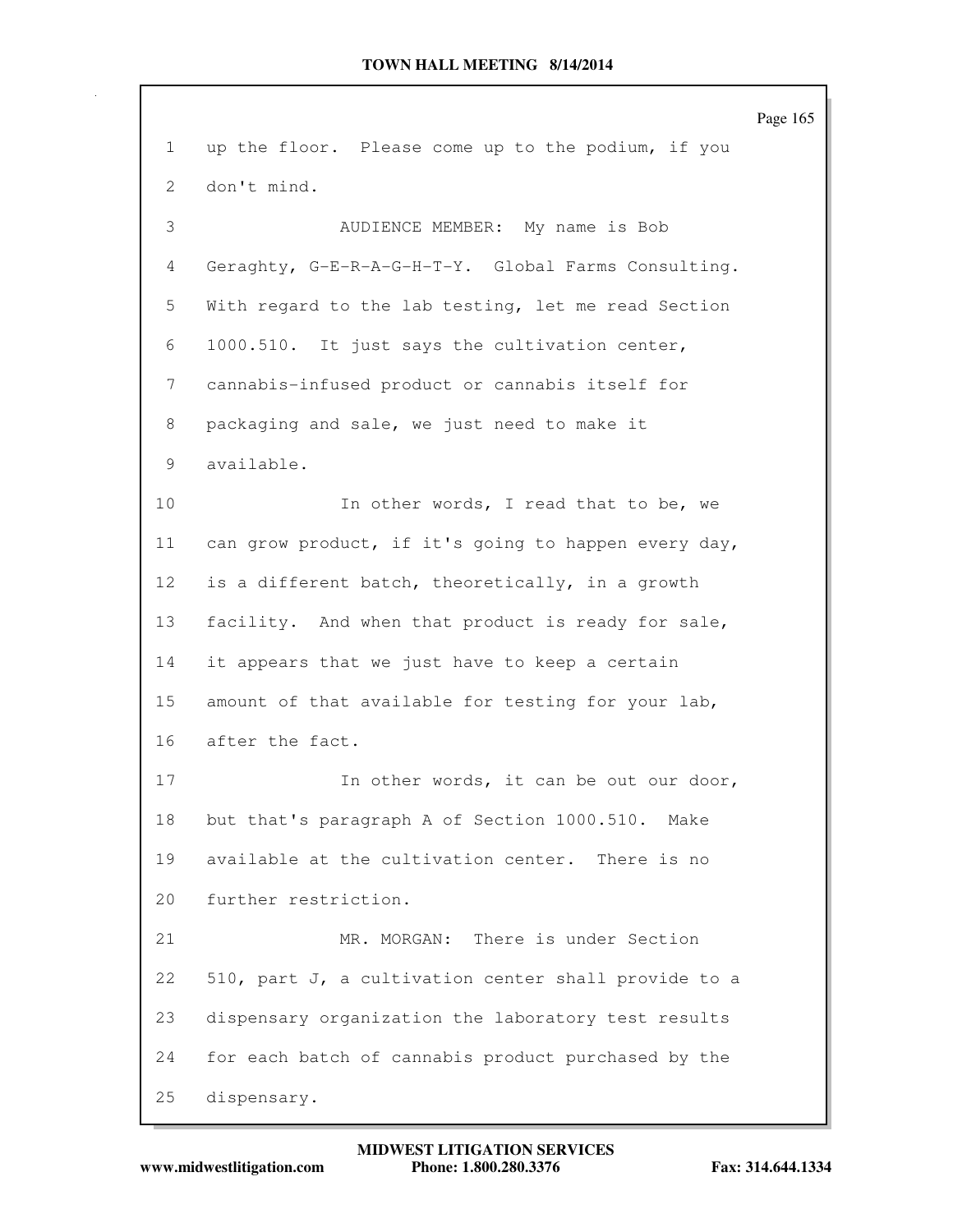Page 166 1 To me, that's implicit that you be 2 testing each batch. I also believe there was a 3 reference to that somewhere else, but at least 4 there, that's indicated that each batch would be 5 tested. 6 AUDIENCE MEMBER: Right. But each 7 batch tested, if you have in-house labs that's been 8 tested, you've got statistics. If you keep a sample 9 of that batch, then the state would have access to 10 it, but the state may not test, they may not test 11 every batch; is that -- I would read this. 12 MR. MORGAN: The state will not be 13 testing every batch. 14 AUDIENCE MEMBER: Right. 15 MR. MORGAN: Earlier I tried to 16 distinguish between the independent labs and the 17 Department of Agriculture labs. 18 So the Department of Agriculture will 19 have random, periodic sample tests that are done and 20 the -- but the testing will still be expected of 21 every batch -- 22 AUDIENCE MEMBER: Right. 23 MR. MORGAN: -- of the cultivation 24 center from independent labs. 25 AUDIENCE MEMBER: Right. But that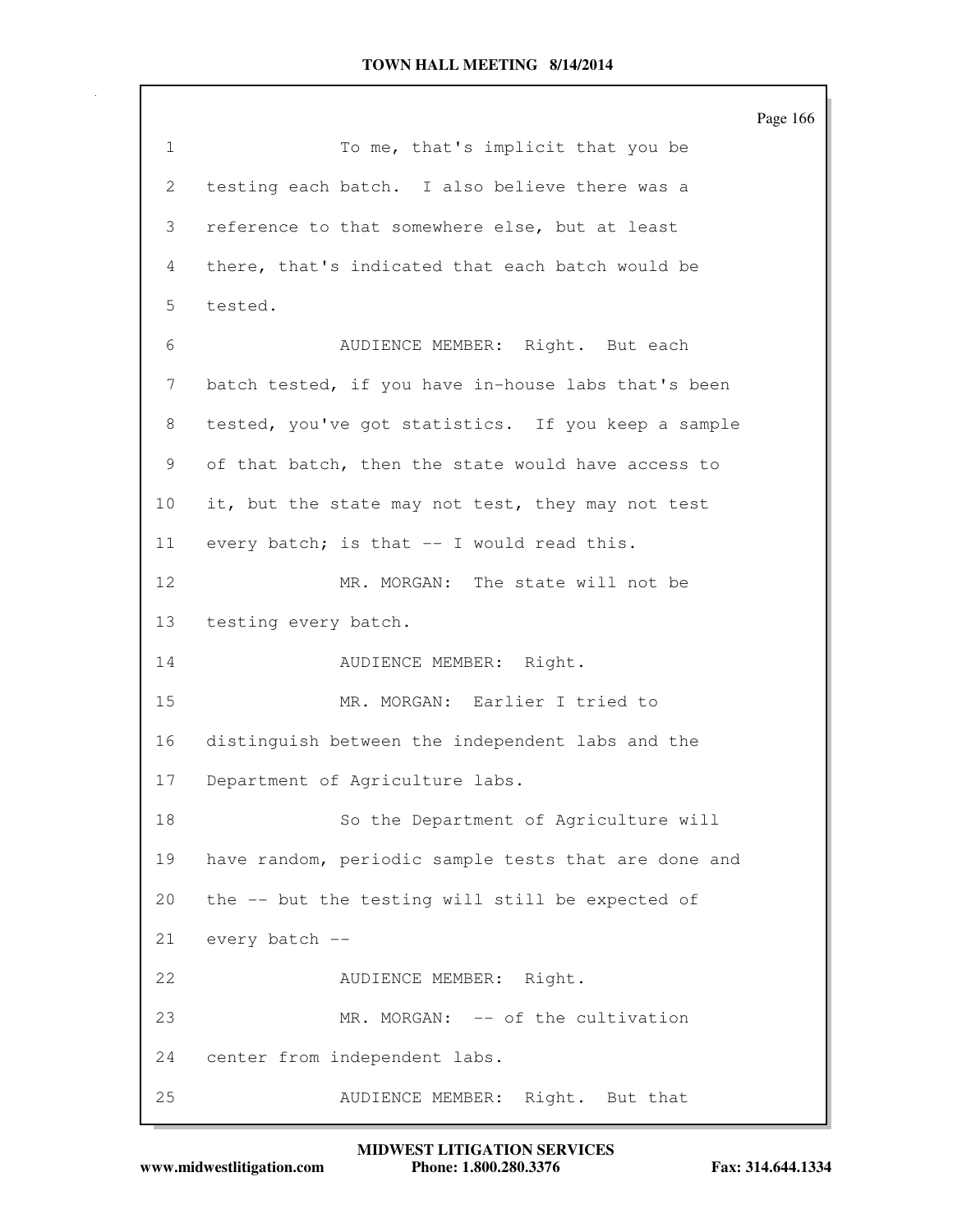Page 167 1 doesn't preclude it from being shipped, as long as 2 that testing has been done, they don't have to go 3 back to the state. 4 MR. MORGAN: To be clear, so you're 5 asking will the state require approval of that test, 6 that lab -- independent lab test before anything is 7 sent to a dispensary? The answer is no. 8 AUDIENCE MEMBER: Okay. Then my next 9 question, when you say on the point system, and this 10 isn't regarding ownership, but say we have an 11 individual -- they stressed in the application 12 veterans would be ideal. 13 13 If I have an Illinois resident, one 14 company, one applicant and an Illinois veteran 15 resident on another application, is this two points 16 because he's both a resident and a veteran? 17 And that's where I was trying to get 18 the differentiation earlier. It's conceivable that 19 one person could be a female, an Hispanic, disabled 20 vet. 21 MR. MORGAN: Well, but you're --22 AUDIENCE MEMBER: Is that one point or 23 four points conceivably? And if you're not making 24 it four points, separate items, then doesn't an 25 Illinois resident carry more weight than a Wounded

**www.midwestlitigation.com Phone: 1.800.280.3376 Fax: 314.644.1334 MIDWEST LITIGATION SERVICES**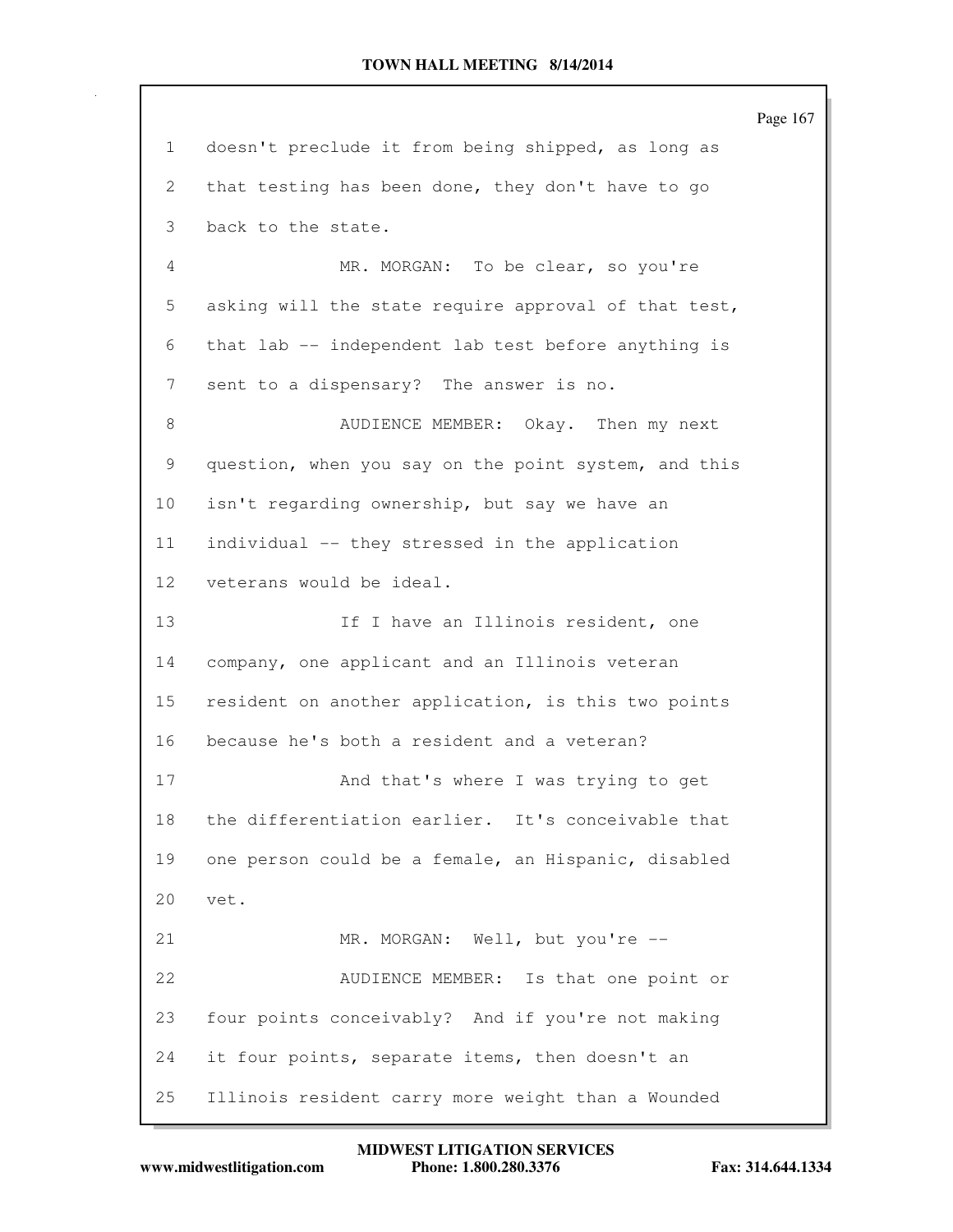Page 168 1 Warrior or vice versa? Does a Wounded Warrior carry 2 more weight for points than an Illinois resident? 3 MR. MORGAN: So you're referencing two 4 different parts -- there's two different specific 5 sections of the bonus points. One dealing with 6 Illinois based applicants. 7 So that's about those -- that's about 8 the business headquarters being in Illinois, and 9 also creating Illinois-based jobs. The agents that 10 reside in Illinois, that's all under the Illinois 11 based applicant section. That's in the DFPR rules. 12 Agriculture didn't at this point 13 provide as much specificity in terms of their 14 Illinois based applicants section. 15 But then there's a separate section 16 with its own respective bonus point possibilities 17 for minority owned, female, etc. So those would be 18 separately considered bonus points. 19 AUDIENCE MEMBER: Ownership. But what 20 about employees, people that you're hiring. I'm 21 sorry. I don't mean to step away from that. So 22 again, I was under the impression in reading that, 23 if we have a -- everything being equal, somebody has 24 an Illinois employee, say the agent in charge, for 25 example, that would be somebody that would be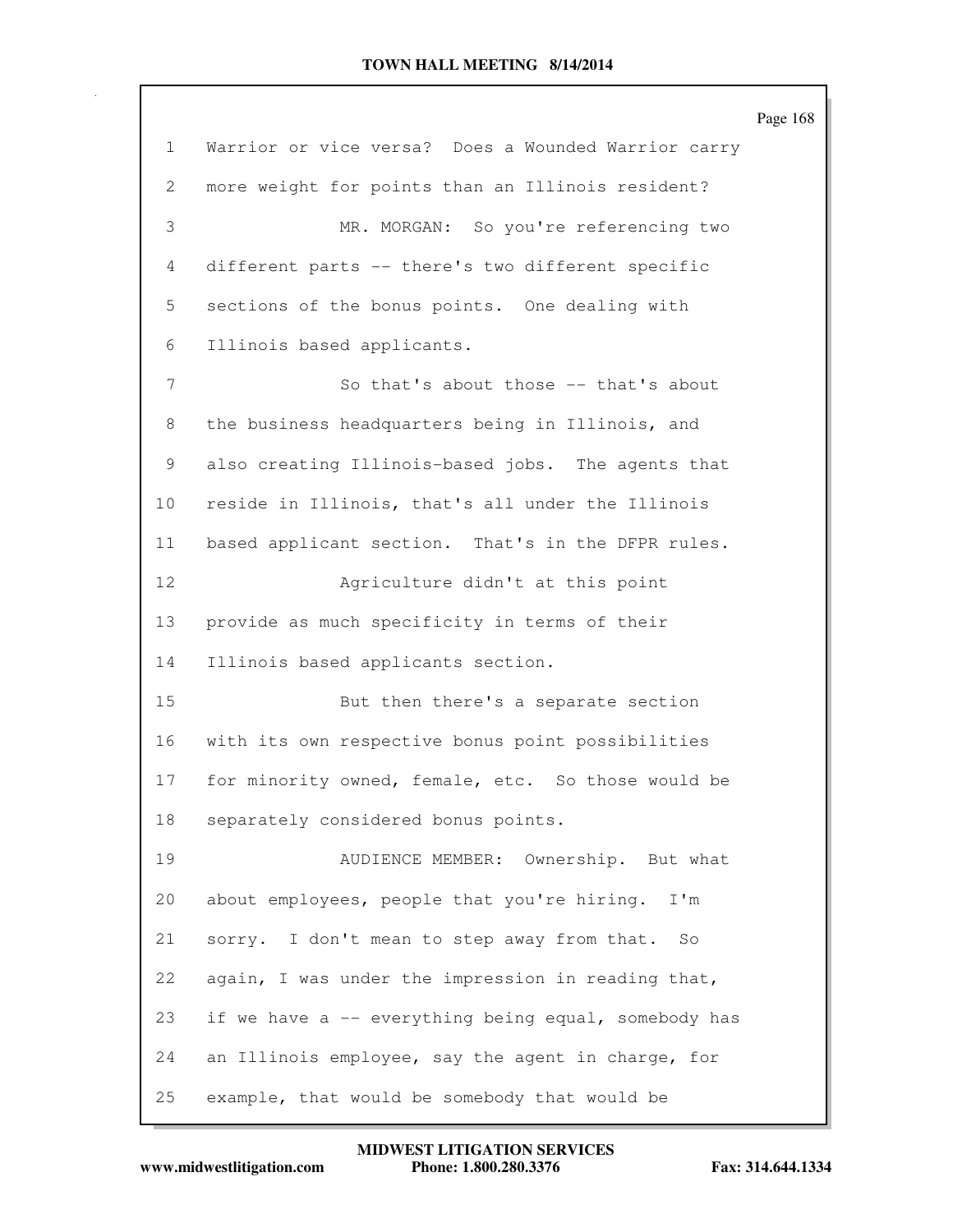|                |                                                     | Page 169 |
|----------------|-----------------------------------------------------|----------|
| $\mathbf{1}$   | identified at the time of application.              |          |
| $\overline{2}$ | If that agent in charge is a veteran                |          |
| 3              | and the other competition is -- again, it's just an |          |
| 4              | Illinois resident, both of them are Illinois        |          |
| 5              | residents, this gentleman is an Illinois resident   |          |
| 6              | and a veteran, do you distinguish -- is this more   |          |
| 7              | beneficial having those two qualities or not? If    |          |
| 8              | I'm being clear.                                    |          |
| 9              | MR. MORGAN: The minority, female,                   |          |
| 10             | veteran and disabled individual ownership           |          |
| 11             | question --                                         |          |
| 12             | AUDIENCE MEMBER: It's not ownership.                |          |
| 13             | It's an employee question. I got the impression you |          |
| 14             | want this to be an Illinois based business, hire    |          |
| 15             | Illinois employees and hire Illinois veterans.      |          |
| 16             | MR. MORGAN: The veteran consideration               |          |
| 17             | is not part of the Illinois based bonus points.     |          |
| 18             | AUDIENCE MEMBER: So it's strictly an                |          |
| 19             | ownership situation where those points come in?     |          |
| 20             | MR. MORGAN: Correct.                                |          |
| 21             | AUDIENCE MEMBER: Nothing to do with                 |          |
| 22             | our agent in charge or anybody else?                |          |
| 23             | MR. MORGAN: That's correct.                         |          |
| 24             | AUDIENCE MEMBER: Okay. The -- if this               |          |
| 25             | is an electronic application, and you expect        |          |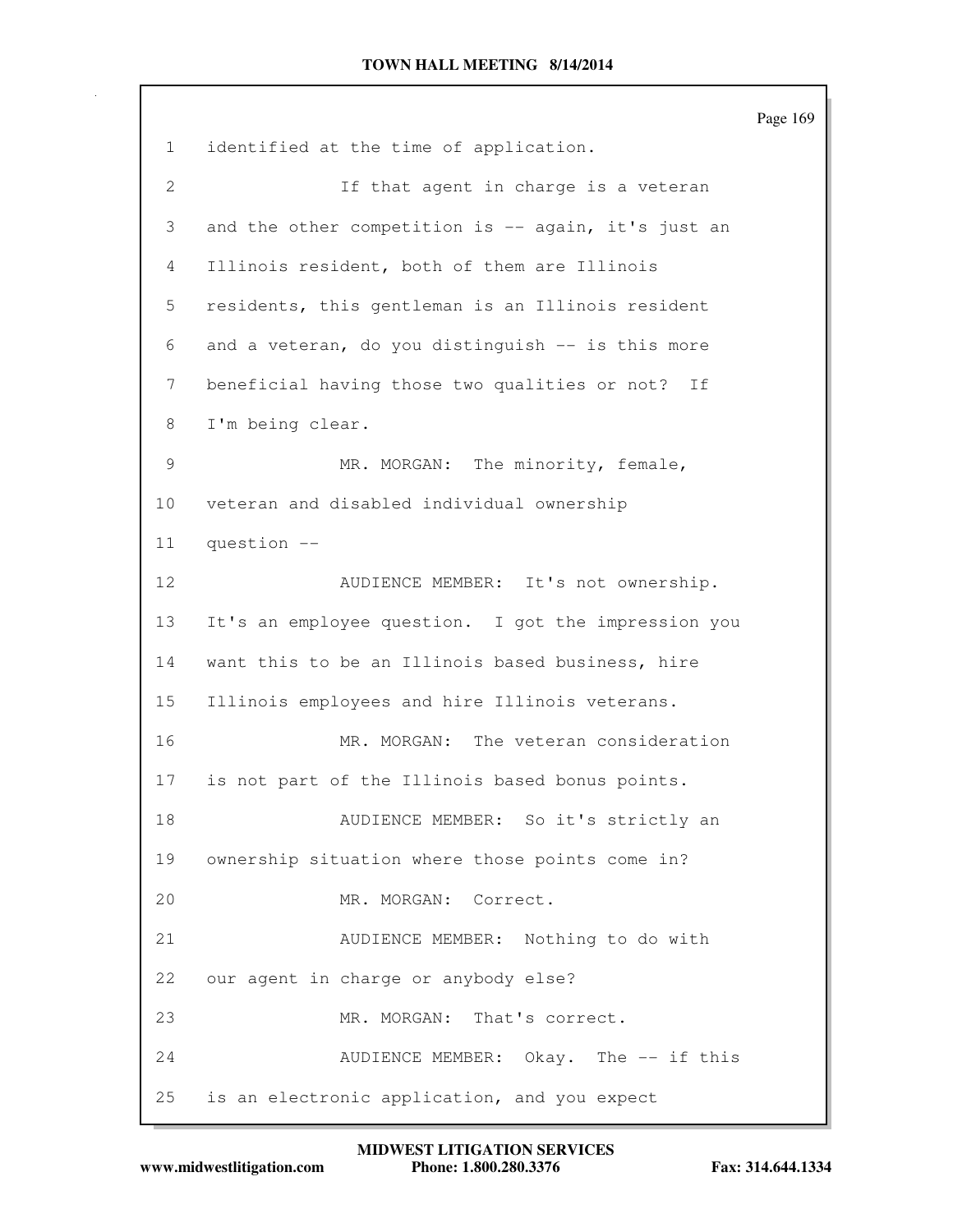|                       |                                                      | Page 170 |
|-----------------------|------------------------------------------------------|----------|
| $\mathbf{1}$          | blueprints to be hand delivered, I would assume, how |          |
| $\mathbf{2}^{\prime}$ | are you guys going to marry -- how are you going to  |          |
| 3                     | identify to make sure that you get the right stuff   |          |
| 4                     | with the right application, and you have 500         |          |
| 5                     | applications?                                        |          |
| 6                     | MR. MORGAN: We'll be providing more                  |          |
| 7                     | specific details for the application in the coming   |          |
| 8                     | weeks. And again, as we mentioned earlier, we        |          |
| 9                     | commit to everybody that that information and those  |          |
| 10 <sub>o</sub>       | specific application instructions will be available  |          |
| 11                    | prior to the start of the September 8th application  |          |
| 12                    | process. So everyone has a chance to adequately      |          |
| 13                    | prepare.                                             |          |
| 14                    | AUDIENCE MEMBER: Okay. And my last                   |          |
| 15                    | question would be just rumors, but we have heard     |          |
| 16                    | that there -- you know, if there were a political    |          |
| 17                    | change within the state, is this subject to          |          |
| 18                    | politics?                                            |          |
| 19                    | In other words, say the new governor                 |          |
| 20                    | comes in and happens to be a Republican. I'm not     |          |
| 21                    | suggesting or hoping by any means, but my question   |          |
| 22                    | would be, would they have the opportunity to stop    |          |
| 23                    | this program or to end it in its tracks? Isn't that  |          |
| 24                    | possible?                                            |          |
| 25                    | MR. MORGAN: You know, I would not                    |          |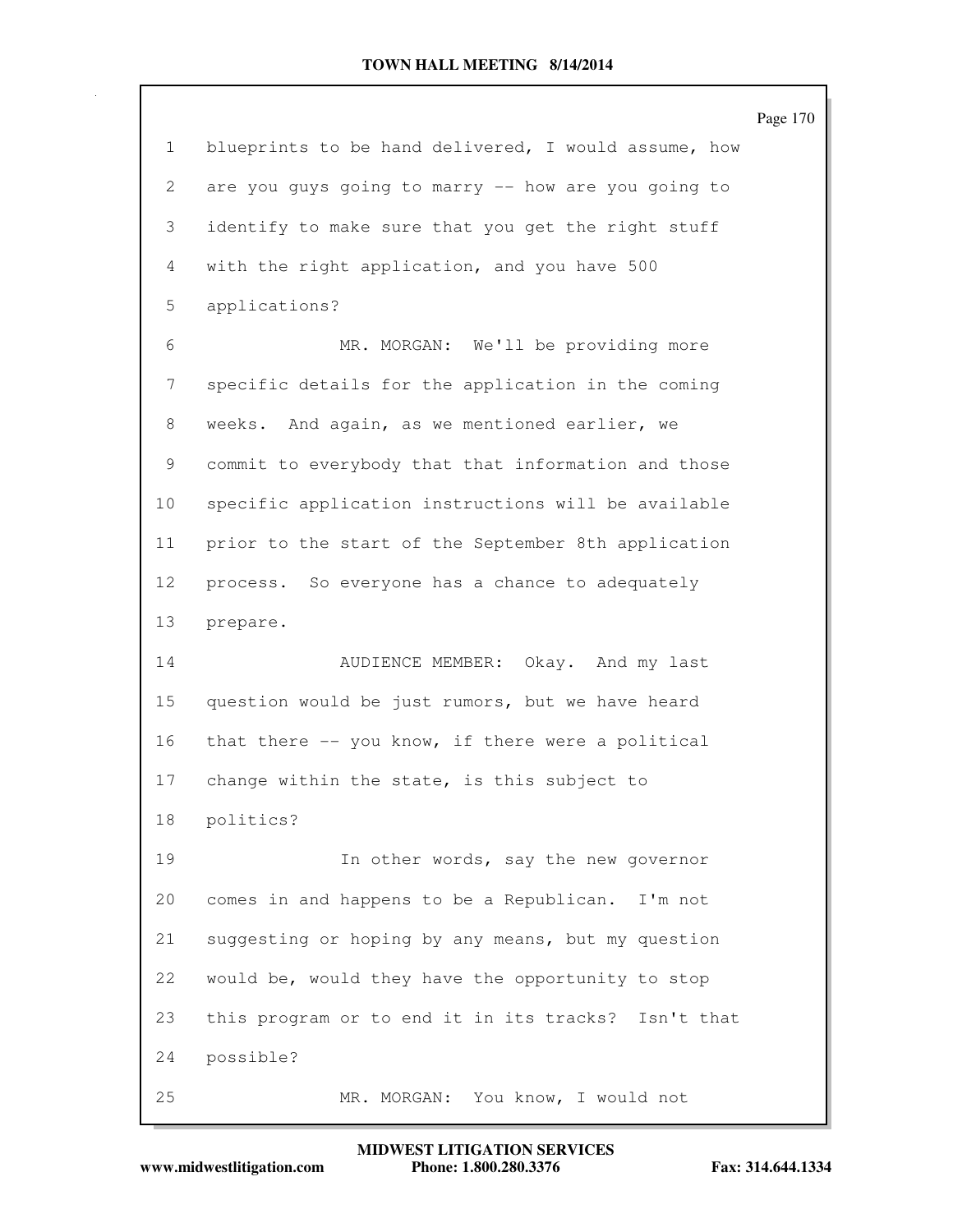Page 171 1 directly answer the question, other than to 2 reiterate that the state is committed to complying 3 with the law and the rules we've adopted. 4 AUDIENCE MEMBER: Okay. Can 5 somebody -- 6 MR. MORGAN: That's really as far as we 7 can go in terms of answering a question because this 8 is focused on a regulatory side of things and as 9 members of state government, our objective and 10 requirements are to comply with the law and the 11 rules. So I wouldn't go into specifics about 12 anything that are outside circumstances. 13 AUDIENCE MEMBER: So can you be 14 stopped, I guess would be a question? 15 MR. MORGAN: My answer would be, I 16 couldn't answer that. 17 AUDIENCE MEMBER: Okay. So does that 18 mean -- well, it's a possibility? 19 MR. MORGAN: That's really my answer. 20 I really can't answer that question. 21 AUDIENCE MEMBER: I have one question  $22$  about  $-$ 23 MR. MORGAN: Come on up to the podium. 24 Would you state your name again. 25 AUDIENCE MEMBER: Mitch Meyers,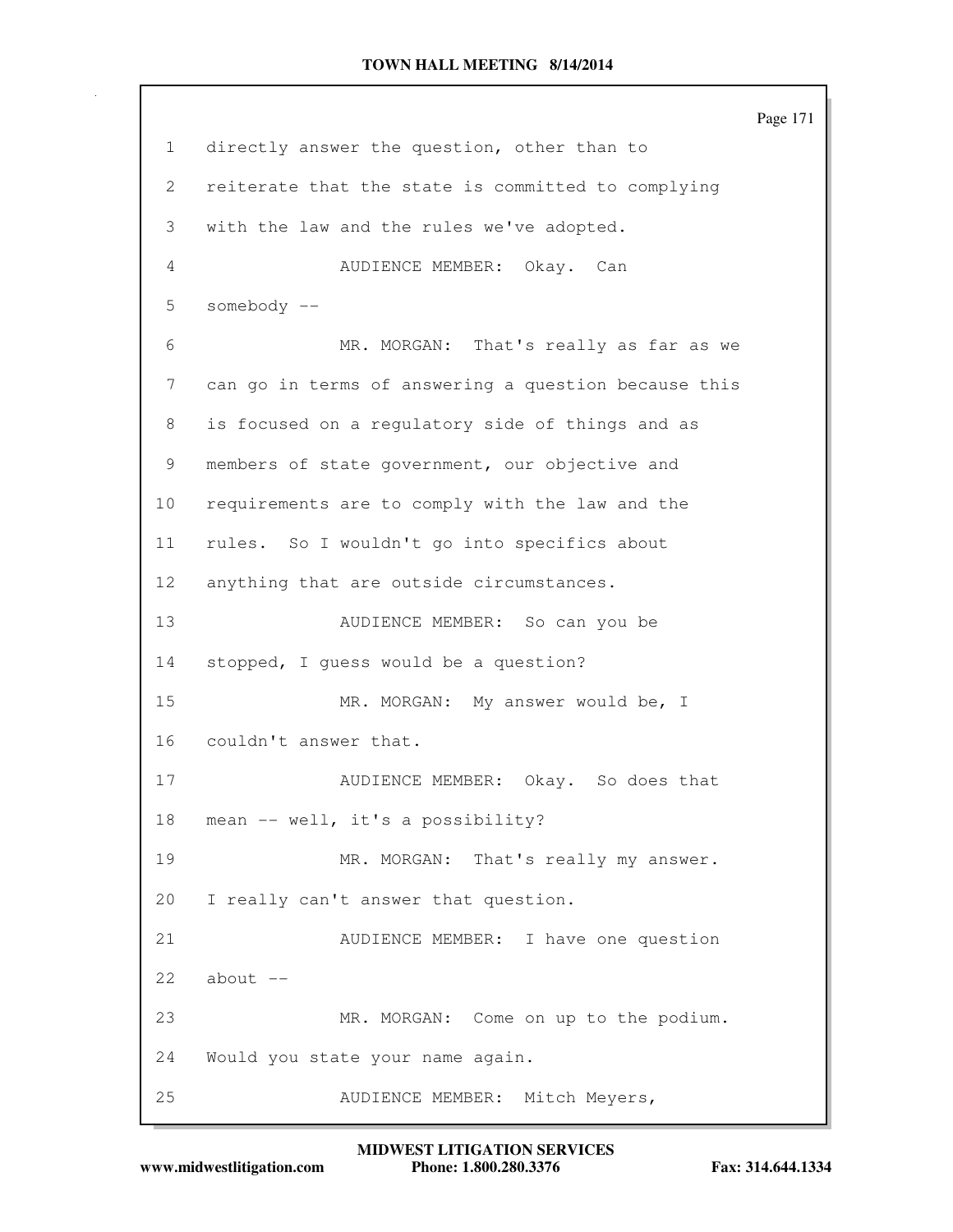Page 172 1 M-E-Y-E-R-S. 2 You said something about if it's a 3 greenhouse cultivation you can't be able to see 4 through it. What does that mean? 5 MR. MORGAN: Well, the question that 6 came up was in the context of whether a greenhouse 7 would be opaque or visible. I answered that 8 question in terms of the visibility from the outside 9 of the facility in terms of public access, and 10 visibility of what's going on in that facility. 11 AUDIENCE MEMBER: So if you -- if 12 opaque walls, and you can see that there's something 13 in there, but you don't really see definition, you 14 know, it's not clear, but it's an opaque -- 15 MR. MORGAN: We couldn't -- I couldn't 16 answer specific approvals of the building structure 17 because that goes to Ray's point about what details 18 that we're going to be looking for, creativity and 19 descriptions from the applicants. 20 But what's permissible in terms of 21 security plan is quite clear in terms of our 22 expectation that it's not penetrable from the 23 public. So it's a secure facility that you 24 couldn't -- you know, if it's opaque, it begs the 25 question, well, if it's visible from the outside,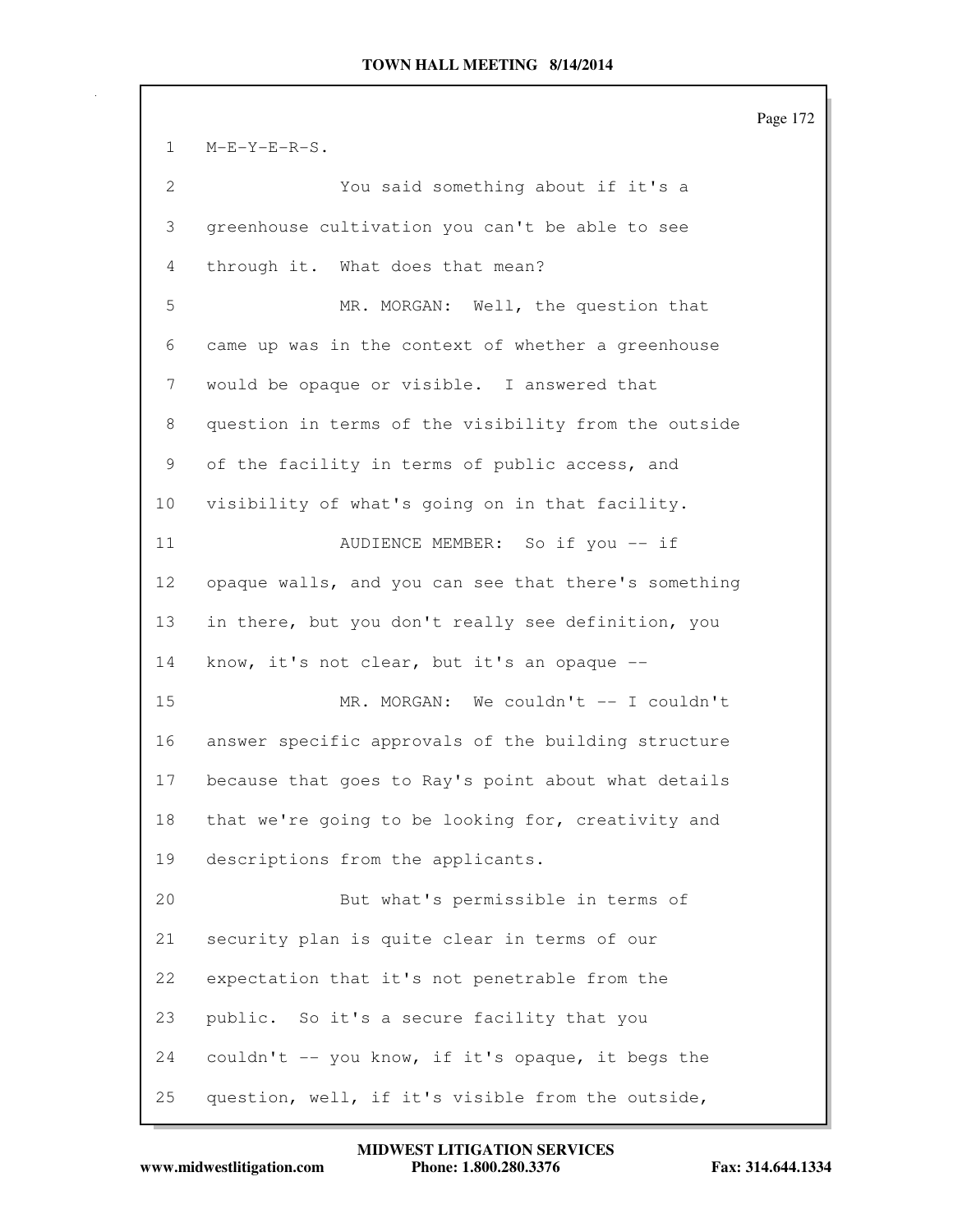|              |                                                     | Page 173 |
|--------------|-----------------------------------------------------|----------|
| $\mathbf{1}$ | what are they looking through and what's that --    |          |
| 2            | what are those materials?                           |          |
| 3            | AUDIENCE MEMBER: So because the whole               |          |
| 4            | perimeter is fenced, that could technically block   |          |
| 5            | the line of sight of a pedestrian. Would that solve |          |
| 6            | that problem?                                       |          |
| 7            | MR. MORGAN: We would not specifically               |          |
| 8            | address the materials used for the building         |          |
| 9            | structure security. That goes to the security       |          |
| 10           | proposal and how you would have that structure.     |          |
| 11           | AUDIENCE MEMBER: So as long as the                  |          |
| 12           | building is secure, if someone -- I mean, you know  |          |
| 13           | what greenhouses look like. You can see that        |          |
| 14           | there's plants in there, but you may not be able to |          |
| 15           | see that it's a mum because it's an opaque side.    |          |
| 16           | MR. MORGAN: We would be considering                 |          |
| 17           | all those factors with the security review.<br>And  |          |
| 18           | that would go towards the review of the security of |          |
| 19           | the facility in terms of how it's constructed, but  |          |
| 20           | we wouldn't directly address what was okay and what |          |
| 21           | isn't.                                              |          |
| 22           | AUDIENCE MEMBER: Okay.<br>Thanks.                   |          |
| 23           | MR. MORGAN:<br>Thank you. Yes, come on              |          |
| 24           | up.                                                 |          |
| 25           | AUDIENCE MEMBER: Hi, Francesca,                     |          |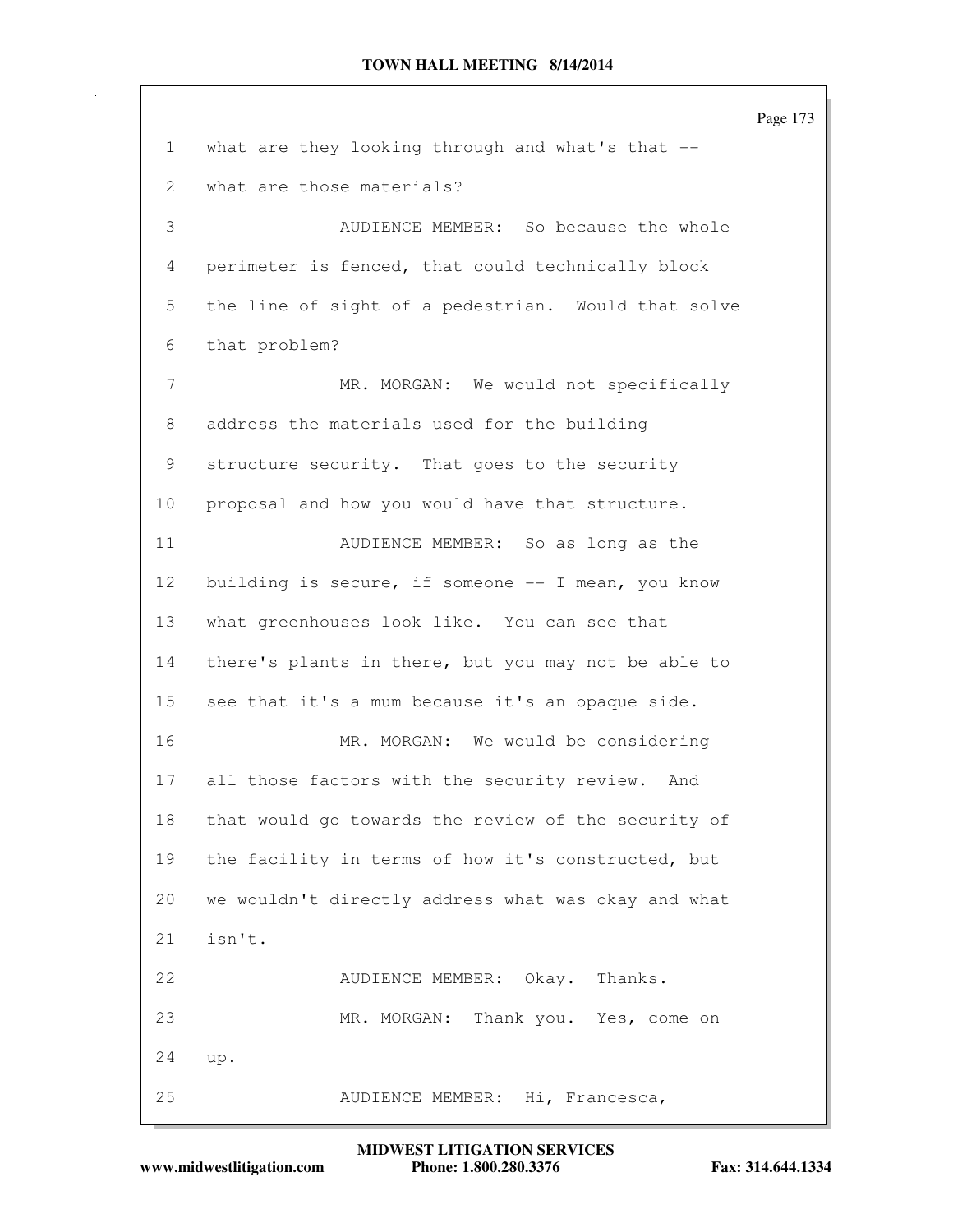Page 174 1 F-R-A-N-C-E-S-C-A, Cooper, C-O-O-P-E-R. 2 1 just wanted to clarify. I walked in 3 today and I understood that we needed two million 4 for cultivation in escrow, and 50K in escrow for 5 dispensary or a surety bond. But did I hear someone 6 say today that the -- it needed to be cash on hand 7 or is that -- 8 MR. MORGAN: There are two different 9 requirements for both dispensaries and for 10 cultivation centers. Ray can correct me if I'm 11 wrong. 12 So for a cultivation center the 13 requirements are \$500,000 in liquid assets. 14 AUDIENCE MEMBER: Right. 15 MR. MORGAN: And \$2 million in a surety 16 bond once the license is issued. Or is it at -- 17 okay. So upon application you have to show both 18 500,000 in liquid assets and a \$2 million bond, 19 surety bond. 20 AUDIENCE MEMBER: Both -- sorry. 21 MR. MORGAN: I'm sorry, go ahead. 22 AUDIENCE MEMBER: No, no, go ahead. 23 Finish up. 24 MR. MORGAN: And for dispensaries it is 25 \$400,000 in liquid assets and I believe, correct me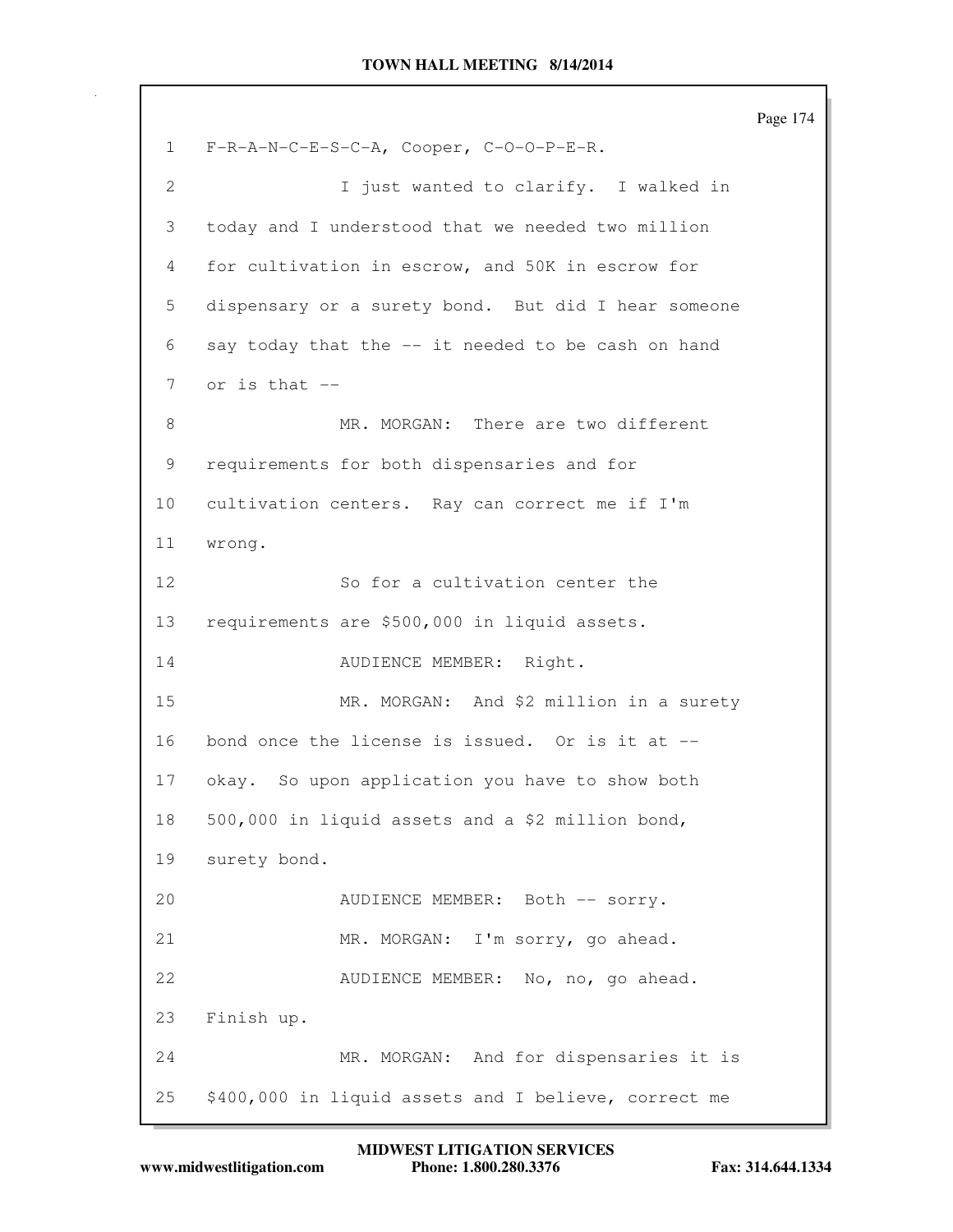Page 175 1 if I'm wrong, but in the rules the process is after 2 you're issued a registration, then you demonstrate 3 the \$25,000 surety bond for the dispensaries. 4 AUDIENCE MEMBER: And the state is not 5 going to offer these bonds, correct? 6 MR. MORGAN: The state is not offering 7 surety bonds, that's correct. 8 AUDIENCE MEMBER: And are there any 9 plans that they may or that's totally not a 10 consideration? 11 MR. MORGAN: I mean, we're open for 12 consideration if you want to submit a public 13 comment, and we can consider that, but at this point 14 we haven't considered that. 15 AUDIENCE MEMBER: Okay. Great. Thank 16 you. 17 MR. MORGAN: Thank you. I think we're 18 exhausting everyone's patience. 19 Come on up if you had a question. 20 AUDIENCE MEMBER: Bill Bailey, 21 B-A-I-L-E-Y. 22 As I read the regs that came out about 23 a week or so ago, it said the bonding would be 24 required within 15 days of preliminary approval. 25 Now, are you saying that you have to have the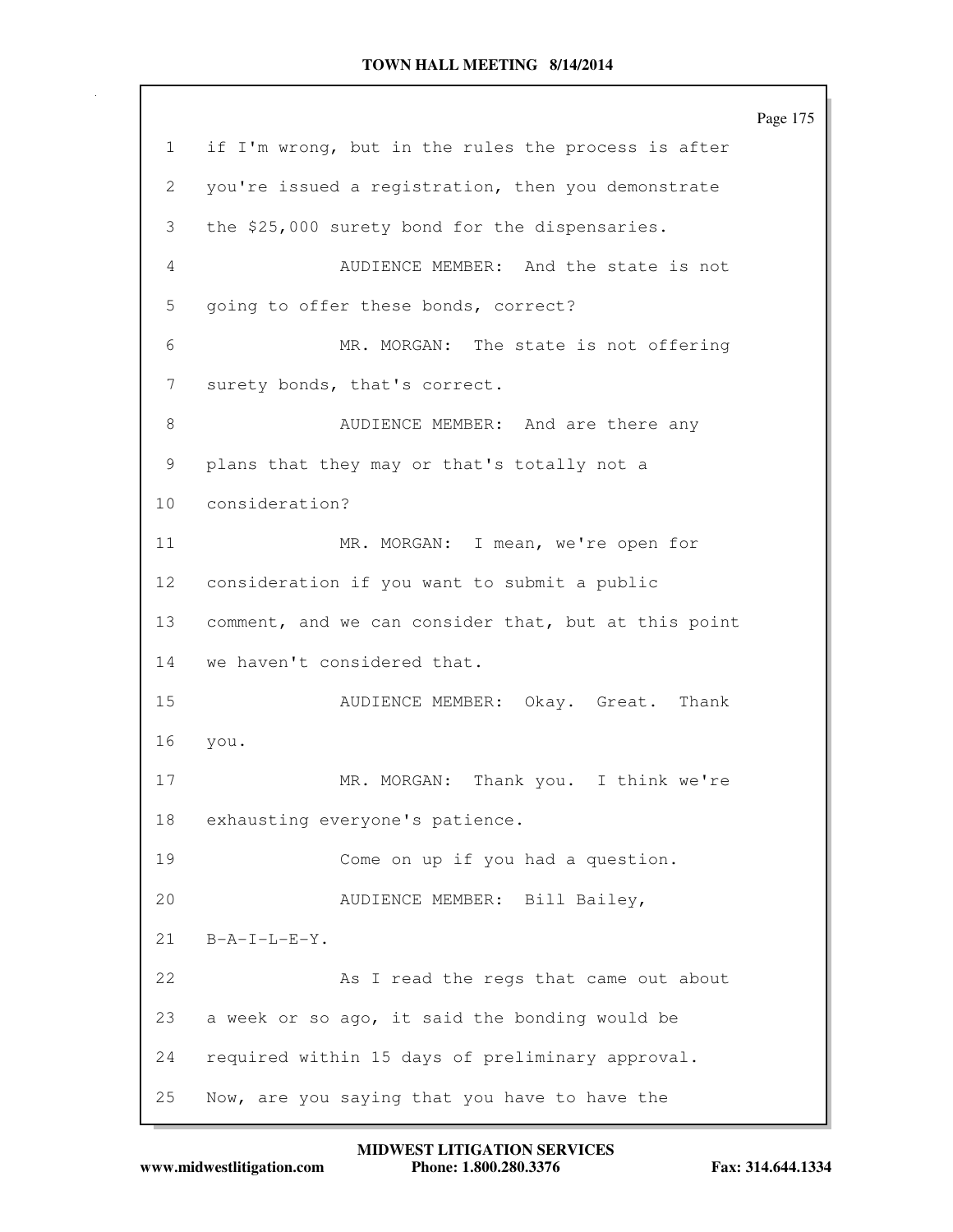Page 176 1 bond -- 2 MR. WATSON: No. You're right. 3 AUDIENCE MEMBER: -- during 4 application? 5 MR. WATSON: No, you're correct. 6 The  $--$  we want  $--$  I think in answer  $--$  in response 7 to an earlier question, I indicated that we wanted a 8 commitment from the surety company that they would 9 have that bond available because I think the point 10 that was being made was that bond -- the company 11 would not issue the bond until the permit was 12 approved, and so we want to know that that will 13 happen, that there is a commitment from the bonding 14 company to issue an approval of the permit, and 15 you'll have 15 days to get that to us. 16 AUDIENCE MEMBER: The other question 17 would be that in speaking of bonding companies, they 18 want to see the bonding form and requirements the 19 state has. Are you going to have a specific -- I 20 think you said before you were not going to have a 21 specific application or a form. 22 There's got to be something that has 23 the outlines for the bonding company to cover; is 24 that correct? 25 MR. MORGAN: So the question: Is there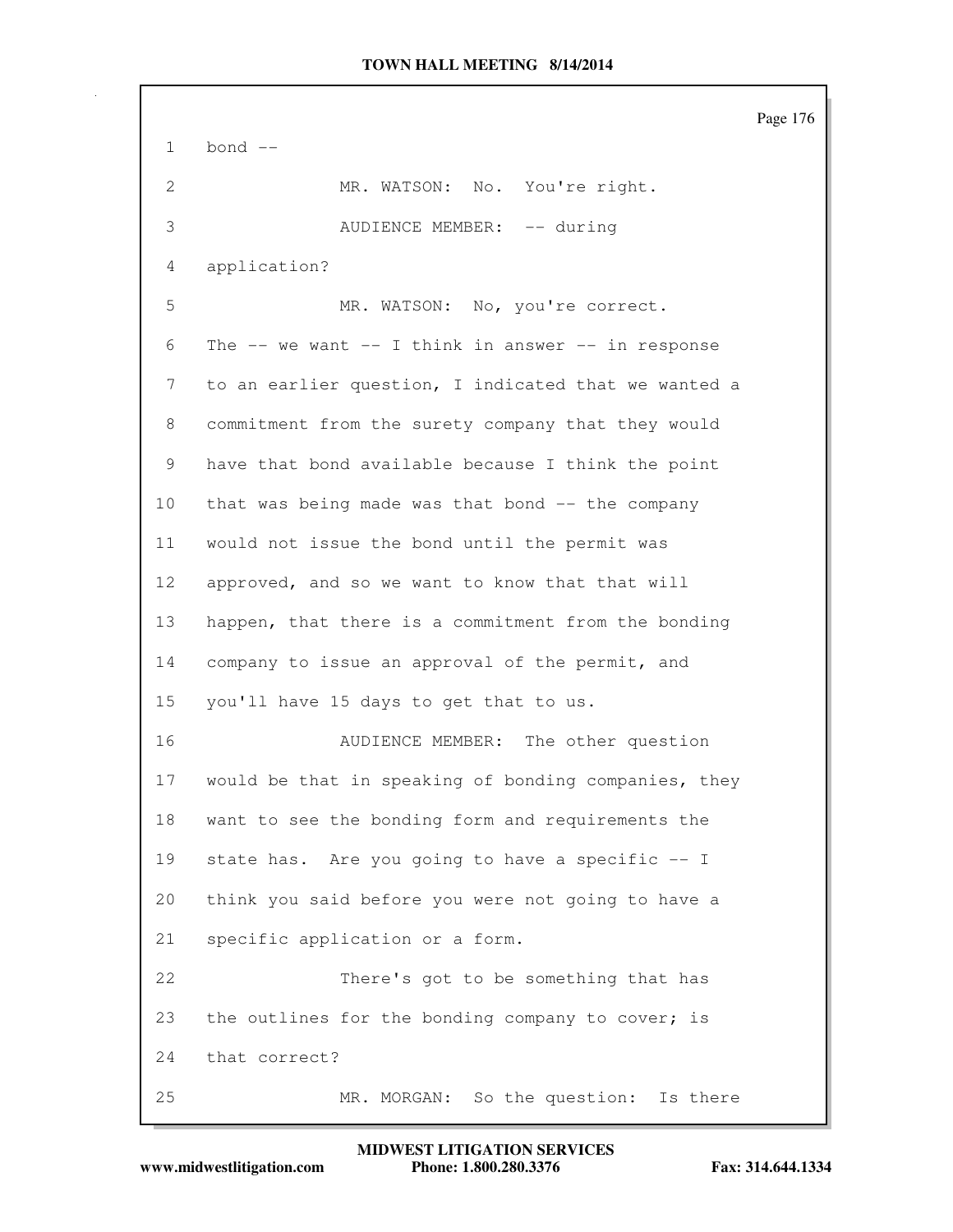|                 |                                                      | Page 177 |
|-----------------|------------------------------------------------------|----------|
| $\mathbf{1}$    | a specific form and will we be issuing a specific    |          |
| 2               | form and specific requirements for the surety bond?  |          |
| 3               | AUDIENCE MEMBER: Yes.                                |          |
| 4               | MR. MORGAN: So we've considered that.                |          |
| 5               | And we'll continue to consider it. One of the        |          |
| 6               | things we're trying to avoid is have such a          |          |
| 7               | prescriptive requirement in a form or a language     |          |
| 8               | that ultimately it would have the adverse impact and |          |
| 9               | we would create a language a surety bond company     |          |
| 10              | would not ultimately issue.                          |          |
| 11              | So it goes clear back to our previous                |          |
| 12 <sub>2</sub> | comments of trying not to be so limited so as to     |          |
| 13              | restrict anything from happening, in this case the   |          |
| 14              | bond being issued. We had not planned for that.      |          |
| 15              | If there's specific language that                    |          |
| 16              | anyone in this room or anyone public considers that  |          |
| 17              | we should add and inquire or put out in some fashion |          |
| 18              | that a bonding company would become more comfortable |          |
| 19              | issuing a bond, those would be all things we would   |          |
| 20              | consider.                                            |          |
| 21              | AUDIENCE MEMBER: In searching for                    |          |
| 22              | bonding companies around the country, they've all    |          |
| 23              | asked for a state list of requirements for what has  |          |
| 24              | to be covered by the bond, and it would be very      |          |
| 25              | convenient if -- if it -- the department could       |          |

**www.midwestlitigation.com Phone: 1.800.280.3376 Fax: 314.644.1334 MIDWEST LITIGATION SERVICES**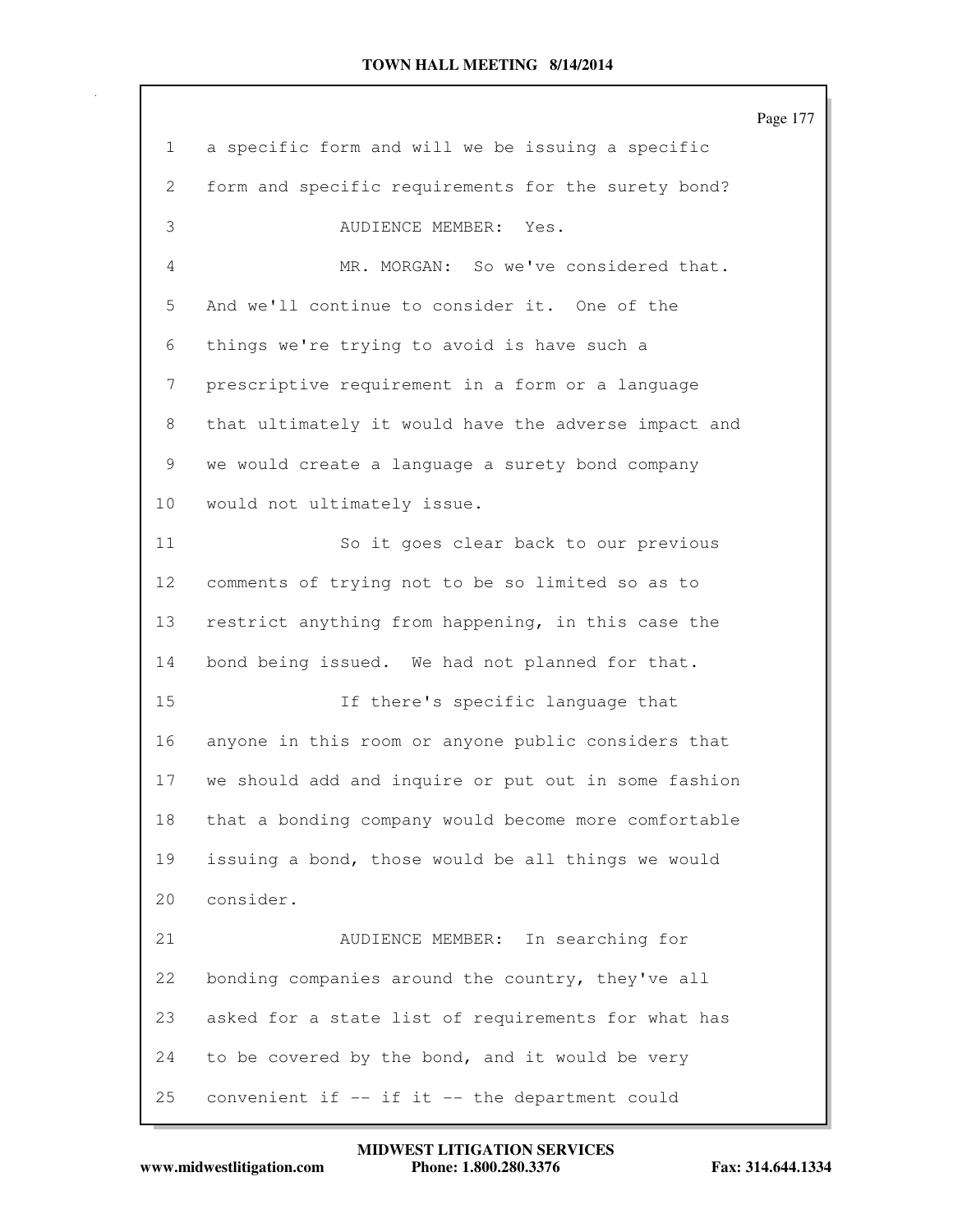Page 178 1 produce something like that. 2 MR. MORGAN: Understood. And we'll 3 take that back and consider it. 4 AUDIENCE MEMBER: Thank you. One last 5 thing. It says that a bond has to be issued by a -- 6 an institution that is regulated by the State of 7 Illinois. Would that include, for instance, a stock 8 brokerage firm, for instance, UBS or somebody like 9 that, who is chartered to be in the state but 10 they're not necessarily a bank or a bank 11 institution? 12 MR. MORGAN: The Department of 13 Insurance keeps a list of institutions -- is that 14 correct -- that are licensed to issue bonds in 15 Illinois. So that would be what we -- and I believe 16 our application refers to that, but that's the basis 17 for which we're looking to -- what's an appropriate 18 financial institution. 19 AUDIENCE MEMBER: Okay. Great. Thank 20 you very much. 21 MR. MORGAN: Thank you. If I keep 22 asking questions, people will keep coming up. 23 Last question unless somebody 24 screams -- 25 AUDIENCE MEMBER: S-E-G-G-E-B-R-U-C-H.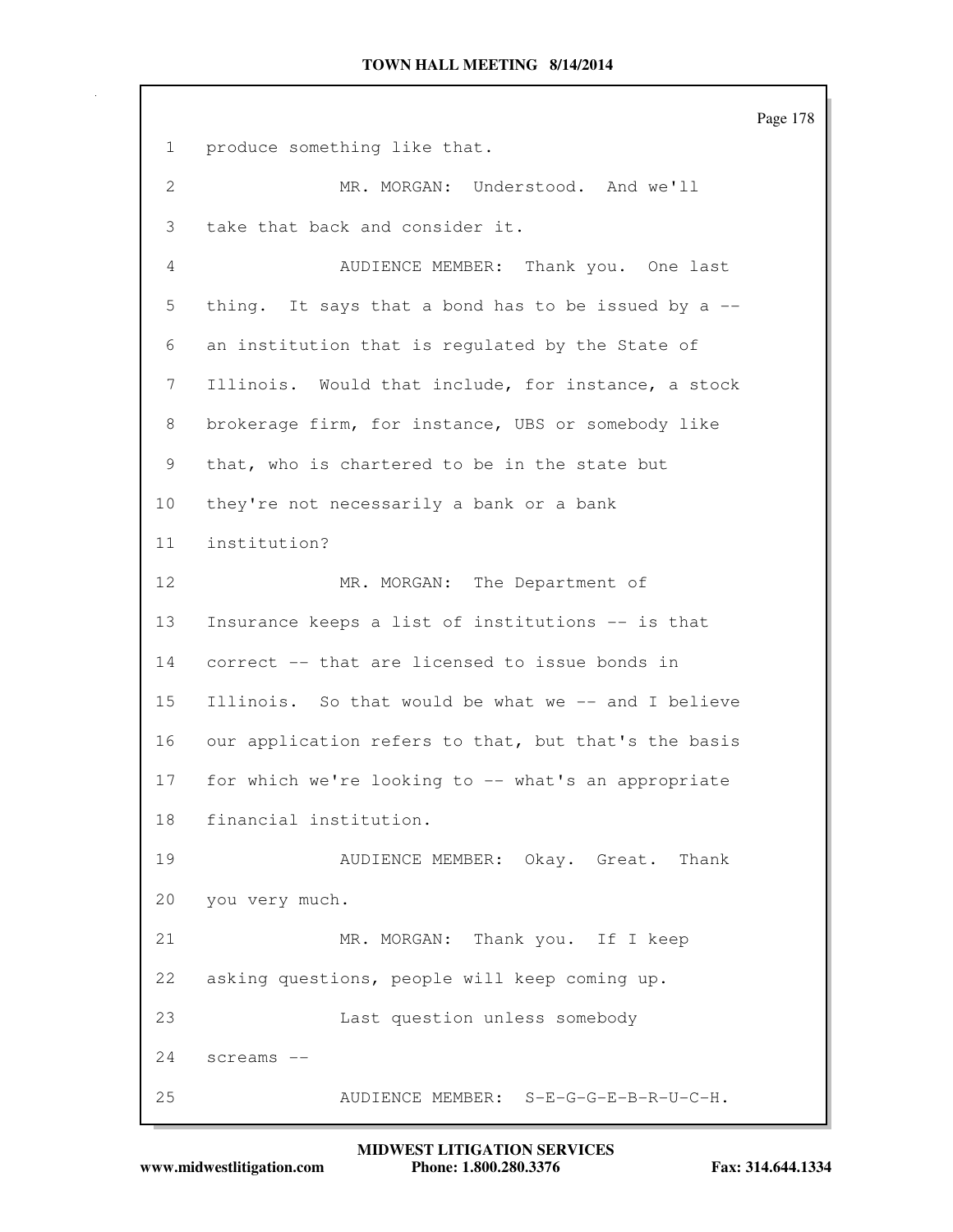Page 179 1 Les, L-E-S. 2 As far as the bonding requirement, is a 3 cash bond, is \$2 million cash with the Illinois 4 Treasury Department considered a bond or do you have 5 to have a specific bonding company issue a bond? 6 MR. WATSON: An escrow account is 7 acceptable. 8 AUDIENCE MEMBER: All right. At a 9 banking institution or with the State of Illinois? 10 MR. WATSON: I don't know that we have 11 a mechanism for -- 12 AUDIENCE MEMBER: Motor fuel has a 13 bonding company, and they accept cash on bonds. 14 Illinois Motor Fuel. 15 MR. WATSON: That's something to 16 consider. 17 AUDIENCE MEMBER: So it could be a cash 18 bond, two million? 19 MR. WATSON: Could you follow up with 20 some information on that? Could you send that to 21 our Department of Agriculture website? 22 AUDIENCE MEMBER: Yeah, sure will. 23 MR. WATSON: Yeah. Thank you. 24 I will make one last question. It's 25 literally limited to just one question.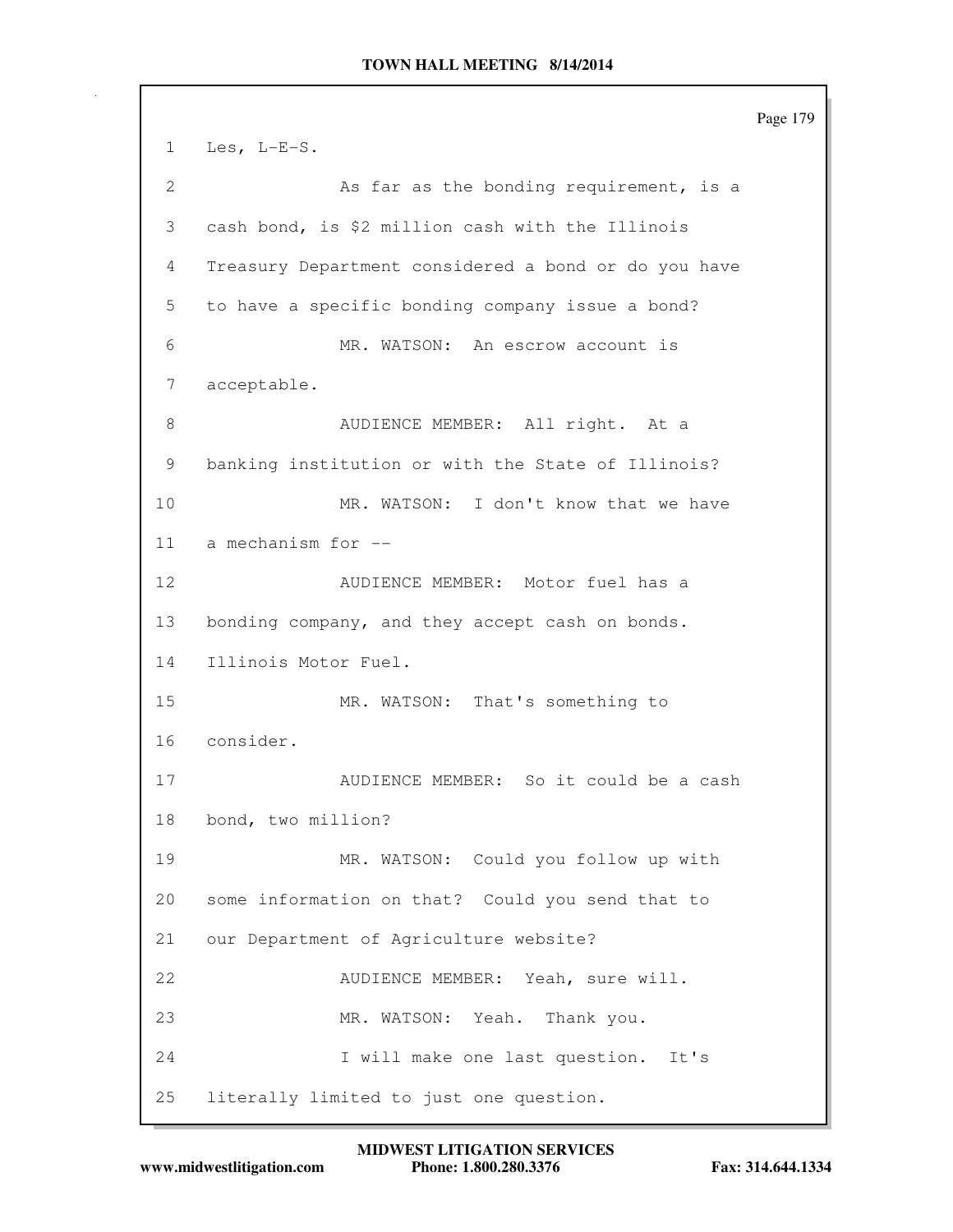Page 180 1 AUDIENCE MEMBER: T.J. Singer. 2 S-I-N-G-E-R. 3 When you do a valuation, if we have an 4 escrow account that say has a half million dollars 5 worth of stock in it, is it valued at the half 6 million or is this 70, 80 percent of that, as far as 7 liquid assets? Is there a percentage? 8 MR. MORGAN: I really think we would 9 have to consider that. I'm not sure of the 10 financial answer to that. 11 AUDIENCE MEMBER: Thanks. 12 MR. MORGAN: So we will consider the 13 question and do our best to answer it in FAQs 14 on-line. 15 We very much thank everybody for coming 16 here today. For any questions that have not been 17 answered or any questions you haven't had an 18 opportunity to ask, you can always reach us through 19 the e-mail addresses of mccp.illinois.gov. 20 And we look forward to seeing you at 21 future hearings. Thank you. 22 (Ending time: 1:11 p.m.) 23 24 25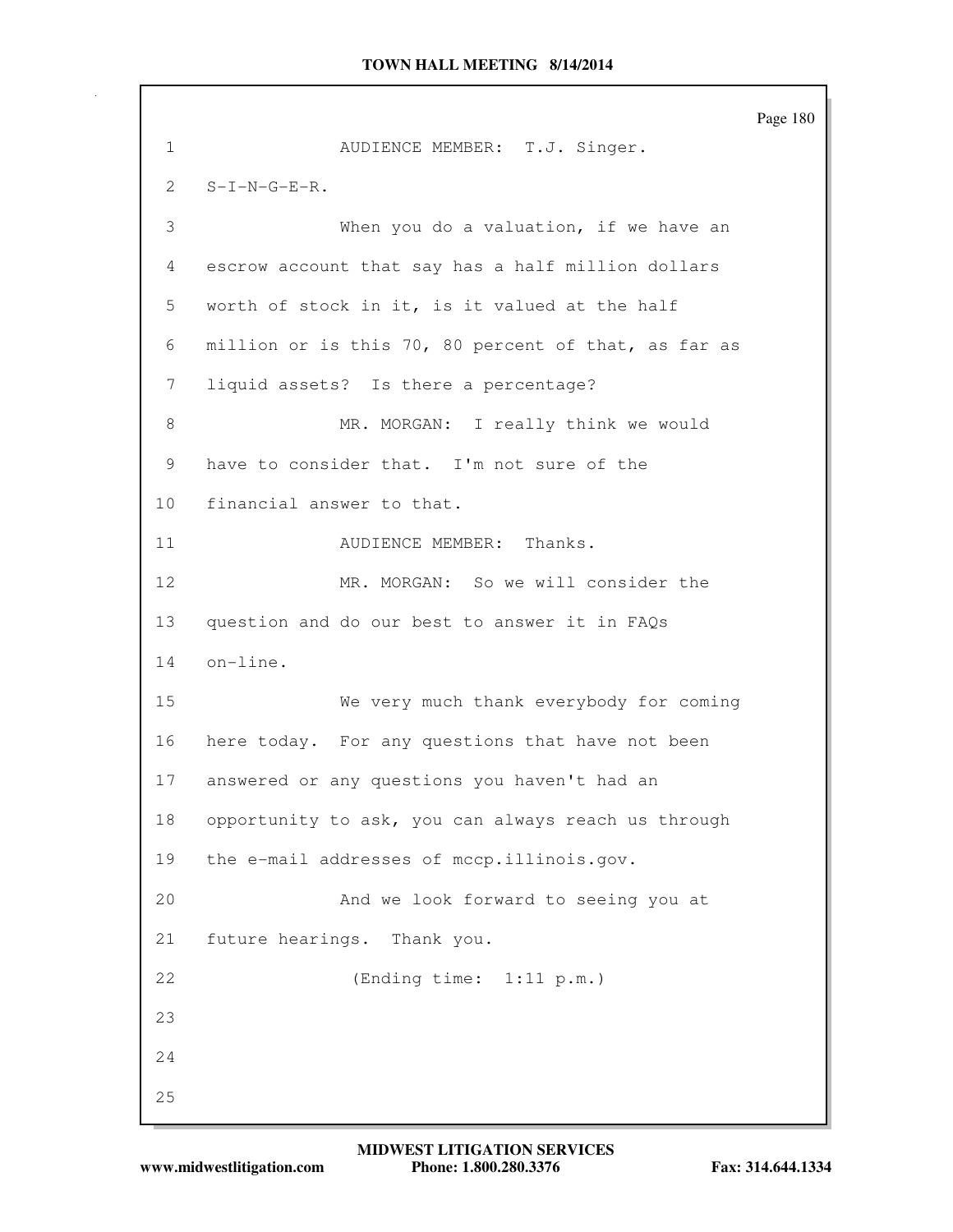|                 |                                                      | Page 181 |
|-----------------|------------------------------------------------------|----------|
| $\mathbf{1}$    | CERTIFICATE OF REPORTER                              |          |
| $\mathbf{2}$    |                                                      |          |
| 3               | I, William L. DeVries, a Certified                   |          |
| 4               | Court Reporter (MO), Certified Shorthand Reporter    |          |
| 5               | (IL), Registered Diplomate Reporter, and a Certified |          |
| 6               | Realtime Reporter, do hereby certify that the        |          |
| 7               | meeting that appears in the foregoing transcript was |          |
| 8               | taken by me to the best of my ability and thereafter |          |
| 9               | reduced to typewriting under my direction; that I am |          |
| 10              | neither counsel for, related to, nor employed by any |          |
| 11              | of the parties to the action in which this meeting   |          |
| 12 <sub>2</sub> | was taken, and further that I am not financially or  |          |
| 13              | otherwise interested in the outcome of any action.   |          |
| 14              |                                                      |          |
| 15              |                                                      |          |
| 16              |                                                      |          |
| 17              | Certified Shorthand Reporter                         |          |
| 18              | within and for the State of Illinois                 |          |
| 19              |                                                      |          |
| 20              |                                                      |          |
| 21              |                                                      |          |
| 22              |                                                      |          |
| 23              |                                                      |          |
| 24              |                                                      |          |
| 25              |                                                      |          |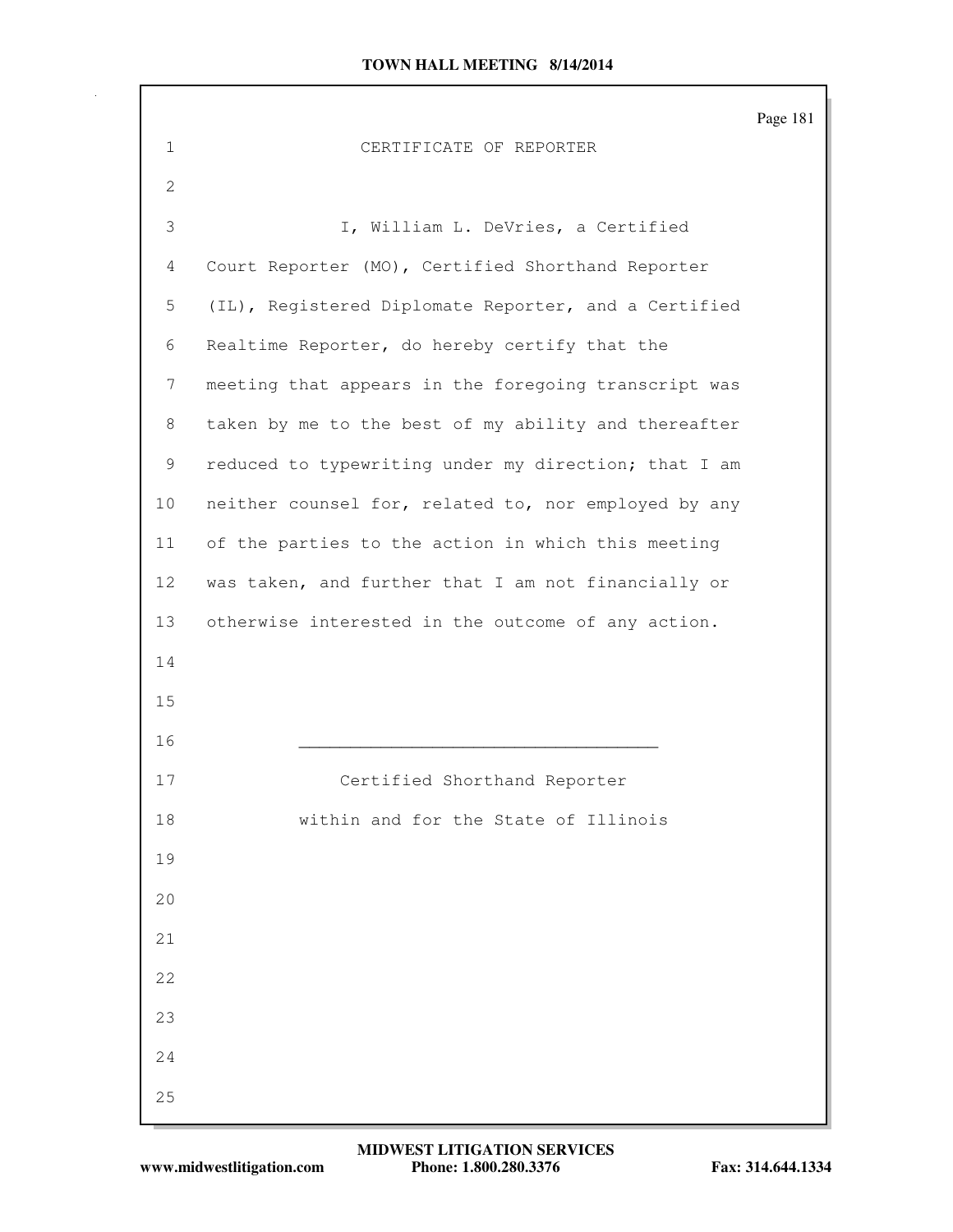| A                 | 48:23 49:9 61:2   | addresses 27:2                          | 28:11 81:25       | aisles 158:7,8         |
|-------------------|-------------------|-----------------------------------------|-------------------|------------------------|
| abilities 87:6    | 179:6 180:4       | 107:15 180:19                           | 82:7,9,10         | 159:3,25 160:9         |
| ability 39:20     | accounts 39:13    | addressing 51:14                        | 154:19            | Alan 21:5,12           |
| 64:11 65:15       | 40:7 70:5,12,13   | 84:9                                    | agency $24:17$    | 23:23 24:5             |
| 70:12 80:7        | 71:3 72:2         | adequate 164:9                          | 118:13 154:14     | 153:18                 |
| 91:11 93:7        | accurate 7:19     | adequately                              | agent 78:4 85:17  | alleged 134:7          |
| 97:16 135:12      | 32:17             | 170:12                                  | 85:24,24 86:23    | allocated 135:22       |
| 181:8             | acquire $51:2,3$  | administrative                          | 87:7 98:20,22     | allow 13:25            |
| able 7:6 11:9     | 84:4,12           | 62:18 139:2,3                           | 140:14,15         | 14:10 15:3             |
| 35:10 37:23       | acquisition 49:17 | 139:19 141:12                           | 168:24 169:2      | 73:24 74:13,15         |
| 43:4 47:20        | act 16:12 75:12   | 158:7 161:6                             | 169:22            | 100:8 105:20           |
| 51:10,25 53:11    | 127:5 128:18      | administratively                        | agents 78:6 86:17 | 111:3 116:7            |
| 54:25 55:17       | 130:12 136:20     | 139:5,11                                | 98:23 126:13      | 158:13,24              |
| 57:17 59:25       | 144:20 153:7      | adopted 171:3                           | 168:9             | allowed 33:18          |
| 60:3 63:24 64:3   | acting $162:20$   | advance 8:21                            | ago 3:14 44:20    | 109:6 130:10           |
| 67:13 72:16       | action 181:11,13  | advantages 18:3                         | 57:5 99:14        | 136:22 141:18          |
| 78:24 79:23       | actions 134:5     | adverse 177:8                           | 105:7 128:7,8     | 149:17                 |
| 84:18 89:21       | active 70:13      | advertise 95:20                         | 175:23            | allowing $104:22$      |
| 93:23 109:4       | activities 15:5   | 130:10,11,23                            | agree $161:2$     | 117:2                  |
|                   | actual $68:23$    | advertising                             | agreements        | allows $111:6$         |
| 110:24 111:12     | 74:24 110:11      | 130:23                                  | 144:25 145:5      | alluded 76:16          |
| 114:7 123:6       | 146:10,14         | advice 146:8                            | 145:20            | ambiguity 74:10        |
| 126:2 128:23      | add 66:14 102:24  | <b>advise</b> 141:9                     | agrees $41:2$     | 77:13                  |
| 139:7 141:9       | 136:13 161:8      | advised 90:14                           | agriculture 5:23  | amount 26:19           |
| 152:4 172:3       | 161:15 177:17     | 103:22 145:4                            | 23:17 25:12,12    | 33:25 40:15,22         |
| 173:14            | adding 132:17     | advisement 4:9                          | 25:21 26:12       | 41:14 42:8             |
| <b>Absolutely</b> | addition 88:20    | 48:18                                   | 31:25 40:2        | 47:20 50:20            |
| 118:17 147:6      | 112:7 124:2       | advisory 132:19                         | 62:21 64:16       | 99:18 134:25           |
| abundantly        | 132:18            | 132:25 133:9                            | 78:5 81:9 88:6    | 165:15                 |
| 132:6             | additional 7:8    | advocacy 45:23                          | 88:8,10,21 91:3   | amounts 116:11         |
| accept 41:17 63:8 | 14:24 19:23       | 45:24 127:18                            | 100:13 134:14     | and/or $10:3$          |
| 179:13            | 24:17 68:24       | advocate 128:24                         | 134:18,24         | 12:17 146:2            |
| acceptable 26:22  | 69:12 88:25       | affiliated 74:19                        | 135:8 140:10      | anecdotal 71:20        |
| 68:6 179:7        | 93:9 96:18        |                                         |                   |                        |
| accepted 88:13    | 110:13 112:25     | affliction 95:14<br><b>afford</b> 53:11 | 154:25 155:4      | announcements<br>51:1  |
| accepting 61:14   |                   |                                         | 155:13 156:7      |                        |
| 63:16             | 118:11 121:15     | affordability                           | 161:19 166:17     | <b>answer</b> 4:8 6:12 |
| access 85:1,6     | 121:18 130:7      | 83:11,17                                | 166:18 168:12     | 6:12,247:6             |
| 107:12 116:23     | 136:5             | affordable 53:9                         | 179:21            | 12:8 16:7 19:22        |
| 116:23,25         | address 13:17     | 83:3,13                                 | ahead 8:16,17     | 33:17 36:6             |
| 158:18 166:9      | 14:18 21:10       | ag 24:11,12 25:3                        | 9:13,24 48:20     | 41:10 49:23            |
| 172:9             | 31:22 51:5,17     | 25:5 31:8,21                            | 71:8 144:15,16    | 51:4,10 54:20          |
| accessible 153:22 | 84:6,8 95:4,5,6   | 49:12 53:5                              | 160:24 174:21     | 57:3 75:15             |
| accidentally      | 96:17 103:5       | 155:8,18,19                             | 174:22            | 83:20 84:4,7           |
| 41:11             | 119:1,8 152:17    | 161:13                                  | aid 148:2         | 85:9 90:24             |
| account 26:20     | 152:19 160:12     | age 124:24                              | air 158:24 159:14 | 113:24 119:12          |
| 38:5 40:1,3,21    | 173:8,20          | agencies 24:17                          | aisle 158:17      | 124:19 130:7           |
| 45:12 47:6        | addressed 147:8   | 24:22,24 25:10                          | 159:5             | 131:18,20              |
|                   |                   |                                         |                   |                        |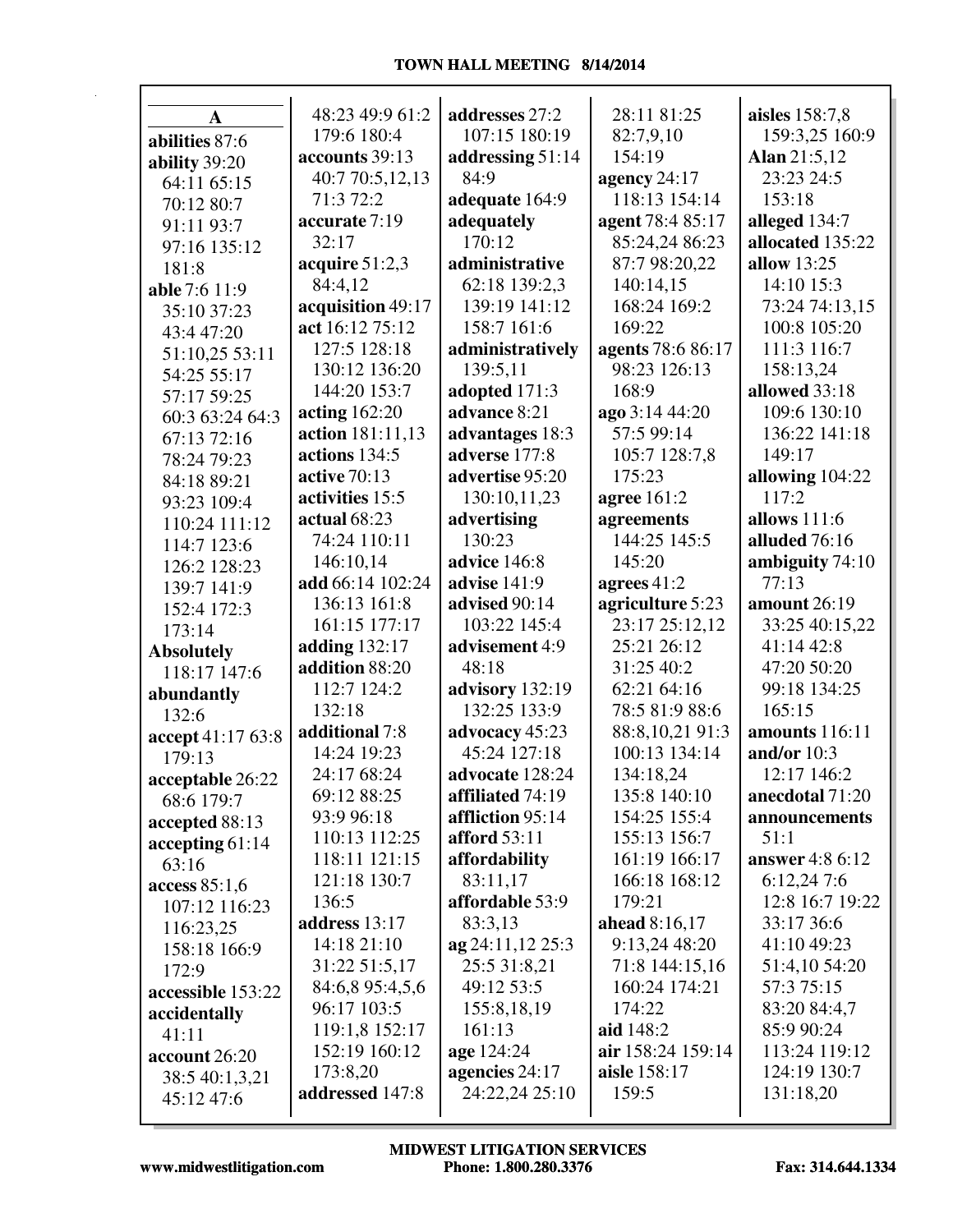| 139:15 150:16     | 36:5 37:1 50:19   | 53:16 54:22       | 135:16,19         | 108:11 172:16            |
|-------------------|-------------------|-------------------|-------------------|--------------------------|
| 152:10 163:23     | 62:15 104:2       | 58:5 60:17        | 149:14 150:1      | approve 88:12            |
| 167:7 171:1,15    | 169:22            | 62:25 65:12       | 151:10 152:24     | 106:16,17                |
| 171:16,19,20      | anyway 116:1      | 67:24 68:1        | 153:8,9 155:23    | 159:17                   |
| 172:16 176:6      | apologize 75:13   | 75:25 78:25       | 163:5 164:12      | approved 91:19           |
| 180:10,13         | 99:9 103:17       | 81:1 83:10,11     | 170:5             | 100:8,14 105:1           |
| answered 6:22     | 104:20 109:1      | 86:2,8,15,25      | applied 154:10    | 105:4 106:1,9            |
| 40:7 99:14        | 113:4 138:19      | 87:3,9,11 90:19   | applies 105:25    | 107:2 125:9              |
| 103:11,18         | 139:21            | 92:5,18 93:3,3    | 122:18 139:16     | 162:8 163:17             |
| 108:25 112:17     | app 155:16,17     | 93:5 94:18        | apply 3:23 15:21  | 164:13 176:12            |
| 172:7 180:17      | apparatus 164:1   | 96:15 105:3,14    | 37:16,19,23       | approving 106:3          |
| answering 84:2    | appeal $142:10$   | 105:17 106:9      | 38:13,17 39:2     | 125:10                   |
| 156:4 171:7       | appears $165:14$  | 106:14,16         | 39:12 62:15       | architect 11:4,13        |
| answers 7:20      | 181:7             | 119:15,16,20      | 64:22 77:3        | architectural            |
| 8:13 117:10       | applaud 111:2     | 119:22 122:12     | 85:17,24 93:23    | 163:11                   |
| Anthony 2:5       | applicable 154:2  | 125:22 128:4      | 121:10 127:6      | area 96:9 102:3          |
| 5:18,188:19       | applicant 13:8    | 130:12 131:6      | 133:7 140:18      | 158:9,11                 |
| 17:8 21:5,12,16   | 20:1 33:18 34:6   | 133:25 136:1,2    | 149:15 151:12     | areas 27:25 32:8         |
| 23:23 26:5,8      | 36:21 60:12       | 136:4 139:23      | 151:16            | 102:21 116:6             |
| 28:15,17 34:22    | 84:14 132:10      | 139:24 140:15     | applying 10:23    | 164:5                    |
| 41:5 42:2 44:8    | 136:7 152:25      | 140:22 141:2,4    | 20:9 35:3 38:1    | armed 78:8               |
| 44:13 46:19       | 161:8 167:14      | 144:8,10 146:1    | 38:8,11 59:10     | armored 70:8             |
| 53:19,25 54:3,9   | 168:11            | 151:13 152:7      | 86:3 104:25       | 78:10,12                 |
| 54:11 57:25       | applicants 37:18  | 153:3,8 154:10    | 105:8 130:2       | arrangements             |
| 67:19 69:22       | 47:9 60:6,8       | 155:8 156:5       | 150:19            | 140:5 145:7              |
| 75:17 82:16       | 76:12 78:12       | 160:12,18         | appointments      | article 71:14            |
| 84:22 89:3 99:3   | 84:18 90:11       | 161:11 162:16     | 132:22            | ascribing 24:9           |
| 103:9,12          | 101:14 104:7      | 162:18 163:12     | appreciate 4:1,18 | Ashlie 41:5              |
| 104:14 107:14     | 133:3 136:12      | 167:11,15         | 61:8 74:11        | 152:21                   |
| 112:21 113:4,7    | 136:15 151:4,6    | 169:1,25 170:4    | 75:21 138:10      | asked 7:21 9:15          |
| 121:17,25         | 151:16,20         | 170:7,10,11       | 158:1             | 41:7 44:23               |
| 131:14 138:14     | 153:2 168:6,14    | 174:17 176:4      | appreciative      | 50:25 87:13              |
| 142:14 144:1      | 172:19            | 176:21 178:16     | 124:10 157:3      | 92:20 96:18              |
| 149:9 152:21      | applicant's 59:17 | applications 6:25 | approach $63:12$  | 129:7 163:4              |
| 153:18 158:3      | application 6:25  | 11:23 20:21       | appropriate       | 177:23                   |
| 162:23 164:24     | 9:1,2,12,14       | 24:18 25:1 29:4   | 50:13 97:19       | asking $8:3,10$          |
| anticipate 32:20  | 11:14,24 16:22    | 30:1 37:10,12     | 178:17            | 32:2 33:7 39:25          |
| 32:22 33:2 64:3   | 17:14 18:4        | 40:23 53:20,21    | appropriately     | 52:1 71:13 79:1          |
| 93:2 135:12       | 19:20 22:5        | 53:21 54:5        | 104:21            | 161:14 167:5             |
| 150:4,23          | 25:16 27:1        | 58:23 60:20       | approval 18:16    | 178:22                   |
| anticipated       | 29:14,14,17       | 68:3,1076:2       | 50:5 80:13        | asks 83:10               |
| 22:15 91:9        | 33:20 35:4        | 81:2 86:16        | 106:8,19          | <b>aspect</b> 37:3 49:17 |
| anticipating 35:6 | 36:18,22 37:14    | 88:14 90:13       | 107:16,18,23      | aspects 16:21            |
| anticipation 33:3 | 37:20 38:9,13     | 91:1,4,16 94:1    | 107:24 108:17     | 22:11 25:15              |
| anti-kickback     | 38:16 40:20       | 108:20 118:8      | 167:5 175:24      | 41:23 53:9               |
| 74:5              | 45:1 49:8,19,24   | 119:13 130:16     | 176:14            | 65:12 81:24              |
| anybody 35:9      | 50:17 51:5        | 133:10,17         | approvals 108:11  | 100:20 135:9             |
|                   |                   |                   |                   |                          |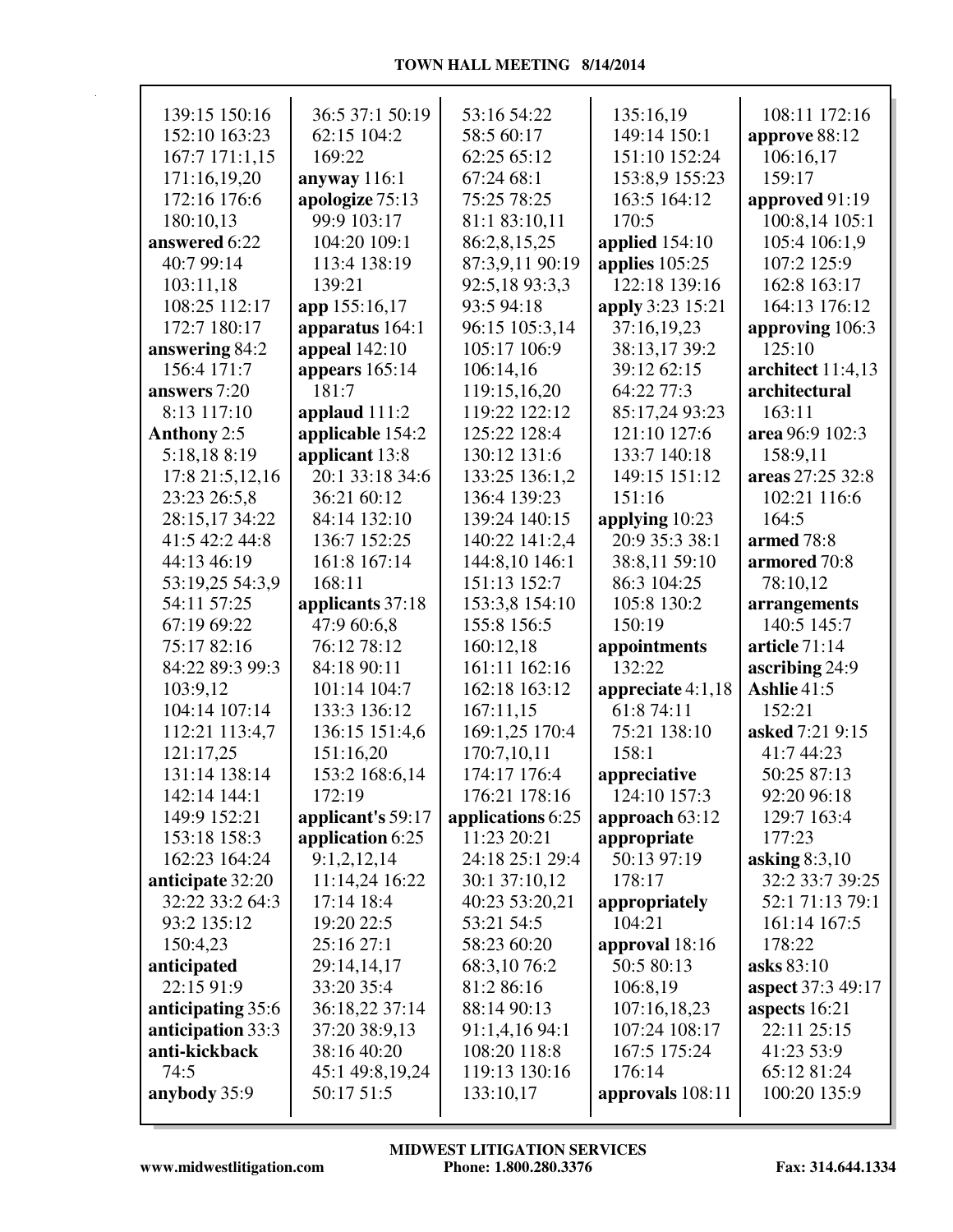| asset 49:14,20,24             | 21:6,13,18 22:4                | 98:15 99:1,11                 | 157:13,20,22                   | 135:19                             |
|-------------------------------|--------------------------------|-------------------------------|--------------------------------|------------------------------------|
| 50:11                         | 22:19 23:9,20                  | 99:23 101:4,15                | 157:25 158:4                   | awards 58:17,20                    |
| <b>assets</b> 33:25           | 24:3 25:2,23                   | 102:2,14,17,24                | 159:1,10,21                    | aware 67:13                        |
| 40:25 47:20                   | 26:2,6,9 27:8                  | 103:2,6,10,15                 | 160:1,5,10,19                  | 71:10                              |
| 49:13 135:7                   | 27:12,18 28:2                  | 104:12,16                     | 160:25 161:3,5                 | A-L-A-N 24:5                       |
| 174:13,18,25                  | 28:14,16,19                    | 106:20 107:8                  | 161:16,20,24                   | A-S-H-L-I-E                        |
| 180:7                         | 30:2 32:18,24                  | 107:22 108:24                 | 162:4,9,16,22                  | 152:22                             |
| assigned 24:23                | 33:7,11 34:18                  | 109:16 111:1                  | 162:24 164:16                  | a.m 1:17                           |
| assigning 24:19               | 34:23 36:16                    | 112:6,17 113:2                | 164:19,22                      | A1115:19                           |
| assist $70:7,14$              | 37:5,21,24 39:7                | 113:6,8,17,22                 | 165:3 166:6,14                 |                                    |
| 126:20                        | 39:21 40:5,10                  | 113:25 114:3                  | 166:22,25                      | B                                  |
| assisted $25:11,12$           | 41:1,3,6,25                    | 114:13,17,25                  | 167:8,22                       | <b>B</b> 72:18 109:5               |
| 136:2,7                       | 42:3 43:3 44:6                 | 115:3,11,25                   | 168:19 169:12                  | back 6:13 17:4                     |
| associates 72:6               | 44:9,15 45:3                   | 116:12 117:9                  | 169:18,21,24                   | 38:24 39:10                        |
| 73:15                         | 46:1,6,13,17,20                | 117:19,24                     | 170:14 171:4                   | 56:16 60:13                        |
| <b>Association</b>            | 47:12,23 48:8                  | 118:9,15,18                   | 171:13,17,21                   | 63:4 66:11 68:7                    |
| 28:23,24                      | 48:11,14,16,20                 | 119:3,10,24                   | 171:25 172:11                  | 80:6 88:25                         |
| assume 47:2                   | 49:21 50:2,9,22                | 120:2,7,21,25                 | 173:3,11,22,25                 | 89:24 96:12                        |
| 71:24 76:10                   | 51:12,18 52:10                 | 121:12 122:2                  | 174:14,20,22                   | 110:22 111:10                      |
| 84:11 170:1                   | 52:13,16,18,24                 | 123:25 125:7                  | 175:4,8,15,20                  | 111:16 112:22                      |
| assuming 19:21                | 53:14,24 54:2,7                | 126:1,4,7,22                  | 176:3,16 177:3                 | 118:16 130:5                       |
| assumption                    | 54:12,23 55:9                  | 127:1 129:12                  | 177:21 178:4                   | 138:20 141:19                      |
| 154:7                         | 55:14,23 56:3                  | 129:17 130:3,8                | 178:19,25                      | 145:17 146:5                       |
| assumptions                   | 56:17 57:1,24                  | 131:2,4,12,15                 | 179:8, 12, 17, 22              | 152:18 156:15                      |
| 18:18                         | 58:1 59:8 60:5                 | 132:13,16                     | 180:1,11                       | 157:1 160:17                       |
| assure 30:7                   | 61:8,22 63:17                  | 133:11,19                     | audited 46:24                  | 161:6 163:3,13                     |
| assuring $31:2$               | 65:24 66:5                     | 134:12 135:15                 | 47:4,8 48:3                    | 167:3 177:11                       |
| attempt 16:7                  | 67:21 68:17                    | 135:25 136:18                 | <b>August</b> 1:14 3:11        | 178:3                              |
| 124:22                        | 69:20,24 71:9                  | 137:1,14,22                   | 37:7 57:6                      | backbone 93:13                     |
| attempting 71:23              | 72:3,14,24 73:2                | 138:2,9,15                    | availability                   | <b>backer</b> 33:14                |
| 127:19 157:9                  | 73:13,18,21                    | 139:3,20                      | 79:16 89:19                    | 34:1,1                             |
| attempts 131:25               | 74:12 75:5,14                  | 140:19 141:10                 | available 16:15                | backers 33:21                      |
| 132:1                         | 75:19 76:8,13                  | 141:15,22                     | 16:18 64:13                    | 47:16                              |
| attention 66:18               | 76:18,21,24                    | 142:9,15,25                   | 67:6 75:7 84:11                | background 8:25<br>9:11,16,23 10:2 |
| 134:1                         | 77:7,12,22 78:7                | 143:7,8,22                    | 93:25 94:8                     | 10:9,13,17,19                      |
| attorneys 136:6               | 78:14,21 79:15                 | 144:2,14,17,22                | 95:13 96:3                     | 10:23 36:23                        |
| attributed                    | 80:5,17,21,24                  | 145:12,22,23                  | 106:11 111:21                  | 37:4 39:14 86:9                    |
| 154:24                        | 81:18 82:14,19                 | 146:5,22 147:1                | 112:4 124:8                    | 139:22 140:18                      |
| <b>AUDIENCE</b>               | 82:24 83:23,25                 | 147:5 148:11                  | 150:14 152:12                  | 141:5 142:1,7                      |
| 8:23 9:3,6,9                  | 84:10,20,23                    | 148:16,24                     | 156:20,22                      | 144:4 146:6,9                      |
| 10:1,8,15 11:1                | 85:16,23 87:12                 | 149:2,7,10                    | 157:15,16                      | backgrounds                        |
| 11:10 12:2,7,15               | 87:17,22 89:4                  | 150:3,6,25                    | 165:9,15,19                    | 118:3                              |
| 12:20,22,24                   | 89:12 90:12,22                 | 151:9 152:8,9                 | 170:10 176:9                   | backing $40:19$                    |
| 13:3,9,20 15:7                | 91:18 92:17                    | 152:22 153:17                 | avoid 177:6                    | <b>Bailey</b> 175:20               |
| 15:16 16:3,9,14               | 93:15 94:3,11                  | 153:19 154:22                 | award 58:5,18                  | <b>baked 87:25</b>                 |
| 17:10,24 18:22<br>19:17 20:14 | 94:13,19 95:8<br>96:6,10,14,19 | 155:5,14,24<br>156:8,18 157:8 | awarded 85:18<br>86:2,15 90:21 | <b>Baker</b> 103:13                |
|                               |                                |                               |                                |                                    |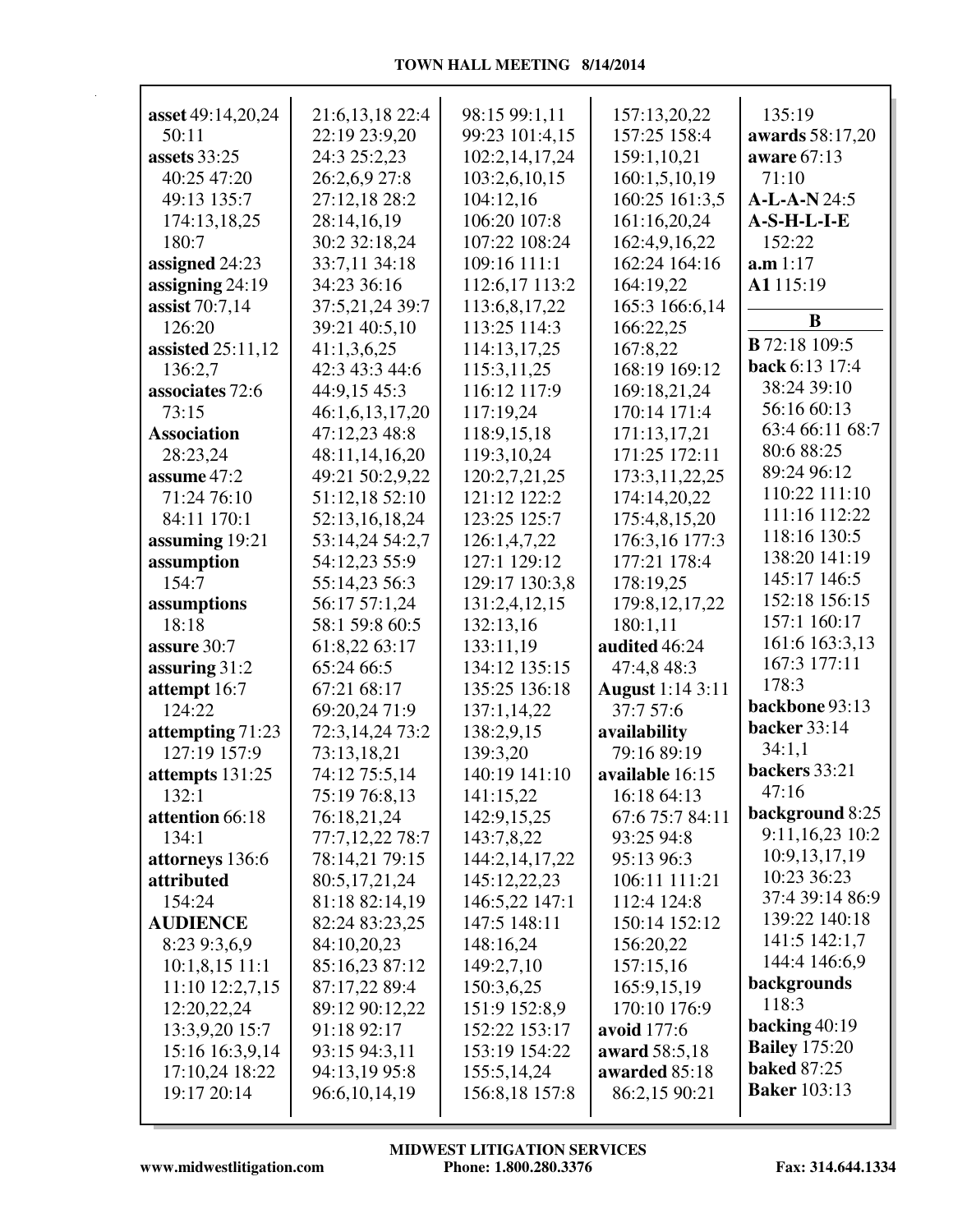| balance 36:3             | <b>belief</b> 35:11            | Biendo 26:5             | 177:24 178:5            | 173:12                |
|--------------------------|--------------------------------|-------------------------|-------------------------|-----------------------|
| balancing $63:10$        | believe 13:16                  | $big$ 42:16 97:4        | 179:3,4,5,18            | buildings 17:18       |
| ballpark 36:8            | 15:2 17:1 18:24                | 159:13                  | bonding $16:16$         | 17:19,20,24           |
| bank 94:13,19            | 23:11,17,19                    | <b>bill</b> 57:5 175:20 | 175:23 176:13           | 18:1 91:21            |
| 178:10,10                | 27:14,16,21                    | <b>bind 80:12</b>       | 176:17,18,23            | 164:7                 |
| banking $70:2,12$        | 47:4,6 56:11                   | bit 39:8 50:4 63:2      | 177:18,22               | build-out 18:10       |
| 179:9                    | 57:14 65:9                     | 66:15 67:16             | 179:2,5,13              | <b>built</b> 69:3     |
| <b>banks</b> 70:5 71:1   | 71:14 72:10                    | 76:477:13               | <b>bonds</b> 80:6 175:5 | business $18:14$      |
| 71:10,11,19,22           | 77:24 83:15                    | 92:19,23 99:14          | 175:7 178:14            | 34:8,14 38:1,6        |
| 71:23 72:1               | 87:15 100:7                    | 115:6 134:13            | 179:13                  | 47:7,19,25 48:7       |
| bar 9:21 56:10           | 107:14 125:24                  | 154:4                   | <b>bonus</b> 14:24      | 48:7,10,13            |
| 101:5,10                 | 126:15 143:5                   | <b>black</b> 35:22      | 19:18,20,24             | 49:18 50:1,14         |
| <b>bare</b> 50:17        | 144:6 146:9,18                 | <b>blast</b> 129:21     | 20:15,19,24             | 53:15 59:18           |
| <b>Barnes-Jewish</b>     | 146:25 147:6                   | <b>blends</b> 141:25    | 25:17 59:16,19          | 62:4 63:15 70:4       |
| 74:16                    | 166:2 174:25                   | <b>blind</b> 53:18      | 60:4 61:1 102:3         | 70:9,18 72:8          |
| barrier 36:5             | 178:15                         | blinding $155:18$       | 102:9,21 131:5          | 86:6,11 97:16         |
| barriers 36:11           | <b>benches</b> 158:16          | blindly 53:22           | 131:7 168:5,16          | 101:7 121:1           |
| base 33:4 37:8           | 159:13                         | <b>block</b> 173:4      | 168:18 169:17           | 168:8 169:14          |
| based 28:8 59:13         | beneficial 111:5               | blow $10:7$             | <b>bottom 43:23</b>     | businesses 47:10      |
| 112:15 131:9             | 111:15 169:7                   | blowing $4:10$          | 122:9                   | 59:13 62:6            |
| 141:8 146:20             | benefit $42:19$                | blueprints 94:6         | <b>bought</b> 140:24    | <b>butter</b> 147:24  |
| 148:8 159:23             | 92:11 110:2                    | 163:25 170:1            | <b>bound 80:1</b>       | 148:13                |
| 160:22 168:6             | 111:14                         | <b>board</b> 14:11      | <b>brand</b> 30:16 31:7 | buying $12:19$        |
| 168:11,14                | benefits 120:22                | 72:13 73:4,9,19         | <b>break</b> 121:15,19  | 30:9                  |
| 169:14,17                | <b>BEP</b> 62:4,8 63:4         | 74:21 132:19            | <b>Brian</b> 103:9      | byproduct 117:1       |
| basically 6:20           | 82:4 117:20                    | 132:25 133:9            | 162:23,24               | $B-A-I-L-E-Y$         |
| 22:21 41:9 79:3          | 118:4,5                        | 146:13 153:16           | <b>brief</b> 8:4 44:9   | 175:21                |
| 116:15                   | best 6:12 8:20                 | <b>boards</b> 132:24    | bring $33:19$           | $B-E-C-K-E-R$         |
| <b>basis</b> 14:19 15:20 | 11:19,24,25                    | <b>Bob</b> 2:2 6:4,23   | 140:7                   | 122:3                 |
| 18:18 34:9,17            | 19:14 20:11                    | 69:22,24,25             | bringing $72:1$         | $B-E-V-E-R-L-Y$       |
| 65:1 101:1               | 36:7 45:9 57:3                 | 77:25 119:24            | brochures 96:1          | 142:18                |
| 133:23,25                | 74:17 124:19                   | 165:3                   | 111:20                  | <b>B-O-D-O</b> 104:17 |
| 178:16                   | 127:25 136:12                  | <b>Bob's 113:23</b>     | brokerage 178:8         | $B-R-I-A-N$           |
| <b>batch 88:19</b>       | 139:14 145:21                  | <b>Bodo</b> 43:7        | <b>Brown 84:22,23</b>   | 162:24                |
| 99:21 165:12             | 157:15,18                      | 104:15,17               | brownie 147:25          | $B-R-O-W-N$           |
| 165:24 166:2,4           | 160:22,24                      | <b>body</b> 110:11      | <b>bucket</b> 119:6     | 84:24                 |
| 166:7,9,11,13            | 163:19 180:13                  | 112:16                  | <b>bud</b> 96:24        | <b>B-10</b> 13:25     |
| 166:21                   | 181:8                          | bona 42:5,11            | <b>budget</b> 134:17    |                       |
| bear 158:21              | <b>better</b> 4:19 5:7,8       | 112:10 134:9            | 135:7                   | $\mathbf C$           |
|                          | 12:10 68:12                    |                         |                         | Cafe 69:23            |
| <b>Becker</b> 122:1,3    |                                | <b>bond</b> 16:15,18,20 | <b>build</b> 120:12     | call 8:6 17:8 68:5    |
| began $4:20$             | 100:24 136:11<br>148:20 162:11 | 17:2 26:16,20           | 121:1                   | 113:2 155:15          |
| beginning $37:15$        |                                | 27:3,5,9,11             | building 23:10          | calling $7:14$        |
| 37:19                    | <b>Beverly</b> 142:14          | 41:17 80:7              | 23:15 68:2              | calls 128:21          |
| begins $134:16$          | 142:17                         | 174:5,16,18,19          | 91:23,24 92:2,2         | 129:5,8               |
| <b>begs</b> 172:24       | beyond $51:9$                  | 175:3 176:1,9           | 92:10 142:24            | Canadians 10:3        |
| <b>behalf</b> 6:10 28:22 | 108:15 139:18                  | 176:10,11               | 158:12,14               | 10:10,14              |
| 74:4                     | <b>bidder</b> 29:24            | 177:2,9,14,19           | 172:16 173:8            |                       |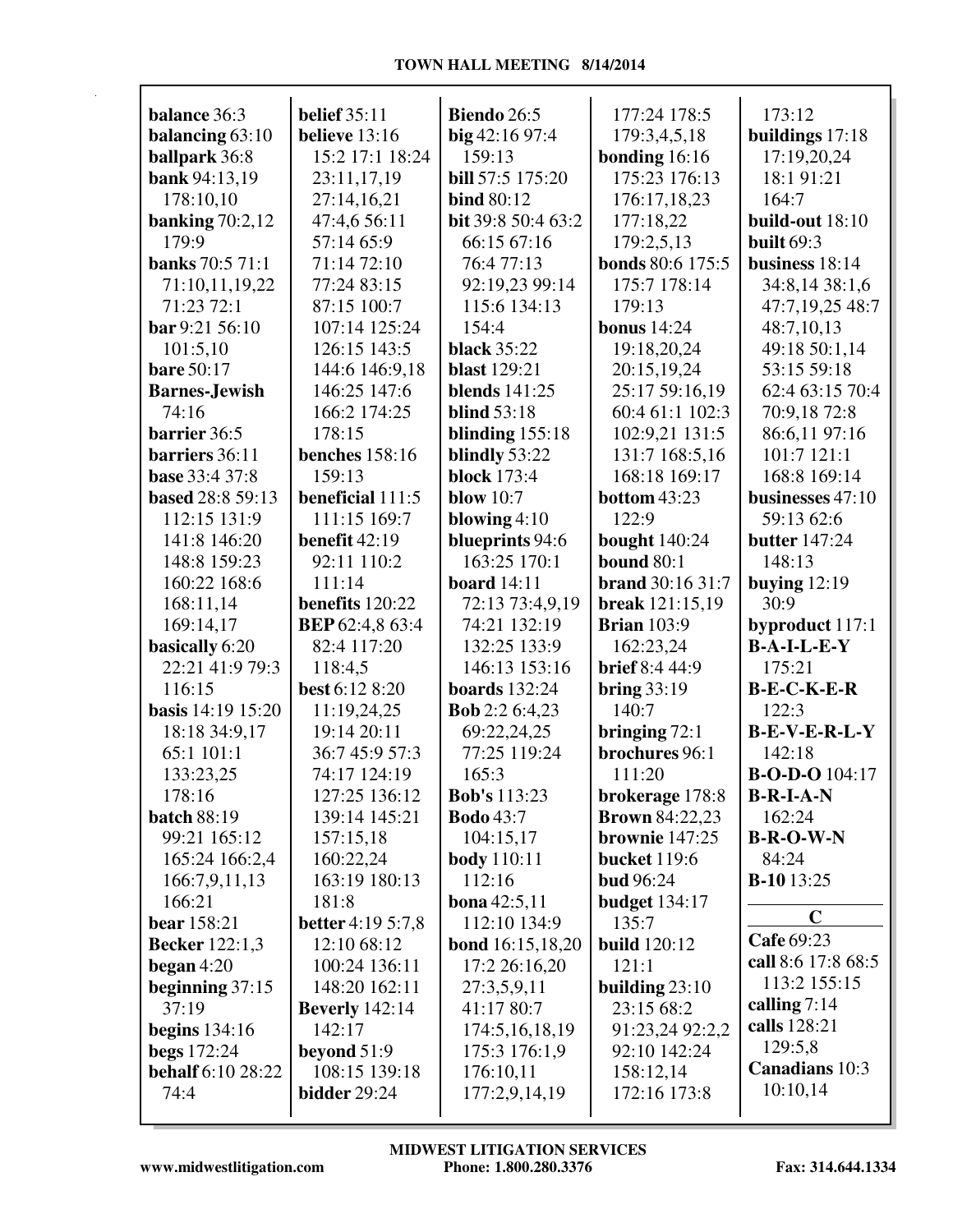| cannabidiol       | 54:15,19,20         | 94:22 96:22      | 78:1 83:22 91:5                   | 170:17                 |
|-------------------|---------------------|------------------|-----------------------------------|------------------------|
| 124:2,5,17        | caregivers 56:7     | 98:3,13,24       | 93:20,25 94:9                     | changed 28:3           |
| 125:18            | 140:3               | 99:18,20 108:2   | 100:22 110:4,9                    | 45:14 47:6             |
| cannabis 1:9      | <b>Carlos</b> 57:25 | 116:18,24        | 110:24 113:20                     | 115:5                  |
| 3:125:16,19       | 58:2 138:14,15      | 117:3 126:14     | 118:12 119:6                      | changes $4:57:4$       |
| 6:6,19 14:3,7     | carry 124:4         | 126:23,25        | 119:18 147:17                     | 28:7 36:17             |
| 23:3 28:23,24     | 167:25 168:1        | 130:20 132:3     | 148:5 154:12                      | changing 36:21         |
| 28:25 42:14,19    | case 33:18 40:22    | 134:22 138:24    | 163:19 164:8                      | 37:2                   |
| 42:25 51:16       | 60:19 137:12        | 142:21 148:4     | <b>CERTIFICATE</b>                | Chapter 28:22          |
| 53:2 56:20,25     | 137:12 177:13       | 150:19 165:6     | 181:1                             | character 136:13       |
| 57:13 58:14       | cases 46:25         | 165:19,22        | certification 13:7                | characterize           |
| 69:5 70:19 71:3   |                     | 166:24 174:12    |                                   | 149:22 155:2           |
| 71:6 72:23 79:6   | case-by-case        |                  | 43:13,16 46:11<br>61:16 62:5 80:9 |                        |
|                   | 15:20 34:9,17       | centers 13:2     |                                   | charge 86:23           |
| 79:11,13,17,24    | cash 70:3,8,18      | 22:12 24:6,18    | 85:2,7,13                         | 87:8 98:20             |
| 80:3,11 97:7,9    | 94:11 105:3         | 24:21 31:14      | 109:22 110:3,6                    | 140:16 168:24          |
| 106:10 107:7      | 174:6 179:3,3       | 32:3 50:4 55:2   | 110:23 117:20                     | 169:2,22               |
| 107:10.18         | 179:13,17           | 55:7,19 59:5     | 118:5 128:4,7                     | charity $83:15$        |
| 109:11 110:3      | cashed 105:16,19    | 63:24 64:2,16    | certifications                    | <b>Charles</b> 8:21,23 |
| 110:12 111:11     | catch 145:10        | 65:1,4,19 67:1   | 36:11 61:15                       | 8:24                   |
| 112:15 123:5      | categories 20:25    | 67:3 70:15       | 133:17                            | chartered 178:9        |
| 123:21 124:5      | 21:4 34:25 88:4     | 78:16,17,18      | certified 86:20                   | check 9:23 10:4        |
| 124:16,17         | category 37:25      | 81:6,10 83:12    | 94:16 122:15                      | 10:19,23 89:6          |
| 125:9 126:11      | 149:5               | 94:16,24 95:16   | 139:7 149:15                      | 94:9,17 105:16         |
| 127:25 128:19     | cause 48:12         | 95:20,24 101:1   | 181:3,4,5,17                      | 105:19 140:18          |
| 132:25 134:2,8    | caveat 19:12        | 101:3,12,22      | certify 43:9                      | 141:5 142:1            |
| 135:10 137:6      | CBD 31:17,17        | 108:13 111:17    | 123:20 127:11                     | 144:5 146:6            |
| 137:16 138:4      | 124:15,17,21        | 111:23 116:3     | 128:18,22                         | 157:14                 |
| 141:17 148:6      | 125:3,6             | 124:21 130:10    | 139:12 181:6                      | checks 9:1,11          |
| 165:7,24          | CBDs 32:4,15        | 130:23 132:11    | certifying 43:1                   | 10:2,9,13,17           |
| cannabis-infus    | CCR 2:22            | 136:17,23        | 46:16 75:4                        | 36:23 37:4             |
| 165:7             | center 3:23 9:8     | 139:17 140:22    | 110:1,1 134:3                     | 105:3 139:22           |
| capabilities      | 11:19,20 13:24      | 143:6,11         | chain 97:12                       | 142:8 146:9            |
| 73:24             | 13:25 14:12,12      | 144:13,15        | challenge 10:11                   | <b>Chepely</b> 44:8,15 |
| capability 23:6   | 14:15 18:1,9,17     | 149:16,20        | 10:16                             | Chicago 66:11          |
| car 70:8          | 19:7 20:21          | 150:13 154:1     | challenges 70:11                  | 79:12,13               |
| card 85:4,9,11,15 | 21:21 26:13,25      | 174:10           | 118:12 119:5                      | 122:24                 |
| 89:13,23 95:11    | 30:6 38:12 40:2     | center's $64:11$ | 136:10                            | chief $5:15$           |
| 95:12 105:1,9     | 53:7 54:24,25       | central $62:1.9$ | challenging                       | children 124:2         |
| 105:13 106:2      | 55:5,6 56:6,16      | 132:22 140:15    | 32:20,24                          | 124:24 125:17          |
| 106:23 107:7      | 63:21 64:5,13       | certain 31:14    | chance 17:7 60:9                  | choice 79:16,22        |
| 137:3             | 67:8 69:10          | 33:25 35:5 42:8  | 120:2 152:19                      | 80:2 163:21            |
| cards 85:18,20    | 72:21 73:5          | 54:4 59:24       | 170:12                            | <b>Chuck 28:15</b>     |
| 85:25 86:3        | 76:11 77:18         | 123:22 165:14    | change 3:6 41:20                  | chuckled 44:23         |
| 103:24 106:4      | 82:22 85:17,24      | certainly 14:22  | 76:25 78:18                       | circle 112:22          |
| care 44:5 83:15   | 86:1,17,23          | 52:7 53:10 56:8  | 100:9,21                          | circulate 158:25       |
| 104:18 123:19     | 87:14,20 89:13      | 59:20 65:5,21    | 111:13 126:3                      | 159:15                 |
| caregiver 3:22    | 90:9,19 91:19       | 66:20 74:10      | 132:12 162:1                      | circumstance           |
|                   |                     |                  |                                   |                        |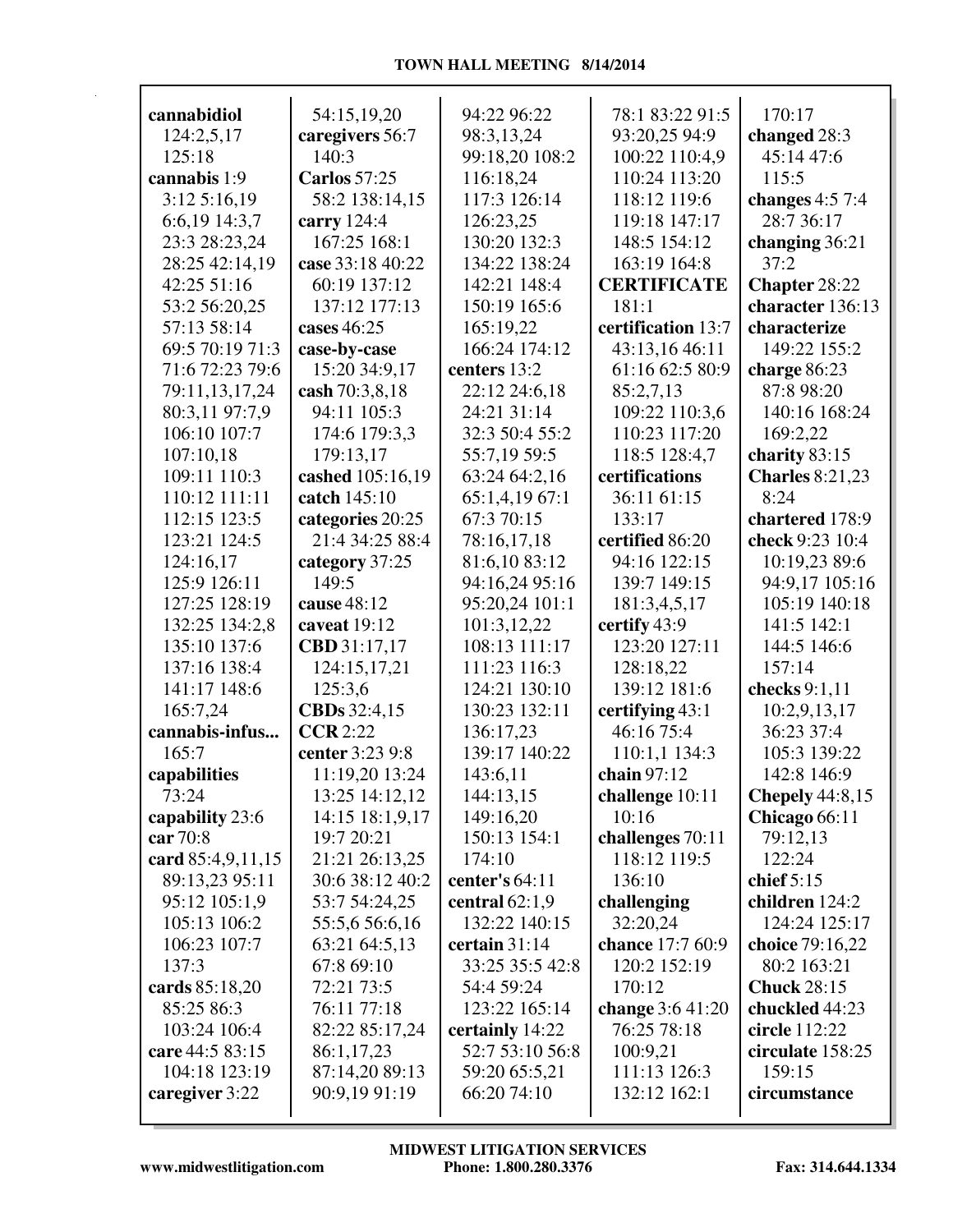| 107:15                | codes $68:2$      | comment 7:11    | 167:14 176:8    | comprise 25:24       |
|-----------------------|-------------------|-----------------|-----------------|----------------------|
| circumstances         | codifying 62:24   | 102:20 115:20   | 176:10,14,23    | <b>Comptroller's</b> |
| 171:12                | coin 97:15        | 152:18 175:13   | 177:9,18 179:5  | 82:6                 |
| city 79:11,13         | collaboration     | comments 4:11   | 179:13          | computer 21:22       |
| clarification         | 135:5             | 4:14 7:8 14:20  | comparable 63:9 | 21:23 22:1           |
| 75:22 120:5           | <b>COLLINSVIL</b> | 16:6 28:8 113:1 | compassion      | conceivable          |
| 128:15 145:18         | 1:13              | 116:4 177:12    | 104:18          | 167:18               |
| clarifications        | Colorado 55:10    | commercial      | Compassionate   | conceivably          |
| 156:15                | 61:6 66:21        | 99:25 158:15    | 153:7           | 167:23               |
| clarified 63:1        | 101:15 125:16     | 160:16          | compatibility   | concentration        |
| clarify $41:20$       | 142:11            | commissions     | 22:17           | 102:5                |
| 120:3 144:8,10        | combination       | 132:24          | compatible 23:7 | concern 60:6         |
| 144:12,18             | 21:3 25:4         | commit 84:19    | 90:10 101:23    | 65:7 66:7 70:16      |
| 145:21 146:6          | 131:10            | 91:15 170:9     | compensation    | 143:17               |
| 174:2                 | combined 68:22    | commitment      | 144:25 145:20   | concerned 65:10      |
|                       |                   |                 |                 |                      |
| clarity 43:22         | come 5:25 7:14    | 38:3,9,14,19    | competition     | 66:24 71:11          |
| clear 7:2 21:7        | 8:2 10:24 17:4    | 80:15 176:8,13  | 169:3           | 150:7                |
| 114:23 119:21         | 25:3 30:4 36:23   | committed 171:2 | competitive     | concerning           |
| 132:5,6 159:24        | 51:15 64:5        | committee 24:8  | 53:11           | 132:20               |
| 160:2 167:4           | 66:11 80:22       | 24:15,16 25:8   | compiled 48:2   | concerns 14:20       |
| 169:8 172:14          | 84:3,7 87:7,9     | 62:18 81:19     | complete 87:9   | concurrently         |
| 172:21 177:11         | 96:14 100:19      | 155:15          | 106:13 141:6    | 81:12 150:21         |
| clearly 7:16          | 103:20 104:11     | commodity 55:3  | completed 8:25  | condition 42:18      |
| 36:24                 | 111:10 112:25     | 55:10           | 10:24 144:7,10  | 43:14 85:8,14        |
| <b>Clement 99:3,4</b> | 118:16 121:19     | common 74:7     | completely 12:9 | 109:5,23 110:5       |
| clients 122:10        | 134:19 151:24     | communicate     | 33:4 120:19     | 112:16               |
| clinic 104:18         | 165:1 169:19      | 63:22 109:13    | 158:9           | conditions 35:13     |
| 134:2,8               | 171:23 173:23     | communication   | compliance      | 35:14 85:3           |
| clinical 107:10       | 175:19            | 65:3 110:10     | 71:16           | 121:5,8 124:7        |
| 107:17 108:9          | comes 11:24       | 135:1           | complicated     | 132:18               |
| 108:19                | 89:12 102:21      | communications  | 134:13 161:23   | conduct 150:14       |
| clinics 133:20        | 119:22 128:12     | 109:6           | complied 68:2   | conducting 14:16     |
| clones 30:3 50:25     | 136:15 155:7      | communities     | comply 171:10   | 142:1                |
| 51:3,6,784:6          | 170:20            | 3:24            | complying 71:18 | confidence 30:13     |
| close 11:8 50:18      | comfortable       | community 3:20  | 71:20 126:14    | 31:4 142:7           |
| 58:22 101:2           | 46:16 142:2       | 59:22,24 60:2   | 171:2           | confident 151:5      |
| 134:1 135:4           | 177:18            | companies 22:20 | component 24:8  | confidential         |
| closely 134:10        | coming 3:9 12:9   | 22:23 32:9 61:2 | 58:24 117:13    | 153:14,16            |
| closes 76:1 77:8      | 36:14 44:13       | 80:12 118:21    | 160:4           | confidentiality      |
| cloud 69:16           | 45:5 50:10        | 118:24 176:17   | components      | 52:21 110:19         |
| CMS 61:18,20          | 93:12 108:17      | 177:22          | 24:25 31:8,21   | confirm $110:4$      |
| 62:10 74:8 82:3       | 115:13 118:11     | company 28:25   | 90:2 93:6       | 134:17               |
| 117:15,18             | 120:4 148:19      | 33:15 50:13     | 130:15          | conflict 118:23      |
| 118:1,4,7,12          | 150:2 170:7       | 53:23 61:6 80:8 | composed 24:16  | conflicts 118:19     |
| code 52:10 56:11      | 178:22 180:15     | 80:10,16,18,22  | 155:16          | confuse 139:21       |
| 101:5,10              | commence 66:3     | 89:8 98:18      | composite       | connection 44:11     |
| 142:24                | 134:15            | 101:16 126:10   | 117:15          | connectivity 22:2    |
|                       |                   |                 |                 |                      |
|                       |                   |                 |                 |                      |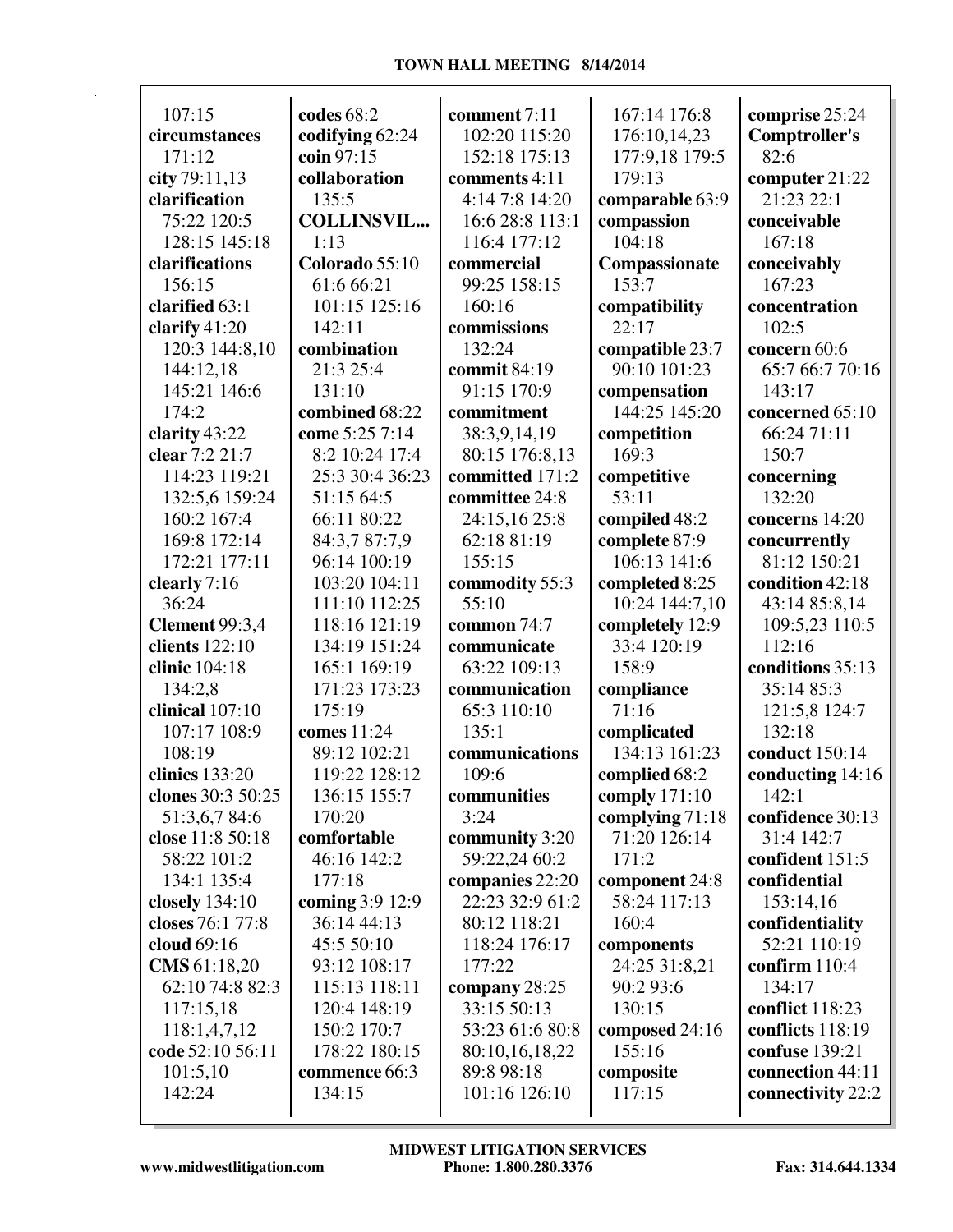| 102:6,15         | 165:4             | cookies 88:1        | 149:11 152:16    | 65:18 66:25      |
|------------------|-------------------|---------------------|------------------|------------------|
| consider 63:11   | consumer 120:24   | <b>Cooper 174:1</b> | 163:4            | 67:3,8,25 69:10  |
| 65:14 96:12      | contact 8:8 79:8  | cooperation         | course 8:8 39:2  | 70:14 72:21      |
| 162:12 175:13    | 101:2 106:10      | 135:4               | 55:17 123:15     | 73:5 76:11,13    |
| 177:5,20 178:3   | 107:1             | coordinator 6:5     | 147:5            | 77:14,17 81:2,6  |
| 179:16 180:9     | contacted 130:1   | copies 93:25        | court 2:21 7:18  | 81:10 82:22      |
| 180:12           | contacting        | 105:3,14            | 11:5 33:6 181:4  | 83:12 85:17,24   |
| consideration    | 118:13            | copy 93:4 105:2     | cover 65:12      | 86:17,23 87:6    |
| 18:8,11,21       | contain 69:4      | 105:14,15           | 122:6,7 176:23   | 87:14,20 89:13   |
| 36:17,21 59:10   | container 78:10   | 156:22              | coverage 80:13   | 90:9,13,19       |
| 97:16 116:19     | context 30:19     | corner 65:6         | covered 177:24   | 91:12,18 94:16   |
| 169:16 175:10    | 146:8 172:6       | <b>Corr</b> 103:9   | create 98:11     | 94:22,24 95:15   |
| 175:12           | continual 112:9   | 162:23,25           | 125:5 158:23     | 95:20,24 96:21   |
| considerations   | continue 4:2      | correct 9:9 22:24   | 159:8 177:9      | 98:3,13,24       |
| 18:6             | 57:19 64:24       | 23:12 46:8          | created 59:21    | 99:18,20 101:1   |
| considered 17:16 | 71:2,21 116:15    | 48:14 50:9 57:1     | creating 49:3    | 101:3,12,22      |
| 57:4 69:2        | 127:14,23         | 73:25 76:18         | 59:13 168:9      | 108:2,5,13       |
| 103:23 125:15    | 128:5,9 132:1     | 77:11 89:17         | creative 103:5   | 111:17,22        |
| 168:18 175:14    | 134:10 177:5      | 90:22 115:8,23      | creativity 20:1  | 113:14 114:4,7   |
| 177:4 179:4      | continuing 25:13  | 144:20 146:11       | 20:10 83:21      | 114:19 116:3     |
| considering      | 25:13 35:22       | 157:8,24            | 102:23,25        | 116:18,24        |
| 27:25 28:13      | continuous        | 169:20,23           | 172:18           | 117:3 124:20     |
| 97:6 119:19      | 112:13            | 174:10,25           | credit 26:20,22  | 126:13,23,25     |
| 173:16           | contractor 14:13  | 175:5,7 176:5       | 27:6,6,23 28:1   | 130:9,20,23      |
| considers 177:16 | contractual       | 176:24 178:14       | 28:11 41:9,10    | 131:22 132:2     |
|                  | 146:3             |                     |                  | 132:11 134:22    |
| consistency      |                   | correctly 115:12    | 41:13,21 82:10   |                  |
| 31:15 89:1       | control 97:12     | 154:23              | criteria 14:23   | 136:17,23        |
| consistent 67:8  | 98:12 161:19      | cost 69:6           | crossing 71:11   | 138:23 139:17    |
| constant 135:1   | controlled 53:12  | costs 36:12 49:1    | <b>CSR</b> 2:22  | 140:22 142:20    |
| constitutes 80:6 | controlling 67:16 | 139:9               | Cueto 34:22,23   | 143:5,11         |
| constitutional   | controls 83:7,8   | counsel 5:19,22     | cultivation 3:23 | 144:13,14        |
| 32:25 82:8       | convenient        | 6:6 136:6 145:2     | 9:7 11:20 13:2   | 145:14 148:4     |
| constructed 21:3 | 177:25            | 145:13 146:8        | 13:24,25 14:12   | 149:16,19        |
| 173:19           | conversation      | 181:10              | 14:12,15 17:16   | 150:12,19        |
| construction     | 110:17 116:15     | count 49:13,19      | 18:1,9,17 19:7   | 153:25 155:19    |
| 18:10 50:6       | 139:23            | counted 33:14       | 20:21 21:21      | 159:18,24        |
| 91:21 92:1       | conversations     | 131:11              | 22:12 24:6,18    | 163:5 165:6,19   |
| 143:14,17        | 61:25 104:8       | counties 122:6      | 24:21 26:13,25   | 165:22 166:23    |
| consultant 12:4  | 110:15 137:23     | country 57:12       | 30:6 31:14 32:2  | 172:3 174:4,10   |
| 12:17 13:7,16    | 138:1,6,8 162:7   | 70:19 74:17         | 38:11 40:2       | 174:12           |
| 15:9 73:22       | conversely 35:24  | 97:9 177:22         | 46:23 48:22      | cumulative 20:17 |
| 145:8,15         | 67:7 109:12       | county 79:4         | 50:4 53:7 54:24  | 20:22 40:15      |
| consultants      | cookie 147:24     | 135:17              | 54:25 55:2,5,6   | cumulatively     |
| 136:5 145:4      | 148:13,18,18      | couple $26:25$      | 55:7,19 56:6,16  | 20:25            |
| 146:2,9 155:11   | 148:18,18,19      | 29:3 52:24 59:2     | 58:4 59:5 63:20  | current $19:19$  |
| consulting 28:25 | 148:23 149:1,3    | 117:10 125:22       | 63:24 64:2,5,11  | currently 23:2   |
| 28:25 69:25      | 149:3,3           | 133:20 142:15       | 64:13,16 65:1,4  | 78:25 136:20     |
|                  |                   |                     |                  |                  |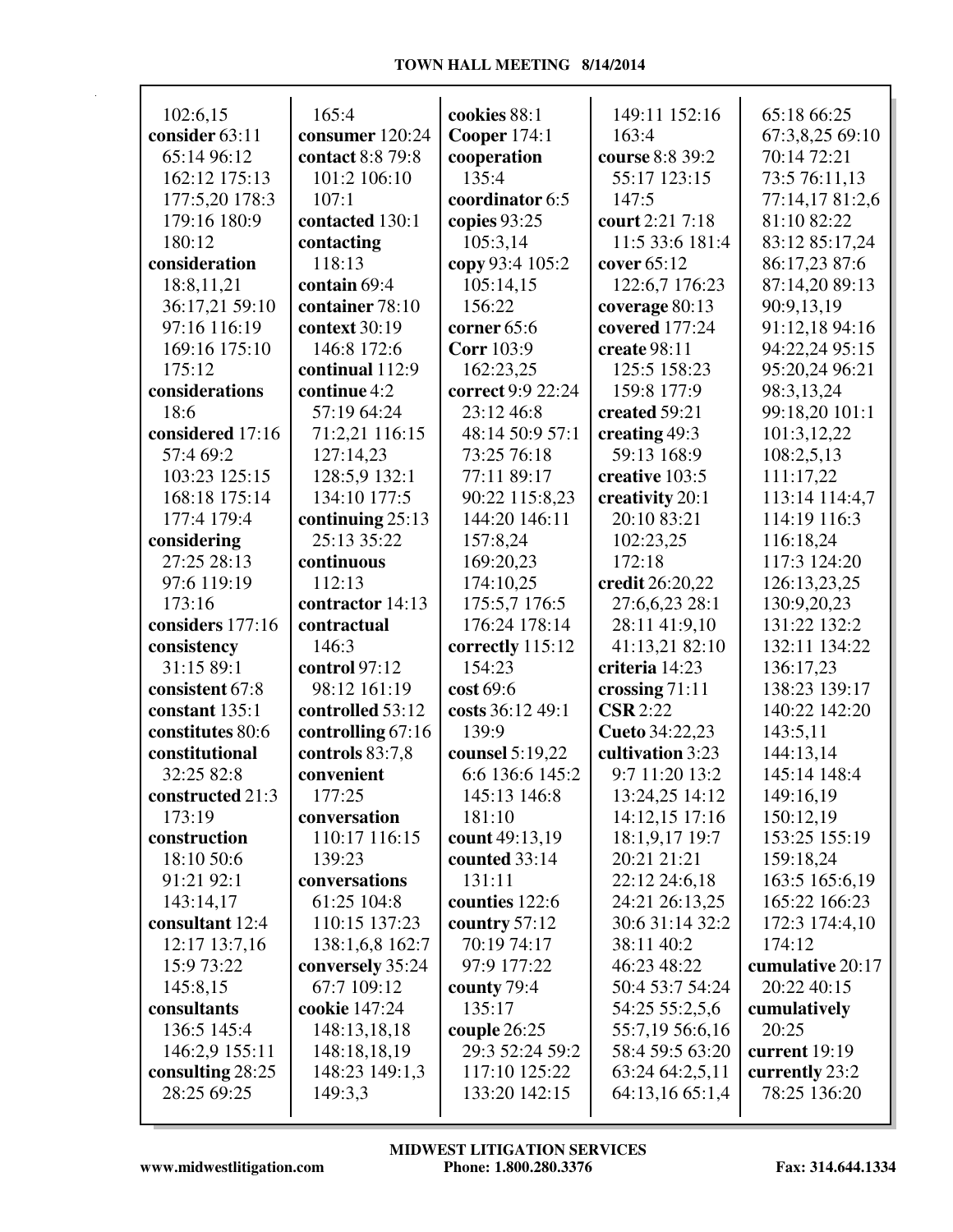|                                     | decided 116:6       | 59:4              |                             | 23:19 25:12             |
|-------------------------------------|---------------------|-------------------|-----------------------------|-------------------------|
| custody 97:12                       |                     |                   | description<br>16:24 163:19 |                         |
| cut 137:18                          | decision 111:3      | denials 32:21     |                             | 40:18,22 49:12          |
| cutoff 37:9                         | 155:3,13            | denied 33:20      | descriptions                | 49:22 53:5 75:2         |
| $C-A-R-L-O-S$                       | 162:15              | deny 106:16       | 143:12 172:19               | 75:13 81:10             |
| 58:2 138:16                         | decision-making     | denying 32:25     | design $68:5$               | 91:3 118:13             |
| $C-H-A-R-L-E-S$                     | 109:19              | 105:20            | 92:24 156:9                 | 140:10 146:17           |
| 8:24                                | deemed 153:13       | department 3:14   | 164:6                       | 155:13 168:11           |
| $C$ -H-E-P-E-L-Y                    | deep 58:10          | 3:155:16,23       | designed 57:15              | diagnosed 42:17         |
| 44:16                               | <b>defend</b> 61:20 | 6:7,9 19:1        | 74:5 95:23                  | dictate 19:15           |
| $C-O-O-P-E-R$                       | 62:12               | 24:12,13 25:3,4   | 110:4,6 131:1               | 102:22 149:25           |
| 174:1                               | defending 61:20     | 25:4,11,21        | 134:22 157:11               | dictating 97:21         |
| $C-O-R-R$ 162:25                    | defer 37:2 75:12    | 26:11 28:10       | designing $14:16$           | difference 97:23        |
| $C-U-E-T-O$                         | defined 63:3        | 31:25,25 40:2     | design-build                | 116:17 119:7            |
| 34:24                               | 120:23 160:9        | 61:25 62:9,20     | 18:2                        | differences             |
| C.J.26:5                            | defines $141:21$    | 64:15 65:3 66:2   | design-built                | 109:25                  |
| D                                   | definitely 21:10    | 68:4 74:24 78:4   | 17:19                       | different 5:9           |
| D 99:6,6                            | 70:16 153:21        | 79:7 80:4 81:9    | desire 161:10               | 28:21 30:19,20          |
| <b>Dalton</b> 42:2,3                | definition 34:2     | 82:3 88:6,8,10    | detail 11:3,11              | 30:24 39:3,12           |
| 112:25                              | 144:17,24           | 88:20,24 94:7     | 12:1 71:16                  | 58:8 60:14              |
|                                     | 172:13              | 100:13 106:2      | 102:24 149:25               | 63:11 71:1 92:9         |
| Dan 28:17,19<br>33:10 131:14        | definitional        | 106:15 107:1,6    | 164:10                      | 92:21,22 93:6,8         |
| 131:15 137:19                       | 144:24              | 116:10 121:7      | detailing $71:17$           | 96:8,13 97:2,3          |
|                                     | degree 11:2,11      | 128:16 129:1      | details 101:17              | 106:14 113:24           |
| <b>Dancu</b> 75:17,20               | delay 91:6 105:8    | 132:25 134:5      | 125:22 153:11               | 116:21 124:12           |
| 149:9                               | 150:5,24            | 134:14,18,24      | 153:12 154:21               | 125:22 129:1            |
| Darren 99:6<br>database 89:14       | delayed 62:14       | 135:5,8 140:6     | 155:22 170:7                | 129:24 130:2            |
| date 37:9 91:9                      | delays 150:12       | 147:12 154:8      | 172:17                      | 130:15 133:4,5          |
|                                     | deliver 98:18       | 154:25 155:3      | determination               | 148:5,23,25             |
| <b>David</b> 158:3,4                | delivered 94:10     | 155:13,18,19      | 138:25                      | 149:3 154:13            |
| Dawn 103:14,15<br>day 76:9,9        | 170:1               | 156:7 161:13      | determine 49:5              | 165:12 168:4,4          |
| 165:11                              | delivering 94:10    | 161:19 166:17     | 128:2                       | 174:8                   |
|                                     | delivery 98:16,17   | 166:18 177:25     | determined                  | differentiation         |
| days 68:19,20,23                    | demand 52:4         | 178:12 179:4      | 28:11 88:16                 | 167:18                  |
| 68:24 69:11,12                      | 63:18,21,25         | 179:21            | 108:10                      | differently 40:17       |
| 69:13 90:1                          | 64:2,7,10,12,14     | departments       | develop 53:20               | difficult 125:5         |
| 106:15,18,22<br>106:22 175:24       | 64:17 65:16,17      | 77:5,6 81:8       | developed 89:9              | difficulties 44:1       |
| 176:15                              | 66:8,9              | 107:11            | 149:13                      | difficulty 83:16        |
| deal 45:1 116:22                    | demonstrate         | depend 90:24,25   | developing 29:19            | diligently 157:1        |
|                                     | 38:7 39:9,15        | depends 15:20     | 49:18 54:6 67:8             | Diplomate 181:5         |
| dealing 27:4 59:3                   | 47:19 49:7,25       | 34:5 36:10        | 112:1 129:6                 | <b>direct</b> 14:1 53:6 |
| 70:18 168:5<br>deals 27:2 29:7      | 50:13 92:15         | 90:24 151:3       | development                 | 72:20 73:11             |
|                                     | 162:19 175:2        | deriving $146:15$ | 82:2 114:8                  | 96:1 110:20             |
| debilitating<br>35:13 42:18         | demonstrates        | describe 24:7     | develops 32:13              | 111:19                  |
|                                     | 18:15 96:5          | 149:25            | DeVries 2:21                | directed 58:3           |
| 85:3,8                              | demonstrating       | described 151:18  | 181:3                       | 96:2 111:20             |
| December 37:18<br>decide 79:9 111:3 | 80:7                | 151:19            | de-identify 54:4            | 113:11                  |
|                                     | demonstration       | describing 10:12  | <b>DFPR</b> 6:11 15:3       | direction 96:16         |
|                                     |                     |                   |                             |                         |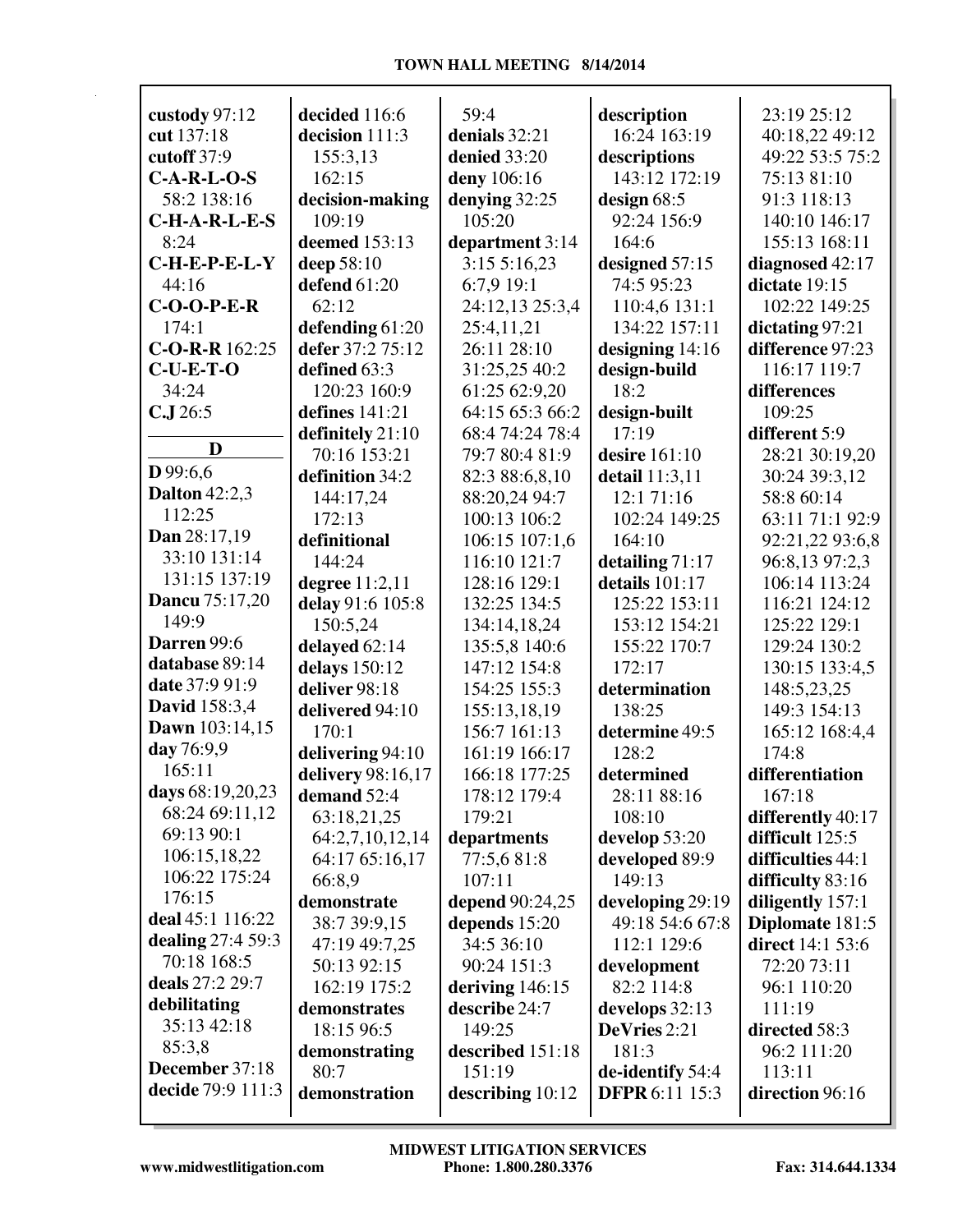| 115:14 181:9                      | 106:5,21,25               | district 54:25             | 108:15 136:19                 | 159:19 166:15          |
|-----------------------------------|---------------------------|----------------------------|-------------------------------|------------------------|
| directly 36:6                     | 107:2 108:12              | 58:19 60:23                | 165:17                        | 167:18 170:8           |
| 51:10 84:9                        | 111:19,21                 | 87:4 131:23                | doors 50:18                   | 176:7                  |
| 85:14 94:7 95:6                   | 116:3 124:4,8             | 132:3 151:10               | downstate 74:15               | early 45:7 71:4        |
| 95:25 109:13                      | 130:10 136:16             | 151:11,12,13               | Dr 43:7                       | 91:9 115:2             |
| 111:18 161:13                     | 136:23 139:18             | 151:16 152:7               | draft 19:19 115:5             | 128:9                  |
| 171:1 173:20                      | 150:9,15 163:6            | districts 38:3             | 128:7                         | easier 93:21 94:1      |
| director 122:4                    | 174:9,24 175:3            | 39:4 55:5 58:8             | drafting 132:4                | easily 139:21          |
| directors 14:11                   | dispensaries/gr           | 58:18 132:7                | drafts 19:4                   | easy 147:18            |
| 73:4,9                            | 109:7                     | dither 91:6                | $draw 93:7$                   | eat 60:7 61:10         |
| disabilities 62:7                 | dispensary 3:24           | diversion 97:14            | drawing $25:19$               | echo 163:1             |
| 63:4                              | 9:5,6 15:3                | diversity 30:21            | 67:24 136:14                  | economic 14:1          |
| disabled 20:24                    | 20:20 21:21               | divide 37:8                | drawings 68:4                 | 72:20 73:16            |
| 131:6 167:19                      | 30:23 33:25               | division $5:15$            | $d$ rawn $25:9$               | economy 83:6           |
| 169:10                            | 34:1 38:2,12              | <b>doctor</b> 12:3,16      | dressed 104:20                | edibles 96:22          |
| disadvantages                     | 48:24 49:2 53:7           | 16:3,9 21:15               | drive 36:14<br>driven $52:25$ | edition 145:1          |
| 18:3                              | 56:7 67:5 78:24           | 44:3,11,18,20              |                               | educate 127:4,10       |
| disagree 40:16                    | 79:9,21,24 81:2           | 46:2,2,7 72:5,7            | 53:3,4 55:16                  | 127:19,22              |
| disclaimer 52:17<br>disclose 9:20 | 85:11 87:14               | 73:14 74:19                | 83:1,6 97:11                  | 129:4 130:14<br>130:15 |
|                                   | 90:8,14,19<br>91:13 94:23 | 75:6 122:14<br>123:7 127:7 | 99:19 101:18<br>109:18 115:15 | educated 128:11        |
| 52:2 145:2,12<br>152:25           | 95:1 97:1 98:14           | doctors 32:14              | 151:4,7                       | educating 42:24        |
| disclosed 145:7                   | 105:21 106:13             | 44:19,22 45:3              | drives 120:14                 | 128:2,12               |
| 153:4                             | 108:2,5 109:14            | 45:14 74:13                | driving $43:11$               | education 95:9         |
| disclosure                        | 110:9,16,21               | 127:4                      | drug 137:24                   | 96:9 110:8             |
| 144:23 145:8                      | 114:19 116:18             | document 93:7              | 138:3                         | 127:23 128:9           |
| 146:1 155:25                      | 116:22 117:3              | documentation              | due 139:22                    | 128:25                 |
| discourage 36:1                   | 130:21 135:19             | 15:22 34:3,11              | $D-A-L-T-O-N$                 | effective 4:23         |
| discussed 16:20                   | 149:18 165:23             | 62:3 63:5,8,13             | 42:4                          | effects 32:15          |
| 17:18 117:7                       | 165:25 167:7              | 63:15 125:23               | $D-A-N 28:20$                 | effort 65:8            |
| 144:5                             | 174:5                     | 136:5 146:2,4              | 131:16                        | efforts $65:11$        |
| discussion 19:11                  | dispensing 72:21          | documented                 | D-A-N-C-U                     | either 9:3 24:8        |
| 158:20 161:13                     | 73:5 79:2                 | 19:21                      | 75:20 149:10                  | 78:1 121:2             |
| discussions 28:10                 | dispersed 151:1           | documents 7:22             | D-A-W-N 103:16                | elaborate 87:22        |
| dispensaries 13:2                 | disposal $102:6,18$       | 62:23 93:9                 | $D-O-N-A-L-D$                 | 141:14 147:15          |
| 22:2,11 24:21                     | 164:2                     | 118:2 120:9                | 46:21                         | elected 136:21         |
| 30:8 31:13                        | dispose 98:9              | 125:21 153:10              |                               | electrical 163:9       |
| 46:24 55:1,11                     | disqualifying             | doing 3:11 9:4             | $\bf{E}$                      | electronic 22:10       |
| 55:11,21 67:1,3                   | 14:9                      | 43:1 45:16                 | eardrums 10:7                 | 93:2,5,20,24           |
| 67:13 70:15                       | disregarding              | 70:14 79:1                 | earlier 51:20                 | 169:25                 |
| 76:11 77:14                       | 4:10                      | 106:5 108:9                | 66:16 68:8 72:4               | electronically         |
| 78:22 79:7,13                     | distinction 111:2         | 127:3,9,14                 | 82:5,25 83:19                 | 93:16,23 94:2,3        |
| 81:6,11 83:14                     | distinguish               | 142:1 154:14               | 84:1 88:22                    | 94:8                   |
| 85:1,6 87:20                      | 109:21 140:1              | dollars 38:5               | 92:13 102:20                  | elevations 163:8       |
| 89:21 94:15,25                    | 166:16 169:6              | 39:13 180:4                | 104:1 107:25                  | eleven 73:22           |
| 95:9,16,25 96:2                   | distribution              | <b>Donald</b> 46:19,20     | 111:17 140:8                  | Eleventh 2:23          |
| 96:8 97:20 98:6                   | 151:7                     | door 98:2,13               | 140:12 147:8                  | eligible $35:936:5$    |
|                                   |                           |                            |                               |                        |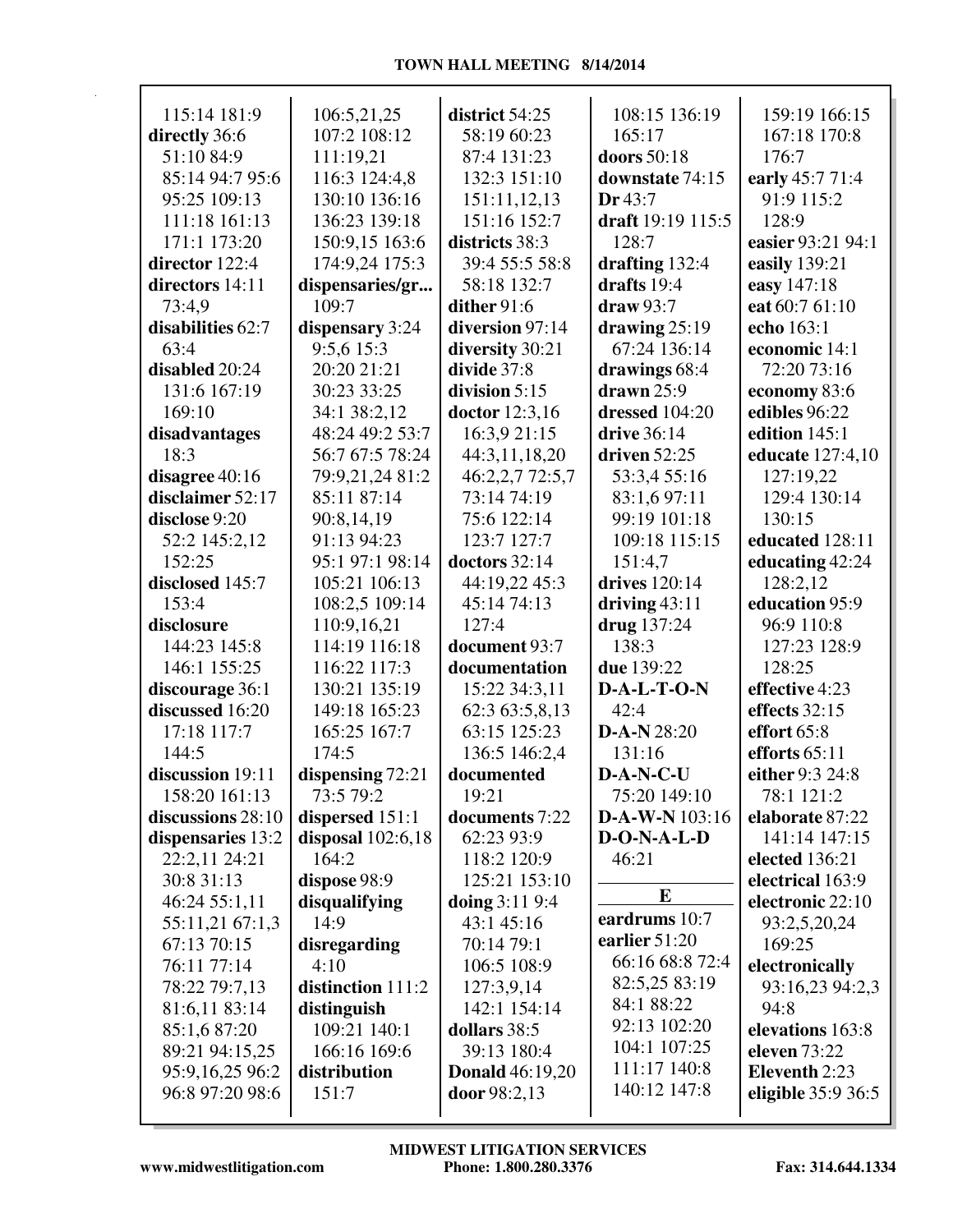| 116:23 124:25        | <b>Enterprise 62:5</b> | 92:7                    | 65:15,22 66:9    | eye 143:19       |
|----------------------|------------------------|-------------------------|------------------|------------------|
| 127:11 132:9         | entire 3:20 23:13      | evaluated 53:22         | 76:3 114:21      | E-L-L-E-N 122:3  |
| <b>Ellen</b> 122:1,2 | 69:5 120:14            | 97:7                    | expect 6:16 11:3 | e-mail 129:20    |
| 124:10               | entities 46:25         | evaluation 58:5         | 11:12 22:18      | 180:19           |
| emergency 62:17      | 47:24 154:19           | 58:12                   | 45:6 47:9 76:20  | e-mails 129:9    |
| 62:22 100:7          | entity 24:13 38:1      | event 4:7 29:15         | 78:11 79:5       |                  |
| 107:11               | 50:7 146:10,14         | 137:2 153:15            | 93:19 105:1      | F                |
| employed 181:10      | 146:16                 | eventually 83:2,6       | 110:9 124:22     | face 70:11       |
| employee 12:4,17     | environmental          | everybody 39:15         | 132:19 169:25    | faced 136:10     |
| 13:7 14:11 73:5      | 102:4,9                | 119:21 170:9            | expectation 35:1 | facilities 16:2  |
| 73:10,19 78:1        | envision 104:23        | 180:15                  | 99:20 101:21     | 39:19 116:21     |
| 87:19 140:17         | epilepsy $122:5,20$    | everybody's 8:20        | 102:10 108:22    | 127:20           |
| 155:18 168:24        | 122:21 123:4           | everyone's 10:7         | 172:22           | facility 18:11   |
| 169:13               | 123:11 124:11          | 175:18                  | expectations     | 19:1 60:16       |
|                      |                        | evidence 26:14          |                  | 67:25 69:3       |
| employees 3:18       | 125:17                 | 26:22 27:19             | 59:4 64:10,17    | 143:18,20        |
| 5:2 15:6 24:24       | equal 97:25 98:1       |                         | 65:4 100:4       | 152:14 159:6     |
| 86:5,12,20 87:1      | 168:23                 | evident 58:12           | 102:12           | 164:5 165:13     |
| 87:10 98:20          | equity 34:13           | exact 56:9 77:20        | expected 108:13  | 172:9,10,23      |
| 126:13,16,17         | 146:14                 | 77:23 81:13             | 166:20           | 173:19           |
| 126:19,25            | err 34:10              | exactly 25:7 49:8       | expecting 76:21  |                  |
| 138:23 139:8         | error $47:5$           | 81:15 104:1             | 77:1 84:13       | fact 45:12 73:23 |
| 140:13 168:20        | 115:22                 | 121:10 149:2            | 163:24,25        | 108:8 122:12     |
| 169:15               | escrow 26:15,19        | exam 45:16              | 164:1,3          | 124:21 165:16    |
| empower 111:3        | 27:3,5,9,10            | example 38:4            | expended 49:13   | factor 14:9      |
| enacted 124:14       | 38:5 39:13 40:1        | 40:24 69:16             | expenditures     | factors 35:17    |
| enclosed 158:14      | 48:23 49:9             | 129:14 139:5            | 49:18            | 36:13 83:9       |
| encourage 7:10       | 174:4,4 179:6          | 148:12,20               | expenses 49:13   | 88:11 173:17     |
| 31:12 130:14         | 180:4                  | 151:19 153:21           | expensive 141:19 | fair 5:24 6:3    |
| encouraging          | especially 63:8        | 168:25                  | experience 20:7  | 51:19            |
| 133:2,6              | 83:11 102:21           | <b>Excellent</b> 135:15 | 25:19 32:7       | fairly 54:1 65:2 |
| endeavor 49:1        | 123:3                  | excess 35:11            | 58:13,14 59:4,5  | 161:22           |
| ends 34:13           | essentially            | excluding 15:19         | 61:3,3,5 111:6   | faith $65:8$     |
| energy 102:5,11      | 116:10 137:8           | exclusive 15:17         | 136:9            | fall 154:24,24   |
| 102:12,15            | establish 40:19        | exclusively 14:15       | experiences      | falls 119:6      |
| enforcement          | 49:24 87:3             | excuse 69:9 94:4        | 35:16            | familiar 10:18   |
| 35:19 137:11         | 91:12 117:21           | 97:25 144:23            | experiment       | 31:10 32:14      |
| 137:12               | 125:23                 | executing 37:3          | 57:20            | 131:25 136:19    |
| engagement           | established 90:3       | executive 122:4         | expertise 128:1  | FAQ 33:17        |
| 145:5                | 123:4                  | exempt 153:7            | 154:16 155:19    | FAQs 33:12       |
| engineer $11:4,13$   | establishing           | exercise 86:19          | 155:20           | 117:8 180:13     |
| ensure 88:23         | 40:25                  | exhausting              | experts $75:13$  | far 9:23 29:3    |
| 93:13 104:9          | estate 49:6            | 175:18                  | 155:11           | 37:25 51:9,13    |
| 141:25               | estimate 156:19        | exist 25:14             | explain 9:17     | 61:3 69:14       |
| ensuring $83:12$     | estimated 18:16        | existence 17:21         | explaining 43:13 | 78:21 86:12      |
| 89:25                | estimates 18:18        | existing 47:25          | explanation 9:20 | 95:15 111:17     |
| entailed 49:5        | ethics 136:20          | 70:5                    | exploring 103:4  | 114:11 171:6     |
| enter 95:12          | evaluate 58:19         | expand 57:19            | extent 58:19,23  | 179:2 180:6      |
|                      |                        |                         |                  |                  |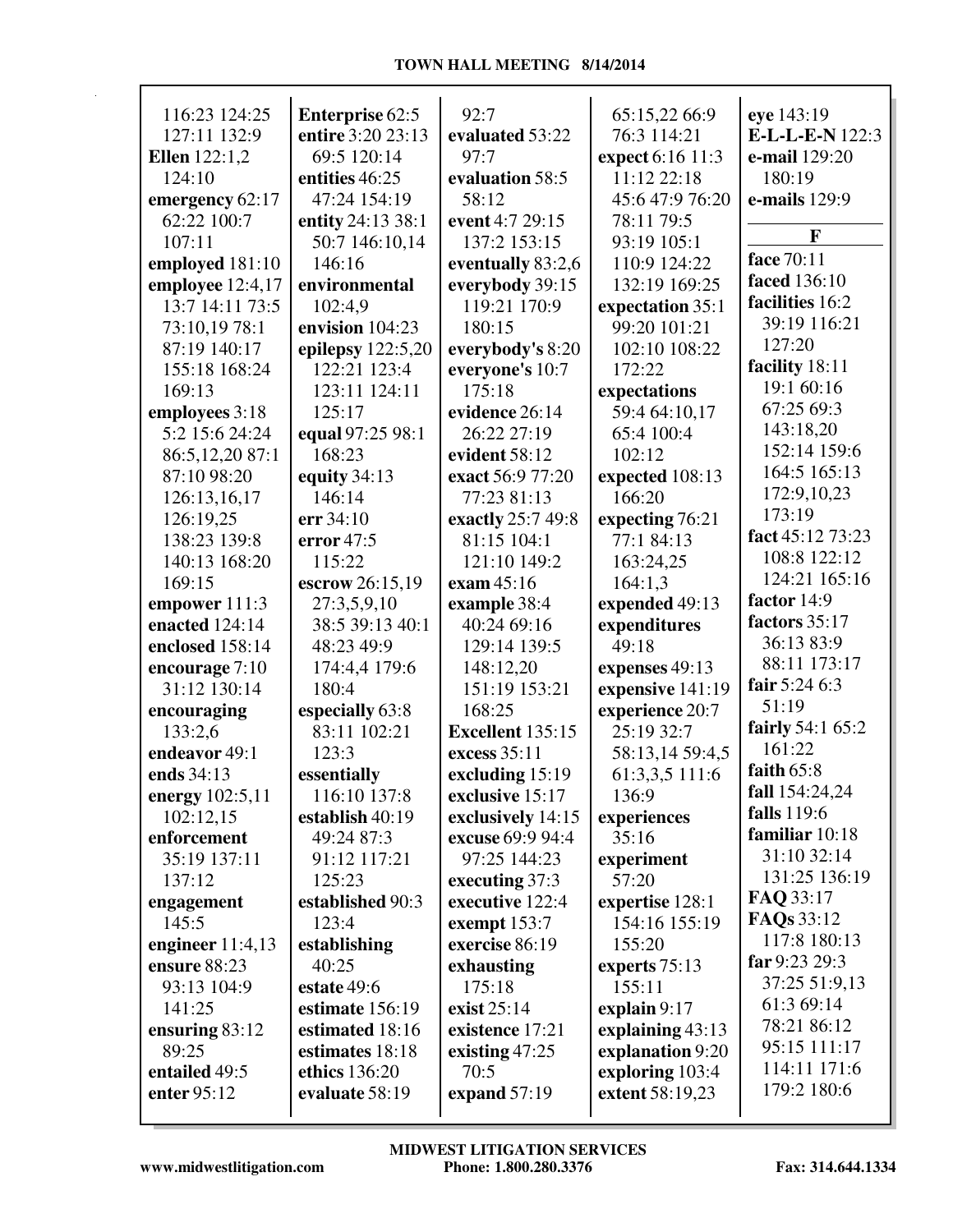| farming 99:25           | <b>filed</b> 62:22   | 36:19                 | 94:5 100:16           | 148:18,20                |
|-------------------------|----------------------|-----------------------|-----------------------|--------------------------|
| <b>Farms</b> 69:25      | <b>filled</b> 132:19 | <b>Finish 174:23</b>  | 109:5 111:8,10        | 151:20 167:23            |
| 165:4                   | 133:8                | finished 91:23        | 112:9 130:8           | 167:24                   |
| <b>fashion</b> 133:21   | final 27:22 28:4     | fire 138:13           | 140:25 144:4          | four-year 23:18          |
| 177:17                  | 41:11 91:24          | 142:19                | 148:11 149:11         | 57:15 91:5               |
| favor 12:13             | 108:24 125:7         | firm 178:8            | 153:20 179:19         | frame $42:16$            |
| favorably 65:23         | 131:4                | firms $61:10$         | following 29:22       | 76:19 150:7              |
| favored 76:6            | finalizing $24:20$   | 139:7,12,12           | 36:16 70:24           | <b>Francesca</b>         |
| favorite 90:24          | 25:7,20 26:1         | first $3:10,177:16$   | 135:5 161:22          | 173:25                   |
| <b>FDIC</b> 71:2        | 154:21               | 8:21,24 17:12         | follow-up 16:6        | frequency 56:5           |
| February 70:25          | finally 50:6         | 17:12 20:3            | 21:8 41:8             | 87:24                    |
| federal 74:8            | 105:8                | 27:21 28:19           | 111:11                | frequently 7:21          |
| 107:16,18,23            | financial 6:9        | 29:7 30:11            | foot 116:2,22         | 96:18 129:7              |
| 108:10,23               | 15:13,15 16:1        | 31:23 34:24           | forefront 56:21       | Frey 8:22,23,24          |
|                         |                      |                       |                       |                          |
| 118:23 119:1,8          | 26:14,22 27:2        | 35:5 36:8 37:10       | foregoing 181:7       | <b>Friday</b> 62:19,20   |
| 137:23 138:1,4<br>138:6 | 27:19 33:12,13       | 51:2 52:7,9           | <b>foresee</b> 118:22 | friendly 153:22          |
|                         | 33:14,23,25          | 59:15 68:1            | forgive 8:21          | front $7:13$             |
| federally 100:14        | 34:3,6,8 36:11       | 75:23 76:9 99:5       | 34:16 136:18          | fuel 179:12,14           |
| 100:15                  | 38:3,8,12 39:14      | 99:8,11,13            | forgot $114:2$        | full 18:17               |
| fee 14:5 50:17          | 40:19,25 41:15       | 104:25 105:6          | form $17:1,2$         | function 115:16          |
| 75:8 146:15             | 41:22 46:23          | 105:25 109:17         | 53:17 85:13           | functioning 23:6         |
| feedback 4:3,4          | 47:1,11,14,15        | 113:10 120:4          | 105:3 110:1           | fund 38:7 135:12         |
| 4:22 134:25             | 48:1,21 62:21        | 120:11,18             | 140:7 144:8           | <b>funded</b> 47:24      |
| feel 9:21 35:20         | 70:13 72:5,8         | 121:25 126:9          | 161:11 176:18         | funding 48:7             |
| 35:25 37:11             | 74:25 86:6,8         | 127:8 128:6           | 176:21 177:1,2        | funds 49:16              |
| 55:15 65:5              | 134:6 135:7,14       | 131:21 140:2          | 177:7                 | further 50:4             |
| feels 40:17             | 144:22 145:6         | <b>fiscal</b> 135:8   | format 105:21         | 53:20 120:3              |
| fees 35:24 91:20        | 146:10 152:1         | <b>fitness</b> 136:13 | <b>formed</b> 81:20   | 141:13 153:8             |
| 134:19                  | 178:18 180:10        | fits $36:4$           | forms 16:15,16        | 156:15 164:25            |
| feet 114:20             | financially 36:1     | five 23:11 73:3       | 16:18,20 26:14        | 165:20 181:12            |
| 115:12                  | 39:10 181:12         | 105:7 113:12          | 27:2 47:14 85:2       | <b>future</b> 47:2 55:24 |
| <b>felons</b> 32:25     | financials $47:4,9$  | 113:16,19             | 140:10                | 139:5,11                 |
| <b>felony</b> 32:20     | 48:10 120:12         | five-minute           | forth 33:19           | 153:15 180:21            |
| female 20:23            | find $13:20,22$      | 121:15                | 141:19 157:2          | $F-R-A-N-C-E-$           |
| 62:6 63:3               | 18:24 36:3           | <b>fixes</b> 132:1    | fortunately           | 174:1                    |
| 117:14 131:6            | 38:22 47:18          | flip $97:15$ 115:19   | 125:4                 | $F-R-E-Y8:24$            |
| 167:19 168:17           | 66:20 94:19          | floor 68:5 159:15     | forum $3:17$          |                          |
| 169:9                   | 96:13 132:24         | 165:1                 | forward 34:19         | G                        |
| <b>fence</b> 11:22      | 162:10               | flush $39:8$          | 180:20                | G41:16                   |
| <b>fenced</b> 173:4     | finding $70:22$      | focus 7:5 102:4       | <b>found</b> 13:21    | Gaffner 23:24            |
| fertilizer 32:8         | fine 61:22 154:3     | <b>focused</b> 155:22 | 115:22 137:5          | 24:5 153:18              |
| fide 42:5,11            | fingerprint 36:23    | 156:4 171:8           | 154:1                 | garden 158:9,10          |
| 112:10 134:9            | 37:4 103:24          | <b>FOIA</b> 153:4,7   | foundation 122:5      | 160:13                   |
| fields 155:12           | 139:21 140:21        | folks 58:6,25         | 124:11                | general 5:22 6:6         |
| fifteen $44:20$         | fingerprinted        | 61:12                 | four 20:25 21:4       | 11:15 34:25              |
| <b>figure</b> 156:16    | 103:21               | <b>follow</b> 48:21   | 23:12 57:17           | 123:18 128:25            |
| figured $151:2$         | fingerprinting       | 56:18 71:24           | 72:19 131:7           | generalized 38:8         |
|                         |                      |                       |                       |                          |

 $\mathsf T$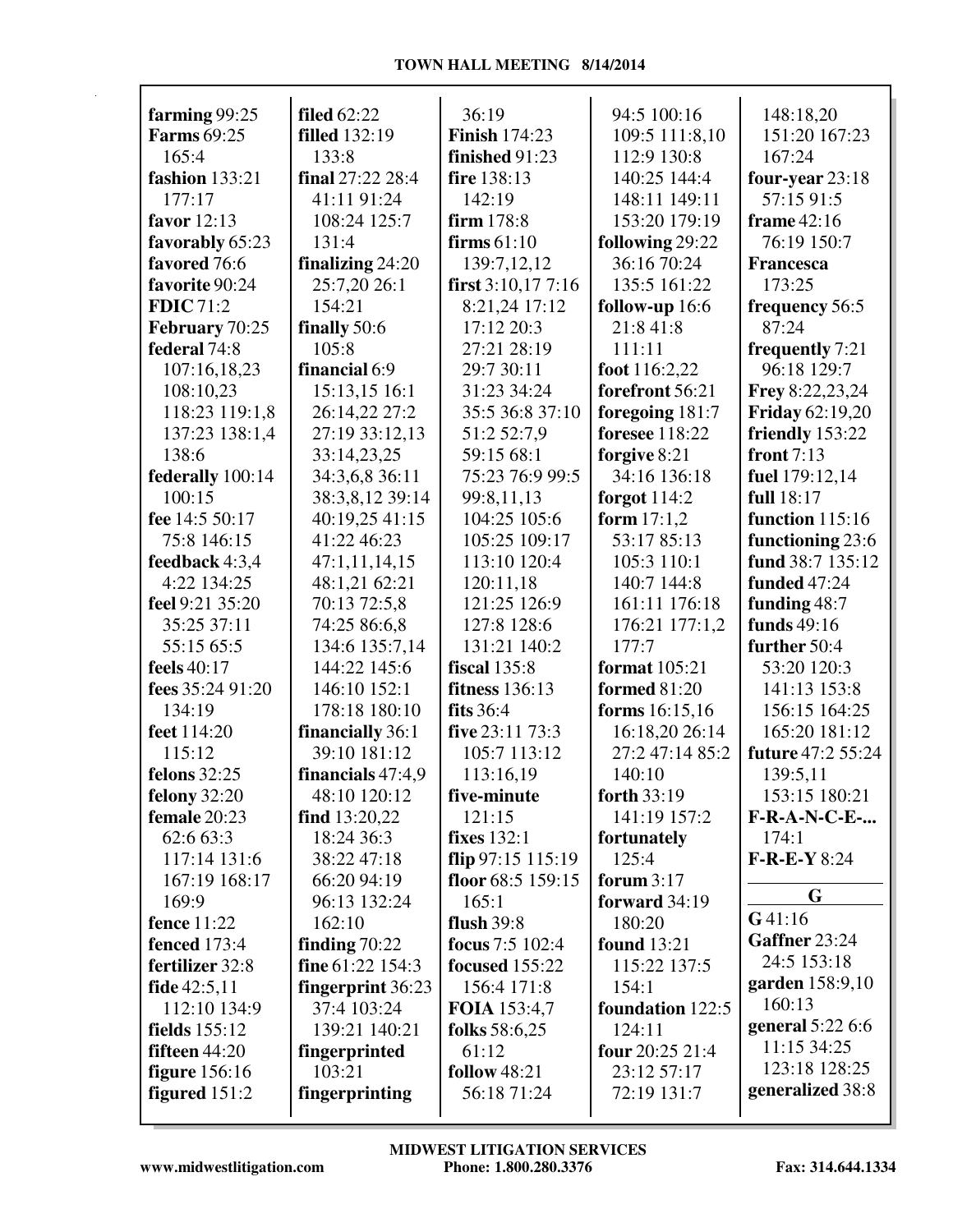| generally 3:25      | 48:20 50:3        | 86:7 87:7 89:6  | goods 88:1             | grower $140:16$        |
|---------------------|-------------------|-----------------|------------------------|------------------------|
| 24:22 25:20         | 51:10,14 61:16    | 90:23 91:22     | gotten 4:19 89:16      | growers $122:11$       |
| 118:2               | 65:16 71:8 80:3   | 92:3,7,9,16,21  | government 5:3         | 124:4,8                |
| generated 136:8     | 86:19 88:25       | 93:1,6,14,18,19 | 118:23 119:2,8         | growing 30:6           |
| 143:16              | 96:12 100:22      | 94:6 98:2,12    | 137:23 138:1,6         | 91:23 99:19            |
| generic 155:18      | 105:21 132:21     | 100:8,22,25     | 153:22 171:9           | grown 99:15            |
| gentleman 17:18     | 137:19 140:13     | 101:18 102:22   | governmental           | 135:3                  |
| 169:5               | 140:18,20         | 102:22 104:2,2  | 154:14                 | growth $100:5$         |
| Geraghty 69:24      | 141:1,16,19       | 105:24 108:13   | governor 57:6          | 152:13 165:12          |
| 69:25 165:4         | 144:15,16         | 108:19,21       | 124:14 170:19          | guess 19:6,21          |
| getting 5:5 9:23    | 145:17 150:9      | 110:7,14,15,20  | governor's             | 36:7 39:7,10,23        |
| 41:10 65:20         | 160:24 163:3      | 111:12 112:8    | 156:11                 | 66:6 85:21 86:1        |
| 84:15,17 86:11      | 167:2 171:7,11    | 112:13 113:11   | go-round 138:17        | 138:18 147:14          |
| 86:19,21 98:4       | 173:18 174:21     | 114:12 116:8    | grab 115:20            | 148:11 171:14          |
| 110:8 150:7,22      | 174:22            | 118:4,22        | gram96:25              | guidance 70:25         |
| 160:17              | goal 31:21 97:12  | 119:15 120:18   | 97:23,25               | 93:11 96:13            |
| give 11:18 12:1,1   | goes 52:6 73:1    | 121:14,17,22    | grams $97:25$          | guide 109:4            |
| 12:5 17:4 19:13     | 108:14 110:22     | 122:13 123:1,6  | <b>Grand</b> 75:18     | 110:25 111:12          |
| 30:11 39:18         | 111:16 136:10     | 125:13 134:14   | granting $60:22$       | guidelines 19:23       |
| 42:15 50:16         | 147:6 159:18      | 137:10,12,18    | gray 96:9              | 20:13                  |
| 59:15 66:10         | 161:6 172:17      | 138:18,19       | great 9:14 54:7        | guys 12:7 33:8         |
| 80:2 89:13          | 173:9 177:11      | 140:25 141:3    | 56:22 96:6             | 43:18 75:20            |
| 91:11 92:14         | going 5:12 7:13   | 142:24 144:9    | 103:6 112:6            | 119:15 121:20          |
| 96:4,16 112:25      | 7:15 8:17 9:24    | 146:7 147:19    | 116:22 117:9           | 121:21 131:18          |
| 141:8 157:12        | 11:21 16:4,10     | 147:20,21,25    | 121:12 122:16          | 137:8,16               |
| 163:18              | 17:1,6 18:2,5     | 148:6 149:15    | 129:11 131:18          | 142:10 170:2           |
| given 9:17 14:22    | 19:7, 14, 21 25:8 | 149:19 150:25   | 143:22 175:15          | $G-A-F-F-N-E-R$        |
| 18:8,9,25 19:5      | 29:9 30:3,4       | 151:2,7 152:18  | 178:19                 | 24:5                   |
| 29:16 30:1 59:5     | 31:18,23 32:1     | 156:3 157:4     | greater 122:5,25       | <b>G-E-R-A-G-H-</b>    |
| 75:22 76:15         | 32:16 34:10       | 160:20 161:25   | 154:3                  | 70:1 165:4             |
| 84:16 93:5          | 36:13 37:11       | 162:1,6,13,14   | greenhouse             | $G-R-I-F-F-I-N$        |
| 105:11,18           | 38:18 39:11       | 162:20 163:3    | 143:2,14 172:3         | 113:9                  |
| 109:2 111:8         | 43:9 44:24        | 163:16 164:4    | 172:6                  | $\mathbf H$            |
| 121:5 132:10        | 45:20 48:3,3      | 165:11 170:2,2  | greenhouses            |                        |
| 135:13 140:14       | 50:5,7 56:1,10    | 172:10,18       | 158:15 160:16          | half 38:4 39:13        |
| 160:23              | 58:6,7,7,11,17    | 175:5 176:19    | 173:13                 | 52:9 90:1 128:8        |
| giving $24:160:24$  | 58:19,20 59:22    | 176:20          | <b>Griffin</b> 113:6,8 | 180:4,5                |
| 111:24 163:21       | 60:8,12,19 61:4   | good 3:2,2 5:21 | ground 4:16 6:15       | hall 1:10 3:13         |
| 163:22,22           | 61:15 63:22,23    | 17:10 21:18     | grounds $64:8$         | 6:19 8:11 29:1         |
| Glad 135:15         | 63:24 65:13,18    | 24:3 25:6 33:22 | group 24:12            | 54:11,12,13            |
| <b>Global</b> 165:4 | 65:22 66:2        | 52:8,23 53:23   | 118:19                 | 129:10,20<br>138:10    |
| go 4:16 5:13 6:2    | 67:17 68:11       | 54:14 58:1 65:8 | groups $28:21$         | <b>halls</b> 3:10 5:11 |
| 8:16,16,17          | 70:771:17         | 65:8 68:17      | 120:16                 | 129:13                 |
| 15:13 17:3 31:2     | 75:23 77:10       | 90:16 95:2      | grow 38:2,5            | hammered 81:21         |
| 33:6 38:21,24       | 79:21 80:5,14     | 116:10,12       | 39:12 66:3             | 81:23                  |
| 38:24 44:18         | 81:16 82:25       | 136:3 145:17    | 91:22 99:21            |                        |
| 45:22 46:13         | 83:1 84:15,18     | 149:25 155:2    | 165:11                 | <b>Hammering</b>       |
|                     |                   |                 |                        |                        |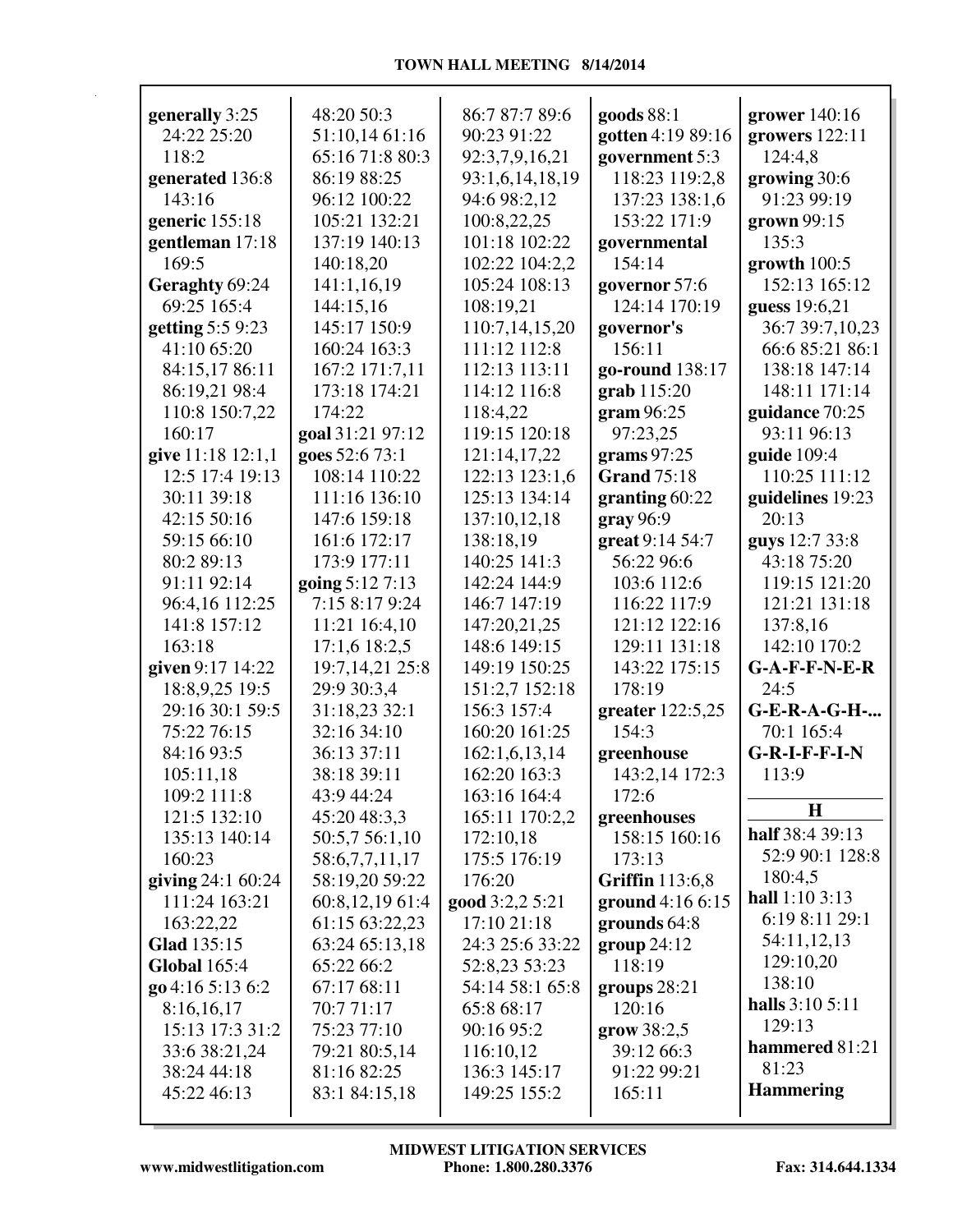| 143:24              | 150:11 152:17         | 72:20 73:11,13          | 53:16 136:16      | Illinois's 111:2         |
|---------------------|-----------------------|-------------------------|-------------------|--------------------------|
| hand 3:4,8 170:1    | 174:5                 | 76:22 149:15            | 170:3             | <b>Illinois-based</b>    |
| 174:6               | heard 43:12 70:4      | 152:15 156:15           | identifying       | 59:13 61:2               |
| handle 52:4         | 129:25 139:23         | holding $6:24$          | 136:12 153:12     | 168:9                    |
| hands 16:6          | 158:20 170:15         | 75:21                   | IL 181:5          | <b>Illinois-licensed</b> |
| <b>Hang</b> 114:23  | hearings 3:13         | <b>holds</b> 134:1      | illegal $100:15$  | 46:5 75:3,11             |
| happen $91:25$      | 157:7 180:21          | <b>holdup</b> 149:19    | 137:9             | <b>Illinois-side</b>     |
| 93:14 112:18        | heavily 93:8          | 149:23                  | Illinois $1:8,13$ | 74:18                    |
| 118:7 137:2         | height $11:22$        | hope 35:8 45:21         | 2:22 3:12 5:16    | illinois.gov             |
| 162:14 165:11       | <b>Hello</b> 26:9     | 61:9 71:24              | 5:23 10:9,21,25   | 132:22 157:21            |
| 176:13              | 142:15                | 93:19 133:7             | 11:12 20:4        | ill-defined 64:1         |
| happened 20:5       | help $43:17,18$       | hopefully 10:6          | 28:22,23,23       | impact 31:11             |
| happening           | 46:7 110:24           | 32:18 33:3              | 30:18 35:12       | 66:22 110:11             |
| 110:17 139:24       | 114:8 125:23          | hopes $35:4$            | 41:15 43:7        | 110:14 112:15            |
| 140:4 177:13        | 129:4,11 154:3        | hoping $91:14$          | 44:24 46:2,10     | 135:18 177:8             |
| happens $170:20$    | helpful $9:19$        | 170:21                  | 46:12 54:16,20    | impacted 3:25            |
| happy $8:6$         | 12:11 61:4 82:9       | horticultural           | 54:21 55:15,21    | 31:19                    |
| hard 4:13,24        | 82:12 114:6           | 61:5                    | 56:18,25 58:24    | impartially 54:1         |
| 99:9 156:22         | 142:12 147:16         | hospital 107:11         | 58:25 59:12,13    | implement 101:8          |
| Haselhorst 67:20    | 156:23 164:11         | hospitals 74:17         | 59:19,21 61:25    | 135:13                   |
|                     |                       | 74:18 127:21            |                   |                          |
| 67:22               | <b>Herbal 69:25</b>   |                         | 62:4,8,9 71:24    | implemented              |
| hat 40:18           | hey $49:8$            | <b>hours</b> 43:10      | 74:20 75:12       | 101:6 150:23             |
| haul 163:3          | Hi 5:14 21:18         | house 38:6 69:4         | 80:25 81:3 82:3   | implementing             |
| <b>Haute 122:22</b> | 34:23 41:6 42:3       | hundred 35:12           | 103:21 104:3,4    | 101:13 137:8             |
| headquartered       | 75:19 103:15          | 51:22                   | 120:11 121:4      | implications 69:6        |
| 59:18               | 173:25                | <b>Huntke 28:15</b>     | 122:5,6,8,15,23   | implicit 166:1           |
| headquarters        | high 23:5 31:17       | hurt 108:18             | 123:1,7,9,14,16   | important 30:12          |
| 168:8               | 31:17 35:24           | $H-A-L-L$ 54:13         | 123:20,24         | 31:7,9 32:12,12          |
| health $3:14,16$    | 65:2 124:21           | <b>H-A-S-E-L-H-</b>     | 124:1 125:14      | 109:20 140:2             |
| 5:17 6:7 25:4       | 133:20                | 67:22                   | 125:19,24         | importantly              |
| 25:11 31:11,18      | highest 60:25         |                         | 126:3 131:22      | 110:18                   |
| 79:8 106:3,15       | 87:3                  |                         | 132:7,23          | impression               |
| 107:1,6 112:14      | <b>HIPAA 52:2</b>     | idea 56:22 86:25        | 133:13 134:5      | 168:22 169:13            |
| 121:7 128:17        | hire 14:13 98:17      | 111:22 112:4            | 136:20 137:3,5    | improve $4:14,24$        |
| 129:2 133:1         | 169:14,15             | 116:10 120:15           | 141:11,21         | improvements             |
| 140:6               | <b>hired</b> 73:22    | 120:18 121:3            | 142:5,6 144:20    | 4:22 49:6                |
| healthcare 74:7     | hiring $126:10$       | ideal 4:25 167:12       | 149:21 151:1      | <b>inches</b> 158:16,17  |
| 118:21              | 129:1 139:10          | <b>identical</b> 15:3   | 154:6 160:15      | include 19:8 63:6        |
| hear $3:4,5,78:12$  | 168:20                | 93:10                   | 160:16 167:13     | 178:7                    |
| 8:12,13 10:12       | Hispanic 131:7        | identifiable            | 167:14,25         | included 92:4            |
| 11:9 12:18          | 167:19                | 160:7                   | 168:2,6,8,10,10   | including $82:11$        |
| 24:15 29:12         | historical 47:1       | identification          | 168:14,24         | 95:21 130:24             |
| 33:23 43:8          | historically 25:9     | 52:21 56:5              | 169:4,4,5,14,15   | income 50:8              |
| 49:16 62:2          | hit 82:4              | 85:17 105:22            | 169:15,17         | 146:15,19,20             |
| 67:19 70:3 84:1     | hitting $120:9$       | <b>identified</b> 14:22 | 178:7,15 179:3    | 146:22                   |
| 108:6 121:25        | 164:20                | 155:16 169:1            | 179:9,14          | incorporate 4:14         |
| 135:16 143:9        | <b>hold</b> 14:1 71:2 | <b>identify</b> 47:21   | 181:18            | incorporating            |
|                     |                       |                         |                   |                          |

 $\mathsf T$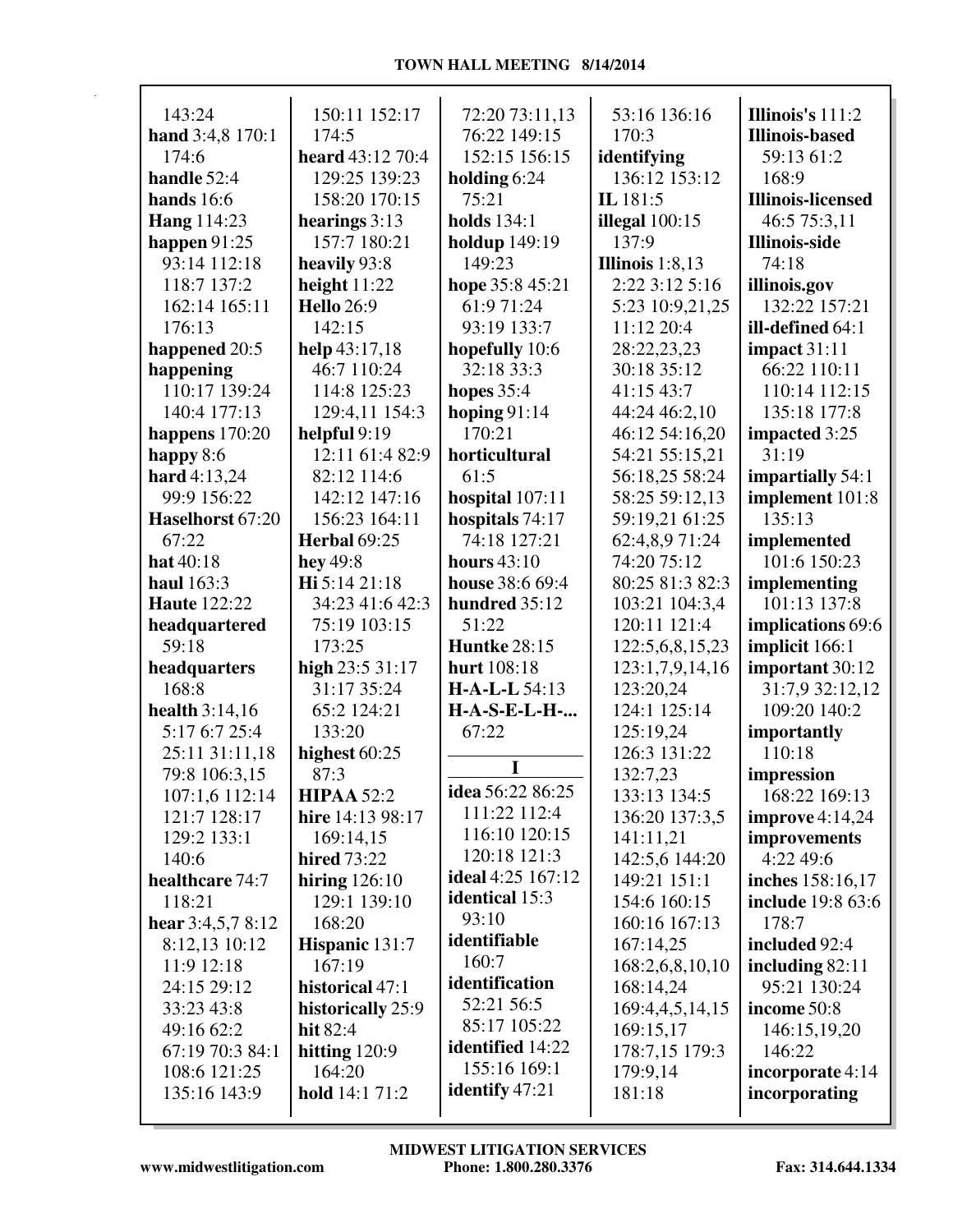## **TOWN HALL MEETING 8/14/2014**

| 46:25                | 68:11,16,16       | 179:9               | internal 113:13          | 134:23 140:6           |
|----------------------|-------------------|---------------------|--------------------------|------------------------|
| incorrect 45:21      | 83:18 86:7 87:8   | institutions        | 156:6                    | 140:11 174:16          |
| incumbent            | 88:15 90:4        | 70:13,21            | internally 24:24         | 175:2 177:14           |
| 150:17               | 92:23 98:6        | 178:13              | 156:2,17                 | 178:5                  |
| incurred 48:25       | 101:24 111:25     | instructions        | interruption             | <b>issues</b> 112:12   |
| 49:10                | 117:8 127:2,2,4   | 53:20 54:4          | 11:5                     | 119:2 135:12           |
| independent          | 127:24 131:19     | 92:18 96:15         | interstate 71:12         | 150:22 158:23          |
| 14:13 32:4 88:7      | 136:11,15         | 170:10              | 122:8                    | 159:8 160:13           |
| 88:7,9,13,19         | 141:8 142:23      | instrumental        | introductions            | issuing $17:2$         |
| 113:12 114:12        | 145:19 146:4      | 124:13              | 5:13                     | 29:23 59:7             |
| 150:13,18            | 153:1,4 154:1     | insurance 80:8      | inventory 29:8           | 177:1,19               |
| 166:16,24            | 157:10,11         | 80:18,22            | 29:13 97:4               | items $28:12$          |
| 167:6                | 163:8,20          | 178:13              | investigational          | 135:9 167:24           |
| independently        | 164:14 170:9      | insured 71:2        | 137:24 138:3             | <b>Ittel 158:3,5</b>   |
| 38:16                | 179:20            | integral 82:2       | investment 49:4          | I-T-T-E-L 158:5        |
| Indiana 122:22       | infused 112:1     | integration 117:2   | investor 33:16           | i.e 107:10             |
| indicated 82:16      | 147:19            | integrity 104:10    | investors 33:21          |                        |
| 83:5 166:4           | ingenuity 83:21   | 154:17              | 103:19 140:20            | $\mathbf{J}$           |
| 176:7                | ingestibles 96:23 | <b>intend 56:12</b> | 141:3,16                 | J 165:22               |
| indirect 14:1        | initial $51:5,8$  | intended 47:5       | involve 154:6            | Jacqueline 84:22       |
| 53:6 72:20           | 67:1 70:2 87:1    | <b>intent</b> 14:19 | involved 3:21            | 84:23                  |
| 73:11                | 89:19             | 15:25 19:23         | 14:21 24:9               | <b>January</b> 4:23    |
| individual 17:3      | initially 106:2   | 36:4,25 40:18       | 25:10 67:4,11            | 132:18 133:9           |
| 20:24 21:1           | innovation 20:10  | 40:25 42:22         | 81:4 88:4 108:3          | <b>Jason</b> 126:6,7   |
| 45:17 89:22          | innovations       | 74:2,3,4,9          | 154:20 156:1             | Jill 82:16,19          |
| 110:5 131:10         | 70:24             | 101:19 145:3        | involvement              | job $61:22$            |
| 133:23,25            | inquire 177:17    | 147:10,13           | 14:14 80:25              | jobs 59:14,20          |
| 147:14 148:19        | inquiring $42:5$  | 153:15              | 108:1                    | 168:9                  |
| 156:6 167:11         | insight $154:3$   | intentions 59:11    | in-house 77:17           | Joe 44:8,15            |
| 169:10               | inspect 160:3     | interaction         | 154:15 166:7             | <b>John</b> 17:9,10    |
| individually         | inspections       | 112:18              | in-person $45:16$        | 103:13                 |
| 96:21                | 134:15,21         | interest 14:1       | in-state $71:11$         | Johnson 21:12          |
| individuals 20:17    | 135:2             | 15:13,15,15,22      | irrevocable              | <b>Joint 62:18</b>     |
| 25:24 58:10,17       | inspector 158:13  | 31:3 34:8,13        | 41:13                    | <b>Jon</b> $67:20,21$  |
| 59:25 60:1 62:7      | inspectors 64:25  | 72:6,8,21 73:12     | ISP 8:25 87:4            | judge 92:21            |
| 63:3 112:22          | installation      | 73:16 86:8          | 155:7                    | <b>judges</b> 136:21   |
| 122:18 146:7         | 158:13            | interested 3:20     | issue 7:2 9:19           | judging 11:24          |
| 156:1                | instance 21:2     | 3:22 20:7 24:1      | 48:4 56:15               | 160:22                 |
| industry 28:23       | 35:25 38:16       | 35:10 37:1          | 70:15 91:10              | justification 87:6     |
| 52:1 55:16,24        | 40:1 61:7         | 38:11 67:17         | 97:4 106:18,22           | $J-A-C-Q-U-E-$         |
| 56:20 100:23         | 148:12 154:5      | 79:10 104:7         | 130:18 131:21            | 84:24                  |
| influence 135:23     | 154:13 178:7,8    | 108:9 130:1         | 159:10 160:14            | <b>J-A-S-O-N</b> 126:8 |
| <b>inform</b> 130:11 | instituted 149:20 | 181:13              | 176:11,14                | <b>J-I-L-L</b> 82:20   |
| information 9:15     | institution 33:14 | interesting         | 177:10 178:14            | $J-O-H-N 17:11$        |
| 16:8 22:15 30:5      | 33:24 34:7,12     | 142:17              | 179:5                    | $J-O-N$ 67:21          |
| 34:3 47:17 52:2      | 34:15 41:15       | interests 16:1      | <b>issued</b> 41:14 67:2 |                        |
| 52:12,20 64:12       | 178:6,11,18       | 146:10              | 132:3 134:16             | K                      |
|                      |                   |                     |                          |                        |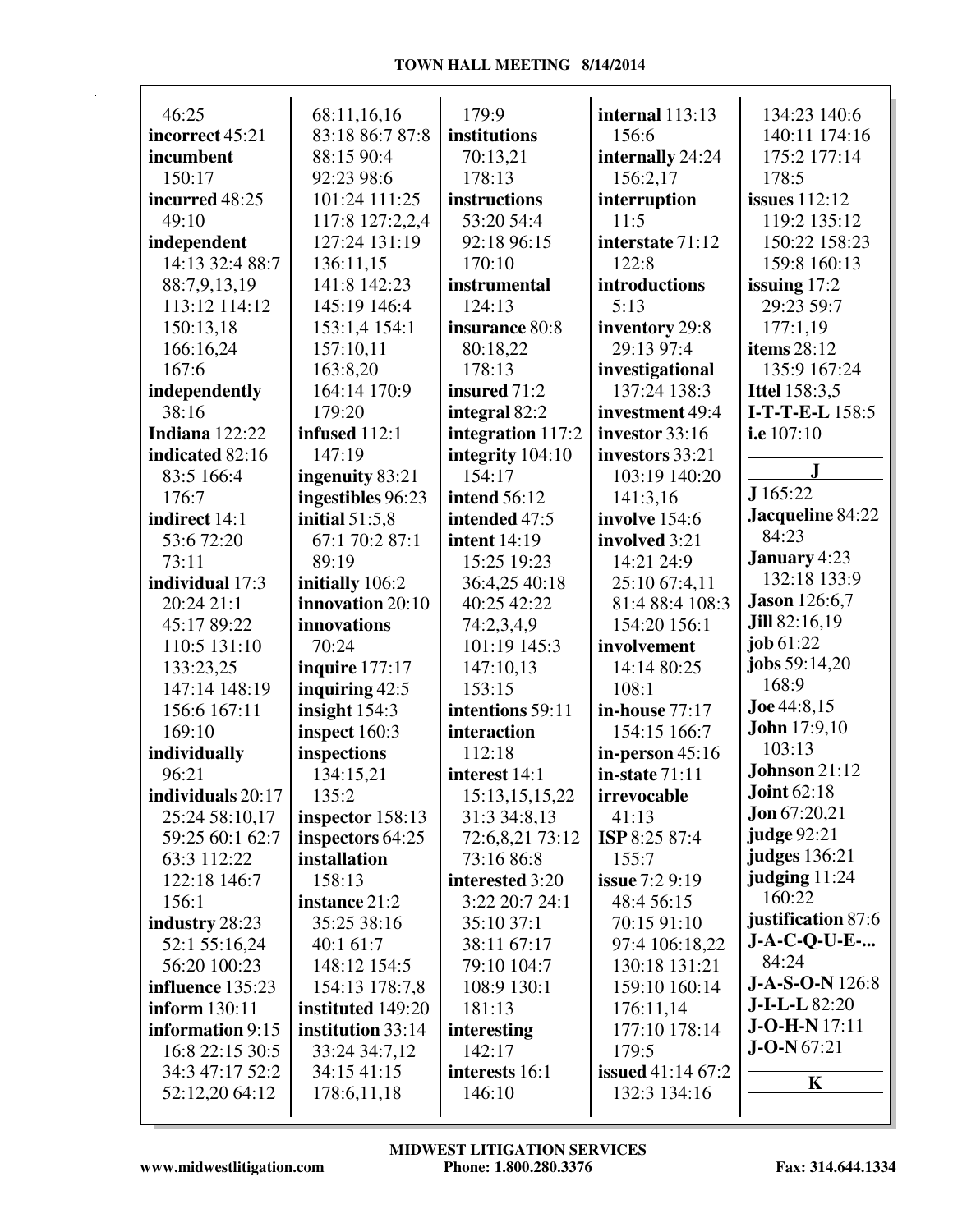| <b>keep</b> 8:4 33:7 | 116:16 117:15         | label 32:6            | learning $100:22$    | 134:23 135:6       |
|----------------------|-----------------------|-----------------------|----------------------|--------------------|
| 56:5 92:15 93:1      | 118:10,13             | labeling $32:1,11$    | lease 23:12,13,16    | 135:20 139:6       |
| 153:15 165:14        | 120:7,12 121:2        | 114:11                | leasehold 49:6       | 151:15 161:12      |
| 166:8 178:21         | 121:9,10,11           | labels 32:17          | leasing $23:10,15$   | 174:16             |
| 178:22               | 124:3 125:8,9         | laboratory            | leave $33:8$         | licensed 10:20,25  |
| keeping 83:22        | 125:10,12             | 152:11 165:23         | leaving $148:4$      | 16:13 46:10,11     |
| 91:5,8 160:7         | 129:20,24             | labs 17:11 88:4,5     | led 4:5              | 55:20 64:17        |
| <b>keeps</b> 178:13  | 136:1 145:14          | 88:9,13,17            | left 41:11 74:10     | 81:19 88:5,10      |
| Kentucky 122:22      | 147:4,4,19,20         | 113:12 114:12         | 101:25               | 88:17 104:4        |
| Kenyatta 142:14      | 147:25 148:1,3        | 149:12,14,20          | legal 5:19 80:9      | 123:9,16 127:7     |
| key 45:15            | 148:7,14,17,17        | 149:24 150:13         | 80:10 90:24          | 128:17 134:23      |
| kind 15:12 25:13     | 149:5 152:3           | 150:18 166:7          | 145:13 146:8         | 142:6 144:19       |
| 34:25 36:16          | 155:6 157:15          | 166:16,17,24          | legally 80:10        | 150:19 178:14      |
| 37:11,25 39:8        | 159:5 161:2           | lack 148:20           | legislation 4:21     | licensees 91:11    |
| 40:5 44:22           | 162:1,2,10            | laid 70:25            | legislative 36:24    | 135:1              |
| 48:20 65:6           | 163:20,25             | land 69:3 115:17      | 74:3,4 132:1,11      | licenses 35:3 38:2 |
| 74:23 75:24          | 164:1,2,3,5,6,8       | 117:4 120:16          | 156:10               | 38:17 39:12        |
| 77:7 81:21           | 164:9,10              | language 74:10        | legislature 37:2     | 58:7,11 59:6,11    |
| 97:13 100:16         | 170:16,25             | 77:21 114:20          | 56:2 57:4,5          | 60:7 61:10 67:2    |
| 102:14 115:4,4       | 172:14,24             | 115:4,10 125:4        | <b>lend</b> 34:7     | 90:21 91:11        |
| 115:11,15            | 173:12 176:12         | 134:21 177:7,9        | lender 33:13 34:5    | 118:22,24          |
| 116:13 120:9         | 179:10                | 177:15                | lending 33:24        | 130:18 134:15      |
| 130:19 145:8         | knowing $89:15$       | large $47:20$         | 34:12,15             | licensing 127:7    |
| 149:13 164:4         | knowledge 70:23       | lastly 8:9            | length $125:20$      | 155:3              |
| knew 130:1           | known 25:24           | lasts $5:25$          | lengthy 92:24        | lieu $41:17$       |
| <b>know</b> 4:4,17   | 60:2                  | late 61:17 103:17     | lent 33:24,24        | life 23:18 43:20   |
| 16:19 17:17,20       | knows 6:16            | 124:1                 | <b>Les</b> 179:1     | limit 42:7 79:16   |
| 17:21 18:19          | 125:6                 | lately $82:5$         | <b>Lesko</b> 126:6,7 | 79:21 119:14       |
| 24:5 36:14 38:4      | Kuehen 41:5           | <b>Laura</b> 2:4 5:14 | letter 26:20,21      | 119:15             |
| 39:14 40:12          | <b>Kuhene</b> 152:21  | 45:8                  | 27:5,6,23 28:11      | limitation 99:16   |
| 43:18 44:2 45:4      | <b>Kush 30:9,9,22</b> | law $7:1,3\,36:4$     | 41:8,9,10,13,21      | 99:17,22           |
| 48:17,22 49:2        | 30:23,23 97:2         | 37:4 47:22 57:9       | 43:13 80:8,17        | limitations 82:22  |
| 50:17 51:21          | K-E-N-Y-A-T-          | 63:4 122:17           | 99:6,8 106:8         | 99:15 100:13       |
| 53:22 55:10          | 142:17                | 124:3 126:14          | letters 28:1 43:16   | limited 3:15       |
| 60:4 61:17,24        | K-U-E-H-E-N           | 127:5 128:3           | let's 49:4 75:24     | 14:15 59:6         |
| 63:24 64:13          | 41:6                  | 132:2 137:11          | 130:6 151:11         | 60:22 61:5 63:6    |
| 65:8,13,19 66:6      | K-U-H-E-N-E           | 137:11 171:3          | 155:6,15             | 66:23 73:7         |
| 68:13 71:22          | 152:23                | 171:10                | 156:10               | 84:16 95:21        |
| 74:15,25 79:12       |                       | laws 130:16           | level 31:14 38:19    | 119:12 121:6       |
| 80:10,12 85:19       | L                     | 136:20                | 50:12 65:2 68:4      | 130:24 154:18      |
| 85:25 86:9           | L 2:21 37:16 52:8     | lawyers 146:3         | 97:1                 | 159:20 177:12      |
| 87:12 91:16,24       | 181:3                 | lax 35:19             | levels 32:4,15       | 179:25             |
| 100:23 102:20        | lab 32:487:23         | lay 88:11,18          | 35:2 88:2 97:3       | limiting $20:12$   |
| 103:23 107:2         | 88:7,8,19             | lead 35:17 52:20      | license $63:20$      | 60:11 69:17        |
| 107:16,19            | 113:13 114:4          | 83:9 100:16           | 64:8 66:7 80:13      | 79:18,20           |
| 108:19 115:3         | 165:5,15 167:6        | learn 45:22 95:12     | 88:12 90:15          | 158:10             |
| 115:13 116:5         | 167:6                 | 111:14                | 91:20 131:22         | line 43:23 135:9   |
|                      |                       |                       |                      |                    |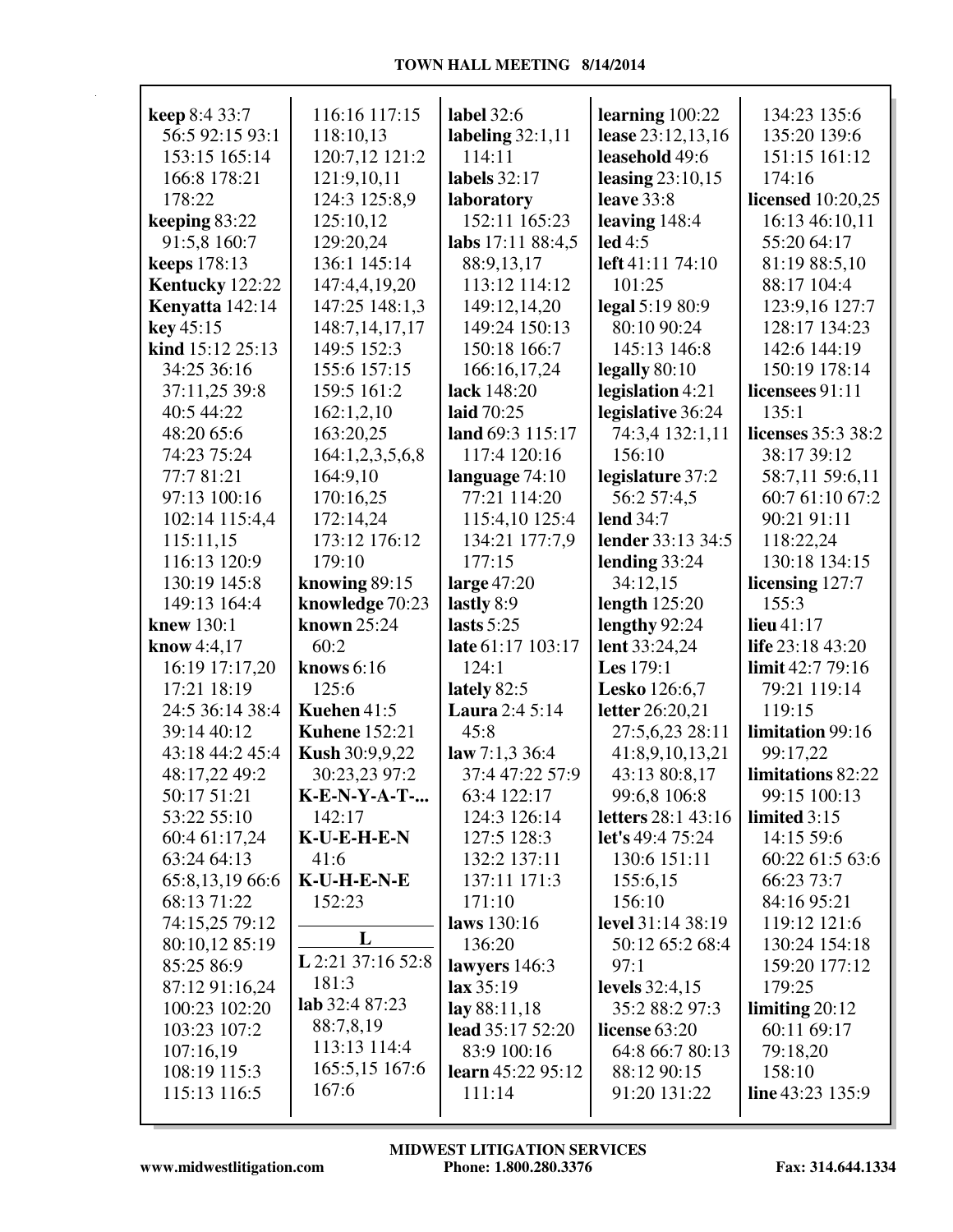| 136:10 137:20                  | located 88:18             | lose $64:8$                | mandated 90:6                  | mcpp.illinois.g            |
|--------------------------------|---------------------------|----------------------------|--------------------------------|----------------------------|
| 173:5                          | 104:4 117:4               | lot 4:2,4 20:6             | manner $97:10$                 | 129:22                     |
| lines 31:24                    | 122:21 123:14             | 43:6,8 63:25               | 98:10 133:21                   | <b>MD</b> 44:21            |
| links 53:17                    | 123:20                    | 65:19 74:15                | manufactured                   | mean 9:12 15:9             |
| Linn 28:18,20                  | location 38:7             | 82:9,11 83:18              | 160:15                         | 30:19 39:9 40:6            |
| 131:14,16,24                   | 69:4 160:8                | 90:2 97:5 124:6            | Marie 75:17,19                 | 75:593:15                  |
| liquid $49:9,14,20$            | 163:25                    | 142:12 152:25              | 149:9                          | 96:24 118:4                |
| 50:11,21                       | locations 68:6            | 156:14 164:12              | marijuana 61:4                 | 120:7 143:4                |
| 174:13,18,25                   | <b>locked</b> 78:10       | <b>lots</b> 129:8          | 100:15 107:13                  | 151:14 164:12              |
| 180:7                          | logical 154:7             | Louis 2:24 43:11           | 109:2 157:19                   | 168:21 171:18              |
| list 7:7 71:10,19              | long 23:13,15             | 122:21 123:3               | 157:23                         | 172:4 173:12               |
| 87:9 100:7,19                  | 33:8 43:5 44:12           | low $31:17,17$             | <b>Marion 43:7</b>             | 175:11                     |
| 161:8,15 162:5<br>162:6 177:23 | 44:17 45:10<br>47:25 77:4 | L-E-S 179:1<br>$L-E-S-K-O$ | <b>Mark</b> 104:14             | means 4:2 93:20            |
| 178:13                         | 85:19 90:12               | 126:8                      | 144:1,2<br><b>marked</b> 56:10 | 93:24 95:22<br>96:2 111:20 |
| <b>listed 85:14</b>            | 104:25 106:1              | <b>L-I-N-N28:20</b>        | <b>market</b> 17:15            | 130:25 145:20              |
| 133:6 161:9                    | 125:13,18                 | 131:16                     | 18:5,9 35:22                   | 147:16 170:21              |
| listening 95:19                | 128:22 163:3              | $L-L-O-Y-D$                | 52:25 53:3,4,11                | meant 38:22                |
| lists 20:16 26:14              | 167:1 173:11              | 34:24                      | 55:16 63:18,21                 | measure 18:14              |
| 26:19                          | longer $34:14$            |                            | 63:25 64:1,7,10                | measurement                |
| literally 179:25               | 41:22 71:6                | M                          | 65:7,13 66:8,9                 | 97:3,22                    |
| litigation 2:23                | long-term $111:9$         | M 37:19                    | 67:16 70:23                    | measures 57:18             |
| 32:20,23 33:3                  | look 13:24 15:21          | mail 96:1 111:19           | 83:1,5 92:13                   | mechanical                 |
| <b>little</b> 11:7 39:8        | 18:13 25:2                | mailed 153:11              | 95:23,24 99:19                 | 163:10                     |
| 43:22 50:3 63:2                | 34:19 66:21               | maintain 88:24             | 111:18 131:1                   | mechanics 81:13            |
| 66:15 72:16                    | 72:16 93:9 95:3           | maintained                 | 151:4,8                        | 101:25 156:14              |
| 76:3 77:13 82:4                | 102:23 115:25             | 158:8                      | marketing 95:5                 | mechanism                  |
| 99:14 115:6                    | 119:4 133:22              | maintains 89:15            | 95:16 96:9                     | 179:11                     |
| 134:13 147:15                  | 142:10 145:17             | major $60:6$               | 111:23 130:20                  | <b>media</b> 130:3         |
| 154:2                          | 173:13 180:20             | majority 23:5              | 147:20 148:8                   | <b>medical</b> 1:9 3:12    |
| live 43:10 44:2                | looked 20:5 37:7          | 57:11 58:25                | marketplace                    | 5:16,19 6:5,19             |
| Livescan 10:19                 | 65:22                     | 110:8                      | 58:15                          | 14:2,7,16 21:14            |
| 10:20,24                       | looking $11:23$           | making $31:3$              | markets 55:15                  | 23:2 35:13,14              |
| 103:18 104:3,3                 | 13:18 14:24               | 58:17 60:20                | marry 170:2                    | 42:14,18,25                |
| 104:9 140:5,7,8                | 15:21 16:24               | 68:24 100:11               | <b>Mary 99:7</b>               | 44:10 45:18                |
| 140:9,21 141:1                 | 20:10 25:17               | 107:5 129:9                | matches 32:6                   | 51:16 52:1                 |
| 141:21 142:5                   | 33:11 35:16               | 161:17 162:12              | material 97:18                 | 56:25 57:13                |
| livestock 60:16                | 38:15 45:17,22            | 167:23                     | materials 77:4                 | 70:19 71:3                 |
| <b>Lloyd</b> 34:22,23          | 49:23 57:19               | manage $93:21$             | 88:1 97:18                     | 72:23 75:12                |
| loan 33:15                     | 58:12 59:20,22            | 117:18                     | 153:8 173:2,8                  | 79:6,11,12,17              |
| lobbyist $145:13$              | 62:15 69:7                | management                 | matter 20:8                    | 79:24 80:3 85:8            |
| lobbyists 136:6                | 83:21 86:24               | 62:1,10 154:16             | 25:16 75:8                     | 97:7 106:10                |
| 145:2 146:3                    | 88:12 102:11              | managers 87:1              | maximize 158:15                | 107:7 109:11               |
| local 59:22,25                 | 103:5 133:24              | managing 118:20            | <b>MBE</b> 63:2                | 109:22 110:2,4             |
| 68:2 70:20                     | 147:18 149:5              | mandate 30:25              | mccp.illinois.gov              | 110:12 112:16              |
| 71:22 72:1                     | 163:18 172:18             | 31:13 53:1                 | 180:19                         | 121:5 123:21               |
| 137:11 142:24                  | 173:1 178:17              | 93:18                      | mcpp 157:19                    | 124:6 125:9                |
|                                |                           |                            |                                |                            |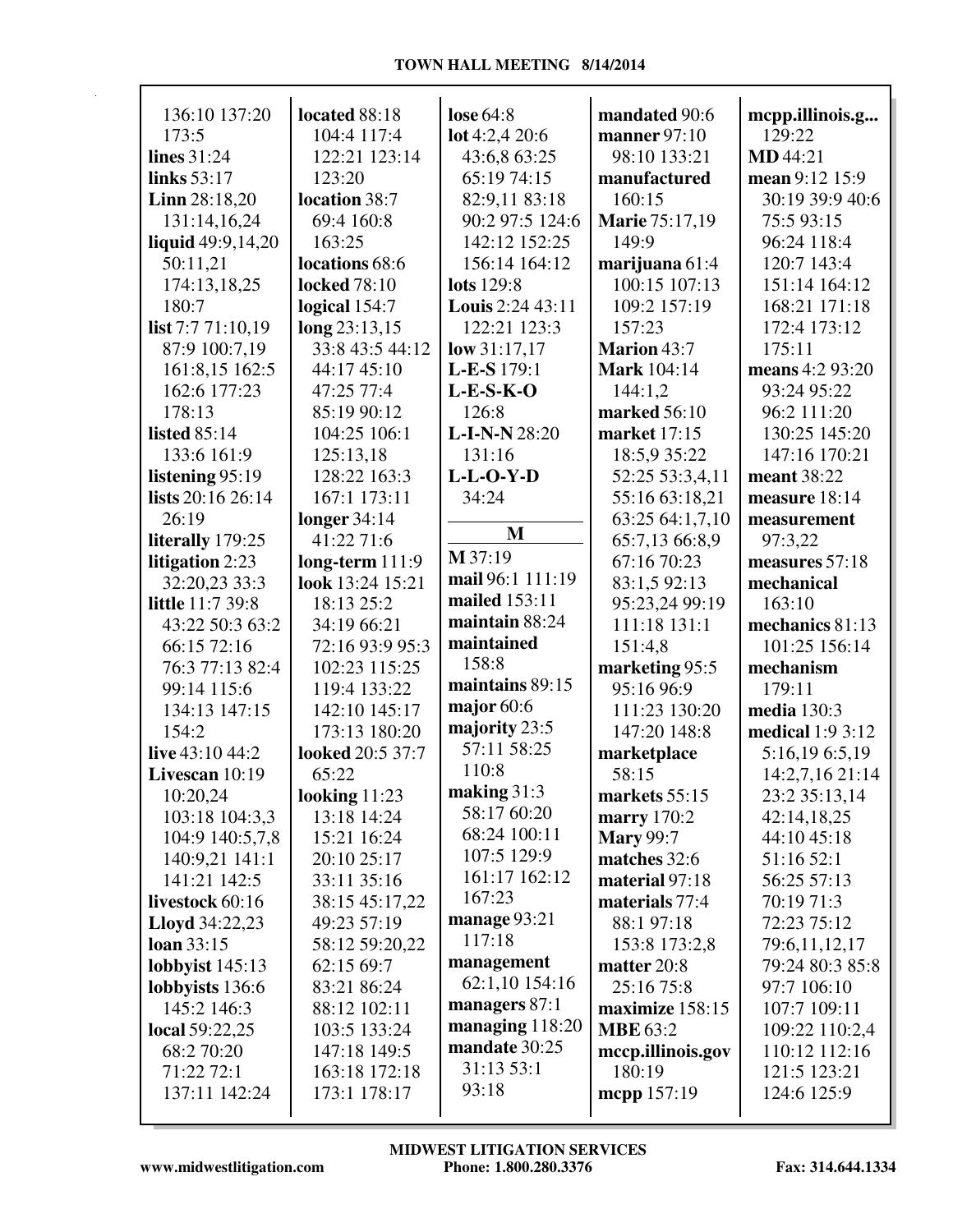| 127:20 128:19    | 33:7,11 34:18   | 109:16 111:1   | 162:24 164:16        | mind 12:7 44:13         |
|------------------|-----------------|----------------|----------------------|-------------------------|
| 132:25 134:2,8   | 34:23 36:16     | 112:6,17 113:2 | 164:19,22            | 83:22 91:5,8            |
| 135:10 137:15    | 37:5,21,24 39:7 | 113:6,8,17,22  | 165:3 166:6,14       | 93:1 113:7              |
| 138:4 144:19     | 39:21 40:5,10   | 113:25 114:3   | 166:22,25            | 165:2                   |
| 157:22           | 41:1,3,6,25     | 114:13,17,25   | 167:8,22             | <b>Mine 21:14</b>       |
| Medicare 118:21  | 42:3 43:3 44:6  | 115:3,11,25    | 168:19 169:12        | minimal $116:25$        |
| 118:24           | 44:9,15 45:3    | 116:12 117:9   | 169:18,21,24         | minimum $50:17$         |
| medications      | 46:1,6,13,17,20 | 117:19,24      | 170:14 171:4         | 56:11,12 60:15          |
| 110:13           | 47:12,23 48:8   | 118:9,15,18    | 171:13,17,21         | 68:9 69:11              |
| medicinal 107:13 | 48:11,14,16,20  | 119:3,10,24    | 171:25 172:11        | 163:14 164:20           |
| medicine 32:25   | 49:21 50:2,9,22 | 120:2,7,21,25  | 173:3,11,22,25       | minority 20:16          |
| 43:19 105:22     | 51:12,18 52:10  | 121:12 122:2   | 174:14,20,22         | 20:23 62:3,6            |
| 109:3 111:4      | 52:13,16,18,24  | 123:25 125:7   | 175:4,8,15,20        | 63:3 117:12,14          |
| 135:18 137:4,9   | 53:14,24 54:2,7 | 126:1,4,7,22   | 176:3,16 177:3       | 168:17 169:9            |
| medicines 95:13  | 54:12,23 55:9   | 127:1 129:12   | 177:21 178:4         | minute $4:17$           |
| medium 60:8      | 55:14,23 56:3   | 129:17 130:3,8 | 178:19,25            | 121:23                  |
| 95:21 130:24     | 56:17 57:1,24   | 131:2,4,12,15  | 179:8, 12, 17, 22    | minutes 8:5             |
| meet 3:19 64:7   | 58:1 59:8 60:5  | 132:13,16      | 180:1,11             | mirrored 20:20          |
| 64:12 66:9       | 61:8,22 63:17   | 133:11,19      | members 3:20         | missed 51:1 84:4        |
| 128:17,23        | 65:24 66:5      | 134:12 135:15  | 117:16 118:20        | <b>Mississippi</b>      |
| 132:8 143:20     | 67:21 68:17     | 135:25 136:18  | 171:9                | 137:17                  |
| 152:4            | 69:20,24 71:9   | 137:1,14,22    | memo 71:17           | <b>Missouri</b> 2:22,24 |
| meeting 1:10     | 72:3,13,14,24   | 138:2,9,15     | mention 61:4         | 46:3,674:13             |
| 8:14 42:24       | 73:2,13,18,21   | 139:3,20       | mentioned 30:22      | 75:6 123:8              |
| 47:21 63:21      | 74:12 75:5,14   | 140:19 141:10  | 39:18 82:25          | 125:9 137:21            |
| 65:16 129:20     | 75:19 76:8,13   | 141:15,22      | 98:16 108:16         | <b>Mitch 89:4</b>       |
| 138:11 151:23    | 76:18,21,24     | 142:9,15,25    | 113:18 154:5         | 171:25                  |
| 156:20 181:7     | 77:7,12,22 78:7 | 143:7,8,22     | 170:8                | MO 181:4                |
| 181:11           | 78:14,21 79:15  | 144:2,14,17,22 | met 64:14 78:18      | model 74:5              |
| meetings 3:13    | 80:5,17,21,24   | 145:12,22,23   | method 56:10         | <b>MODERATOR</b>        |
| 6:20,24 129:10   | 81:18 82:14,19  | 146:5,13,22    | 159:18               | 2:1                     |
| 129:23           | 82:24 83:23,25  | 147:1,5 148:11 | <b>Meyers</b> 89:3,4 | moisture 158:24         |
| member 8:23 9:3  | 84:10,20,23     | 148:16,24      | 171:25               | 159:9                   |
| 9:6,9 10:1,8,15  | 85:16,23 87:12  | 149:2,7,10     | mic 11:8             | mold 158:24             |
| 11:1,10 12:2,7   | 87:17,22 89:4   | 150:3,6,25     | Michigan $105:10$    | 159:9                   |
| 12:15,20,22,24   | 89:12 90:12,22  | 151:9 152:8,9  | 105:16 111:7         | <b>moment</b> 27:15     |
| 13:3,9,20 15:7   | 91:18 92:17     | 152:22 153:17  | Michigan's 105:6     | 48:15 135:6,14          |
| 15:16 16:3,9,14  | 93:15 94:3,11   | 153:19 154:22  | mics 11:6            | money 34:7              |
| 17:10,24 18:22   | 94:13,19 95:8   | 155:5,14,24    | Midwest 2:23         | 38:23 50:18             |
| 19:17 20:14      | 96:6,10,14,19   | 156:8,18 157:8 | 28:25                | 64:1 70:6 94:17         |
| 21:6,13,18 22:4  | 98:15 99:1,11   | 157:13,20,22   | <b>Mike 99:8</b>     | 94:20 97:17             |
| 22:19 23:9,20    | 99:23 101:4,15  | 157:25 158:4   | million 38:5         | <b>moneys</b> 134:19    |
| 24:3 25:2,23     | 102:2,14,17,24  | 159:1,10,21    | 39:13 40:3,6,23      | monitor 21:24           |
| 26:2,6,9 27:8    | 103:2,6,10,15   | 160:1,5,10,19  | 63:25 174:3,15       | 134:11 157:18           |
| 27:12,18 28:2    | 104:12,16       | 160:25 161:3,5 | 174:18 179:3         | monitoring 56:5         |
| 28:14,16,19      | 106:20 107:8    | 161:16,20,24   | 179:18 180:4,6       | month 3:11              |
| 30:2 32:18,24    | 107:22 108:24   | 162:4,9,16,22  | mills 133:12,14      | 79:25 89:7              |
|                  |                 |                |                      |                         |

Г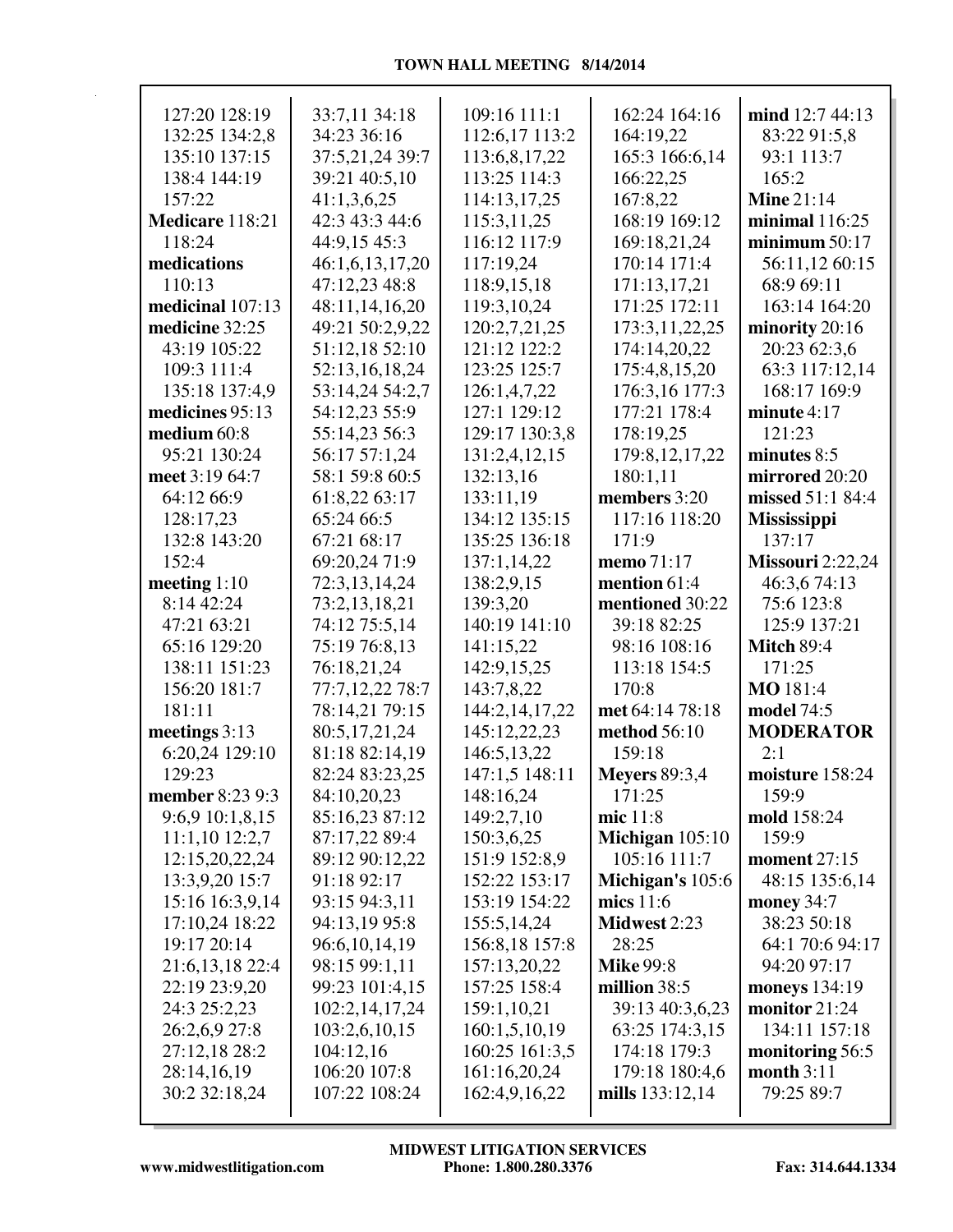| 162:3                 | 95:2 96:7,11,17                 | 175:6,11,17        | 158:4 165:3                     | 132:18 138:3               |
|-----------------------|---------------------------------|--------------------|---------------------------------|----------------------------|
| months $3:14$         | 97:5 98:22 99:2                 | 176:25 177:4       | 171:24                          | 152:6 170:19               |
| 36:15 42:8,21         | 99:17 100:2                     | 178:2,12,21        | names 8:20 24:10                | newly $42:17$              |
| 45:7 67:6,9           | 101:9,17 102:8                  | 180:8,12           | 30:16 37:8,16                   | newly-created              |
| 162:3,3,13            | 102:16,19                       | morning $3:2,3,10$ | 37:19                           | 47:10,19                   |
| <b>Morgan 2:2 3:2</b> | 103:1,3,8,25                    | 5:21 17:10         | national 72:1                   |                            |
| 6:2,4 10:4,11         | 104:13 107:25                   | 21:19 24:3         | nature 29:24                    | newspapers<br>95:22 130:25 |
| 10:16 11:6 12:5       |                                 | 54:14 58:1         | 32:25 93:6                      | nice 104:23                |
| 12:12,18 13:1,4       | 109:8,17 112:7<br>112:20 116:16 |                    |                                 |                            |
|                       |                                 | Motor 179:12,14    | 140:16<br><b>Nature's 69:22</b> | nominations<br>132:20      |
| 13:11 14:18           | 117:17,20,25                    | move 33:5 70:5     |                                 |                            |
| 15:11,18 16:5         | 118:10,17,25                    | 91:14 125:15       | navigate 117:15                 | nonaudited                 |
| 16:11,17 17:23        | 119:4,17 120:1                  | 149:17             | 118:16                          | 48:10                      |
| 18:7 20:19 21:8       | 120:5,19,22                     | moving $50:23$     | near 55:23                      | nonexistent 33:4           |
| 21:25 22:5,22         | 121:1,14 124:9                  | 56:25 91:4         | nearby 44:2                     | nonpoisonous               |
| 23:14,22,25           | 125:20 126:2,5                  | 125:16 159:6       | necessarily                     | 161:10                     |
| 24:14 25:6,25         | 127:8 130:5,13                  | <b>MPE</b> 61:11   | 178:10                          | nonproprietary             |
| 26:4,24 27:10         | 131:9,13,24                     | multiple 35:3      | necessary $4:15$                | 14:16                      |
| 27:15 29:11           | 132:15,21                       | 38:1,3 43:2        | need 8:25 10:23                 | nonsmokeable               |
| 30:11 32:22           | 133:15,24                       | 58:7,11,18         | 21:14 23:13                     | 124:16 125:1               |
| 33:2,9,22 34:21       | 134:20 135:24                   | 59:10 93:7         | 35:20 39:11                     | normal 28:22               |
| 35:8 36:20            | 136:3,24                        | mum 173:15         | 40:6,6 42:20                    | 60:15                      |
| 38:10 39:23           | 137:10,18,25                    | municipal          | 43:1,18,19,24                   | <b>North 2:23</b>          |
| 40:9,12,16 41:2       | 138:5,12 139:1                  | 116:19             | 44:18 46:10                     | <b>noted</b> 70:17         |
| 41:4,19 42:1          | 139:14 140:1                    | municipalities     | 47:17 54:22                     | notice 28:6 91:19          |
| 45:2,5 46:4,8         | 141:13,20,24                    | 56:19              | 64:6 69:5 80:4                  | 108:22                     |
| 46:15,18 47:3         | 142:13,22                       | municipality       | 84:17 86:9,18                   | <b>Notification</b>        |
| 47:13 48:5,9,12       | 143:5,10,24                     | 115:14 116:14      | 98:24 100:10                    | 108:18                     |
| 48:15,17 49:11        | 144:16,21                       | $M-A-R-I-E$        | 107:19,22,23                    | notify 66:2                |
| 49:22 51:4,13         | 145:16,25                       | 75:20 149:10       | 128:16 145:7                    | November 37:18             |
| 52:5,11,14,17         | 146:17 149:22                   | $M-A-R-K$ 144:2    | 148:16,17,21                    | number 4:21                |
| 52:19 53:3 55:4       | 150:4,10 151:3                  | $M-E-Y-E-R-S$      | 158:18 163:11                   | 14:20 16:21                |
| 55:13 56:24           | 152:15 153:6                    | 89:5 172:1         | 165:8                           | 23:1 25:15,23              |
| 57:2 59:2,9           | 154:11 155:1                    | M.D.46:14          | needed 43:17                    | 28:21 30:16                |
| 61:19,24 64:9         | 155:10,21,25                    |                    | 174:3,6                         | 34:6 35:6 36:13            |
| 66:14 70:10           | 156:13,24                       | $\mathbf N$        | needing 163:9                   | 45:14 47:9 49:2            |
| 71:13 72:10           | 157:9, 17, 21, 24               | name 5:22 6:4      | needs 78:18                     | 56:13,14 57:4              |
| 73:25 74:22           | 158:2 159:16                    | 7:14,17 21:19      | 80:21 106:15                    | 57:18 59:6                 |
| 75:9,16 76:5,10       | 159:22 160:2,6                  | 26:9 28:19,20      | 152:12                          | 61:25 63:11                |
| 76:14,19,23,25        | 165:21 166:12                   | 30:19 31:7         | negatively 31:19                | 68:23 70:11,22             |
| 77:11 78:3,9          | 166:15,23                       | 32:12 34:24,24     | neighborhood                    | 70:24 71:1,22              |
| 81:3,22 82:23         | 167:4,21 168:3                  | 37:23 75:19        | 59:23                           | 72:19 73:3 75:1            |
| 83:4,24 84:5,13       | 169:9, 16, 20, 23               | 99:11,12           | <b>neither</b> 181:10           | 78:11 81:25                |
| 84:21 86:22           | 170:6,25 171:6                  | 103:15,16          | neurologists                    | 82:7 83:9 86:14            |
| 87:15,18 88:3         | 171:15,19,23                    | 104:16,17          | 122:20                          | 88:11 90:10                |
| 89:10,17 90:16        | 172:5,15 173:7                  | 122:2 131:15       | new $18:1045:13$                | 95:11 97:6,24              |
| 90:23 92:25           | 173:16,23                       | 142:17 147:21      | 46:25 47:6,24                   | 97:25 103:3                |
| 93:17 94:15           | 174:8, 15, 21, 24               | 147:22 148:9       | 48:7,13 95:18                   | 104:8 109:18               |
|                       |                                 |                    |                                 |                            |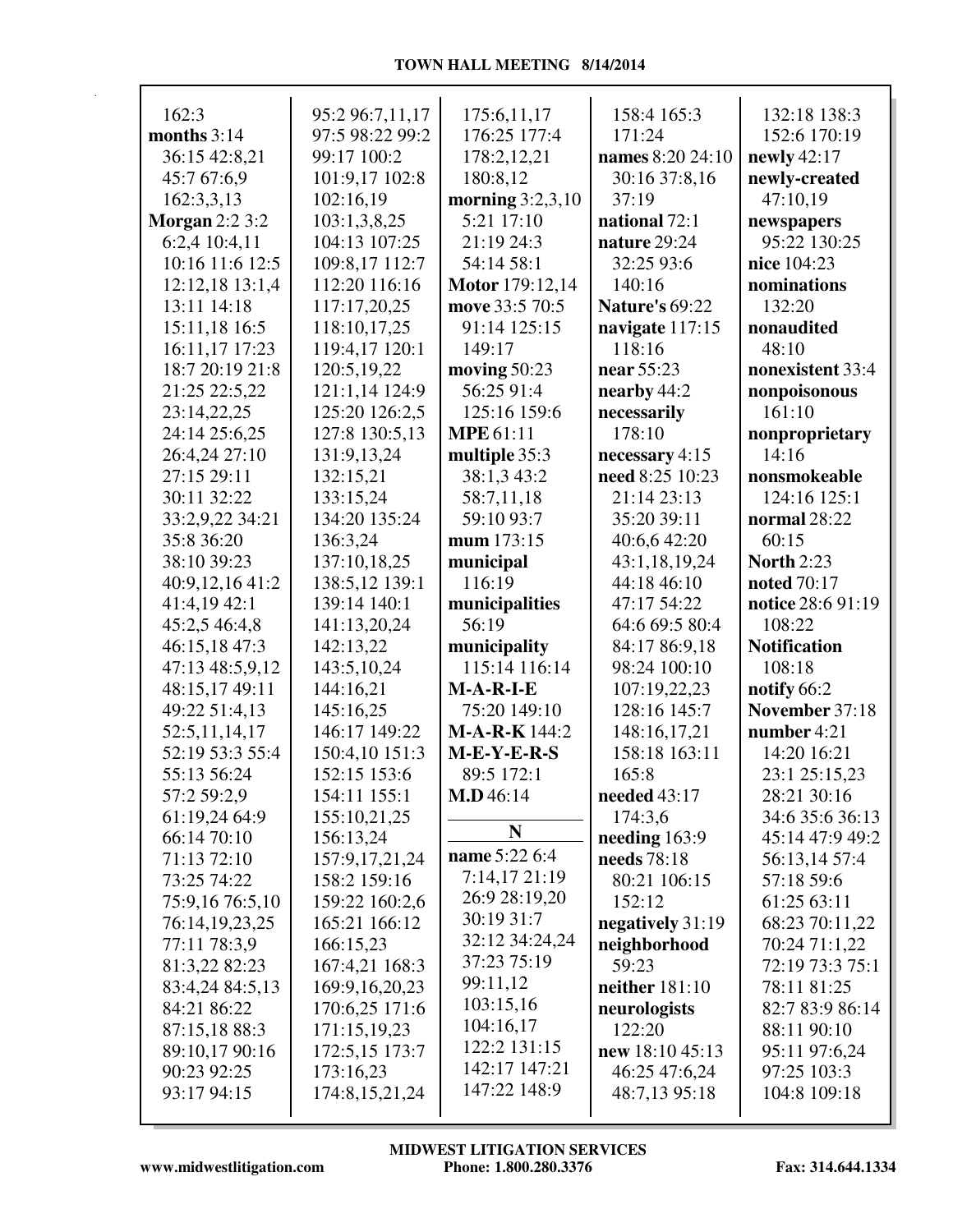| 110:15,18            | 121:11                | 117:24 118:9                | 78:17 98:8       | 90:11 96:13                       |
|----------------------|-----------------------|-----------------------------|------------------|-----------------------------------|
| 113:16,19            | offer 9:20 95:10      | 118:15 119:10               | 106:21,25        | 100:18                            |
| 117:25 118:2         | 175:5                 | 119:24 121:12               | 132:14,23        | order 47:18 64:7                  |
| 119:13 120:4         | offered 69:16         | 123:25 126:1,4              | 133:7 164:25     | 66:9 94:17,20                     |
| 120:10,10,13         | offering 175:6        | 127:1 129:17                | 175:11           | 129:22 162:13                     |
| 121:4,6 124:22       | office 42:9 71:16     | 131:4,12                    | opened $67:14$   | organically                       |
| 125:21 127:18        | 82:6 107:11           | 132:16 135:25               | 98:8 132:20      | 161:9                             |
| 127:21 130:19        | 154:9 156:11          | 136:18 137:1                | 133:13,20        | organization                      |
| 131:17 133:3         | <b>officer</b> 146:13 | 137:14 138:9                | 151:15           | 3:24 7:25 8:1                     |
| 134:5 138:5          | officers 81:19        | 139:20 140:19               | opening 107:3    | 15:23 45:24                       |
| 150:22 152:3         | 82:8 136:21           | 141:10 142:9                | open-ended       | 47:7 71:3 72:22                   |
| 154:15,18            | officials 136:22      | 142:25,25                   | 157:5            | 73:6 80:11                        |
| 155:12               | off-site 68:20        | 143:7,22                    | operate 38:19    | 117:2 134:1                       |
| numbers 52:6         | 69:2,12,14            | 145:22 147:1                | 39:6,19 50:7     | 165:23                            |
| 120:8                | OG 30:9,9,22,22       | 148:11 149:7                | 54:16,19 60:18   | organizations                     |
|                      | 30:23 97:2            | 150:3,6 151:9               | operating 23:2   | 45:25 127:16                      |
| $\mathbf 0$          | oh 12:24 38:22        | 152:8,24                    | 80:11            | 127:19 129:25                     |
| oases 132:14         | 44:24 80:23           | 156:18 159:21               | operation 13:24  | organization's                    |
| Oberdorf 2:4         | 115:7                 |                             | 18:17 26:13      | 79:2                              |
| 5:14 6:17 9:2,5      | okay 3:4,8 9:10       | 161:3,4,17<br>163:15 164:22 | 27:1 65:22       |                                   |
| 9:7,10 12:6          |                       | 164:23 167:8                | 106:6            | organized 79:3                    |
| 37:13,22 42:10       | 13:19,22 19:17        | 169:24 170:14               |                  | original 30:3<br>ounce 97:24 98:1 |
| 43:21 54:18          | 21:16 22:19           |                             | operational      |                                   |
| 78:19,23 79:19       | 23:9,20 26:2          | 171:4,17                    | 50:24 134:23     | ounces 19:6                       |
| 85:5 105:23          | 28:2,14 30:2          | 173:20,22                   | 139:9            | 89:15 90:1                        |
| 106:24 123:12        | 33:11 37:5,21         | 174:17 175:15               | operationally    | 97:24                             |
| 128:14 129:15        | 37:24 39:21           | 178:19                      | 57:9             | outcome 181:13                    |
| 129:19 130:4         | 41:1 44:6 46:17       | old 48:10                   | operations 53:5  | outlines 176:23                   |
| 144:12               | 47:23 50:2,22         | once 4:22 79:6              | 66:3 67:1 84:14  | output 82:22                      |
| objective 53:10      | 51:18 52:24           | 98:7 106:25                 | 84:15            | outreach 127:14                   |
| 171:9                | 53:14 54:23           | 130:18 131:11               | opportunities    | 127:21 128:5                      |
| objectively 156:9    | 56:3,17 57:24         | 134:16,22,23                | 5:11 14:25 31:1  | 130:20                            |
| observe $160:3$      | 59:16 63:17           | 174:16                      | 71:1 109:10,12   | outset 35:7                       |
| observing 136:9      | 66:12 76:24           | ones 142:6                  | opportunity 6:21 | outside 8:16                      |
| <b>obtain</b> 105:22 | 77:12 78:15           | ongoing 70:12               | 17:5 30:25 39:1  | 10:20 24:12                       |
| <b>obtuse</b> 34:17  | 80:5,21 82:14         | 108:22 119:7                | 55:6 65:21       | 60:1 77:16                        |
| obvious $67:10$      | 82:24 83:23           | on-line 115:25              | 68:15 69:17      | 121:18,22                         |
| 114:16               | 84:10,20 85:16        | 156:21,22                   | 88:25 104:22     | 143:6 154:19                      |
|                      | 87:17 90:12           | 180:14                      | 129:11 152:17    | 171:12 172:8                      |
| obviously 17:19      | 92:16,17 94:3         | on-site 19:1,9              | 158:1 170:22     | 172:25                            |
| 18:2 19:18 71:4      | 94:12 96:6,19         | 68:19 114:4                 | 180:18           | outstanding                       |
| 86:18 88:13          | 99:1,10,23            | 134:21                      | opposed 63:13    | 21:10                             |
| 92:8 100:9           | 102:2 103:2,6         | opaque 143:3,13             | 108:11 109:19    | out-of-state 10:2                 |
| 152:25 164:6         | 104:12,24             | 172:7,12,14,24              | 125:2 155:23     | 10:10,14                          |
| occasionally         | 105:23 107:8          | 173:15                      | 156:5            | 141:16                            |
| 157:14               | 108:7,24 114:1        | open 37:20 55:24            | option $27:13$   | overgrown                         |
| occur 155:9          | 114:5,13 115:8        | 67:6 70:4 76:1              | 123:21           | 159:25                            |
| October 37:17        | 116:12 117:9          | 76:15 77:8                  | options $18:10$  | overlap $154:13$                  |
|                      |                       |                             |                  |                                   |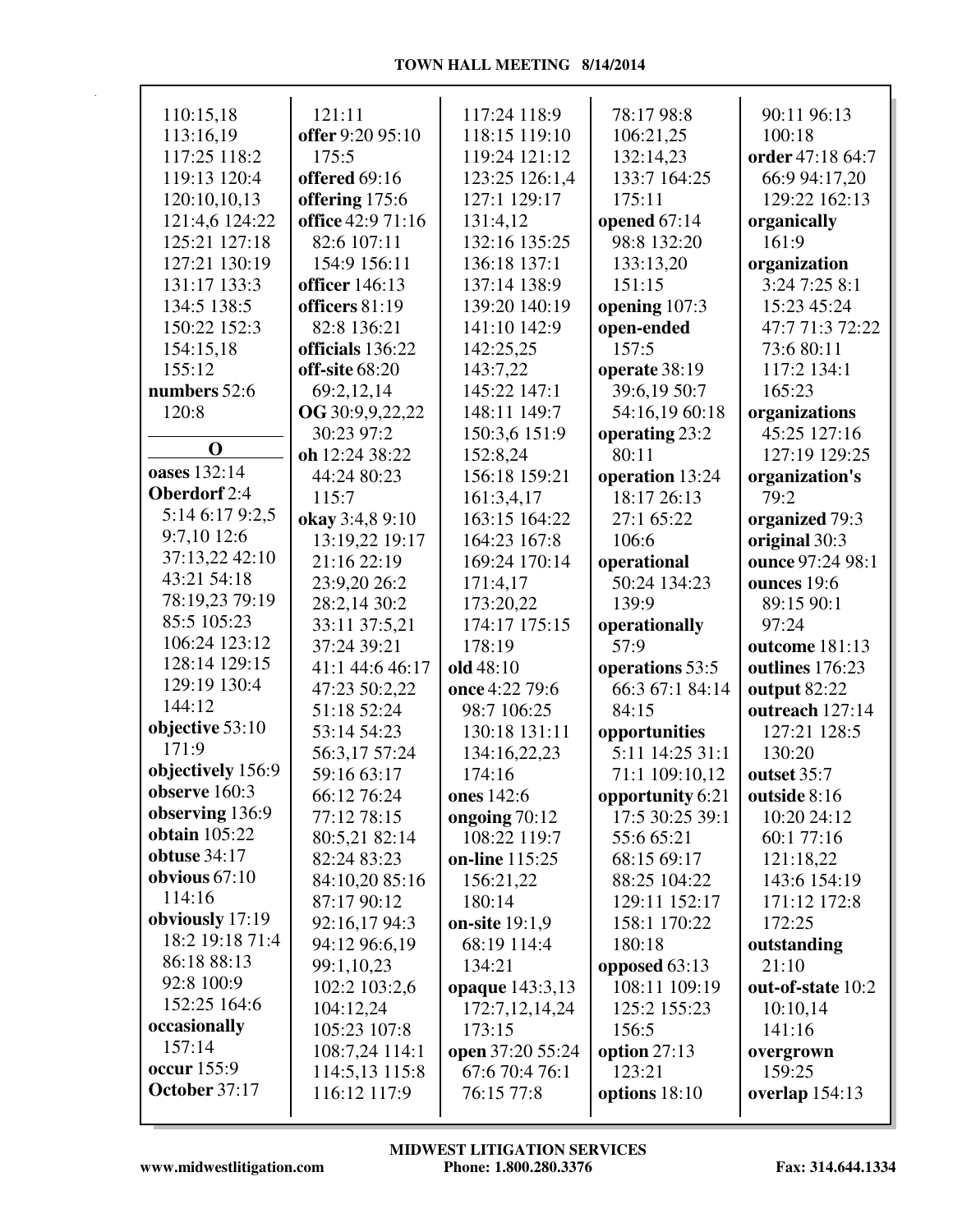|                                 | 14:23 17:16         | 109:8 117:13       | 65:20 66:16      | 178:22                 |
|---------------------------------|---------------------|--------------------|------------------|------------------------|
| overnight 162:14<br>overwhelmed |                     |                    |                  |                        |
|                                 | 26:13 27:21         | 117:16 168:4       | 67:12 78:16,23   | Peoria 138:11,17       |
| 61:23                           | 30:16 34:15         | <b>party</b> 77:16 | 79:1,16,20,23    | percent 20:18          |
| owned 20:16                     | 54:21 57:22         | 98:17 101:6,16     | 80:2 83:16,22    | 21:1,2,4,7             |
| 62:6 63:15 69:3                 | 60:5 65:25          | 126:10,12,20       | 85:2 93:22 95:1  | 34:13 63:14            |
| 168:17                          | 66:15 73:23         | 138:20 145:14      | 105:8,11,20      | 117:13 180:6           |
| owner 12:3,16                   | 80:15 87:8          | part-time 139:10   | 106:3,7 107:2    | percentage 20:23       |
| 15:8,12 34:15                   | 92:25 93:12         | pass 21:13 28:16   | 109:4 111:3,9,9  | 105:11 117:22          |
| 101:7 118:20                    | 98:23,24            | 28:17 30:12        | 112:5 116:23     | 180:7                  |
| <b>owners</b> 131:10            | 109:17 112:13       | passed 57:5        | 120:4,10,17      | perfect 5:1,2,2,3      |
| 136:22                          | 114:6,9 117:1       | 124:1              | 122:13 123:11    | 97:14                  |
| ownership 59:1                  | 118:20 127:8        | passing $124:13$   | 123:13,18        | performed 154:8        |
| 73:16 117:12                    | 133:18 136:8        | password 94:23     | 124:25,25        | perimeter 173:4        |
| 117:14 131:9                    | 139:1,15,16,19      | 95:10              | 127:5,10,11      | period 50:5            |
| 167:10 168:19                   | 145:11 154:10       | path 160:2         | 128:13,19        | 66:22 76:1 77:8        |
| 169:10,12,19                    | 156:12 165:22       | pathway 16:1       | 129:5,13,15      | 105:18 106:17          |
| ownerships                      | 169:17              | pathways 159:24    | 133:23 134:3     | periodic 166:19        |
| 117:23                          | participate 15:4    | patience 153:20    | 138:4 140:3      | permanent 92:10        |
| owner/managing                  | 15:8 35:10,15       | 175:18             | patient's 28:24  | permissible            |
| 117:16                          | 35:18 36:1,6        | patient 3:22 13:5  | 85:8,9,14 89:22  | 172:20                 |
| $\mathbf{P}$                    | participating       | 31:10,16 32:20     | 109:14 110:2     | permit 15:6            |
|                                 | 9:22 15:24          | 35:2,9 36:18       | 112:14           | 18:16 50:5             |
| package 97:18,23<br>97:24 98:8  | 35:10,21,23         | 37:8,10 42:6,13    | patient/physici  | 60:22 62:3             |
|                                 | 61:13               | 42:17,24 43:4,5    | 112:11 134:9     | 64:22 65:6 68:4        |
| packaged 96:21<br>96:25 147:14  | participation       | 44:12 45:13        | pay 91:20        | 86:11,15,21            |
| packaging 97:6                  | 13:6 62:4           | 52:21 78:17        | paying 66:18     | 91:24 92:12            |
| 97:11,22 98:1                   | participations      | 79:8 85:12         | 133:25           | 163:14 176:11          |
| 148:17 165:8                    | 61:12               | 87:13,19 89:6      | payment 105:4    | 176:14                 |
| Paducah 122:22                  | particular 15:1     | 89:12 95:8 98:9    | pedestrian 173:5 | permitees 162:8        |
| page 152:11                     | 16:20,25 22:1,3     | 105:1,25           | penalty 164:17   | permits 39:19          |
| painstaking 28:7                | 22:16 38:13         | 107:13 109:19      | 164:20           | 74:20 85:18            |
| palpable 58:22                  | 40:13,20 56:6       | 110:7,19,21,25     | pendant 108:21   | 86:2                   |
| 58:23                           | 56:23 63:19         | 111:5,24 112:8     | penetrable       | permitted 69:11        |
| <b>Pamela</b> 26:8,10           | 90:6 91:15          | 120:23 123:13      | 172:22           | 78:2 91:22             |
| panel 2:1 75:21                 | 107:4 109:11        | 127:7,11           | people 3:21 8:3  | 94:23 111:18           |
| 104:21 116:9                    | 148:9 153:13        | 128:24,24,25       | 10:2,10,14 20:6  | permitting 60:15       |
| paper 6:19 93:4                 | 162:2               | 133:17 135:16      | 20:12 29:5       | 74:23 75:8             |
| 93:25                           | particularly        | 137:2              | 30:19 43:19,25   | <b>person</b> 7:25 8:2 |
| paragraph 72:4                  | 25:17 110:12        | patients 13:13     | 52:3 60:20 70:4  | 38:24 42:24            |
| 73:22 165:18                    | 159:11              | 18:20 21:24        | 74:1,24 81:15    | 44:4 104:11            |
| paraphrase                      | parties 181:11      | 30:8,13 31:3       | 92:21 104:10     | 112:24 116:9           |
| 164:17                          | partner 72:23       | 32:14 35:7,18      | 121:4,10         | 131:11 151:12          |
| parcel 115:17                   | 129:25              | 35:20,25 36:22     | 122:25 125:16    | 151:14 167:19          |
| 117:4                           | partners 70:21      | 37:6,9,15,15,23    | 129:1 130:1      | personally 6:14        |
| park 65:6                       | 73:15               | 43:8,9,10 44:2     | 139:10 141:3     | personnel 24:8         |
| part 7:24 13:18                 | partnership 14:4    | 51:23 52:3         | 142:12 152:16    | perspective 31:6       |
|                                 | <b>parts</b> 106:14 | 53:11 55:1 65:9    | 164:25 168:20    | 31:7,20 71:21          |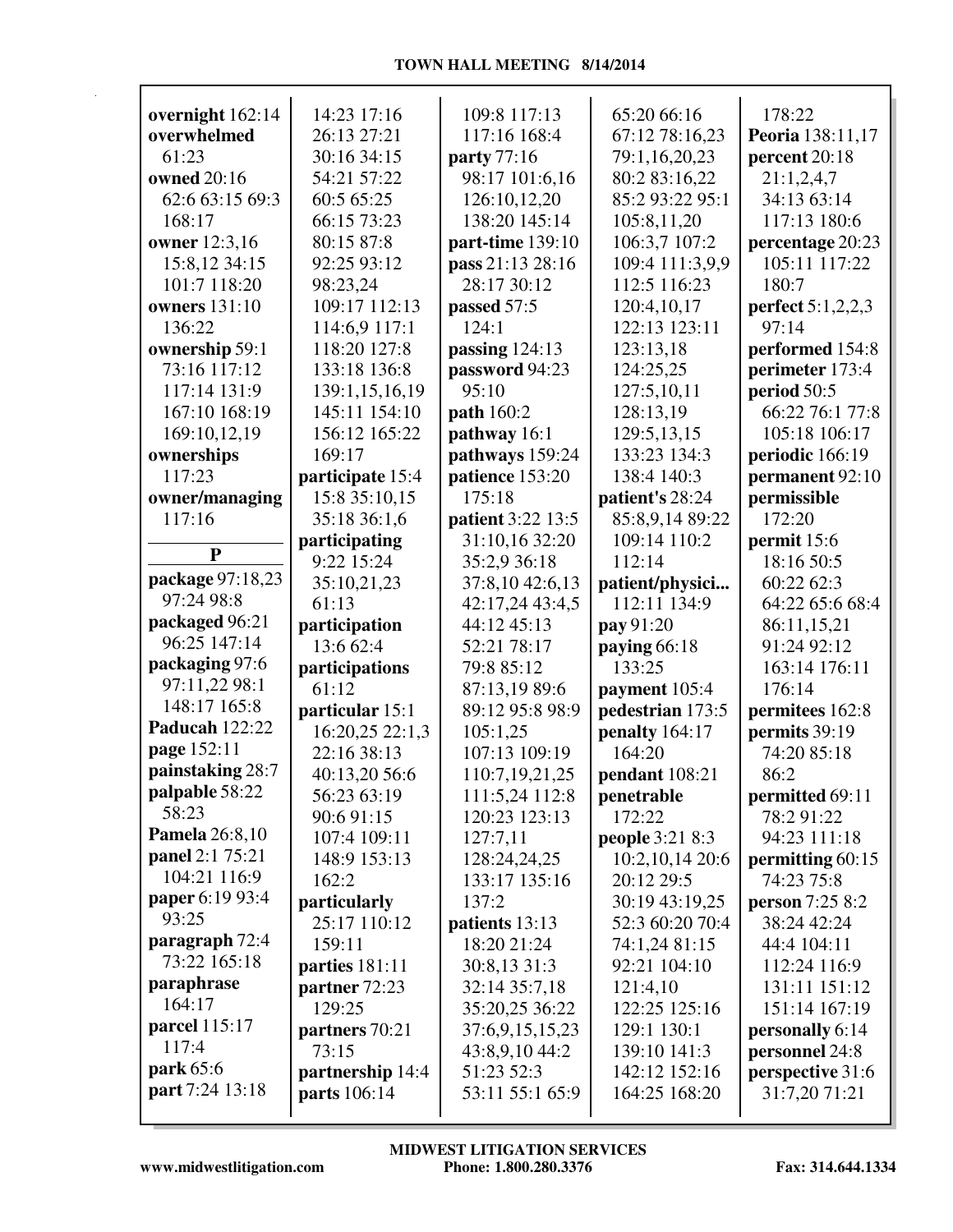## **TOWN HALL MEETING 8/14/2014**

| 74:8 140:3        | 128:15,15,21       | plans 11:3,12     | 62:24 102:9,21                        | 31:11 49:25       |
|-------------------|--------------------|-------------------|---------------------------------------|-------------------|
| pesticides 99:24  | 144:18,19          | 30:6 81:5 83:14   | 131:7 135:21                          | 108:21 110:2      |
| 99:25 100:3,4,8   | physician's 14:14  | 131:21 142:23     | 167:15,23,24                          | 150:12            |
| 100:14 161:8      | 105:15             | 163:7 175:9       | 168:2,5,18                            | potentially 35:15 |
| petitioning       | physician/patie    | plant 135:2       | 169:17,19                             | 91:25 97:1        |
| 132:17            | 42:11 43:22        | plants 50:19 56:4 | police 60:23                          | pounds 19:6       |
| pharmacists       | <b>Piasa</b> 17:11 | 56:6 101:11       | 80:25 81:3,19                         | power 7:4         |
| 118:20            | pick 39:5 79:14    | 135:3 158:18      | 81:23 82:3,11                         | practice 14:7     |
| phase 69:1        | 79:25 98:18        | 159:25 160:7,7    | 104:8 131:23                          | 16:4,10,12        |
| phenomenon        | 151:11             | 164:10 173:14     | 132:3,6 136:21                        | 75:12 111:10      |
| 74:8              | picking 87:24      | play 87:7         | 141:7,8,11,17                         | 123:16 144:19     |
| physical 45:16    | piece 63:1 132:9   | playing $71:5$    | 144:7 154:7                           | practicing 46:9   |
| 106:4 132:8       | pieces 125:22      | please 3:7 5:25   |                                       | 46:12 123:24      |
| 135:2             |                    |                   | <b>policy</b> 116:20<br>141:25 157:19 | Prairie 75:18     |
|                   | pilot 1:9 3:12     | 8:10 16:6 21:9    |                                       |                   |
| physically        | 5:19 20:3 23:11    | 24:7 27:15        | political 170:16                      | pre 155:16        |
| 137:20            | 57:7,15,20,22      | 48:15 104:23      | politics 170:18                       | precise 30:15     |
| physician 13:5,6  | 59:7 83:6 84:16    | 158:21 165:1      | Ponce 57:25 58:2                      | 97:21             |
| 13:13, 14, 15, 25 | 91:6 100:12,21     | plumbing $163:10$ | 138:14,15                             | precisely 19:5    |
| 14:2,6,6,8,10     | 127:5              | plus 35:12        | population 52:9                       | preclude 15:24    |
| 14:13,21 15:4     | pinstripe 104:23   | pocketed 58:10    | 120:23,24                             | 167:1             |
| 15:19,24 16:12    | place 19:11 27:8   | podium 7:15       | 121:9                                 | precluding 15:5   |
| 16:12,13 36:11    | 27:10 30:7         | 44:14 165:1       | portion 81:1                          | predictability    |
| 42:6,12,21,23     | 31:22 38:24        | 171:23            | portions 53:21                        | 31:15 89:2        |
| 43:24 44:4        | 53:8 59:18 79:5    | Poimboeuf 82:16   | 54:5                                  | predominant       |
| 45:11,13,16,19    | 81:11 83:2         | 82:19             | positions 24:11                       | 62:5              |
| 45:22,23 46:5,9   | 89:18,20 104:5     | point 3:5 5:12    | 129:3 133:5                           | preexisting 48:7  |
| 46:11,15 72:12    | 140:10 157:13      | 8:14 16:19 17:1   | possession 137:5                      | 49:12             |
| 72:12,19,20       | 157:18 162:19      | 17:14 18:25       | possibilities                         | prefer 69:15      |
| 73:4,9,10 75:1    | placed 155:7       | 19:5,20,24        | 71:18 168:16                          | 113:12            |
| 75:3,4,10,11      | places 93:8        | 20:19,24 22:9     | possibility                           | preference 21:2   |
| 85:7,13 107:10    | plan 11:19 17:16   | 22:14 24:20       | 171:18                                | 76:15 77:3        |
| 108:1,9 109:3     | 18:15,20 19:8      | 40:13 41:20       | possible 9:25                         | preferential 76:7 |
| 109:10,13,20      | 19:13,14,16        | 59:17 64:23       | 12:1 20:11 31:5                       | preferred 35:3    |
| 109:21,22,25      | 53:15 56:9 68:5    | 68:8 79:24        | 34:12 45:18                           | preliminary       |
| 110:6,10,16,19    | 77:2 78:12         | 86:22 89:8 93:4   | 66:8 139:4                            | 175:24            |
| 110:24 112:3,9    | 84:14,15 92:14     | 112:21 118:11     | 146:2 159:9                           | premise 109:2     |
| 123:16,19,23      | 96:4 102:4         | 128:8,14 138:7    | 170:24                                | premises 69:11    |
| 127:15 128:1,3    | 114:7 121:2        | 139:4 152:5       | possibly 33:17                        | prepare 49:1      |
| 128:7             | 133:8,11,21        | 155:21 159:19     | 34:4,16 163:20                        | 170:13            |
| physicians 16:1   | 135:17 137:8       | 164:24 167:9      | post 155:17                           | prepared 118:7    |
| 74:6 85:1 96:1    | 151:23 160:22      | 167:22 168:12     | 157:6                                 | 133:10            |
| 107:12 109:6      | 160:23 164:2       | 168:16 172:17     | posthumous                            | preparing 67:4    |
| 111:19,24         | 172:21             | 175:13 176:9      | 105:13                                | prescribed 17:2   |
| 118:19 123:13     | planned 177:14     | points $14:24$    | posting 29:21                         | prescribes 72:6   |
| 123:19 127:10     | planning $77:2$    | 17:17 19:18       | post-application                      | prescribing       |
| 127:13,17,20      | 126:9 129:12       | 20:15 25:18       | 29:10                                 | 16:20 134:3       |
| 127:22 128:11     | 132:17             | 59:19 60:4 61:1   | potential 29:23                       | prescription      |
|                   |                    |                   |                                       |                   |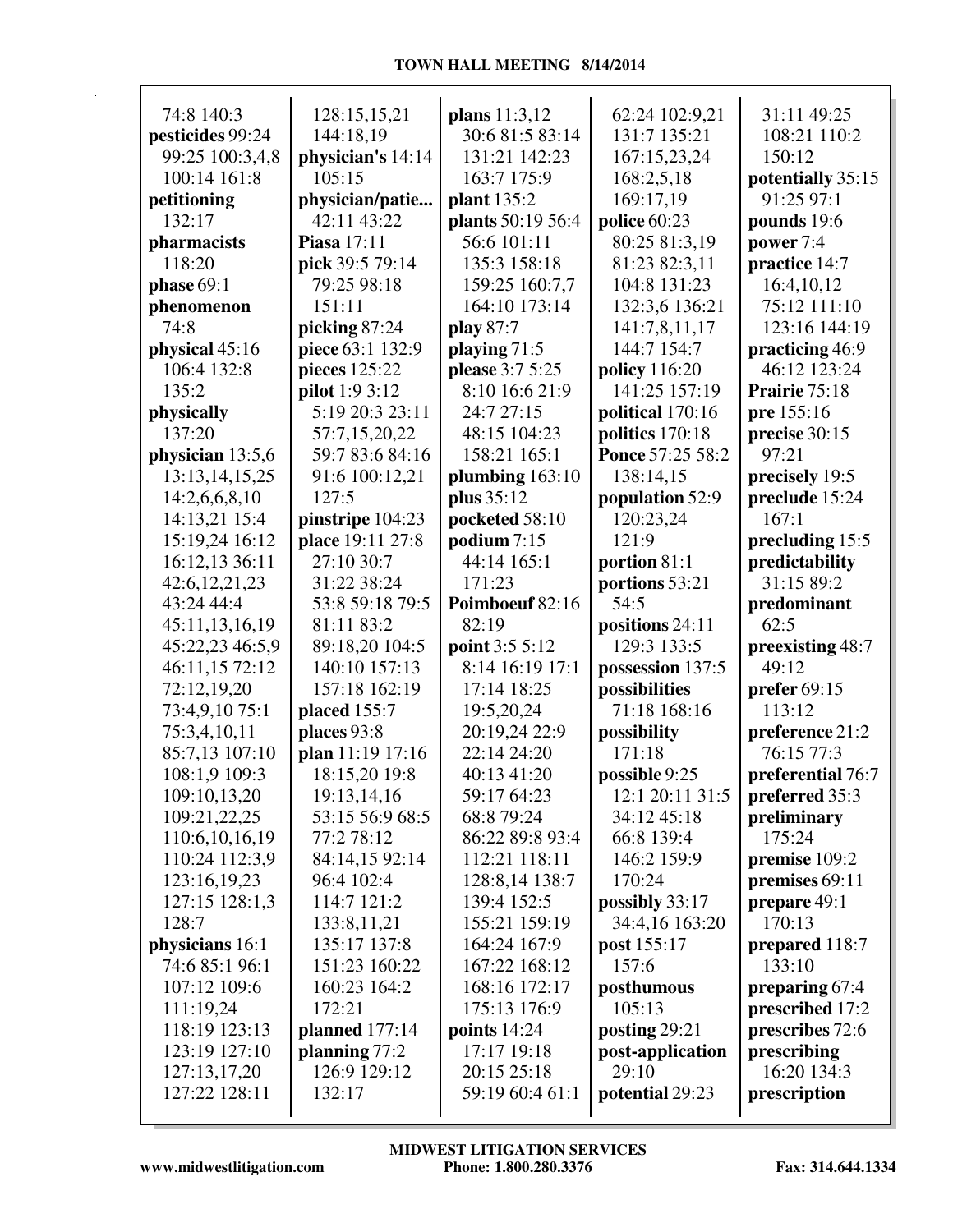| 109:20,21                | 115:19 122:22    | procures 22:18          | program 1:9        | 161:7,11          |
|--------------------------|------------------|-------------------------|--------------------|-------------------|
| 110:23                   | 125:13 147:21    | procuring 29:8          | 3:12,19,21,25      | properly 8:20     |
| prescriptive             | 156:3            | 29:13                   | 4:3,5,15,18,23     | property 49:17    |
| 16:23 159:19             | problem 27:24    | produce 65:8            | 4:25,255:3,8       | 69:6,15 132:8,9   |
| 177:7                    | 48:12 70:18      | 69:4 178:1              | 5:20 6:6,8,10      | proposal 173:10   |
| present 25:23            | 119:9 158:19     | <b>product</b> 30:14,20 | 9:22 13:6 20:3     | propose 124:23    |
| 53:17 114:10             | 173:6            | 30:24 31:9,15           | 20:11 22:11        | proposed 81:5     |
| presenting 53:15         | problems 118:14  | 31:16,24 32:2,3         | 23:11,18 25:10     | proposing 84:14   |
| presumably               | 122:16           | 32:5 36:12              | 29:2 33:5 35:7     | proprietary       |
| 15:12                    | procedure        | 50:15 51:6,8            | 35:19 36:4 45:6    | 153:1,3,13        |
| <b>pretty</b> 11:8 16:11 | 106:21 161:7     | 53:8,12 55:7            | 53:4 57:2,7,10     | protect 98:2      |
| 30:18 52:8               | procedures 98:7  | 56:14 65:9              | 57:13,15,16,21     | protected 94:24   |
| 67:10 149:25             | process 4:20 5:6 | 66:20 67:6,8,14         | 57:22 59:7 62:5    | 95:10             |
| 150:2 151:5              | 7:1 9:12 17:15   | 67:15 73:24             | 63:9 68:9,13       | protection        |
| prevent 153:3            | 28:6 29:17,20    | 83:13,17 84:3           | 81:25 82:2,12      | 142:19            |
| previous 45:17           | 32:13 35:4       | 88:22,23 89:2           | 83:6 84:16         | protocols 53:7    |
| 51:1 152:18              | 38:21 51:24      | 89:11,19 91:23          | 89:20 91:6,10      | 83:2              |
| 177:11                   | 54:6 58:5 60:14  | 92:12,15 96:20          | 97:10 100:12       | proud $5:4,4$     |
| previously 41:7          | 60:15 62:8,11    | 97:13 98:2,12           | 100:20,21          | prove 54:22       |
| 47:8 49:13 83:5          | 67:12,25 76:3    | 98:18 100:5,16          | 104:7 114:9        | 63:15             |
| 84:6 89:5                | 81:13,16 82:5    | 101:21 108:14           | 118:8 127:6,12     | provide 14:25     |
| 112:23 144:5             | 86:14 87:2 88:4  | 108:14 112:2            | 128:10 134:18      | 15:25 16:7        |
| pre-application          | 92:5 93:2,12,21  | 114:8 125:6             | 135:10,13,13       | 19:23 34:11       |
| 29:10                    | 97:8 102:1,22    | 138:24 147:7,9          | 137:24 138:3,8     | 54:3 68:15,16     |
| price 82:25 83:10        | 104:10 105:6     | 147:12,14,16            | 150:23 170:23      | 93:11 126:12      |
| prices $66:16$           | 107:16 109:19    | 149:4,18                | programmatic       | 127:4 164:11      |
| pricing $52:25$          | 118:6 119:20     | 161:11,15               | 116:20             | 164:14 165:22     |
| 66:23 67:17              | 119:22 120:14    | 165:7,11,13,24          | programs $21:22$   | 168:13            |
| 83:7,8                   | 125:11 128:25    | production 50:6         | 22:1 51:17 75:1    | provided 14:14    |
| primary $47:15$          | 131:6 133:7      | 64:24,24                | 83:15 137:16       | 33:15 154:2       |
| 82:10 123:19             | 139:25 140:9     | 134:16                  | prohibition        | providers 71:12   |
| principal 59:18          | 142:2 145:4      | productive 97:19        | 130:17 136:24      | provides 18:16    |
| 146:13                   | 151:17 152:6,7   | products 88:25          | prohibits 87:16    | 107:20            |
| principals               | 153:25 154:17    | 95:23,25                | 87:21 124:20       | providing $22:14$ |
| 136:22 140:20            | 154:20 156:10    | 111:25 112:1            | project $6:5$ 11:2 | 52:6,11,20        |
| <b>prior</b> 49:18 91:23 | 156:10 160:8     | 124:21 125:1            | 11:10              | 53:19 93:20       |
| 119:22 150:19            | 160:18 161:18    | 131:1,2 147:19          | projections 49:3   | 98:5 117:8        |
| 152:13 170:11            | 161:22,23        | 148:1,3 150:8           | 120:17             | 127:2 146:8,23    |
| priority 75:25           | 162:12,17,19     | 150:14 162:2            | promise 17:5       | 170:6             |
| 76:6                     | 170:12 175:1     | 162:11                  | 20:15              | provision 13:11   |
| private 28:24            | processes 103:4  | professional 6:9        | promote 94:25      | 15:1 18:25 63:2   |
| 70:21 88:5               | 130:12 142:3     | 33:12 62:21             | 95:1               | 68:1 72:11        |
| probably 15:13           | procured 22:9    | 74:25 134:6             | promptly 118:7     | 105:2,13          |
| 16:13 21:14              | procurement      | profile 133:21          | pronounce 8:20     | 136:14 159:22     |
| 22:14 61:16              | 29:16,21 90:3    | profit $55:18$          | proof 48:21        | provisions 41:16  |
| 68:12 92:4,16            | 101:19 102:1     | profit-sharing          | 105:17             | 107:9 130:19      |
| 108:20 113:10            | 118:5            | 14:5                    | proper $105:21$    | provocation       |
|                          |                  |                         |                    |                   |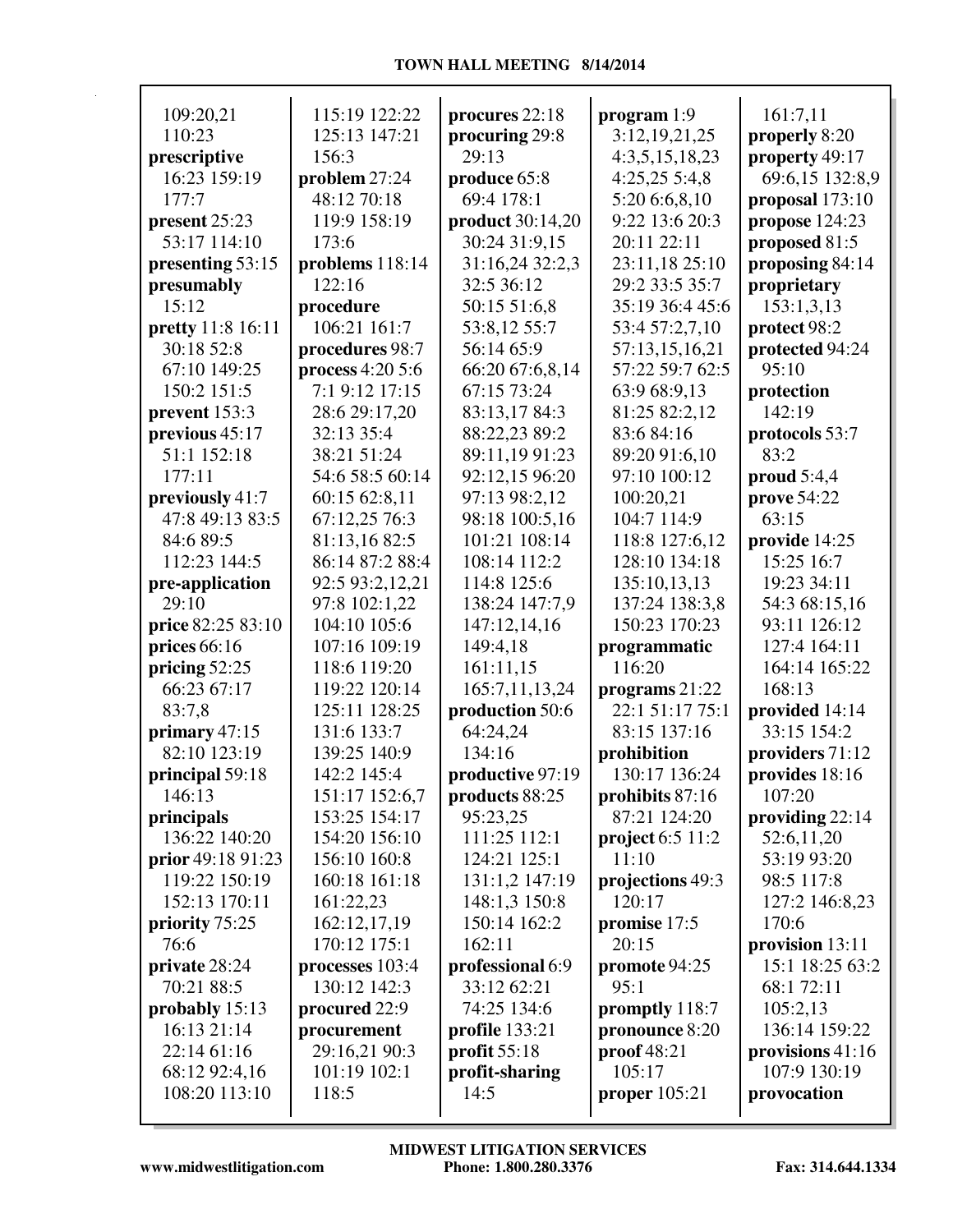| <b>public</b> 3:13,14,16 | 88:14 164:17       | 56:18,24 58:3   | 176:7,16,25       | $\mathbf R$         |
|--------------------------|--------------------|-----------------|-------------------|---------------------|
| 4:22 5:17 6:7            | P-A-M-E-L-A        | 58:16 61:11     | 178:23 179:24     | radio 56:5 95:22    |
| 25:11 28:9 79:8          | 26:10              | 62:2,17 63:7,17 | 179:25 180:13     | 130:25              |
| 95:21,23 96:3            | P-O-I-M-B-O-       | 64:9 65:25      | questionable      | raise 3:4,7 16:5    |
| 106:3,15 107:1           | 82:20              | 67:23 68:18     | 9:16 33:21        | 164:9               |
| 107:6 111:21             | P-O-N-C-E 58:2     | 69:1 70:2,10    | 147:4             | raising $61:3$      |
| 116:23,25                | 138:16             | 71:14 72:4      | questioners       | 139:9               |
| 121:7 127:3              | p.m 1:17           | 74:11 75:9,23   | 50:24             | Ramadan 21:17       |
| 128:16 129:2             |                    | 76:5 78:19      | questions 4:11    | ramp 64:6           |
| 130:11,14,15             | Q                  | 79:19 82:17,21  | 6:22,25 7:6,20    | random 166:19       |
| 130:20,24                | qualifications     | 83:4 84:1,5,25  | 7:21 8:2,4,7,12   | rapid 138:13        |
| 131:1 133:1              | 60:18 151:25       | 85:5,22 87:18   | 8:12 17:5,7       | raw 88:1            |
| 140:6 143:19             | qualified 51:22    | 88:22 89:10     | 21:10,20 24:1     | Ray 2:3 5:22        |
| 157:7 172:9,23           | 60:21,21,24        | 90:17,18 95:2,7 | 26:7 29:3,6       | 15:1 30:12 31:1     |
| 175:12 177:16            | 84:17 136:16       | 96:20 97:23     | 33:8 34:20 35:1   | 31:8 40:16 41:2     |
| publicize 129:22         | 151:21             | 99:13 100:2     | 35:2 39:22        | 41:23 49:11         |
| publicly 29:21           | qualifying 37:14   | 101:9 102:8     | 46:22 50:24       | 59:15 65:24         |
| published 100:6          | qualities 169:7    | 103:10,18,20    | 52:25 54:8,15     | 83:19 87:1 95:6     |
| pull 120:13              | quality 19:16      | 104:25 107:9    | 59:3 68:21        | 99:5,6,6 102:19     |
| 159:14                   | 56:14,15 65:9      | 108:1,6,25      | 96:18 104:19      | 113:11 114:18       |
| <b>pulled</b> 63:20 64:1 | 87:4 155:20        | 109:1,9 110:22  | 105:24 109:15     | 138:19 143:16       |
| purchase 67:14           | quasi 74:23        | 111:17 113:10   | 118:12 119:1      | 143:16 174:10       |
| 89:24,25                 | quest 51:20        | 113:24 114:2    | 121:16 122:11     | Ray's 159:18        |
| 101:14 106:11            | question $4:86:11$ | 114:14 115:9    | 125:12 127:15     | 172:17              |
| 107:7                    | 7:8,11,22 8:15     | 116:20 120:20   | 129:7 130:7       | <b>RDR/CRR 2:21</b> |
| purchased 30:23          | 8:25 10:6,13       | 123:12 124:1    | 131:17 142:16     | reach 180:18        |
| 137:4 165:24             | 12:8, 13, 19 13:4  | 124:10,19       | 144:5 146:1       | read 68:24 70:3     |
| purchases 89:22          | 13:15,17 14:3      | 125:8 126:9     | 156:4 157:1       | 74:1 95:17          |
| purchasing               | 15:14 16:17        | 127:2,9 129:18  | 178:22 180:16     | 165:5,10            |
| 30:14 31:4,10            | 17:12,12,23        | 130:9 131:5     | 180:17            | 166:11 175:22       |
| 31:16 49:5               | 18:3,7,23 19:18    | 132:16 133:15   | quick 5:13 50:23  | readily 17:21,25    |
| 135:17                   | 20:21 21:14,25     | 136:3 137:12    | 50:23 52:25       | 75:7                |
| purpose 129:13           | 22:22 23:14        | 137:19 138:18   | 62:16 66:21       | reading 28:5        |
| purposes 17:17           | 24:4,14 25:6       | 138:21 139:15   | 117:11 142:16     | 168:22              |
| 18:4 98:3                | 26:11,24 27:6      | 141:14 143:1,8  | quicker $94:1$    | reads 72:9 115:4    |
| 108:15 126:14            | 29:11 30:2         | 143:10 144:24   | 106:25            | ready $120:1$       |
| 146:23 148:17            | 32:19 33:10,13     | 145:17,23,25    | quickly 18:19     | 150:20 165:13       |
| purpose-built            | 33:22 34:17        | 147:2,7 150:11  | 90:18 91:4,14     | real 42:22 49:6     |
| 11:2,11                  | 36:7,20 37:13      | 151:10 152:10   | 105:10 150:2      | 52:24 98:12         |
| pushed 159:4             | 38:10 39:25        | 152:18 156:19   | 157:2             | 114:14 117:11       |
| put 61:1 64:11           | 40:8 41:7,8,19     | 158:6,12 161:5  | quiet $8:10$      | reality 112:8       |
| 76:8 83:2                | 42:10 43:21        | 163:24 167:9    | quite 52:22 67:16 | realize 124:6       |
| 105:13 116:6             | 44:10,14,17        | 169:11,13       | 84:1 92:23        | realized 105:11     |
| 119:14,15                | 48:6,19 49:15      | 170:15,21       | 105:24 109:25     | really 3:17 4:1,12  |
| 121:17,22                | 51:11,14,15,21     | 171:1,7,14,20   | 118:7 134:25      | 4:13,145:4          |
| 140:9 177:17             | 53:14 54:13,18     | 171:21 172:5,8  | 154:18 172:21     | 6:24 7:5 31:12      |
| putting 29:1             | 54:24 55:4 56:4    | 172:25 175:19   |                   | 31:13,16 38:22      |
|                          |                    |                 |                   |                     |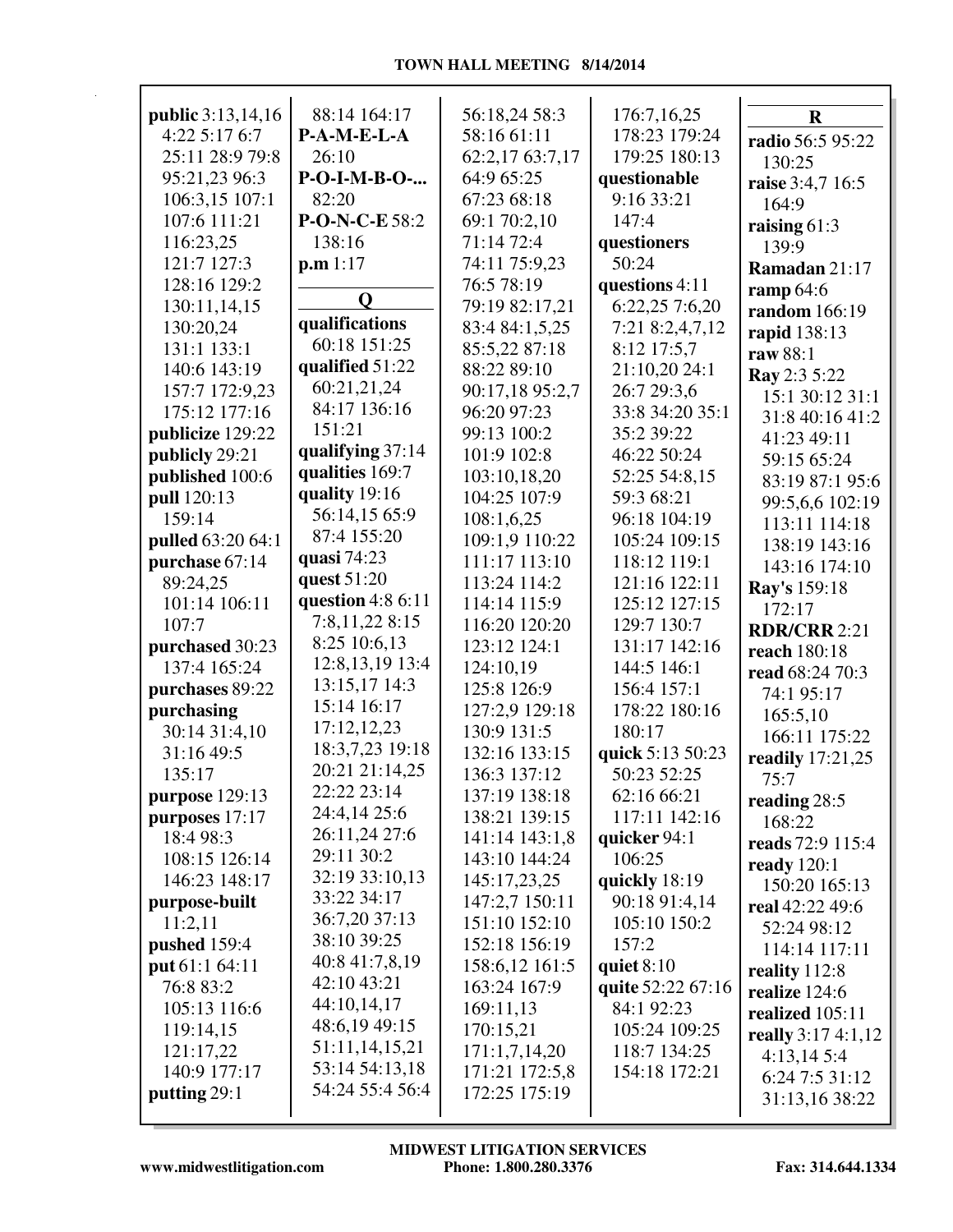| 44:3 45:8 58:13                  | 133:13                        | regard 65:4                  | regulations                        | <b>Renewable</b>           |
|----------------------------------|-------------------------------|------------------------------|------------------------------------|----------------------------|
| 60:23 64:2 74:5                  | recommendati                  | 113:14 114:3                 | 33:13 62:21                        | 102:12                     |
| 75:21 82:12                      | 112:5 155:11                  | 114:18 117:12                | 66:1 74:25                         | reopen $152:5$             |
| 87:2,7 90:23,25                  | recommended                   | 118:23 158:23                | 134:6 143:1                        | repeat 10:6 12:13          |
| 95:6 108:4                       | 44:19                         | 165:5                        | 144:25 145:3                       | 17:23 85:22                |
| 110:5 121:3,3                    | recommending                  | regarding $37:14$            | regulators 3:18                    | 92:22 108:7                |
| 124:10 134:9                     | 12:3, 16, 21 13:5             | 42:11 69:9                   | regulatory 55:17                   | 109:9 133:4                |
| 137:10 142:16                    | 14:8 42:13                    | 78:20 79:17,20               | 77:20 138:25                       | repeated 138:22            |
| 171:6,19,20                      | 73:11 109:3,10                | 85:6 143:2,12                | 171:8                              | repeating 12:8             |
| 172:13 180:8                     | recommends                    | 149:12 163:4                 | reiterate 171:2                    | 109:1 150:10               |
| Realtime 181:6                   | 14:2 72:22                    | 167:10                       | reject 133:12                      | reporter 2:21              |
| reason 34:4                      | record 7:19                   | regardless 37:22             | rejecting 133:22                   | 7:18 11:5 181:1            |
| 42:16 52:15,23                   | recorded 68:19                | regards 92:17                | rejection 133:16                   | 181:4,4,5,6,17             |
| 65:24 89:25                      | recordings 69:9               | 158:7                        | related 154:8                      | represent $122:10$         |
| reasons $30:16$                  | recordkeeping                 | region 79:2                  | 181:10                             | represented 82:1           |
| 39:17 45:15                      | 21:24                         | regional 127:16              | relationship 14:5                  | representing               |
| 53:23 56:13                      | records 42:24                 | regions $124:12$             | 34:5 42:6,12,16                    | 127:16                     |
| 67:10 109:18                     | 45:18 47:15                   | register 8:16                | 43:23,24                           | Republican                 |
| 110:18 112:10                    | 141:18 153:12                 | 35:20 80:4 85:4              | 110:20 112:11                      | 170:20                     |
| 114:16 117:6,7                   | rectify 33:19                 | 126:12 128:16                | 112:14 122:14                      | request 29:21,22           |
| 152:4 154:16                     | reduced 181:9                 | 147:12,22                    | 123:4,7 134:10                     | 30:5 153:5                 |
| 159:3                            | reduction 26:18               | registered 31:24             | relationships                      | 157:5                      |
| recall 19:3,10                   | 27:5                          | 52:3 78:4,6                  | 146:3                              | requested 156:21           |
| 77:20 116:2                      | redundancy                    | 87:13,19 95:25               | relative $11:3,12$                 | requests 29:22             |
| receipt 98:14                    | 92:19                         | 98:22,23                     | 24:6 59:12                         | 29:23 66:8                 |
| receive 79:5 80:3                | redundant 93:9                | 111:18 124:25                | 70:11 127:13                       | require 19:1 22:1          |
| 85:19 91:1,17                    | refer 74:23 77:22             | 148:1,7,10,21                | 135:10                             | 25:18 36:25                |
| 105:12 128:21                    | 105:5                         | 181:5                        | relatively 108:10                  | 47:13 61:15                |
| 161:12<br>received 4:4 6:18      | reference 13:12<br>22:6 27:22 | registering 35:23<br>36:2    | 118:6                              | 75:3 77:25<br>94:16 104:10 |
|                                  | 41:14 47:4                    |                              | release 37:6                       |                            |
| 14:20 28:9 77:5                  |                               | registration                 | released 71:15                     | 112:10 117:18              |
| 127:21                           | 61:11 63:18<br>105:5 115:23   | 51:24 74:14                  | releasing 128:6<br>relevant 110:12 | 124:15 146:1               |
| receiving $29:21$<br>31:16 79:11 | 166:3                         | 140:14 147:9<br>147:11 175:2 | relocate 126:3                     | 151:25 152:25<br>167:5     |
| 105:9 106:7,13                   | references 13:13              | registrations                | rely 80:19 93:8                    | required 19:8              |
| 129:8                            | 22:6 26:25 53:6               | 36:12                        | 142:7                              | 22:16 26:19                |
| recess 121:24                    |                               | registry 85:15               |                                    | 55:20 77:5                 |
|                                  | referencing 15:2<br>23:1 63:4 | 106:4 137:3                  | relying 19:25<br>128:1             | 87:10 101:14               |
| recognize 94:5<br>139:6          | 108:20 168:3                  | regs 46:23 63:19             | remain $8:10$                      | 117:21 124:4               |
| recommend                        | referred 69:8                 | 64:4 175:22                  | remember 20:3                      | 125:3,13                   |
| 11:25 14:6 73:8                  | referring $13:1,13$           | regular $44:21$              | 115:1,12                           | 142:20 145:19              |
| 73:14,15                         | 13:16 64:20                   | 46:14 55:16                  | reminder 6:23                      | 146:4 175:24               |
| 113:13 119:4                     | 72:12 76:11                   | 99:25 110:10                 | 7:12                               | requirement                |
| 163:22                           | refers $16:13$                | regularly 71:7               | removal 41:21                      | 20:23 36:18                |
| recommendation                   | 178:16                        | regulated 178:6              | removed 27:22                      | 40:4 41:22                 |
| 12:23,25 81:7                    | <b>refine</b> 21:23           | regulation 6:10              | renderings                         | 49:14,20 50:12             |
| 81:15 105:15                     | reform $47:14$                | 77:23                        | 163:11                             | 68:25 77:15                |
|                                  |                               |                              |                                    |                            |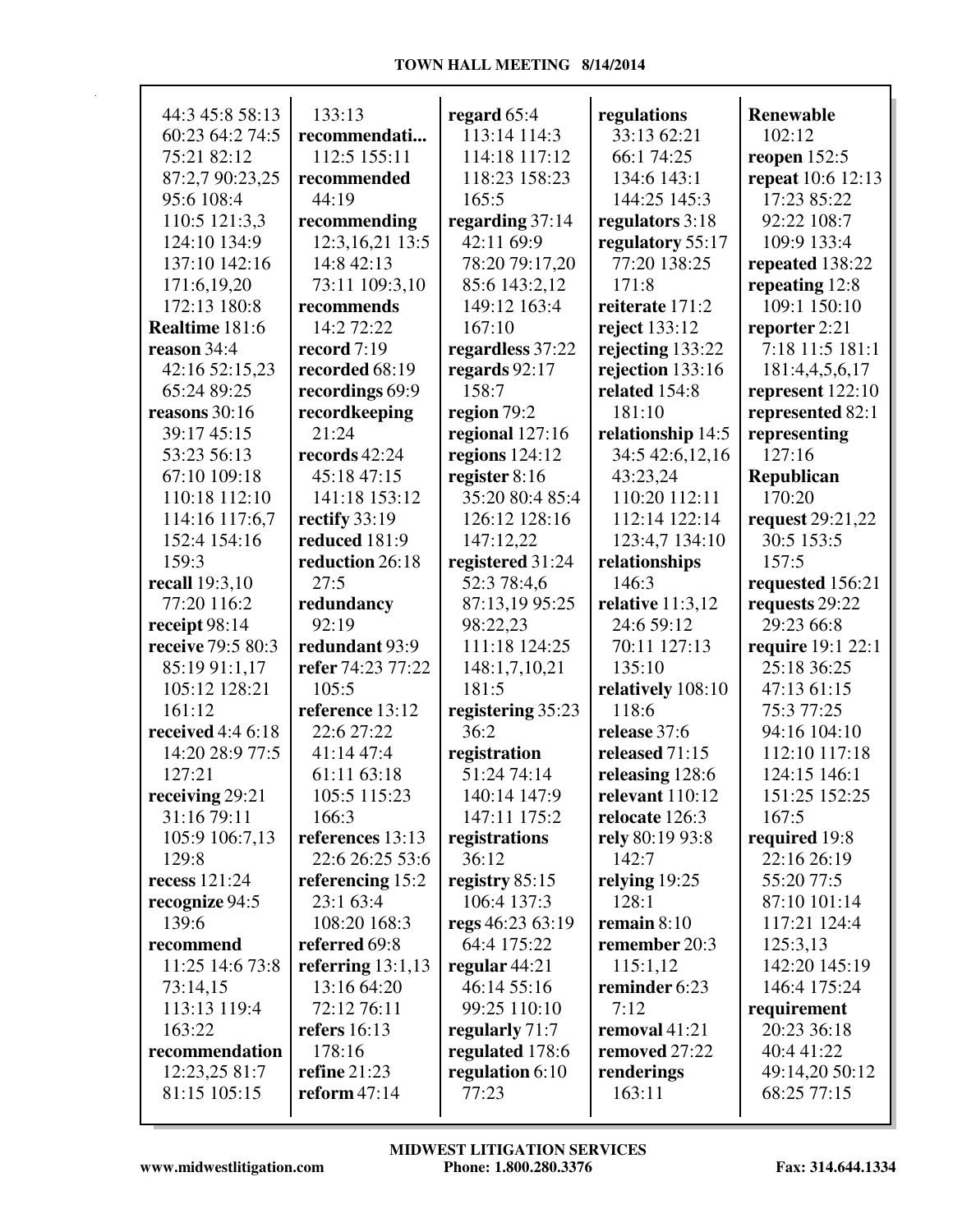| 78:8,13,14        | 167:15,16,25      | 156:12 173:17      | role 13:14           | run 60:16 104:18   |
|-------------------|-------------------|--------------------|----------------------|--------------------|
| 115:19 123:15     | 168:2 169:4,5     | 173:18             | roll 120:18          | running 5:5 45:7   |
| 123:23 124:7      | residents 35:12   | reviewed 48:1,2    | 158:16               | 57:10 61:17        |
| 124:18,23         | 74:16 169:5       | 77:9,10            | rolling $158:16$     | 79:7 82:13         |
| 125:2,19          | resource 154:16   | reviewing 24:17    | 159:13               | 128:10 135:3       |
| 140:17 141:11     | resources 48:21   | 24:25 42:23        | <b>Romy</b> 21:16,19 | 149:24 150:8       |
| 141:23 142:24     | 97:18 135:14      | 81:4 91:3          | room 6:18 7:13       | <b>R-A-M-A-D-A</b> |
| 143:4 144:6       | respect $145:1$   | 137:15             | 57:21 71:25          | 21:20              |
| 147:11 177:7      | 147:8             | reviews 154:8      | 74:1 177:16          | R-O-M-Y 21:19      |
| 179:2             | respective 25:10  | revolved 64:9      | rooms $164:7$        | $R-O-S-S$ 99:12    |
| requirements      | 77:6 87:4         | revolving 136:19   | root 15:14           |                    |
| 11:17 16:21       | 117:22 168:16     | <b>RFID 56:4,9</b> | Ross 99:10,11        | S                  |
| 22:7,8 25:1       | respectively      | 101:5,10           | <b>rotate</b> 33:10  | sale 50:6 56:12    |
| 29:16 32:1,11     | 31:17             | <b>Rich 89:3</b>   | rough $52:6$         | 165:8,13           |
| 36:22 38:4,13     | respond 106:22    | right 3:6 6:17     | round 34:19          | sales 55:22        |
| 47:21 49:25       | 129:9             | 8:19 10:1 11:1     | 37:10                | 146:20             |
| 52:22 60:16       | responded 51:21   | 12:2,15 15:7       | rule 13:10,22        | <b>Sam 99:3</b>    |
| 68:10 71:18       | response 115:16   | 16:14 18:24        | 28:4,641:11          | sample 98:7        |
| 78:5,9 90:5       | 140:12 176:6      | 26:2 27:25         | 62:17 95:16          | 166:8,19           |
| 97:11 100:3       | responsibility    | 29:15 32:18        | 100:10 126:15        | samples 87:25      |
| 101:22 102:12     | 26:15,23 27:19    | 43:3 44:6 47:12    | 137:7 152:10         | sampling 87:25     |
| 128:18,23         | 90:8 102:7        | 48:8,11,16         | 152:11 161:17        | satisfies 41:15    |
| 132:9 143:2,3     | responsible 44:4  | 49:21 50:2,22      | 162:1,12             | satisfy $40:3,24$  |
| 143:12,21         | 101:12 111:7      | 51:18 52:18        | rules 4:5,16 5:2     | 41:22              |
| 144:23 145:2      | 139:17            | 54:6 55:13,18      | 6:10,157:1           | save 43:19         |
| 150:1 152:5       | rest 81:12,24     | 57:21 66:4         | 11:16 13:17,23       | saving 138:17      |
| 163:14 171:10     | 122:24            | 69:20 72:3,14      | 14:23 15:3           | saw 7:20 159:23    |
| 174:9,13          | restrict 177:13   | 72:24 73:17,20     | 16:25 22:6           | saying 8:4 39:9    |
| 176:18 177:2      | restricted 29:25  | 83:20 88:21        | 26:25 27:22          | 45:8 63:14         |
| 177:23            | 126:18            | 95:5 96:10         | 34:2 41:21           | 65:19 77:25        |
| requires 10:18    | restriction 125:5 | 103:1,25 104:1     | 45:12 47:6 51:5      | 87:2 98:19         |
| 77:25 124:16      | 125:25 165:20     | 112:19 113:22      | 51:17 53:4           | 106:8 128:20       |
| 128:3,4 132:2     | restrictions      | 113:25 114:17      | 62:18,22 77:21       | 128:21 147:6       |
| 136:5 141:20      | 99:24             | 115:7,8 119:3      | 78:13 84:7           | 149:13 175:25      |
| requiring $10:22$ | result 34:7       | 120:25 121:12      | 88:11,18 94:17       | says 6:19 18:25    |
| 37:4 68:2 104:2   | results $141:9$   | 125:10 126:11      | 95:4,19 100:7        | 41:23 63:5 69:8    |
| research 14:17    | 165:23            | 126:15,18          | 115:5,15 116:7       | 88:23 126:16       |
| 14:21,22,25,25    | resumé 156:6      | 130:13 131:3       | 126:18 130:16        | 140:24 152:11      |
| 15:4,9,25 108:4   | retained 69:10    | 144:11 146:18      | 130:19 133:6         | 158:8 165:6        |
| 127:20            | <b>Returning</b>  | 155:1,10 156:2     | 136:25 139:2,4       | 178:5              |
| reserve 88:21     | 153:24            | 156:14 157:20      | 139:19 144:6         | <b>SB</b> 124:13   |
| reside 168:10     | returns 33:15,19  | 160:25 166:6       | 149:24 151:18        | scan 104:5         |
| residency 54:22   | Revenue 82:3      | 166:14,22,25       | 158:7 161:6,15       | <b>Schauerte</b>   |
| 125:18,23         | 154:9             | 170:3,4 174:14     | 162:20 163:7         | 104:14 144:1,3     |
| 126:3             | review 81:7,11    | 176:2 179:8        | 168:11 171:3         | schedule 18:14     |
| resident 54:21    | 93:21 94:1        | robust 36:4        | 171:11 175:1         | Schneider 43:7     |
| 125:14 167:13     | 134:25 139:25     | 52:23              | rumors 170:15        | 104:15,17          |
|                   |                   |                    |                      |                    |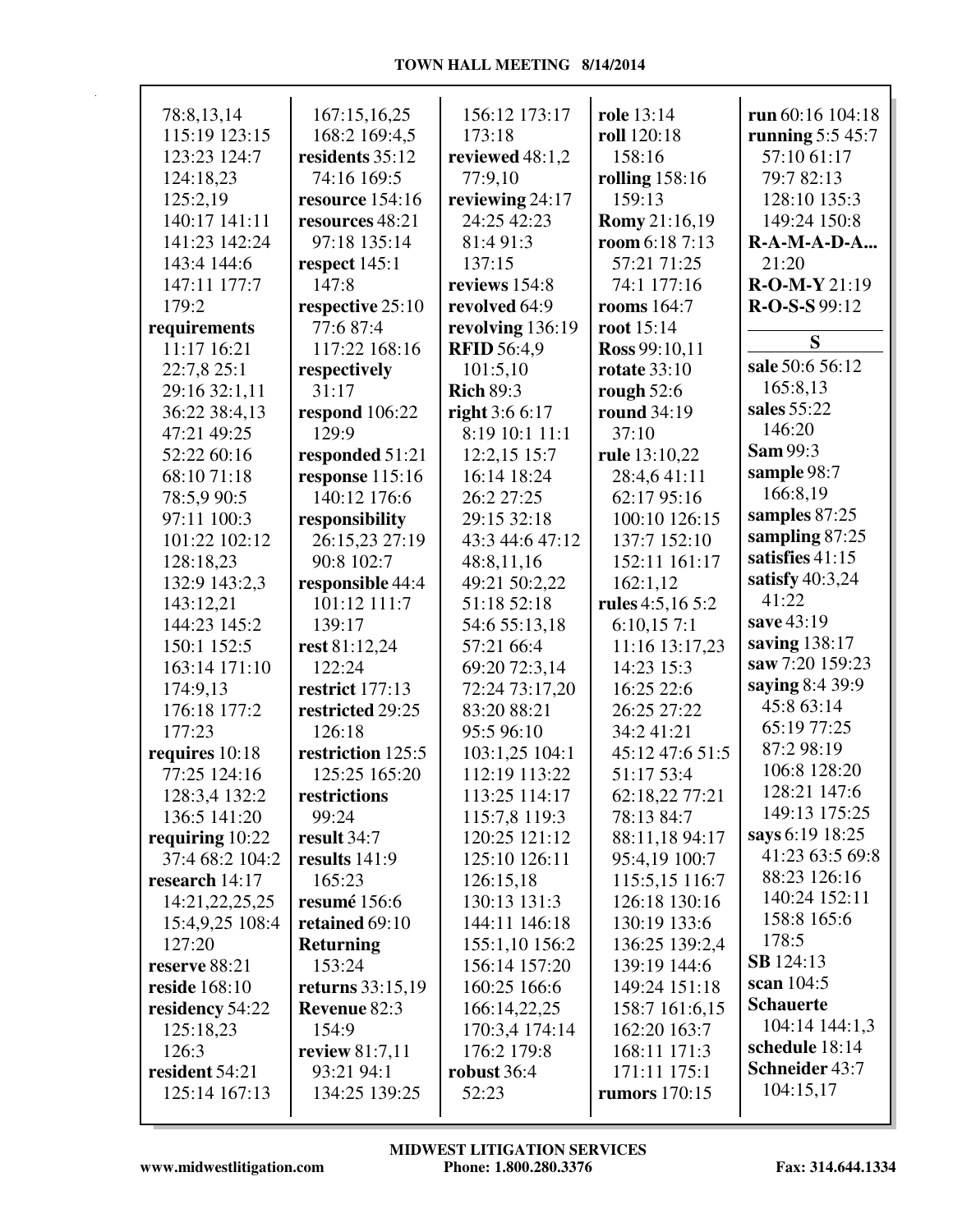| Schreiber 46:19               | secure $92:15$              | selected 24:12                    | set 50:11,20                  | 109:25                          |
|-------------------------------|-----------------------------|-----------------------------------|-------------------------------|---------------------------------|
| 46:20                         | 143:18 172:23               | selection 14:23<br>24:16 25:22    | 54:25 55:5                    | significantly<br>115:6          |
| science 97:14                 | 173:12                      |                                   | setback 116:2                 |                                 |
| scientist 158:21              | security $19:2,8,9$         | 81:12,16 107:5                    | setting $20:12$               | signify $135:17$                |
| scientists 100:17             | 19:13,14 22:7               | 153:25 156:7                      | 107:13 114:15                 | signing $46:16$                 |
| score 24:9                    | 56:14 67:24                 | self-medicate                     | seven 68:24                   | sign-in $7:12$                  |
| scored 68:12                  | 68:18 69:9,9                | 111:6                             | share 157:10                  | 121:18                          |
| 76:2 77:9                     | 81:1,5 92:7,8,9             | self-referring                    | shared $154:2$                | sign-up 121:22                  |
| scores 24:19                  | 98:18 117:6                 | 74:6                              | 155:17                        | similar $63:9$                  |
| 60:25                         | 126:10,13                   | sell 53:1 55:1,7                  | sharing $157:11$              | 81:14,24 83:19                  |
| scoring 18:4,8,12             | 138:20 139:6                | 55:11,17,20,24                    | sheet 6:19 7:13               | 88:22 109:24                    |
| 19:15 24:7                    | 139:12 143:17               | 67:9 94:20                        | 121:18                        | 125:3                           |
| 29:23 62:24                   | 143:21 154:6                | 130:11 149:17                     | sheets 121:22                 | simple 75:7                     |
| 81:4 131:5                    | 155:6 160:3                 | 150:15                            | Sherman-Ober                  | simply $33:20$                  |
| 151:24 153:24                 | 164:1 172:21                | selling 32:9,10                   | 5:15                          | 51:14 74:14                     |
| 154:6,23 155:6                | 173:9,9,17,18               | 50:15 98:8                        | She'd 112:25                  | 164:13                          |
| 155:15 156:1,6                | see 32:5 44:18              | 148:2 149:6                       | shipment 152:13               | <b>Singer 180:1</b>             |
| 156:9,12                      | 57:17 62:20                 | send 103:23                       | shipped $167:1$               | single $99:21$                  |
| screams 178:24                | 65:7,15 75:24               | 179:20                            | <b>Sholar</b> 17:9,11         | $\sin 12:6,12$ 17:13            |
| se 54:17 55:12                | 80:15 85:11,12              | sending 106:4                     | short 66:22                   | 21:18 22:4                      |
| search 22:20,23               | 92:11 97:10                 | 107:6                             | 115:15                        | 152:15                          |
| searching 177:21              | 111:13 115:4                | sense 52:8 106:19                 | shortage 66:17                | sister 82:7                     |
| second 12:5                   | 116:10 118:22               | sensible 11:7                     | 66:20                         | sit 64:23 163:15                |
| 13:18 28:5                    | 121:23 122:16               | sensitivity 61:9                  | Shorthand 181:4               | site 79:18 95:10                |
| 34:19 37:25                   | 122:19 123:5                | sent 167:7                        | 181:17                        | 114:19 163:7                    |
| 38:24 54:23                   | 129:10 138:11               | separate 38:7                     | shortly $57:11$               | 163:19                          |
| 60:13 69:1                    | 141:4 144:24                | 40:7,10 69:3                      | shot 30:11                    | sitting 62:23 66:7              |
| 107:8 114:24                  | 151:24 172:3                | 167:24 168:15                     | <b>Shourd</b> 26:8,10         | 67:15 136:21                    |
| 115:21 123:25<br>138:17 158:1 | 172:12,13                   | separately 139:8<br>148:14 168:18 | show 39:11 43:4<br>47:25 49:2 | situation 30:15<br>74:5 151:18  |
|                               | 173:13,15<br>176:18         |                                   | 62:19 122:13                  | 169:19                          |
| Secretary 82:5<br>154:9       | seed 56:12                  | separation                        |                               | six 18:14 26:13                 |
| section 13:9                  | seeds 30:4 50:25            | 116:17,25<br>117:5 164:4          | 174:17<br>shown $48:23$       | 42:8 162:2                      |
| 19:20 20:19,24                | 51:2,6 84:2,6               | September 37:15                   | 68:3                          | six-month $105:7$               |
| 26:12,17 27:1,4               | seeing $42:20$              | 76:16,17 77:3,6                   | shows $62:3$                  | size 18:25 82:21                |
| 27:21,23 59:17                | 44:10 45:10,13              | 93:22 121:11                      | side 34:11 58:4               | 148:25 149:3                    |
| 60:4 61:1 62:22               | 123:2 180:20                | 170:11                            | 97:15 108:5,23                | 158:10 160:13                   |
| 63:19 64:19                   | seen 35:18 44:19            | sequencing 67:18                  | 124:17 127:22                 | slightly 96:8                   |
| 68:18 69:8 72:4               |                             | seriously 4:12                    | 134:8 159:7                   | slowly $7:15$                   |
|                               | 51:7 62:23,25<br>66:19 93:3 | 90:25                             | 171:8 173:15                  | small 60:8 92:1                 |
| 72:16,17 73:7<br>92:20 95:19  | 134:4 136:4                 | serve 14:10 73:4                  |                               | smokeable 112:2                 |
|                               | sees 123:14                 |                                   | sight $173:5$                 | 148:6                           |
| 102:9 115:1                   |                             | 73:9,19 122:19                    | sign 21:9 121:20              |                                 |
| 165:5,18,21                   | segment 140:2               | 122:25<br>served 65:20            | 128:22 130:6                  | softball 24:1,4<br>32:19 129:18 |
| 168:11,14,15                  | segregated 20:22            | service 146:24                    | signature 46:9                |                                 |
| sections 19:19,24             | select 78:16,24             |                                   | signed 8:15 57:6              | solace 4:7                      |
| 25:18 47:3                    | 79:1,4 85:2<br>106:12 107:3 | services 2:23                     | 129:21 164:25                 | solar 102:11                    |
| 92:22 168:5                   |                             | 62:1,10 146:23                    | significant 69:6              | solely 25:3 96:2                |
|                               |                             |                                   |                               |                                 |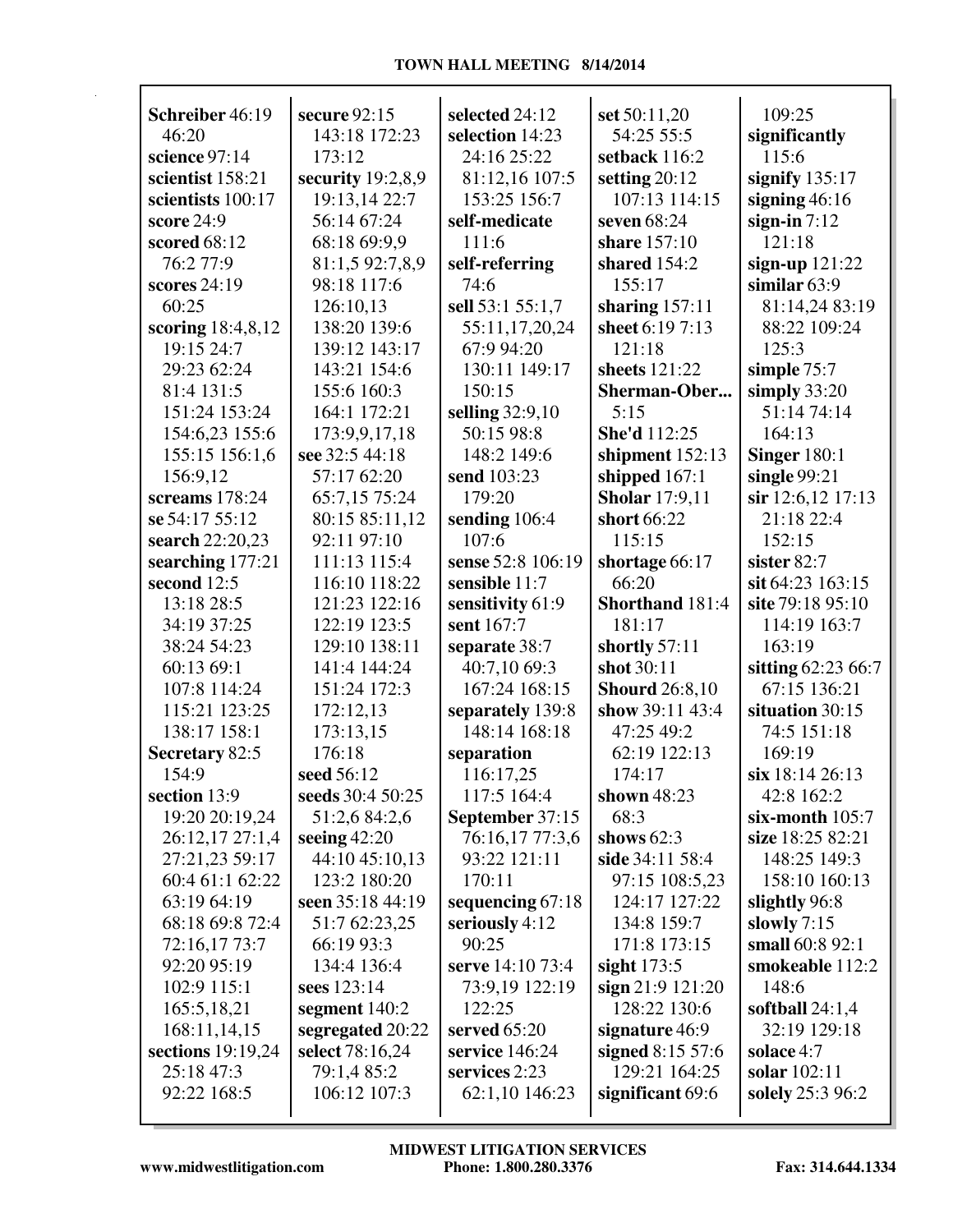| 111:20                      | 25:21 40:17        | specifics 153:10        | 21:22 22:1,6,9  | 177:23 178:6,9     |
|-----------------------------|--------------------|-------------------------|-----------------|--------------------|
| soliciting 83:18            | 176:17             | 156:16 159:17           | 22:17 23:7      | 179:9 181:18       |
| solutions 70:22             | speaks $68:19$     | 171:11                  | 24:24 29:8,12   | statement 38:9     |
| solve 173:5                 | special 157:22     | specifying $11:21$      | 30:4,25 32:19   | 153:2              |
|                             | specialist 123:14  |                         | 32:22 35:4,5,23 | statements 46:24   |
| somebody 30:8<br>50:16 65:5 | 123:18             | spectrum 3:21           | 36:2 37:11 43:4 |                    |
|                             |                    | speed 17:15 18:5        |                 | 47:1,11 48:1,2     |
| 140:8 143:19                | specialists        | 18:9                    | 46:10 51:10,13  | 48:2               |
| 160:11 168:23               | 122:19 123:2,8     | spell $7:16$            | 51:23 53:1,12   | states 20:6,8 23:2 |
| 168:25 171:5                | specialize 122:19  | spend 49:16             | 54:16,19 55:10  | 30:17 35:17,18     |
| 178:8,23                    | 122:20             | spent 50:18 97:5        | 55:22 57:8,10   | 51:7,16 55:2,8     |
| someone's                   | specializing       | spoken 97:8             | 57:19 58:14     | 55:25 56:19        |
| 109:22                      | 124:21             | 112:23                  | 60:22 61:13,14  | 57:11 66:19,19     |
| somewhat 28:6               | specific 11:17     | sporadically 52:7       | 61:16 62:3 63:9 | 70:3,11,19 71:6    |
| 75:6 114:20                 | 20:2 24:19,22      | spread $58:20$          | 63:16,22 64:5   | 71:22 72:5 97:7    |
| soon 92:11                  | 25:16 42:15        | spring $128:10$         | 64:10 66:9 67:4 | 100:17 103:4       |
| 106:10 134:15               | 45:9 52:20,22      | <b>Springfield 5:25</b> | 70:6,7,14,17,20 | 119:5,11,13        |
| 157:11                      | 54:4 62:16 63:7    | 122:23                  | 71:9 74:12,21   | 123:8 125:3,8      |
| sooner 42:19                | 75:9 79:9,18,20    | sprinkler 142:20        | 75:10 80:25     | 125:16 136:9       |
| sorry 10:5,5 11:6           | 85:12 89:24        | St 2:24 43:11           | 81:3,23 82:3,5  | 137:15 142:3       |
| 20:1 71:13 73:2             | 96:25 101:17       | 122:21 123:3            | 82:11 83:7,8    | 142:11 143:3       |
| 78:3 87:18                  | 101:25 107:15      | staff 19:2 100:17       | 88:5,8 89:5,15  | 159:23             |
| 93:22 108:7                 | 115:9 121:4        | stage $71:4$            | 90:7,20 97:9    | statewide 6:5      |
| 113:5 121:21                | 122:14 123:6       | stake 86:6 146:14       | 98:19 101:6,13  | 52:12,13           |
| 133:4 137:25                | 124:16 127:15      | stamped $11:3,12$       | 101:20 103:19   | 124:12 127:16      |
| 142:16 143:10               | 127:24 135:9       | <b>Stan 99:3</b>        | 103:21 104:5,6  | state's 29:16 35:1 |
| 144:15 145:10               | 137:7,13 138:7     | standing 6:8            | 104:8 105:6,10  | static 93:4        |
| 145:24 146:5                | 139:6 143:1        | start 25:17 61:19       | 105:16,19       | stating $43:12$    |
| 168:21 174:20               | 145:6,18           | 67:4 76:2 77:9          | 106:8 107:20    | statistics 166:8   |
| 174:21                      | 146:24 154:21      | 84:18 86:3,16           | 107:23 108:11   | status $87:23$     |
| sort 63:13 68:6             | 157:12 160:12      | 89:20 91:9,10           | 108:17 111:2    | statute 5:1 10:18  |
| 74:13,20 80:9               | 160:21 168:4       | 91:12,20,22             | 119:8 120:10    | 13:12,17,22        |
| 87:5 120:16                 | 170:7,10           | 105:24 152:6            | 121:2 122:6,7,9 | 33:1 35:14         |
| 145:14 153:1                | 172:16 176:19      | 170:11                  | 123:2 125:14    | 36:24 52:22        |
| 163:10                      | 176:21 177:1,1     | started 8:18            | 127:3,9 131:23  | 53:4 72:17,18      |
| sound 3:3 10:4              | 177:2,15 179:5     | 19:12 50:14             | 132:3,6,23      | 74:2 84:8 87:15    |
| sounds 68:17                | specifically 13:12 | 84:16 105:7             | 133:11,16,21    | 87:20 107:15       |
| 86:13 156:8                 | 21:20 24:23        | starting $3:1$          | 136:1 137:3,4   | 107:20 124:15      |
| Southern 122:5              | 29:3 39:11         | 31:13 37:17             | 137:11 141:7,7  | 124:18 139:16      |
| 123:1                       | 42:12 48:6 58:4    | 43:8 92:11              | 141:11,17,17    | 141:20 153:6       |
| space 158:15                | 63:5 66:1,25       | 112:22 119:23           | 142:2 144:7     | statutes 136:25    |
| 159:12 160:13               | 67:23 95:4         | starts 72:18            | 150:17 151:1    | statutory 72:11    |
| speak 45:23 66:1            | 96:20 108:3        | 119:20 139:8            | 154:6,9,14,19   | 138:25 141:12      |
| 74:4 104:22                 | 110:3 121:8        | start-up $18:15$        | 158:18 160:14   | 141:22             |
| 121:19,21                   | 129:4 135:11       | 66:22                   | 166:9,10,12     | stay $50:14$       |
| 143:15                      | 163:9 173:7        | state 1:8 3:18 5:3      | 167:3,5 170:17  | stayed 19:3        |
| speaker 3:5                 | specificity        | 5:24 6:2 7:16           | 171:2,9,24      | step 60:13 128:6   |
| speaking $24:22$            | 168:13             | 10:9,21,24 20:4         | 175:4,6 176:19  | 143:16 168:21      |
|                             |                    |                         |                 |                    |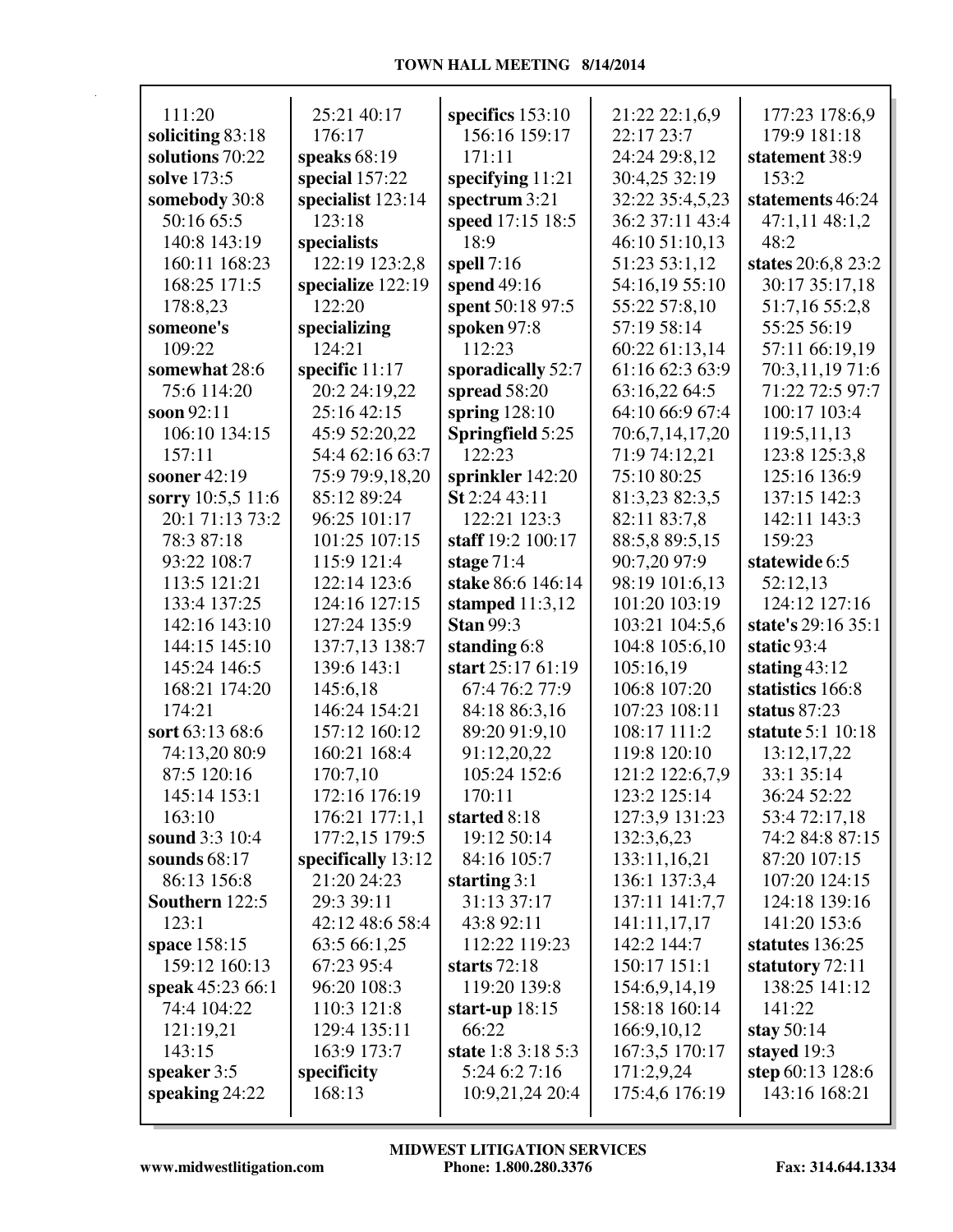| Stephanie 42:2,3<br>112:24           | substantial                         | 95:17 113:15             | <b>S-T-E-P-H-A-</b>     | talks 26:18 72:11             |
|--------------------------------------|-------------------------------------|--------------------------|-------------------------|-------------------------------|
|                                      | 134:25                              | 115:24 117:17            | 42:4                    | 95:20 102:3                   |
| steps 107:19<br>sticking 163:2       | success $71:25$<br>72:1             | 119:19,21<br>129:9 130:6 | S-U-L-L-I-V-A<br>103:16 | Tanya 113:6,8<br>tax 33:15,19 |
| stock 178:7 180:5                    |                                     | 138:7 150:18             |                         |                               |
|                                      | successes 119:6<br>successful 29:24 | 152:16,19                | T                       | 47:14,14,14<br>tea 147:20     |
| stop 170:22                          | 38:17 39:3,4                        | 155:14,24                | table 4:13 8:17         | 148:13                        |
| stopped $171:14$<br>storage 68:20,20 | 50:1 57:17                          | 170:3 179:22             | 82:1 121:23             | team 24:23 25:20              |
| 69:17 70:8                           | 60:11 86:20                         | 180:9                    | <b>tables</b> 158:25    | 25:22,24 91:2                 |
| story $53:17$                        | 163:12                              | surety 26:16,20          | 159:4                   | 156:7                         |
| straightforward                      | successfully                        | 27:3,5,9,11              | tagged 56:4             | teams $24:22$                 |
| 118:6                                | 64:22                               | 41:17 80:6,7,12          | 101:10                  | 58:24                         |
| strain $147:13$                      | sudden 65:15                        | 80:15 174:5,15           | tagging $101:5$         | technically 173:4             |
| 148:9                                | suffice 27:7                        | 174:19 175:3,7           | take 4:7,9,12           | techniques                    |
| strains 30:5                         | 68:15                               | 176:8 177:2,9            | 6:13 18:21              | 159:11 160:11                 |
| 109:4,11 112:2                       | suggesting                          | surprised 114:22         | 21:15 39:16             | technology 22:8               |
| 148:5                                | 170:21                              | swearing $81:1$          | 44:24 45:6              | 160:14                        |
| street 2:23 58:9                     | suggestions 4:11                    | switch 79:23,25          | 48:18 49:2              | television 95:22              |
| stressed 167:11                      | suit 56:19 71:24                    | symptoms 109:5           | 56:18 75:10             | 130:25                        |
| strict $20:13$                       | 104:23                              | system 22:10,16          | 85:19 87:5 91:7         | tell 19:13 61:21              |
| strictly 169:18                      | suitable 10:9                       | 22:17 23:7 24:7          | 104:5 106:1             | 68:9 69:18                    |
| strip $133:12$                       | <b>Sullivan</b> 103:14              | 29:9,13 30:7             | 107:19 114:24           | 77:19 147:22                  |
| structure 172:16                     | 103:16                              | 62:24 63:23              | 121:14 129:5            | 153:21 160:21                 |
| 173:9,10                             | Sunday 6:1                          | 89:6,11,18 90:6          | 134:20 162:13           | 163:15                        |
| struggle 94:21                       | supply $34:3$                       | 90:7,9 98:11             | 178:3                   | telling $11:17$               |
| studies 14:17,25                     | 64:12,18 66:17                      | 101:10,13,20             | taken 5:7 11:16         | 95:17                         |
| 15:25 73:23,24                       | 66:23                               | 101:23 109:18            | 18:11 27:24             | ten 74:17                     |
| 108:4,10,19,21                       | support $25:13$                     | 142:20 148:3             | 121:24 134:6            | tend 50:19                    |
| study 108:15                         | 27:2 59:23,24                       | 158:23 159:14            | 181:8,12                | tens 36:8 120:3               |
| stuff 140:21                         | 59:25 60:3                          | 167:9                    | takes 94:14             | tensions 119:7                |
| 170:3                                | 118:2                               | systems $21:23$          | 127:10 157:5            | terminable 57:16              |
| subject 25:16                        | suppose $126:20$                    | 22:3 23:3,3              | talk 5:11 31:8          | terminal 105:12               |
| 100:9 170:17                         | 147:18 164:25                       | 89:20 101:5              | 46:24 49:11             | terms 16:25 25:9              |
| submission 93:16                     | sure 6:16,21 7:5                    | <b>S-C-H-A-U-E-</b>      | 59:17 157:2             | 27:19 31:2 51:8               |
| 144:9                                | 7:19,23 8:11                        | 144:3                    | talked $27:16$          | 51:14 53:15                   |
| submit 7:10 9:14                     | 11:8 16:11                          | <b>S-C-H-N-E-I-</b>      | 40:13 48:22             | 58:24 64:17                   |
| 75:25 90:13                          | 19:10 20:8 21:6                     | 104:18                   | 51:20 62:10             | 66:25 80:2                    |
| 94:7 116:9                           | 21:9 29:5 31:3                      | <b>S-C-H-R-E-I-</b>      | 66:15 89:5              | 92:19 98:6                    |
| 160:24 163:16                        | 32:9,16 39:24                       | 46:21                    | 101:4 120:15            | 120:17 128:2                  |
| 175:12                               | 40:9 42:23 44:3                     | <b>S-E-G-G-E-B-</b>      | 122:12                  | 128:24 129:19                 |
| submitted 29:18                      | 47:18 48:16                         | 178:25                   | talking $27:20$         | 159:23 160:6                  |
| 62:17 68:5                           | 53:8,25 56:9                        | $S-H-O-L-A-R$            | 40:15 51:23             | 168:13 171:7                  |
| 77:10 90:20                          | 60:3 61:23                          | 17:11                    | 58:13 86:5              | 172:8,9,20,21                 |
| 141:7                                | 63:14 64:21                         | $S-H-O-U-R-D$            | 97:15 112:12            | 173:19                        |
| submitting 86:16                     | 67:12 68:24                         | 26:10                    | 113:19 133:18           | <b>Terre</b> 122:22           |
| subpar $151:13$                      | 74:1 83:3 84:17                     | $S-I-N-G-E-R$            | 144:13 146:20           | test 63:10 88:21              |
| substance 156:5                      | 86:10 89:1 95:5                     | 180:2                    | 148:22                  | 88:25 165:23                  |
|                                      |                                     |                          |                         |                               |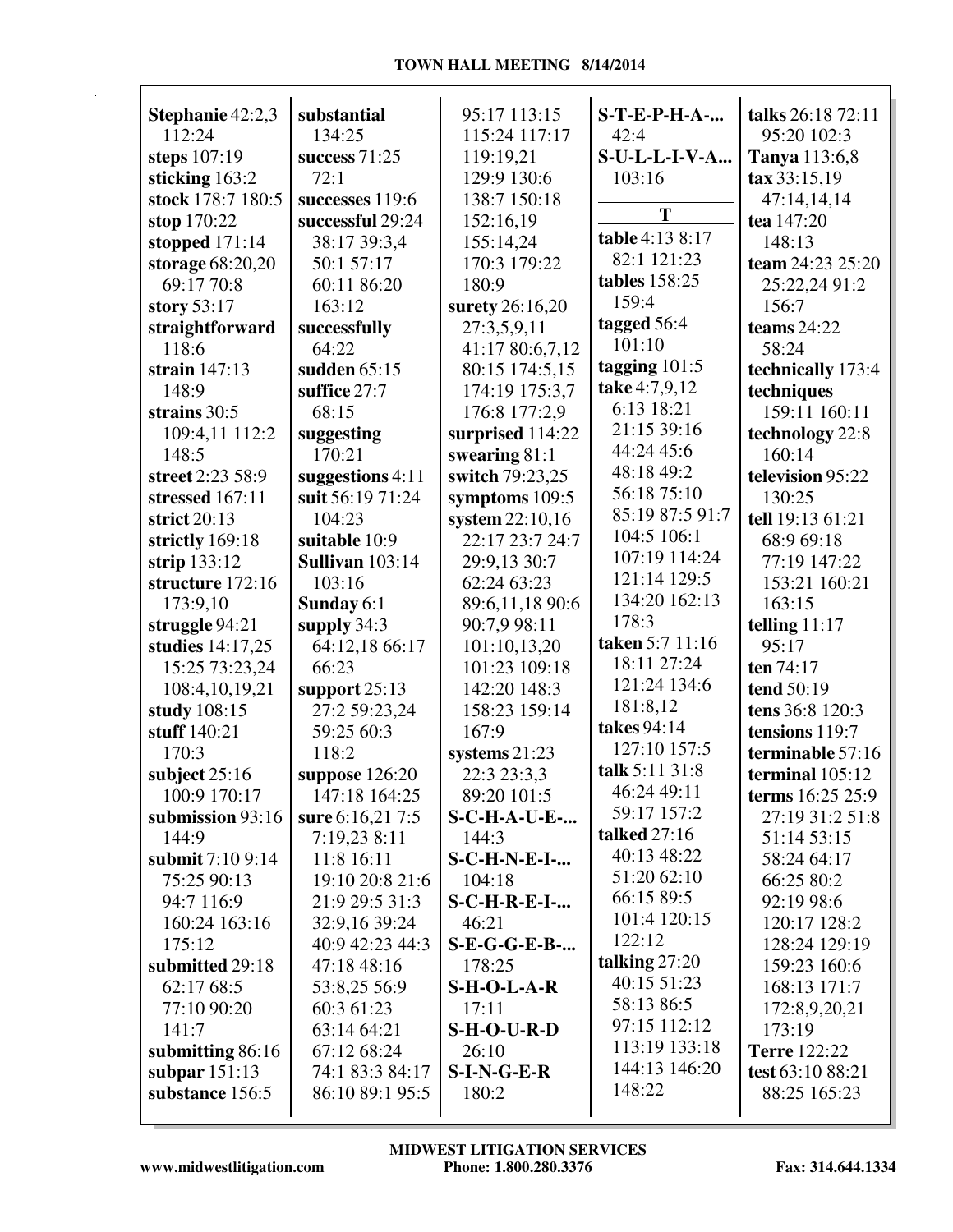| 166:10,10            | thanks $21:11$                   | 112:21 113:17                  | 29:5 37:23                   | township 115:14            |
|----------------------|----------------------------------|--------------------------------|------------------------------|----------------------------|
| 167:5.6              | 23:9 46:22 54:7                  | 113:23 114:5                   | 38:14 42:7,16                | trace 56:15                |
| tested 32:3 53:18    | 75:16 101:4                      | 115:22 116:13                  | 49:24 50:5 52:6              | traced 89:23               |
| 71:5 88:19           | 102:2 152:20                     | 117:10 118:25                  | 56:23 62:13                  | track $21:23$              |
| 149:18 150:8         | 156:24 173:22                    | 126:17 127:8                   | 66:22 72:16                  | 56:12 89:21                |
| 152:12 166:5,7       | 180:11                           | 134:21 135:21                  | 76:15,19 86:8                | 101:10 108:14              |
| 166:8                | THC 31:17,17                     | 142:10 145:16                  | 87:24 89:18,19               | tracked 89:23              |
| testing $32:5,16$    | 32:4,15 88:1<br>theme 7:22 11:15 | 145:18 147:11                  | 91:7 92:10 97:5              | tracking $4:3$ 29:9        |
| 114:7 150:14         | 160:18                           | 151:19 152:15                  | 99:9 106:17<br>125:21,25     | 29:13 89:11                |
| 152:11,12            |                                  | 155:21 156:3                   |                              | 98:3 99:21                 |
| 165:5,15 166:2       | theoretically<br>165:12          | 160:24 161:25<br>163:13 175:17 | 132:5 133:3<br>135:11 138:10 | 101:10,21<br>108:12 112:14 |
| 166:13,20<br>167:2   | thing $30:2093:1$                |                                | 139:22 140:14                | 121:6 148:3                |
| tests 166:19         | 132:4 178:5                      | 176:6,9,20<br>180:8            | 140:21 149:23                | 160:6                      |
| <b>Texas</b> 44:19   | things 15:9 17:25                | thinking $68:14$               | 150:7 157:5                  | tracks $121:8$             |
| <b>thank</b> 3:9 4:8 | 29:24 53:25                      | thinks $45:20$                 | 169:1 180:22                 | 170:23                     |
| 8:18 12:13 17:7      | 63:2 65:14 68:6                  | third 27:13 98:17              | timeline $29:8,12$           | traffic $71:12$            |
| 23:20,22 24:3        | 72:7 92:6                        | 101:6,15 122:7                 | 29:25 37:7,14                | 116:22                     |
| 26:3,4 28:14         | 100:21,23                        | 126:10,12,20                   | 45:10                        | trailer $92:1,8$           |
| 29:1 34:18,21        | 102:25 108:23                    | 138:20 145:14                  | times 19:2 40:22             | training 133:8             |
| 39:21 41:1,3,4       | 119:18 124:17                    | thought 19:5                   | 138:22 163:4                 | transcriber                |
| 41:25 42:1 44:6      | 127:22 130:2                     | 50:12 64:20                    | timetable 18:15              | 156:25                     |
| 44:14 45:5           | 140:16 163:16                    | 66:10 139:23                   | 91:16 157:12                 | transcript                 |
| 46:17,18 54:10       | 171:8 177:6,19                   | thousand 35:12                 | timing 30:1 67:5             | 156:20 157:5,6             |
| 57:23,24 66:12       | think 5:7 9:19,24                | 51:22 114:19                   | 67:18 157:4                  | 181:7                      |
| 66:13 69:20          | 10:11 11:6,8                     | 115:12 116:2                   | today 4:2,8 5:5,8            | transferred                |
| 75:14,20 82:14       | 14:19 15:18,20                   | thousands 36:8                 | 6:8 7:24 40:18               | 141:18                     |
| 83:23,24 84:20       | 21:13 29:15,25                   | 120:3                          | 45:25 156:25                 | transformed                |
| 84:21 99:1,2,23      | 32:11,13 34:10                   | three 3:10 8:5                 | 174:3,6 180:16               | 17:22,25                   |
| 103:6,8,11,12        | 37:1 39:3 40:7                   | 18:14 38:17,18                 | today's 156:20               | transport 78:2             |
| 104:12,13,21         | 40:17,18,24                      | 38:20 39:2,5,5                 | Todd 54:11,12                | 98:25 126:11               |
| 112:19,20            | 43:23 45:8,15                    | 39:12,12,18,19                 | told 13:23 100:10            | 126:17 138:24              |
| 117:10 121:13        | 45:19,20 48:18                   | 40:7,10,22,23                  | 158:22                       | 139:6, 10, 12, 16          |
| 124:9 126:4,5        | 49:12,22 51:9                    | 60:6,11 61:10                  | <b>Tollway</b> 132:7         | transportation             |
| 131:12,13            | 51:22 52:14                      | 82:10 116:9                    | ton $97:17$                  | 77:13,16                   |
| 138:9,12,16          | 53:23 56:21                      | 148:18,20                      | top 6:20 151:23              | 138:20 139:18              |
| 142:12,13            | 57:2 64:4,19,20                  | 151:20 162:3                   | total 21:1 68:22             | transporting               |
| 143:22,24            | 66:16 68:10                      | threshold 35:6                 | 69:13 121:9                  | 78:6.7                     |
| 149:7 152:8,23       | 69:15 71:8 74:9                  | thrown $120:8$                 | totally 96:23                | <b>Treasurer 82:6</b>      |
| 153:17,19,22         | 74:22 86:12                      | tie 104:24                     | 161:18 175:9                 | <b>Treasurer's</b>         |
| 157:25 158:2         | 90:14 92:3,16                    | till 150:13                    | touch 39:23                  | 71:15 154:9                |
| 162:22 163:2         | 92:25 95:3,4,9                   | time 3:1 5:7 7:9               | <b>tours</b> 137:15          | Treasury 70:25             |
| 164:22 173:23        | 96:11 101:18                     | 8:5 9:13,17,24                 | <b>town</b> $1:103:10$       | 71:16 179:4                |
| 175:15,17            | 101:25 102:3                     | 12:13,19 18:16                 | 3:13 5:11 6:19               | treat $43:14,15$           |
| 178:4,19,21          | 102:19 107:18                    | 18:23 20:4                     | 8:11 29:1                    | treatment 76:7             |
| 179:23 180:15        | 107:20 110:14                    | 22:21,24,25                    | 129:10,13,20                 | 111:11                     |
| 180:21               | 111:4 112:8,17                   | 23:8 24:10 29:4                | 138:10                       | treats $64:16$             |
|                      |                                  |                                |                              |                            |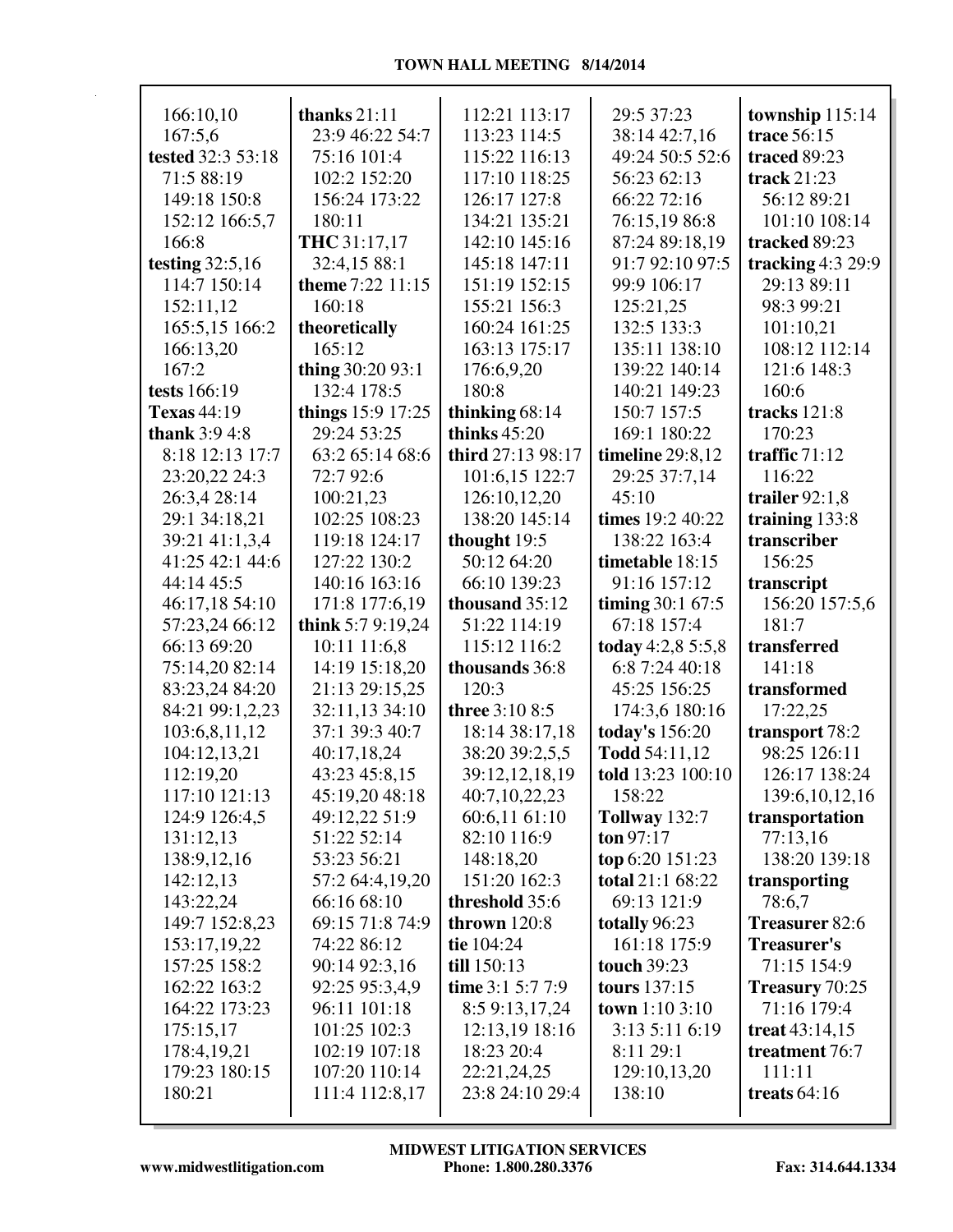| 95:14             | two-piece 87:2        | 96:23                | 23:3 30:18              | 172:25             |
|-------------------|-----------------------|----------------------|-------------------------|--------------------|
| trials 107:10,17  | two-stage 86:14       | understanding        | 35:17 51:16             | visit 7:10 43:1    |
| tried 50:11 70:4  | <b>Tyler</b> 2:5 5:18 | 43:17 89:14          | 130:2                   | 137:16             |
| 74:2 166:15       | 7:13 108:16           | 119:11 154:22        | various 24:25           | visited 97:6       |
| trigger 66:6      | type 18:11 22:10      | understood           | 32:15 100:18            | 137:21             |
| trip 138:17       | 68:8 70:8 71:23       | 39:24 174:3          | 164:5                   | visiting $75:1$    |
| true 164:21       | 75:1 81:19            | 178:2                | varying 112:2           | visits 42:8 43:2,6 |
| truly $43:19$     | 83:15 99:25           | <b>Unfortunately</b> | vegetative 161:7        | vis-à-vis 17:17    |
| truth 77:20       | 102:11 123:19         | 121:2                | vehicle 78:8,11         | volume 89:24       |
| try 3:6 8:3 18:22 | 123:22 125:4          | unique $70:17$       | 98:21                   | 90:25              |
| 58:20 96:12,13    | 127:25 135:22         | 95:11                | vehicles 78:12          |                    |
| 96:17 127:17      | 142:19 143:4          | <b>University</b>    | vendor 10:19,25         | W                  |
| trying 16:22 36:3 | 147:13 148:23         | 137:16,21            | 22:10 103:19            | wait 150:13        |
| 47:19 65:6        | 149:4 158:23          | update 7:23          | 104:3 140:5,7,8         | waive 116:5        |
| 93:13 98:1,11     | types 22:3 33:2       | updating 129:6       | 140:9 141:21            | walked 6:18        |
| 114:25 120:15     | 95:13 116:21          | uploaded 153:11      | vendors 10:20           | 174:2              |
| 125:17 127:22     | typewriting           | ups 112:9 149:12     | 55:1 104:3,9            | walking 143:20     |
| 141:25 159:19     | 181:9                 | usable $97:19$       | 142:4,5                 | wall 159:5         |
| 167:17 177:6      | typically 51:7        | usage $89:6$         | ventilation             | walls 172:12       |
| 177:12            | $T-A-N-Y-A$           | 109:11               | 159:11,12,14            | want 4:17 6:20     |
| tune 154:4        | 113:9                 | use 14:2 30:17       | venue 162:17            | 7:1,58:11          |
| turnaround        | $T-O-D-D$ 54:13       | 42:13,25 51:2,3      | verification 30:7       | 11:17,18,18        |
| 62:13,16 87:24    | T.J 180:1             | 72:22 73:8,11        | 63:13 144:7             | 15:23 19:12        |
| turnover 19:6     |                       | 73:23 74:16          | versa 168:1             | 20:11,12 31:12     |
| turn-in $11:13$   | U                     | 102:19 105:2         | version 28:5            | 38:18,21 39:5      |
| TV 130:3          | <b>UBS</b> 178:8      | 105:14,20            | versions 97:2           | 39:19 40:9         |
| twelve 42:21      | <b>Uh-huh 27:12</b>   | 107:9,13             | versus 30:23 76:9       | 42:15 44:3         |
| 44:19 158:16      | 59:8 159:1            | 109:14 110:2         | 77:4 87:2 97:24         | 50:16 52:19        |
| 158:17            | 160:5,19              | 111:4,11 125:3       | 116:24                  | 67:5,7,12 68:4     |
| two 5:10 26:14    | 161:20 162:4,9        | 142:3 153:7          | vertical 117:2          | 68:12 69:18        |
| 26:23 27:2        | ultimate 90:20        | 161:10               | 159:12,14               | 79:9,25 80:14      |
| 34:25 35:2        | ultimately 155:2      | useful 109:4         | vet 167:20              | 85:25 86:7 91:6    |
| 38:25 43:10       | 155:12 177:8          | <b>user</b> 153:22   | veteran $20:24$         | 92:5 93:16         |
| 56:14 60:6        | 177:10                | uses 101:15          | 117:14 131:7            | 107:17 113:20      |
| 61:10 68:20       | unclear $114:20$      | usually $61:17$      | 167:14,16               | 114:6,9,12         |
| 88:4 89:25        | underlying 43:14      | utilize $74:14$      | 169:2,6,10,16           | 116:8 117:4,5      |
| 98:22 104:19      | understand            | U.S.70:25.71:16      | veterans 20:16          | 121:21 123:5       |
| 109:8 115:16      | 12:10,20 44:1         |                      | 21:2 167:12             | 126:19 128:21      |
| 116:6,21 117:1    | 48:5 49:15 58:6       | $\mathbf{V}$         | 169:15                  | 130:6 136:1        |
| 126:16,19,25      | 61:9 74:2 86:4        | valuation 180:3      | vice 168:1              | 140:13,25          |
| 135:9 138:23      | 96:22 104:6           | valued 180:5         | video 53:17             | 141:3 144:8        |
| 139:8 148:18      | 110:11 111:1          | variable 57:12       | 68:19                   | 147:20,25          |
| 148:20 157:6      | 113:11 118:6          | variance 114:18      | view 143:15             | 148:6,9,13         |
| 162:2 167:15      | 118:18 120:19         | 115:5,13 116:7       | visibility 172:8        | 151:21 159:3,7     |
| 168:3,4 169:7     | 131:19 159:8          | variation 57:12      | 172:10                  | 163:20 164:8       |
| 174:3,8 179:18    | 160:10                | variations 4:21      | <b>visible</b> 143:6,13 | 169:14 175:12      |
| two-part $54:13$  | understandable        | variety 18:10        | 143:19 172:7            | 176:6, 12, 18      |
|                   |                       |                      |                         |                    |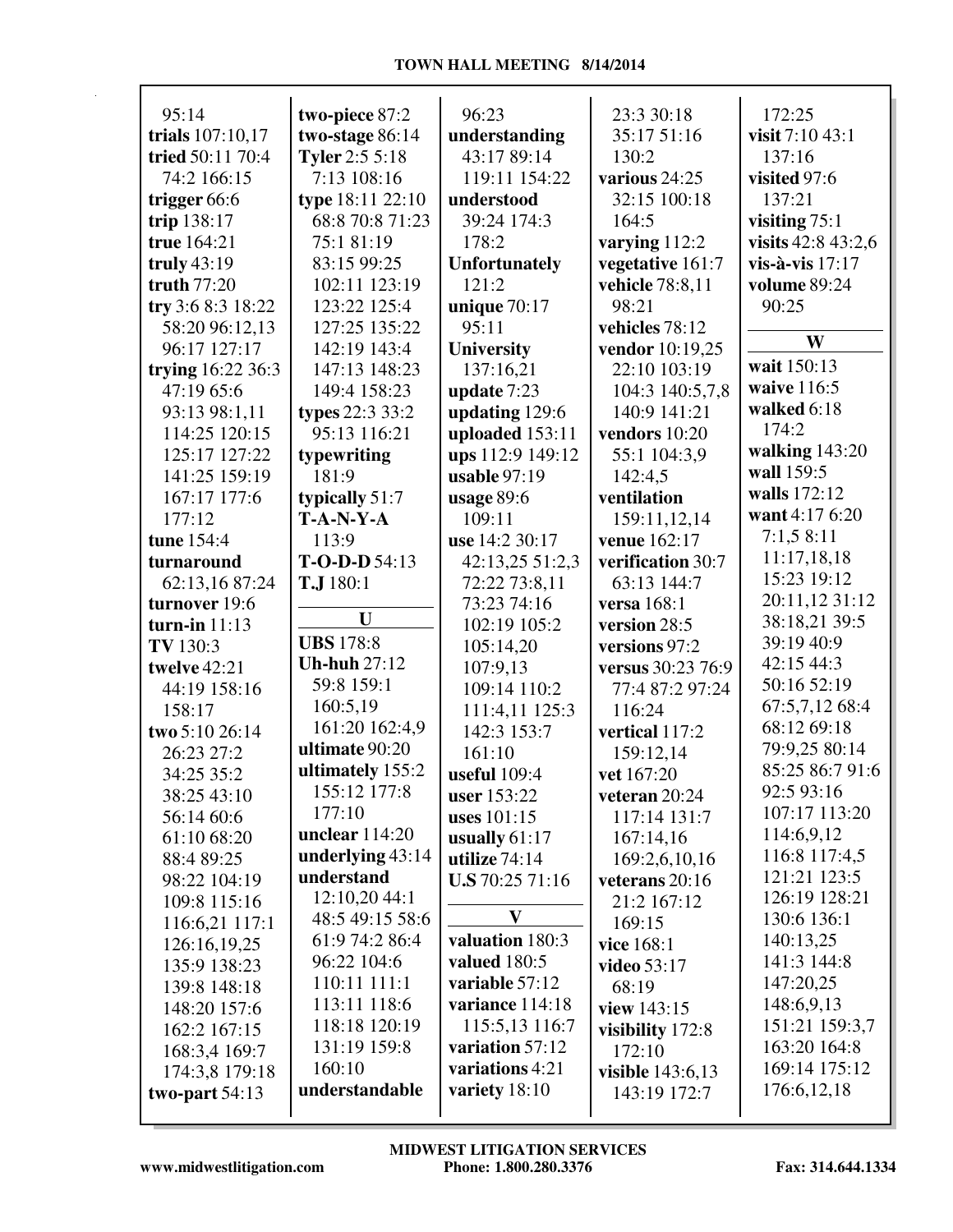| wanted 63:12           | 144:11 145:10          | weight 167:25    | 102:22,22           | wish 82:18            |
|------------------------|------------------------|------------------|---------------------|-----------------------|
| 64:21,23               | 146:19,24              | 168:2            | 103:4 104:1         | withheld 153:14       |
| 107:17 116:14          | 147:3,17               | welcome 24:1     | 106:3 112:22        | women 20:16           |
| 144:18 161:8           | 148:15,22,25           | 54:9             | 116:8 119:17        | 62:6 63:14            |
| 174:2 176:7            | 149:4 151:17           | welcoming 133:2  | 119:18 120:14       | wonder 56:22          |
| wants 143:16           | 158:20 159:2           | went 4:21        | 121:14 122:17       | wondering 26:21       |
| warehouse              | 160:17,20              | we'll 3:6,11 4:9 | 124:10 126:9        | 44:25 122:17          |
| 158:14                 | 161:1,4,14,17          | 4:16 6:13 7:6    | 128:20,25           | word 58:9 63:3        |
| <b>Warrior</b> 168:1,1 | 161:21,25              | 10:6,6 15:21     | 129:6,9 132:17      | 119:14,15             |
| Washington             | 162:5,10,18            | 16:7,7 17:3,3,4  | 133:2,9 140:25      | 127:17 129:11         |
| 55:10 66:21            | 163:13 164:18          | 21:8,9 25:19     | 141:3 147:17        | words 59:23           |
| wasn't 15:5            | 164:21,23              | 31:2 36:14 52:8  | 147:20,25           | 120:3 152:13          |
| waste 22:23,25         | 176:2,5 179:6          | 54:3 57:17 59:6  | 148:6 149:5         | 165:10,17             |
| 23:8 98:7 102:6        | 179:10,15,19           | 83:17 88:14      | 154:20 155:22       | 170:19                |
| 102:16,18              | 179:23                 | 90:14 91:4       | 156:2,3,13          | work 38:9 43:6        |
| 164:2                  | <b>Watson's 102:20</b> | 93:11 94:20      | 160:20,23           | 71:23 74:24           |
| wasting 22:20          | wave 52:7              | 96:17 100:9      | 161:25 162:6        | 75:2 87:13            |
| 97:17                  | way 4:10 7:11          | 101:2 118:16     | 163:18,24,24        | 116:13,14             |
| watch 64:3             | 21:3 28:8 45:9         | 119:21 130:5,6   | 163:25 164:1,3      | 126:22 162:6          |
| water 102:5,14         | 60:23 61:17,17         | 133:24 136:14    | 172:18 175:11       | worked 4:13           |
| 164:9                  | 61:17 65:16            | 145:17,20        | 175:17 177:6        | 81:14 156:25          |
| <b>Watson 2:3 5:21</b> | 72:9 79:15             | 152:16,19        | 178:17              | working 3:19          |
| 5:22 9:11 11:15        | 97:19 103:23           | 170:6 177:5      | we've 4:24 11:16    | 4:24 6:7 21:22        |
| 13:10,19,21            | 104:9 105:5,16         | 178:2            | 13:23 16:20         | 29:19 70:20,21        |
| 17:13 18:13,23         | 107:12 122:8           | we're 4:10 5:3,4 | 35:8,18 38:23       | 70:24 71:7 86:1       |
| 19:10,22,25            | 128:9 139:14           | 5:7 6:24 7:15    | 43:10 48:21         | 90:2 93:17            |
| 27:14,16,20            | 154:12 155:2           | 8:4,9,179:3      | 49:9 51:6 61:24     | 118:1 119:17          |
| 28:4 31:23             | 157:15 158:16          | 11:21 13:18      | 62:10 67:2 97:6     | 150:21 156:2          |
| 38:15 39:17            | 158:17                 | 16:19,24 17:1,6  | 97:8 100:10,16      | 156:14                |
| 40:14 41:18,24         | ways 34:6 63:12        | 18:2 19:14,25    | 117:13 127:20       | works 89:8            |
| 50:3,10 54:10          | 103:5 108:3            | 24:20 25:7,20    | 129:5,8 138:5,7     | world 74:7            |
| 55:19 56:1,8           | 117:21 118:1           | 25:25 29:19      | 157:18 162:5        | worry 44:25           |
| 59:16 60:10            | <b>WBE</b> 61:11       | 31:23 34:10      | 171:3 177:4         | worth 131:7           |
| 64:19 66:4,13          | website 7:7,10,21      | 36:3 38:18       | whack 59:15         | 180:5                 |
| 68:7 69:7 72:15        | 8:9 45:23 53:18        | 46:25 47:20      | wherewithal         | wouldn't 22:20        |
| 73:1,3,17,20           | 76:16 78:25            | 49:3,23 54:5     | 39:9,16 152:2       | 42:20 52:19           |
| 77:19,24 80:14         | 94:23 129:6            | 56:21 57:14      | wholesale 133:16    | 93:8 108:16,16        |
| 80:19,23 85:21         | 132:23 157:21          | 58:13,20 59:21   | 133:22              | 108:18 149:22         |
| 86:4 92:3 94:4         | 157:23 179:21          | 60:10 65:16      | wide 30:18 35:17    | 171:11 173:20         |
| 94:12 95:15            | week 128:8             | 66:24 67:16      | widespread          | <b>Wounded 167:25</b> |
| 100:6 111:16           | 175:23                 | 70:17,17 78:25   | 133:12,16           | 168:1                 |
| 113:15,20,23           | weekly 65:1            | 79:1 80:9,10,14  | <b>Willey 99:10</b> | write 43:15           |
| 114:1,5,15,22          | 101:1 134:14           | 83:21 84:13,17   | William 2:21        | writing $12:22$       |
| 115:2,7,18             | 134:21                 | 86:6 91:14 92:6  | 181:3               | written $85:1,7,13$   |
| 116:1 126:15           | weeks $62:13$          | 92:16 93:19      | Williams 99:7       | wrong 83:20           |
| 126:24 130:22          | 93:12 128:7            | 97:13,21 98:1,4  | window $76:15$      | 174:11 175:1          |
| 131:3 140:23           | 170:8                  | 100:8,22,25      | 77:8                | wrote 113:18          |
|                        |                        |                  |                     |                       |